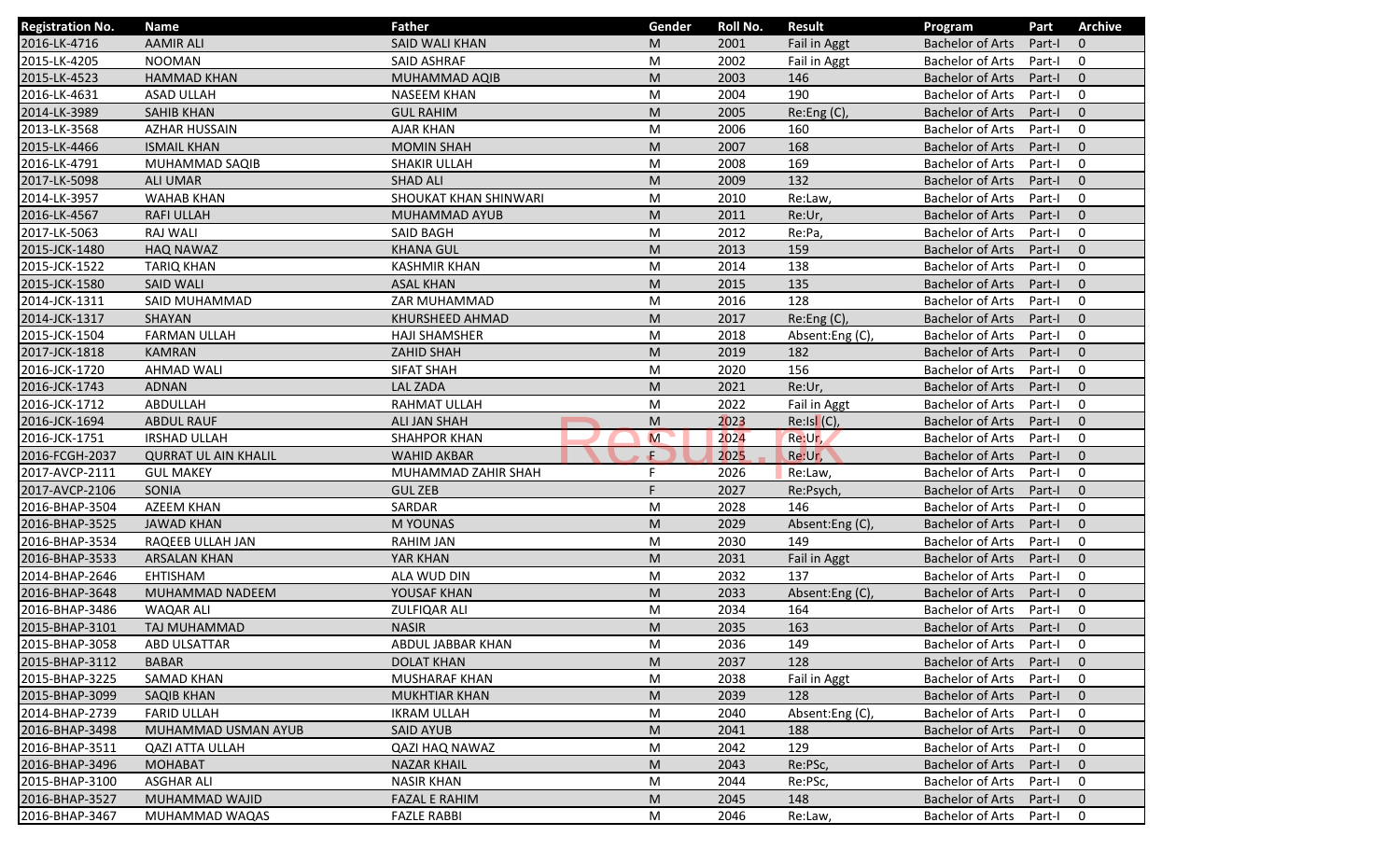| 2016-BHAP-3552 | <b>MUSHARAF KHAN</b>   | <b>SHERAN GUL</b>               | M  | 2047 | Re:PSc,           | Bachelor of Arts        | Part-I 0 |                          |
|----------------|------------------------|---------------------------------|----|------|-------------------|-------------------------|----------|--------------------------|
| 2016-BHAP-3526 | <b>REHAD SHAH</b>      | ZAHIR SHAH                      | М  | 2048 | 132               | <b>Bachelor of Arts</b> | Part-I 0 |                          |
| 2015-BHAP-3034 | <b>KASHIF AMIN</b>     | <b>IBN E AMIN</b>               | M  | 2049 | 134               | Bachelor of Arts        | Part-I   | $\overline{\phantom{0}}$ |
| 2016-BHAP-3470 | <b>ABDUL WAHAB</b>     | <b>IZZAT KHAN</b>               | M  | 2050 | Fail in Aggt      | <b>Bachelor of Arts</b> | Part-I   | $\overline{\mathbf{0}}$  |
| 2014-BHAP-2759 | <b>ASIF KHAN</b>       | <b>ISLAM KHAN</b>               | M  | 2051 | 130               | <b>Bachelor of Arts</b> | Part-I   | $\overline{0}$           |
| 2016-BHAP-3522 | RIZWAN ULLAH           | <b>JAVED HUSSAIN</b>            | M  | 2052 | Re:Hist,          | <b>Bachelor of Arts</b> | Part-I   | $\mathbf 0$              |
| 2015-AGI-562   | <b>SALMA BIBI</b>      | <b>MIR BAHADER</b>              | F. | 2053 | Re:Eng(C),        | <b>Bachelor of Arts</b> | Part-I   | $\mathbf 0$              |
| 2017-AGI-727   | <b>MEHREEN SHOAIB</b>  | PIR MUHAMMAD SHOAIB             | F  | 2054 | 165               | <b>Bachelor of Arts</b> | Part-I   | $\overline{0}$           |
| 2017-AGI-731   | ASMA                   | <b>FAZLI RABI</b>               | F  | 2055 | 160               | <b>Bachelor of Arts</b> | Part-I   | $\overline{0}$           |
| 2017-AGI-711   | MADEEHA                | MUHAMMAD FAROOQ                 | F  | 2056 | Re:Psych,         | <b>Bachelor of Arts</b> | Part-I   | $\overline{\mathbf{0}}$  |
| 2017-AGI-735   | RABIA WAQAR            | WAQAR AHMED KHALIL              | F  | 2057 | 128               | Bachelor of Arts        | Part-I   | $\overline{\mathbf{0}}$  |
| 2017-AGI-706   | <b>ASIA NIAZ</b>       | NIAZ ALI                        | F  | 2058 | 158               | <b>Bachelor of Arts</b> | Part-I   | $\overline{\mathbf{0}}$  |
| 2017-AGI-734   | SHANDANA HUSSAIN       | MUHAMMAD IFTIKHAR HUSSAIN       | F. | 2059 | Absent:PSc,Socio, | <b>Bachelor of Arts</b> | Part-I   | $\overline{\phantom{0}}$ |
| 2015-AGI-578   | SAYEDA FATIMA ALI      | <b>JAN ALI</b>                  | F  | 2060 | Re:Eng (C),       | <b>Bachelor of Arts</b> | Part-I   | $\overline{0}$           |
| 2015-AGI-588   | <b>WAFA</b>            | <b>MUKHTIAR ZAMAN</b>           | F  | 2061 | 149               | <b>Bachelor of Arts</b> | Part-I   | $\overline{0}$           |
| 2017-AGI-724   | <b>REHANA BIBI</b>     | <b>NAJIBUDDIN</b>               |    | 2062 | Fail in Aggt      | <b>Bachelor of Arts</b> | Part-I   | $\overline{0}$           |
| 2017-AGI-697   | <b>HAJIRA</b>          | INAYATULLAH                     | F  | 2063 | 161               | <b>Bachelor of Arts</b> | Part-I   | $\overline{0}$           |
| 2017-UG-2957   | <b>HIZRA HAMEED</b>    | <b>AKHTAR HEMEED</b>            | F  | 2064 | 161               | <b>Bachelor of Arts</b> | Part-I   | $\overline{0}$           |
| 2017-UG-2941   | <b>BUSHRA KHALIL</b>   | <b>GUL CHAMAN KHAN</b>          | F  | 2065 | 200               | <b>Bachelor of Arts</b> | Part-I   | $\overline{0}$           |
| 2017-UG-2925   | ZARGHONA AFRIDI        | <b>JEHANGIR AFRIDI</b>          | F. | 2066 | 206               | <b>Bachelor of Arts</b> | Part-I   | $\overline{0}$           |
| 2017-UG-2967   | <b>FAIZA SIRAJ</b>     | SIRAJ UR REHMAN                 | F  | 2067 | 198               | <b>Bachelor of Arts</b> | Part-I   | $\overline{0}$           |
| 2017-UG-2955   | <b>FARAH</b>           | YOUNAS MASIH                    | F  | 2068 | 194               | <b>Bachelor of Arts</b> | Part-I   | $\mathbf 0$              |
| 2017-UG-2935   | <b>HALEEMA</b>         | MOHAMMAD RAFIQUE                | F  | 2069 | 194               | <b>Bachelor of Arts</b> | Part-I   | $\mathbf 0$              |
| 2017-UG-2943   | <b>QUDSIA MASTOOR</b>  | SYED MUBARAK SHAH               | F  | 2070 | 215               | <b>Bachelor of Arts</b> | Part-I   | $\overline{0}$           |
| 2017-UG-2982   | <b>KHADEJA</b>         | SAMI UL HAQ                     | E  | 2071 | 198               | <b>Bachelor of Arts</b> | Part-I   | $\overline{0}$           |
| 2017-UG-3022   | <b>IRUM NISAR</b>      | <b>NISAR MUHAMMAD</b>           | £. | 2072 | 199               | <b>Bachelor of Arts</b> | Part-I   | $\overline{\mathbf{0}}$  |
| 2017-UG-2912   | <b>FAIQA FARHAT</b>    | FARHAT ULLAH KHAN               | F  | 2073 | 203               | <b>Bachelor of Arts</b> | Part-I   | $\overline{\mathbf{0}}$  |
| 2017-UG-2979   | LAIBA                  | <b>IBRAHIM</b>                  | F  | 2074 | RL                | <b>Bachelor of Arts</b> | Part-I   | $\overline{\mathbf{0}}$  |
| 2017-UG-3026   | <b>SUMIA WAKEEL</b>    | <b>HAFIZ ABDUL WAKEEL</b>       | F  | 2075 | 176               | <b>Bachelor of Arts</b> | Part-I   | $\overline{0}$           |
| 2017-UG-3027   | SHUMAILA               | <b>GUL REHMAN</b>               | F  | 2076 | 172               | <b>Bachelor of Arts</b> | Part-I   | $\overline{\mathbf{0}}$  |
| 2017-UG-2972   | <b>HINA</b>            | <b>ABDUL WAHID</b>              | F  | 2077 | 168               | <b>Bachelor of Arts</b> | Part-I   | $\overline{0}$           |
| 2017-UG-2974   | <b>MARYAM AKBAR</b>    | <b>AKBAR KHAN</b>               | F  | 2078 | Re:Law,           | <b>Bachelor of Arts</b> | Part-I   | $\overline{0}$           |
| 2017-UG-2983   | <b>JAVERIA</b>         | <b>AKHTER ALI</b>               | F  | 2079 | 209               | <b>Bachelor of Arts</b> | Part-I   | $\overline{0}$           |
| 2017-UG-2970   | SHANDANA               | <b>FARHAD ALI</b>               | F  | 2080 | 163               | <b>Bachelor of Arts</b> | Part-I   | $\overline{0}$           |
| 2017-UG-2949   | <b>FARISHTA YOUNAS</b> | YOUNAS JAN                      |    | 2081 | 172               | Bachelor of Arts        | Part-I   | $\overline{\phantom{0}}$ |
| 2017-UG-2933   | SHAFAQ KHALIL          | KHALIL UR REHMAN                | F. | 2082 | 190               | <b>Bachelor of Arts</b> | Part-I 0 |                          |
| 2017-UG-2920   | HAFIZA MAHAM MALIK     | SALEEM UMAR MALIK               |    | 2083 | 218               | <b>Bachelor of Arts</b> | Part-I   | $\overline{0}$           |
| 2017-UG-2992   | ROMANA YASMEEN         | <b>MASHHAD ALI</b>              | F. | 2084 | 181               | <b>Bachelor of Arts</b> | Part-I   | $\mathbf 0$              |
| 2017-UG-2921   | <b>ANAM IFTIKHAR</b>   | SHEIKH MUHAMMAD IFTIKHAR KHALIL | F  | 2085 | 189               | <b>Bachelor of Arts</b> | Part-I   | $\mathbf 0$              |
| 2017-UG-2984   | SADIA EIMAN            | MUHAMMAD ISHAQ                  | F  | 2086 | 133               | <b>Bachelor of Arts</b> | Part-I   | 0                        |
| 2017-UG-2959   | <b>BILQEES</b>         | FAZAL MABOOD RAZA               | F  | 2087 | 162               | <b>Bachelor of Arts</b> | Part-I   | $\overline{0}$           |
| 2016-UG-2815   | RUKHSANA               | <b>JAHANGIR KHAN</b>            | F  | 2088 | RL                | <b>Bachelor of Arts</b> | Part-I   | $\mathbf{0}$             |
| 2017-UG-2973   | <b>NASIRA</b>          | <b>HIDAYAT KHAN</b>             | F  | 2089 | 183               | <b>Bachelor of Arts</b> | Part-I   | $\overline{0}$           |
| 2017-UG-3019   | SIBGHA IDREES          | MUHAMMAD IDREES                 | F  | 2090 | 193               | <b>Bachelor of Arts</b> | Part-I   | - 0                      |
| 2017-UG-3038   | SAYEDA RABIA SHAH      | <b>NAWAB SHAH</b>               | F  | 2091 | 208               | <b>Bachelor of Arts</b> | Part-I   | $\overline{\phantom{0}}$ |
| 2016-UG-2809   | ZORIA                  | NOOR MUHAMMAD                   | F  | 2092 | 152               | <b>Bachelor of Arts</b> | Part-I   | $\overline{0}$           |
| 2017-UG-2964   | AYESHA                 | <b>AHMED SHAH</b>               | F  | 2093 | 196               | <b>Bachelor of Arts</b> | Part-I 0 |                          |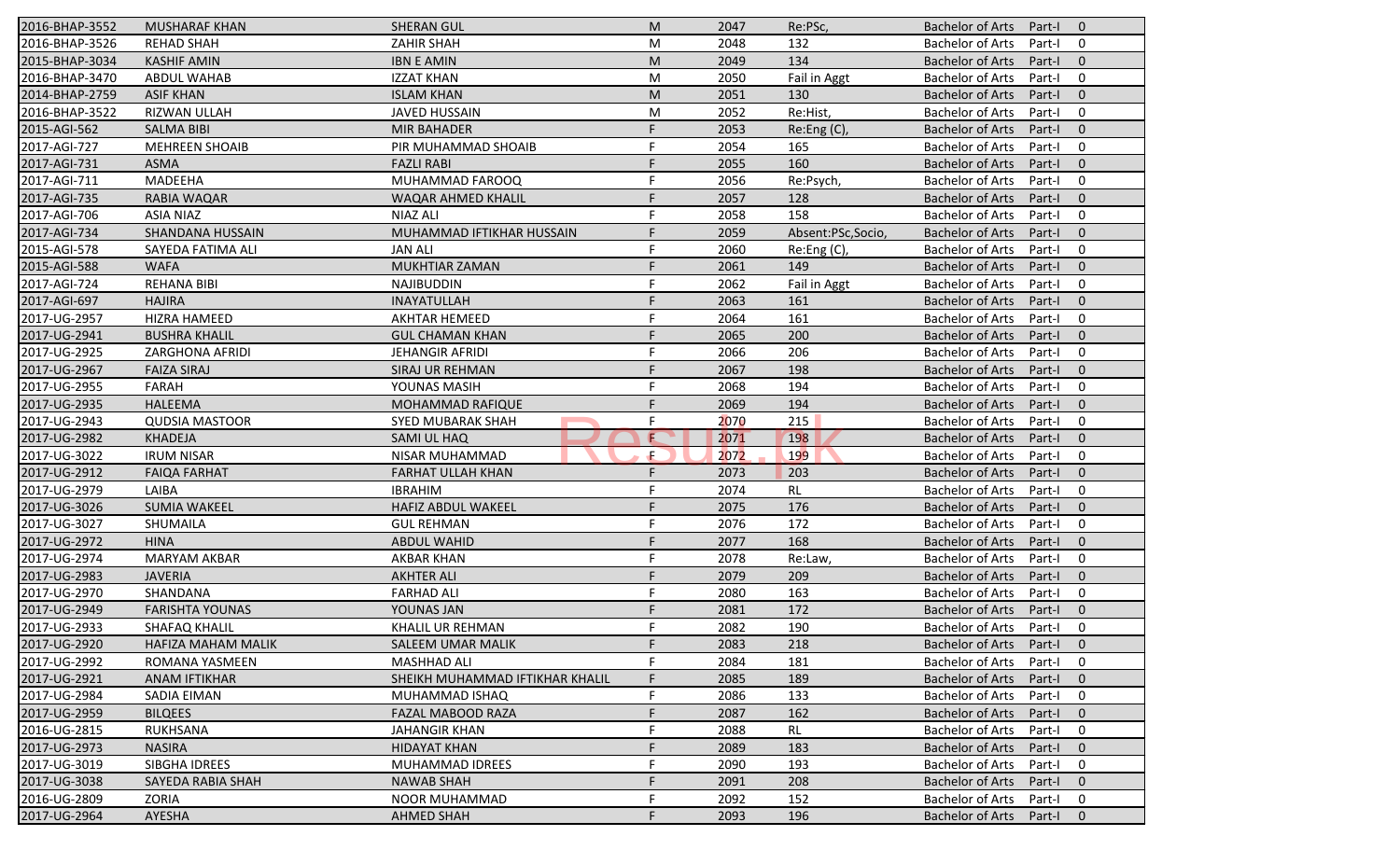| 2017-UG-2962   | <b>KAINAT KASHMIR</b>       | <b>KASHMIR KHAN</b>            | F. | 2094         | 172              | <b>Bachelor of Arts</b><br>$\Omega$<br>Part-I       |
|----------------|-----------------------------|--------------------------------|----|--------------|------------------|-----------------------------------------------------|
| 2017-UG-3031   | SAYEDA SAMAN ZAHOOR         | <b>SYED ZAHOOR AHMED</b>       | F  | 2095         | Re:Law,          | <b>Bachelor of Arts</b><br>Part-I<br>$\mathbf{0}$   |
| 2016-UG-2801   | <b>NOREEN</b>               | <b>FARMAN ALI</b>              | F  | 2096         | Re:Law,          | <b>Bachelor of Arts</b><br>Part-I<br>0              |
| 2017-UG-2985   | <b>SHAISTA BIBI</b>         | <b>JAMIL AHMAD</b>             | F  | 2097         | 163              | $\mathbf{0}$<br><b>Bachelor of Arts</b><br>Part-I   |
| 2016-UG-2788   | SYEDA TAYYABA RABBANI       | <b>INAYAT RABBANI</b>          | F  | 2098         | Re:Psych,        | 0<br><b>Bachelor of Arts</b><br>Part-I              |
| 2017-UG-2975   | <b>MAH NOOR</b>             | <b>FARMAN ALI</b>              |    | 2099         | Re:Law,          | $\overline{0}$<br><b>Bachelor of Arts</b><br>Part-I |
| 2017-UG-3017   | <b>AMBAR MUKHTIAR</b>       | MUKHTIAR MUHAMMAD              | F  | 2100         | 135              | 0<br><b>Bachelor of Arts</b><br>Part-I              |
| 2017-UG-2971   | <b>MANAHIL AMJAD</b>        | MUHAMMAD AMJAD KHAN            | F  | 2101         | 165              | $\mathbf{0}$<br><b>Bachelor of Arts</b><br>Part-I   |
| 2017-UG-2968   | <b>SANA ALI</b>             | <b>ALI HAIDER</b>              | F  | 2102         | Re:Ur,           | <b>Bachelor of Arts</b><br>Part-I<br>$\mathbf 0$    |
| 2017-UG-2976   | <b>KIRAN KHALIL</b>         | <b>KHAN MIR</b>                | F  | 2103         | Re:Ur,           | <b>Bachelor of Arts</b><br>Part-I<br>$\Omega$       |
| 2017-UG-3029   | <b>FATIMA GUL</b>           | <b>FAYAZ ALI</b>               | F  | 2104         | Re:Law,          | <b>Bachelor of Arts</b><br>Part-I<br>$\mathbf 0$    |
| 2017-UG-2924   | <b>KHIZRA</b>               | <b>SHAH NAWAZ</b>              | F  | 2105         | Re:PSc,          | <b>Bachelor of Arts</b><br>Part-I<br>$\Omega$       |
| 2017-UG-2978   | <b>NIDA KHAN</b>            | <b>IMDAD KHAN</b>              | F  | 2106         | 134              | <b>Bachelor of Arts</b><br>$\mathbf 0$<br>Part-I    |
| 2016-FDC-356   | <b>ASMA JAUHAR</b>          | <b>MALIK JAUHAR ALI</b>        | F. | 2107         | Re:Ur,           | $\Omega$<br><b>Bachelor of Arts</b><br>Part-I       |
| 2017-FDC-374   | AKRAM KHAN AFRIDI           | ADAM KHAN                      | M  | 2108         | Re:Eng(C),       | $\mathbf 0$<br><b>Bachelor of Arts</b><br>Part-I    |
| 2016-FDC-333   | <b>SYED ZARAR BUKHARI</b>   | <b>SYED ZULKARNAIN BUKHARI</b> | M  |              |                  | <b>Bachelor of Arts</b><br>Part-I<br>$\Omega$       |
| 2016-ODCP-828  | <b>GUL RUKH</b>             | <b>JAMSHID</b>                 | F. | 2109<br>2110 | Re:Ur,<br>Re:Ur, | <b>Bachelor of Arts</b><br>$\mathbf 0$<br>Part-I    |
| 2016-ODCP-844  | <b>HAMZA SHAH</b>           | <b>WARIS KHAN</b>              |    |              |                  |                                                     |
|                |                             |                                | M  | 2111         | 143              | <b>Bachelor of Arts</b><br>$\mathbf{0}$<br>Part-I   |
| 2016-ODCP-847  | <b>MANZOOR AHMAD</b>        | GHULAM MUHAMMAD                | M  | 2112         | Absent:Eng (C),  | <b>Bachelor of Arts</b><br>$\mathbf 0$<br>Part-I    |
| 2017-ODCP-861  | MUHAMMAD RAZA               | <b>GUL PAYOO KHAN</b>          | M  | 2113         | Re:Eng(C),       | <b>Bachelor of Arts</b><br>$\mathbf{0}$<br>Part-I   |
| 2017-ODCP-897  | MOHAMMAD BILAL KHAN         | <b>KHAN MOHAMMAD</b>           | M  | 2114         | 149              | <b>Bachelor of Arts</b><br>$\mathbf 0$<br>Part-I    |
| 2017-ODCP-890  | <b>MUHAMMAD IDREES KHAN</b> | <b>MUKARAM KHAN</b>            | M  | 2115         | 179              | $\mathbf{0}$<br><b>Bachelor of Arts</b><br>Part-I   |
| 2016-ODCP-822  | <b>OWAIS</b>                | MUHAMMAD SHARIF                | M  | 2116         | 140              | <b>Bachelor of Arts</b><br>Part-I<br>0              |
| 2016-ODCP-830  | MUHAMMAD WAQAS              | <b>MUHAMMAD RIAZ</b>           | M  | 2117         | 162              | $\mathbf{0}$<br><b>Bachelor of Arts</b><br>Part-I   |
| 2017-ODCP-889  | <b>SHOAIB AKHTAR</b>        | ZAKIR ULLAH                    | M  | 2118         | Re:Law,          | <b>Bachelor of Arts</b><br>$\mathbf 0$<br>Part-I    |
| 2015-ODCP-752  | <b>FAIZ MUHAMMAD</b>        | <b>GUL MUHAMMAD</b>            | M  | 2119         | Re:PSc,          | <b>Bachelor of Arts</b><br>$\mathbf{0}$<br>Part-I   |
| 2017-ODCP-886  | FAISAL HAIDER KHAN          | AYAZ HAIDER KHAN               | M  | 2120         | Absent:PSc,      | <b>Bachelor of Arts</b><br>Part-I<br>0              |
| 2016-ODCP-845  | NAVEED ULLAH KHAN           | <b>MUNAWAR KHAN</b>            | M  | 2121         | Re:Eng (C), Law, | <b>Bachelor of Arts</b><br>Part-I<br>$\Omega$       |
| 2017-CSCP-1679 | <b>FAWAD ALI</b>            | <b>SAJID KHAN</b>              | M  | 2122         | Re:Law,          | <b>Bachelor of Arts</b><br>$\mathbf 0$<br>Part-I    |
| 2017-ODCP-891  | <b>AMJID SHAH</b>           | <b>JAHANGIR KHAN</b>           | M  | 2123         | Re:Eng (C), Law, | $\mathbf{0}$<br><b>Bachelor of Arts</b><br>Part-I   |
| 2014-ODCP-700  | AAMIR USMAN                 | SHER AKBAR KHAN                | M  | 2124         | Re:Stat,         | <b>Bachelor of Arts</b><br>Part-I<br>0              |
| 2017-ODCP-893  | ZIA UR REHMAN               | <b>SHUK UR REHMAN</b>          | M  | 2125         | 143              | $\Omega$<br><b>Bachelor of Arts</b><br>Part-I       |
| 2017-ODCP-888  | NAYYAR ALI SHINWARI         | AKBAR ALI SHINWARI             | M  | 2126         | 158              | <b>Bachelor of Arts</b><br>$\mathbf 0$<br>Part-I    |
| 2015-CSCP-1531 | <b>ARMAN SAYED</b>          | <b>HAJI SAYED AKBAR</b>        | M  | 2127         | Fail in Aggt     | <b>Bachelor of Arts</b><br>$\mathbf{0}$<br>Part-I   |
| 2017-ODCP-895  | MOHAMMAD TAHIR ZAMAN        | <b>SHER ZAMAN</b>              | M  | 2128         | Re:EE,           | <b>Bachelor of Arts</b><br>Part-I<br>0              |
| 2016-ODCP-827  | <b>SHAH FAHAD</b>           | MIAN SHARAFT SHAH              | M  | 2129         | Re:Ur,Isl (C),   | Bachelor of Arts Part-I 0                           |
| 2016-CDCP-386  | <b>ZUHAIB KHAN</b>          | TAJ NAWAB                      | M  | 2130         | Absent:Eng(C),   | Bachelor of Arts Part-I<br>$\mathbf 0$              |
| 2014-CDCP-233  | <b>ALTAF KHAN</b>           | <b>ITHBAR KHAN</b>             | M  | 2131         | 135              | <b>Bachelor of Arts</b><br>Part-I<br>$\mathbf{0}$   |
| 2014-CDCP-245  | <b>HASHIR NOMAN</b>         | <b>SYED NABI</b>               | M  | 2132         | 130              | <b>Bachelor of Arts</b><br>Part-I<br>0              |
| 2016-CDCP-379  | <b>MUJAHID KHAN</b>         | <b>KHAN AFZAL</b>              | M  | 2133         | 153              | <b>Bachelor of Arts</b><br>Part-I<br>$\mathbf{0}$   |
| 2015-CDCP-280  | <b>BILAL AHMAD</b>          | <b>NASEEB ZADA</b>             | M  | 2134         | Re:Law,Isl (C)   | <b>Bachelor of Arts</b><br>0<br>Part-I              |
| 2017-PEFP-256  | MUHAMMAD ZEESHAN KHAN NIAZI | HANIF ULLAH KHAN NIAZI         | M  | 2135         | 148              | <b>Bachelor of Arts</b><br>Part-I<br>$\mathbf{0}$   |
| 2015-PEFP-158  | <b>AMIR IQBAL</b>           | <b>JAVED IQBAL</b>             | M  | 2136         | 157              | <b>Bachelor of Arts</b><br>0<br>Part-I              |
| 2014-PEFP-92   | FAHEEM ULLAH KHAN           | AZIZ ULLAH KHAN                | M  | 2137         | 128              | <b>Bachelor of Arts</b><br>Part-I<br>$\mathbf 0$    |
| 2017-PEFP-250  | <b>QAISER AMIN</b>          | <b>HIZBUL AMIN</b>             | M  | 2138         | Re:Law,          | <b>Bachelor of Arts</b><br>Part-I<br>0              |
|                |                             |                                |    |              |                  |                                                     |
| 2017-PEFP-246  | MAQBOOL KHAN                | NASEEBULLAH KHAN               | M  | 2139         | 134              | <b>Bachelor of Arts</b><br>Part-I<br>$\mathbf{0}$   |
| 2017-IACP-59   | SANA ULLAH KHAN             | MUHAMMAD ISRAR KHAN            | M  | 2140         | 189              | Bachelor of Arts<br>0<br>Part-I                     |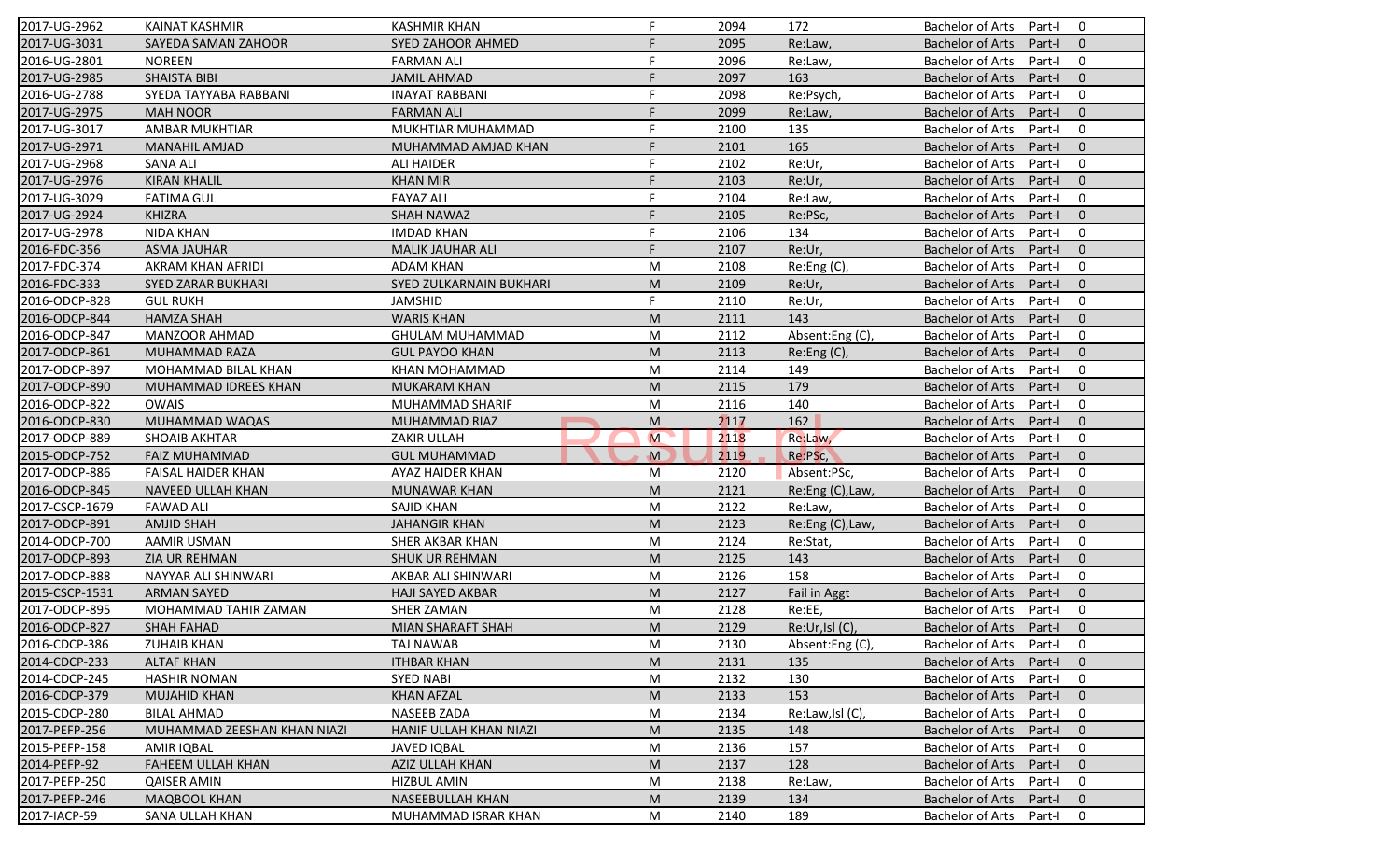| 2014-IMS-828  | <b>SALMA BIBI</b>         | <b>MUHAMMAD RAFIQ</b>   | F.           | 2141 | Re: Eng(C)          | <b>Bachelor of Arts</b><br>Part-I<br>$\overline{0}$ |
|---------------|---------------------------|-------------------------|--------------|------|---------------------|-----------------------------------------------------|
| 2016-IMS-971  | <b>SAFIA GUL</b>          | AURANGZEB               | F.           | 2142 | Re:Ur,PSc,          | <b>Bachelor of Arts</b><br>Part-I<br>0              |
| 2017-IMS-1104 | MUSA KALEEM ULLAH         | <b>BADIUZ ZAMAN</b>     | M            | 2143 | Re:Eng (C), Law,    | <b>Bachelor of Arts</b><br>Part-I<br>$\mathbf{0}$   |
| 2017-IMS-1070 | ABUBAKAR                  | JEHANZEB KHAN           | M            | 2144 | 147                 | <b>Bachelor of Arts</b><br>$\mathbf 0$<br>Part-I    |
| 2017-IMS-1172 | <b>MAAZ ALI</b>           | <b>MAQBALI KHAN</b>     | M            | 2145 | 175                 | $\mathbf{0}$<br><b>Bachelor of Arts</b><br>Part-I   |
| 2017-IMS-1157 | <b>RAFI ULLAH</b>         | REHMAT ULLAH            | M            | 2146 | 194                 | <b>Bachelor of Arts</b><br>Part-I<br>0              |
| 2017-IMS-1156 | MUHAMMAD AL JAWAD         | <b>MUHAMMAD ISHAQ</b>   | M            | 2147 | 140                 | $\mathbf{0}$<br><b>Bachelor of Arts</b><br>Part-I   |
| 2015-IMS-919  | MUNIB UR REHMAN           | <b>INAYAT UR REHMAN</b> | M            | 2148 | Re:EE,              | <b>Bachelor of Arts</b><br>$\mathbf 0$<br>Part-I    |
| 2017-IMS-1081 | <b>SHAYAN KHATTAK</b>     | <b>WAREED AHMAD</b>     | M            | 2149 | 135                 | <b>Bachelor of Arts</b><br>$\mathbf{0}$<br>Part-I   |
| 2017-IMS-1154 | <b>ABDUL QADEER</b>       | <b>SARDAR KHAN</b>      | M            | 2150 | Re:Ur,              | <b>Bachelor of Arts</b><br>Part-I<br>$\mathbf 0$    |
| 2017-IMS-1162 | <b>HABIB KHAN</b>         | <b>LATIF KHAN</b>       | M            | 2151 | Re:Ur,              | <b>Bachelor of Arts</b><br>Part-I<br>$\mathbf{0}$   |
| 2017-IMS-1168 | <b>MUSARRAT ALI</b>       | <b>KHIMAT ALI</b>       | M            | 2152 | Absent:Ur,          | <b>Bachelor of Arts</b><br>Part-I<br>0              |
| 2016-IMS-982  | <b>ILYAS JAN</b>          | MUHAMMAD SADIQ          | M            | 2153 | 128                 | <b>Bachelor of Arts</b><br>$\mathbf{0}$<br>Part-I   |
| 2016-IMS-1043 | <b>NOOR ZADA</b>          | RAZA KHAN               | M            | 2154 | Re:Ur,              | <b>Bachelor of Arts</b><br>0<br>Part-I              |
| 2017-IMS-1159 | <b>TALHA</b>              | <b>GHULAM SARWAR</b>    | M            | 2155 | 166                 | <b>Bachelor of Arts</b><br>Part-I<br>$\overline{0}$ |
| 2017-IMS-1187 | MUHAMMAD TAHIR KHAN       | MUHAMMAD ZAHIR KHAN     | M            | 2156 | Re:PSc,             | <b>Bachelor of Arts</b><br>0<br>Part-I              |
| 2016-IMS-974  | <b>JAWAD HUSSAIN</b>      | <b>AFTAB HUSSAIN</b>    | M            | 2157 | Re:Eng (C),Ur,      | <b>Bachelor of Arts</b><br>$\mathbf{0}$<br>Part-I   |
| 2017-IMS-1171 | SHAHBAZ KHAN              | <b>MADAD KHAN</b>       | M            | 2158 | Absent:Law,Isl (C), | <b>Bachelor of Arts</b><br>0<br>Part-I              |
| 2017-IMS-1174 | <b>ADIL</b>               | <b>JAVAID</b>           | M            | 2159 | Re:Law,             | <b>Bachelor of Arts</b><br>$\mathbf{0}$<br>Part-I   |
| 2017-IMS-1160 | <b>IMRAN</b>              | <b>INAM ULLAH</b>       | M            | 2160 | Re:Law,             | <b>Bachelor of Arts</b><br>0<br>Part-I              |
| 2015-IMS-939  | RASHID ALI KHAN           | <b>AZMAT KHAN</b>       | M            | 2161 | Re:Eng (C), PSc,    | <b>Bachelor of Arts</b><br>$\mathbf{0}$<br>Part-I   |
| 2015-IMS-935  | <b>ILHAM UD DIN</b>       | <b>WALI JAN</b>         | M            | 2162 | Re:PSc,             | <b>Bachelor of Arts</b><br>0<br>Part-I              |
| 2016-IMS-1065 | <b>NADEEM ULLAH</b>       | <b>MUHAMMAD KHALIL</b>  | M            | 2163 | Re:Psych,           | <b>Bachelor of Arts</b><br>$\overline{0}$<br>Part-I |
| 2016-IMS-1040 | SAIF UR REHMAN            | SADDAT KHAN             | M            | 2164 | Re:PSc,Law,         | <b>Bachelor of Arts</b><br>0<br>Part-I              |
| 2015-FCP-495  | <b>MEHRIN</b>             | <b>SYED TARIQ BACHA</b> | E            | 2165 | 157                 | $\mathbf{0}$<br><b>Bachelor of Arts</b><br>Part-I   |
| 2013-FCP-250  | MUHAMMAD SULAIMAN         | <b>RAHMAT KHAN</b>      | $\mathsf{M}$ | 2166 | 147                 | <b>Bachelor of Arts</b><br>0<br>Part-I              |
| 2016-FCP-679  | <b>FARHAT ULLAH</b>       | <b>JAVED IQBAL</b>      | M            | 2167 | 152                 | <b>Bachelor of Arts</b><br>Part-I<br>$\overline{0}$ |
| 2016-FCP-738  | <b>IBRAHIM AHMAD MIAN</b> | MIAN SUHAIL AHMAD       | M            | 2168 | Re:EE,              | <b>Bachelor of Arts</b><br>Part-I<br>0              |
| 2017-FCP-850  | <b>MAAZ KHAN</b>          | HAJI ASAD KHAN          | M            | 2169 | 144                 | <b>Bachelor of Arts</b><br>$\mathbf{0}$<br>Part-I   |
| 2016-FCP-688  | <b>SULEMAN ALI</b>        | <b>FAZEL RAHIM</b>      | M            | 2170 | Re:PSc,             | <b>Bachelor of Arts</b><br>0<br>Part-I              |
| 2016-FCP-753  | <b>DOUR MUHAMMAD</b>      | MUHABATH KHAN           | M            | 2171 | Absent:PSc,         | <b>Bachelor of Arts</b><br>$\overline{0}$<br>Part-I |
| 2016-FCP-747  | <b>ASAD ISHTIAQ</b>       | <b>ISHTIAQ AHMAD</b>    | M            | 2172 | <b>UFM</b>          | <b>Bachelor of Arts</b><br>0<br>Part-I              |
| 2017-FCP-828  | <b>HAMZA KHAN</b>         | <b>JAVED AKHTAR</b>     | M            | 2173 | Absent:Socio,       | <b>Bachelor of Arts</b><br>Part-I<br>$\overline{0}$ |
| 2017-FCP-825  | WAJEEH UD DIN             | <b>DILAWAR KHAN</b>     | M            | 2174 | 163                 | <b>Bachelor of Arts</b><br>Part-I<br>$\mathbf 0$    |
| 2016-FCP-729  | <b>MUJEEB UR REHMAN</b>   | M JAVED UR REHMAN       | M            | 2175 | Re:Eng (C), PSc,    | <b>Bachelor of Arts</b><br>Part-I<br>$\mathbf 0$    |
| 2017-FCP-841  | SADAM                     | <b>SAREER KHAN</b>      | M            | 2176 | Re:Socio,           | Bachelor of Arts Part-I<br>$\mathbf 0$              |
| 2017-FCP-858  | <b>MEHMOOD</b>            | <b>HANIF KHAN</b>       | M            | 2177 | 128                 | Bachelor of Arts Part-I<br>$\overline{0}$           |
| 2016-FCP-674  | <b>IMAD ALI</b>           | LIAQAT ALI              | M            | 2178 | Re:Law,             | <b>Bachelor of Arts</b><br>Part-I<br>0              |
| 2017-CCW-5548 | <b>RIMSHA</b>             | <b>SALAH UDDIN</b>      | F            | 2179 | 167                 | <b>Bachelor of Arts</b><br>Part-I<br>$\mathbf{0}$   |
| 2015-CCW-5303 | AISHA MEHRUBAN            | <b>MEHRUBAN SHAH</b>    |              | 2180 | Re:Eng (C),         | <b>Bachelor of Arts</b><br>0<br>Part-I              |
| 2017-CCW-5630 | HUMAIRA IBRAHIM           | <b>IBRAHIM</b>          |              | 2181 | 152                 | <b>Bachelor of Arts</b><br>$\mathbf 0$<br>Part-I    |
| 2016-CCW-5311 | AMBREEN ABDUL RAUF        | <b>ABDUL RAUF</b>       | F            | 2182 | 131                 | <b>Bachelor of Arts</b><br>0<br>Part-I              |
| 2016-CCW-5324 | <b>FARYAL ASHRAF</b>      | <b>ASHRAF ULLAH</b>     |              | 2183 | 158                 | <b>Bachelor of Arts</b><br>$\mathbf 0$<br>Part-I    |
| 2015-CCW-5154 | <b>HINA WAHEED</b>        | <b>WAHEED KHAN</b>      |              | 2184 | 175                 | <b>Bachelor of Arts</b><br>0<br>Part-I              |
| 2015-CCW-5128 | AYESHA JUNAID             | <b>JUNAID KHAN</b>      |              | 2185 | 161                 | <b>Bachelor of Arts</b><br>$\mathbf 0$<br>Part-I    |
| 2017-CCW-5518 | <b>IQRA ZULFIQAR</b>      | <b>ZULFIQAR AHMAD</b>   |              | 2186 | 176                 | <b>Bachelor of Arts</b><br>0<br>Part-I              |
| 2017-CCW-5580 | <b>UMMARA SAJJAD</b>      | SAJJAD HUSSAIN          |              | 2187 | 165                 | Bachelor of Arts<br>$\mathbf 0$<br>Part-I           |
|               |                           |                         |              |      |                     |                                                     |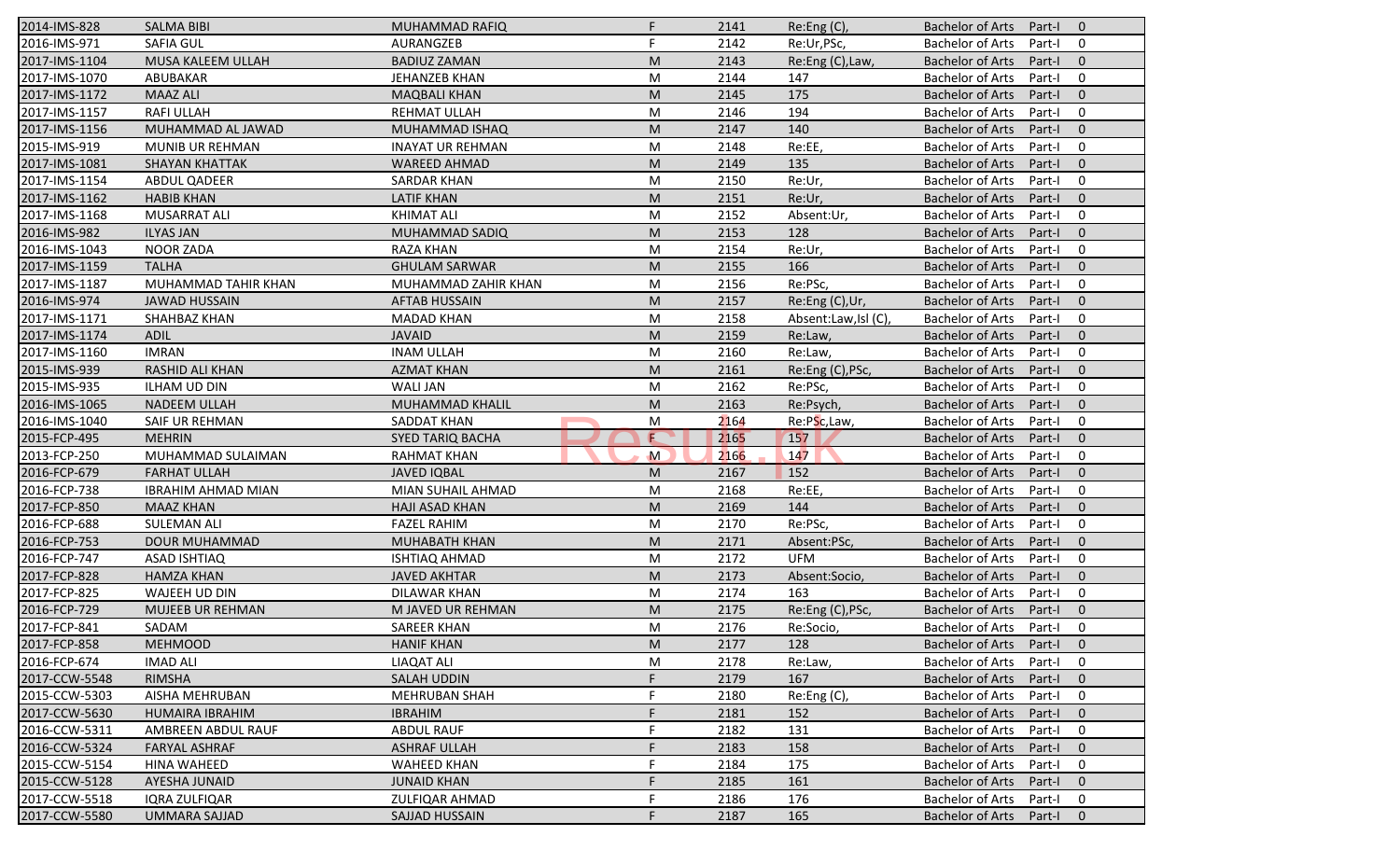| 2017-CCW-5523  | <b>KOMAL ZEB</b>        | <b>JEHAN ZEB</b>        | F. | 2188 | 195              | <b>Bachelor of Arts</b><br>$\mathbf 0$<br>Part-I    |
|----------------|-------------------------|-------------------------|----|------|------------------|-----------------------------------------------------|
| 2017-CCW-5585  | ZAIFAT JAHAN            | MUHAMMAD YOUNAS KHAN    | F. | 2189 | 158              | <b>Bachelor of Arts</b><br>Part-I<br>$\mathbf{0}$   |
| 2017-CCW-5573  | <b>SIDRA</b>            | <b>CHINAR GUL</b>       | F  | 2190 | 161              | <b>Bachelor of Arts</b><br>Part-I<br>$\mathbf 0$    |
| 2017-CCW-5634  | <b>NIMRA NAVEED</b>     | SYED NAVEED ALI SHAH    | F. | 2191 | 159              | <b>Bachelor of Arts</b><br>$\mathbf{0}$<br>Part-I   |
| 2013-CCW-4821  | <b>NOOR JEHAN</b>       | <b>ZAINULLAH KHAN</b>   | F  | 2192 | 137              | <b>Bachelor of Arts</b><br>$\mathbf 0$<br>Part-I    |
| 2017-CCW-5558  | <b>SAMINA MAJEED</b>    | <b>MAJEED SHAH</b>      | F. | 2193 | Re:Psych,        | <b>Bachelor of Arts</b><br>Part-I<br>$\overline{0}$ |
| 2017-CCW-5631  | <b>IQRA YOUSAF</b>      | MUHAMMAD YOUSAF         | F  | 2194 | 145              | $\mathbf 0$<br><b>Bachelor of Arts</b><br>Part-I    |
| 2017-CCW-5521  | <b>KAINAT HABIB</b>     | <b>HABIB ULLAH KHAN</b> | F  | 2195 | 161              | <b>Bachelor of Arts</b><br>$\mathbf{0}$<br>Part-I   |
| 2017-CCW-5545  | <b>NAIMA KHAN</b>       | <b>ARSHAD KHAN</b>      | F  | 2196 | 168              | <b>Bachelor of Arts</b><br>Part-I<br>$\mathbf 0$    |
| 2017-CCW-5492  | <b>ALIYA</b>            | <b>ABBAS KHAN</b>       | F  | 2197 | 159              | <b>Bachelor of Arts</b><br>Part-I<br>$\mathbf{0}$   |
| 2016-CCW-5439  | <b>ANISA BATOOL</b>     | KHALID RASHEED SHAMI    | F  | 2198 | Fail in Aggt     | <b>Bachelor of Arts</b><br>Part-I<br>$\mathbf 0$    |
| 2017-CCW-5571  | SAMEELA                 | <b>FAZAL AMIN</b>       | F. | 2199 | 168              | <b>Bachelor of Arts</b><br>Part-I<br>$\mathbf{0}$   |
| 2017-FP-2948   | NOOR MUHAMMAD           | <b>MUMTAZ KHAN</b>      | M  | 2200 | 131              | <b>Bachelor of Arts</b><br>$\mathbf 0$<br>Part-I    |
| 2017-FP-2906   | <b>OBAID ALAM</b>       | <b>FARHAT ULLAH</b>     | M  | 2201 | 144              | <b>Bachelor of Arts</b><br>$\mathbf{0}$<br>Part-I   |
| 2017-FP-2922   | ZAHID ULLAH             | <b>RAHMAN GUL</b>       | M  | 2202 | 152              | $\mathbf 0$<br><b>Bachelor of Arts</b><br>Part-I    |
| 2016-FP-2823   | MUHAMMAD ARIF           | <b>SANOBAR KHAN</b>     | M  | 2203 | 135              | $\Omega$<br><b>Bachelor of Arts</b><br>Part-I       |
| 2016-FP-2771   | <b>BILAL TARIQ</b>      | <b>TARIQ ALI</b>        | M  | 2204 | 136              | <b>Bachelor of Arts</b><br>$\mathbf 0$<br>Part-I    |
| 2015-FP-2687   | <b>SALAH UD DIN</b>     | <b>ZAMIN GUL</b>        | M  | 2205 | Absent:Eng(C),   | <b>Bachelor of Arts</b><br>$\mathbf{0}$<br>Part-I   |
| 2017-FP-2931   | <b>KASHIF HASSAN</b>    | <b>HUSSAIN NABI</b>     | M  | 2206 | Re:Eng(C),       | <b>Bachelor of Arts</b><br>Part-I<br>$\mathbf 0$    |
| 2017-FP-2897   | <b>IFTIKHAR ALAM</b>    | <b>BAHADAR JAN</b>      | M  | 2207 | 168              | <b>Bachelor of Arts</b><br>$\mathbf{0}$<br>Part-I   |
| 2017-FP-2938   | <b>ANEES KHAN</b>       | <b>FIRDOUS KHAN</b>     | M  | 2208 | 145              | <b>Bachelor of Arts</b><br>0<br>Part-I              |
| 2017-FP-2907   | <b>ABDUL MAJID</b>      | <b>ABDUL BAQI</b>       | M  | 2209 | 150              | $\mathbf{0}$<br><b>Bachelor of Arts</b><br>Part-I   |
| 2017-FP-2927   | <b>WAQAS AHMAD</b>      | <b>AJMAL KHAN</b>       | M  | 2210 | 156              | <b>Bachelor of Arts</b><br>Part-I<br>0              |
| 2017-FP-2904   | MUHAMMAD IDREES         | <b>MUZAFAR KHAN</b>     | M  | 2211 | 162              | $\mathbf{0}$<br><b>Bachelor of Arts</b><br>Part-I   |
| 2017-FP-2917   | <b>SHAHAB KHAN</b>      | <b>TURAAD ALI</b>       | M  | 2212 | 158              | <b>Bachelor of Arts</b><br>0<br>Part-I              |
| 2017-FP-2916   | <b>ABDUL SATTAR</b>     | <b>FAROOQ</b>           | M  | 2213 | Re:Eng (C),      | <b>Bachelor of Arts</b><br>$\mathbf{0}$<br>Part-I   |
| 2017-FP-2911   | <b>REHMAN ULLAH</b>     | NASRULLAH KHAN          | M  | 2214 | Re:Eng (C),      | <b>Bachelor of Arts</b><br>Part-I<br>0              |
| 2017-FP-2912   | <b>QASIM KHAN</b>       | MUHAMMAD IQBAL          | M  | 2215 | 150              | <b>Bachelor of Arts</b><br>Part-I<br>$\mathbf{0}$   |
| 2017-FP-2932   | ARBAB SHERAZ KHAN       | ARBAB SHAFAT ULLAH KHAN | M  | 2216 | Fail in Aggt     | <b>Bachelor of Arts</b><br>0<br>Part-I              |
| 2014-FP-2514   | <b>ASIM ULLAH</b>       | <b>ARIF ULLAH</b>       | M  | 2217 | Fail in Aggt     | <b>Bachelor of Arts</b><br>$\mathbf{0}$<br>Part-I   |
| 2017-FP-2953   | SAHIBZADA ARBAZ KHAN    | SAHIBZADA NIAZ MUHAMMAD | M  | 2218 | Re:Eco,          | <b>Bachelor of Arts</b><br>Part-I<br>0              |
| 2017-FP-2952   | <b>BILAL SHAH</b>       | SYED ALI SHAH           | M  | 2219 | 129              | $\Omega$<br><b>Bachelor of Arts</b><br>Part-I       |
| 2017-FP-2924   | MUHAMMAD AQIB           | <b>TOOR KHAN</b>        | M  | 2220 | 141              | <b>Bachelor of Arts</b><br>0<br>Part-I              |
| 2017-FP-2949   | ABDULLAH                | <b>BASHIR HUSSAIN</b>   | M  | 2221 | Re:Eng (C), PSc, | <b>Bachelor of Arts</b><br>$\mathbf{0}$<br>Part-I   |
| 2017-FP-2900   | <b>SALMAN AKBAR</b>     | <b>SHER AKBAR</b>       | M  | 2222 | 166              | <b>Bachelor of Arts</b><br>Part-I<br>0              |
| 2017-FP-2915   | <b>JUNAID KHAN</b>      | SAIF UD DIN             | M  | 2223 | 128              | Bachelor of Arts Part-I 0                           |
| 2017-FP-2918   | MUHAMMAD ZIKRIA         | MUHAMMAD NAEEM AKHTAR   | M  | 2224 | 150              | Bachelor of Arts Part-I<br>$\mathbf 0$              |
| 2017-FP-2925   | MALIK AFAQ UL HAQ       | <b>ISRAR UL HQ</b>      | M  | 2225 | 132              | <b>Bachelor of Arts</b><br>Part-I<br>$\mathbf{0}$   |
| 2017-FP-2955   | <b>JAMAL FAQIR</b>      | <b>FAQIR MUHAMMAD</b>   | M  | 2226 | Re:Eco, Hist,    | <b>Bachelor of Arts</b><br>Part-I<br>0              |
| 2017-FP-2921   | MUHAMMAD MUTAYEB        | <b>NAZIR AHMAD</b>      | M  | 2227 | 134              | Bachelor of Arts<br>Part-I<br>$\mathbf{0}$          |
| 2016-FP-2774   | MUHAMMAD FAYAZ          | <b>UMARA KHAN</b>       | M  | 2228 | 151              | <b>Bachelor of Arts</b><br>0<br>Part-I              |
| 2017-FP-2909   | MUHAMMAD AMJAD          | MUHAMMAD ARSHAD         | M  | 2229 | 146              | <b>Bachelor of Arts</b><br>Part-I<br>$\mathbf{0}$   |
| 2017-FP-2951   | <b>ADNAN AKHTAR</b>     | <b>AKHTER PETER</b>     | M  | 2230 | 141              | <b>Bachelor of Arts</b><br>0<br>Part-I              |
| 2017-PAFP-1602 | AQSA BINT-E-HASSAN      | <b>NOOR UL HASSAN</b>   | F  | 2231 | 164              | <b>Bachelor of Arts</b><br>Part-I<br>$\mathbf 0$    |
| 2016-PAFP-1585 | <b>AKIB PERVAIZ</b>     | PERVAIZ                 | M  | 2232 | Re:Eng (C),      | <b>Bachelor of Arts</b><br>Part-I<br>0              |
| 2017-PAFP-1596 | <b>SYED SOHAIB SHAH</b> | SAYED GHAZANFAR SHAH    | M  | 2233 | 145              | <b>Bachelor of Arts</b><br>Part-I<br>$\mathbf{0}$   |
| 2017-JIGC-583  |                         |                         |    |      |                  |                                                     |
|                | <b>KAINAT</b>           | <b>HAQ NAWAZ</b>        |    | 2234 | 195              | Bachelor of Arts<br>Part-I<br>0                     |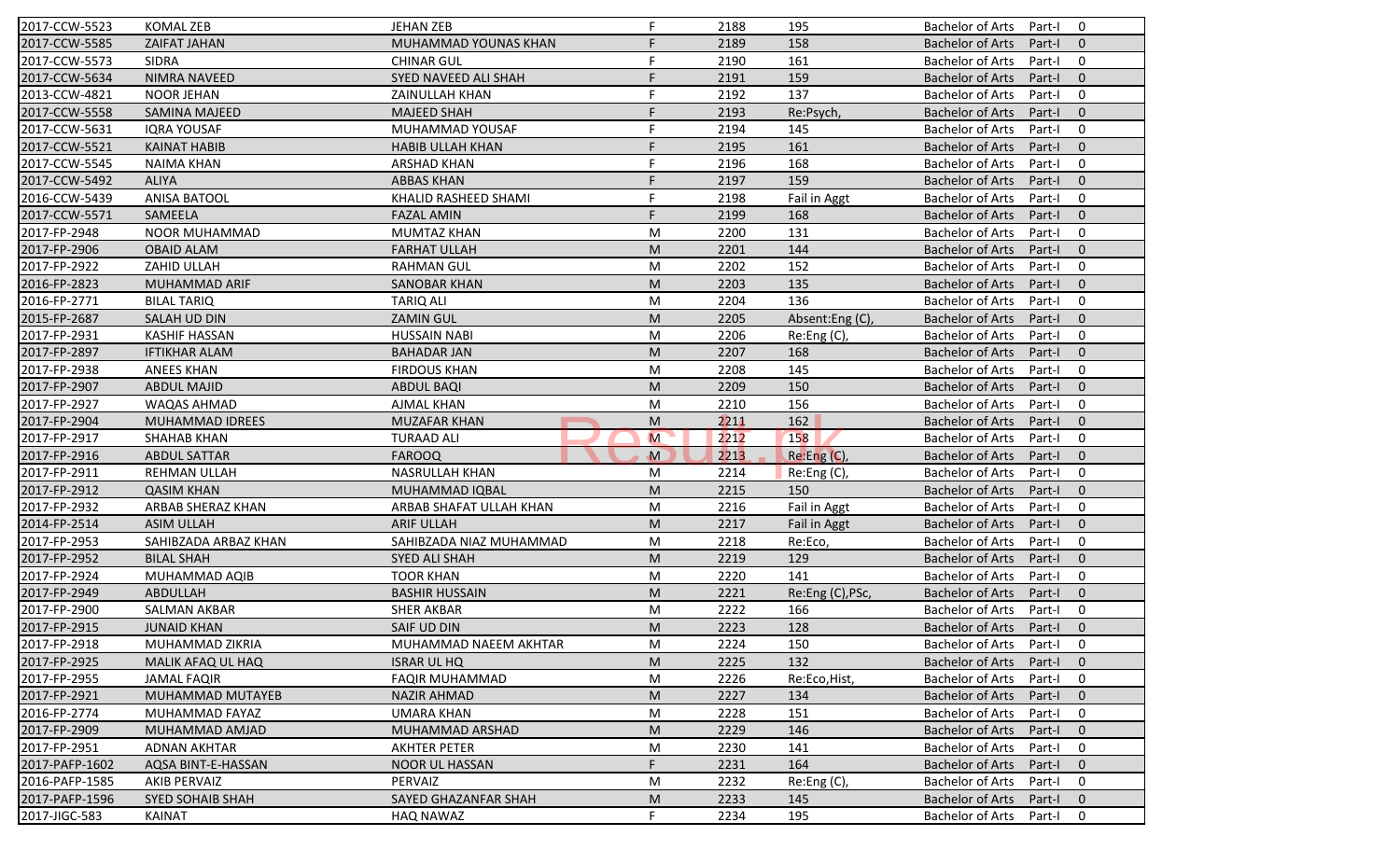| 2017-E-4393    | <b>RIDA JAVED</b>      | <b>JAVED KHAN</b>         | F.             | 2235 | Re:Socio,     | <b>Bachelor of Arts</b><br>Part-I<br>$\overline{0}$ |
|----------------|------------------------|---------------------------|----------------|------|---------------|-----------------------------------------------------|
| 2016-E-4138    | SIDRA FARMAN           | <b>FARMAN ALI</b>         | F              | 2236 | 142           | <b>Bachelor of Arts</b><br>Part-I<br>0              |
| 2017-E-4415    | <b>USMAR DIN</b>       | <b>MIR KAZIM</b>          | M              | 2237 | 166           | <b>Bachelor of Arts</b><br>$\mathbf{0}$<br>Part-I   |
| 2016-E-4151    | <b>KASHIF AHMAD</b>    | RAZ MUHAMMAD              | M              | 2238 | Re:Eng (C),   | <b>Bachelor of Arts</b><br>0<br>Part-I              |
| 2017-E-4421    | <b>SABIR ULLAH</b>     | <b>SABIR REHMAN</b>       | M              | 2240 | 143           | $\mathbf{0}$<br><b>Bachelor of Arts</b><br>Part-I   |
| 2017-E-4607    | MUHAMMAD HAMZA KHAN    | NOOR MUHAMMAD KHAN        | M              | 2241 | 132           | <b>Bachelor of Arts</b><br>Part-I<br>0              |
| 2017-E-4642    | HASHIR ELAHI KHAN      | <b>FAZAL ELAHI KHAN</b>   | M              | 2242 | 150           | $\mathbf{0}$<br><b>Bachelor of Arts</b><br>Part-I   |
| 2017-E-4610    | <b>KASHIF NAVEED</b>   | <b>ALAM DIN</b>           | M              | 2243 | 170           | <b>Bachelor of Arts</b><br>0<br>Part-I              |
| 2017-E-4434    | AMJID                  | <b>TOOR KHAN</b>          | M              | 2244 | 148           | <b>Bachelor of Arts</b><br>$\mathbf{0}$<br>Part-I   |
| 2017-E-4602    | <b>HAMZA ALI SHAH</b>  | <b>HAIDER ALI SHAH</b>    | M              | 2245 | Re:Hist,      | <b>Bachelor of Arts</b><br>Part-I<br>0              |
| 2017-E-4430    | <b>NABEEL SHAHZAD</b>  | <b>LIHAZ GUL</b>          | M              | 2246 | 165           | <b>Bachelor of Arts</b><br>$\mathbf{0}$<br>Part-I   |
| 2016-E-4160    | <b>IMRAN HASHIM</b>    | <b>ABDUL HASHIM</b>       | M              | 2247 | 128           | <b>Bachelor of Arts</b><br>Part-I<br>0              |
| 2017-E-4631    | YASEEN AFRIDI          | <b>NASEEM KHAN</b>        | M              | 2248 | 129           | <b>Bachelor of Arts</b><br>$\mathbf{0}$<br>Part-I   |
| 2017-E-4386    | YAHYA SHARIF           | <b>SHARIF ULLAH</b>       | M              | 2249 | Re:Eng (C),   | <b>Bachelor of Arts</b><br>0<br>Part-I              |
| 2017-E-4632    | <b>MASOOD SALAM</b>    | <b>GHULAM NABI</b>        | M              | 2250 | 172           | <b>Bachelor of Arts</b><br>$\overline{0}$<br>Part-I |
| 2015-E-3835    | <b>ASKAR KHAN</b>      | MUHAMMAD AKRAM JAN        | M              | 2251 | 137           | 0<br><b>Bachelor of Arts</b><br>Part-I              |
| 2017-E-4549    | <b>QAISER KHAN</b>     | <b>ALHAJ GUL</b>          | M              | 2252 | Re:Law, Hist, | <b>Bachelor of Arts</b><br>$\mathbf{0}$<br>Part-I   |
| 2016-E-4224    | SHAHAB UD DIN          | ABDUL SABOOR KHAN         | M              | 2253 | Fail in Aggt  | <b>Bachelor of Arts</b><br>0<br>Part-I              |
| 2017-E-4433    | ABDUL SAMAD KHAN       | <b>PARIS KHAN</b>         | M              | 2254 | Re:Law, Hist, | <b>Bachelor of Arts</b><br>$\mathbf{0}$<br>Part-I   |
| 2017-E-4548    | <b>WAQAR KHAN</b>      | <b>SYED AFZAL</b>         | M              | 2255 | Re:Hist,      | <b>Bachelor of Arts</b><br>0<br>Part-I              |
| 2015-BARA-2753 | <b>IRFAN ULLAH</b>     | <b>NASEEB KHAN</b>        | M              | 2256 | Re:Eng (C),   | $\mathbf{0}$<br><b>Bachelor of Arts</b><br>Part-I   |
| 2013-BARA-2105 | <b>SHER REHMAN</b>     | <b>HAJI KHANA GUL</b>     | M              | 2257 | Re:Eng (C),   | 0<br><b>Bachelor of Arts</b><br>Part-I              |
| 2016-BARA-2989 | <b>HABIB ULLAH</b>     | <b>ABDUL WAKEEL</b>       | M              | 2258 | Re: Eng(C)    | <b>Bachelor of Arts</b><br>$\overline{0}$<br>Part-I |
| 2016-BARA-3008 | <b>IMRAN AFRIDI</b>    | <b>ZARMAR KHAN</b>        | M              | 2259 | 159           | 0<br><b>Bachelor of Arts</b><br>Part-I              |
| 2014-BARA-2383 | SHER SHAH              | <b>GUL MAT SHAH</b>       | $\overline{M}$ | 2260 | Re:Eng(C),    | $\mathbf{0}$<br><b>Bachelor of Arts</b><br>Part-I   |
| 2013-BARA-2142 | <b>HABIB ULLAH</b>     | SHEIKH KIRAMAT ULLAH      | $\mathsf{M}$   | 2261 | 152           | <b>Bachelor of Arts</b><br>0<br>Part-I              |
| 2015-BARA-2569 | <b>DAUD KHAN</b>       | <b>MASTAN SHAH</b>        | M              | 2262 | Re:Eng (C),   | <b>Bachelor of Arts</b><br>Part-I<br>$\overline{0}$ |
| 2016-BARA-3043 | <b>SHER KALEEM</b>     | <b>AQAL KHAN</b>          | M              | 2263 | 147           | <b>Bachelor of Arts</b><br>Part-I<br>0              |
| 2015-BARA-2783 | MUHAMMAD SIRAJ         | <b>NOOR AMIN KHAN</b>     | M              | 2264 | 167           | $\mathbf{0}$<br><b>Bachelor of Arts</b><br>Part-I   |
| 2015-BARA-2747 | MUHAMMAD RAFIQ         | <b>MAT SHAH KHAN</b>      | M              | 2265 | 134           | <b>Bachelor of Arts</b><br>0<br>Part-I              |
| 2015-BARA-2788 | <b>ABDUL QADEER</b>    | AQAL MAR SHAH             | M              | 2266 | 132           | <b>Bachelor of Arts</b><br>$\overline{0}$<br>Part-I |
| 2015-BARA-2843 | ZABIH ULLAH            | <b>AJAR KHAN</b>          | M              | 2267 | 142           | <b>Bachelor of Arts</b><br>0<br>Part-I              |
| 2013-BARA-2061 | <b>ASIF SHAH</b>       | <b>ISLAM GUL</b>          | M              | 2268 | 159           | <b>Bachelor of Arts</b><br>Part-I<br>$\overline{0}$ |
| 2014-BARA-2430 | <b>WAJID ALI</b>       | <b>GUL MAT KHAN</b>       | M              | 2269 | 135           | <b>Bachelor of Arts</b><br>0<br>Part-I              |
| 2016-BARA-3179 | <b>KASHIF MEER</b>     | <b>MEER AHMAD</b>         | M              | 2270 | Re:Law,       | <b>Bachelor of Arts</b><br>Part-I<br>$\mathbf 0$    |
| 2016-BARA-3049 | NAVEED AFRIDI          | SAHAR GUL AFRIDI          | M              | 2271 | 151           | Bachelor of Arts Part-I<br>$\mathbf 0$              |
| 2016-BARA-2988 | <b>FARMAN ULLAH</b>    | <b>KHAN TEHSIL</b>        | M              | 2272 | Fail in Aggt  | Bachelor of Arts Part-I<br>$\overline{0}$           |
| 2017-BARA-3365 | MUHAMMAD AYUB          | PAYO KHAN                 | M              | 2273 | Absent:Law,   | <b>Bachelor of Arts</b><br>Part-I<br>0              |
| 2015-BARA-2790 | <b>SAJID KHAN</b>      | <b>GUL SAID</b>           | M              | 2274 | 136           | Bachelor of Arts<br>Part-I<br>$\mathbf{0}$          |
| 2017-BARA-3417 | MUHAMMAD ZAHID         | SHAL AKBAR KHAN           | M              | 2275 | Re:Hist,      | <b>Bachelor of Arts</b><br>Part-I<br>0              |
| 2017-IGP-1979  | SAHIBA MAROOF          | <b>ABDUL MAROOF</b>       | F              | 2276 | 188           | $\mathbf 0$<br>Bachelor of Arts<br>Part-I           |
| 2017-IGP-2003  | <b>MAHNOOR PERVAIZ</b> | MUHAMMAD PERVAIZ          | F              | 2277 | 167           | <b>Bachelor of Arts</b><br>0<br>Part-I              |
| 2016-IGP-1919  | <b>MAIMONA ARSHAD</b>  | <b>ARSHAD KHAN</b>        |                | 2278 | <b>UFM</b>    | <b>Bachelor of Arts</b><br>Part-I<br>$\mathbf 0$    |
| 2016-IGP-1942  | <b>FATIMA</b>          | SYED MUTAHIR SHAH         |                | 2279 | <b>UFM</b>    | <b>Bachelor of Arts</b><br>Part-I<br>0              |
| 2016-FCGD-1478 | <b>ALIA</b>            | <b>FAIZ ULLAH</b>         |                | 2280 | Re:Law,       | <b>Bachelor of Arts</b><br>$\mathbf 0$<br>Part-I    |
| 2016-FCGD-1479 | <b>FATIMA BIBI</b>     | MULANA BADSHAH GUL HAQANI |                | 2281 | Re:Law,       | Bachelor of Arts<br>Part-I<br>0                     |
| 2016-FCGD-1469 | <b>UROOJ NASIR</b>     | <b>NASIR KHAN</b>         |                | 2282 | Re:EE,        | Bachelor of Arts<br>Part-I<br>$\mathbf{0}$          |
|                |                        |                           |                |      |               |                                                     |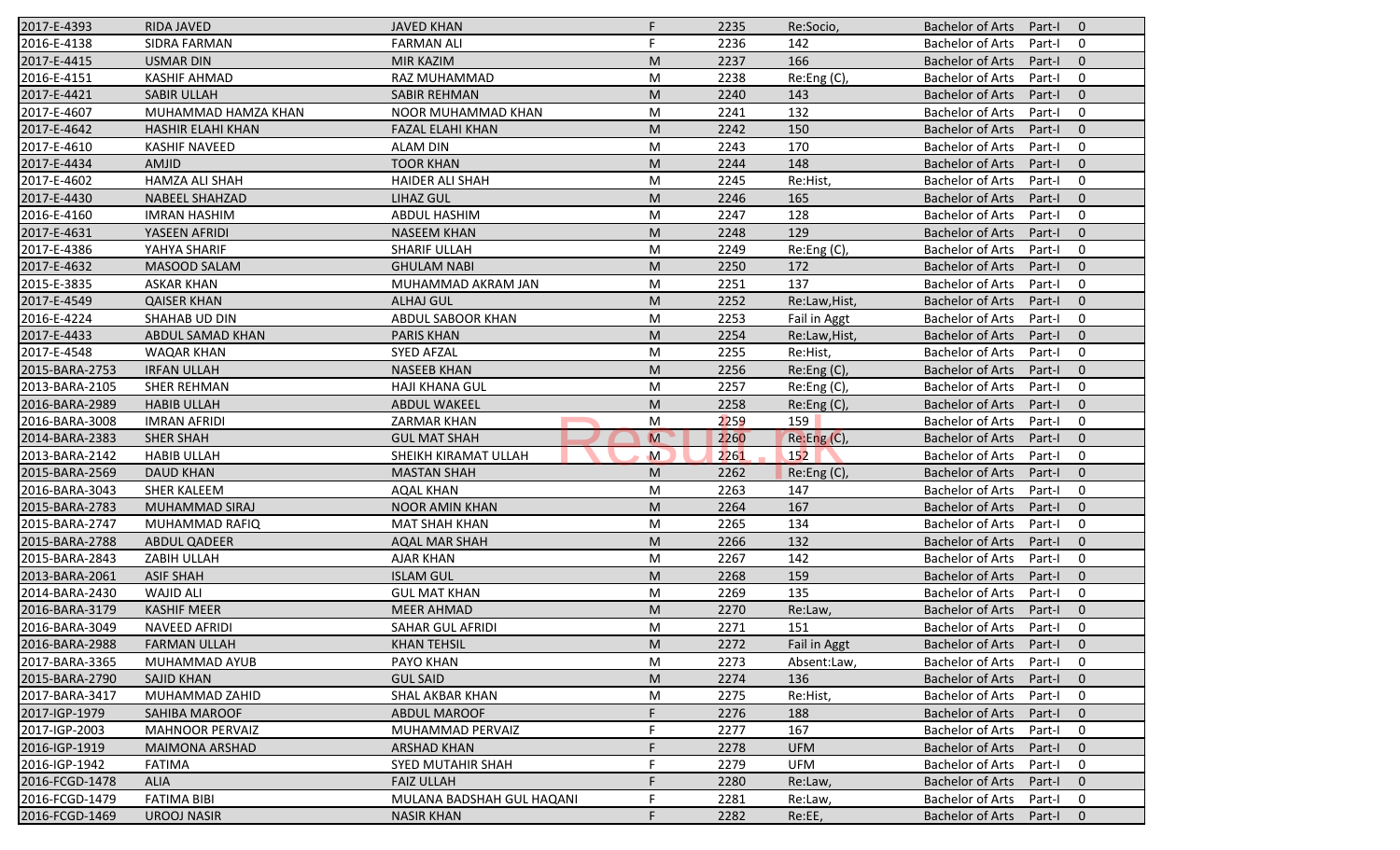| 2016-FCGD-1442   | <b>AISHA SAIMA</b>             | DOST MUHAMMAD           | F           | 2283 | Re:EE,             | <b>Bachelor of Arts</b><br>Part-I<br>0            |
|------------------|--------------------------------|-------------------------|-------------|------|--------------------|---------------------------------------------------|
| 2016-FCGD-1433   | <b>RABIA BIBI</b>              | SAJJAD HUSSAIN          |             | 2284 | Re:Law,            | <b>Bachelor of Arts</b><br>$\mathbf{0}$<br>Part-I |
| 2016-FNGP-488    | AYESHA                         | <b>NOOR MOHAMMAD</b>    | F           | 2285 | 128                | $\mathbf 0$<br><b>Bachelor of Arts</b><br>Part-I  |
| 2014-FNGP-426    | <b>SUMAYA</b>                  | SIRAJ MUHAMMAD          |             | 2286 | 132                | $\mathbf{0}$<br><b>Bachelor of Arts</b><br>Part-I |
| 2014-FNGP-422    | AMBAREEN                       | <b>JEHENZEB</b>         | F           | 2287 | Fail in Aggt       | 0<br><b>Bachelor of Arts</b><br>Part-I            |
| 2016-II/COM-1694 | <b>ADNAN KHAN</b>              | <b>HAJI GUL RASOOL</b>  | M           | 2288 | Re:Law,            | <b>Bachelor of Arts</b><br>Part-I<br>$\mathbf 0$  |
| 2016-II-COM-1674 | SHABIR ULLAH                   | <b>AFZAL KHAN</b>       | M           | 2289 | Re:Law,            | Part-I<br>0<br><b>Bachelor of Arts</b>            |
| 2017-II/COM-1859 | <b>FAHAD AHMAD</b>             | <b>ISHFAQ AHMAD</b>     | M           | 2290 | 144                | $\mathbf{0}$<br><b>Bachelor of Arts</b><br>Part-I |
| 2017-II/COM-1882 | <b>INAM ULLAH</b>              | <b>BAKHT MUNIR</b>      | M           | 2291 | 146                | $\mathbf 0$<br><b>Bachelor of Arts</b><br>Part-I  |
| 2017-II/COM-1851 | MUHAMMAD AWAIS IQBAL           | <b>IQBAL HUSSAIN</b>    | M           | 2292 | Re:PSc,Edu,        | <b>Bachelor of Arts</b><br>Part-I<br>$\mathbf{0}$ |
| 2015-GP-10052    | <b>HAROON KHAN</b>             | FAZAL MANAN KHAN        | M           | 2293 | 185                | <b>Bachelor of Arts</b><br>Part-I<br>0            |
| 2015-GP-10078    | <b>NAQEEB ULLAH</b>            | MUHAMMAD AMIN           | M           | 2294 | 130                | $\mathbf{0}$<br><b>Bachelor of Arts</b><br>Part-I |
| 2015-GP-10072    | <b>KHALID KHAN</b>             | <b>HASSAN KHAN</b>      | M           | 2295 | Re:Eng(C),         | $\mathbf 0$<br><b>Bachelor of Arts</b><br>Part-I  |
| 2016-GP-10556    | <b>SHAKIR ULLAH</b>            | KHAYAL MUHAMMAD         | M           | 2296 | 132                | $\mathbf{0}$<br><b>Bachelor of Arts</b><br>Part-I |
| 2016-GP-10564    | MUHAMMAD MASHHOOD AHMAD        | <b>AMJAD ALI</b>        | M           | 2297 | 165                | 0<br><b>Bachelor of Arts</b><br>Part-I            |
| 2016-GP-10526    | <b>MASAUD UR RAHMAN</b>        | MUHAMMAD ISMAIL         | M           | 2298 | Re:Eng(C),         | $\mathbf{0}$<br><b>Bachelor of Arts</b><br>Part-I |
| 2015-GP-10114    | FARHAN                         | <b>ABDUR REHMAN</b>     | M           | 2299 | Re:Eng(C),         | <b>Bachelor of Arts</b><br>Part-I<br>0            |
| 2016-GDCNP-524   | MUSHTAQ SHAH                   | <b>FARHAD SHAH</b>      | M           | 2300 | 137                | <b>Bachelor of Arts</b><br>Part-I<br>$\mathbf{0}$ |
| 2015-GP-9998     | ZAIN ULLAH                     | <b>NASIR KHAN</b>       | M           | 2301 | Re:Eng (C),        | <b>Bachelor of Arts</b><br>Part-I<br>0            |
| 2014-GP-9961     | <b>TAHSEEN ULLAH</b>           | <b>ABDUR RASOOL</b>     | M           | 2302 | Re:EE              | $\mathbf{0}$<br><b>Bachelor of Arts</b><br>Part-I |
| 2016-GP-10570    | MUHAMMAD ADIL SHAFI            | <b>SHAFI ULLAH</b>      | M           | 2303 | 159                | <b>Bachelor of Arts</b><br>0<br>Part-I            |
| 2013-SP-5626     | ZAHID ULLAH                    | <b>SHAUKAT KHAN</b>     | M           | 2304 | 141                | $\mathbf{0}$<br><b>Bachelor of Arts</b><br>Part-I |
| 2013-SP-5523     | <b>JUNAID JAVED</b>            | JAVED AHMAD             | M           | 2305 | Re:Ur,             | $\mathbf 0$<br><b>Bachelor of Arts</b><br>Part-I  |
| 2015-MICS-169    | MUHAMMAD NOMAN KHAN            | <b>QADIR KHAN</b>       | M           | 2306 | Re: Eng(C),        | $\mathbf{0}$<br><b>Bachelor of Arts</b><br>Part-I |
| 2015-MICS-143    | <b>ABDUL JABAR</b>             | <b>FAZLE YAZDAN</b>     | M           | 2307 | Re:Eng(C),         | <b>Bachelor of Arts</b><br>Part-I<br>$\mathbf 0$  |
| 2015-MICS-192    | ZIA UL HAQ                     | <b>DIYAR KHAN</b>       | $\mathbf M$ | 2308 | 157                | <b>Bachelor of Arts</b><br>$\mathbf{0}$<br>Part-I |
| 2016-MICS-252    | <b>ABDUL BASIT AWAN</b>        | ABDUL HASEEB AWAN       | M           | 2309 | Re:Eng (C), Law,   | <b>Bachelor of Arts</b><br>Part-I<br>0            |
| 2015-MICS-197    | <b>FAHEEM ULLAH</b>            | <b>NAIMAT ULLAH</b>     | M           | 2310 | 133                | <b>Bachelor of Arts</b><br>Part-I<br>$\mathbf{0}$ |
| 2013-MICS-16     | MUHAMMAD HAROON                | <b>NASEER AHMAD</b>     | M           | 2311 | 135                | <b>Bachelor of Arts</b><br>Part-I<br>0            |
| 2017-JICP-248    | <b>SIDRA REHMAN</b>            | MUHAMMAD REHMAN         | F           | 2312 | Re:Law,            | $\mathbf{0}$<br><b>Bachelor of Arts</b><br>Part-I |
| 2016-JICP-183    | <b>FARHEEN ARSHAD</b>          | <b>ARSHAD KHAN</b>      | F           | 2313 | Re:Ur,             | 0<br><b>Bachelor of Arts</b><br>Part-I            |
| 2014-JICP-66     | <b>SANA KAMAL</b>              | <b>KAMAL UD DIN</b>     | F           | 2314 | Fail in Aggt       | $\mathbf{0}$<br><b>Bachelor of Arts</b><br>Part-I |
| 2016-JICP-160    | <b>HAJRA BIBI</b>              | <b>ABDUL WAHAB</b>      | F           | 2315 | 153                | <b>Bachelor of Arts</b><br>Part-I<br>0            |
| 2016-JICP-172    | NIMRA HARRAM                   | <b>RAJ GUL</b>          |             | 2316 | Re:Law,            | <b>Bachelor of Arts</b><br>Part-I<br>$\mathbf{0}$ |
| 2017-JICP-249    | <b>AQSA ATTA ULLAH</b>         | <b>ATTAULLAH</b>        | F           | 2317 | Re:Law,            | <b>Bachelor of Arts</b><br>Part-I<br>0            |
| 2016-JICP-185    | SIBGHAT ULLAH                  | RAHMAT ULLAH            | ${\sf M}$   | 2318 | Re:Eng(C),         | Bachelor of Arts Part-I 0                         |
| 2016-JICP-137    | AHSAN KHAN                     | MUSHTAQ KHAN            | M           | 2319 | 143                | Bachelor of Arts Part-I<br>$\overline{0}$         |
| 2016-JICP-171    | SAHIBZADA MUHAMMAD TAIMUR SHAH | MUHAMMAD ZAHIR SHAH     | M           | 2320 | Re:Eng (C),        | <b>Bachelor of Arts</b><br>Part-I<br>$\mathbf{0}$ |
| 2017-JICP-260    |                                |                         | M           |      | 128                | $\mathbf 0$                                       |
|                  | ARSALAN AHMAD                  | WAHEED KHAN             |             | 2321 |                    | Bachelor of Arts<br>Part-I                        |
| 2017-JICP-258    | <b>RAHMAN ULLAH</b>            | <b>NAMOOS KHAN</b>      | M           | 2322 | 151<br>Re:Eng (C), | <b>Bachelor of Arts</b><br>$\mathbf 0$<br>Part-I  |
| 2017-JICP-275    | <b>HASEEB HUSSAIN</b>          | <b>HABIB HUSSAIN</b>    | M           | 2323 |                    | <b>Bachelor of Arts</b><br>Part-I<br>$\mathbf 0$  |
| 2017-JICP-234    | <b>INTIKHAB ALAM</b>           | MUHAMMAD TAHIR          | M           | 2324 | 128                | <b>Bachelor of Arts</b><br>$\mathbf 0$<br>Part-I  |
| 2013-JICP-1      | SHAKIR ULLAH                   | <b>MULTAN SHAH</b>      | M           | 2325 | 128                | Bachelor of Arts<br>0<br>Part-I                   |
| 2016-JICP-167    | MUHAMMAD SHARIF                | <b>HAJI GUL BADSHAH</b> | M           | 2326 | Re:Eng(C),         | <b>Bachelor of Arts</b><br>$\mathbf 0$<br>Part-I  |
| 2017-JICP-256    | <b>MURTAZA</b>                 | <b>DILE KHAN</b>        | M           | 2327 | 141                | <b>Bachelor of Arts</b><br>0<br>Part-I            |
| 2016-JICP-150    | <b>AMIR KHAN</b>               | <b>AWAL KHAN</b>        | M           | 2328 | Re:EE,             | <b>Bachelor of Arts</b><br>$\mathbf 0$<br>Part-I  |
| 2014-JICP-55     | SALMAN                         | PARDES KHAN             | M           | 2329 | Fail in Aggt       | Bachelor of Arts<br>$\mathbf 0$<br>Part-I         |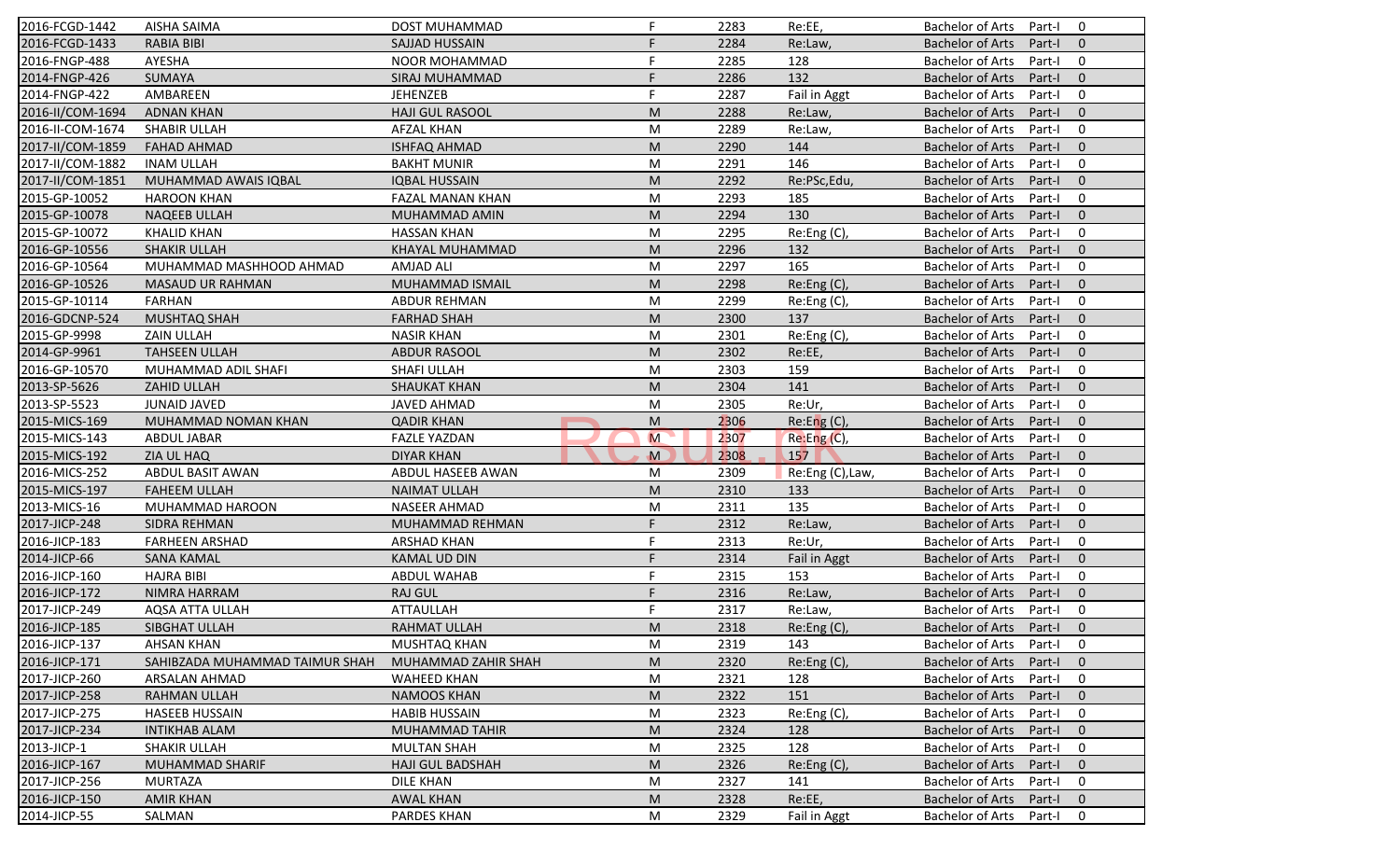| 2017-JICP-238  | <b>HUSSAIN AHMAD</b>     | <b>FAZL E KHALIQ</b>     | M              | 2330 | 128                  | <b>Bachelor of Arts</b><br>Part-I<br>$\overline{0}$ |
|----------------|--------------------------|--------------------------|----------------|------|----------------------|-----------------------------------------------------|
| 2017-JICP-227  | MUHAMMAD UMER            | <b>GHAZI KHAN</b>        | M              | 2331 | Re:Eng (C), Isl (C), | <b>Bachelor of Arts</b><br>Part-I<br>0              |
| 2017-JICP-229  | MUHAMMAD ATEEQ ULLAH     | MUHAMMAD ABID            | M              | 2332 | Re:Ur,               | <b>Bachelor of Arts</b><br>Part-I<br>$\mathbf{0}$   |
| 2017-JICP-254  | SHAFQAT MEHMOOD          | <b>KHALID MEHMOOD</b>    | M              | 2333 | 139                  | <b>Bachelor of Arts</b><br>0<br>Part-I              |
| 2017-JICP-221  | <b>FARHAN ARFIDI</b>     | ABD UL RAUF              | M              | 2334 | Re:Eng (C), IStd,    | $\mathbf{0}$<br><b>Bachelor of Arts</b><br>Part-I   |
| 2017-JICP-270  | REHMAT ULLAH KHAN        | <b>INAYAT ULLAH KHAN</b> | M              | 2335 | Re:Eng (C),Ur,       | <b>Bachelor of Arts</b><br>Part-I<br>0              |
| 2015-QDCP-334  | <b>SAID BIBI</b>         | MUHAMMAD HABIB           | F.             | 2336 | Re:Ur,               | $\mathbf{0}$<br><b>Bachelor of Arts</b><br>Part-I   |
| 2017-QDCP-1027 | <b>ASAD ZAHRA</b>        | AMIR GULZAR HUSSAIN      | F.             | 2337 | 161                  | <b>Bachelor of Arts</b><br>0<br>Part-I              |
| 2015-QDCP-207  | AMJAD                    | MOHAMMAD NAZIR QARI      | M              | 2338 | 145                  | <b>Bachelor of Arts</b><br>$\mathbf{0}$<br>Part-I   |
| 2015-QDCP-417  | SHEHRIYAR AHMAD KHAN     | ALAMZEB                  | M              | 2339 | Re:Eng (C),          | <b>Bachelor of Arts</b><br>Part-I<br>0              |
| 2016-QDCP-631  | <b>KIRAMAT ULLAH</b>     | <b>IZAT KHAN</b>         | M              | 2340 | 144                  | <b>Bachelor of Arts</b><br>Part-I<br>$\mathbf{0}$   |
| 2015-QDCP-285  | MUHAMMAD KAMRAN          | <b>WAHID GUL</b>         | M              | 2341 | Absent:Eng(C),       | <b>Bachelor of Arts</b><br>Part-I<br>0              |
| 2015-QDCP-366  | <b>SALMAN SHAMSHAD</b>   | SHAMSHAD KHAN            | M              | 2342 | Re:Eng(C),           | <b>Bachelor of Arts</b><br>$\mathbf{0}$<br>Part-I   |
| 2017-QDCP-1090 | MAQSOOD AHMAD            | MUHAMMAD IKRAM           | M              | 2343 | 141                  | <b>Bachelor of Arts</b><br>0<br>Part-I              |
| 2015-QDCP-302  | <b>HAIDER ALI</b>        | <b>AJAB KHAN</b>         | M              | 2344 | 144                  | <b>Bachelor of Arts</b><br>Part-I<br>$\overline{0}$ |
| 2017-QDCP-1084 | ABDUL WAHAB              | <b>SANAB GUL</b>         | M              | 2345 | Re:Eng(C),           | <b>Bachelor of Arts</b><br>0<br>Part-I              |
| 2016-QDCP-717  | <b>BASIT ALI</b>         | <b>JAHAN ZEB</b>         | M              | 2346 | Fail in Aggt         | <b>Bachelor of Arts</b><br>$\mathbf{0}$<br>Part-I   |
| 2017-QDCP-1092 | <b>JAVAID KHAN</b>       | <b>JAMIL KHAN</b>        | M              | 2347 | Re:Eng (C),          | <b>Bachelor of Arts</b><br>0<br>Part-I              |
| 2017-QDCP-1117 | MALIK ZEESHAN IJAZ       | <b>MALIK IJAZ ALI</b>    | M              | 2348 | 159                  | <b>Bachelor of Arts</b><br>$\mathbf{0}$<br>Part-I   |
| 2016-IMS-998   | MUHAMMAD SALMAN          | YAR KHAN                 | M              | 2349 | Re:Eng (C),          | <b>Bachelor of Arts</b><br>Part-I<br>0              |
| 2017-QDCP-1089 | <b>HAROON AHMAD</b>      | PARVEZ AKHTAR            | M              | 2350 | 145                  | <b>Bachelor of Arts</b><br>$\mathbf{0}$<br>Part-I   |
| 2016-QDCP-537  | <b>ZAKIR ULLAH</b>       | SHAKIR ULLAH             | M              | 2351 | Re:Eng (C),          | <b>Bachelor of Arts</b><br>0<br>Part-I              |
| 2016-QDCP-758  | <b>AZIZ UR RAHMAN</b>    | ABDUR RAHMAN             | M              | 2352 | Re:Eng (C),          | <b>Bachelor of Arts</b><br>Part-I<br>$\overline{0}$ |
| 2017-QDCP-1191 | <b>AMIR KHAN</b>         | <b>ZAHIR SHAH</b>        | M              | 2353 | Re: Eng(C),          | <b>Bachelor of Arts</b><br>0<br>Part-I              |
| 2017-QDCP-1091 | <b>SYED HAMMAD JAFRI</b> | SYED SALAH UD DIN JAFRI  | $\overline{M}$ | 2354 | Re:Eng(C),           | $\mathbf{0}$<br><b>Bachelor of Arts</b><br>Part-I   |
| 2017-QDCP-1231 | MUHAMMAD ARIF            | <b>GHAZI MARJAN</b>      | $\mathsf{M}$   | 2355 | 141                  | <b>Bachelor of Arts</b><br>0<br>Part-I              |
| 2015-QDCP-238  | <b>MUFTI MUHAMMAD</b>    | <b>QAZI MUHAMMAD</b>     | M              | 2356 | 154                  | <b>Bachelor of Arts</b><br>$\mathbf{0}$<br>Part-I   |
| 2014-QDCP-75   | <b>ARSHAD ALI</b>        | <b>NAZIM SHAH</b>        | M              | 2357 | 155                  | <b>Bachelor of Arts</b><br>Part-I<br>0              |
| 2015-QDCP-410  | MUHAMMAD JAWAD           | <b>FAZAL WAHID</b>       | M              | 2358 | Re: Eng(C)           | <b>Bachelor of Arts</b><br>$\mathbf{0}$<br>Part-I   |
| 2017-QDCP-1232 | <b>NASIR KHAN</b>        | <b>HASHIM KHAN</b>       | M              | 2359 | Re:Eng (C),          | <b>Bachelor of Arts</b><br>0<br>Part-I              |
| 2017-QDCP-1023 | MUHAMMAD ASIM            | <b>NABI ULLAH</b>        | M              | 2360 | Re:Eng(C)            | <b>Bachelor of Arts</b><br>$\overline{0}$<br>Part-I |
| 2015-QDCP-252  | <b>FAROOQ SHAH</b>       | MUHAMMAD SHAH            | M              | 2361 | 153                  | <b>Bachelor of Arts</b><br>0<br>Part-I              |
| 2017-QDCP-1086 | <b>AHMAD SOHAIL</b>      | SOHAIL SAFDAR            | M              | 2362 | 151                  | <b>Bachelor of Arts</b><br>$\mathbf{0}$<br>Part-I   |
| 2014-QDCP-124  | <b>SHARIF ULLAH</b>      | <b>MASHOOQ</b>           | M              | 2363 | 153                  | <b>Bachelor of Arts</b><br>Part-I<br>0              |
| 2016-QDCP-711  | <b>FAZAL WAHAB</b>       | <b>FAZAL UR RAHMAN</b>   | M              | 2364 | 134                  | <b>Bachelor of Arts</b><br>$\mathbf 0$              |
| 2016-QDCP-676  | <b>WAJID KHAN</b>        |                          | M              | 2365 | <b>UFM</b>           | Part-I<br>Bachelor of Arts Part-I<br>$\mathbf 0$    |
|                |                          | SHAH PERVAIZ KHAN        |                |      |                      |                                                     |
| 2017-QDCP-1216 | <b>FAIQ ALI</b>          | <b>ABID ALI</b>          | M              | 2366 | 134                  | Bachelor of Arts Part-I<br>$\overline{0}$           |
| 2015-QDCP-463  | MUHAMMAD JUNAID ASLAM    | MUHAMMAD ASLAM           | M              | 2367 | 136                  | <b>Bachelor of Arts</b><br>Part-I<br>0              |
| 2017-QDCP-1034 | MIAN TAIMOOR SHAH        | <b>MIAN SHAHRYAR</b>     | M              | 2368 | Re:PSc,              | <b>Bachelor of Arts</b><br>Part-I<br>$\mathbf{0}$   |
| 2017-QDCP-1025 | MUHAMMAD GHANI           | SAHIB DIN                | M              | 2369 | 136                  | <b>Bachelor of Arts</b><br>0<br>Part-I              |
| 2017-QDCP-1031 | <b>ADNAN</b>             | WAKEEL                   | M              | 2370 | <b>Fail in Aggt</b>  | <b>Bachelor of Arts</b><br>$\mathbf 0$<br>Part-I    |
| 2016-QDCP-543  | <b>HILAL</b>             | ZAKIR ULLAH              | M              | 2371 | Re:Law,              | <b>Bachelor of Arts</b><br>0<br>Part-I              |
| 2016-IMS-990   | MUHAMMAD YASIN           | <b>GUL ZAREEN</b>        | M              | 2372 | Re:Eng (C), Law,     | <b>Bachelor of Arts</b><br>$\mathbf 0$<br>Part-I    |
| 2016-QDCP-623  | AKBAR HUSSAIN            | <b>ALIF KHAN</b>         | M              | 2373 | Re:Eng (C), Law,     | <b>Bachelor of Arts</b><br>Part-I<br>0              |
| 2017-QDCP-1140 | <b>TAJDAR KHAN</b>       | MOHAMMAD NADIR KHAN      | M              | 2374 | Re:Eng (C), Law,     | <b>Bachelor of Arts</b><br>$\mathbf 0$<br>Part-I    |
| 2017-QDCP-1158 | <b>ATTA ULLAH</b>        | <b>HAZRAT ULLAH</b>      | M              | 2375 | Re:Law,              | <b>Bachelor of Arts</b><br>0<br>Part-I              |
| 2016-QDCP-877  | <b>MUHAMMAD RIAZ</b>     | <b>GUL MUHAMMAD</b>      | M              | 2376 | Re:Eng (C), Law,     | <b>Bachelor of Arts</b><br>$\mathbf 0$<br>Part-I    |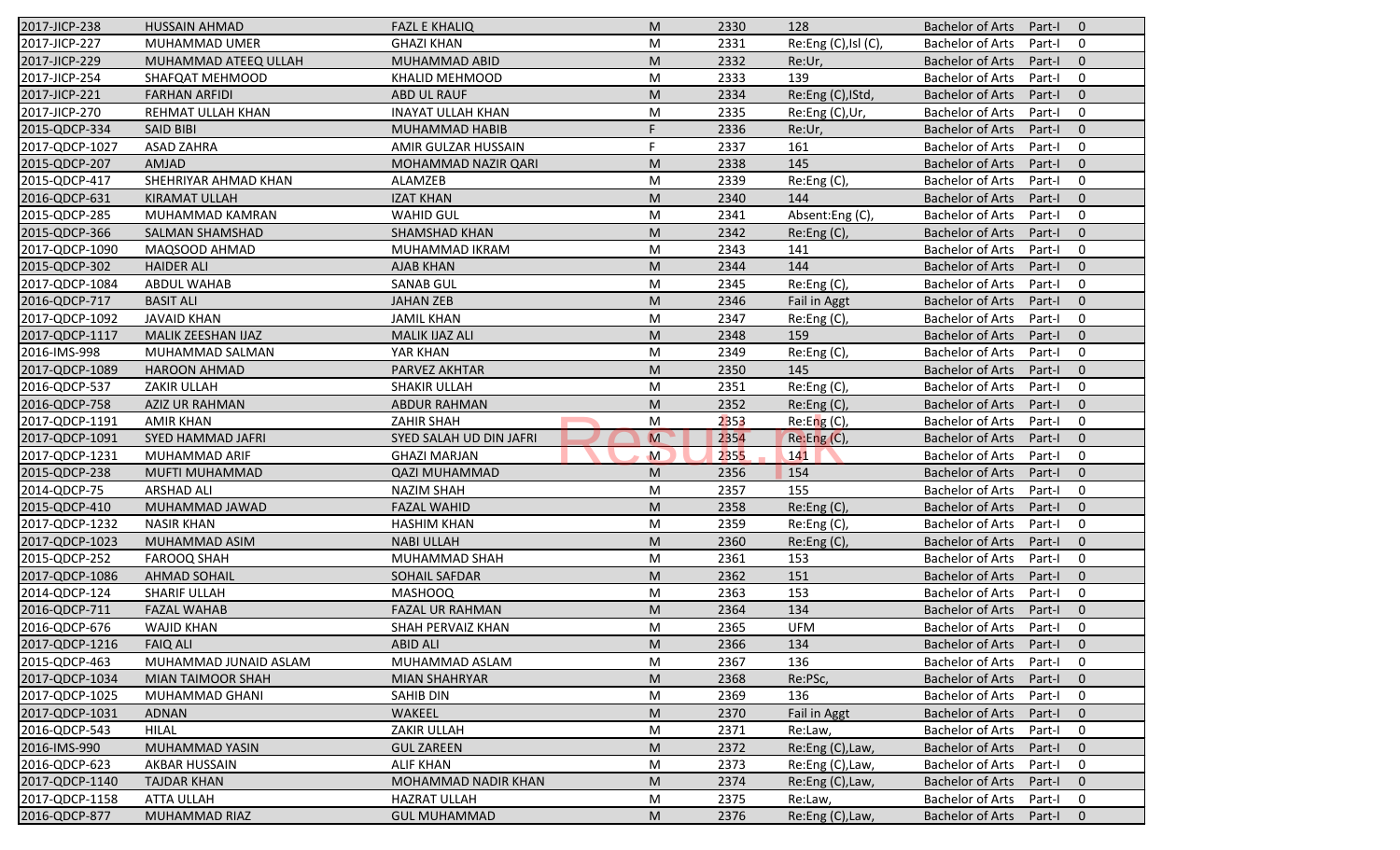| 2016-QDCP-813  | MUHAMMAD ZUHAIB KHAN        | <b>KHALID HUSSAIN</b>  | M                                                                                                          | 2377 | Re:Eng (C),        | <b>Bachelor of Arts</b>   | Part-I | $\mathbf 0$    |
|----------------|-----------------------------|------------------------|------------------------------------------------------------------------------------------------------------|------|--------------------|---------------------------|--------|----------------|
| 2016-QDCP-809  | SHAKIR MUHAMMAD             | ABDUL MUHAMMAD         | M                                                                                                          | 2378 | Re:Eng (C),Ur,     | <b>Bachelor of Arts</b>   | Part-I | $\mathbf{0}$   |
| 2016-QDCP-696  | ISHAQ AHMAD QURASHI         | ISHAFAQ AHMAD QURASHI  | M                                                                                                          | 2379 | Absent:Eng (C),Ur, | <b>Bachelor of Arts</b>   | Part-I | $\mathbf 0$    |
| 2015-QDCP-464  | <b>SABIR SHAH</b>           | <b>GHULAM HABIB</b>    | M                                                                                                          | 2380 | Re:Eng (C),Ur,     | <b>Bachelor of Arts</b>   | Part-I | $\mathbf{0}$   |
| 2016-QDCP-804  | <b>AMIR NAWAZ</b>           | SHAH NAWAZ KHAN        | M                                                                                                          | 2381 | Re:EE,             | <b>Bachelor of Arts</b>   | Part-I | $\mathbf 0$    |
| 2017-QDCP-1142 | YAHYA UR REHMAN             | ABDUR REHMAN SHAH      | M                                                                                                          | 2382 | Re:EE,             | <b>Bachelor of Arts</b>   | Part-I | $\overline{0}$ |
| 2016-QDCP-669  | <b>ABDUL WAHAB</b>          | ZAFAR JAVED            | M                                                                                                          | 2383 | Absent:Stat,       | <b>Bachelor of Arts</b>   | Part-I | $\overline{0}$ |
| 2016-QDCP-524  | <b>FAZAL KAREEM</b>         | <b>RAHMAN</b>          | M                                                                                                          | 2384 | Re:Stat,           | <b>Bachelor of Arts</b>   | Part-I | $\Omega$       |
| 2016-QDCP-506  | WAQAR UL HASSAN             | <b>NIGAH HUSSAIN</b>   | M                                                                                                          | 2385 | Re:Eng (C), Stat,  | <b>Bachelor of Arts</b>   | Part-I | $\mathbf 0$    |
| 2017-QDCP-1022 | <b>MALIK WAQAR KHAN</b>     | <b>MALIK RAZA KHAN</b> | M                                                                                                          | 2386 | Re:Eng (C), Law,   | <b>Bachelor of Arts</b>   | Part-I | $\mathbf{0}$   |
| 2016-QDCP-650  | <b>USMAN WAHID</b>          | <b>FAZLI WAHID</b>     | M                                                                                                          | 2387 | Re:Eng (C), Law,   | <b>Bachelor of Arts</b>   | Part-I | $\mathbf 0$    |
| 2017-QDCP-1087 | <b>WAQAR KHAN</b>           | <b>ISRAR KHAN</b>      | M                                                                                                          | 2388 | Re:Eng (C), Eco,   | <b>Bachelor of Arts</b>   | Part-I | $\mathbf{0}$   |
| 2016-QDCP-811  | NASRATULLAH                 | <b>DAWLAT KHAN</b>     | M                                                                                                          | 2389 | Re:EE,             | <b>Bachelor of Arts</b>   | Part-I | $\mathbf 0$    |
| 2015-QDCP-429  | <b>KHIZAR HAYAT</b>         | <b>SIKANDAR HAYAT</b>  | M                                                                                                          | 2390 | Fail in Aggt       | <b>Bachelor of Arts</b>   | Part-I | $\mathbf{0}$   |
| 2015-CSCP-1528 | SAIF UR REHMAN              | <b>HABIB UR REHMAN</b> | M                                                                                                          | 2391 | Re:Eng (C),        | <b>Bachelor of Arts</b>   | Part-I | $\mathbf 0$    |
| 2014-CSCP-1411 | <b>SUHAJ ALAM</b>           | <b>LIAQAT ZEB</b>      | M                                                                                                          | 2392 | 144                | <b>Bachelor of Arts</b>   | Part-I | $\mathbf{0}$   |
| 2017-CSCP-1654 | <b>RAFI ULLAH</b>           | <b>GUL WALI</b>        | M                                                                                                          | 2393 | 138                | <b>Bachelor of Arts</b>   | Part-I | 0              |
| 2017-CSCP-1659 | <b>ZIA ULLAH</b>            | <b>MERAJ UD DIN</b>    | M                                                                                                          | 2394 | Re:EE,             | <b>Bachelor of Arts</b>   | Part-I | $\mathbf{0}$   |
| 2017-CSCP-1705 | <b>HASSAN KHALIL</b>        | <b>IJAZ AHMAD</b>      | M                                                                                                          | 2395 | Re:EE,             | <b>Bachelor of Arts</b>   | Part-I | $\mathbf 0$    |
| 2017-CSCP-1650 | <b>SAIF ULLAH</b>           | <b>FAZAL DAD</b>       | M                                                                                                          | 2396 | Re:EE,             | <b>Bachelor of Arts</b>   | Part-I | $\mathbf{0}$   |
| 2017-CSCP-1657 | SAJJAD AHMAD                | <b>JANAS KHAN</b>      | M                                                                                                          | 2397 | Re:Ur,             | <b>Bachelor of Arts</b>   | Part-I | 0              |
| 2017-CSCP-1692 | <b>FAZL E HAQ</b>           | <b>QASIR KHAN</b>      | M                                                                                                          | 2398 | Absent:Law,        | <b>Bachelor of Arts</b>   | Part-I | $\mathbf{0}$   |
| 2017-CSCP-1667 | MUHAMMAD WAQAS              | <b>ABDUR REHMAN</b>    | M                                                                                                          | 2399 | Re:Law,            | <b>Bachelor of Arts</b>   | Part-I | $\mathbf 0$    |
| 2017-CSCP-1669 | <b>SHAH ALAM AFRIDI</b>     | <b>SAKHAWAT SHAH</b>   | M                                                                                                          | 2400 | 152                | <b>Bachelor of Arts</b>   | Part-I | $\overline{0}$ |
| 2017-CSCP-1710 | SHEHZAD WAZIR               | <b>WAHEED KHAN</b>     | M                                                                                                          | 2401 | 132                | <b>Bachelor of Arts</b>   | Part-I | $\overline{0}$ |
| 2017-CSCP-1644 | <b>BASIT ULLAH</b>          | <b>KIFAYAT ULLAH</b>   | M                                                                                                          | 2402 | Re:Ur,             | <b>Bachelor of Arts</b>   | Part-I | $\overline{0}$ |
| 2017-CSCP-1628 | <b>FARHAN AHMAD</b>         | <b>NOSHAD</b>          | M                                                                                                          | 2403 | Re:Ur,             | <b>Bachelor of Arts</b>   | Part-I | $\mathbf 0$    |
| 2016-CSCP-1591 | ZEESHAN                     | <b>ZAHID GUL</b>       | M                                                                                                          | 2404 | Re:PSc,            | <b>Bachelor of Arts</b>   | Part-I | $\overline{0}$ |
| 2017-CSCP-1661 | MUHAMMAD SIDDIQUE           | <b>JANAT KHAN</b>      | M                                                                                                          | 2405 | 141                | <b>Bachelor of Arts</b>   | Part-I | $\mathbf 0$    |
| 2017-CSCP-1658 | <b>HIMAYAT ULLAH</b>        | <b>MASAL KHAN</b>      | M                                                                                                          | 2406 | 140                | <b>Bachelor of Arts</b>   | Part-I | $\mathbf{0}$   |
| 2014-CSCP-1430 | MIAN ABAS ALI               | MUHAMMAD IQBAL         | M                                                                                                          | 2407 | 137                | <b>Bachelor of Arts</b>   | Part-I | $\mathbf 0$    |
| 2014-DCW-277   | <b>SAMAD MUSHTAQ</b>        | MUSHTAQ HUSSAIN        | M                                                                                                          | 2408 | 163                | <b>Bachelor of Arts</b>   | Part-I | $\overline{0}$ |
| 2016-DCW-395   | NOMAN AHMAD                 | MUKHTIAR AHMAD         | M                                                                                                          | 2409 | 139                | <b>Bachelor of Arts</b>   | Part-I | $\mathbf 0$    |
| 2015-DCW-312   | <b>HAKEEM ULLAH</b>         | <b>SAID NAZAR</b>      | M                                                                                                          | 2410 | Re:Eng (C),        | <b>Bachelor of Arts</b>   | Part-I | $\mathbf{0}$   |
| 2016-DCW-362   | <b>JAHANZEB KHAN</b>        | <b>SULEMAN KHAN</b>    | M                                                                                                          | 2411 | 154                | <b>Bachelor of Arts</b>   | Part-I | 0              |
| 2017-DCW-447   | <b>ARSALAN RIAZ</b>         | MUHAMMAD RIAZ          | $\mathsf{M}% _{T}=\mathsf{M}_{T}\!\left( a,b\right) ,\ \mathsf{M}_{T}=\mathsf{M}_{T}\!\left( a,b\right) ,$ | 2412 | 143                | Bachelor of Arts Part-I 0 |        |                |
| 2016-DCW-407   | RAHEEL AHMAD                | SHABIR AHMAD           | M                                                                                                          | 2413 | 128                | Bachelor of Arts Part-I   |        | 0              |
| 2013-DCW-133   | <b>AFTAB AHMAD</b>          | <b>BAKHTIAR KHAN</b>   | M                                                                                                          | 2414 | 153                | Bachelor of Arts          | Part-I | $\overline{0}$ |
| 2017-DCW-498   | MUHAMMAD FAWAD              | <b>MASAL KHAN</b>      | M                                                                                                          | 2415 | Fail in Aggt       | Bachelor of Arts          | Part-I | $\mathbf 0$    |
| 2015-DCW-292   | WAQAS KHAN                  | <b>QAMAR GUL</b>       | M                                                                                                          | 2416 | 166                | Bachelor of Arts          | Part-I | $\mathbf{0}$   |
| 2016-DCW-412   | SHAHJEHAN                   | <b>QASIM JAN</b>       | M                                                                                                          | 2417 | 142                | Bachelor of Arts          | Part-I | $\mathbf 0$    |
| 2016-DCW-411   | <b>MUHAIMEN JAN</b>         | SHAMSHAD GUL           | M                                                                                                          | 2418 | 172                | Bachelor of Arts          | Part-I | $\mathbf{0}$   |
| 2016-DCW-409   | MUHAMMAD ABBAS              | LAL MUHAMMAD           | M                                                                                                          | 2419 | Re:Eng (C), Law,   | <b>Bachelor of Arts</b>   | Part-I | $\mathbf 0$    |
| 2017-DCW-492   | MUHAMMAD NAVEED             | <b>ALI RAHMAN</b>      | M                                                                                                          | 2420 | Re: Eng(C)         | <b>Bachelor of Arts</b>   | Part-I | $\mathbf 0$    |
| 2016-DCW-419   | HAFIZ MUHAMMAD KHIZAR ALI   | <b>MAZHAR ALI</b>      | M                                                                                                          | 2421 | 128                | <b>Bachelor of Arts</b>   | Part-I | 0              |
| 2014-DCW-209   | <b>FAKHAR ALAM</b>          | <b>QAMAR ZAMAN</b>     | M                                                                                                          | 2422 | 156                | <b>Bachelor of Arts</b>   | Part-I | $\mathbf{0}$   |
| 2016-DCW-417   | HAFIZ MUHAMMAD AHTISHAM ALI | <b>MAZHAR ALI</b>      | M                                                                                                          | 2423 | Absent:Isl (C)     | Bachelor of Arts          | Part-I | 0              |
|                |                             |                        |                                                                                                            |      |                    |                           |        |                |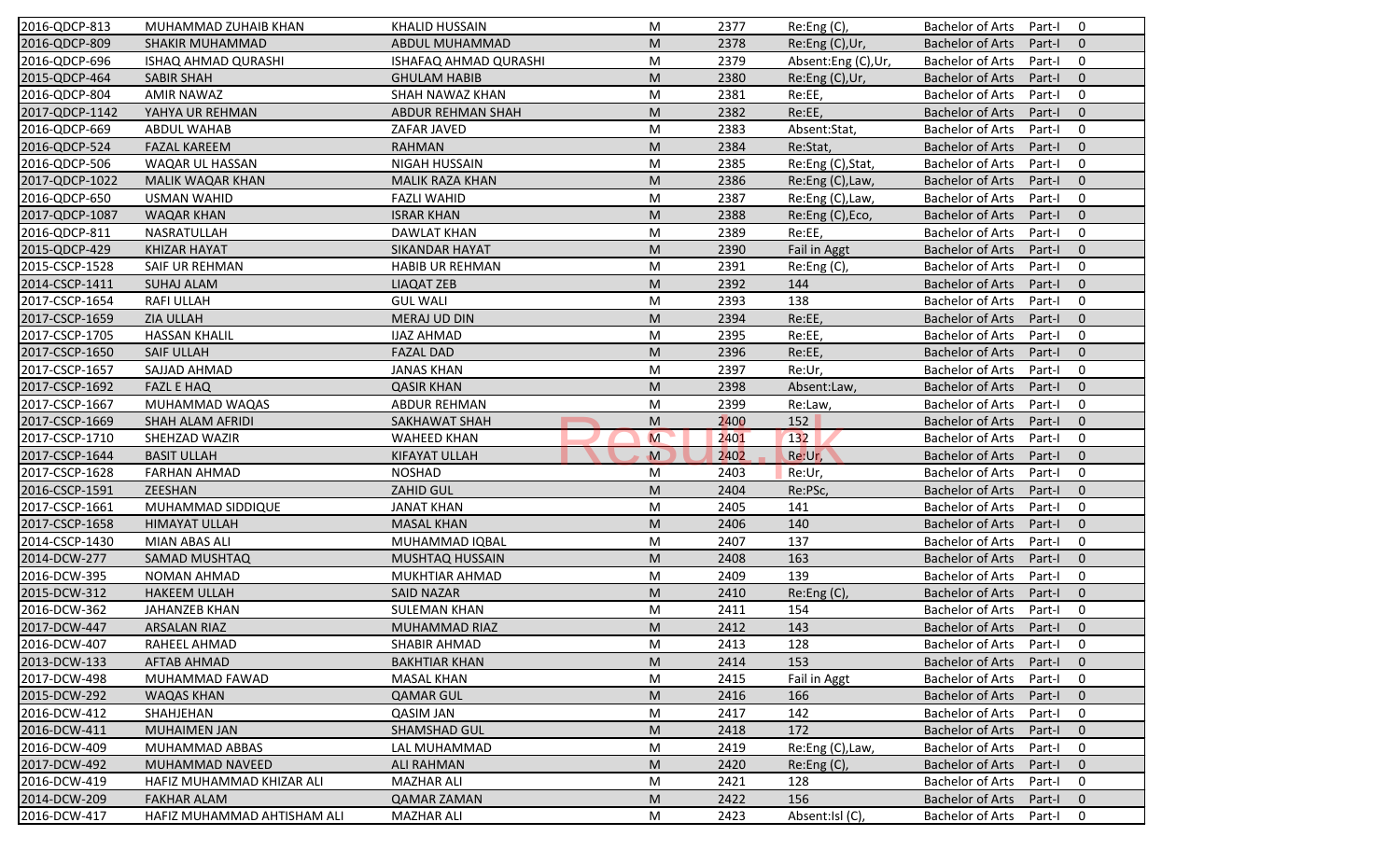| 2017-DCW-474 | <b>ZAFAR KHAN</b>         | <b>WAHID GUL</b>          | M                                                                                                          | 2424 | Re:Eng(C),            | Bachelor of Arts Part-I |        | $\overline{0}$ |
|--------------|---------------------------|---------------------------|------------------------------------------------------------------------------------------------------------|------|-----------------------|-------------------------|--------|----------------|
| 2017-DCW-490 | <b>HARIS IQBAL</b>        | MUHAMMAD IQBAL            | M                                                                                                          | 2425 | Re:Eng (C), Isl (C),  | <b>Bachelor of Arts</b> | Part-I | 0              |
| 2017-DCW-514 | <b>ADNAN JAVED</b>        | <b>JAVED KHAN</b>         | M                                                                                                          | 2426 | Re:Eng (C), Ur,       | <b>Bachelor of Arts</b> | Part-I | $\mathbf{0}$   |
| 2017-DCW-506 | <b>JAWAD ALI</b>          | <b>IMRAZ</b>              | M                                                                                                          | 2427 | Re:Eng (C),Ur,        | <b>Bachelor of Arts</b> | Part-I | $\mathbf 0$    |
| 2015-DCW-306 | <b>ZIA ULLAH</b>          | <b>NOOR KHAN</b>          | M                                                                                                          | 2428 | Re:Ur,                | <b>Bachelor of Arts</b> | Part-I | $\mathbf 0$    |
| 2017-DCW-497 | <b>SADAM MALIK</b>        | MALIK ABDUL LATIF         | M                                                                                                          | 2429 | Re:Eng (C), Law,      | <b>Bachelor of Arts</b> | Part-I | $\mathbf 0$    |
| 2014-DCW-281 | MUHAMMAD KHALID           | <b>JAHANGIR KHAN</b>      | M                                                                                                          | 2430 | Re:Law,               | <b>Bachelor of Arts</b> | Part-I | $\overline{0}$ |
| 2016-DCW-379 | TAJ MUHAMMAD              | <b>MEEN AKBAR</b>         | M                                                                                                          | 2431 | 144                   | <b>Bachelor of Arts</b> | Part-I | $\mathbf 0$    |
| 2017-DCW-502 | <b>FAWAD ALI</b>          | <b>SAEED GUL</b>          | M                                                                                                          | 2432 | 128                   | <b>Bachelor of Arts</b> | Part-I | $\overline{0}$ |
| 2016-DCW-359 | <b>HAYAT ULLAH</b>        | <b>GULB ZAR KHAN</b>      | M                                                                                                          | 2433 | Re:Eng (C), Law,      | <b>Bachelor of Arts</b> | Part-I | $\mathbf 0$    |
| 2017-DCW-504 | AMIN ULLAH KHAN KUNDI     | AZEEM KHAN KUNDI          | M                                                                                                          | 2434 | Re:Eng (C), Law,      | <b>Bachelor of Arts</b> | Part-I | $\overline{0}$ |
| 2017-DCW-480 | SAHIBZADA MUHAMMAD NOSHAD | SAHIBZADA MUHAMMAD SHAHID | M                                                                                                          | 2435 | 140                   | <b>Bachelor of Arts</b> | Part-I | $\mathbf 0$    |
| 2017-DCW-452 | <b>NAEEM SHAH</b>         | <b>HAZRAT UMAR</b>        | M                                                                                                          | 2436 | 141                   | <b>Bachelor of Arts</b> | Part-I | $\overline{0}$ |
| 2017-DCW-483 | SYED SHAFAT ALI SHAH      | <b>NOOR ALI SHAH</b>      | M                                                                                                          | 2437 | Absent:Eng (C), IStd, | <b>Bachelor of Arts</b> | Part-I | $\mathbf 0$    |
| 2017-DCW-482 | MUHAMMAD KASHIF           | HAZRAT MUHAMMAD           | M                                                                                                          | 2438 | Re:Stat,              | <b>Bachelor of Arts</b> | Part-I | $\overline{0}$ |
| 2017-DCW-424 | MOHAMMAD JALAL KHAN       | <b>ADAM KHAN</b>          | M                                                                                                          | 2439 | Re:Stat,              | <b>Bachelor of Arts</b> | Part-I | $\mathbf 0$    |
| 2017-DCW-445 | MUHAMMAD YOUNAS           | <b>NIZAM BADSHAH</b>      | M                                                                                                          | 2440 | Re:Stat,              | <b>Bachelor of Arts</b> | Part-I | $\overline{0}$ |
| 2017-DCW-446 | MUHAMMAD YOUSAF           | NIZAM BADSHAH             | М                                                                                                          | 2441 | Re:Stat,              | <b>Bachelor of Arts</b> | Part-I | $\overline{0}$ |
| 2017-MP-4420 | MUHAMMAD ZEESHAN KHAN     | <b>IBN I AMIN</b>         | M                                                                                                          | 2442 | 161                   | <b>Bachelor of Arts</b> | Part-I | $\mathbf{0}$   |
| 2017-MP-4327 | <b>BAKHTAWAR SHAH</b>     | <b>MAIN GUL</b>           | M                                                                                                          | 2443 | 169                   | <b>Bachelor of Arts</b> | Part-I | $\mathbf 0$    |
| 2015-MP-3316 | <b>MAZHAR ALI</b>         | <b>ALI ASGHAR</b>         | M                                                                                                          | 2444 | 147                   | <b>Bachelor of Arts</b> | Part-I | $\overline{0}$ |
| 2017-MP-4258 | SIDDIQUE AHMAD            | <b>RAHMAT KHAN</b>        | M                                                                                                          | 2445 | 150                   | <b>Bachelor of Arts</b> | Part-I | 0              |
| 2017-MP-4229 | <b>MUBASHIR KHAN</b>      | <b>WAZIR KHAN</b>         | $\mathsf{M}% _{T}=\mathsf{M}_{T}\!\left( a,b\right) ,\ \mathsf{M}_{T}=\mathsf{M}_{T}\!\left( a,b\right) ,$ | 2446 | 163                   | <b>Bachelor of Arts</b> | Part-I | $\overline{0}$ |
| 2017-MP-4317 | <b>KARIM ULLAH</b>        | SADIQ ULLAH               | M                                                                                                          | 2447 | 149                   | <b>Bachelor of Arts</b> | Part-I | $\mathbf 0$    |
| 2017-MP-4418 | ANEES UR RAHMAN           | <b>DIRBAR ALI</b>         | M                                                                                                          | 2448 | 144                   | <b>Bachelor of Arts</b> | Part-I | $\overline{0}$ |
| 2017-MP-4328 | <b>SUHRAB AHMAD</b>       | KHWAJA AHMAD              | M                                                                                                          | 2449 | 140                   | <b>Bachelor of Arts</b> | Part-I | 0              |
| 2016-MP-3919 | SYED ABDULLAH SHAH        | SYED MIR ALAM SHAH        | M                                                                                                          | 2450 | Re:Eng (C),           | <b>Bachelor of Arts</b> | Part-I | $\overline{0}$ |
| 2014-MP-3095 | <b>RAHIM KHAN</b>         | TAJ MUHAMMAD              | M                                                                                                          | 2451 | Absent:Eng(C),        | <b>Bachelor of Arts</b> | Part-I | $\overline{0}$ |
| 2016-MP-3725 | <b>WAHID ULLAH</b>        | <b>IHSAN ULLAH</b>        | M                                                                                                          | 2452 | 169                   | <b>Bachelor of Arts</b> | Part-I | $\overline{0}$ |
| 2010-MP-1340 | <b>KAFAYAT KHAN</b>       | <b>NAZEEF KHAN</b>        | M                                                                                                          | 2453 | Re:Eng (C),           | <b>Bachelor of Arts</b> | Part-I | $\mathbf 0$    |
| 2017-MP-4273 | <b>IMRAN KHAN</b>         | <b>AMIR ZADA</b>          | $\mathsf{M}% _{T}=\mathsf{M}_{T}\!\left( a,b\right) ,\ \mathsf{M}_{T}=\mathsf{M}_{T}\!\left( a,b\right) ,$ | 2454 | 165                   | <b>Bachelor of Arts</b> | Part-I | $\overline{0}$ |
| 2015-MP-3306 | <b>FARHAN ULLAH</b>       | <b>GUL MALOOK</b>         | M                                                                                                          | 2455 | Absent:Eng(C),        | <b>Bachelor of Arts</b> | Part-I | $\mathbf 0$    |
| 2014-MP-3087 | MUHAMMAD WASEEM           | <b>BADSHAH KHAN</b>       | M                                                                                                          | 2456 | 163                   | <b>Bachelor of Arts</b> | Part-I | $\mathbf{0}$   |
| 2014-MP-3010 | <b>TUFAIL KHAN</b>        | <b>MUSLIM KHAN</b>        | M                                                                                                          | 2457 | 139                   | <b>Bachelor of Arts</b> | Part-I | 0              |
| 2017-MP-4430 | YASIR SOWDAD              | SOWDAD KHAN               | M                                                                                                          | 2458 | 137                   | <b>Bachelor of Arts</b> | Part-I | $\mathbf{0}$   |
| 2017-MP-4355 | MUHAMMAD ZAHID            | <b>ZIARAT KHAN</b>        | M                                                                                                          | 2459 | 158                   | <b>Bachelor of Arts</b> | Part-I | 0              |
| 2014-MP-2915 | <b>SOHAIB AHAD</b>        | <b>FAZLE AHAD</b>         | M                                                                                                          | 2460 | 136                   | <b>Bachelor of Arts</b> | Part-I | $\mathbf{0}$   |
| 2017-MP-4302 | <b>SULAIMAN KHAN</b>      | <b>KHAISTA KHAN</b>       | M                                                                                                          | 2461 | Re:Eng (C),           | <b>Bachelor of Arts</b> | Part-I | 0              |
| 2013-MP-2392 | MUHAMMAD ILTAF            | <b>MAHBOOB ALI</b>        | M                                                                                                          | 2462 | Re:Eng (C),           | <b>Bachelor of Arts</b> | Part-I | $\mathbf 0$    |
| 2015-MP-3281 | <b>SOHAIL KHAN</b>        | KHAN BAHADAR KHAN         | M                                                                                                          | 2463 | 155                   | <b>Bachelor of Arts</b> | Part-I | 0              |
| 2014-MP-3007 | <b>SALMAN KHAN</b>        | M. AJMAL KHAN             | M                                                                                                          | 2464 | Re:Eng (C),           | <b>Bachelor of Arts</b> | Part-I | $\overline{0}$ |
| 2017-MP-4062 | SAQIB NAWAZ               | LAL NAWAZ                 | M                                                                                                          | 2465 | 146                   | <b>Bachelor of Arts</b> | Part-I | 0              |
| 2014-MP-2845 | <b>SYED NASIR SHAH</b>    | SYED JALIL BAD SHAH       | M                                                                                                          | 2466 | Re:Eng (C),           | <b>Bachelor of Arts</b> | Part-I | $\overline{0}$ |
| 2016-MP-3713 | NADEEM ANWAR              | MUHAMMAD ANWAR            | M                                                                                                          | 2467 | 169                   | <b>Bachelor of Arts</b> | Part-I | 0              |
| 2016-MP-3757 | <b>NIHAYAT KHAN</b>       | <b>AMIN JAN</b>           | M                                                                                                          | 2468 | Absent:Eng(C),        | <b>Bachelor of Arts</b> | Part-I | $\overline{0}$ |
| 2016-MP-3800 | <b>ABDULL GHAFOOR</b>     | MUJAHEEDIN                | M                                                                                                          | 2469 | Re:Eng(C),            | <b>Bachelor of Arts</b> | Part-I | 0              |
| 2015-MP-3322 | <b>AMIR KHAN</b>          | <b>SHAKOOR KHAN</b>       | M                                                                                                          | 2470 | Fail in Aggt          | <b>Bachelor of Arts</b> | Part-I | $\overline{0}$ |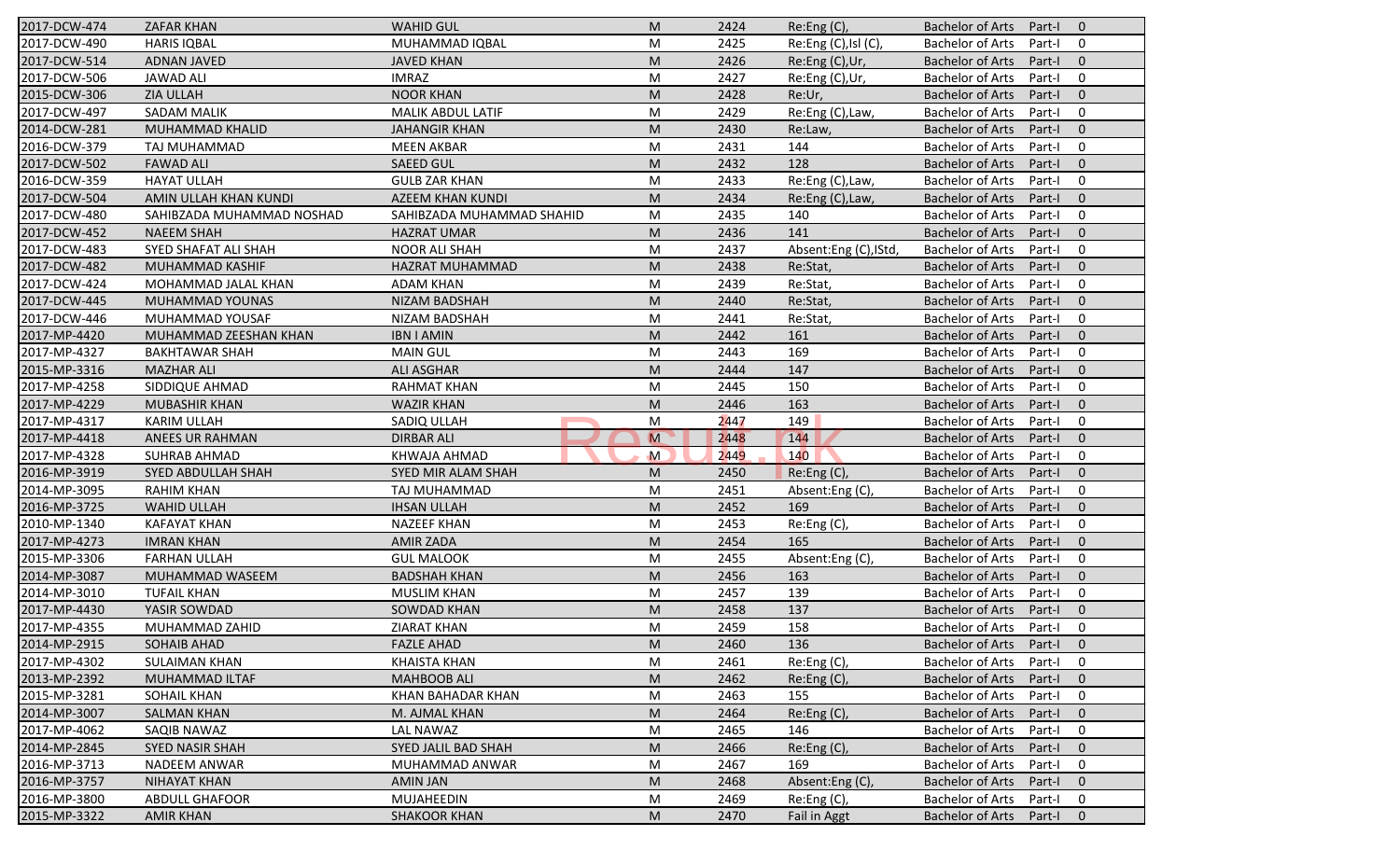| 2017-MP-4441 | FIDA MUHAMMAD            | TAJ MUHAMMAD            | M                                                                                                          | 2471 | Re:Eng (C),      | <b>Bachelor of Arts</b><br>0<br>Part-I              |
|--------------|--------------------------|-------------------------|------------------------------------------------------------------------------------------------------------|------|------------------|-----------------------------------------------------|
| 2017-MP-4272 | <b>RIZWAN ULLAH</b>      | <b>SHAUKAT KHAN</b>     | M                                                                                                          | 2472 | 175              | <b>Bachelor of Arts</b><br>Part-I<br>$\mathbf{0}$   |
| 2017-MP-4260 | <b>HAMAD KHAN</b>        | <b>SABIR KHAN</b>       | M                                                                                                          | 2473 | 159              | <b>Bachelor of Arts</b><br>0<br>Part-I              |
| 2017-MP-4321 | <b>JAWAD AHMAD</b>       | MUHAMMAD DIDAR KHAN     | M                                                                                                          | 2474 | 165              | $\mathbf{0}$<br><b>Bachelor of Arts</b><br>Part-I   |
| 2016-MP-3737 | <b>MUDASSIR KHALIL</b>   | <b>HAZRAT GUL</b>       | M                                                                                                          | 2475 | 150              | 0<br><b>Bachelor of Arts</b><br>Part-I              |
| 2016-MP-3764 | <b>NAJEEB ULLAH</b>      | SADIQ ULLAH             | M                                                                                                          | 2476 | 157              | $\overline{0}$<br><b>Bachelor of Arts</b><br>Part-I |
| 2017-MP-4427 | MUHAMMAD TAYYAB          | <b>JAHANGIR KHAN</b>    | M                                                                                                          | 2477 | Re:Eng (C),      | 0<br><b>Bachelor of Arts</b><br>Part-I              |
| 2014-MP-2807 | <b>FAIZAN ULLAH</b>      | <b>AZIZ GUL</b>         | M                                                                                                          | 2478 | 171              | $\mathbf{0}$<br><b>Bachelor of Arts</b><br>Part-I   |
| 2015-MP-3267 | MUHAMMAD KAMAL           | <b>MISAL KHAN</b>       | M                                                                                                          | 2479 | Absent:Eng (C),  | <b>Bachelor of Arts</b><br>0<br>Part-I              |
| 2017-MP-4248 | <b>SULEMAN KHAN</b>      | SAID AZAM               | M                                                                                                          | 2480 | Re: Eng(C),      | <b>Bachelor of Arts</b><br>$\mathbf{0}$<br>Part-I   |
| 2014-MP-3040 | <b>TASBIH ULLAH</b>      | <b>RAFI ULLAH</b>       | M                                                                                                          | 2481 | 134              | <b>Bachelor of Arts</b><br>Part-I<br>0              |
| 2017-MP-4428 | <b>MUHAMMAD SAQIB</b>    | <b>SURAT KHAN</b>       | M                                                                                                          | 2482 | 153              | <b>Bachelor of Arts</b><br>Part-I<br>$\mathbf{0}$   |
| 2016-MP-3931 | MUHAMMAD USMAN YOUSAFZAI | <b>GHULAM SARWAR</b>    | M                                                                                                          | 2483 | Re:Eng (C),      | <b>Bachelor of Arts</b><br>$\mathbf 0$<br>Part-I    |
| 2017-MP-4452 | <b>HARIS KHAN</b>        | <b>FARUKH SIER KHAN</b> | M                                                                                                          | 2484 | Re:Eng (C),      | $\mathbf{0}$<br><b>Bachelor of Arts</b><br>Part-I   |
| 2016-MP-3642 | <b>NAEEM KHAN</b>        | <b>SAFDAR KHAN</b>      | M                                                                                                          | 2485 | Absent:Eng(C),   | <b>Bachelor of Arts</b><br>Part-I<br>0              |
| 2015-MP-3464 | <b>JUNAID KHAN</b>       | <b>RAHAM DAD KHAN</b>   | M                                                                                                          | 2486 | 130              | $\Omega$<br><b>Bachelor of Arts</b><br>Part-I       |
| 2014-MP-3042 | <b>NASEEM ULLAH</b>      | <b>INZAR GUL</b>        | M                                                                                                          | 2487 | 137              | <b>Bachelor of Arts</b><br>$\mathbf 0$<br>Part-I    |
| 2015-MP-3433 | <b>OBAID SHAH</b>        | <b>SAEED SHAH</b>       | M                                                                                                          | 2488 | Fail in Aggt     | <b>Bachelor of Arts</b><br>$\mathbf{0}$<br>Part-I   |
| 2014-MP-2804 | <b>ADNAN KHAN</b>        | <b>JAVID</b>            | M                                                                                                          | 2489 | 147              | <b>Bachelor of Arts</b><br>0<br>Part-I              |
| 2016-MP-3775 | <b>FEROOZ KHAN</b>       | <b>SAMAR KHAN</b>       | M                                                                                                          | 2490 | Re:Eng (C),      | <b>Bachelor of Arts</b><br>$\mathbf{0}$<br>Part-I   |
| 2017-MP-4256 | YASEEN KHAN              | <b>ABDUL MAJEED</b>     | M                                                                                                          | 2491 | Re:Eng (C),      | $\mathbf 0$<br><b>Bachelor of Arts</b><br>Part-I    |
| 2016-MP-3794 | <b>ZEESHAN AHMAD</b>     | <b>AZEEM KHAN</b>       | M                                                                                                          | 2492 | 133              | $\mathbf{0}$<br><b>Bachelor of Arts</b><br>Part-I   |
| 2014-MP-2910 | <b>HIZAR HAYAT</b>       | <b>HAIDER KHAN</b>      | M                                                                                                          | 2493 | 137              | <b>Bachelor of Arts</b><br>0<br>Part-I              |
| 2017-MP-4206 | <b>HAMID KHAN</b>        | <b>JANAS KHAN</b>       | M                                                                                                          | 2494 | 176              | $\mathbf{0}$<br><b>Bachelor of Arts</b><br>Part-I   |
| 2015-MP-3329 | MUHAMMAD AIZAZ KHAN      | AMIR NAWAZ KHAN         | M                                                                                                          | 2495 | Re: Eng(C)       | <b>Bachelor of Arts</b><br>$\mathbf 0$<br>Part-I    |
| 2016-MP-3801 | <b>RAFI ULLAH</b>        | <b>ASMAT ULLAH</b>      | $\mathbf M$                                                                                                | 2496 | 148              | <b>Bachelor of Arts</b><br>$\mathbf{0}$<br>Part-I   |
| 2015-MP-3262 | <b>NUMAN ILAHI</b>       | <b>FAZL E ILAHI</b>     | M                                                                                                          | 2497 | 166              | <b>Bachelor of Arts</b><br>$\mathbf 0$<br>Part-I    |
| 2017-MP-4292 | MUHAMMAD ARIF            | <b>NIAZ WALI</b>        | M                                                                                                          | 2498 | 154              | <b>Bachelor of Arts</b><br>$\mathbf{0}$<br>Part-I   |
| 2013-MP-2668 | SADDAM HUSSAIN           | <b>NOOR KARIM KHAN</b>  | M                                                                                                          | 2499 | Re:Eng (C),      | <b>Bachelor of Arts</b><br>0<br>Part-I              |
| 2017-MP-4298 | <b>NAZEEF AHMAD</b>      | RIAZ AHMAD              | M                                                                                                          | 2500 | Re:Law,          | $\mathbf{0}$<br><b>Bachelor of Arts</b><br>Part-I   |
| 2014-MP-3009 | <b>MEHMOOD KHAN</b>      |                         |                                                                                                            |      |                  | 0                                                   |
|              |                          | <b>WARIS KHAN</b>       | M                                                                                                          | 2501 | Re:Law,          | <b>Bachelor of Arts</b><br>Part-I                   |
| 2017-MP-4233 | <b>ASIM MIR</b>          | <b>SAHIB MIR</b>        | M                                                                                                          | 2502 | 158              | <b>Bachelor of Arts</b><br>Part-I<br>$\Omega$       |
| 2017-MP-4459 | <b>ITEHAD RAUF</b>       | <b>ABDUL RAUF</b>       | M                                                                                                          | 2503 | Re:Law,          | <b>Bachelor of Arts</b><br>0<br>Part-I              |
| 2016-MP-3832 | <b>HAMAS ALI</b>         | <b>ZAFAR ALI</b>        | M                                                                                                          | 2504 | 146              | <b>Bachelor of Arts</b><br>$\mathbf{0}$<br>Part-I   |
| 2016-MP-3946 | <b>UMER HAYAT</b>        | KIRAMAT ULLAH KHAN      | M                                                                                                          | 2505 | Re:Law,          | <b>Bachelor of Arts</b><br>Part-I<br>0              |
| 2015-MP-3373 | SHAZAD KHAN              | <b>JAHANDAD KHAN</b>    | $\mathsf{M}% _{T}=\mathsf{M}_{T}\!\left( a,b\right) ,\ \mathsf{M}_{T}=\mathsf{M}_{T}\!\left( a,b\right) ,$ | 2506 | Re:Law,          | Bachelor of Arts Part-I 0                           |
| 2017-MP-4453 | MUHAMMAD SADIQ           | MUHAMMAD HAROON JAN     | M                                                                                                          | 2507 | 161              | Bachelor of Arts Part-I<br>$\bf{0}$                 |
| 2017-MP-4335 | MUHAMMAD IQRAR           | MUHAMMAD SHAFIQ         | M                                                                                                          | 2508 | 175              | Bachelor of Arts<br>$\mathbf{0}$<br>Part-I          |
| 2017-MP-4419 | ARBAB MUHAMMAD UMAIR     | ARBAB ZULFIQAR KHAN     | M                                                                                                          | 2509 | 161              | Bachelor of Arts<br>Part-I<br>0                     |
| 2017-MP-4181 | <b>MUHAMMAD HARIS</b>    | <b>MUSA KHAN</b>        | M                                                                                                          | 2510 | 146              | Bachelor of Arts<br>$\mathbf{0}$<br>Part-I          |
| 2016-MP-3836 | MUHAMMAD SHOAIB KHAN     | <b>ABDUL JALIL</b>      | M                                                                                                          | 2511 | Re:PSc,          | <b>Bachelor of Arts</b><br>0<br>Part-I              |
| 2017-MP-4242 | SULAIMAN                 | <b>QAMAR ZAMAN</b>      | M                                                                                                          | 2512 | Re:Eng (C), PSc, | <b>Bachelor of Arts</b><br>$\mathbf{0}$<br>Part-I   |
| 2016-MP-3913 | NAJM UD DIN              | <b>FAZAL E MABOOD</b>   | M                                                                                                          | 2513 | Re:Eng (C), PSc, | Bachelor of Arts<br>0<br>Part-I                     |
| 2017-MP-4435 | <b>HUSSAIN KHAN</b>      | <b>MURAD KHAN</b>       | M                                                                                                          | 2514 | Re:Eng (C),      | <b>Bachelor of Arts</b><br>Part-I<br>$\mathbf 0$    |
| 2017-MP-4426 | MUHAMMAD SAQIB KHAN      | RASHEED KHAN            | M                                                                                                          | 2515 | Re:Eng (C), Law, | <b>Bachelor of Arts</b><br>0<br>Part-I              |
| 2017-MP-4226 | <b>HAFIZ BILAL SHAH</b>  | <b>RAHMAN SHAH</b>      | M                                                                                                          | 2516 | 152              | <b>Bachelor of Arts</b><br>Part-I<br>$\mathbf{0}$   |
| 2017-MP-4347 | SAQIB KHAN               | <b>AYUB KHAN</b>        | M                                                                                                          | 2517 | Re:Eng (C), Law, | Bachelor of Arts<br>Part-I<br>0                     |
|              |                          |                         |                                                                                                            |      |                  |                                                     |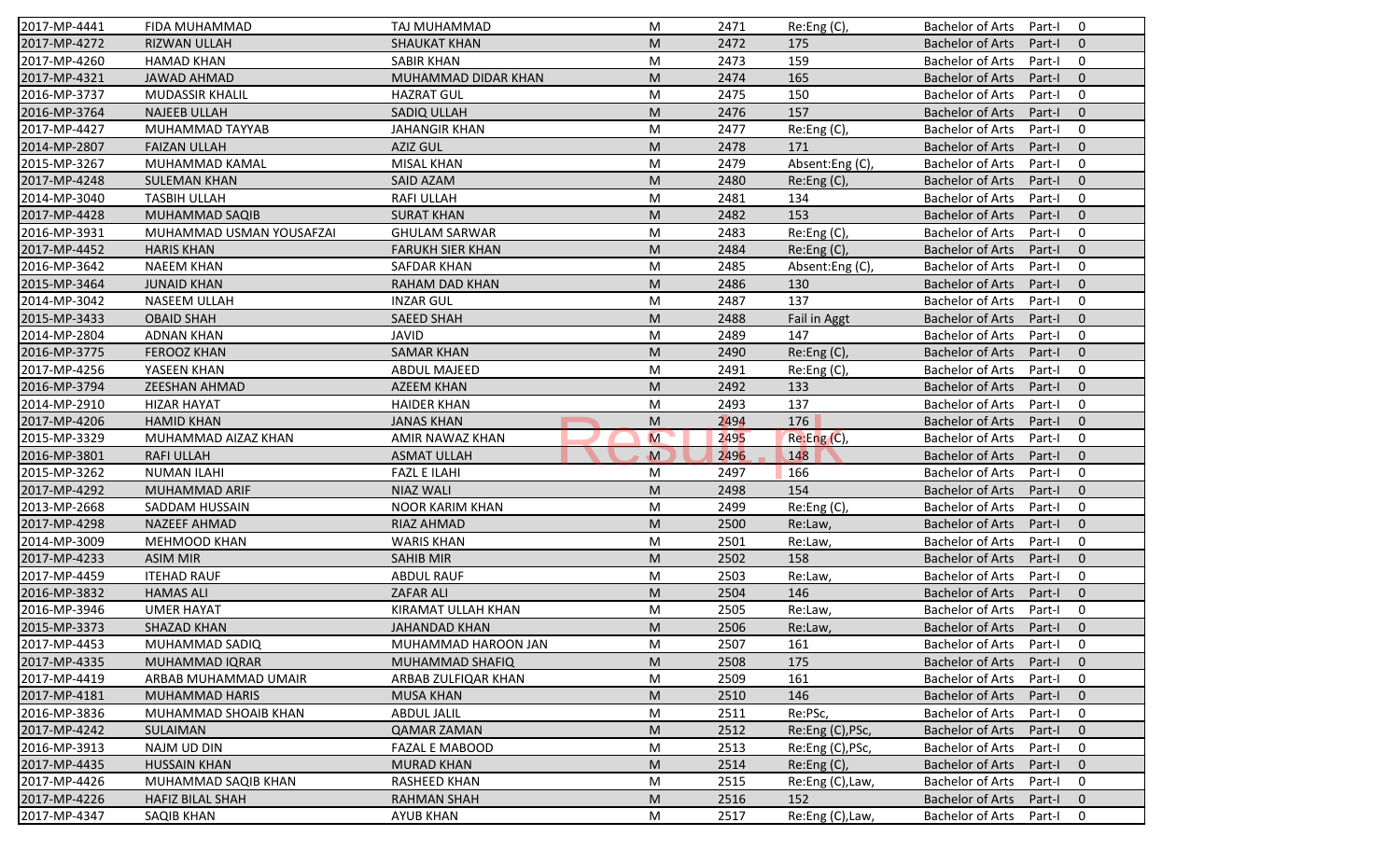| 2014-MP-3061   | <b>SAJID MAHMOOD</b>    | <b>BABU JAN</b>          | M              | 2518 | 159               | <b>Bachelor of Arts</b><br>Part-I<br>$\overline{0}$ |
|----------------|-------------------------|--------------------------|----------------|------|-------------------|-----------------------------------------------------|
| 2017-MP-4253   | MUHAMMAD DAUD           | <b>MAHMOOD KHAN</b>      | M              | 2519 | 133               | <b>Bachelor of Arts</b><br>Part-I<br>$\mathbf 0$    |
| 2017-MP-4315   | <b>IHSANULLAH</b>       | <b>MOHEB ULLAH</b>       | M              | 2520 | Re:Eng (C),       | <b>Bachelor of Arts</b><br>Part-I<br>$\mathbf{0}$   |
| 2016-MP-3938   | <b>ADNAN KHAN</b>       | <b>CHIRAGH DIN</b>       | M              | 2521 | 147               | <b>Bachelor of Arts</b><br>$\mathbf 0$<br>Part-I    |
| 2014-MP-2969   | SOHAIL AHMAD KHAN       | MIR BAD SHAH             | M              | 2522 | Re:Eng (C), Law,  | $\mathbf{0}$<br><b>Bachelor of Arts</b><br>Part-I   |
| 2015-MP-3518   | MUHAMMAD USMAN          | <b>ZAIRAT GUL</b>        | M              | 2523 | Re:Eng (C), Law,  | <b>Bachelor of Arts</b><br>Part-I<br>0              |
| 2016-MP-3717   | <b>ZAHID KHAN</b>       | <b>FAQIR MUHAMMAD</b>    | M              | 2524 | Re:Eng (C), Law,  | $\mathbf{0}$<br><b>Bachelor of Arts</b><br>Part-I   |
| 2016-MP-3766   | SHEHZAD GUL             | <b>FAZALE RABI</b>       | M              | 2525 | Re:Law,           | <b>Bachelor of Arts</b><br>$\mathbf 0$<br>Part-I    |
| 2016-MP-3923   | <b>MUHAMMAD HARIS</b>   | <b>SAMAR GUL</b>         | M              | 2526 | Re:Eng (C), Law,  | <b>Bachelor of Arts</b><br>$\mathbf{0}$<br>Part-I   |
| 2016-MP-3741   | <b>NOMAN SHAH</b>       | <b>IQBAL SHAH</b>        | M              | 2527 | Re:Law,           | <b>Bachelor of Arts</b><br>Part-I<br>$\mathbf 0$    |
| 2017-MP-4217   | ZAHID NIAZ              | NIAZ MUHAMMAD            | M              | 2528 | 165               | <b>Bachelor of Arts</b><br>Part-I<br>$\mathbf{0}$   |
| 2017-MP-4231   | <b>HAROON RASHID</b>    | <b>BABO REHMAN</b>       | M              | 2529 | Re:Eng (C), PSc,  | $\mathbf 0$<br><b>Bachelor of Arts</b><br>Part-I    |
| 2014-MP-3032   | <b>IRFAN ULLAH</b>      | <b>ZAIN ULLAH</b>        | M              | 2530 | Re: Eng(C),       | <b>Bachelor of Arts</b><br>$\mathbf{0}$<br>Part-I   |
| 2016-MP-3774   | <b>SHAKIL KHAN</b>      | SAKHI MARJAN             | M              | 2531 | Re:Eng (C), PSc,  | <b>Bachelor of Arts</b><br>$\mathbf 0$<br>Part-I    |
| 2016-MP-3798   | MUHAMMAD KAMRAN         | MUHAMMAD SHOAIB          | M              | 2532 | Fail in Aggt      | <b>Bachelor of Arts</b><br>Part-I<br>$\overline{0}$ |
| 2015-MP-3465   | <b>BILAL AHMAD</b>      | SALEH MUHAMMAD           | M              | 2533 | 140               | <b>Bachelor of Arts</b><br>$\mathbf 0$<br>Part-I    |
| 2017-MP-4324   | SYED FAWAD MAQSOOD      | SYED MAQSOOD SHAH        | M              | 2534 | Re:Eng (C),       | <b>Bachelor of Arts</b><br>$\mathbf{0}$<br>Part-I   |
| 2015-MP-3327   | IKRAMULLAH              | MUHAMMAD AFZAL           | M              | 2535 | Re:Stat,          | <b>Bachelor of Arts</b><br>Part-I<br>$\mathbf 0$    |
| 2017-MP-4238   | <b>FAROOQ KHAN</b>      | <b>GUL MUHAMMAD</b>      | M              | 2536 | Re:Eng (C), Stat, | <b>Bachelor of Arts</b><br>$\mathbf{0}$<br>Part-I   |
| 2017-MP-4314   | <b>ZAKIR ULLAH</b>      | <b>ISHTIAQ UR REHMAN</b> | M              | 2537 | 140               | <b>Bachelor of Arts</b><br>Part-I<br>$\mathbf 0$    |
| 2016-MP-3860   | MUHAMMAD YOUNAS         | <b>GUL RANG</b>          | M              | 2538 | Re:Eng (C),       | <b>Bachelor of Arts</b><br>$\mathbf{0}$<br>Part-I   |
| 2016-GDCCM-199 | YASIR KHAN              | <b>SAHIB GUL</b>         | M              | 2539 | Re:Eng (C),       | <b>Bachelor of Arts</b><br>$\mathbf 0$<br>Part-I    |
| 2016-GDCCM-196 | <b>FAROOQ</b>           | <b>HAYAT KHAN</b>        | M              | 2540 | Re: Eng(C)        | <b>Bachelor of Arts</b><br>Part-I<br>$\overline{0}$ |
| 2014-GDCCM-102 | <b>TAUSEEF KHAN</b>     | <b>DASTAR ALI</b>        | M              | 2541 | 144               | <b>Bachelor of Arts</b><br>$\mathbf 0$<br>Part-I    |
| 2016-GDCCM-249 | <b>SHAH RUKH IQBAL</b>  | MUHAMMAD IQBAL           | $\overline{M}$ | 2542 | Re:Eng(C),        | $\mathbf{0}$<br><b>Bachelor of Arts</b><br>Part-I   |
| 2016-GDCCM-217 | MUJEEB UR REHMAN        | FAZAL MUHAMMAD           | $\mathsf{M}$   | 2543 | 141               | <b>Bachelor of Arts</b><br>$\mathbf 0$<br>Part-I    |
| 2016-GDCCM-250 | <b>NIZAAR KHAN</b>      | <b>SHAKAR KHAN</b>       | M              | 2544 | Absent:Eng(C),    | <b>Bachelor of Arts</b><br>$\mathbf{0}$<br>Part-I   |
| 2016-GDCCM-191 | <b>HAZRAT HUSSAIN</b>   | <b>HASTAM KHAN</b>       | M              | 2545 | Re:Eng (C),       | <b>Bachelor of Arts</b><br>Part-I<br>$\mathbf 0$    |
| 2015-GDCCM-129 | <b>SOHAIL AKHTAR</b>    | MEHIR DIL KHAN           | M              | 2546 | Re:Eng (C),       | <b>Bachelor of Arts</b><br>$\mathbf{0}$<br>Part-I   |
| 2017-GDCCM-356 | <b>HAMZA KHAN</b>       | <b>SHAH DEEN</b>         | M              | 2547 | Re:Eng (C),       | <b>Bachelor of Arts</b><br>$\mathbf 0$<br>Part-I    |
| 2016-GDCCM-252 | MUHAMMAD MANZOOR        | SAID MUHAMMAD            | M              | 2548 | Absent:Eng(C),    | <b>Bachelor of Arts</b><br>Part-I<br>$\overline{0}$ |
| 2015-GDCCM-168 | <b>SYED TAIMUR SHAH</b> | SYED JEHANDAR SHAH       | M              | 2549 | Re:Eng (C),       | <b>Bachelor of Arts</b><br>0<br>Part-I              |
| 2015-GDCCM-132 | <b>IMAD KHAN</b>        | <b>RAHAM DAD</b>         | M              | 2550 | Re:Eng (C),       | <b>Bachelor of Arts</b><br>Part-I<br>$\overline{0}$ |
| 2015-GDCCM-161 | ORANGZEB                | <b>ABDULLAH JAN</b>      | M              | 2551 | 147               | <b>Bachelor of Arts</b><br>Part-I<br>0              |
| 2016-GDCCM-195 | <b>ADNAN</b>            | <b>RAFI ULLAH</b>        | M              | 2552 | Re:Eng(C),        | <b>Bachelor of Arts</b><br>Part-I<br>$\mathbf 0$    |
| 2016-GDCCM-206 | <b>IMTIAZ KHAN</b>      | <b>ABBAS KHAN</b>        | M              | 2553 | Re:Eng(C),        | Bachelor of Arts Part-I<br>$\mathbf 0$              |
| 2017-GDCCM-355 | <b>UMER KHAYAM</b>      | <b>FALAK NIAZ KHAN</b>   | M              | 2554 | 150               | Bachelor of Arts Part-I<br>$\overline{0}$           |
| 2016-GDCCM-210 | <b>ABDUL BASIT</b>      | <b>BANAT KHAN</b>        | M              | 2555 | Re:Eng (C),Ur,    | <b>Bachelor of Arts</b><br>Part-I<br>0              |
| 2017-GDCCM-358 | ABDULLAH                | SARBAZ KHAN              | M              | 2556 | Re:Eng (C), Ur,   | <b>Bachelor of Arts</b><br>Part-I<br>$\mathbf{0}$   |
| 2016-GDCCM-254 | MUHAMMAD SHOAIB         | <b>IHSANN ULLAH</b>      | M              | 2557 | Re:EE,            | <b>Bachelor of Arts</b><br>Part-I<br>0              |
| 2017-GCNP-807  | <b>LUQMAN KHAN</b>      | <b>GUL HUSSAIN</b>       | M              | 2558 | 153               | <b>Bachelor of Arts</b><br>$\mathbf 0$<br>Part-I    |
| 2015-GCNP-349  | JAWAD KHAN              | <b>TEHMASH KHAN</b>      | M              | 2559 | 150               | <b>Bachelor of Arts</b><br>0<br>Part-I              |
| 2016-GCNP-543  | <b>BAHAR ALI</b>        | <b>GHANI REHMAN</b>      | M              | 2560 | 147               | <b>Bachelor of Arts</b><br>Part-I<br>$\mathbf 0$    |
| 2016-GCNP-570  | MUHAMMAD YASEEN         | BAKHTIYAR MUHAMMAD       | M              | 2561 | Re:Eng (C),       | <b>Bachelor of Arts</b><br>0<br>Part-I              |
| 2016-GCNP-558  | <b>TAUHEED ULLAH</b>    | <b>ABDUR RAHMAN</b>      | M              | 2562 | Re:Eng (C),       | <b>Bachelor of Arts</b><br>$\mathbf 0$<br>Part-I    |
| 2016-GCNP-555  | MUHAMMAD NIZAM          | <b>MUHAMMAD</b>          | M              | 2563 | Re:Eng (C),       | <b>Bachelor of Arts</b><br>0<br>Part-I              |
| 2017-GCNP-895  | <b>SAAD AKBAR</b>       | <b>FAZAL AKBAR</b>       | M              | 2564 | 164               | Bachelor of Arts<br>Part-I<br>$\mathbf{0}$          |
|                |                         |                          |                |      |                   |                                                     |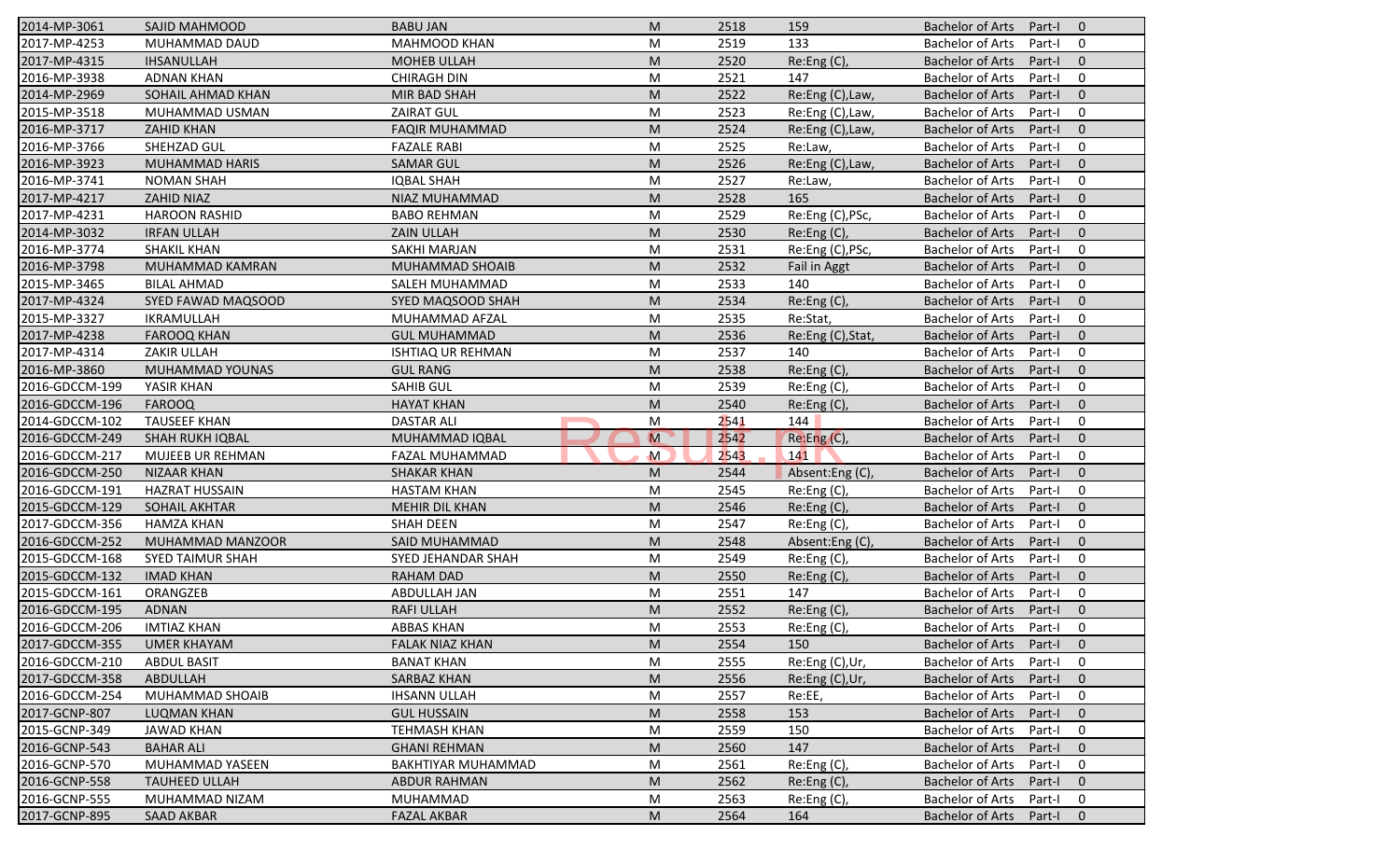| 2017-GCNP-902                                                                                                                                                                           | DAUD JAN                            | PERVEZ KHAN                 | M                                                                                                          | 2565         | 157                                  | Bachelor of Arts Part-I                            |                  | 0                   |
|-----------------------------------------------------------------------------------------------------------------------------------------------------------------------------------------|-------------------------------------|-----------------------------|------------------------------------------------------------------------------------------------------------|--------------|--------------------------------------|----------------------------------------------------|------------------|---------------------|
| 2017-GCNP-892                                                                                                                                                                           | <b>ABBAS ALI</b>                    | <b>AKBAR GUL</b>            | M                                                                                                          | 2566         | Re:Eng(C),                           | <b>Bachelor of Arts</b>                            | Part-I           | $\overline{0}$      |
| 2017-GCNP-953                                                                                                                                                                           | ZAKIR ULLAH                         | SAEED ULLAH                 | M                                                                                                          | 2567         | 153                                  | <b>Bachelor of Arts</b>                            | Part-I           | $\overline{0}$      |
| 2017-GCNP-925                                                                                                                                                                           | <b>ISMAIL</b>                       | <b>SHER MUHAMMAD</b>        | M                                                                                                          | 2568         | 140                                  | <b>Bachelor of Arts</b>                            | Part-I           | $\mathbf 0$         |
| 2017-GCNP-934                                                                                                                                                                           | AFSAR ALI KHAN                      | ZAFAR KHAN                  | M                                                                                                          | 2569         | 151                                  | <b>Bachelor of Arts</b>                            | Part-I           | $\mathbf 0$         |
| 2015-GCNP-380                                                                                                                                                                           | <b>ABDUL MAJID</b>                  | <b>GUL ANWAR</b>            | M                                                                                                          | 2570         | Absent:Eng(C),                       | <b>Bachelor of Arts</b>                            | Part-I           | $\overline{0}$      |
| 2017-GCNP-967                                                                                                                                                                           | <b>ABDUR RAHMAN</b>                 | <b>TOORYALAI</b>            | M                                                                                                          | 2571         | 142                                  | <b>Bachelor of Arts</b>                            | Part-I           | $\mathbf 0$         |
| 2016-GCNP-528                                                                                                                                                                           | <b>SAHIL</b>                        | SAJID HUSSAIN               | M                                                                                                          | 2572         | 158                                  | <b>Bachelor of Arts</b>                            | Part-I           | $\mathbf 0$         |
| 2016-GCNP-683                                                                                                                                                                           | <b>SALMAN KHAN</b>                  | <b>JUMA KHAN</b>            | M                                                                                                          | 2573         | Absent:Eng(C),                       | <b>Bachelor of Arts</b>                            | Part-I           | $\mathbf 0$         |
| 2016-GCNP-550                                                                                                                                                                           | MUHAMMAD SHEERAZ                    | <b>SALEEM KHAN</b>          | M                                                                                                          | 2574         | Re: Eng(C),                          | <b>Bachelor of Arts</b>                            | Part-I           | $\overline{0}$      |
| 2016-GCNP-563                                                                                                                                                                           | MAQSOOD ALI                         | ROOHUL AMIN                 | M                                                                                                          | 2575         | Re:Eng (C),                          | <b>Bachelor of Arts</b>                            | Part-I           | $\mathbf 0$         |
| 2016-GCNP-527                                                                                                                                                                           | <b>IHSAN UL HAQ</b>                 | MUHTARAM KHAN               | M                                                                                                          | 2576         | 154                                  | <b>Bachelor of Arts</b>                            | Part-I           | $\overline{0}$      |
| 2017-GCNP-904                                                                                                                                                                           | <b>FAREED ZAMAN</b>                 | SAID ZAMAN                  | M                                                                                                          | 2577         | 169                                  | <b>Bachelor of Arts</b>                            | Part-I           | $\mathbf 0$         |
| 2017-GCNP-962                                                                                                                                                                           | SHAHAB HUSSAIN                      | NASEER UD DIN               | ${\sf M}$                                                                                                  | 2578         | 161                                  | <b>Bachelor of Arts</b>                            | Part-I           | $\overline{0}$      |
| 2014-GCNP-248                                                                                                                                                                           | KHAN MUHAMMAD                       | <b>GHAFOOR KHAN</b>         | ${\sf M}$                                                                                                  | 2579         | Absent:Eng(C),                       | <b>Bachelor of Arts</b>                            | Part-I           | $\mathbf 0$         |
| 2016-GCNP-531                                                                                                                                                                           | <b>ABDUL BASIT</b>                  | <b>IQBAL HUSSAIN</b>        | M                                                                                                          | 2580         | 131                                  | <b>Bachelor of Arts</b>                            | Part-I           | $\overline{0}$      |
| 2014-GCNP-183                                                                                                                                                                           | <b>ABDUL WAHEED</b>                 | <b>GUL ZAMAN KHAN</b>       | M                                                                                                          | 2581         | Re:Eng(C),                           | <b>Bachelor of Arts</b>                            | Part-I           | $\mathbf 0$         |
| 2015-GCNP-381                                                                                                                                                                           | <b>ARIF SHAH</b>                    | <b>MUKARAM SHAH</b>         | M                                                                                                          | 2582         | 134                                  | <b>Bachelor of Arts</b>                            | Part-I           | $\overline{0}$      |
| 2014-GCNP-161                                                                                                                                                                           | MUHAMMAD DAUD                       | <b>FAREED ULLAH</b>         | M                                                                                                          | 2583         | Absent:Eng(C),                       | <b>Bachelor of Arts</b>                            | Part-I           | $\mathbf 0$         |
| 2016-GCNP-571                                                                                                                                                                           | HAROON UR RASHEED                   | <b>MATI ULLAH</b>           | M                                                                                                          | 2584         | 150                                  | <b>Bachelor of Arts</b>                            | Part-I           | $\overline{0}$      |
| 2014-GCNP-226                                                                                                                                                                           | MUHAMMAD GUL ZAR                    | TAJ NABI SHAH               | M                                                                                                          | 2585         | Re:Eng (C),                          | <b>Bachelor of Arts</b>                            | Part-I           | $\mathbf 0$         |
| 2017-GCNP-964                                                                                                                                                                           | <b>MAJID ULLAH</b>                  | ABDUL QAYYUM                | M                                                                                                          | 2586         | Re: Eng(C),                          | <b>Bachelor of Arts</b>                            | Part-I           | $\mathbf 0$         |
| 2017-GCNP-920                                                                                                                                                                           | ASFANDYAR                           | <b>IFTEKHAR</b>             | M                                                                                                          | 2587         | 167                                  | <b>Bachelor of Arts</b>                            | Part-I           | $\mathbf 0$         |
| 2016-GCNP-691                                                                                                                                                                           | <b>MEHRAN KHAN</b>                  | <b>MIR AFZAL</b>            | M                                                                                                          | 2588         | Absent:Eng (C),                      | <b>Bachelor of Arts</b>                            | Part-I           | $\overline{0}$      |
| 2016-GCNP-678                                                                                                                                                                           | <b>NUMAN ALI</b>                    | MUHAMMAD JEHANZEB           | M                                                                                                          | 2589         | Re:Eng (C),                          | <b>Bachelor of Arts</b>                            | Part-I           | $\mathbf 0$         |
| 2017-GCNP-889                                                                                                                                                                           | <b>NASEEM ULLAH</b>                 | <b>HEDAYAT ULLAH</b>        |                                                                                                            | 2590         | Re: Eng(C),                          | <b>Bachelor of Arts</b>                            |                  | $\overline{0}$      |
|                                                                                                                                                                                         |                                     |                             |                                                                                                            |              |                                      |                                                    |                  |                     |
|                                                                                                                                                                                         | MUHAMMAD SHOAIB                     | <b>ABDUL WALI</b>           | M<br>M                                                                                                     | 2591         | 139                                  |                                                    | Part-I           | $\overline{0}$      |
| 2016-GCNP-520                                                                                                                                                                           |                                     |                             | M                                                                                                          | 2592         | 163                                  | <b>Bachelor of Arts</b>                            | Part-I           | $\overline{0}$      |
|                                                                                                                                                                                         | MUHAMMAD ZARAK                      | AURANGZEB                   |                                                                                                            |              |                                      | <b>Bachelor of Arts</b>                            | Part-I           | $\mathbf 0$         |
|                                                                                                                                                                                         | MUHAMMAD ILYAS                      | MUJAHID ALI                 | M                                                                                                          | 2593         | Re:Eng (C),                          | <b>Bachelor of Arts</b>                            | Part-I           | $\overline{0}$      |
| 2017-GCNP-947<br>2017-GCNP-950<br>2016-GCNP-503                                                                                                                                         | <b>YOUNUS</b>                       | SHAH JAHAN                  | $\mathsf{M}% _{T}=\mathsf{M}_{T}\!\left( a,b\right) ,\ \mathsf{M}_{T}=\mathsf{M}_{T}\!\left( a,b\right) ,$ | 2594         | Re:Eng (C),                          | <b>Bachelor of Arts</b>                            | Part-I           | $\mathbf 0$         |
|                                                                                                                                                                                         | <b>KASHIF ULLAH</b><br><b>JAMAL</b> | ZAIN ULLAH JAN              | M                                                                                                          | 2595         | 158                                  | <b>Bachelor of Arts</b>                            | Part-I           | $\overline{0}$      |
| 2016-GCNP-535<br>2017-GCNP-916                                                                                                                                                          |                                     | ZAHIR SHAH                  | M                                                                                                          | 2596         | 152                                  | <b>Bachelor of Arts</b>                            | Part-I           |                     |
| 2016-GCNP-695                                                                                                                                                                           | MUHAMMAD AFZAL                      | FAZAL MUHAMMAD              | M                                                                                                          | 2597         | Absent:Eng(C),                       | <b>Bachelor of Arts</b>                            | Part-I           | $\mathbf 0$         |
| 2013-GCNP-65                                                                                                                                                                            | MUHAMMAD ISHAQ                      | ZAHEER ULLAH                | M                                                                                                          | 2598         | Re: Eng(C),                          | <b>Bachelor of Arts</b>                            | Part-I           | $\overline{0}$      |
|                                                                                                                                                                                         | SAJID KHAN                          | AFZAL                       | M                                                                                                          | 2599         | Absent:Eng(C),                       | <b>Bachelor of Arts</b>                            | Part-I           | $\mathbf 0$         |
|                                                                                                                                                                                         | <b>MUSA KHAN</b>                    | <b>SHAHID UR REHMAN</b>     | M                                                                                                          | 2600         | Re:Eng (C),                          | <b>Bachelor of Arts</b>                            | Part-I           | $\overline{0}$      |
|                                                                                                                                                                                         | SHAH HUSSAIN                        | NASEER UD DIN               | M                                                                                                          | 2601         | 137                                  | <b>Bachelor of Arts</b>                            | Part-I           | 0                   |
|                                                                                                                                                                                         | <b>MUSTAJAB KHAN</b>                | <b>UBAID ULLAH</b>          | M                                                                                                          | 2602         | Re:Eng (C), PSc,                     | <b>Bachelor of Arts</b>                            | Part-I           | $\mathbf 0$         |
|                                                                                                                                                                                         | MUHAMMAD AYAZ                       | MUKARAM KHAN                | M                                                                                                          | 2603         | Re:Eng (C), PSc,                     | <b>Bachelor of Arts</b>                            | Part-I           | 0                   |
|                                                                                                                                                                                         | <b>TAIMUR AHMAD</b>                 | MUSHTAQ AHMAD               | M                                                                                                          | 2604         | Re:Eng (C), PSc,                     | <b>Bachelor of Arts</b>                            | Part-I           | $\mathbf 0$         |
|                                                                                                                                                                                         | <b>ADNAN SHAH</b>                   | SHAHEEN SHAH                | M                                                                                                          | 2605         | Re:Eng (C), PSc,                     | <b>Bachelor of Arts</b>                            | Part-I           | 0                   |
|                                                                                                                                                                                         | <b>WAJID HUSSAIN</b>                | SIRAJ MUHAMMAD              | M                                                                                                          | 2606         | Absent:Eng (C), PSc,                 | <b>Bachelor of Arts</b>                            | Part-I           | $\overline{0}$      |
|                                                                                                                                                                                         | SHAKEEL AHMAD                       | AZEEM ULLAH                 | M                                                                                                          | 2607         | Re:Eng (C), PSc,                     | <b>Bachelor of Arts</b>                            | Part-I           | 0                   |
|                                                                                                                                                                                         | MUHAMMAD AQIF RAZA                  | <b>DULAT KHAN</b>           | M                                                                                                          | 2608         | Re:Eng (C), Law,                     | <b>Bachelor of Arts</b>                            | Part-I           | $\overline{0}$      |
| 2015-GCNP-432<br>2017-GCNP-987<br>2017-GCNP-963<br>2017-GCNP-915<br>2016-GCNP-568<br>2017-GCNP-923<br>2016-GCNP-575<br>2017-GCNP-893<br>2016-GCNP-539<br>2017-GCNP-956<br>2016-GCNP-564 | HAROON UR RASHEED                   | AMIRF NAWAZ KHAN            | M                                                                                                          | 2609         | 139                                  | <b>Bachelor of Arts</b>                            | Part-I           | 0                   |
| 2017-GCNP-926<br>2017-GCNP-937                                                                                                                                                          | MUSHTAQ AHMAD<br><b>AKHTAR ALI</b>  | AMJID<br><b>GULBAR KHAN</b> | M<br>M                                                                                                     | 2610<br>2611 | Re:Eng (C), Law,<br>Re:Eng (C), Law, | <b>Bachelor of Arts</b><br><b>Bachelor of Arts</b> | Part-I<br>Part-I | $\overline{0}$<br>0 |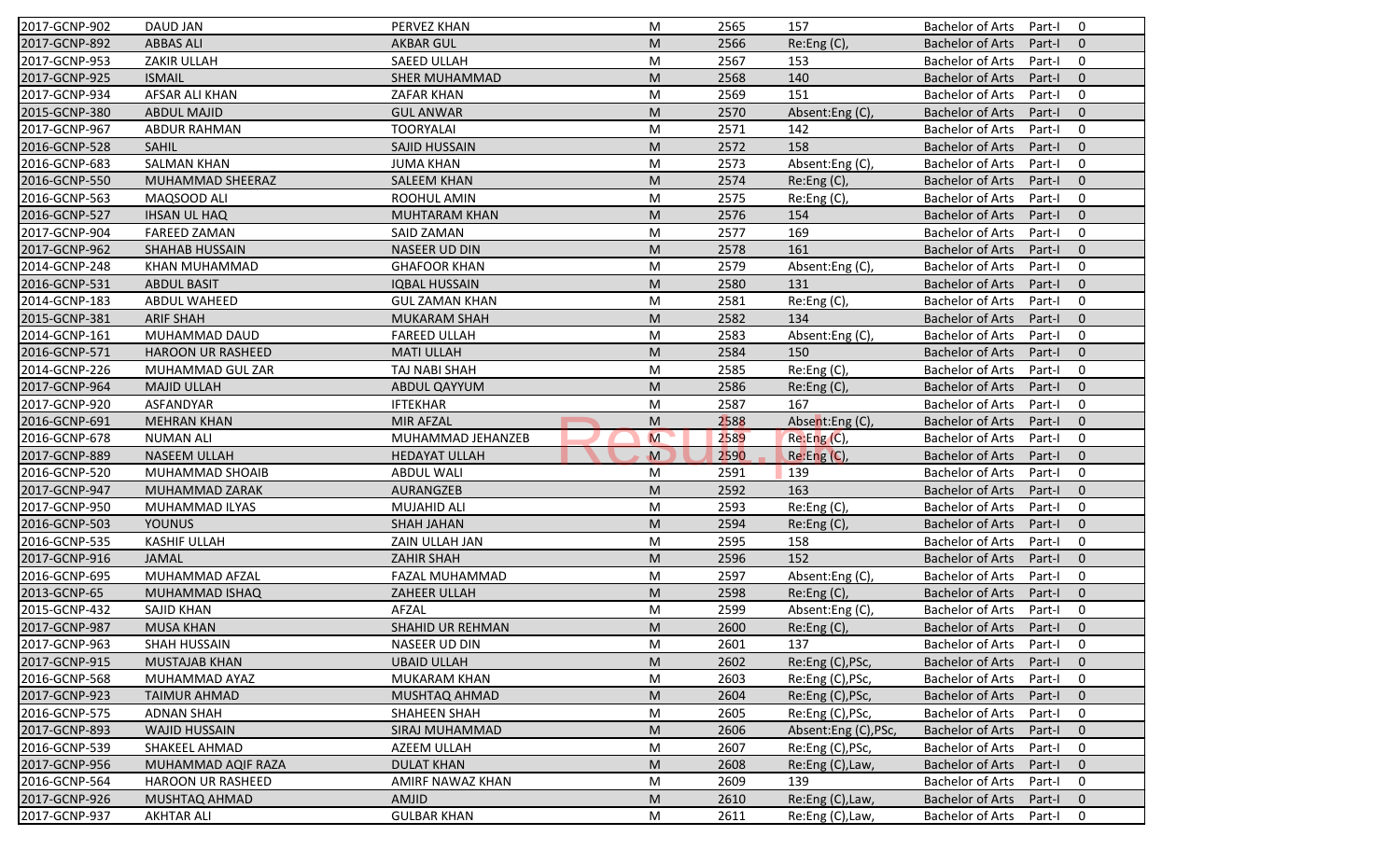| 2017-GCNP-968  | <b>HILAL</b>                  | <b>HASSAN GUL</b>      | M            | 2612 | Re:Law,             | <b>Bachelor of Arts</b><br>$\mathbf{0}$<br>Part-I   |
|----------------|-------------------------------|------------------------|--------------|------|---------------------|-----------------------------------------------------|
| 2017-GCNP-965  | <b>NAEEM KHAN</b>             | <b>BAKHT MIR</b>       | M            | 2613 | Absent:Eng (C),Law, | <b>Bachelor of Arts</b><br>Part-I<br>0              |
| 2017-GCNP-938  | <b>LUQMAN AKBAR</b>           | MUHAMMAD AKBAR         | M            | 2614 | 142                 | $\mathbf{0}$<br><b>Bachelor of Arts</b><br>Part-I   |
| 2016-GCNP-684  | <b>MUDASSIR</b>               | <b>AHAD GUL</b>        | M            | 2615 | Re:Law,             | <b>Bachelor of Arts</b><br>Part-I<br>0              |
| 2017-GCNP-986  | ZEESHAN                       | <b>ROSHAN KHAN</b>     | M            | 2616 | Re:Eng (C), Law,    | $\mathbf{0}$<br><b>Bachelor of Arts</b><br>Part-I   |
| 2017-GCNP-945  | MUHAMMAD AMIR KHAN            | <b>AHMAD ALI</b>       | M            | 2617 | Re:Law,             | 0<br><b>Bachelor of Arts</b><br>Part-I              |
| 2017-GCNP-943  | MUHAMMAD RAMZAN               | <b>GUL AFZAL</b>       | M            | 2618 | Re:Law,             | $\mathbf{0}$<br><b>Bachelor of Arts</b><br>Part-I   |
| 2016-GCB-1778  | MUHAMMAD SADIQ                | YOUSAF KHAN            | M            | 2619 | Re:Eng (C),         | $\mathbf 0$<br><b>Bachelor of Arts</b><br>Part-I    |
| 2013-GCB-1363  | <b>TARIQ ULLAH</b>            | <b>SHARIF ULLAH</b>    | M            | 2620 | Re:Eng (C),         | $\mathbf{0}$<br><b>Bachelor of Arts</b><br>Part-I   |
| 2014-GCB-1497  | <b>FAWAD ULLAH</b>            | <b>IMDAD KHAN</b>      | M            | 2621 | 148                 | <b>Bachelor of Arts</b><br>$\mathbf 0$<br>Part-I    |
| 2016-GCB-1886  | <b>IBRAR HUSSAIN</b>          | NASRULLAH              | M            | 2622 | 155                 | <b>Bachelor of Arts</b><br>Part-I<br>$\mathbf{0}$   |
| 2017-GCB-2080  | MUHAMMAD SALEEM KHAN          | <b>TAFSEEL KHAN</b>    | M            | 2623 | Re:Eng (C),         | $\mathbf 0$<br><b>Bachelor of Arts</b><br>Part-I    |
| 2016-GCB-1782  | SYED AZAM SHAH                | SYED QALANDAR SHAH     | M            | 2624 | 131                 | $\mathbf{0}$<br><b>Bachelor of Arts</b><br>Part-I   |
| 2017-GCB-2099  | AFAQ AHMAD                    | <b>HAIDER ALI KHAN</b> | M            | 2625 | 143                 | $\mathbf 0$<br><b>Bachelor of Arts</b><br>Part-I    |
| 2017-GCB-2092  | <b>IMRAN KHAN</b>             | <b>HAIDER KHAN</b>     | M            | 2626 | 166                 | $\mathbf{0}$<br><b>Bachelor of Arts</b><br>Part-I   |
| 2014-GCB-1492  | <b>IHSAN ULLAH</b>            | <b>SHEERIN KHAN</b>    | M            | 2627 | Re:Eng (C),         | <b>Bachelor of Arts</b><br>0<br>Part-I              |
| 2017-GCB-2095  | <b>IRFAN ULLAH</b>            | <b>KHAN MUHAMMAD</b>   | M            | 2628 | 153                 | <b>Bachelor of Arts</b><br>$\mathbf{0}$<br>Part-I   |
| 2017-GCB-1950  | <b>SHAHKAR HAMEED</b>         | <b>ABDUL HAMEED</b>    | M            | 2629 | 162                 | <b>Bachelor of Arts</b><br>Part-I<br>0              |
| 2016-GCB-1884  | <b>TARIQ SHAH</b>             | <b>FAHEEM SHAH</b>     | M            | 2630 | 150                 | <b>Bachelor of Arts</b><br>$\mathbf{0}$<br>Part-I   |
| 2014-GCB-1490  | <b>NASEEB UR RAHMAN</b>       | <b>UMAR JAN</b>        | M            | 2631 | 168                 | <b>Bachelor of Arts</b><br>$\mathbf 0$<br>Part-I    |
| 2017-GCB-1976  | <b>AAMIR ZEB</b>              | <b>JAHANZEB</b>        | M            | 2632 | 160                 | <b>Bachelor of Arts</b><br>$\mathbf{0}$<br>Part-I   |
| 2016-GCB-1845  | <b>SHAKIR ULLAH</b>           | <b>HIKMAT KHAN</b>     | M            | 2633 | 145                 | <b>Bachelor of Arts</b><br>$\mathbf 0$<br>Part-I    |
| 2014-GCB-1588  | SAHIBZADA MUHAMMAD RAHIM KHAN | AHIBZADA ABDUL WALI    | M            | 2634 | 160                 | $\mathbf{0}$<br><b>Bachelor of Arts</b><br>Part-I   |
| 2014-GCB-1560  | <b>MUEEN SHAD</b>             | <b>IRSHAD</b>          | M            | 2635 | 130                 | <b>Bachelor of Arts</b><br>$\mathbf 0$<br>Part-I    |
| 2016-GCB-1848  | <b>FAWAD KHAN</b>             | MUHAMMAD FAYYAZ        | M            | 2636 | Re:Eng(C),          | <b>Bachelor of Arts</b><br>$\mathbf{0}$<br>Part-I   |
| 2017-GCB-2094  | <b>BEHRAM KHAN</b>            | <b>GUL MAT SHAH</b>    | $\mathsf{M}$ | 2637 | 177                 | $\mathbf 0$<br><b>Bachelor of Arts</b><br>Part-I    |
| 2017-GCB-2101  | <b>HAROON MAZHAR</b>          | <b>MAZHAR HUSSAIN</b>  | M            | 2638 | 155                 | <b>Bachelor of Arts</b><br>Part-I<br>$\mathbf{0}$   |
| 2013-GCB-1303  | <b>WASIF KHAN</b>             | <b>WASIL KHAN</b>      | M            | 2639 | 144                 | <b>Bachelor of Arts</b><br>$\mathbf 0$<br>Part-I    |
| 2017-GCB-2091  | <b>HAZRAT ABBAS</b>           | <b>KHAN MUHAMMAD</b>   | M            | 2640 | Re:Eng (C),         | <b>Bachelor of Arts</b><br>Part-I<br>$\mathbf{0}$   |
| 2016-GCB-1919  | MUHAMMAD NAUMAN               | <b>HABIB UR REHMAN</b> | M            | 2641 | Re:Law,             | $\mathbf 0$<br><b>Bachelor of Arts</b><br>Part-I    |
| 2016-GCB-1847  | <b>SAIF ULLAH</b>             | <b>BAHADAR SHAH</b>    | M            | 2642 | Re:Hist,            | <b>Bachelor of Arts</b><br>Part-I<br>$\overline{0}$ |
| 2017-GCB-2076  | MUHAMMAD BILAL                | <b>ESSA KHEL</b>       | M            | 2643 | Re:Isl (C),         | <b>Bachelor of Arts</b><br>Part-I<br>0              |
| 2016-GCB-1859  | ZEESHAN                       | SHAUKAT                | M            | 2644 | Re:Hist             | <b>Bachelor of Arts</b><br>$\mathbf{0}$<br>Part-I   |
| 2016-GCB-1887  | <b>ASIF KHAN</b>              | <b>FARHAD KHAN</b>     | M            | 2645 | Re:Eng (C), Hist,   | <b>Bachelor of Arts</b><br>Part-I<br>0              |
| 2016-GCB-1922  | MUHAMMAD FAROOQ               | RAMDAD KHAN            | M            | 2646 | Re:Eng (C), Law,    | <b>Bachelor of Arts</b><br>Part-I<br>$\mathbf 0$    |
| 2016-GCB-1894  | ZAHOOR                        | KACHKOL                | M            | 2647 | Re:Eng (C), Ur,     | Bachelor of Arts Part-I<br>$\mathbf 0$              |
| 2017-GCB-2057  | <b>NISAR KHAN</b>             | <b>ISRAF GUL</b>       | M            | 2648 | $Re: Eng(C)$ ,      | Bachelor of Arts Part-I<br>$\overline{0}$           |
| 2016-FCGT-1367 | PARVEEN BIBI                  | <b>NASIR KHAN</b>      | F.           | 2649 | Re: Eng(C),         | Bachelor of Arts<br>Part-I<br>$\mathbf 0$           |
| 2016-FCGT-1377 | <b>MEHAK</b>                  | MUHAMMAD NAEEM         |              | 2650 | Re:Eng (C),         | Bachelor of Arts<br>$\mathbf{0}$<br>Part-I          |
| 2015-FCGT-1250 | <b>ALHAMIA KHAN</b>           | KHAN ZADA GUL          |              | 2651 | Absent:Eng (C),     | Bachelor of Arts<br>$\mathbf 0$<br>Part-I           |
| 2016-FCGT-1319 | <b>FAUZIA BEGUM</b>           | NIAZ MUHAMMAD          |              | 2652 | Re:Eng (C),         | <b>Bachelor of Arts</b><br>$\mathbf 0$<br>Part-I    |
| 2016-FCGT-1348 | UZMA                          | FIDA MUHAMMAD          |              | 2653 | Re:Eng(C),          | Bachelor of Arts<br>$\mathbf 0$<br>Part-I           |
| 2016-FCGT-1371 | <b>SADIA</b>                  | <b>HAZRAT FAQIR</b>    |              | 2654 | Absent:Eng (C),     | Bachelor of Arts<br>$\mathbf 0$<br>Part-I           |
| 2016-FCGT-1364 | SAIMA                         | SAIF ULLAH             |              | 2655 | 158                 | Bachelor of Arts<br>Part-I<br>0                     |
| 2016-FCGT-1336 | <b>HIRA</b>                   | <b>BASHIR AHMAD</b>    |              | 2656 | Re:Eng (C),         | <b>Bachelor of Arts</b><br>Part-I<br>$\mathbf 0$    |
| 2016-EMA-2045  | <b>JUNAID KHAN</b>            | <b>SHAH SAID</b>       | M            | 2657 | 141                 | <b>Bachelor of Arts</b><br>$\mathbf 0$<br>Part-I    |
| 2016-EMA-2026  | <b>TARIQ KHAN</b>             | KHAN ZAMAN             | M            | 2658 | Re:Eng(C),          | Bachelor of Arts Part-I<br>$\mathbf{0}$             |
|                |                               |                        |              |      |                     |                                                     |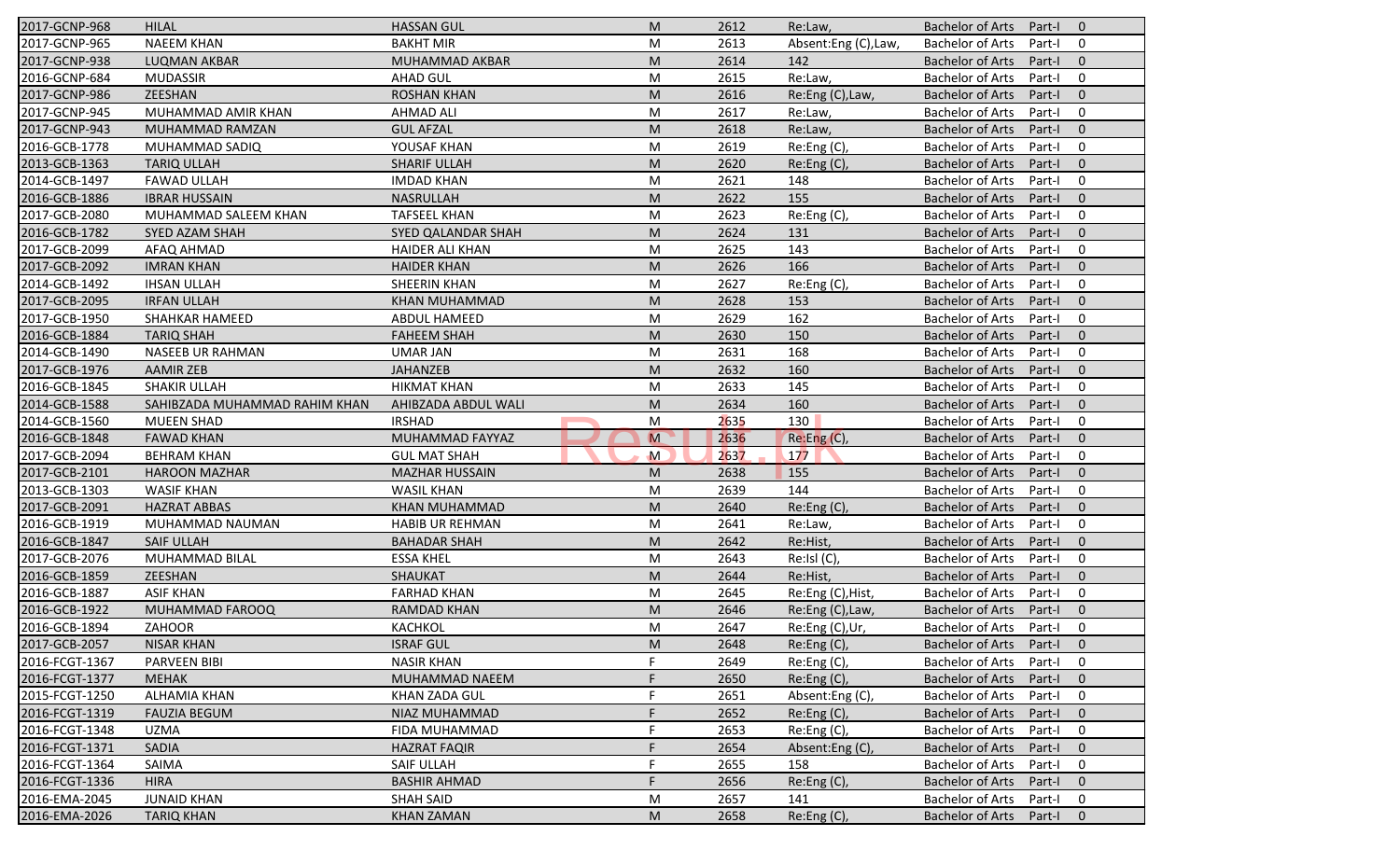| 2013-EMA-1551 | <b>IRFAN ULLAH</b>    | <b>ANWAR KHAN</b>      | M                                                                                                          | 2659 | 169              | <b>Bachelor of Arts</b><br>0<br>Part-I            |
|---------------|-----------------------|------------------------|------------------------------------------------------------------------------------------------------------|------|------------------|---------------------------------------------------|
| 2016-EMA-1988 | <b>NOMAN KHAN</b>     | <b>NIAZ BADSHAH</b>    | M                                                                                                          | 2660 | 143              | <b>Bachelor of Arts</b><br>Part-I<br>$\mathbf{0}$ |
| 2015-EMA-1891 | <b>BAKH SHAD</b>      | <b>IHSAN ULLAH</b>     | M                                                                                                          | 2661 | Re:Eng (C),      | <b>Bachelor of Arts</b><br>Part-I<br>0            |
| 2017-EMA-2228 | <b>WAQAS AHMAD</b>    | RAZA MUHAMMAD          | M                                                                                                          | 2662 | 155              | $\mathbf{0}$<br><b>Bachelor of Arts</b><br>Part-I |
| 2017-EMA-2232 | <b>FARMAN ULLAH</b>   | <b>BAYZAI KHAN</b>     | M                                                                                                          | 2663 | 167              | <b>Bachelor of Arts</b><br>0<br>Part-I            |
| 2013-EMA-1532 | <b>WASI ULLAH</b>     | <b>SHAH NAWAZ</b>      | M                                                                                                          | 2664 | Re: Eng(C)       | <b>Bachelor of Arts</b><br>Part-I<br>$\mathbf 0$  |
| 2017-EMA-2219 | <b>KASHIF ULLAH</b>   | NOOR MUHAMMAD KHAN     | M                                                                                                          | 2665 | Re:Eng (C),      | 0<br><b>Bachelor of Arts</b><br>Part-I            |
| 2013-EMA-1541 | <b>ISRAN ULLAH</b>    | <b>DAURAN SHAH</b>     | M                                                                                                          | 2666 | 145              | $\mathbf{0}$<br><b>Bachelor of Arts</b><br>Part-I |
| 2017-EMA-2238 | SHAHID ALI            | LIAQAT ALI KHAN        | M                                                                                                          | 2667 | 147              | $\mathbf 0$<br><b>Bachelor of Arts</b><br>Part-I  |
| 2017-EMA-2209 | <b>KALEEM ULLAH</b>   | <b>WAKIL UR RAHMAN</b> | M                                                                                                          | 2668 | 141              | <b>Bachelor of Arts</b><br>Part-I<br>$\mathbf{0}$ |
| 2017-EMA-2218 | MUHAMMAD ISMAIL KHAN  | <b>NASIR ALI KHAN</b>  | M                                                                                                          | 2669 | 151              | <b>Bachelor of Arts</b><br>Part-I<br>0            |
| 2017-EMA-2236 | <b>ABDUL MAJID</b>    | <b>MURAD KHAN</b>      | M                                                                                                          | 2670 | 146              | <b>Bachelor of Arts</b><br>Part-I<br>$\mathbf{0}$ |
| 2016-EMA-2024 | MUZAFFAR SHAH         | <b>SAIDAN SHAH</b>     | M                                                                                                          | 2671 | Re:Eng (C),      | <b>Bachelor of Arts</b><br>$\mathbf 0$<br>Part-I  |
| 2015-EMA-1862 | <b>IQBAL SAID</b>     | <b>ROKHAN SAID</b>     | M                                                                                                          | 2672 | Re: Eng(C)       | $\mathbf{0}$<br><b>Bachelor of Arts</b><br>Part-I |
| 2016-EMA-2027 | SAJID KHAN            | <b>SHER ZAMAN</b>      | M                                                                                                          | 2673 | Re:Eng (C),      | 0<br><b>Bachelor of Arts</b><br>Part-I            |
| 2016-EMA-2034 | <b>SANAN ULLAH</b>    | <b>QISMAT SHAH</b>     | M                                                                                                          | 2674 | Re: Eng(C)       | $\mathbf{0}$<br><b>Bachelor of Arts</b><br>Part-I |
| 2015-EMA-1865 | MUHAMMAD QASIM        | <b>HAIDAR ZAMAN</b>    | M                                                                                                          | 2675 | 141              | <b>Bachelor of Arts</b><br>$\mathbf 0$<br>Part-I  |
| 2016-EMA-2036 | <b>MARUF KHAN</b>     | <b>FAQIR GUL</b>       | M                                                                                                          | 2676 | 130              | <b>Bachelor of Arts</b><br>$\mathbf{0}$<br>Part-I |
| 2015-EMA-1837 | <b>ARIF ULLAH</b>     | <b>JAMDAD KHAN</b>     | M                                                                                                          | 2677 | 129              | <b>Bachelor of Arts</b><br>Part-I<br>0            |
| 2013-EMA-1531 | <b>SADAM KHAN</b>     | <b>RAYEES KHAN</b>     | M                                                                                                          | 2678 | Re:Eng (C),      | $\mathbf{0}$<br><b>Bachelor of Arts</b><br>Part-I |
| 2017-EMA-2235 | <b>IZAZ ALI KHAN</b>  | <b>ITBAR KHAN</b>      | M                                                                                                          | 2679 | 151              | <b>Bachelor of Arts</b><br>$\mathbf 0$<br>Part-I  |
| 2017-EMA-2240 | <b>ASAD KHAN</b>      | <b>HAIDER KHAN</b>     | M                                                                                                          | 2680 | 153              | $\mathbf{0}$<br><b>Bachelor of Arts</b><br>Part-I |
| 2017-EMA-2242 | MUHAMMAD DAWOOD       | <b>SHAMS UR RAHMAN</b> | M                                                                                                          | 2681 | Re:Eng (C),      | 0<br><b>Bachelor of Arts</b><br>Part-I            |
| 2016-EMA-2028 | <b>IKRAM ULLAH</b>    | <b>NISAR KHAN</b>      | M                                                                                                          | 2682 | $Re:$ Eng $(C)$  | $\mathbf{0}$<br><b>Bachelor of Arts</b><br>Part-I |
| 2017-EMA-2216 | <b>HAZRAT OMAR</b>    | <b>ABDUL BASEER</b>    | M                                                                                                          | 2683 | 139              | <b>Bachelor of Arts</b><br>$\mathbf 0$<br>Part-I  |
| 2017-EMA-2214 | <b>HAMMAD</b>         | <b>NAWAZ KHAN</b>      | $\mathbf M$                                                                                                | 2684 | 147              | <b>Bachelor of Arts</b><br>$\mathbf{0}$<br>Part-I |
| 2017-EMA-2215 | <b>ZUBAIR AHMAD</b>   | <b>SAIDAN SHER</b>     | M                                                                                                          | 2685 | 148              | <b>Bachelor of Arts</b><br>Part-I<br>0            |
| 2015-EMA-1878 | <b>ABDUL HAMEED</b>   | MUHAMMAD ULLAH         | M                                                                                                          | 2686 | 134              | <b>Bachelor of Arts</b><br>Part-I<br>$\mathbf{0}$ |
| 2014-EMA-1673 | <b>KASHIF KHAN</b>    | KHAIL AWAN KHAN        | M                                                                                                          | 2687 | 138              | <b>Bachelor of Arts</b><br>$\mathbf 0$<br>Part-I  |
| 2015-EMA-1857 | <b>ISHAQ KHAN</b>     | <b>HAYAT ULLAH</b>     | M                                                                                                          | 2688 | 147              | $\mathbf{0}$<br><b>Bachelor of Arts</b><br>Part-I |
| 2016-EMA-2073 | <b>MANZOOR AHMAD</b>  | MOHAMMAD IBRAHIM       | M                                                                                                          | 2689 | Re:Eng (C),      | <b>Bachelor of Arts</b><br>Part-I<br>0            |
| 2017-EMA-2299 | <b>BILAL KHAN</b>     | <b>MUFTI</b>           | M                                                                                                          | 2690 | 160              | $\mathbf{0}$<br><b>Bachelor of Arts</b><br>Part-I |
| 2014-EMA-1681 | SADAM HUSSAIN         | <b>RAHMAN GUL</b>      | M                                                                                                          | 2691 | Re:Eng (C),      | <b>Bachelor of Arts</b><br>$\mathbf 0$<br>Part-I  |
| 2017-EMA-2253 | <b>KHAYYAM</b>        | <b>KHYAL BADSHAH</b>   | M                                                                                                          | 2692 | 159              | <b>Bachelor of Arts</b><br>$\mathbf{0}$<br>Part-I |
| 2017-EMA-2258 | <b>KHAN MUHAMMAD</b>  | AMIR SHAHEED KHAN      | M                                                                                                          | 2693 | 134              | <b>Bachelor of Arts</b><br>Part-I<br>0            |
| 2016-EMA-2070 | <b>USMAN KHAN</b>     | <b>ILYAS KHAN</b>      | $\mathsf{M}% _{T}=\mathsf{M}_{T}\!\left( a,b\right) ,\ \mathsf{M}_{T}=\mathsf{M}_{T}\!\left( a,b\right) ,$ | 2694 | Fail in Aggt     | Bachelor of Arts Part-I 0                         |
| 2016-EMA-2056 | <b>WAJID KHAN</b>     | ROOSHNAI KHAN          | M                                                                                                          | 2695 | Re:Eng (C),      | Bachelor of Arts Part-I<br>$\overline{0}$         |
| 2015-EMA-1863 | <b>BISMILLAH</b>      | MIR ZAMAN              | M                                                                                                          | 2696 | Re:Eng (C),      | <b>Bachelor of Arts</b><br>Part-I<br>$\mathbf{0}$ |
| 2016-EMA-1999 | MUHAMMAD USMAN        | <b>IHSAN UDDIN</b>     | M                                                                                                          | 2697 | 142              | Bachelor of Arts<br>Part-I<br>$\mathbf 0$         |
| 2015-EMA-1870 | <b>FARHAN KAMAL</b>   | <b>BAKHT KAMAL</b>     | M                                                                                                          | 2698 | Re:Eng (C)       | <b>Bachelor of Arts</b><br>Part-I<br>$\mathbf{0}$ |
| 2016-EMA-2044 | <b>HIDAYAT KHAN</b>   | MESAL                  | M                                                                                                          | 2699 | 128              | <b>Bachelor of Arts</b><br>0<br>Part-I            |
| 2016-EMA-2065 | <b>MANSOOR UL HAQ</b> | <b>TALEEM SHER</b>     | M                                                                                                          | 2700 | 135              | <b>Bachelor of Arts</b><br>Part-I<br>$\mathbf{0}$ |
| 2017-EMA-2248 | MUHAMMAD AYUB         | <b>BISMILLAH JAN</b>   | M                                                                                                          | 2701 | Re:Eng (C), Law, | Bachelor of Arts<br>0<br>Part-I                   |
| 2017-EMA-2247 | <b>AZMAT KHAN</b>     | <b>SAMAR KHAN</b>      | M                                                                                                          | 2702 | Re:Eng(C),       | <b>Bachelor of Arts</b><br>Part-I<br>$\mathbf{0}$ |
| 2017-EMA-2298 | <b>IRSHAD KHAN</b>    | <b>MANGAL KHAN</b>     | M                                                                                                          | 2703 | Re:Eng (C),      | <b>Bachelor of Arts</b><br>Part-I<br>0            |
| 2013-EMA-1498 | <b>GHULAM ISHAQ</b>   | ABDUL QAYUM            | M                                                                                                          | 2704 | Re:PSc,          | <b>Bachelor of Arts</b><br>Part-I<br>$\mathbf{0}$ |
| 2017-EMA-2211 | YASIR HAIDER          | <b>GHULAM HAIDER</b>   | M                                                                                                          | 2705 | 161              | Bachelor of Arts<br>0<br>Part-I                   |
|               |                       |                        |                                                                                                            |      |                  |                                                   |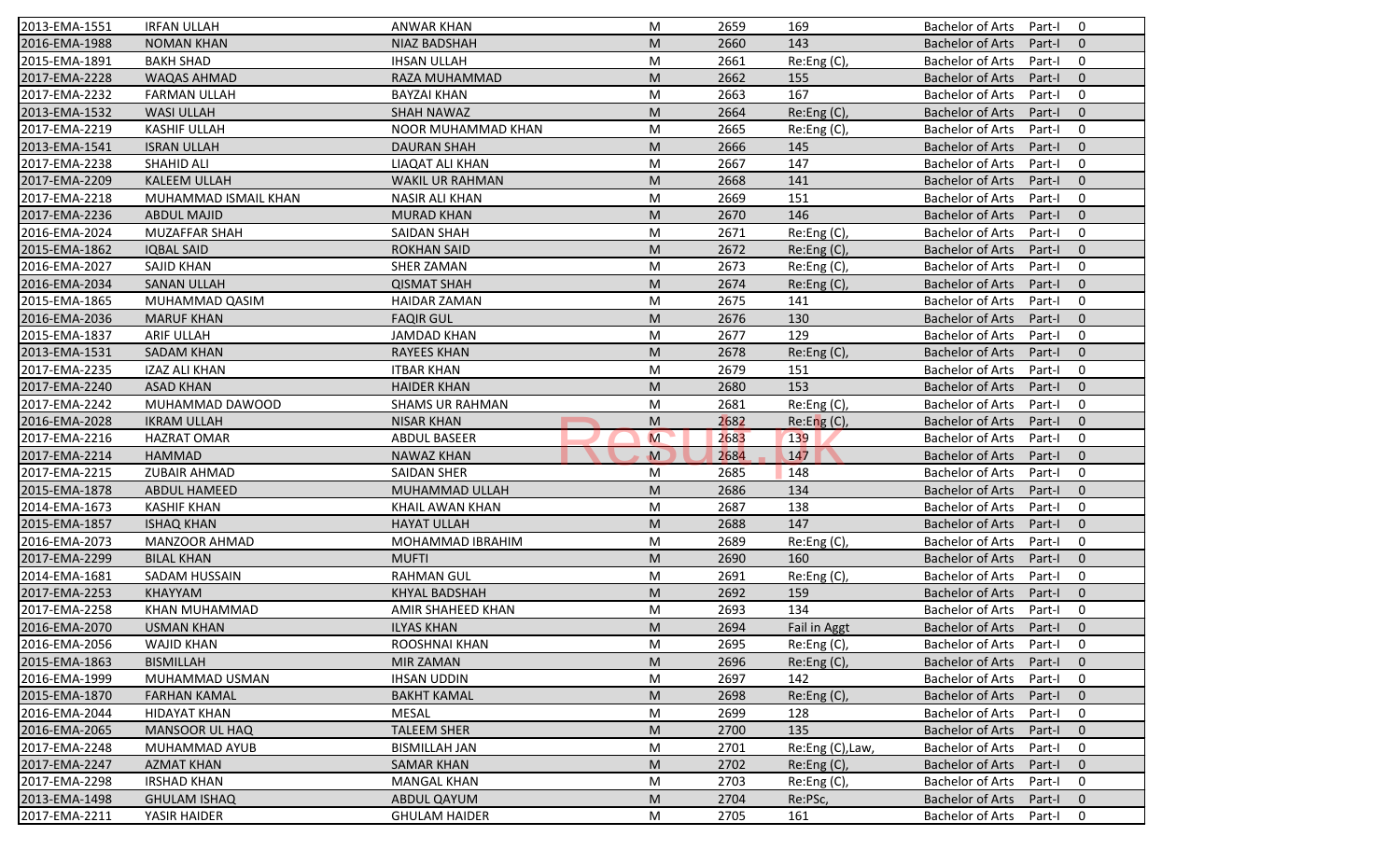| 2017-EMA-2223 | <b>ASIF KHAN</b>      | <b>ANWAR KHAN</b>     | M                       | 2706 | Re: Eng(C)           | <b>Bachelor of Arts</b><br>Part-I<br>$\overline{0}$ |
|---------------|-----------------------|-----------------------|-------------------------|------|----------------------|-----------------------------------------------------|
| 2016-EMA-2018 | <b>JEHANGEER KHAN</b> | <b>TAKBEER SHAH</b>   | M                       | 2707 | 132                  | <b>Bachelor of Arts</b><br>Part-I<br>0              |
| 2016-LM-787   | MUHAMMAD ISHAQ        | <b>HAJI ASLAM</b>     | M                       | 2708 | 142                  | <b>Bachelor of Arts</b><br>$\mathbf{0}$<br>Part-I   |
| 2017-LM-992   | <b>NASEER KHAN</b>    | HAWALDAR              | M                       | 2709 | 140                  | <b>Bachelor of Arts</b><br>0<br>Part-I              |
| 2016-LM-677   | <b>NADEEM KHAN</b>    | <b>QALAM KHAN</b>     | M                       | 2710 | 130                  | $\mathbf{0}$<br><b>Bachelor of Arts</b><br>Part-I   |
| 2017-LM-833   | MUHAMMAD ATIF KHAN    | <b>ILYAS KHAN</b>     | M                       | 2711 | 142                  | <b>Bachelor of Arts</b><br>0<br>Part-I              |
| 2017-LM-932   | <b>MEHRAN ALI</b>     | <b>ZARDOOL KHAN</b>   | M                       | 2712 | 141                  | $\mathbf{0}$<br><b>Bachelor of Arts</b><br>Part-I   |
| 2016-LM-697   | M ADIL KHAN           | <b>HAJI ZARDOOL</b>   | M                       | 2713 | 164                  | 0<br><b>Bachelor of Arts</b><br>Part-I              |
| 2014-LM-488   | MUHAMMAD AYAZ         | <b>ALAM SHER</b>      | M                       | 2714 | 158                  | <b>Bachelor of Arts</b><br>$\mathbf{0}$<br>Part-I   |
| 2017-LM-963   | REYASAT KHAN          | <b>AJUN KHAN</b>      | M                       | 2715 | 139                  | <b>Bachelor of Arts</b><br>Part-I<br>0              |
| 2016-LM-678   | <b>HIKMAT SHAH</b>    | MUHAMMAD GUL          | M                       | 2716 | 141                  | <b>Bachelor of Arts</b><br>$\mathbf{0}$<br>Part-I   |
| 2017-LM-974   | SHAKEEL               | <b>SALAMAT KHAN</b>   | M                       | 2717 | Re:Eng (C),          | <b>Bachelor of Arts</b><br>0<br>Part-I              |
| 2016-LM-692   | <b>ISRAJ ALI</b>      | LAIQ JAN              | M                       | 2718 | 147                  | <b>Bachelor of Arts</b><br>$\mathbf{0}$<br>Part-I   |
| 2017-LM-897   | <b>NAIK AMAL SHAH</b> | <b>MUNASAB KHAN</b>   | M                       | 2719 | Re: Eng(C)           | <b>Bachelor of Arts</b><br>0<br>Part-I              |
| 2017-LM-867   | <b>HAMZA KHAN</b>     | <b>RAHIM ULLAH</b>    | M                       | 2720 | 129                  | <b>Bachelor of Arts</b><br>$\overline{0}$<br>Part-I |
| 2013-LM-364   | <b>NOOR MAST</b>      | <b>ISLAM KHAN</b>     | M                       | 2721 | Re:Eng (C)           | <b>Bachelor of Arts</b><br>0<br>Part-I              |
| 2017-LM-826   | <b>ABID ALI</b>       | <b>GULISTAN</b>       | M                       | 2722 | Re:Eng (C),          | <b>Bachelor of Arts</b><br>$\mathbf{0}$<br>Part-I   |
| 2014-LM-428   | <b>SHAHID KHAN</b>    | <b>RAHMAT ULLAH</b>   | M                       | 2723 | 159                  | <b>Bachelor of Arts</b><br>0<br>Part-I              |
| 2015-LM-583   | <b>NAEEM KHAN</b>     | <b>AMA GUL</b>        | M                       | 2724 | Absent:Eng (C)       | <b>Bachelor of Arts</b><br>$\mathbf{0}$<br>Part-I   |
| 2016-LM-696   | <b>HAZRAT BILAL</b>   | <b>ANWAR KHAN</b>     | M                       | 2725 | 132                  | <b>Bachelor of Arts</b><br>0<br>Part-I              |
| 2017-LM-980   | <b>IJAZ AHMAD</b>     | LAIQ JAN              | M                       | 2726 | 134                  | $\mathbf{0}$<br><b>Bachelor of Arts</b><br>Part-I   |
| 2016-LM-665   | <b>ABDUL SATTAR</b>   | <b>UMAR SANI</b>      | M                       | 2727 | 165                  | 0<br><b>Bachelor of Arts</b><br>Part-I              |
| 2013-LM-357   | YASEEN                | <b>STAN GUL</b>       | M                       | 2728 | Re: Eng(C)           | <b>Bachelor of Arts</b><br>$\overline{0}$<br>Part-I |
| 2015-LM-619   | <b>FAZAL MAULA</b>    | ZAR BADSHAH           | M                       | 2729 | 141                  | <b>Bachelor of Arts</b><br>0<br>Part-I              |
| 2015-LM-530   | <b>MAJEED KHAN</b>    | <b>GHULAM SAID</b>    | $\overline{\mathsf{M}}$ | 2730 | 139                  | $\mathbf{0}$<br><b>Bachelor of Arts</b><br>Part-I   |
| 2017-LM-795   | SAEED ULLAH           | <b>RAHMAT KHAN</b>    | $\mathsf{M}$            | 2731 | 166                  | <b>Bachelor of Arts</b><br>0<br>Part-I              |
| 2017-LM-990   | SARTAJ KHAN SAFI      | LAL BADSHAH           | M                       | 2733 | 147                  | <b>Bachelor of Arts</b><br>Part-I<br>$\overline{0}$ |
| 2017-LM-909   | <b>ALI RAHMAN</b>     | KIFAYAT ULLAH         | M                       | 2734 | Re:Ur,               | $\mathbf 0$<br><b>Bachelor of Arts</b><br>Part-I    |
| 2015-LM-591   | <b>AAMIR ULLAH</b>    | <b>SHAH KAMAL</b>     | M                       | 2735 | Re:Stat,             | <b>Bachelor of Arts</b><br>$\mathbf{0}$<br>Part-I   |
| 2014-LM-513   | <b>GUL NABI</b>       | <b>UMAR KHAN</b>      | M                       | 2736 | 150                  | <b>Bachelor of Arts</b><br>0<br>Part-I              |
| 2016-LM-673   | <b>FARMAN ULLAH</b>   | <b>SABIR KHAN</b>     | M                       | 2737 | Re:HPE,              | <b>Bachelor of Arts</b><br>$\overline{0}$<br>Part-I |
| 2017-LM-948   | <b>WISAL KHAN</b>     | MIRZA ALI KHAN        | M                       | 2738 | Re:HPE,              | <b>Bachelor of Arts</b><br>0<br>Part-I              |
| 2017-LM-923   | <b>WASI ULLAH</b>     | <b>NEEK AMAL KHAN</b> | M                       | 2739 | Absent:Eng (C),Arb,  | <b>Bachelor of Arts</b><br>Part-I<br>$\overline{0}$ |
| 2017-LM-818   | SADDAM HUSSAIN        | MUHAMMAD USMAN        | M                       | 2740 | Absent:Eng (C),Law,  | <b>Bachelor of Arts</b><br>0<br>Part-I              |
| 2016-LM-761   | <b>ETBAR GUL</b>      | MASHOOQ JAN           | M                       | 2741 | Re:Eng (C),          | <b>Bachelor of Arts</b><br>Part-I<br>$\mathbf 0$    |
| 2017-LM-860   | <b>BAKHT MUNIR</b>    | <b>RANA KHAN</b>      | M                       | 2742 | Re:IsI(C),           | Bachelor of Arts Part-I<br>$\mathbf 0$              |
| 2017-LM-959   | DILSHAD KHAN          | <b>KHAISTA RAHMAN</b> | M                       | 2743 | Re:Eng(C)            | Bachelor of Arts Part-I<br>$\overline{0}$           |
| 2017-LM-828   | ZAHID UR RAHMAN       | KHALIL UR RAHMAN      | M                       | 2744 | UFM                  | Bachelor of Arts<br>Part-I<br>0                     |
| 2017-LM-853   | <b>IRFAN ULLAH</b>    | <b>ANMEER KHAN</b>    | M                       | 2745 | Re:Ur,               | Bachelor of Arts<br>Part-I<br>$\mathbf{0}$          |
| 2016-LM-657   | ZABIULLAH             | MUHAMMAD SHAFFIQ      | M                       | 2746 | Re:Ur,               | Bachelor of Arts<br>Part-I<br>0                     |
| 2016-LM-738   | <b>SALMAN KHAN</b>    | <b>NOOR KHAN</b>      | M                       | 2747 | Fail in Aggt         | <b>Bachelor of Arts</b><br>$\mathbf 0$<br>Part-I    |
| 2017-LM-856   | <b>ABDUR RAHEEM</b>   | <b>ALI HAIDER</b>     | M                       | 2748 | Re:Eng (C),          | Bachelor of Arts<br>0<br>Part-I                     |
| 2017-LM-978   | <b>ZIA ULLAH</b>      | <b>SHER JAN</b>       | M                       | 2749 | Absent:Eng (C), PSc, | Bachelor of Arts<br>Part-I<br>$\mathbf{0}$          |
| 2017-LM-919   | MUHAMMAD SADEEQ       | <b>WADAN KHAN</b>     | M                       | 2750 | 155                  | Bachelor of Arts<br>Part-I<br>0                     |
| 2017-LM-910   | <b>ABU BAKAR</b>      | <b>GULTAN</b>         | M                       | 2751 | Re:PSc,              | <b>Bachelor of Arts</b><br>$\mathbf{0}$<br>Part-I   |
| 2016-LM-734   | SHEHZAD               | KIFAYAT ULLAH         | M                       | 2752 | Re:Eng (C),          | <b>Bachelor of Arts</b><br>Part-I<br>0              |
| 2016-LM-686   | <b>KHAIR ULLAH</b>    | SAHIBAN               | M                       | 2753 | RL.                  | Bachelor of Arts Part-I<br>$\mathbf{0}$             |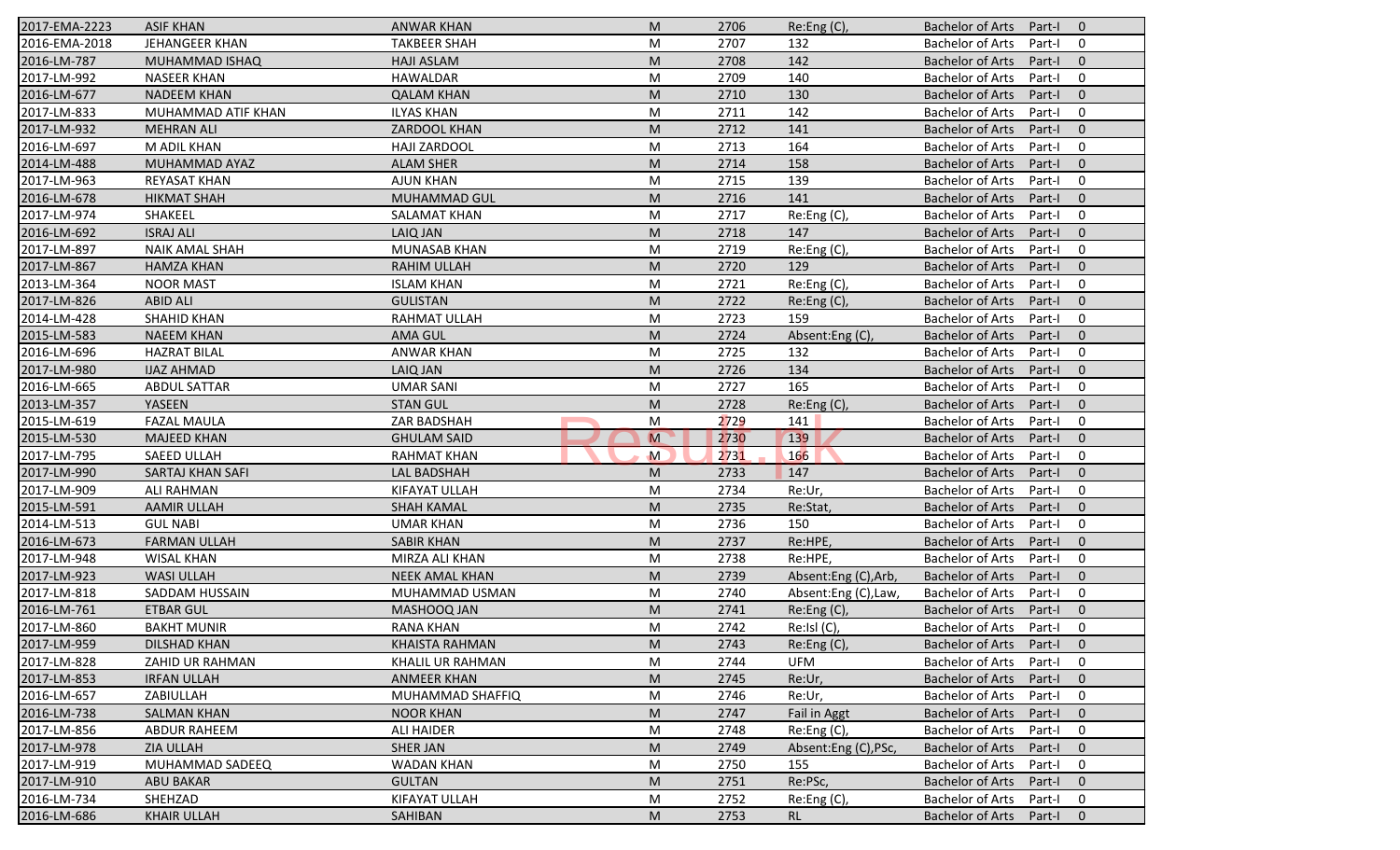| 2017-LM-925                      | <b>IBRAHIM</b>                   | YOUSUF KHAN                            | M  | 2754         | Re:Eng (C), PSc,                | <b>Bachelor of Arts</b><br>Part-I<br>$\mathbf 0$                                    |
|----------------------------------|----------------------------------|----------------------------------------|----|--------------|---------------------------------|-------------------------------------------------------------------------------------|
| 2016-PB-4405                     | <b>SAJID ALI</b>                 | RAHMAT ALI KHAN                        | M  | 2755         | 168                             | <b>Bachelor of Arts</b><br>Part-I<br>$\mathbf{0}$                                   |
| 2015-PB-4030                     | MUHAMMAD MUSTAFA                 | <b>GUL ABAD</b>                        | M  | 2756         | 133                             | $\mathbf 0$<br><b>Bachelor of Arts</b><br>Part-I                                    |
| 2016-PB-4386                     | <b>AFZAL KHAN</b>                | <b>KHAN MUHAMMAD</b>                   | M  | 2757         | 157                             | <b>Bachelor of Arts</b><br>$\mathbf{0}$<br>Part-I                                   |
| 2014-PB-3718                     | <b>HAROON KHAN</b>               | GHULAM MUHAMMAD                        | M  | 2758         | 136                             | $\mathbf 0$<br><b>Bachelor of Arts</b><br>Part-I                                    |
| 2016-PB-4391                     | SHAHBAZ SHAREEF                  | MAQSOOD KHAN                           | M  | 2759         | 141                             | <b>Bachelor of Arts</b><br>Part-I<br>$\overline{0}$                                 |
| 2016-PB-4225                     | <b>ITIZAZ ALI SHAH</b>           | SAJJAD ALI SHAH                        | M  | 2760         | 174                             | $\mathbf 0$<br><b>Bachelor of Arts</b><br>Part-I                                    |
| 2016-PB-4216                     | SHEHBAZ KHAN                     | <b>RIAZ HUSSAIN</b>                    | M  | 2761         | 153                             | <b>Bachelor of Arts</b><br>$\mathbf{0}$<br>Part-I                                   |
| 2014-PB-3717                     | <b>FAWAD HUSSAIN</b>             | <b>IMDAD HUSSAIN</b>                   | M  | 2762         | 134                             | $\mathbf 0$<br><b>Bachelor of Arts</b><br>Part-I                                    |
| 2015-PB-3990                     | MUHAMMAD ZOHAIB                  | <b>JEHAN ZEB</b>                       | M  | 2763         | 158                             | <b>Bachelor of Arts</b><br>Part-I<br>$\Omega$                                       |
| 2015-PB-4120                     | <b>NADIR HUSSAIN</b>             | SARDAR HUSSAIN                         | M  | 2764         | 159                             | $\mathbf 0$<br><b>Bachelor of Arts</b><br>Part-I                                    |
| 2013-PB-3510                     | ABDULLAH                         | <b>JAMIL AHMAD</b>                     | M  | 2765         | 157                             | $\mathbf{0}$<br><b>Bachelor of Arts</b><br>Part-I                                   |
| 2015-PB-4117                     | SAYYED MUHAMMAD ZUBAIR           | SAYYED SARWAR SHAH                     | M  | 2766         | 148                             | $\mathbf 0$<br><b>Bachelor of Arts</b><br>Part-I                                    |
| 2015-PB-4100                     | <b>SHAKIR ULLAH</b>              | <b>NAEEM JAN</b>                       | M  | 2767         | 168                             | <b>Bachelor of Arts</b><br>$\mathbf{0}$<br>Part-I                                   |
| 2014-PB-3734                     | <b>TANVEER KHAN</b>              | RAZIQ MUHAMMAD                         | M  | 2768         | 134                             | $\mathbf 0$<br><b>Bachelor of Arts</b><br>Part-I                                    |
| 2016-PB-4234                     | <b>SAIF ULLAH</b>                | SAIF UR REHMAN                         | M  | 2769         | 152                             | $\Omega$<br><b>Bachelor of Arts</b><br>Part-I                                       |
| 2015-PB-4109                     | ABDUL QAYUM                      | DIL BAR KHAN                           | M  | 2770         | 146                             | <b>Bachelor of Arts</b><br>$\mathbf 0$<br>Part-I                                    |
| 2015-PB-4107                     | <b>BILAL AHMAD</b>               | RIZWAN ULLAH                           | M  | 2771         | 162                             | <b>Bachelor of Arts</b><br>Part-I<br>$\mathbf{0}$                                   |
| 2013-PB-3576                     | <b>QASIM JAN</b>                 | <b>ASHIQ HUSSAIN</b>                   | M  | 2772         | Re:PSc,                         | <b>Bachelor of Arts</b><br>Part-I<br>$\mathbf 0$                                    |
| 2015-PB-3982                     | <b>IRFAN ULLAH</b>               | <b>HABIB GUL</b>                       | M  | 2773         | 141                             | $\mathbf{0}$<br><b>Bachelor of Arts</b><br>Part-I                                   |
| 2016-PB-4259                     | AFAQ AHMAD                       | <b>JAMSHAD KHAN</b>                    | M  | 2774         | 136                             | <b>Bachelor of Arts</b><br>$\mathbf 0$<br>Part-I                                    |
| 2015-PB-4004                     | MIAN MUHAMMAD ROMAN FAROOQ       | MIAN MUHAMMAD FAROOQ                   | M  | 2775         | Re:Hist,                        | $\mathbf{0}$<br><b>Bachelor of Arts</b><br>Part-I                                   |
| 2016-PB-4434                     | MUHAMMAD ASIM                    | ABDUL SAMAD                            | M  | 2776         | Re:Stat,                        | 0<br><b>Bachelor of Arts</b><br>Part-I                                              |
| 2017-NS-1580                     | MUNEEBA MUMTAZ                   | MUMTAZ ALI KHAN                        | F  | 2777         | 152                             | $\mathbf{0}$<br><b>Bachelor of Arts</b><br>Part-I                                   |
| 2017-FGDCN-368                   | <b>KAINAT SHAH</b>               | <b>MUZAIN SHAH</b>                     | E  | 2778         | 167                             | $\mathbf 0$<br><b>Bachelor of Arts</b><br>Part-I                                    |
| 2017-FGDCN-423                   | <b>NIMRAH</b>                    | <b>MUNAWAR KHAN</b>                    | ÷. | 2779         | Re:Eng (C),                     | <b>Bachelor of Arts</b><br>Part-I<br>$\mathbf{0}$                                   |
| 2016-FGDCN-241                   | SABIHA                           | <b>SHER ZADA</b>                       | F  | 2780         | Absent:Eng (C),                 | <b>Bachelor of Arts</b><br>Part-I<br>$\mathbf 0$                                    |
| 2017-FGDCN-398                   | <b>HAJIRA</b>                    | <b>RAHAT JAN</b>                       | E  | 2781         | 184                             | $\Omega$<br><b>Bachelor of Arts</b><br>Part-I                                       |
| 2017-FGDCN-444                   | SOMIYA GUL                       | <b>GUL REHMAN</b>                      | F  | 2782         | 155                             | $\mathbf 0$<br><b>Bachelor of Arts</b><br>Part-I                                    |
| 2017-FGDCN-407                   | AQSA ALI                         | <b>MUHAMMAD ALI</b>                    | F  | 2783         | 154                             | $\mathbf{0}$<br><b>Bachelor of Arts</b><br>Part-I                                   |
| 2017-FGDCN-409                   | <b>ALEENA</b>                    |                                        | F  |              | 165                             | $\mathbf 0$<br><b>Bachelor of Arts</b><br>Part-I                                    |
| 2017-FGDCN-395                   | <b>KAYENAT JEHANGIR</b>          | SHAFQAT ULLAH<br><b>JEHANGIR KHAN</b>  | F  | 2784         |                                 | $\mathbf{0}$<br>Part-I                                                              |
| 2017-FGDCN-469                   | <b>FARKHANDA SHAHEEN</b>         | <b>ARSHAD ALI</b>                      | F  | 2785<br>2786 | Re:PSc,<br>134                  | <b>Bachelor of Arts</b><br><b>Bachelor of Arts</b><br>Part-I<br>$\mathbf 0$         |
|                                  |                                  | <b>NAJEEM KHAN</b>                     | F  |              |                                 | $\mathbf{0}$                                                                        |
| 2017-FGDCN-488                   | <b>SANA</b><br><b>AIMAN</b>      | <b>FAZAL NABI</b>                      | F  | 2787         | Re:PSc,<br>140                  | <b>Bachelor of Arts</b><br>Part-I                                                   |
| 2017-FGDCN-412                   |                                  |                                        |    | 2788         |                                 | <b>Bachelor of Arts</b><br>Part-I<br>0                                              |
| 2017-FGDCN-483                   | <b>FARYAL NAVEED</b>             | MUHAMMAD NAVEED AKHTAR                 |    | 2789         | 167                             | Bachelor of Arts Part-I 0                                                           |
| 2017-FGDCN-358                   | <b>MEMON KHAN</b>                | <b>MURIB KHAN</b>                      | F. | 2790         | 144                             | Bachelor of Arts Part-I<br>$\mathbf 0$                                              |
| 2017-FGDCN-403                   | <b>AIMEN NASIR</b>               | <b>NASIR KHAN</b>                      |    | 2791         | 137                             | <b>Bachelor of Arts</b><br>Part-I<br>$\mathbf{0}$                                   |
| 2017-FGDCN-414                   | TAHIRA KHAN                      | RAJ WALI KHAN                          | F  | 2792         | 149                             | <b>Bachelor of Arts</b><br>Part-I<br>$\mathbf 0$                                    |
| 2017-FGDCN-481                   | <b>MADIHA SHAH</b>               | <b>HAJI GUL</b>                        |    | 2793         | Re:PSc,                         | <b>Bachelor of Arts</b><br>$\mathbf 0$<br>Part-I                                    |
| 2017-FGDCN-468                   |                                  | RASHEED ANWAR                          |    | 2794         | 174                             | <b>Bachelor of Arts</b><br>0<br>Part-I                                              |
|                                  | MASHAL RASHEED                   |                                        |    |              |                                 |                                                                                     |
| 2017-FGDCN-467                   | <b>SUMBAL HOOR</b>               | <b>GUL ZAMAN</b>                       |    | 2795         | 195                             | <b>Bachelor of Arts</b><br>$\mathbf 0$<br>Part-I                                    |
|                                  | <b>DUA</b>                       | SALEEM AKHTAR                          |    | 2796         | 156                             | <b>Bachelor of Arts</b><br>0<br>Part-I                                              |
| 2017-FGDCN-428<br>2017-FGDCN-431 | <b>KAINAT</b>                    | <b>GHANI MUHAMMAD</b>                  |    | 2797         | 158                             | <b>Bachelor of Arts</b><br>$\mathbf 0$<br>Part-I                                    |
| 2017-FGDCN-474                   | <b>NOOR GUL</b>                  | <b>SALEEM KHAN</b>                     |    | 2798         | 191                             | 0<br><b>Bachelor of Arts</b><br>Part-I                                              |
| 2017-FGDCN-420<br>2017-FGDCN-364 | <b>SABA KIFAYAT</b><br>SOFIA GUL | <b>KIFAYAT KHAN</b><br>SYED QASIM SHAH |    | 2799<br>2800 | Re:Eng (C), PSc,<br>Re:Eng (C), | <b>Bachelor of Arts</b><br>$\mathbf 0$<br>Part-I<br>Bachelor of Arts<br>0<br>Part-I |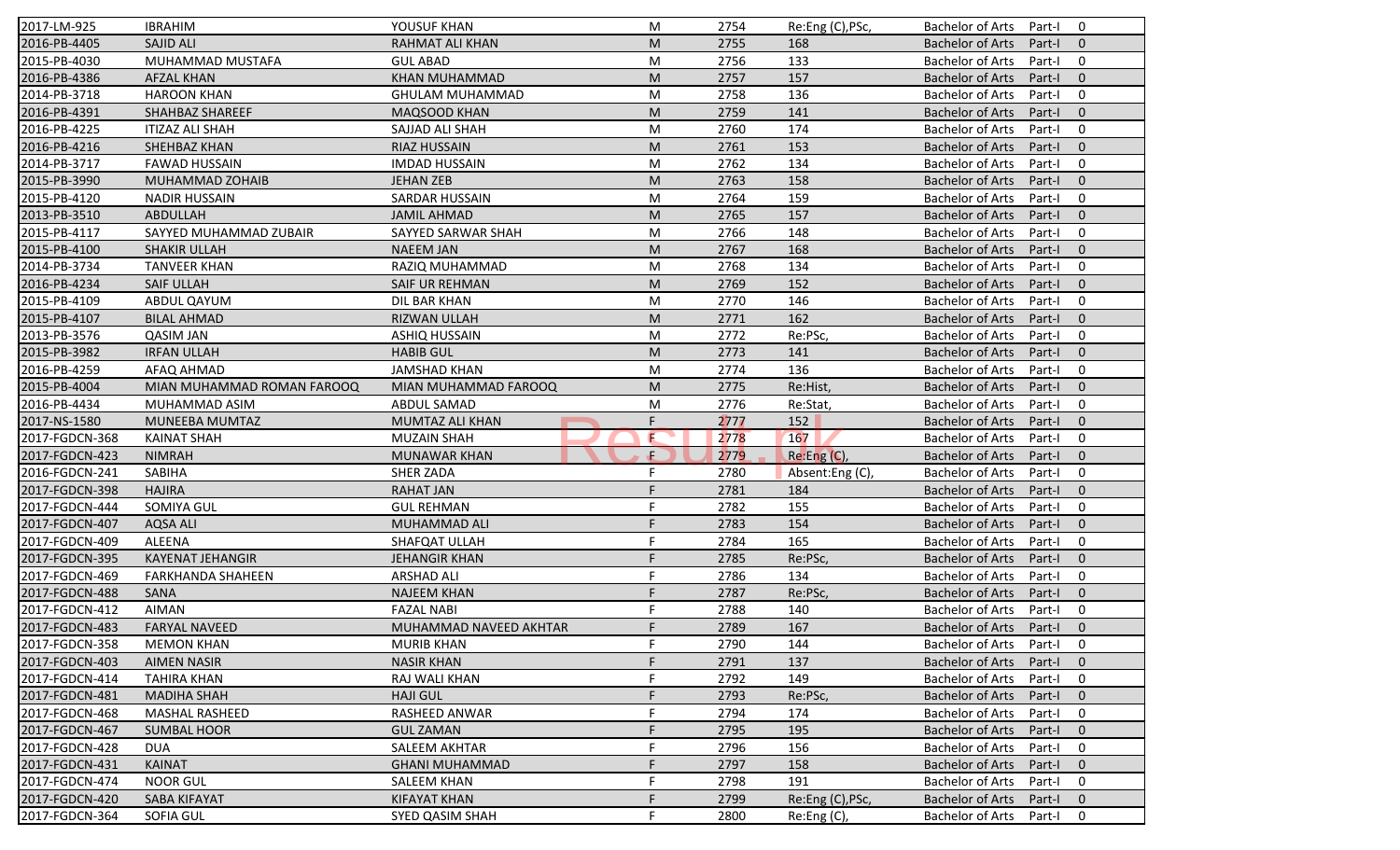| 2017-FGDCN-422 | SHAZMA                 | <b>ZAFAR ALI</b>       | F.           | 2801 | 136               | Bachelor of Arts Part-I<br>$\overline{0}$           |
|----------------|------------------------|------------------------|--------------|------|-------------------|-----------------------------------------------------|
| 2017-FGDCN-452 | <b>NAILA BIBI</b>      | MUHAMMAD GHANI SHAH    | F.           | 2802 | Re:PSc,           | <b>Bachelor of Arts</b><br>Part-I<br>0              |
| 2017-FGDCN-373 | <b>ALEEMA</b>          | <b>ASGHAR KHAN</b>     | F.           | 2803 | Re:Eng (C), Stat, | <b>Bachelor of Arts</b><br>Part-I<br>$\overline{0}$ |
| 2016-FGCN-166  | <b>HASAN HAYAT</b>     | ZAFAR HAYAT            | M            | 2804 | Absent:Eng(C),    | <b>Bachelor of Arts</b><br>$\mathbf 0$<br>Part-I    |
| 2017-FGCN-231  | MUHAMMAD ZAID          | <b>GUL TAZIR</b>       | M            | 2805 | 152               | <b>Bachelor of Arts</b><br>$\mathbf 0$<br>Part-I    |
| 2017-FGCN-245  | <b>ABDUR RAHIM</b>     | <b>TOOR JAN</b>        | ${\sf M}$    | 2806 | 157               | <b>Bachelor of Arts</b><br>Part-I<br>$\mathbf 0$    |
| 2017-FGCN-249  | ISM-E-AZAM             | <b>MIAN DIN</b>        | M            | 2807 | 202               | <b>Bachelor of Arts</b><br>$\overline{0}$<br>Part-I |
| 2017-FGCN-232  | MUHAMMAD SHABIR        | JEHANGIR KHAN          | M            | 2808 | 157               | $\mathbf 0$<br>Bachelor of Arts<br>Part-I           |
| 2017-FGCN-235  | MUHAMMAD TALHA         | <b>KHAN NAWAB</b>      | M            | 2809 | 148               | $\overline{0}$<br><b>Bachelor of Arts</b><br>Part-I |
| 2016-FGCN-177  | JAWAD AHMAD            | SHAMS UL ISLAM         | M            | 2810 | 167               | $\mathbf 0$<br><b>Bachelor of Arts</b><br>Part-I    |
| 2016-FGCN-150  | <b>ASFANDYAR</b>       | <b>JAMSHID KHAN</b>    | M            | 2811 | 146               | $\overline{0}$<br><b>Bachelor of Arts</b><br>Part-I |
| 2016-FGCN-198  | MUHAMMAD FAHAD ULLAH   | <b>HIDAYAT ULLAH</b>   | M            | 2812 | Re:Eng (C),       | $\mathbf 0$<br><b>Bachelor of Arts</b><br>Part-I    |
| 2016-FGCN-161  | MUHAMMAD KAMRAN        | <b>MUZAFER KHAN</b>    | M            | 2813 | 149               | <b>Bachelor of Arts</b><br>$\overline{0}$<br>Part-I |
| 2016-FGCN-199  | MUHAMMAD TEHSEEN ULLAH | <b>HIDAYAT ULLAH</b>   | M            | 2814 | 132               | <b>Bachelor of Arts</b><br>Part-I<br>0              |
| 2016-FGCN-173  | <b>SAUOD KHAN</b>      | MUHAMMAD RAFIQ KHAN    | M            | 2815 | 166               | <b>Bachelor of Arts</b><br>Part-I<br>$\overline{0}$ |
| 2017-FGCN-239  | MUHAMMAD NOUMAN SWALEH | MUHAMMAD SWALEH SALEEM | M            | 2816 | 144               | <b>Bachelor of Arts</b><br>Part-I<br>$\mathbf 0$    |
| 2016-FGCN-195  | <b>JAWAD ALI</b>       | <b>SUBHAN ULLAH</b>    | M            | 2817 | Re:PSc,           | $\overline{0}$<br><b>Bachelor of Arts</b><br>Part-I |
| 2016-FGCN-169  | <b>ZAHID AFZAL</b>     | MUHAMMAD AFZAL         | M            | 2818 | Absent:PSc,       | $\mathbf 0$<br><b>Bachelor of Arts</b><br>Part-I    |
| 2016-FGCN-171  | MUHAMMAD SALMAN        | MUHAMMAD ARIF          | M            | 2819 | 145               | $\overline{0}$<br><b>Bachelor of Arts</b><br>Part-I |
| 2016-FGCN-182  | MUHAMMAD SULEMAN KHAN  | <b>GHULAM RASOOL</b>   | M            | 2820 | Re:Eng (C), PSc,  | <b>Bachelor of Arts</b><br>$\mathbf 0$<br>Part-I    |
| 2017-FGCN-241  | <b>NAVEED ULLAH</b>    | <b>RAID WALI SHAH</b>  | M            | 2821 | Re:Eng (C), PSc,  | <b>Bachelor of Arts</b><br>$\overline{0}$<br>Part-I |
| 2017-FGCN-234  | <b>AKMAL KHAN</b>      | <b>BAKHTIAR KHAN</b>   | M            | 2822 | Re:Eng (C), PSc,  | <b>Bachelor of Arts</b><br>0<br>Part-I              |
| 2017-SGCH-224  | <b>ZAINAB AWAN</b>     | MUHAMMAD ASGHAR        | F.           | 2823 | Absent:EE,        | <b>Bachelor of Arts</b><br>$\overline{0}$<br>Part-I |
| 2015-LK-4218   | <b>KAMRAN</b>          | NOORZA KHAN            | M            | 2824 | Re:SW,Isl (C),    | <b>Bachelor of Arts</b><br>$\mathbf 0$<br>Part-I    |
| 2016-JCK-1740  | <b>MUJAHID KHAN</b>    | <b>RASAM KHAN</b>      | M            | 2825 | 136               | $\mathbf 0$<br><b>Bachelor of Arts</b><br>Part-I    |
| 2015-JCK-1588  | <b>INAYAT ULLAH</b>    | <b>BISMILLAH KHAN</b>  | $\mathsf{M}$ | 2826 | Absent:Eng (C),   | $\mathbf 0$<br><b>Bachelor of Arts</b><br>Part-I    |
| 2016-BHAP-3521 | MUHAMMAD KAMRAN        | <b>HAZRAT SHAH</b>     | M            | 2827 | 161               | $\overline{0}$<br><b>Bachelor of Arts</b><br>Part-I |
| 2016-FDC-368   | MUKHTIAR AHMAD         | SHER BAZ KHAN          | M            | 2828 | Re:Eng (C),Ur,    | <b>Bachelor of Arts</b><br>$\overline{0}$<br>Part-I |
| 2016-AGI-693   | <b>MAHEEN KHAN</b>     | MUHAMMAD RAMZAN KHAN   | F.           | 2829 | 158               | $\overline{0}$<br><b>Bachelor of Arts</b><br>Part-I |
| 2016-UG-2807   | <b>TAYYABA BEGUM</b>   | <b>IHSAN ULLAH</b>     | F.           | 2830 | <b>RL</b>         | <b>Bachelor of Arts</b><br>Part-I<br>$\mathbf 0$    |
| 2016-UG-2808   | <b>SABA GUL</b>        | <b>LIAQAT ALI</b>      | F.           | 2831 | RL                | <b>Bachelor of Arts</b><br>Part-I<br>$\overline{0}$ |
| 2016-UG-2832   | KOMAL HAMEED           | <b>HAMEED MASIH</b>    | F.           | 2832 | Re:Psych,         | <b>Bachelor of Arts</b><br>$\mathbf 0$<br>Part-I    |
| 2015-UG-2544   | <b>BIBI ASMA</b>       | <b>AMIR ZADA</b>       | F.           | 2833 | <b>RL</b>         | $\overline{0}$<br><b>Bachelor of Arts</b><br>Part-I |
| 2017-CDCP-424  | <b>SALMAN KHAN</b>     | AMJAD ALI              | M            | 2834 | Re:Law,           | <b>Bachelor of Arts</b><br>Part-I<br>0              |
| 2017-CDCP-413  | <b>AMIR SHAHZAD</b>    | SHAD MUHAMMAD          | M            | 2835 | Re:Law,           | <b>Bachelor of Arts</b><br>Part-I<br>$\overline{0}$ |
| 2014-IMS-808   | <b>BUSHRA</b>          | SABZAR ALI KHAN        | F.           | 2836 | Re: Eng(C),       | <b>Bachelor of Arts</b><br>Part-I<br>0              |
| 2015-IMS-924   | WASEEM RAZZAQ          | MUHAMMAD RAZZAQ        | M            | 2837 | 129               | <b>Bachelor of Arts</b><br>Part-I<br>$\mathbf{0}$   |
| 2017-IMS-1204  | MUHAMMAD IMRAN         | <b>MEHTAB ULLAH</b>    | M            | 2838 | Re:Ur,Law,        | <b>Bachelor of Arts</b><br>Part-I<br>0              |
| 2017-IMS-1203  | ABDULLAH RASHID QAZI   | ABDUL RASHID QAZI      | M            | 2839 | Re:Law,           | <b>Bachelor of Arts</b><br>Part-I<br>$\mathbf 0$    |
| 2017-IMS-1180  | <b>DERVISH KHAN</b>    | <b>IMTIAZ KHAN</b>     | M            | 2840 | Re:PSc,           | <b>Bachelor of Arts</b><br>$\mathbf 0$<br>Part-I    |
| 2017-IMS-1101  | <b>SULEMAN SHAH</b>    | <b>HAIDER KHAN</b>     | M            | 2841 | 143               | <b>Bachelor of Arts</b><br>$\overline{0}$<br>Part-I |
| 2017-IMS-1173  | SAQIB HUSSAIN          | LAL HUSSAIN            | M            | 2842 | 144               | <b>Bachelor of Arts</b><br>Part-I<br>0              |
| 2013-FCP-224   | <b>ADNAN KHAN</b>      | <b>MUHAMMAD SAFDAR</b> | M            | 2843 | 132               | <b>Bachelor of Arts</b><br>$\overline{0}$<br>Part-I |
| 2017-CCW-5479  | ATEEQA SULTAN          | <b>SULTAN ALI</b>      | F.           | 2844 | <b>RL</b>         | <b>Bachelor of Arts</b><br>Part-I<br>0              |
| 2016-FP-2783   | AFRAZ AHMAD            | ZARSHAD KHAN           | M            | 2845 | Fail in Aggt      | <b>Bachelor of Arts</b><br>$\overline{0}$<br>Part-I |
| 2017-E-4638    | <b>BASIT ALI</b>       | <b>MUSLIM KHAN</b>     | M            | 2846 | 139               | <b>Bachelor of Arts</b><br>Part-I<br>0              |
| 2013-E-3331    | <b>IZHAR AHMAD</b>     | NOOR MUHAMMAD          | M            | 2847 | Absent:Law,       | <b>Bachelor of Arts</b><br>Part-I<br>$\overline{0}$ |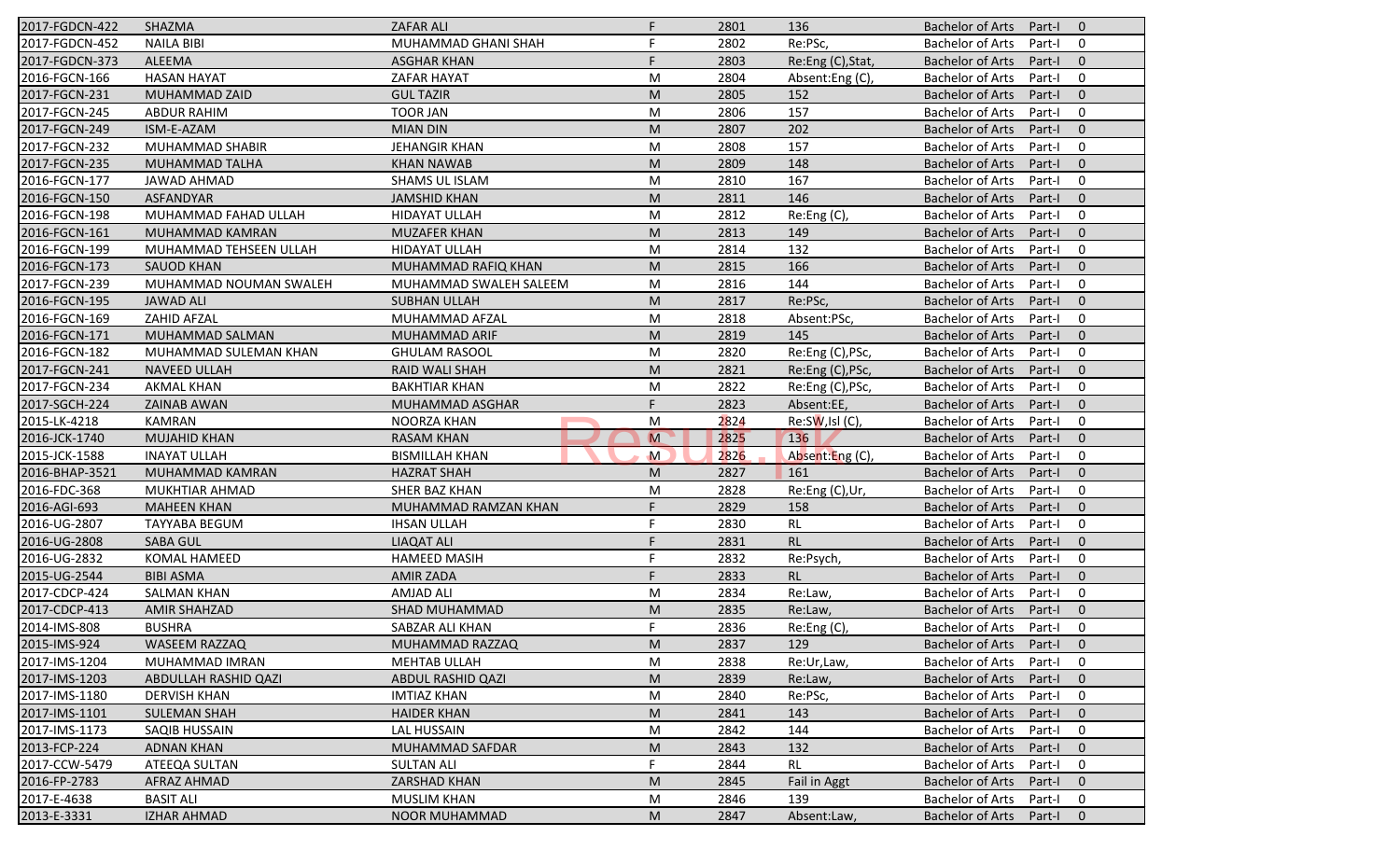| 2013-BARA-2218   | <b>BASEER AFRIDI</b>     | <b>RIAZ KHAN</b>     | M           | 2848 | Re:Law           | <b>Bachelor of Arts</b><br>Part-I<br>$\mathbf 0$  |
|------------------|--------------------------|----------------------|-------------|------|------------------|---------------------------------------------------|
| 2015-BARA-2792   | AMJAD HUSSAIN            | <b>ASHNA KHAN</b>    | M           | 2849 | Re:Hist,         | <b>Bachelor of Arts</b><br>Part-I<br>$\mathbf{0}$ |
| 2017-BARA-3386   | <b>WASIF ULLAH</b>       | <b>SARWAR JAN</b>    | M           | 2850 | Absent:PSc,Law,  | <b>Bachelor of Arts</b><br>$\mathbf 0$<br>Part-I  |
| 2017-IGP-1996    | <b>BASIRA</b>            | MUHAMMAD NAZIR       | F           | 2851 | <b>UFM</b>       | <b>Bachelor of Arts</b><br>$\mathbf{0}$<br>Part-I |
| 2015-FNGP-471    | <b>MARIA</b>             | <b>ALI RAZA</b>      | F           | 2852 | Re:Eng (C),      | $\mathbf 0$<br><b>Bachelor of Arts</b><br>Part-I  |
| 2014-II/COM-1230 | <b>KARIM ULLAH</b>       | MUHAMMAD AFZAL       | M           | 2853 | Fail in Aggt     | $\mathbf{0}$<br><b>Bachelor of Arts</b><br>Part-I |
| 2017-II/COM-1901 | <b>SADA JAVED</b>        | <b>JAVED AKHTAR</b>  | M           | 2854 | Re:Eng (C), Law, | $\mathbf 0$<br><b>Bachelor of Arts</b><br>Part-I  |
| 2014-II/COM-1201 | FAZAL-E-AMIN             | <b>MASHAL KHAN</b>   | M           | 2855 | Re:PSc,          | <b>Bachelor of Arts</b><br>$\mathbf{0}$<br>Part-I |
| 2017-CSCP-1677   | <b>SHAHID KHAN</b>       | ABD U RESHEED        | M           | 2856 | 134              | $\mathbf 0$<br><b>Bachelor of Arts</b><br>Part-I  |
| 2017-CSCP-1671   | MIR SATUD DIN            | <b>MUSHTARI KHAN</b> | M           | 2857 | 142              | $\mathbf{0}$<br><b>Bachelor of Arts</b><br>Part-I |
| 2016-CSCP-1582   | <b>ANWAR ZEB</b>         | <b>NASER AHMAD</b>   | M           | 2858 | 128              | <b>Bachelor of Arts</b><br>$\mathbf 0$<br>Part-I  |
| 2017-CSCP-1665   | M ZAHIR SHAH             | MUHAMMAD TAHIR       | M           | 2859 | 152              | $\mathbf{0}$<br><b>Bachelor of Arts</b><br>Part-I |
| 2016-CSCP-1598   | <b>NOUMAN KHAN</b>       | <b>NASEER GUL</b>    | M           | 2860 | Re:Ur,Law,       | $\mathbf 0$<br><b>Bachelor of Arts</b><br>Part-I  |
| 2017-JICP-262    | <b>NAILA KHAN</b>        | MUHAMMAD ARIF        | F           | 2861 | Re:Law,          | $\mathbf{0}$<br><b>Bachelor of Arts</b><br>Part-I |
| 2016-JICP-175    | <b>FARHAN</b>            | <b>AMIN AKBAR</b>    | M           | 2862 | Re: Eng(C),      | <b>Bachelor of Arts</b><br>$\mathbf 0$<br>Part-I  |
| 2017-JICP-266    | <b>SHAHAB KHAN</b>       | SHAHID ULLAH         | M           | 2863 | Re:Eng (C),Ur,   | <b>Bachelor of Arts</b><br>$\mathbf{0}$<br>Part-I |
| 2017-JICP-236    | MUHAMMAD MUJTABA         | SARTAJ KHAN          | M           | 2864 | 145              | <b>Bachelor of Arts</b><br>Part-I<br>$\mathbf 0$  |
| 2017-JICP-273    | <b>SAMI UR REHMAN</b>    | <b>RABI JAN</b>      | M           | 2865 | Re:Eng (C), Law, | <b>Bachelor of Arts</b><br>Part-I<br>$\mathbf{0}$ |
| 2016-MICS-233    | <b>HIRA</b>              | <b>BAZ MUHAMMAD</b>  | F           | 2866 | 166              | <b>Bachelor of Arts</b><br>$\mathbf 0$<br>Part-I  |
| 2017-MICS-329    | <b>SUMMAYYIA TILA</b>    | TILA MUHAMMAD        | F           | 2867 | Re:Law,          | <b>Bachelor of Arts</b><br>$\mathbf{0}$<br>Part-I |
| 2016-MICS-284    | <b>TARIQ SHAH</b>        | <b>ZAHIR SHAH</b>    | M           | 2868 | 167              | <b>Bachelor of Arts</b><br>Part-I<br>$\mathbf 0$  |
| 2015-MICS-187    | <b>WAQIF KHAN</b>        | <b>ARIF ULLAH</b>    | M           | 2869 | 190              | $\mathbf{0}$<br><b>Bachelor of Arts</b><br>Part-I |
| 2016-MICS-251    | ABDUL WAHAB AFRIDI       | <b>ADAM KHAN</b>     | M           | 2870 | 155              | 0<br><b>Bachelor of Arts</b><br>Part-I            |
| 2014-MICS-61     | <b>FAZLI WAHID</b>       | <b>FAZLI GHANI</b>   | M           | 2871 | 147              | $\mathbf{0}$<br><b>Bachelor of Arts</b><br>Part-I |
| 2016-MICS-256    | <b>HASEEN ULLAH</b>      | MUHAMMAD WISAL       | M           | 2872 | 141              | $\mathbf 0$<br><b>Bachelor of Arts</b><br>Part-I  |
| 2016-MICS-298    | <b>JAN ULLAH</b>         | NIGAR AHMED          | $\mathbf M$ | 2873 | 162              | $\mathbf{0}$<br><b>Bachelor of Arts</b><br>Part-I |
| 2014-MICS-78     | MIAN BASEER ULLAH        | MIAN AMAN ULLAH      | M           | 2874 | Absent:Eng (C),  | <b>Bachelor of Arts</b><br>Part-I<br>0            |
| 2015-MICS-175    | MUHAMMAD KABEER          | <b>SAWAB GUL</b>     | M           | 2875 | 201              | $\mathbf{0}$<br><b>Bachelor of Arts</b><br>Part-I |
| 2017-MICS-351    | SAJJAD KHAN              | <b>JAVAID KHAN</b>   | M           | 2876 | Re:Eng (C),      | $\mathbf 0$<br><b>Bachelor of Arts</b><br>Part-I  |
| 2015-MICS-189    | <b>GHULAM NABI</b>       | <b>FAZAL GHANI</b>   | M           | 2877 | Re:Eng(C),       | <b>Bachelor of Arts</b><br>$\mathbf{0}$<br>Part-I |
| 2016-MICS-245    | <b>ABDUL AZIZ</b>        | JALAL UD DIN ARIF    | M           | 2878 | 195              | 0<br><b>Bachelor of Arts</b><br>Part-I            |
| 2016-MICS-287    | <b>UBAID ULLAH</b>       | <b>GHULAM SARWAR</b> | M           | 2879 | Re:Eng (C), PSc, | <b>Bachelor of Arts</b><br>$\mathbf{0}$<br>Part-I |
| 2016-MICS-303    | NISAR MUHAMMAD           | <b>HAYAT ULLAH</b>   | M           | 2880 | Re:Eng (C), Law, | <b>Bachelor of Arts</b><br>Part-I<br>0            |
| 2016-MICS-278    | <b>SAMI ULLAH</b>        | MUHAMMAD DAUD        | M           | 2881 | Re:Eng (C), Law, | <b>Bachelor of Arts</b><br>Part-I<br>$\mathbf{0}$ |
| 2015-MICS-186    | <b>WAQAR ALI</b>         | <b>SALEEM KHAN</b>   | M           | 2882 | Re:Eco,          | <b>Bachelor of Arts</b><br>Part-I<br>0            |
| 2015-MICS-161    | <b>MANSOOR KHAN</b>      | <b>DAD SHER</b>      | ${\sf M}$   | 2883 | Re:Eng(C),       | Bachelor of Arts Part-I 0                         |
| 2017-QDCP-934    | AQIB                     | <b>IHSAN ULLAH</b>   | M           | 2884 | 131              | Bachelor of Arts Part-I<br>$\mathbf 0$            |
| 2015-QDCP-390    | <b>WALEED SARWAR</b>     | <b>SARWAR KHAN</b>   | M           | 2885 | Fail in Aggt     | <b>Bachelor of Arts</b><br>Part-I<br>$\mathbf{0}$ |
| 2015-QDCP-336    | <b>ASIF KHAN</b>         | AWAZ KHAN            | M           | 2886 | 144              | <b>Bachelor of Arts</b><br>Part-I<br>$\mathbf 0$  |
| 2017-QDCP-1095   | SHERAZ AHMAD             | <b>FAM JAN</b>       | M           | 2887 | 129              | <b>Bachelor of Arts</b><br>Part-I<br>$\mathbf{0}$ |
| 2016-QDCP-665    | ZAMIR ALAM               | <b>GUL RAHEEM</b>    | M           | 2888 | Re:Stat,         | <b>Bachelor of Arts</b><br>0<br>Part-I            |
| 2015-MP-3446     | <b>HAMEED ULLAH KHAN</b> | <b>ASAL KHAN</b>     | M           | 2889 | 130              | <b>Bachelor of Arts</b><br>Part-I<br>$\mathbf{0}$ |
| 2017-MP-4343     | <b>WISAL</b>             | <b>MUMTAZ KHAN</b>   | M           | 2890 | 146              | Bachelor of Arts<br>0<br>Part-I                   |
| 2013-MP-2433     | RIZWAN ULLAH             | <b>HAZRAT ULLAH</b>  | M           | 2891 | Re:Eng (C),      | <b>Bachelor of Arts</b><br>Part-I<br>$\mathbf{0}$ |
| 2015-MP-3259     | MUHAMMAD ZAHID KHAN      | TAJ MUHAMMAD KHAN    | M           | 2892 | 157              | <b>Bachelor of Arts</b><br>Part-I<br>0            |
| 2016-MP-3791     | MAHMOOD NAWAZ            | <b>KHALID IQBAL</b>  | M           | 2893 | 156              | <b>Bachelor of Arts</b><br>$\mathbf 0$<br>Part-I  |
| 2016-MP-3748     | <b>NADEEM KHAN</b>       |                      |             |      | 128              |                                                   |
|                  |                          | <b>IMDAD KHAN</b>    | M           | 2894 |                  | Bachelor of Arts<br>0<br>Part-I                   |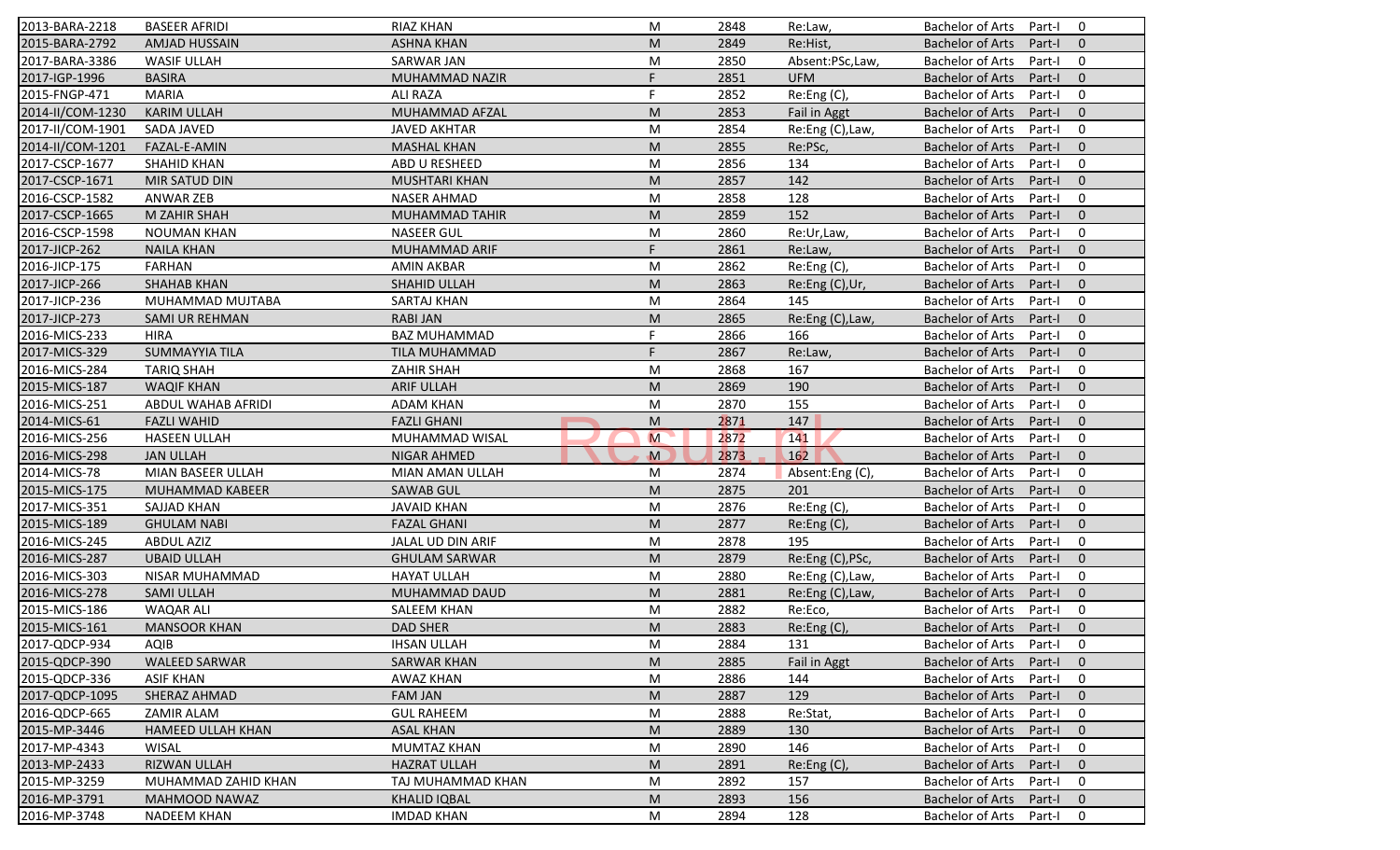| 2016-MP-3852   | MUHAMMAD SHOAIB           | <b>ZAREEN KHAN</b>         | M              | 2895 | Re:Eng (C),         | <b>Bachelor of Arts</b><br>Part-I<br>$\overline{0}$          |
|----------------|---------------------------|----------------------------|----------------|------|---------------------|--------------------------------------------------------------|
| 2016-MP-3906   | <b>TEHSEEN ULLAH</b>      | <b>FAZAL HUSSAIN</b>       | M              | 2896 | Absent:Eng (C),     | <b>Bachelor of Arts</b><br>Part-I<br>$\mathbf 0$             |
| 2015-MP-3450   | <b>IBNI AMIN</b>          | <b>AMIN JAN</b>            | M              | 2897 | 135                 | <b>Bachelor of Arts</b><br>Part-I<br>$\mathbf{0}$            |
| 2017-MP-4237   | <b>SAAD KHAN</b>          | ZAID ULLAH                 | M              | 2898 | Absent:Eng (C),     | <b>Bachelor of Arts</b><br>$\mathbf 0$<br>Part-I             |
| 2016-MP-3918   | <b>ABDUL GHANI</b>        | <b>SHER NABI</b>           | M              | 2899 | Re:Eng (C), PSc,    | $\mathbf{0}$<br><b>Bachelor of Arts</b><br>Part-I            |
| 2017-MP-4269   | <b>BILAL KHAN</b>         | <b>KULI KHAN</b>           | M              | 2900 | Re:Law,             | <b>Bachelor of Arts</b><br>Part-I<br>0                       |
| 2016-MP-3731   | MUHAMMAD KASHIF KHAN      | <b>SHAUKAT KHAN</b>        | M              | 2901 | Re:Eng (C), Law,    | $\mathbf{0}$<br><b>Bachelor of Arts</b><br>Part-I            |
| 2017-MP-4308   | <b>IHSAN ULLAH</b>        | SARTAJ KHAN                | M              | 2902 | Re:Eng (C), Law,    | <b>Bachelor of Arts</b><br>$\mathbf 0$<br>Part-I             |
| 2015-MP-3492   | <b>NOOR BILAL</b>         | <b>NOOR HABIB</b>          | M              | 2903 | Re:PSc,             | <b>Bachelor of Arts</b><br>$\mathbf{0}$<br>Part-I            |
| 2015-GDCCM-177 | <b>IJAZ UL HAQ</b>        | MIR AKBAR KHAN             | M              | 2904 | 143                 | <b>Bachelor of Arts</b><br>Part-I<br>$\mathbf 0$             |
| 2014-GCNP-188  | <b>ARSHED KHAN</b>        | RAZ MUHAMMAD               | M              | 2905 | 141                 | <b>Bachelor of Arts</b><br>Part-I<br>$\mathbf{0}$            |
| 2016-GCNP-720  | <b>ADNAN KHAN</b>         | <b>MANDA KHAN</b>          | M              | 2906 | Absent:Eng (C),     | $\mathbf 0$<br><b>Bachelor of Arts</b><br>Part-I             |
| 2013-GCNP-69   | MUHAMMAD TAIMOOR          | MUHAMMAD FAKHR-E-ALAM KHAN | M              | 2907 | 129                 | <b>Bachelor of Arts</b><br>$\mathbf{0}$<br>Part-I            |
| 2017-GCNP-838  | ABDULLAH                  | <b>RAHMAT GUL</b>          | M              | 2908 | Re:Eng (C),         | <b>Bachelor of Arts</b><br>$\mathbf 0$<br>Part-I             |
| 2017-GCNP-843  | <b>ADNAN KHAN</b>         | <b>MUHABAT KHAN</b>        | M              | 2909 | Re: Eng(C),         | <b>Bachelor of Arts</b><br>Part-I<br>$\overline{0}$          |
| 2017-GCNP-810  | <b>AMJAD ALI</b>          | MIAN NOOR KHAN             | M              | 2910 | Re:PSc,             | <b>Bachelor of Arts</b><br>$\mathbf 0$<br>Part-I             |
| 2016-GCNP-576  | MUHAMMAD HAMZA            | <b>ABDUR RAZIQ</b>         | M              | 2911 | <b>RL</b>           | <b>Bachelor of Arts</b><br>$\mathbf{0}$<br>Part-I            |
| 2015-GCNP-394  | <b>AHMAD KHAN</b>         | <b>ANWAR KHAN</b>          | M              | 2912 | 137                 | <b>Bachelor of Arts</b><br>$\mathbf 0$<br>Part-I             |
| 2017-GCB-2063  | SHAKEEL AHMAD             | <b>GHULAM ALI</b>          | M              | 2913 | 165                 | <b>Bachelor of Arts</b><br>$\mathbf{0}$<br>Part-I            |
| 2016-GCB-1828  | <b>ABDUL WAHID</b>        | <b>KHIZMAT KHAN</b>        | M              | 2914 | Re:Law,             | <b>Bachelor of Arts</b><br>Part-I<br>$\mathbf 0$             |
| 2016-GCB-1879  | <b>NOMAN AHMAD</b>        | ASHFAQ AHMAD               | M              | 2915 | Re:Eng (C), Law,    | <b>Bachelor of Arts</b><br>$\mathbf{0}$<br>Part-I            |
| 2014-EMA-1697  | MUHAMMAD SAAD HUSSAIN     | SAJJAD HUSSAIN             | M              | 2916 | Re:Eng (C),         | <b>Bachelor of Arts</b><br>$\mathbf 0$<br>Part-I             |
| 2016-EMA-2058  | <b>BAKHTWAR SHAH KHAN</b> | YAWAR KHAN                 | M              | 2917 | Re:Eng (C),         | <b>Bachelor of Arts</b><br>Part-I<br>$\overline{0}$          |
| 2015-LM-605    | <b>HASHMAT JAN</b>        | AMEER JAN                  | M              | 2918 | 148                 | <b>Bachelor of Arts</b><br>$\mathbf 0$<br>Part-I             |
| 2017-LM-871    | ALI UMAR KHAN             | <b>ABDULL KHAN</b>         | $\overline{M}$ | 2919 | Re:Eng(C),          | $\mathbf{0}$<br><b>Bachelor of Arts</b><br>Part-I            |
| 2016-LM-631    | ZAKEEM ULLAH              | <b>ZIARAT SHAH</b>         | $\mathsf{M}$   | 2920 | 132                 | <b>Bachelor of Arts</b><br>$\mathbf 0$<br>Part-I             |
| 2017-LM-947    | <b>ISHFAQ AHMAD</b>       | <b>ZARIF KHAN</b>          | M              | 2921 | Re:Eng (C), Socio,  | <b>Bachelor of Arts</b><br>$\mathbf{0}$<br>Part-I            |
| 2017-LM-931    | <b>HAMZA KHAN</b>         | HAJI MUHAMMAD              | M              | 2922 | 129                 | <b>Bachelor of Arts</b><br>$\mathbf 0$<br>Part-I             |
| 2016-LM-779    | <b>SADDAM HUSSAIN</b>     | AMIR NAWAZ KHAN            | M              | 2923 | 136                 | <b>Bachelor of Arts</b><br>$\mathbf{0}$<br>Part-I            |
| 2013-FCGT-1018 | SHEHZADI                  | <b>MALIK SHAH KHAN</b>     | F.             | 2924 | <b>UFM</b>          | <b>Bachelor of Arts</b><br>$\mathbf 0$<br>Part-I             |
| 2016-FCGT-1372 | <b>AMADIA</b>             | <b>MUKARAM KHAN</b>        | F.             | 2925 | 149                 | <b>Bachelor of Arts</b><br>$\overline{0}$<br>Part-I          |
| 2016-PB-4240   | <b>FARHAN SHAN</b>        | <b>RAWAIL SHAH</b>         | M              | 2926 | 139                 | <b>Bachelor of Arts</b><br>$\mathbf 0$<br>Part-I             |
| 2016-PB-4406   | <b>HAMZA AKBAR</b>        | <b>IHSAN AKBAR</b>         | M              | 2927 | 167                 | <b>Bachelor of Arts</b><br>$\mathbf{0}$<br>Part-I            |
| 2014-PB-3787   | <b>REHMAN ULLAH</b>       | <b>AJMAL KHAN</b>          | M              | 2928 | 140                 | <b>Bachelor of Arts</b><br>Part-I<br>$\mathbf 0$             |
| 2016-PB-4267   | <b>ZULFIQAR AHMAD</b>     | <b>FAZLE HABIB</b>         | M              | 2929 | 163                 | <b>Bachelor of Arts</b><br>$\mathbf 0$<br>Part-I             |
| 2015-PB-3997   | ZAHID MAHMOOD             | ARSHAD MAHMOOD             | M              | 2930 | 149                 | Bachelor of Arts Part-I<br>$\mathbf 0$                       |
| 2017-FGDCN-388 | <b>SUMMIYA</b>            | DR TAJ REHMAN              | F.             | 2931 | 152                 | Bachelor of Arts Part-I<br>$\overline{0}$                    |
| 2017-FGDCN-461 | <b>QURAT UL AIN</b>       | <b>JAVED IQBAL</b>         | F.             | 2932 | 145                 | <b>Bachelor of Arts</b><br>Part-I<br>0                       |
| 2016-FGCN-181  | <b>AWAIS QARNI</b>        | <b>ABDUL HAKEEM</b>        | M              | 2933 | 163                 | <b>Bachelor of Arts</b><br>Part-I<br>$\mathbf{0}$            |
| 2017-FGCN-229  | <b>HAMAD KHATTAK</b>      | LAIQ KHAN                  | M              | 2934 | 157                 | <b>Bachelor of Arts</b><br>0<br>Part-I                       |
| 2016-LK-4830   | <b>IBRAHIM</b>            | <b>ALI RAZA</b>            | M              | 2935 | Absent:Eng (C),     | <b>Bachelor of Arts</b><br>$\mathbf 0$<br>Part-I             |
| 2013-JCK-1032  | <b>AMAN KHAN</b>          | YA RAHEEM GUL              | M              | 2936 | 146                 | <b>Bachelor of Arts</b><br>0<br>Part-I                       |
| 2016-FDC-334   | SAAD AZIZ UL MULK         | <b>FAHIM AZIZ</b>          | M              | 2937 | 153                 | <b>Bachelor of Arts</b><br>$\mathbf 0$<br>Part-I             |
| 2015-AGI-570   | NIDA SHEHZADI             | MUHAMMAD SABIR             | F              | 2938 | 137                 | <b>Bachelor of Arts</b><br>Part-I<br>0                       |
| 2014-PEFP-102  | <b>WAJID ALI</b>          | <b>GHAZI KHAN</b>          | M              | 2939 | Absent:Eng (C),Law, | $\mathbf 0$                                                  |
| 2013-CDCP-108  | MUHAMMAD IMRAN            | SHER ADAM                  |                |      | 140                 | <b>Bachelor of Arts</b><br>Part-I<br><b>Bachelor of Arts</b> |
|                |                           |                            | M              | 2940 |                     | 0<br>Part-I                                                  |
| 2015-FCP-538   | SHEHLA NASIR              | <b>NASIR KHAN</b>          | F.             | 2941 | Fail in Aggt        | Bachelor of Arts<br>$\mathbf 0$<br>Part-I                    |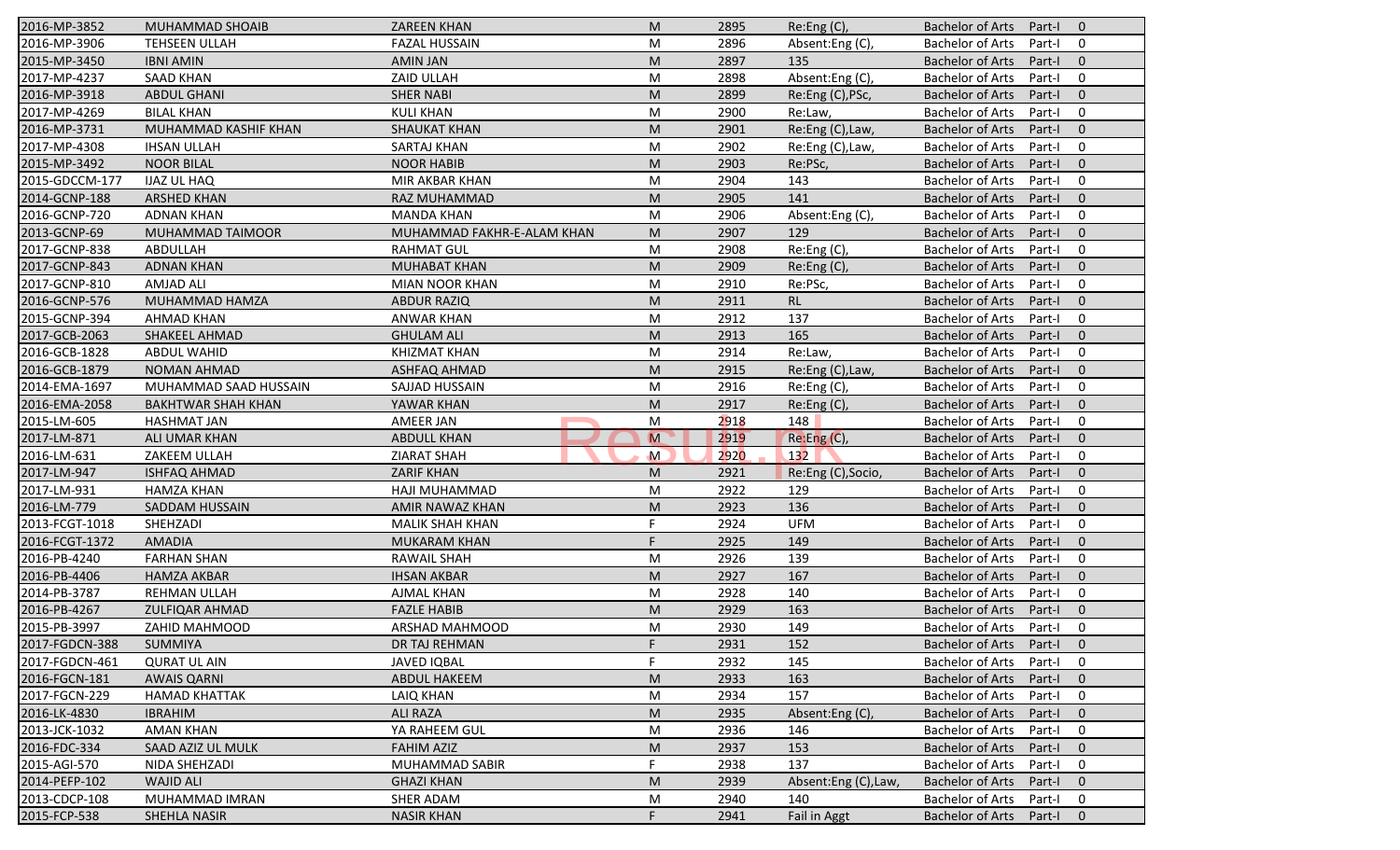| 2017-IMS-1169    | <b>BASEER ULLAH</b>     | MUHAMMAD AYUB KHAN     | M           | 2942 | Re:Law,             | <b>Bachelor of Arts</b><br>$\mathbf 0$<br>Part-I  |
|------------------|-------------------------|------------------------|-------------|------|---------------------|---------------------------------------------------|
| 2015-E-4038      | <b>HAMZA SULTAN</b>     | <b>SHER AFZAL</b>      | M           | 2943 | 143                 | <b>Bachelor of Arts</b><br>Part-I<br>$\mathbf{0}$ |
| 2014-BARA-2418   | <b>ABDUL AZIZ</b>       | MUHAMMAD KARIM         | M           | 2944 | Re:Eng (C),         | <b>Bachelor of Arts</b><br>Part-I<br>$\mathbf 0$  |
| 2013-FCP-216     | ATA UR RAHMAN           | <b>ISRAR UL HAQ</b>    | M           | 2945 | Re:PSc,             | $\mathbf{0}$<br><b>Bachelor of Arts</b><br>Part-I |
| 2016-II/COM-1731 | <b>HASEEB ULLAH</b>     | RAHAM BADSHAH          | M           | 2946 | 159                 | $\mathbf 0$<br><b>Bachelor of Arts</b><br>Part-I  |
| 2017-QDCP-1029   | <b>SAQIB NAVEED</b>     | <b>NAVEED AHMAD</b>    | M           | 2947 | <b>Fail in Aggt</b> | $\overline{0}$<br>Bachelor of Arts<br>Part-I      |
| 2015-MICS-179    | <b>SAJID KHAN</b>       | <b>BASHAR KHAN</b>     | M           | 2948 | Re:Eng (C),         | $\mathbf 0$<br><b>Bachelor of Arts</b><br>Part-I  |
| 2017-DCW-496     | MUHAMMAD ISHAQ          | HAFIZ AMAN ULLAH       | M           | 2949 | 135                 | $\mathbf{0}$<br><b>Bachelor of Arts</b><br>Part-I |
| 2016-MP-3875     | <b>OBAID ULLAH</b>      | HAMEEDULLAH            | M           | 2950 | Re:Stat,            | <b>Bachelor of Arts</b><br>$\mathbf 0$<br>Part-I  |
| 2014-MP-3031     | <b>IBRAR ULLAH</b>      | <b>MASAM KHAN</b>      | M           | 2951 | Absent:Eng (C),     | <b>Bachelor of Arts</b><br>Part-I<br>$\mathbf{0}$ |
| 2013-MP-2416     | <b>HIMAYAT ULLAH</b>    | <b>SARDAR ULLAH</b>    | M           | 2952 | 139                 | <b>Bachelor of Arts</b><br>Part-I<br>$\mathbf 0$  |
| 2015-GCNP-377    | <b>KASHIF ULLAH</b>     | <b>KIFAYAT</b>         | M           | 2953 | 129                 | <b>Bachelor of Arts</b><br>Part-I<br>$\mathbf{0}$ |
| 2016-FCGT-1369   | AYESHA                  | NAZEER MUHAMMAD        | F.          | 2954 | Re:PSc,             | <b>Bachelor of Arts</b><br>$\mathbf 0$<br>Part-I  |
| 2017-LM-825      | <b>ADNAN KHAN</b>       | <b>NOOR ZADA</b>       | M           | 2955 | 133                 | $\mathbf{0}$<br><b>Bachelor of Arts</b><br>Part-I |
| 2013-LM-337      | MUHAMMAD ZAHID          | <b>TOR GUL</b>         | M           | 2956 | 154                 | $\mathbf 0$<br><b>Bachelor of Arts</b><br>Part-I  |
| 2016-LM-748      | MUHAMMAD JAHANGIR       | <b>AJMAL KHAN</b>      | M           | 2957 | 128                 | $\Omega$<br><b>Bachelor of Arts</b><br>Part-I     |
| 2015-PB-4113     | <b>UMAIR REHMAN</b>     | <b>NOOR REHMAN</b>     | M           | 2958 | Re:Eng (C),         | <b>Bachelor of Arts</b><br>$\mathbf 0$<br>Part-I  |
| 2016-FGCN-156    | <b>ASIM KHAN</b>        | <b>SHAH NAZAR KHAN</b> | M           | 2959 | Re:Eng (C), PSc,    | <b>Bachelor of Arts</b><br>$\mathbf{0}$<br>Part-I |
| 2016-FGCN-168    | MUSHTAQ KHAN            | <b>AMIR KHAN</b>       | M           | 2960 | 152                 | <b>Bachelor of Arts</b><br>0<br>Part-I            |
| 2017-GCNP-981    | <b>AMIR KHAN</b>        | <b>JAVED KHAN</b>      | M           | 2962 | Re:Eng (C), Law,    | <b>Bachelor of Arts</b><br>$\mathbf{0}$<br>Part-I |
| 2017-EMA-2302    | <b>JUNAID MUSLIM</b>    | <b>WAZIR ZADA</b>      | M           | 2963 | 167                 | $\mathbf 0$<br><b>Bachelor of Arts</b><br>Part-I  |
| 2013-MP-2432     | <b>AMEER ZAIB</b>       | <b>AADIL SHER</b>      | M           | 2964 | 128                 | $\mathbf{0}$<br><b>Bachelor of Arts</b><br>Part-I |
| 2016-CDCP-380    | MUNTAZIR KHAN           | <b>MUMTAZ KHAN</b>     | M           | 2965 | Fail in Aggt        | <b>Bachelor of Arts</b><br>0<br>Part-I            |
| 2015-MP-3332     | <b>ABDUL BASIT</b>      | JEHAN ZEB KHAN         | M           | 2966 | <b>RL</b>           | $\mathbf{0}$<br><b>Bachelor of Arts</b><br>Part-I |
| 2015-PE-22624    | <b>RASIDA SHANWARI</b>  | MUHAMMAD SHARIF        | E           | 4501 | 157                 | <b>Bachelor of Arts</b><br>$\mathbf 0$<br>Part-I  |
| 2015-PE-24959    | SALAH UD DIN            | <b>RAHMAT ULLAH</b>    | $\mathbf M$ | 4502 | 197                 | <b>Bachelor of Arts</b><br>$\mathbf{0}$<br>Part-I |
| 2013-PE-1717     | MUHAMMAD JANDAD         | <b>AMIR KHEL</b>       | M           | 4503 | 134                 | <b>Bachelor of Arts</b><br>$\mathbf 0$<br>Part-I  |
| 2018-PC-10487    | SABIR ULLAH AFRIDI      | <b>HAJI JANAT GUL</b>  | M           | 4504 | 142                 | <b>Bachelor of Arts</b><br>Part-I<br>$\mathbf{0}$ |
| 2015-PE-24960    | TAJ ALI SHAH            | HAJI MEHRABAN SHAH     | M           | 4505 | 194                 | <b>Bachelor of Arts</b><br>$\mathbf 0$<br>Part-I  |
| 2016-PE-34836    | <b>FAISAL JAN</b>       | <b>KHIAL JAN</b>       | M           | 4506 | 148                 | <b>Bachelor of Arts</b><br>$\mathbf{0}$<br>Part-I |
| 2014-PE-14121    | SARTAJ KHAN             | <b>REHMAT JAN</b>      | M           | 4507 | Re:Ur,              | <b>Bachelor of Arts</b><br>Part-I<br>0            |
| 2018-PC-13512    | <b>SAVID KHAN</b>       | <b>SULTAN MUHAMMAD</b> | M           | 4508 | Re:IR,              | <b>Bachelor of Arts</b><br>Part-I<br>$\Omega$     |
| 2017-PC-3988     | <b>IBRAHIM KHAN</b>     | ALI MUHAMMAD           | M           | 4509 | Absent:Eng (C),Ur,  | <b>Bachelor of Arts</b><br>$\mathbf 0$<br>Part-I  |
| 2018-PC-11468    | <b>JUNAID</b>           | <b>JALAL KHAN</b>      | M           | 4510 | Re:Ur,              | <b>Bachelor of Arts</b><br>$\mathbf{0}$<br>Part-I |
| 2018-PC-11067    | NAVEED ULLAH            | <b>IHSAN UL HAQ</b>    | M           | 4511 | Re:SW,              | <b>Bachelor of Arts</b><br>Part-I<br>0            |
| 2018-PC-13614    | <b>REHMAN GUL</b>       | KHANIM ULLAH           | ${\sf M}$   | 4512 | 212                 | Bachelor of Arts Part-I 0                         |
| 2017-PC-2385     | MUHAMMAD DAUD           | <b>NASEER KHAN</b>     | M           | 4513 | 141                 | Bachelor of Arts Part-I<br>$\mathbf 0$            |
| 2017-PC-3921     | <b>MUHAMMAD SHAREEF</b> | <b>QAMBAR SHAH</b>     | M           | 4514 | 174                 | Bachelor of Arts<br>$\mathbf{0}$<br>Part-I        |
| 2017-PC-4353     | <b>TASLEEM KHAN</b>     | <b>SALEEM KHAN</b>     | M           | 4515 | 132                 | Bachelor of Arts<br>Part-I<br>0                   |
| 2014-JCK-1202    | LAL ZAMEEN              | <b>MAEEZ KHAN</b>      | M           | 4516 | 145                 | Bachelor of Arts<br>Part-I<br>$\mathbf{0}$        |
| 2016-PE-31673    | <b>GHAFOOR AHMAD</b>    | MUHAMMAD BAZ           | M           | 4517 | 194                 | <b>Bachelor of Arts</b><br>0<br>Part-I            |
| 2015-PE-25701    | SADAM HUSSAIN           | <b>ZAFAR SHAH</b>      | M           | 4518 | 157                 | <b>Bachelor of Arts</b><br>Part-I<br>$\mathbf{0}$ |
| 2017-PC-4416     | <b>ZEESHAN KHAN</b>     | KHALIQ UZ ZAMAN        | M           | 4519 | 150                 | Bachelor of Arts<br>0<br>Part-I                   |
| 2018-PC-11205    | MUSHTAQ AHMAD           | RAMDAD KHAN            | M           | 4520 | 186                 | <b>Bachelor of Arts</b><br>Part-I<br>$\mathbf 0$  |
| 2018-PC-11207    | <b>NOOR ZAMIN</b>       | <b>NAEEM KHAN</b>      | M           | 4521 | 167                 | <b>Bachelor of Arts</b><br>Part-I<br>0            |
| 2018-PC-12015    | <b>MUSA KHAN</b>        | <b>AKA KHEL</b>        | M           | 4522 | 140                 | <b>Bachelor of Arts</b><br>Part-I<br>$\mathbf{0}$ |
| 2017-PC-895      | <b>IHTISHAM UL HAQ</b>  | <b>MEWA KHAN</b>       | M           | 4523 | 149                 | Bachelor of Arts<br>Part-I<br>0                   |
|                  |                         |                        |             |      |                     |                                                   |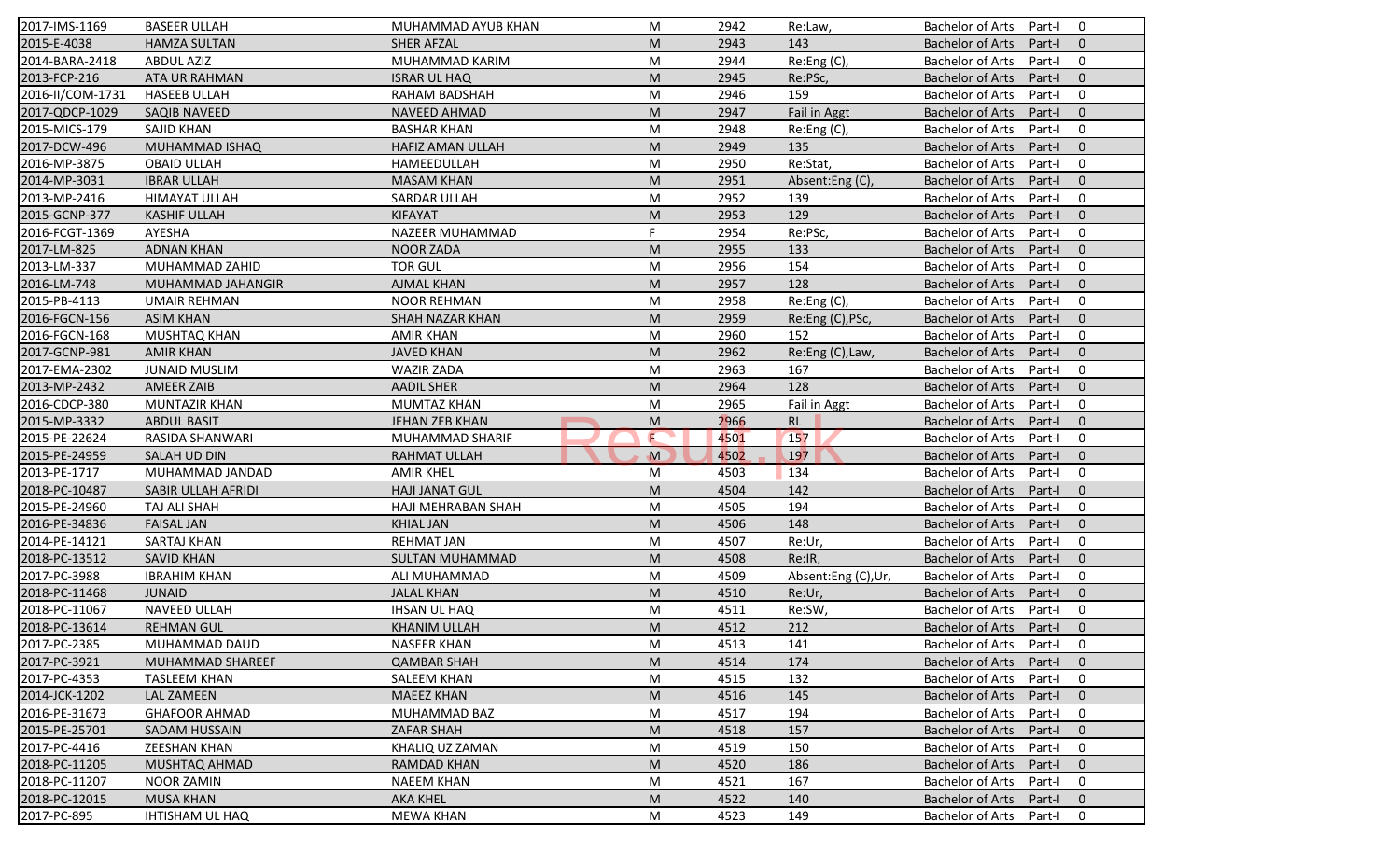| 2015-PE-25107   | <b>IRAQ SHAH</b>          | <b>MEHBOOB SHAH</b>        | M | 4524 | 128                 | <b>Bachelor of Arts</b><br>Part-I<br>$\overline{0}$ |
|-----------------|---------------------------|----------------------------|---|------|---------------------|-----------------------------------------------------|
| 2015-BHAP-3136  | <b>SHAKIR KHAN</b>        | <b>IQBAL HUSSAIN</b>       | M | 4525 | 137                 | <b>Bachelor of Arts</b><br>Part-I<br>0              |
| 2016-PE-33868   | MUHAMMAD SALIM AFRIDI     | <b>ZAIR AHMAD</b>          | M | 4526 | 136                 | <b>Bachelor of Arts</b><br>$\mathbf{0}$<br>Part-I   |
| 2018-PC-9995    | MUHAMMAD RAHEEM           | <b>NIAZ GUL</b>            | M | 4527 | 198                 | <b>Bachelor of Arts</b><br>$\mathbf 0$<br>Part-I    |
| 2013-JCK-1096   | <b>SAEED BAZ</b>          | <b>HOUNAR BAZ</b>          | M | 4528 | 135                 | $\mathbf{0}$<br><b>Bachelor of Arts</b><br>Part-I   |
| 2016-PE-34355   | <b>SAID UMAR</b>          | <b>HAJI GUL</b>            | M | 4529 | 183                 | <b>Bachelor of Arts</b><br>Part-I<br>0              |
| 2018-PC-11061   | <b>SIRAJUDDIN</b>         | <b>HUNAR GUL</b>           | M | 4530 | 190                 | $\mathbf{0}$<br><b>Bachelor of Arts</b><br>Part-I   |
| 2018-PC-10690   | MUHAMMAD ZUBAIR KHAN      | YAR ALI                    | M | 4531 | Re:Ur,              | <b>Bachelor of Arts</b><br>0<br>Part-I              |
| 2018-PC-9878    | <b>HAZRAT ALI</b>         | <b>HAJI AQAL JAN</b>       | M | 4532 | Re:SW               | <b>Bachelor of Arts</b><br>$\mathbf{0}$<br>Part-I   |
| 2010-PE-24747   | MUHAMMAD NISAR            | <b>BAZMIR KHAN</b>         | M | 4533 | Re:SW               | <b>Bachelor of Arts</b><br>Part-I<br>0              |
| 2018-PC-12387   | <b>IMDAD HUSSAIN</b>      | <b>KHAISTA JAN</b>         | M | 4534 | 172                 | <b>Bachelor of Arts</b><br>Part-I<br>$\mathbf{0}$   |
| 2013-JCK-1095   | <b>KHELWAT KHAN</b>       | PATAY KHAN                 | M | 4535 | Re:Ur,              | <b>Bachelor of Arts</b><br>Part-I<br>0              |
| 2018-PC-13589   | <b>BAHADAR KHAN</b>       | <b>ZAHID SHAH</b>          | M | 4536 | Re:Ur,              | <b>Bachelor of Arts</b><br>$\mathbf{0}$<br>Part-I   |
| 2015-PE-23008   | <b>HASAN KHAN</b>         | SAID AKBAR KHAN            | M | 4537 | Re:Ur,              | <b>Bachelor of Arts</b><br>0<br>Part-I              |
| 2018-PC-11598   | <b>SANA ULLAH</b>         | DR ARSHAD FAROOQ           | M | 4538 | Re:Law,             | <b>Bachelor of Arts</b><br>Part-I<br>$\overline{0}$ |
| 2017-PC-536     | DANYAL AHMAD              | <b>ABDUL KAREEM</b>        | M | 4539 | 141                 | 0<br><b>Bachelor of Arts</b><br>Part-I              |
| 2018-PC-10846   | SAIF UR REHMAN            | <b>PASHAM GUL</b>          | M | 4540 | Re:Law,             | <b>Bachelor of Arts</b><br>$\mathbf{0}$<br>Part-I   |
| 2017-PC-5100    | SHAHNAZ                   | <b>TOOR GUL</b>            | F | 4541 | Re:Eng (C),         | <b>Bachelor of Arts</b><br>0<br>Part-I              |
| 2018-PC-8740    | <b>QURATABA JABEEN</b>    | <b>ABDUL SATTAR NAFEES</b> |   | 4542 | 135                 | <b>Bachelor of Arts</b><br>$\mathbf{0}$<br>Part-I   |
| 2016-PE-31469   | SABA TABASSUM             | MUHAMMAD TARIQ             | F | 4543 | 144                 | <b>Bachelor of Arts</b><br>0<br>Part-I              |
| 2018-PC-9128    | ZARLAKHTA NASEER          | <b>NASEER KHAN</b>         | F | 4544 | 176                 | <b>Bachelor of Arts</b><br>$\mathbf{0}$<br>Part-I   |
| 2017-PC-7007    | <b>SUMBAL BEGUM</b>       | MIAN ZAFEER AHMAD          | F | 4545 | Fail in Aggt        | 0<br><b>Bachelor of Arts</b><br>Part-I              |
| 2016-PE-36139   | <b>SABA GUL</b>           | <b>LATIF SHAH</b>          |   | 4546 | Absent:Eng (C)      | <b>Bachelor of Arts</b><br>$\overline{0}$<br>Part-I |
| 2016-FCGH-2043  | <b>NOOR US SABA</b>       | SHAKIR ULLAH               | F | 4547 | Re:Law,             | <b>Bachelor of Arts</b><br>0<br>Part-I              |
| 2018-PC-7895    | <b>FARYAL AZAM</b>        | MUHAMMAD AZAM              | E | 4548 | 160                 | $\mathbf{0}$<br><b>Bachelor of Arts</b><br>Part-I   |
| 2017-PC-183     | SAYYEDA SUMMAYA           | SAYED HUSSAIN SHAH         | Æ | 4549 | 145                 | <b>Bachelor of Arts</b><br>0<br>Part-I              |
| 2013-H/ECO-5934 | SHEHRAM PARVEZ            | PARVEZ KHAN                | F | 4550 | Re:Law,             | <b>Bachelor of Arts</b><br>Part-I<br>$\overline{0}$ |
| 2017-PC-1614    | JAVERYA USMAN             | <b>USMAN UD DIN</b>        | F | 4551 | 148                 | <b>Bachelor of Arts</b><br>Part-I<br>0              |
| 2018-PC-8922    | <b>FATIMA KHAN</b>        | REHMAT JAMAL KHATTAK       | F | 4552 | Re:EE,              | <b>Bachelor of Arts</b><br>$\mathbf{0}$<br>Part-I   |
| 2018-PC-9199    | ASMA KANWAL               | MUHAMMAD BASHIR            | F | 4553 | Re:Socio,           | <b>Bachelor of Arts</b><br>0<br>Part-I              |
| 2014-U-4066     | KHUSHBAKHT QAYYUM KHAN    | ABDUL QAYYUM KHAN          |   | 4554 | Re:PSc,             | <b>Bachelor of Arts</b><br>$\overline{0}$<br>Part-I |
| 2008-AVCP-1562  | <b>UZMA</b>               | MUHAMMAD IRSHAD            | F | 4555 | Re:Eng (C),Ur,      | <b>Bachelor of Arts</b><br>0<br>Part-I              |
| 2017-PC-110     | <b>SANEELA GUL</b>        | <b>QAYYUM KHAN</b>         | F | 4556 | Re:Eng (C),         | <b>Bachelor of Arts</b><br>Part-I<br>$\Omega$       |
| 2018-PC-8574    | <b>SIBEL TARIQ</b>        | <b>TARIQ AZIZ</b>          | F | 4557 | Absent:Law,Isl (C), | <b>Bachelor of Arts</b><br>Part-I<br>0              |
| 2017-PC-1336    | SHAKIRULLAH               | SHER GHAZI KHAN            | M | 4558 | 172                 | <b>Bachelor of Arts</b><br>Part-I<br>$\mathbf 0$    |
| 2016-PE-33117   | MUHAMMAD AYAZ             | HAJI IHSANULLAH            | M | 4559 | 194                 | Bachelor of Arts Part-I<br>$\mathbf 0$              |
| 2016-BHAP-3551  | <b>AMJAD KHAN</b>         | MUHAMMAD JAVEED            | M | 4560 | 158                 | Bachelor of Arts Part-I<br>$\overline{0}$           |
| 2018-PC-13668   | SHAHZAD AYUB              | MUHAMMAD AYUB              | M | 4561 | 154                 | <b>Bachelor of Arts</b><br>Part-I<br>0              |
| 2015-PE-26125   | <b>HABIB ULLAH</b>        | NISAR AHMAD                | M | 4562 | 201                 | <b>Bachelor of Arts</b><br>Part-I<br>$\mathbf{0}$   |
| 2015-PE-23869   | WASEEM ULLAH              | <b>INAM ULLAH</b>          | M | 4563 | 155                 | <b>Bachelor of Arts</b><br>Part-I<br>0              |
| 2018-PC-13214   | ABDUL AZEEM               | <b>ISLAM UD DIN</b>        | M | 4564 | 175                 | <b>Bachelor of Arts</b><br>$\mathbf 0$<br>Part-I    |
| 2017-PC-4113    | MUHAMMAD ALAMGIR KHALIL   | <b>FAYAZ KHAN</b>          | M | 4565 | 180                 | <b>Bachelor of Arts</b><br>0<br>Part-I              |
| 2018-PC-11217   | <b>AWAIS</b>              | <b>SHAMS UR REHMAN</b>     | M | 4566 | 161                 | <b>Bachelor of Arts</b><br>Part-I<br>$\mathbf 0$    |
| 2015-PE-21875   | MUHAMMAD ZUBAIR           | MUHAMMAD AKBAR             | M | 4567 | 149                 | <b>Bachelor of Arts</b><br>0<br>Part-I              |
| 2018-PC-12086   | <b>HASSAN</b>             | DR ABID HUSSAIN            | M | 4568 | 132                 | <b>Bachelor of Arts</b><br>$\mathbf 0$<br>Part-I    |
| 2015-PE-26057   | ARSALAN KHAN TANGI        | BAHRAMAND                  | M | 4569 | 167                 | <b>Bachelor of Arts</b><br>0<br>Part-I              |
| 2017-PC-7484    | <b>MUHAMMAD SHERAFGUN</b> | <b>MIR REHMAN</b>          | M | 4570 | 147                 | <b>Bachelor of Arts</b><br>Part-I<br>$\mathbf{0}$   |
|                 |                           |                            |   |      |                     |                                                     |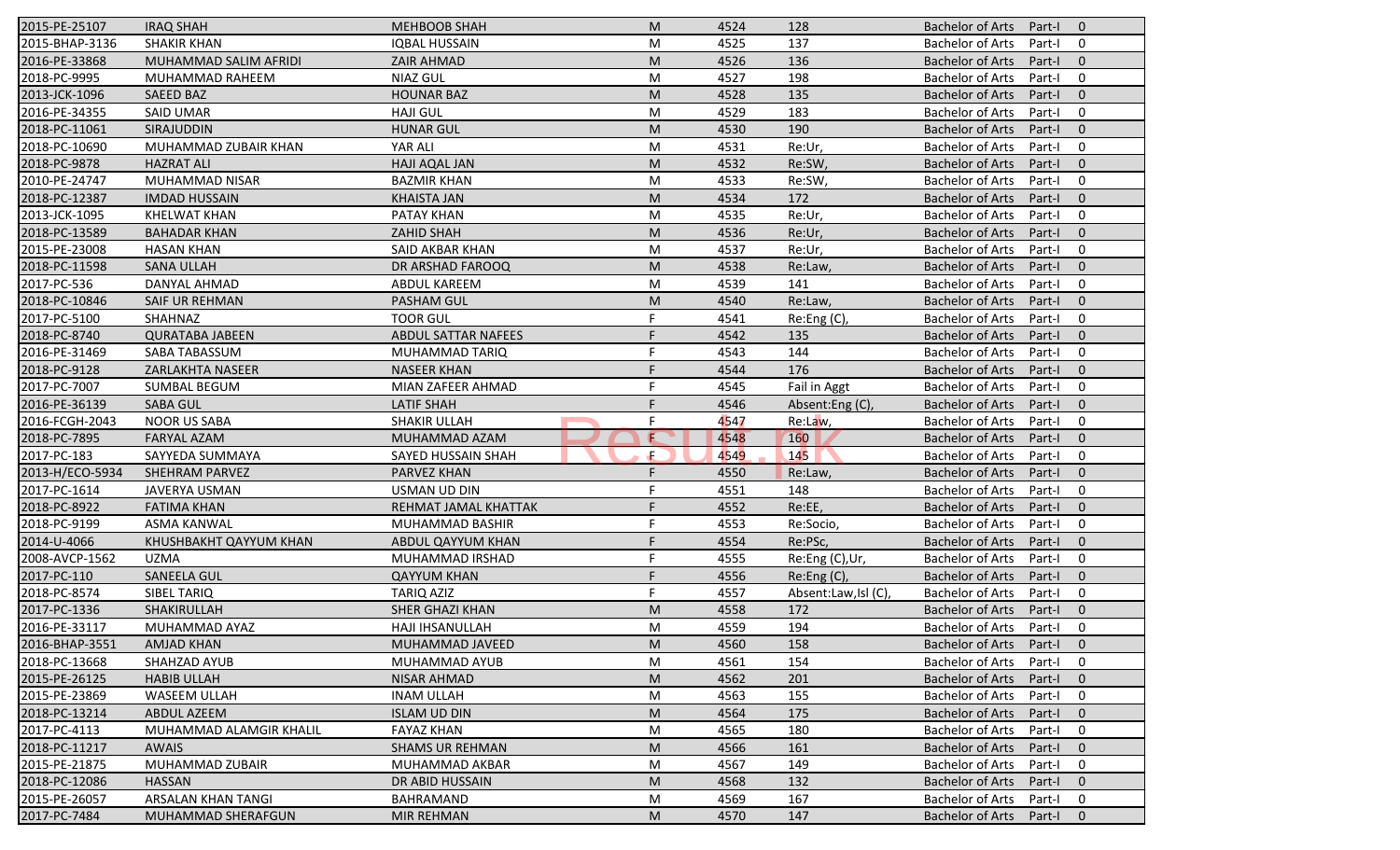| 2016-PE-32859  | <b>NASEEM KHAN</b>       | <b>MEHAR GUL</b>        | M           | 4571 | 128                 | <b>Bachelor of Arts</b><br>0<br>Part-I              |
|----------------|--------------------------|-------------------------|-------------|------|---------------------|-----------------------------------------------------|
| 2016-PE-33993  | <b>MUHAMMAD YASIR</b>    | <b>NOOR UL HAQ</b>      | M           | 4572 | 153                 | <b>Bachelor of Arts</b><br>Part-I<br>$\mathbf{0}$   |
| 2017-PC-2799   | HAIDER ALI SHINWARI      | <b>LIAQAT KHAN</b>      | M           | 4573 | 143                 | <b>Bachelor of Arts</b><br>Part-I<br>0              |
| 2017-PC-3922   | <b>MUNIR HASSAN</b>      | <b>NASEEM HASSAN</b>    | M           | 4574 | Absent:Eng (C)      | $\mathbf{0}$<br><b>Bachelor of Arts</b><br>Part-I   |
| 2013-BHAP-2376 | <b>ABDUL BASIT</b>       | <b>HASHMAT GHAFOOR</b>  | M           | 4575 | 138                 | 0<br><b>Bachelor of Arts</b><br>Part-I              |
| 2016-PE-33278  | MUHAMMAD AMIR            | <b>WAZIR HUSSAIN</b>    | M           | 4576 | 152                 | <b>Bachelor of Arts</b><br>$\overline{0}$<br>Part-I |
| 2015-PE-24954  | ZAKIR ULLAH KHAN         | KHUSHDIL KHAN MARWAT    | M           | 4577 | Absent:Eng (C),     | 0<br><b>Bachelor of Arts</b><br>Part-I              |
| 2017-PC-649    | <b>BILAL KHAN</b>        | <b>HAQ NAWAZ</b>        | M           | 4578 | 170                 | $\mathbf{0}$<br><b>Bachelor of Arts</b><br>Part-I   |
| 2018-PC-11530  | MUHAMMAD KHAIZAR KHAN    | MUHAMMAD AZAM KHAN      | M           | 4579 | Re:Isl (C),         | $\mathbf 0$<br><b>Bachelor of Arts</b><br>Part-I    |
| 2018-PC-12751  | <b>SYED SULEMAN SHAH</b> | <b>SYED TARIQ SHAH</b>  | M           | 4580 | 163                 | <b>Bachelor of Arts</b><br>Part-I<br>$\mathbf{0}$   |
| 2018-PC-11521  | WAQAR AZEEM              | MUHAMMAD SALEEM         | M           | 4581 | 128                 | <b>Bachelor of Arts</b><br>Part-I<br>0              |
| 2018-PC-13217  | <b>NOUMAN SAGHEER</b>    | SAGHEER MUHAMMAD        | M           | 4582 | 140                 | <b>Bachelor of Arts</b><br>Part-I<br>$\mathbf{0}$   |
| 2018-PC-10615  | M. KHURRAM ZAMAN DURRANI | MUHAMMAD ZAMAN          | M           | 4583 | Re:Isl (C),         | <b>Bachelor of Arts</b><br>0<br>Part-I              |
| 2018-PC-11914  | <b>MUSTAFA KHAN</b>      | <b>ABDUL RAUF KHAN</b>  | M           | 4584 | 136                 | $\mathbf{0}$<br><b>Bachelor of Arts</b><br>Part-I   |
| 2018-PC-11850  | MUHAMMAD HAROON          | KHAISTA REHMAN          | M           | 4585 | 153                 | 0<br><b>Bachelor of Arts</b><br>Part-I              |
| 2017-PC-5603   | <b>UMAIR HAMEED</b>      | <b>HAMEED GUL</b>       | M           | 4586 | Re:Ur,              | $\Omega$<br><b>Bachelor of Arts</b><br>Part-I       |
| 2018-PC-13767  | SHAFIQ AFRIDI            | <b>HAJI SHER KHAN</b>   | M           | 4587 | Re:Ur,              | <b>Bachelor of Arts</b><br>0<br>Part-I              |
| 2015-PE-25560  | <b>QAISER AMIN</b>       | MUHAMMAD AMIN           | M           | 4588 | Re:Ur,              | <b>Bachelor of Arts</b><br>$\mathbf{0}$<br>Part-I   |
| 2017-PC-752    | <b>UMAIR KHAN</b>        | <b>NAEEM SHAH</b>       | M           | 4589 | Re:Ur,              | <b>Bachelor of Arts</b><br>0<br>Part-I              |
| 2012-BHAP-1801 | <b>NAJEEB ULLAH</b>      | <b>HAJI NISAR AHMAD</b> | M           | 4590 | 142                 | <b>Bachelor of Arts</b><br>$\mathbf{0}$<br>Part-I   |
| 2011-PE-34075  | <b>MAZHAR AURANGZEB</b>  | <b>AURANG ZEB KHAN</b>  | M           | 4591 | Absent:Eco,         | 0<br><b>Bachelor of Arts</b><br>Part-I              |
| 2018-PC-12437  | MUHAMMAD FAROOQ          | <b>ALMAS KHAN</b>       | M           | 4592 | 157                 | $\mathbf{0}$<br><b>Bachelor of Arts</b><br>Part-I   |
| 2016-PE-35476  | ZIA UR REHMAN            | <b>HAJI AKRAM</b>       | M           | 4593 | Absent:Eco,         | <b>Bachelor of Arts</b><br>0<br>Part-I              |
| 2018-PC-10226  | <b>AHMAR KHAN</b>        | <b>AQEEL TAJIK</b>      | M           | 4594 | Re:Law,             | $\mathbf{0}$<br><b>Bachelor of Arts</b><br>Part-I   |
| 2018-PC-10600  | <b>HAIDER ALAM</b>       | <b>ARMAN ULLAH</b>      | M           | 4595 | 155                 | <b>Bachelor of Arts</b><br>0<br>Part-I              |
| 2018-PC-10365  | MUHAMMAD BILAL           | <b>SOHAIL KHAN</b>      | $\mathbf M$ | 4596 | <b>UFM</b>          | <b>Bachelor of Arts</b><br>$\mathbf{0}$<br>Part-I   |
| 2017-PC-2529   | AMIN ULLAH KHAN          | MUHAMMAD REHMAN         | M           | 4597 | Re:Ur,              | <b>Bachelor of Arts</b><br>Part-I<br>0              |
| 2017-PC-751    | <b>UZAIR NAEEM</b>       | <b>NAEEM SHAH</b>       | M           | 4598 | Re:Ur,              | <b>Bachelor of Arts</b><br>Part-I<br>$\mathbf{0}$   |
| 2017-PC-615    | <b>BILAL AHMAD</b>       | <b>SAMEEN KHAN</b>      | M           | 4599 | Re:Ur,              | $\mathbf 0$<br><b>Bachelor of Arts</b><br>Part-I    |
| 2018-PC-13766  | <b>JUNAID AFRIDI</b>     | <b>HAJI JANAT SHER</b>  | M           | 4600 | Re:Ur,              | <b>Bachelor of Arts</b><br>$\mathbf{0}$<br>Part-I   |
| 2017-PC-534    | SHAHZAD AYAZ             | AYAZ HUSSAIN            | M           | 4601 | Re:Ur,              | 0<br><b>Bachelor of Arts</b><br>Part-I              |
| 2017-PC-2768   | MOHAMMAD AFNAN AHMAD     | <b>NAZIR AHMAD</b>      | M           | 4602 | Re:Law,             | $\Omega$<br><b>Bachelor of Arts</b><br>Part-I       |
| 2018-PC-10824  | ZARZAD KHAN              | MUHAMMAD QURAISH KHAN   | M           | 4603 | Absent:Eng (C),Law, | <b>Bachelor of Arts</b><br>0<br>Part-I              |
| 2018-PC-9244   | <b>SAFIA BIBI</b>        | <b>NAJEEB GUL</b>       | F.          | 4604 | 176                 | <b>Bachelor of Arts</b><br>$\mathbf{0}$<br>Part-I   |
| 2018-PC-8063   | <b>AYESHA NISAR</b>      | <b>NISAR KHAN</b>       | F           | 4605 | Re:Eng (C),         | <b>Bachelor of Arts</b><br>Part-I<br>0              |
| 2016-PE-31533  | LAIBA SHAFQAT            | SHAFQAT GUL             |             | 4606 | 167                 | Bachelor of Arts Part-I 0                           |
| 2017-PC-160    | SEEMA GULL               | <b>FAZAL REHMAN</b>     | F.          | 4607 | 169                 | Bachelor of Arts Part-I<br>$\mathbf 0$              |
| 2016-PE-31404  | <b>KALSOOM</b>           | <b>IQBAL HUSSAIN</b>    | F           | 4608 | Re: Eng(C)          | Bachelor of Arts<br>Part-I<br>$\mathbf{0}$          |
| 2017-PC-4909   | AYESHA                   | RAZ MUHAMMAD            |             | 4609 | 186                 | Bachelor of Arts<br>Part-I<br>0                     |
| 2016-PE-31535  | SABA                     | <b>IMDAD KHAN</b>       |             | 4610 | Fail in Aggt        | Bachelor of Arts<br>Part-I<br>$\mathbf{0}$          |
| 2016-PE-30331  | <b>ZEENAT ZUBAIR</b>     | MUHAMMAD ZUBAIR         |             | 4611 | Re:Eng (C),         | Bachelor of Arts<br>0<br>Part-I                     |
| 2014-PE-15955  | <b>FARAH NAZ</b>         | <b>ALYAS KHAN</b>       | F           | 4612 | Absent:Eng (C),     | <b>Bachelor of Arts</b><br>$\mathbf 0$<br>Part-I    |
| 2016-PE-31541  | <b>SOFIA FIDA</b>        | FIDA MOHAMMAD           |             | 4613 | 158                 | Bachelor of Arts<br>0<br>Part-I                     |
| 2016-PE-30694  | <b>FARAH FAIZ</b>        | <b>FAIZ MASIH</b>       |             | 4614 | Re:Eng (C),         | <b>Bachelor of Arts</b><br>Part-I<br>$\mathbf 0$    |
| 2016-PE-35094  | SAMINA DILAWAR           | DILAWAR MASIH           |             | 4615 | Re:Eng (C),         | <b>Bachelor of Arts</b><br>Part-I<br>0              |
| 2017-PC-312    | <b>SIDRA</b>             | <b>RIFAT ULLAH</b>      |             | 4616 | 171                 | <b>Bachelor of Arts</b><br>$\mathbf 0$<br>Part-I    |
| 2018-PC-9201   | <b>MUZALIFAT BIBI</b>    | FAZAL MUHAMMAD          | F           | 4617 | 131                 | Bachelor of Arts<br>0<br>Part-I                     |
|                |                          |                         |             |      |                     |                                                     |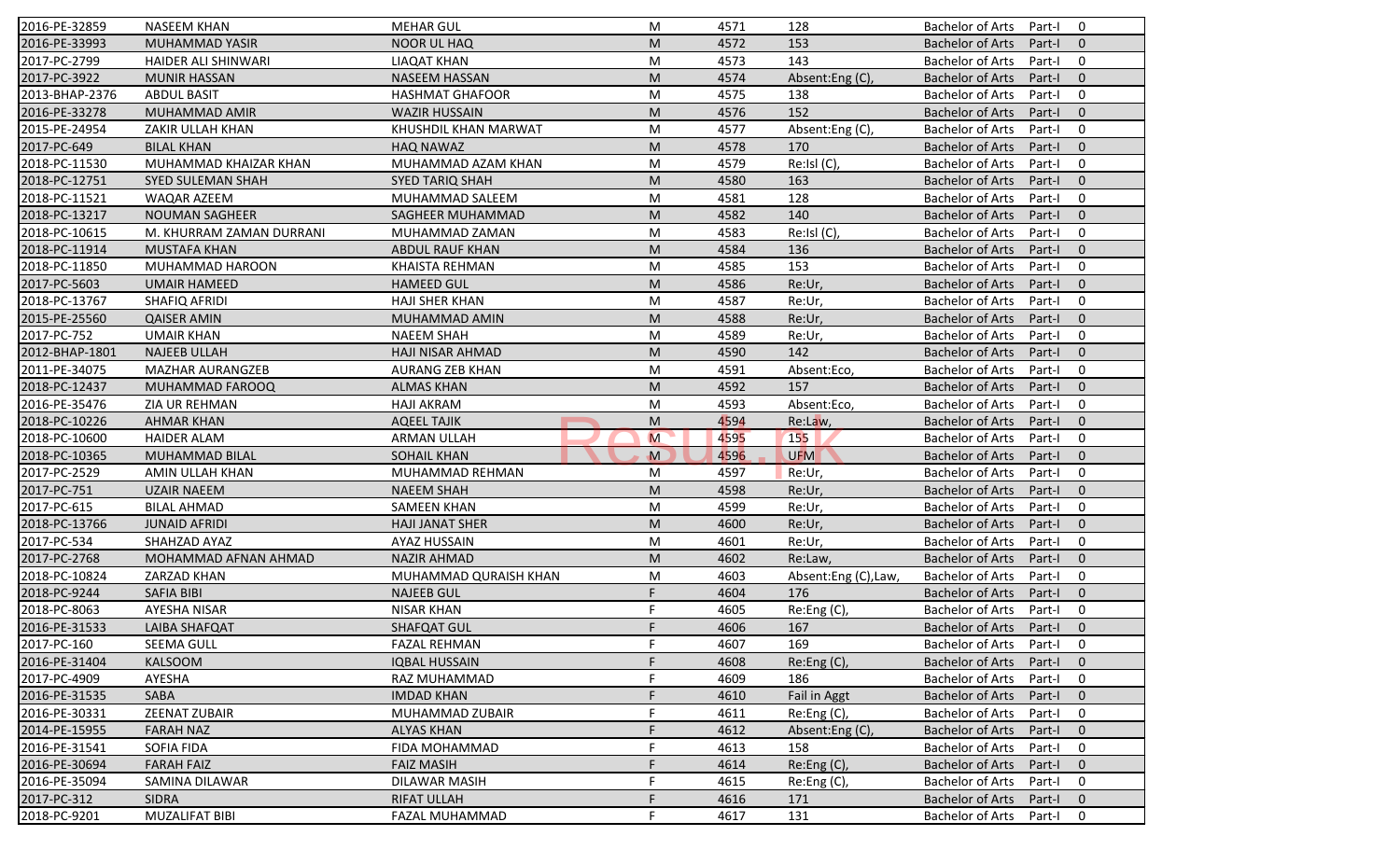| 2018-PC-9200    | AMNA ABU BAKAR              | <b>ABU BAKAR</b>          | F.           | 4618 | 133            | <b>Bachelor of Arts</b><br>Part-I<br>$\mathbf{0}$   |
|-----------------|-----------------------------|---------------------------|--------------|------|----------------|-----------------------------------------------------|
| 2017-PC-7073    | <b>AISHA</b>                | DOST MUHAMMAD KHAN        | F            | 4619 | 155            | <b>Bachelor of Arts</b><br>Part-I<br>0              |
| 2018-PC-8924    | <b>HINA GUL</b>             | MUHAMMAD HALEEM KHAN      |              | 4620 | 190            | <b>Bachelor of Arts</b><br>$\mathbf{0}$<br>Part-I   |
| 2017-PC-152     | <b>BIBI RUQIA</b>           | <b>NAQEEB KHAN</b>        |              | 4621 | 165            | <b>Bachelor of Arts</b><br>0<br>Part-I              |
| 2018-PC-9220    | <b>SABA GUL</b>             | <b>ZIARAT GUL</b>         |              | 4622 | 160            | $\mathbf{0}$<br><b>Bachelor of Arts</b><br>Part-I   |
| 2014-H/ECO-6047 | SUMAIRA KHAN KHALIL         | <b>ZAHIR KHAN KHALIL</b>  |              | 4623 | 177            | <b>Bachelor of Arts</b><br>0<br>Part-I              |
| 2016-PE-30817   | <b>MARYAM</b>               | <b>AYYUB KHAN</b>         | F            | 4624 | 151            | $\mathbf{0}$<br><b>Bachelor of Arts</b><br>Part-I   |
| 2018-PC-8407    | <b>SANA NIAZ</b>            | NIAZ MUHAMMAD             | F            | 4625 | 143            | 0<br><b>Bachelor of Arts</b><br>Part-I              |
| 2017-PC-478     | <b>AFSHA RABI</b>           | <b>FAZL E RABI</b>        | F            | 4626 | 168            | <b>Bachelor of Arts</b><br>$\mathbf{0}$<br>Part-I   |
| 2016-PE-32191   | ANEELA                      | JALIL                     | F            | 4627 | 167            | <b>Bachelor of Arts</b><br>Part-I<br>0              |
| 2018-PC-9178    | <b>SHAMINA ANJUM</b>        | <b>GUL MUHAMMAD</b>       |              | 4628 | Absent:Socio,  | <b>Bachelor of Arts</b><br>$\mathbf{0}$<br>Part-I   |
| 2016-PE-30458   | AYESHA                      | MUHAMMAD YOUSAF           |              | 4629 | Re:Law         | <b>Bachelor of Arts</b><br>0<br>Part-I              |
| 2018-PC-8061    | <b>KIRAN SABA</b>           | <b>HABIB ULLAH</b>        |              | 4630 | 144            | $\mathbf{0}$<br><b>Bachelor of Arts</b><br>Part-I   |
| 2018-PC-8120    | <b>NAILA ALTAF</b>          | <b>ALTAF HUSSAIN</b>      |              | 4631 | 139            | <b>Bachelor of Arts</b><br>0<br>Part-I              |
| 2018-PC-7990    | <b>TEHMEENA ALI</b>         | <b>MAQBALI KHAN</b>       |              | 4632 | Re:PSc,        | <b>Bachelor of Arts</b><br>$\overline{0}$<br>Part-I |
| 2018-PC-8021    | <b>SIDRA</b>                | DIN MUHAMMAD              |              | 4633 | RL             | 0<br><b>Bachelor of Arts</b><br>Part-I              |
| 2017-PC-5189    | <b>NOREEN</b>               | <b>AMAN GUL</b>           |              | 4634 | Re:Ur,         | <b>Bachelor of Arts</b><br>$\mathbf{0}$<br>Part-I   |
| 2016-PE-35764   | <b>KALSOOM</b>              | NISAR MOHAMMAD            |              | 4635 | Re:Eng (C),Ur, | <b>Bachelor of Arts</b><br>0<br>Part-I              |
| 2018-PC-8812    | <b>REEMA</b>                | <b>MUMTAZ KHAN</b>        |              | 4636 | Re:Ur,         | <b>Bachelor of Arts</b><br>$\mathbf{0}$<br>Part-    |
| 2018-PC-9084    | SHEHLA NOOR                 | <b>SHAHADAT NOOR</b>      |              | 4637 | 191            | <b>Bachelor of Arts</b><br>0<br>Part-I              |
| 2018-PC-8553    | <b>SUMAIRA</b>              | <b>NAJAB GUL KHALIL</b>   | F            | 4638 | Re:Ur,         | $\mathbf{0}$<br><b>Bachelor of Arts</b><br>Part-I   |
| 2018-PC-12051   | <b>SAIF ULLAH</b>           | MUHAMMAD AYAZ             | M            | 4639 | 150            | 0<br><b>Bachelor of Arts</b><br>Part-I              |
| 2008-PE-2649    | <b>SABIR SHAH</b>           | <b>HAJI MUSTAJAB SHAH</b> | M            | 4640 | 128            | $\overline{0}$<br><b>Bachelor of Arts</b><br>Part-I |
| 2016-PE-33363   | <b>OBAID ULLAH</b>          | <b>NAUROZ KHAN</b>        | M            | 4641 | 158            | 0<br><b>Bachelor of Arts</b><br>Part-I              |
| 2018-PC-11448   | <b>SAMI ULLAH</b>           | <b>SHAKIR ULLAH</b>       | $\mathsf{M}$ | 4642 | 158            | $\mathbf{0}$<br><b>Bachelor of Arts</b><br>Part-I   |
| 2015-PE-25724   | <b>USMAN KHAN</b>           | <b>SHER AFZAL</b>         | $\mathsf{M}$ | 4643 | 148            | <b>Bachelor of Arts</b><br>0<br>Part-I              |
| 2017-PC-975     | ROOH ULLAH                  | <b>NOOR UL HAQ</b>        | M            | 4644 | 144            | <b>Bachelor of Arts</b><br>Part-I<br>$\overline{0}$ |
| 2015-BHAP-3057  | MUHAMMAD ILYAS              | MUSHARAF KHAN             | M            | 4645 | 146            | <b>Bachelor of Arts</b><br>Part-I<br>0              |
| 2018-PC-11373   | MUHAMMAD GHUFRAN            | <b>MOHABAT KHAN</b>       | M            | 4646 | 153            | <b>Bachelor of Arts</b><br>$\mathbf{0}$<br>Part-I   |
| 2017-PC-4049    | MOHAMMAD WASIM              | <b>MEHAR GUL</b>          | M            | 4647 | 147            | <b>Bachelor of Arts</b><br>0<br>Part-I              |
| 2018-PC-9866    | SHAHABULLAH                 | <b>MAAZ ULLAH</b>         | M            | 4648 | 152            | <b>Bachelor of Arts</b><br>$\overline{0}$<br>Part-I |
| 2017-PC-3440    | ALLA UD DIN KHAN            | <b>DILAWAR KHAN</b>       | M            | 4649 | Absent:Eng (C) | 0<br><b>Bachelor of Arts</b><br>Part-I              |
| 2015-IACP-41    | <b>MAZHAR UD DIN</b>        | <b>ISRAR UD DIN</b>       | M            | 4650 | 172            | <b>Bachelor of Arts</b><br>Part-I<br>$\overline{0}$ |
| 2015-PE-25732   | <b>NAVEED</b>               | <b>DAUD SHAH</b>          | M            | 4651 | 167            | <b>Bachelor of Arts</b><br>0<br>Part-I              |
| 2017-PC-577     | <b>SANA ULLAH</b>           | <b>LIAQAT ALI</b>         | M            | 4652 | 134            | <b>Bachelor of Arts</b><br>Part-I<br>$\mathbf 0$    |
| 2016-PE-33175   | <b>TUFAIL AHMAD</b>         | MUKHTAR AHMAD             | M            | 4653 | 176            | Bachelor of Arts Part-I<br>$\mathbf 0$              |
| 2012-PE-46588   | <b>BASEER ULLAH</b>         | <b>HIDAYAT ULLAH</b>      | M            | 4654 | 148            | Bachelor of Arts Part-I<br>$\overline{0}$           |
| 2014-MP-2749    | ABUBAKAR                    | <b>JANGRAIZ KHAN</b>      | М            | 4655 | 154            | <b>Bachelor of Arts</b><br>Part-I<br>0              |
| 2018-PC-12823   | <b>SHAKIR ULLAH</b>         | <b>KHAIR MUHAMMAD</b>     | M            | 4656 | 128            | <b>Bachelor of Arts</b><br>Part-I<br>$\mathbf{0}$   |
| 2015-PE-26339   | WAQAS HUSSAIN               | MUHAMMAD PERVEZ           | М            | 4657 | 141            | <b>Bachelor of Arts</b><br>0<br>Part-I              |
| 2014-PE-13555   | MUHAMMAD NABI               | <b>HAJI WARIS KHAN</b>    | M            | 4658 | 132            | <b>Bachelor of Arts</b><br>$\mathbf 0$<br>Part-I    |
| 2016-U-7617     | <b>JAWAD ULLAH</b>          | <b>ZAMIR SHAH</b>         | M            | 4659 | 131            | <b>Bachelor of Arts</b><br>0<br>Part-I              |
| 2014-PE-12833   | MUHAMMAD JAWAD              | <b>SABIR KHAN</b>         | M            | 4660 | 146            | <b>Bachelor of Arts</b><br>$\mathbf 0$<br>Part-I    |
| 2018-PC-13479   | WAJIDULLAH                  | RAHMUDDIN                 | M            | 4661 | 172            | <b>Bachelor of Arts</b><br>0<br>Part-I              |
| 2011-ODCP-517   | <b>MANSOOR AHMAD KHALIL</b> | FAYAZ AHMAD KHALIL        | M            | 4662 | 149            | <b>Bachelor of Arts</b><br>$\mathbf{0}$<br>Part-I   |
| 2014-PE-17347   | ASAD ALAM                   | AKHTAR MUHAMMAD           | M            | 4663 | 171            | <b>Bachelor of Arts</b><br>0<br>Part-I              |
| 2016-PE-35821   | <b>ANIS SARWAR</b>          | <b>GHULAM SARWAR</b>      | M            | 4664 | <b>RL</b>      | <b>Bachelor of Arts</b><br>Part-I<br>$\mathbf{0}$   |
|                 |                             |                           |              |      |                |                                                     |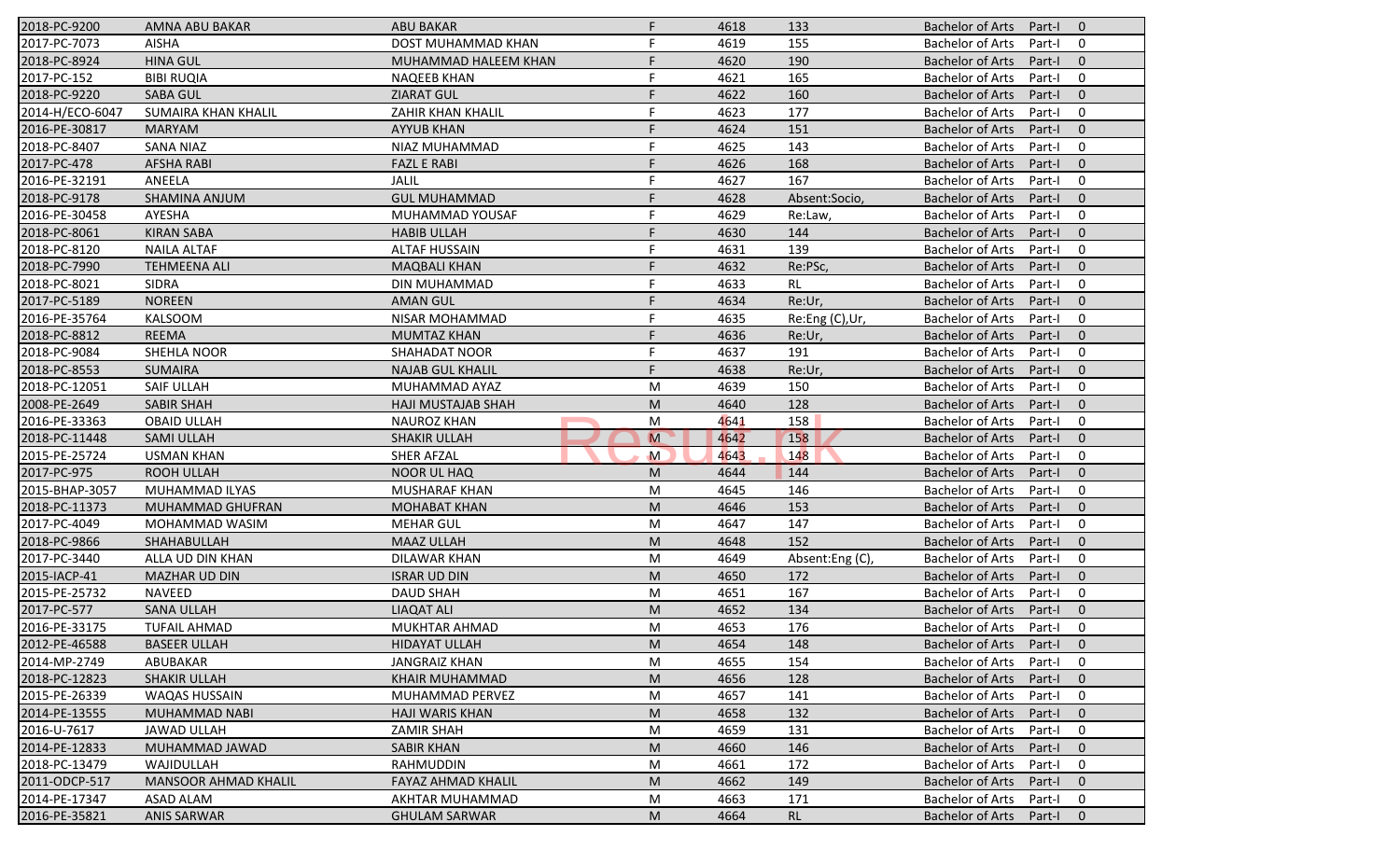| 2017-PC-539    | <b>AHMAD ULLAH</b>            | YARBAB KHAN              | M                                                                                                          | 4665 | 128             | <b>Bachelor of Arts</b><br>0<br>Part-I              |
|----------------|-------------------------------|--------------------------|------------------------------------------------------------------------------------------------------------|------|-----------------|-----------------------------------------------------|
| 2013-PE-3437   | <b>SAEED UR REHMAN</b>        | <b>ABDUL JALAL</b>       | M                                                                                                          | 4666 | 151             | <b>Bachelor of Arts</b><br>Part-I<br>$\mathbf{0}$   |
| 2018-PC-9937   | YOUSAF KHAN                   | <b>MOMEEN KHAN</b>       | M                                                                                                          | 4667 | Re:Eng (C),     | <b>Bachelor of Arts</b><br>Part-I<br>0              |
| 2016-PE-33907  | <b>IFTIKHAR AHMAD</b>         | <b>NISAR KHAN</b>        | M                                                                                                          | 4668 | Absent:Eng (C), | <b>Bachelor of Arts</b><br>$\mathbf{0}$<br>Part-I   |
| 2017-PC-1014   | MUHAMMAD HARIS KHAN           | <b>QAISER ALI</b>        | M                                                                                                          | 4669 | 139             | <b>Bachelor of Arts</b><br>0<br>Part-I              |
| 2010-PE-23614  | <b>FAYAZ KHAN</b>             | MUHAMMAD AYAZ            | M                                                                                                          | 4670 | Re:Eng (C),     | <b>Bachelor of Arts</b><br>Part-I<br>$\overline{0}$ |
| 2017-PC-2320   | <b>MATI ULLAH</b>             | <b>ABDUL MUHEET</b>      | M                                                                                                          | 4671 | 129             | <b>Bachelor of Arts</b><br>0<br>Part-I              |
| 2015-PE-22232  | <b>IMRAN NASIM</b>            | MUHAMMAD NASIM           | M                                                                                                          | 4672 | 140             | <b>Bachelor of Arts</b><br>$\mathbf{0}$<br>Part-I   |
| 2018-PC-12790  | <b>HAYAT KHAN</b>             | <b>DARAY KHAN</b>        | M                                                                                                          | 4673 | 134             | $\mathbf 0$<br><b>Bachelor of Arts</b><br>Part-I    |
| 2013-PE-1648   | <b>ABID ALI</b>               | <b>WAHEED UR REHMAN</b>  | M                                                                                                          | 4674 | Absent:EE,      | <b>Bachelor of Arts</b><br>Part-I<br>$\Omega$       |
| 2016-PE-33807  | <b>NOUMAN KALEEM</b>          | MARAJ UD DIN             | M                                                                                                          | 4675 | 151             | <b>Bachelor of Arts</b><br>Part-I<br>0              |
| 2014-PE-14441  | <b>ROMAN ULLAH</b>            | <b>AMAN ULLAH</b>        | M                                                                                                          | 4676 | 149             | <b>Bachelor of Arts</b><br>Part-I<br>$\mathbf{0}$   |
| 2017-PC-5447   | <b>MAJID SHARIF</b>           | MUHAMMAD SHARIF          | M                                                                                                          | 4677 | 159             | <b>Bachelor of Arts</b><br>0<br>Part-I              |
| 2015-PE-21804  | <b>FAZLE REHMAN</b>           | <b>SYED KAREEM</b>       | M                                                                                                          | 4678 | Re:Eng (C),     | <b>Bachelor of Arts</b><br>$\Omega$<br>Part-I       |
| 2018-PC-13215  | RASHID ALI                    | ARSHAD ALI               | M                                                                                                          | 4679 | 167             | 0<br><b>Bachelor of Arts</b><br>Part-I              |
| 2017-PC-2683   | MUHAMMAD YASEEN AFRIDI        | ZULFIQAR AHMAD AFRIDI    | M                                                                                                          | 4680 | 157             | $\Omega$<br><b>Bachelor of Arts</b><br>Part-I       |
| 2018-PC-13648  | <b>ABBAS KHAN</b>             | <b>KACHKOL KHAN</b>      | M                                                                                                          | 4681 | Absent:Eng(C),  | <b>Bachelor of Arts</b><br>0<br>Part-I              |
| 2015-PE-23643  | <b>IMRAN KHAN</b>             | <b>ZAHIR SHAH</b>        | M                                                                                                          | 4682 | 142             | <b>Bachelor of Arts</b><br>$\mathbf{0}$<br>Part-I   |
| 2017-PC-2824   | <b>HAIDER KHAN</b>            | <b>LATIF KHAN</b>        | M                                                                                                          | 4683 | Re:Eng(C),      | <b>Bachelor of Arts</b><br>Part-I<br>0              |
| 2017-PC-2803   | <b>WASIM HAIDER</b>           | <b>ALI HAIDER</b>        | M                                                                                                          | 4684 | Re:Ur,          | <b>Bachelor of Arts</b><br>Part-I<br>$\mathbf{0}$   |
| 2014-BHAP-2661 | <b>ASAD ULLAH</b>             | <b>WAHID ULLAH</b>       | M                                                                                                          | 4685 | Re:Ur,          | <b>Bachelor of Arts</b><br>0<br>Part-I              |
| 2017-PC-2755   | <b>ABBAS</b>                  | <b>IRSHAD AHMAD</b>      | M                                                                                                          | 4686 | 137             | $\mathbf{0}$<br><b>Bachelor of Arts</b><br>Part-I   |
| 2018-PC-13252  | MUHAMMAD MUSSADIQ KHAN        | <b>GOHAR ALI</b>         | M                                                                                                          | 4687 | 160             | <b>Bachelor of Arts</b><br>Part-I<br>0              |
| 2015-FCP-494   | <b>IBRAHIM MALAK</b>          | <b>KACHKOL KHAN</b>      | M                                                                                                          | 4688 | 130             | $\mathbf{0}$<br><b>Bachelor of Arts</b><br>Part-I   |
| 2018-PC-13232  | <b>UMAR KHAN</b>              | <b>ALLAH NAZAR</b>       | M                                                                                                          | 4689 | Re:IStd         | <b>Bachelor of Arts</b><br>0<br>Part-I              |
| 2017-PC-7515   | ALI                           | <b>REHMAN GUL</b>        | M                                                                                                          | 4690 | 128             | <b>Bachelor of Arts</b><br>$\mathbf{0}$<br>Part-I   |
| 2015-PE-26445  | <b>JUNAID KHALIL</b>          | <b>NAEEM SHAH</b>        | M                                                                                                          | 4691 | 136             | <b>Bachelor of Arts</b><br>Part-I<br>0              |
| 2018-PC-11905  | <b>FAZLE KHUDA</b>            | <b>SHAH ZADA</b>         | M                                                                                                          | 4692 | 128             | <b>Bachelor of Arts</b><br>Part-I<br>$\Omega$       |
| 2018-PC-12463  | MUHAMMAD HAZRAT NOOR          | <b>NOOR KHAN</b>         | M                                                                                                          | 4693 | 129             | <b>Bachelor of Arts</b><br>0<br>Part-I              |
| 2018-PC-12213  | <b>TAREEN KHAN</b>            | <b>HAJI FAZAL MANAN</b>  | M                                                                                                          | 4694 | 130             | <b>Bachelor of Arts</b><br>$\mathbf{0}$<br>Part-I   |
| 2018-PC-11856  | SAJJAD ALI                    | MUHAMMAD ALI             | M                                                                                                          | 4695 | 128             | <b>Bachelor of Arts</b><br>Part-I<br>0              |
| 2016-BHAP-3373 | MUHAMMAD HAMZA                | ZAHIR HASSAN             | M                                                                                                          | 4696 | Re:Law,         | $\Omega$<br><b>Bachelor of Arts</b><br>Part-I       |
| 2009-PE-16959  | <b>ADNAN SHAKEEL</b>          | JAMSHED                  | M                                                                                                          | 4697 | 130             | <b>Bachelor of Arts</b><br>0<br>Part-I              |
| 2018-PC-13794  | SAHIBZADA OWAIS HUMAYUN AHMAD | SAHIBZADA WIQAR AHMAD    | M                                                                                                          | 4698 | 154             | <b>Bachelor of Arts</b><br>$\mathbf{0}$<br>Part-I   |
| 2016-BHAP-3550 | YOUSAF HAYAT                  | <b>UMAR HAYAT</b>        | M                                                                                                          | 4699 | 130             | <b>Bachelor of Arts</b><br>Part-I<br>0              |
| 2018-PC-12465  | SHABIR REHMAN                 | <b>FAZLI ROMAN</b>       | $\mathsf{M}% _{T}=\mathsf{M}_{T}\!\left( a,b\right) ,\ \mathsf{M}_{T}=\mathsf{M}_{T}\!\left( a,b\right) ,$ | 4700 | 129             | Bachelor of Arts Part-I 0                           |
| 2015-PE-25015  | MUHAMMAD UBAID SHINWARI       | MUHAMMAD PARVEZ SHINWARI | M                                                                                                          | 4701 | Re:Socio,       | Bachelor of Arts Part-I<br>$\bf{0}$                 |
| 2014-IPS-43    | <b>NOMAN NASIR</b>            | <b>BAKHSHISH KHAN</b>    | M                                                                                                          | 4702 | Re:Anth,        | Bachelor of Arts<br>Part-I<br>$\mathbf{0}$          |
| 2015-PE-22480  | MUHAMMAD SALMAN               | <b>FAIZ ULLAH</b>        | M                                                                                                          | 4703 | 149             | <b>Bachelor of Arts</b><br>Part-I<br>$\mathbf 0$    |
| 2018-PC-12762  | MUHAMMAD TARIQ                | <b>ZULFIQAR ALI</b>      | M                                                                                                          | 4704 | Absent:IR,      | Bachelor of Arts<br>Part-I<br>$\mathbf{0}$          |
| 2018-PC-9993   | MUSADDIQ SHAH AFRIDI          | NAIK AMAL SHAH AFRIDI    | M                                                                                                          | 4705 | 142             | <b>Bachelor of Arts</b><br>0<br>Part-I              |
| 2017-PC-5688   | MUHAMMAD RAFIF ABDAL          | MUHAMMAD ASIF WAQAR      | M                                                                                                          | 4706 | Re:SW,          | <b>Bachelor of Arts</b><br>$\mathbf{0}$<br>Part-I   |
| 2016-PE-33408  | MUHAMMAD HUSSAIN              | PIR MUHAMMAD KHAN        | M                                                                                                          | 4707 | Absent:Eco,     | Bachelor of Arts<br>Part-I<br>0                     |
| 2018-PC-10237  | SAQIB KHAN                    | <b>SIYAB KHAN</b>        | M                                                                                                          | 4708 | 135             | <b>Bachelor of Arts</b><br>Part-I<br>$\mathbf 0$    |
| 2018-PC-12371  | <b>KAMRAN KHAN</b>            | <b>IHSAN ULLAH</b>       | M                                                                                                          | 4709 | 187             | <b>Bachelor of Arts</b><br>0<br>Part-I              |
| 2017-PC-1000   | <b>SHOAIB KHAN</b>            |                          |                                                                                                            |      |                 |                                                     |
| 2018-PC-9839   |                               | ARSALA KHAN              | M                                                                                                          | 4710 | Re: Eng(C),     | <b>Bachelor of Arts</b><br>Part-I<br>$\mathbf{0}$   |
|                | WAHEED                        | NIZAM UDDIN              | M                                                                                                          | 4711 | 153             | Bachelor of Arts<br>Part-I<br>0                     |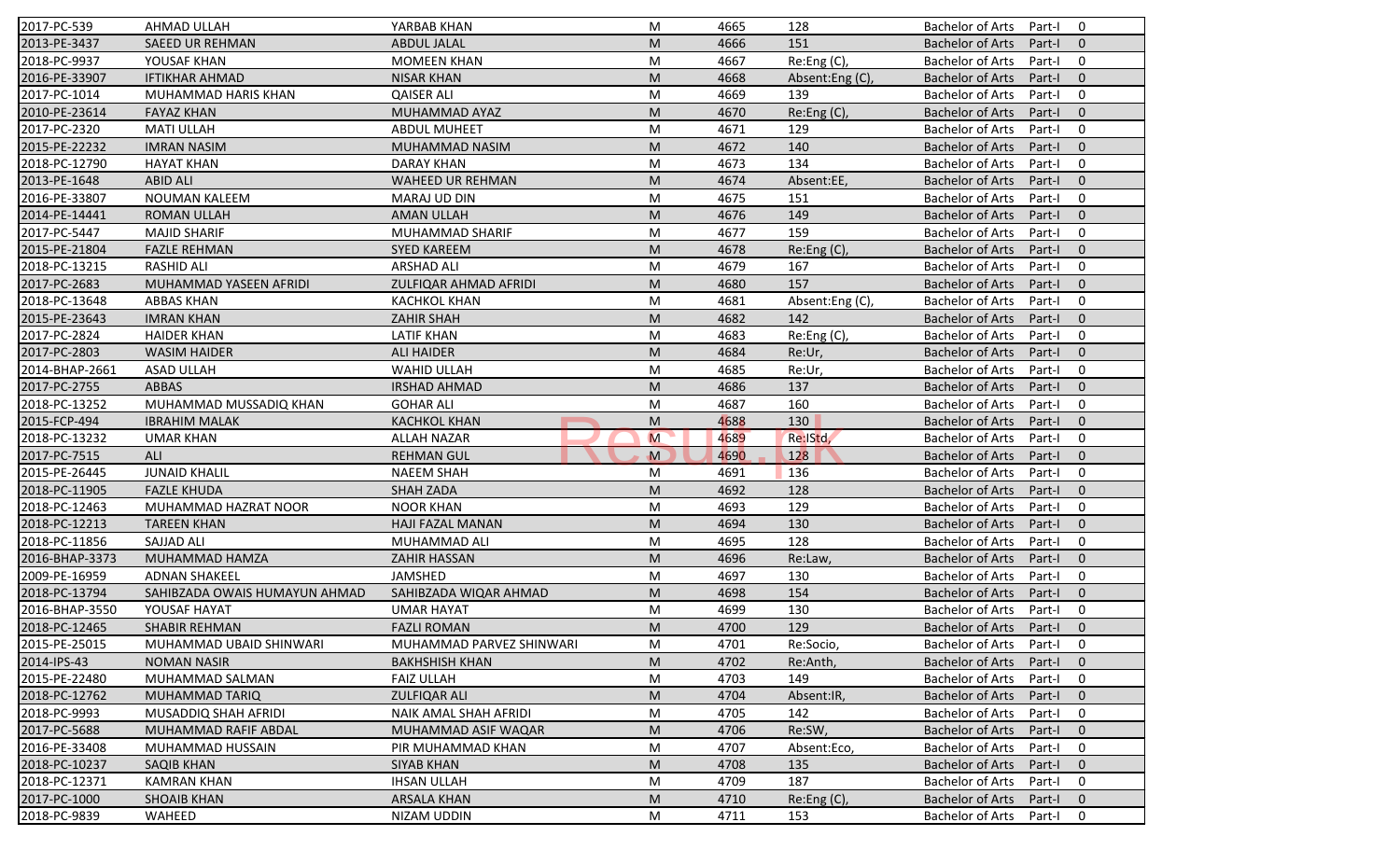| 2018-PC-12503  | MUHAMMAD ARSHAD        | MUHAMMAD JAMIL           | M              | 4712 | Re:Eng (C),        | <b>Bachelor of Arts</b><br>Part-I<br>$\overline{0}$ |
|----------------|------------------------|--------------------------|----------------|------|--------------------|-----------------------------------------------------|
| 2018-PC-10301  | MUHAMMAD ADNAN         | <b>ESSA KHAN</b>         | M              | 4713 | 160                | <b>Bachelor of Arts</b><br>Part-I<br>0              |
| 2018-PC-10595  | SULAIMAN               | <b>HAZRAT SHAH</b>       | M              | 4714 | 154                | <b>Bachelor of Arts</b><br>Part-I<br>$\mathbf{0}$   |
| 2018-PC-13209  | <b>NOUMAN KHAN</b>     | <b>RAWAIT KHAN</b>       | M              | 4715 | 167                | <b>Bachelor of Arts</b><br>Part-I<br>0              |
| 2018-PC-11036  | MUHAMMAD ABBAS         | FAZAL MUHAMMAD           | M              | 4716 | Re:Eng (C),        | $\mathbf{0}$<br><b>Bachelor of Arts</b><br>Part-I   |
| 2018-PC-11584  | SAIF UD DIN            | <b>WESAL KHAN</b>        | M              | 4717 | Re:Eng (C),        | <b>Bachelor of Arts</b><br>Part-I<br>0              |
| 2018-PC-13676  | RIAZ AHMAD             | <b>HAJI ABDUL ZAHIR</b>  | M              | 4718 | Re:Isl (C),        | $\mathbf{0}$<br><b>Bachelor of Arts</b><br>Part-I   |
| 2018-PC-11248  | <b>WAJID KHAN</b>      | NAZAR MUHAMMAD           | M              | 4719 | Re:Ur,             | <b>Bachelor of Arts</b><br>0<br>Part-I              |
| 2018-PC-11610  | <b>BILAL AHMAD</b>     | <b>ABDUL JALIL</b>       | M              | 4720 | Re:Ur,             | <b>Bachelor of Arts</b><br>Part-I<br>$\mathbf{0}$   |
| 2017-PC-1420   | MUHAMMAD ILYAS         | <b>SABIR KHAN</b>        | M              | 4721 | Re:Eng (C),Ur,     | <b>Bachelor of Arts</b><br>Part-I<br>0              |
| 2017-PC-7423   | MUHAMMAD NAWAZ         | <b>DIL NAWAZ</b>         | M              | 4722 | Absent:Eng (C),Ur, | <b>Bachelor of Arts</b><br>Part-I<br>$\mathbf{0}$   |
| 2018-PC-12810  | SHAH ZEB HASSAN        | <b>BAZ MUHAMMAD</b>      | M              | 4723 | Re:Eng (C),Ur,     | <b>Bachelor of Arts</b><br>$\mathbf 0$<br>Part-I    |
| 2018-PC-12118  | <b>HAQ NAWAZ</b>       | <b>SHAH JEHAN</b>        | M              | 4724 | Re:Eng (C),EE,     | <b>Bachelor of Arts</b><br>$\mathbf{0}$<br>Part-I   |
| 2018-PC-12793  | <b>SARDAR WALI</b>     | <b>NOOR WALI</b>         | M              | 4725 | Re:Eng(C),         | $\mathbf 0$<br><b>Bachelor of Arts</b><br>Part-I    |
| 2018-PC-12470  | MUHAMMAD UZAIR         | <b>SAFDAR KHAN</b>       | M              | 4726 | 141                | $\mathbf{0}$<br><b>Bachelor of Arts</b><br>Part-I   |
| 2010-PE-24513  | <b>ALTAF HUSSAIN</b>   | <b>TEHMASH KHAN</b>      | M              | 4727 | Re:Eng (C), Law,   | <b>Bachelor of Arts</b><br>0<br>Part-I              |
| 2018-PC-11018  | <b>IMRAN</b>           | <b>ASHRAF ALI</b>        | M              | 4728 | 142                | <b>Bachelor of Arts</b><br>$\mathbf{0}$<br>Part-I   |
| 2018-PC-12166  | <b>NEHAL SHAH</b>      | <b>JEHANGIR SHAH</b>     | M              | 4729 | 143                | <b>Bachelor of Arts</b><br>Part-I<br>0              |
| 2018-PC-11765  | <b>UMAR FAROOQ</b>     | MUHAMMAD AAMIR           | M              | 4730 | Re:Eng (C), Law,   | <b>Bachelor of Arts</b><br>$\mathbf{0}$<br>Part-I   |
| 2018-PC-12468  | <b>ASIF KHAN</b>       | <b>JAMIL IQBAL</b>       | M              | 4731 | Re:Law,Isl (C),    | <b>Bachelor of Arts</b><br>$\mathbf 0$<br>Part-I    |
| 2018-PC-10804  | <b>UZAIR ULLAH</b>     | <b>SHAFIULLAH KHAN</b>   | M              | 4732 | 162                | <b>Bachelor of Arts</b><br>$\mathbf{0}$<br>Part-I   |
| 2018-PC-11922  | <b>ZAHID KHAN</b>      | <b>GHULAM RASUL KHAN</b> | M              | 4733 | Re:Hist,           | <b>Bachelor of Arts</b><br>0<br>Part-I              |
| 2017-PC-2462   | <b>MUBASHIR AZIZ</b>   | <b>TAHIR KHAN</b>        | M              | 4734 | 132                | <b>Bachelor of Arts</b><br>Part-I<br>$\overline{0}$ |
| 2015-PE-25651  | MUHAMMAD BASHIR        | MUHAMMAD SARTAJ          | M              | 4735 | Re:Eng (C), PSc,   | <b>Bachelor of Arts</b><br>0<br>Part-I              |
| 2018-PC-10060  | <b>FAKHRI ALAM</b>     | <b>NAQEEB KHAN</b>       | $\overline{M}$ | 4736 | $Re:  S $ $(C)$ ,  | <b>Bachelor of Arts</b><br>$\mathbf{0}$<br>Part-I   |
| 2018-PC-9796   | SANA ULLAH KHALIL      | ABDUL WAKEEL KHALIL      | $\mathsf{M}$   | 4737 | 128                | $\mathbf 0$<br><b>Bachelor of Arts</b><br>Part-I    |
| 2018-PC-13539  | MUHAMMAD AIZAZ         | <b>JAMSHED KHAN</b>      | M              | 4738 | 158                | <b>Bachelor of Arts</b><br>Part-I<br>$\mathbf{0}$   |
| 2014-BHAP-2720 | <b>KHADIM ULLAH</b>    | <b>IHSAN ULLAH</b>       | M              | 4739 | Fail in Aggt       | <b>Bachelor of Arts</b><br>$\mathbf 0$<br>Part-I    |
| 2015-PE-24825  | ABDUL SAMAD            | <b>NAEEM ULLAH</b>       | M              | 4740 | Fail in Aggt       | <b>Bachelor of Arts</b><br>$\mathbf{0}$<br>Part-I   |
| 2017-PC-2563   | <b>ZEESHAN KHAN</b>    | <b>IRSHAD KHAN</b>       | M              | 4741 | 134                | <b>Bachelor of Arts</b><br>0<br>Part-I              |
| 2015-PE-22032  | <b>MUSTAFA</b>         | <b>FAZAL E AMIN</b>      | M              | 4742 | 128                | <b>Bachelor of Arts</b><br>Part-I<br>$\overline{0}$ |
| 2018-PC-10989  | <b>ROMAN ULLAH</b>     | AMIR ZADA                | M              | 4743 | Re:Eng (C), SW,    | <b>Bachelor of Arts</b><br>0<br>Part-I              |
| 2015-BHAP-3131 | <b>MUHAMMAD YASIR</b>  | <b>MUHAMMAD SHARIF</b>   | M              | 4744 | Absent:Isl (C),    | <b>Bachelor of Arts</b><br>$\mathbf{0}$<br>Part-I   |
| 2018-PC-10232  | MUHAMMAD ULLAH AFRIDI  | <b>TEHSEEL KHAN</b>      | M              | 4745 | 159                | <b>Bachelor of Arts</b><br>Part-I<br>0              |
| 2017-PC-4870   | MUHAMMAD SALMAN        | <b>IZAT ULLAH</b>        | M              | 4746 | Re:Law,            | <b>Bachelor of Arts</b><br>$\mathbf 0$<br>Part-I    |
| 2017-PC-5794   | <b>IZHAR KHAN</b>      | ZAHOOR KHAN              | M              | 4747 | RL                 | Bachelor of Arts Part-I<br>$\mathbf 0$              |
| 2018-PC-7909   | <b>GHAZALA RAHMAN</b>  | MUJEEB UR RAHMAN         | F.             | 4748 | 128                | Bachelor of Arts Part-I<br>$\overline{0}$           |
| 2017-PC-131    | <b>BIBI KALSOOM</b>    | <b>FAZLE RABBI</b>       | F              | 4749 | 178                | Bachelor of Arts<br>Part-I<br>0                     |
| 2016-PE-30613  | SIDRA ZEB              | <b>HAJI JEHANZEB</b>     |                | 4750 | 156                | <b>Bachelor of Arts</b><br>Part-I<br>$\mathbf{0}$   |
| 2008-PE-4461   | <b>SALMA GUL</b>       | <b>RASHID KHAN</b>       |                | 4751 | Absent:Eng (C)     | <b>Bachelor of Arts</b><br>Part-I<br>0              |
| 2018-PC-8835   | <b>BAKHT NAZ</b>       | <b>HAZRAT ALI</b>        |                | 4752 | 147                | <b>Bachelor of Arts</b><br>$\mathbf 0$<br>Part-I    |
| 2015-PE-24063  | <b>MERICA NASIR</b>    | <b>NASIR SHAKEEL</b>     | F              | 4753 | Absent:Eng (C),    | <b>Bachelor of Arts</b><br>0<br>Part-I              |
| 2018-PC-8668   | <b>HAKEEMA KHATOON</b> | <b>HAYAT ALI</b>         |                | 4754 | 174                | Bachelor of Arts<br>Part-I<br>$\mathbf 0$           |
| 2016-PE-30658  | AYESHA                 | <b>JAN MUHAMMAD</b>      |                | 4755 | 167                | <b>Bachelor of Arts</b><br>0<br>Part-I              |
| 2018-PC-8868   | <b>NAYAB MALIK</b>     | MUHAMMAD AYAZ            |                | 4756 | Absent:Eng (C),    | <b>Bachelor of Arts</b><br>$\mathbf 0$<br>Part-I    |
| 2017-PC-6880   | <b>NOSHEEN</b>         | MUHAMMAD YAQOOB          |                | 4757 | 172                | <b>Bachelor of Arts</b><br>0<br>Part-I              |
| 2016-PE-30936  | <b>NATASHA</b>         | <b>JAHANZEB</b>          |                | 4758 | 170                | Bachelor of Arts Part-I<br>$\mathbf 0$              |
|                |                        |                          |                |      |                    |                                                     |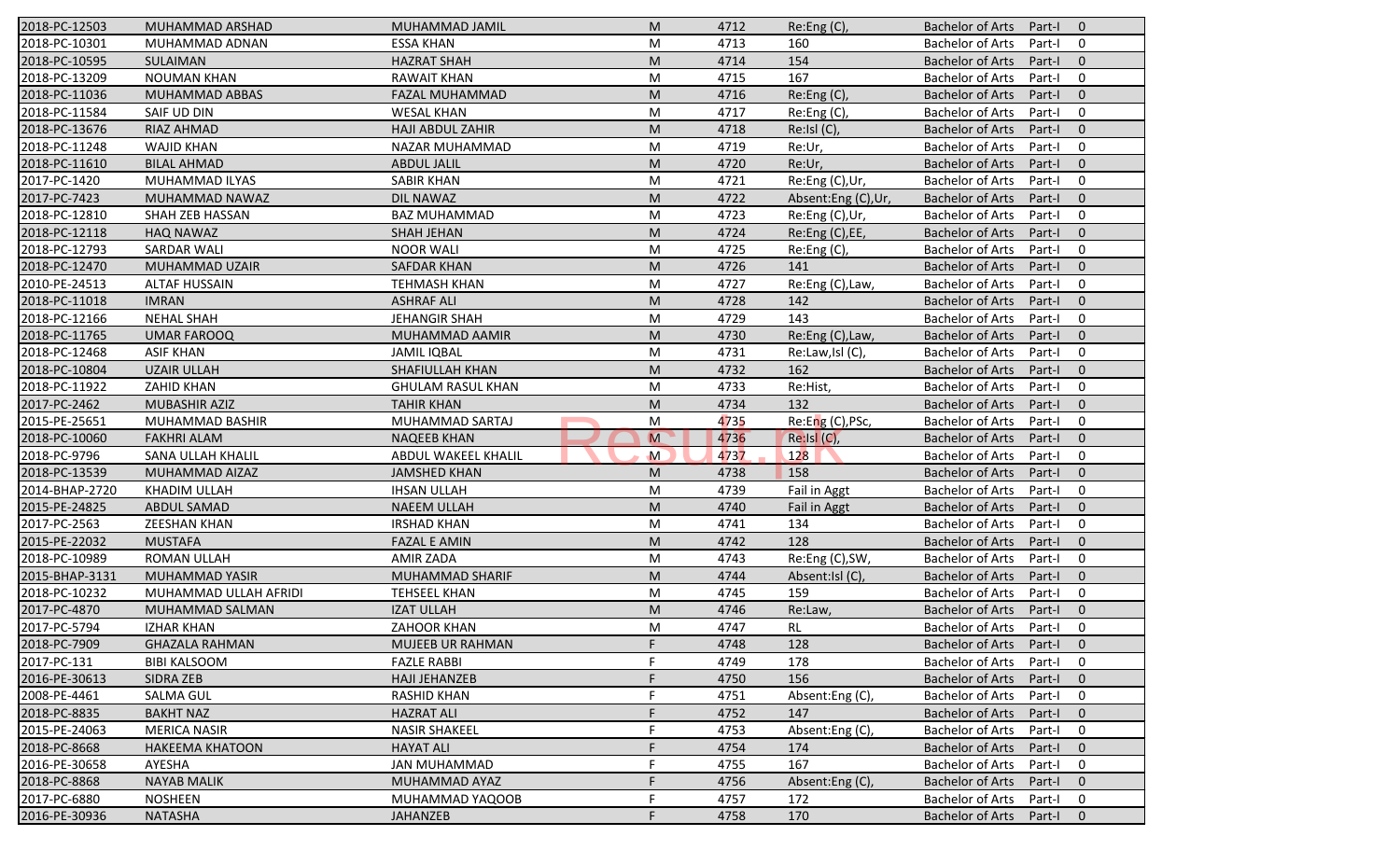| 2016-PE-30941   | <b>UZMA GUL</b>           | <b>GUL HAIDER</b>     | F  | 4759 | 160                | <b>Bachelor of Arts</b><br>$\mathbf 0$<br>Part-I    |
|-----------------|---------------------------|-----------------------|----|------|--------------------|-----------------------------------------------------|
| 2018-PC-8576    | SHAKEELA ANWAR            | MUHAMMAD ANWAR KHALIL | F  | 4760 | 201                | <b>Bachelor of Arts</b><br>Part-I<br>$\mathbf{0}$   |
| 2009-PE-21444   | NAVEEDA AKHTAR            | PAU KHAN              | F  | 4761 | 184                | <b>Bachelor of Arts</b><br>$\mathbf 0$<br>Part-I    |
| 2018-PC-7969    | <b>SANIA WAJID</b>        | <b>FAZLE WAJID</b>    | F  | 4762 | 138                | $\mathbf{0}$<br><b>Bachelor of Arts</b><br>Part-I   |
| 2018-PC-8956    | <b>NAZIA JABEEN</b>       | <b>ABDUR RAHEEM</b>   | F  | 4763 | 138                | $\mathbf 0$<br><b>Bachelor of Arts</b><br>Part-I    |
| 2018-PC-7846    | <b>ALAINA SHAH</b>        | <b>FAROOQ SHAH</b>    | F  | 4764 | 158                | $\overline{0}$<br>Bachelor of Arts<br>Part-I        |
| 2014-PE-14754   | SHAKEELA BEGUM            | <b>ISLAM GUL</b>      | F  | 4765 | 165                | $\mathbf 0$<br><b>Bachelor of Arts</b><br>Part-I    |
| 2018-PC-8113    | <b>NEELAM BIBI</b>        | <b>SADBAR KHAN</b>    | F  | 4766 | 177                | $\mathbf{0}$<br><b>Bachelor of Arts</b><br>Part-I   |
| 2013-PE-338     | <b>BUSHRA BEGAM</b>       | KIFAYAT ULLAH         | F  | 4767 | 149                | <b>Bachelor of Arts</b><br>$\mathbf 0$<br>Part-I    |
| 2018-PC-8439    | <b>HALEEMA SADIA</b>      | <b>GHULAM IDREES</b>  | F  | 4768 | 171                | <b>Bachelor of Arts</b><br>Part-I<br>$\Omega$       |
| 2018-PC-7855    | <b>MARIA ZAFAR</b>        | <b>ZAFAR ALI</b>      | F  | 4769 | 166                | <b>Bachelor of Arts</b><br>Part-I<br>$\mathbf 0$    |
| 2014-PE-11388   | <b>LAIBA BIBI</b>         | <b>SARWAR KHAN</b>    | E  | 4770 | 148                | <b>Bachelor of Arts</b><br>$\mathbf{0}$<br>Part-I   |
| 2018-PC-8038    | <b>RUBA</b>               | <b>HIDAYAT ULLAH</b>  | F  | 4771 | 134                | <b>Bachelor of Arts</b><br>$\mathbf 0$<br>Part-I    |
| 2016-PE-31130   | RAZIA ANWAR               | <b>ANWAR KHAN</b>     |    | 4772 | 176                | $\mathbf{0}$<br><b>Bachelor of Arts</b><br>Part-I   |
| 2017-PC-4903    | AYESHA                    | MEERA JAN             |    | 4773 | 167                | <b>Bachelor of Arts</b><br>Part-I<br>0              |
| 2017-PC-6944    | <b>HIRA JAVED</b>         | <b>MOHAMMAD JAVED</b> | F  | 4774 | Re:Ur,             | <b>Bachelor of Arts</b><br>Part-I<br>$\Omega$       |
| 2017-PC-6987    | <b>KIRAN ANWAR</b>        | <b>ANWAR KHAN</b>     | F  | 4775 | Absent:Ur,         | <b>Bachelor of Arts</b><br>$\mathbf 0$<br>Part-I    |
| 2016-PE-34580   | <b>SALMA</b>              | <b>NOOR BAD SHAH</b>  | F  | 4776 | Re:Ur,             | <b>Bachelor of Arts</b><br>$\mathbf{0}$<br>Part-I   |
| 2014-JIGC-496   | <b>AROOBA</b>             | <b>IBRAHIM</b>        | F  | 4777 | Re:Ur,             | <b>Bachelor of Arts</b><br>Part-I<br>0              |
| 2018-PC-8186    | <b>SONAM PERVEZ</b>       | PERVEZ MASIH          | F  | 4778 | Absent:Ur,         | <b>Bachelor of Arts</b><br>$\mathbf{0}$<br>Part-I   |
| 2018-PC-8859    | <b>MARIA ALBERT</b>       | <b>ALBERT MASIH</b>   | F  | 4779 | Re:Isl (C),        | <b>Bachelor of Arts</b><br>Part-I<br>0              |
| 2017-PC-1240    | <b>ANUM RIZWAN</b>        | <b>RIZWAN EJAZ</b>    | M  | 4780 | RL.                | <b>Bachelor of Arts</b><br>$\overline{0}$<br>Part-I |
| 2014-H/ECO-6132 | ELISHA SHAKEEL            | <b>SHAKEEL AYUB</b>   | F  | 4781 | Absent:Isl (C),    | <b>Bachelor of Arts</b><br>0<br>Part-I              |
| 2018-PC-8372    | <b>BISMA IQBAL</b>        | <b>IQBAL JAVED</b>    | F  | 4782 | 183                | $\mathbf{0}$<br><b>Bachelor of Arts</b><br>Part-I   |
| 2018-PC-8938    | <b>SONIA HAIDER</b>       | <b>HAIDER KHAN</b>    | E  | 4783 | Re:Law,            | <b>Bachelor of Arts</b><br>$\mathbf 0$<br>Part-I    |
| 2018-PC-8216    | <b>IQRA BIBI</b>          | <b>FAQIR MUHAMMAD</b> | ÷. | 4784 | Re:Law,            | <b>Bachelor of Arts</b><br>$\mathbf{0}$<br>Part-I   |
| 2018-PC-8130    | <b>TABASSUM BIBI</b>      | HAYA AHMAD KHAN       | F  | 4785 | 154                | <b>Bachelor of Arts</b><br>Part-I<br>0              |
| 2018-PC-8397    | <b>BIBI AMNA ORAKZAI</b>  | <b>FAYYAZ AKHTAR</b>  | F  | 4786 | 142                | <b>Bachelor of Arts</b><br>Part-I<br>$\mathbf{0}$   |
| 2018-PC-8841    | <b>AIMAN NAEEM</b>        | HAJI MUHAMMAD NAEEM   | F  | 4787 | Re:Socio,          | <b>Bachelor of Arts</b><br>$\mathbf 0$<br>Part-I    |
| 2017-PC-2987    | <b>ZAINAB SHAH</b>        | <b>ZAHIR SHAH</b>     | F  | 4788 | Re:Edu,            | $\mathbf{0}$<br><b>Bachelor of Arts</b><br>Part-I   |
| 2018-PC-8108    | NIDA GUL                  | KHAN MUHAMMAD         | F  | 4789 | Re:Hist,           | <b>Bachelor of Arts</b><br>0<br>Part-I              |
| 2018-PC-8350    | <b>NAFEES ASMA SUMBAL</b> | <b>BAKHAT SHER</b>    | F. | 4790 | 180                | <b>Bachelor of Arts</b><br>Part-I<br>$\Omega$       |
| 2018-PC-8964    | RIMSHA MEHRIN             | MUHAMMAD MUSHTAQ      | F  | 4791 | Re:Hist,           | <b>Bachelor of Arts</b><br>$\mathbf 0$<br>Part-I    |
| 03-PC-632       | <b>RAZIA NIAZ</b>         | <b>NIAZ AHMAD</b>     | F  | 4792 | Re:Ur,             | <b>Bachelor of Arts</b><br>$\mathbf{0}$<br>Part-I   |
| 2018-PC-9124    | SEEMA                     | <b>FAZAL E SUBHAN</b> | F  | 4793 | Re:Ur,             | <b>Bachelor of Arts</b><br>Part-I<br>0              |
| 2018-PC-8690    | KAINAT                    | MUHAMMAD TAHIR        |    | 4794 | Re:Eng (C),Ur,     | Bachelor of Arts Part-I 0                           |
| 2017-PC-1897    | LAILA SHAHAB              | MUHAMMAD AYAZ         | F. | 4795 | Re:Eng (C),Ur,     | Bachelor of Arts Part-I<br>$\mathbf 0$              |
| 2018-PC-8185    | SAPNA                     | PERVEZ MASIH          |    | 4796 | Absent:Eng (C),Ur, | <b>Bachelor of Arts</b><br>Part-I<br>$\mathbf{0}$   |
| 2017-PC-251     | ASHI                      | <b>TURAB KHAN</b>     | F  | 4797 | Re:Ur,             | Bachelor of Arts<br>Part-I<br>$\mathbf 0$           |
| 2017-PC-1896    | <b>IMRAJA</b>             | <b>HUKAM SHAH</b>     |    | 4798 | Re:Eng (C),Ur,     | <b>Bachelor of Arts</b><br>Part-I<br>$\mathbf{0}$   |
| 2018-PC-8971    | <b>SAIMA SUBHAN</b>       | <b>FAZAL E SUBHAN</b> |    | 4799 | Re:Eng (C),Ur,     | <b>Bachelor of Arts</b><br>0<br>Part-I              |
| 2018-PC-8961    | ZAINAB JAHENDAR           | JAHEN DAR SHAH        |    | 4800 | 156                | <b>Bachelor of Arts</b><br>Part-I<br>$\mathbf{0}$   |
| 2018-PC-8905    | <b>HASEENA</b>            | <b>GHULAM WALI</b>    |    | 4801 | 137                | <b>Bachelor of Arts</b><br>0<br>Part-I              |
| 2017-PC-5605    | <b>ATTIYA ZAKIR</b>       | <b>ZAKIR REHMAN</b>   |    | 4802 | Re:Eco,            | <b>Bachelor of Arts</b><br>Part-I<br>$\mathbf{0}$   |
| 2018-PC-8752    | <b>EZZA SALEEM</b>        | <b>SALEEM KHAN</b>    |    | 4803 | Re:Eco,            | <b>Bachelor of Arts</b><br>Part-I<br>0              |
| 2017-PC-2988    | <b>HAJRA SHAH</b>         | ZAHIR SHAH            |    | 4804 | 132                | <b>Bachelor of Arts</b><br>Part-I<br>$\mathbf{0}$   |
| 2017-PC-5171    | <b>WARDA ANEES</b>        | <b>MUHAMMAD ANEES</b> |    | 4805 | 145                | Bachelor of Arts<br>0<br>Part-I                     |
|                 |                           |                       |    |      |                    |                                                     |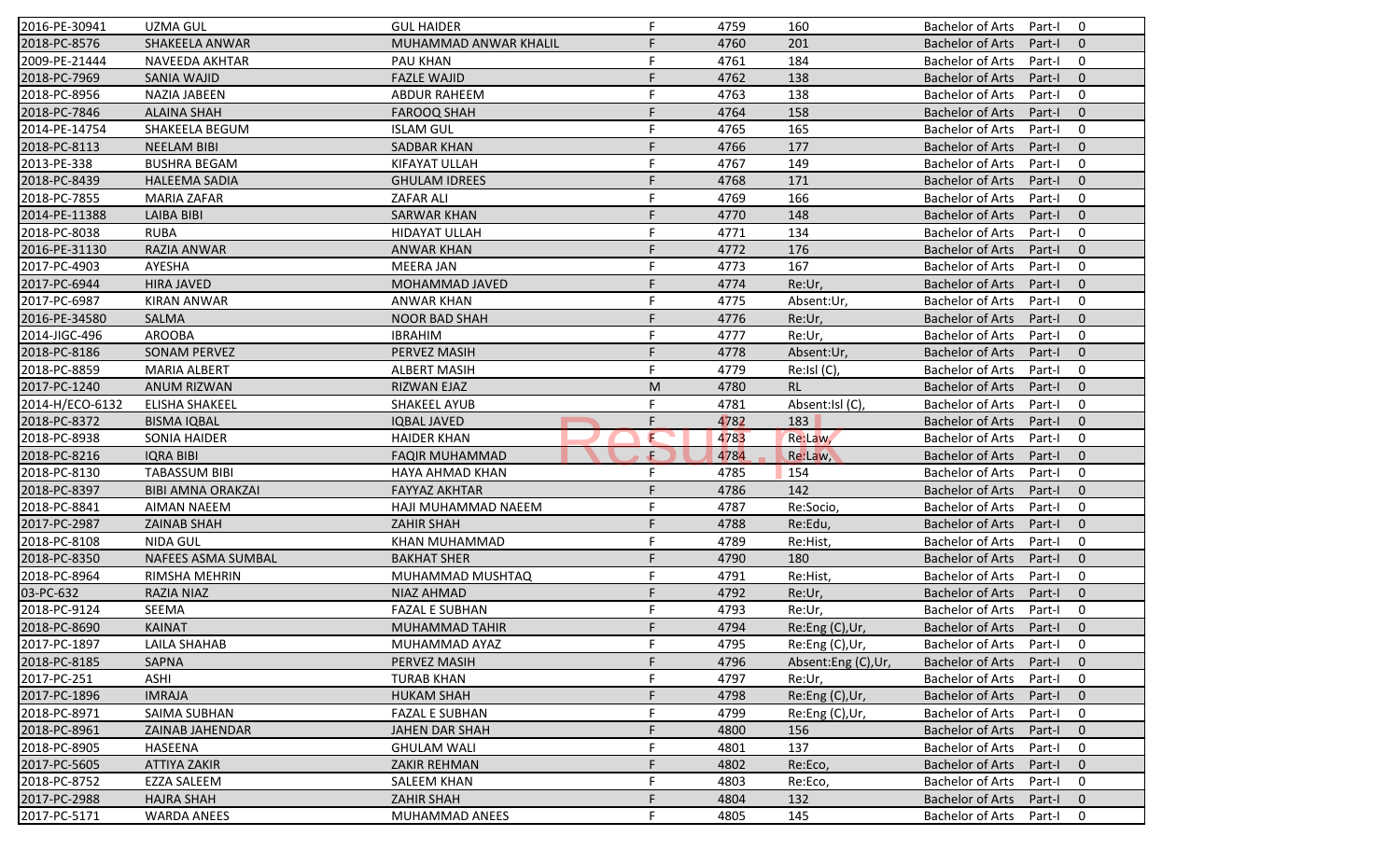| 2017-PC-5338   | SHUMIALA NAEEM           | <b>NAEEM KHAN</b>        | F.           | 4806 | 180                 | <b>Bachelor of Arts</b><br>Part-I<br>$\overline{0}$ |
|----------------|--------------------------|--------------------------|--------------|------|---------------------|-----------------------------------------------------|
| 2018-PC-10354  | <b>ZUBAIR KHAN</b>       | <b>NISAR KHAN</b>        | M            | 4807 | Re:Eng (C),         | <b>Bachelor of Arts</b><br>0<br>Part-I              |
| 2018-PC-10494  | <b>AKHTAR MUNIR</b>      | <b>NOOR MUHAMMAD</b>     | M            | 4808 | Re: Eng(C),         | <b>Bachelor of Arts</b><br>$\mathbf{0}$<br>Part-I   |
| 2018-PC-12767  | <b>MATI UR REHMAN</b>    | MUHAMMAD ASMAT ULLAH     | M            | 4809 | 183                 | <b>Bachelor of Arts</b><br>0<br>Part-I              |
| 2018-PC-10848  | <b>ANAS MAHMOOD</b>      | <b>ASIF MAHMOOD</b>      | M            | 4810 | 194                 | $\mathbf{0}$<br><b>Bachelor of Arts</b><br>Part-I   |
| 2018-PC-10853  | MUHAMMAD SHAHZAIB        | <b>NIAMAT ULLAH</b>      | M            | 4811 | 195                 | <b>Bachelor of Arts</b><br>Part-I<br>0              |
| 2018-PC-10854  | <b>IHSAN ULLAH</b>       | QARI KHURSHEED AHMAD     | M            | 4812 | 191                 | $\mathbf{0}$<br><b>Bachelor of Arts</b><br>Part-I   |
| 2017-PC-881    | <b>JUNAID AHMED</b>      | <b>NOOR AHMED</b>        | M            | 4813 | 133                 | <b>Bachelor of Arts</b><br>0<br>Part-I              |
| 2013-PE-1927   | <b>BEHZAD ALI</b>        | <b>SHAH ALI</b>          | M            | 4814 | Re:Eng (C),         | <b>Bachelor of Arts</b><br>$\mathbf{0}$<br>Part-I   |
| 2015-PE-23129  | HASEEB ULLAH SHARIF      | <b>MUHAMMAD SHARIF</b>   | M            | 4815 | Re:Eng (C),         | <b>Bachelor of Arts</b><br>Part-I<br>0              |
| 2015-PE-23343  | MUHAMMAD WAQAS           | <b>HUSSAIN KHAN</b>      | M            | 4816 | 141                 | <b>Bachelor of Arts</b><br>Part-I<br>$\mathbf{0}$   |
| 2015-PE-25718  | <b>ASGHAR KHAN</b>       | <b>HASSAN GUL</b>        | M            | 4817 | Re:Eng (C),         | <b>Bachelor of Arts</b><br>Part-I<br>0              |
| 2015-PE-22427  | ROOH ULLAH               | <b>LIBAS GUL</b>         | M            | 4818 | 134                 | <b>Bachelor of Arts</b><br>$\mathbf{0}$<br>Part-I   |
| 2016-PE-34382  | SHAFI ULLAH              | SAHIBZADA HAFEEZ ULLAH   | M            | 4819 | 149                 | <b>Bachelor of Arts</b><br>0<br>Part-I              |
| 2014-PE-12718  | MUHAMMAD AWAIS KHAN      | <b>TAHIR KHAN</b>        | M            | 4820 | Re:Eng (C),         | <b>Bachelor of Arts</b><br>Part-I<br>$\overline{0}$ |
| 2018-PC-13627  | <b>RAZA KHAN</b>         | <b>ISLAMULLAH KHALIL</b> | M            | 4821 | 128                 | <b>Bachelor of Arts</b><br>0<br>Part-I              |
| 2015-PE-23415  | <b>INAM ULLAH</b>        | MUHAMMAD SABIR           | M            | 4822 | 160                 | <b>Bachelor of Arts</b><br>Part-I<br>$\mathbf{0}$   |
| 2017-PC-4075   | ABDUL MAQEEM             | ABDUL QAYYAM             | M            | 4823 | Fail in Aggt        | <b>Bachelor of Arts</b><br>0<br>Part-I              |
| 2016-PE-33418  | <b>SAJJAD ALI</b>        | <b>NAZEER AHMAD</b>      | M            | 4824 | Re:Eng (C),         | <b>Bachelor of Arts</b><br>$\mathbf{0}$<br>Part-I   |
| 2015-PE-26455  | SAMI ULLAH               | <b>JAVED ULLAH</b>       | M            | 4825 | Re:Eng (C),         | $\mathbf 0$<br><b>Bachelor of Arts</b><br>Part-I    |
| 2016-BHAP-3491 | <b>NIZAM ULLAH</b>       | <b>HAYAT ULLAH</b>       | M            | 4826 | 147                 | $\mathbf{0}$<br><b>Bachelor of Arts</b><br>Part-I   |
| 2017-PC-2140   | <b>MURAD ALI</b>         | MUHAMMAD ISMAIL          | M            | 4827 | Re:Eng (C),         | 0<br><b>Bachelor of Arts</b><br>Part-I              |
| 2015-PE-24839  | <b>ZIA UR RAHMAN</b>     | <b>FAZLI WAHAB</b>       | M            | 4828 | Re:Eng (C),         | <b>Bachelor of Arts</b><br>$\mathbf 0$<br>Part-I    |
| 2014-PE-14576  | WAQAR UR REHMAN          | <b>GUL DARWAISH KHAN</b> | M            | 4829 | Re: Eng(C)          | <b>Bachelor of Arts</b><br>0<br>Part-I              |
| 2013-PIMS-289  | <b>ROVAID AHMAD</b>      | <b>NOOR ASLAM</b>        | M            | 4830 | <b>Fail in Aggt</b> | $\mathbf{0}$<br><b>Bachelor of Arts</b><br>Part-I   |
| 2015-PE-22135  | <b>KASHIF</b>            | SHAFI ULLAH              | $\mathsf{M}$ | 4831 | Re:Eng (C),         | <b>Bachelor of Arts</b><br>0<br>Part-I              |
| 2014-PE-11004  | MUHAMMAD SHADNAN KHAN    | <b>UMARA KHAN</b>        | M            | 4832 | Re: Eng(C),         | <b>Bachelor of Arts</b><br>$\mathbf{0}$<br>Part-I   |
| 2014-PE-12782  | SHAHID KHAN              | <b>IQBAL HUSSAIN</b>     | M            | 4833 | Re:Eng (C),         | $\mathbf 0$<br><b>Bachelor of Arts</b><br>Part-I    |
| 2015-PE-21854  | <b>SYED NOMAN SHAH</b>   | SYED LAL SHAH            | M            | 4834 | Re: Eng(C)          | <b>Bachelor of Arts</b><br>$\mathbf{0}$<br>Part-I   |
| 2017-PC-3450   | AMJAD ALI                | ABDUR RAHMAN             | M            | 4835 | 144                 | <b>Bachelor of Arts</b><br>0<br>Part-I              |
| 2014-PE-12257  | MUHAMMAD YAHYA           | <b>ABDUL JALAL</b>       | M            | 4836 | Re: Eng(C)          | <b>Bachelor of Arts</b><br>$\overline{0}$<br>Part-I |
| 2014-PE-14479  | ABDUR REHMAN             | MUHAMMAD KHAYAS          | M            | 4837 | Re:Eng (C),         | <b>Bachelor of Arts</b><br>0<br>Part-I              |
| 2017-PC-5751   | <b>ASIM GUL</b>          | <b>AMIN GUL</b>          | M            | 4838 | 139                 | <b>Bachelor of Arts</b><br>Part-I<br>$\overline{0}$ |
| 2018-PC-10069  | <b>HAZRAT BILAL</b>      | <b>GUL DAD KHAN</b>      | M            | 4839 | 221                 | <b>Bachelor of Arts</b><br>0<br>Part-I              |
| 2012-PE-47759  | <b>FAWAD KHAN</b>        | <b>JEHANZEB KHAN</b>     | M            | 4840 | 154                 | <b>Bachelor of Arts</b><br>Part-I<br>$\mathbf 0$    |
| 2018-PC-9825   | MUHAMMAD ATIF            | <b>FIRDOS KHAN</b>       | M            | 4841 | 159                 | Bachelor of Arts Part-I<br>$\mathbf 0$              |
| 2018-PC-11294  | MUHAMMAD WALEED          | AURANGZEB                | M            | 4842 | Re:Eng (C),         | Bachelor of Arts Part-I<br>$\overline{0}$           |
| 2018-PC-12007  | HAFIZ MUHAMMAD QASIM     | <b>ISRAR AHMAD</b>       | М            | 4843 | 189                 | <b>Bachelor of Arts</b><br>Part-I<br>0              |
| 2016-PE-31618  | MUHAMMAD ADNAN           | MUHAMMAD ARIF            | M            | 4844 | Re: Eng(C)          | Bachelor of Arts<br>Part-I<br>$\mathbf{0}$          |
| 2018-PC-13526  | <b>ISAAC ANWAR</b>       | <b>ANWAR MASIH</b>       | М            | 4845 | Re: Eng(C)          | <b>Bachelor of Arts</b><br>Part-I<br>0              |
| 2015-PE-21999  | YAHYA MURAD              | <b>MURAD KHAN</b>        | M            | 4846 | 151                 | <b>Bachelor of Arts</b><br>$\mathbf 0$<br>Part-I    |
| 2017-PC-951    | ZEESHAN MALAK            | MUHAMMAD UZAIR           | M            | 4847 | 212                 | <b>Bachelor of Arts</b><br>0<br>Part-I              |
| 2015-PE-23866  | <b>ABDUL WAJID</b>       | ABDUL HAKEEM             | M            | 4848 | 137                 | Bachelor of Arts<br>Part-I<br>$\mathbf 0$           |
| 2014-PE-10755  | RAB NAWAZ KHAN           | <b>MUSLIM KHAN</b>       | M            | 4849 | Re:Eng (C),         | Bachelor of Arts<br>Part-I<br>0                     |
| 2017-PC-7525   | MUHAMMAD ZUBAIR          | ABDUL LATIF KHAN         | M            | 4850 | Absent:Eng (C),     | <b>Bachelor of Arts</b><br>$\mathbf{0}$<br>Part-I   |
| 2017-PC-3551   | ABU HURRIRAH             | <b>GHAFAR KHAN</b>       | M            | 4851 | 162                 | <b>Bachelor of Arts</b><br>Part-I<br>0              |
| 2014-PE-14708  | <b>SHAN E ZAEEM KHAN</b> | <b>ZAHOOR AHMAD</b>      | M            | 4852 | 128                 | Bachelor of Arts<br>Part-I<br>$\mathbf{0}$          |
|                |                          |                          |              |      |                     |                                                     |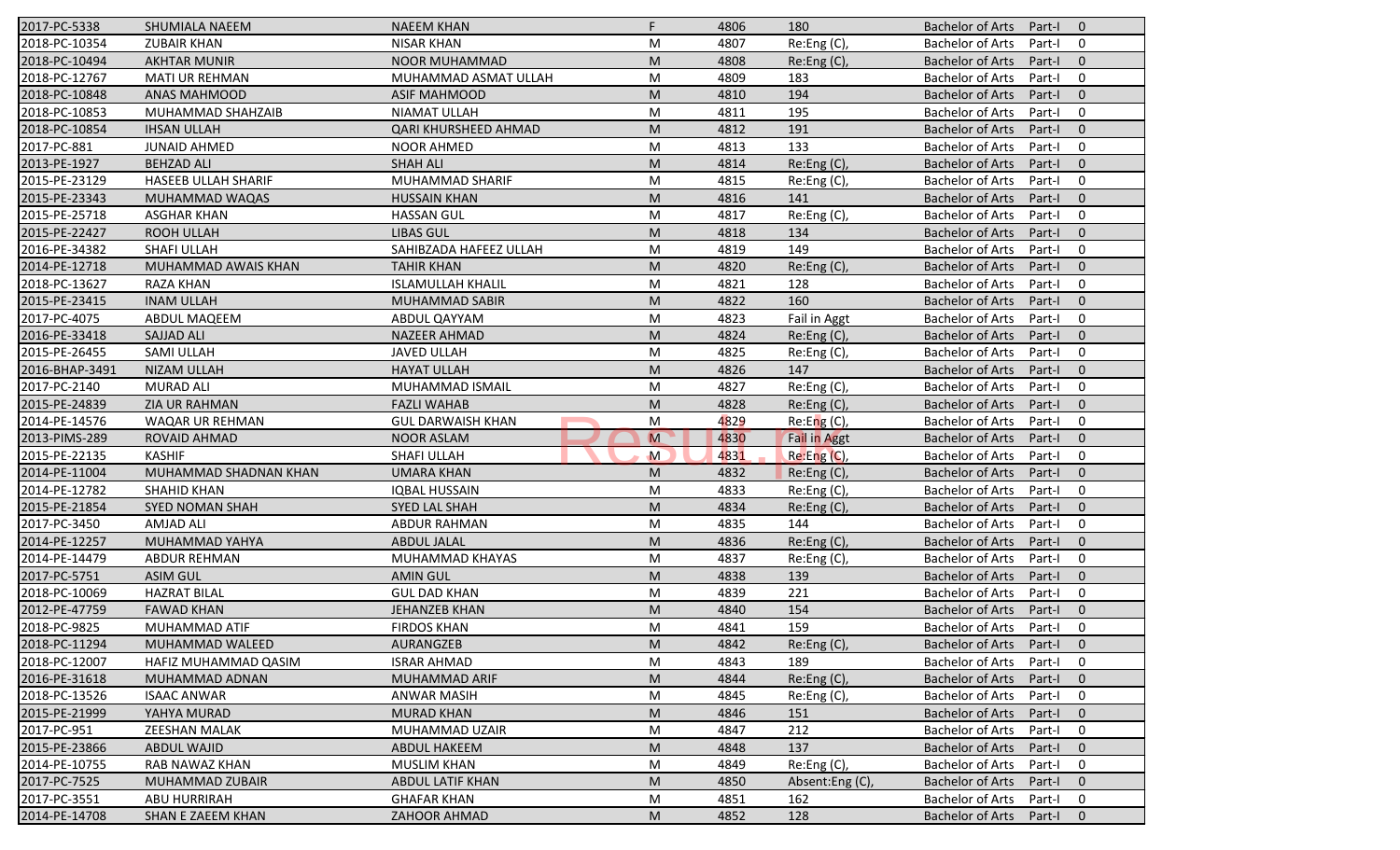| 2015-PE-22023 | FURQAN ULLAH KHAN           | RAHMAT ULLAH                 | M | 4853 | Re:Eng (C),     | <b>Bachelor of Arts</b><br>0<br>Part-I              |
|---------------|-----------------------------|------------------------------|---|------|-----------------|-----------------------------------------------------|
| 2016-PE-33744 | MUHAMMAD SUBHAN             | <b>MUHAMMAD IDRIS</b>        | M | 4854 | Re:Eng (C),     | <b>Bachelor of Arts</b><br>Part-I<br>$\mathbf{0}$   |
| 2018-PC-12299 | <b>KAMRAN KHAN</b>          | JAMIL                        | M | 4855 | 155             | <b>Bachelor of Arts</b><br>Part-I<br>0              |
| 2018-PC-11880 | SHAFIQ ULLAH                | <b>FARMAN ULLAH</b>          | M | 4856 | 191             | <b>Bachelor of Arts</b><br>$\mathbf{0}$<br>Part-I   |
| 2017-PC-1197  | RAHIM ULLAH                 | LUTF ULLAH                   | M | 4857 | Re:Eng (C),     | <b>Bachelor of Arts</b><br>$\mathbf 0$<br>Part-I    |
| 2015-PE-21209 | MUHAMMAD NOUMAN             | <b>IMTIAZ AHMAD</b>          | M | 4858 | 130             | <b>Bachelor of Arts</b><br>Part-I<br>$\overline{0}$ |
| 2017-PC-520   | <b>TARIQ SHAH</b>           | SYED KAMAL SHAH              | M | 4859 | Re:Eng (C),     | $\mathbf 0$<br><b>Bachelor of Arts</b><br>Part-I    |
| 2016-PE-32684 | <b>ASIM ULLAH</b>           | <b>KIFAYAT ULLAH</b>         | M | 4860 | Re:Eng (C),     | <b>Bachelor of Arts</b><br>$\mathbf{0}$<br>Part-I   |
| 2017-PC-3425  | <b>ISLAM UD DIN</b>         | <b>KHAN ZAREEN</b>           | M | 4861 | Re:Eng (C),     | <b>Bachelor of Arts</b><br>Part-I<br>$\mathbf 0$    |
| 2017-PC-4026  | <b>FAZLI SUBHAN</b>         | <b>ABDUR RAHMAN</b>          | M | 4862 | Re:Eng (C),     | <b>Bachelor of Arts</b><br>Part-I<br>$\Omega$       |
| 2018-PC-10123 | MUHAMMAD IZHAR ALI SHAH     | <b>ALI HAZRAT</b>            | M | 4863 | 186             | <b>Bachelor of Arts</b><br>Part-I<br>$\mathbf 0$    |
| 2018-PC-10711 | MUHAMMAD IKRAM              | ABDUL HAMEED                 | M | 4864 | Re:Eng (C),     | <b>Bachelor of Arts</b><br>Part-I<br>$\mathbf{0}$   |
| 2018-PC-12835 | <b>SIKANDAR KHAN</b>        | <b>MURAD KHAN</b>            | M | 4865 | Re:Eng (C),     | <b>Bachelor of Arts</b><br>$\mathbf 0$<br>Part-I    |
| 2018-PC-12259 | SYED MUSTAFA YOUSAF         | SYED YOUSAF ALI SHAH         | M | 4866 | 138             | <b>Bachelor of Arts</b><br>$\mathbf{0}$<br>Part-I   |
| 2017-PC-4565  | <b>SHAHAB SHAH</b>          | <b>CHINAR SHAH</b>           | M | 4867 | 133             | $\mathbf 0$<br><b>Bachelor of Arts</b><br>Part-I    |
| 2018-PC-11842 | MUHAMMAD BILAL              | MUHAMMAD RAFIQ               | M | 4868 | Absent:Eng(C),  | $\Omega$<br><b>Bachelor of Arts</b><br>Part-I       |
| 2013-PE-1643  | MUHAMMAD SHAHID             | MUHAMMAD SADDIQ              | M | 4869 | Re:Eng (C),     | <b>Bachelor of Arts</b><br>$\mathbf 0$<br>Part-I    |
| 2009-PE-15761 | <b>DAUD SHER</b>            | <b>SHER MUHAMMAD</b>         | M | 4870 | 145             | <b>Bachelor of Arts</b><br>$\mathbf{0}$<br>Part-I   |
| 2009-PE-12006 | <b>TASIR AZIZ</b>           | <b>AZIZ ULLAH</b>            | M | 4871 | Re:Eng (C),     | <b>Bachelor of Arts</b><br>Part-I<br>$\mathbf 0$    |
| 2017-PC-2269  | <b>SAIF ULLAH</b>           | <b>KHANA GUL</b>             | M | 4872 | 150             | <b>Bachelor of Arts</b><br>Part-I<br>$\mathbf{0}$   |
| 2018-PC-9918  | MUHAMMAD ILTAF              | <b>GHILAF GUL</b>            | M | 4873 | 138             | <b>Bachelor of Arts</b><br>$\mathbf 0$<br>Part-I    |
| 2016-PE-31687 | <b>AMJAD</b>                | <b>GHANI KHAN</b>            | M | 4874 | 144             | $\mathbf{0}$<br><b>Bachelor of Arts</b><br>Part-I   |
| 2018-PC-10007 | LAL MUHAMMAD                | <b>GHANI KHAN</b>            | M | 4875 | Re:Eng (C),     | <b>Bachelor of Arts</b><br>Part-I<br>0              |
| 2018-PC-10006 | <b>QAZI MUHAMMAD MEHRAN</b> | <b>QAZI JEHANZEB</b>         | M | 4876 | Re: Eng(C)      | $\mathbf{0}$<br><b>Bachelor of Arts</b><br>Part-I   |
| 2018-PC-11182 | MUHAMMAD RIZWAN             | <b>KHALID IQBAL</b>          | M | 4877 | Re: Eng(C),     | <b>Bachelor of Arts</b><br>$\mathbf 0$<br>Part-I    |
| 2018-PC-11181 | <b>ABDUR REHMAN</b>         | <b>TAYYIB GUL</b>            | M | 4878 | Re:Eng (C),     | <b>Bachelor of Arts</b><br>$\mathbf{0}$<br>Part-I   |
| 2015-PE-21857 | <b>ABU TALHA</b>            | <b>WARIS KHAN</b>            | M | 4879 | Re:Eng (C),     | <b>Bachelor of Arts</b><br>Part-I<br>$\mathbf 0$    |
| 2013-PE-3298  | <b>ALI REHMAN</b>           | <b>SAID UR REHMAN</b>        | M | 4880 | Re: Eng(C)      | <b>Bachelor of Arts</b><br>Part-I<br>$\Omega$       |
| 2015-PE-25524 | ZAHID ULLAH                 | <b>SAID ARIF</b>             | M | 4881 | Re: Eng(C)      | <b>Bachelor of Arts</b><br>$\mathbf 0$<br>Part-I    |
| 2014-PE-13179 | <b>ABID MUNIR</b>           | <b>ABDUL MUNIR</b>           | M | 4882 | Re:Eng (C),     | <b>Bachelor of Arts</b><br>$\mathbf{0}$<br>Part-I   |
| 2008-PE-2039  | <b>ABDUL KHALIL</b>         | <b>ABDUL WAKEEL</b>          | M | 4883 | Re:Eng (C),     | <b>Bachelor of Arts</b><br>Part-I<br>0              |
| 2016-PE-35555 | <b>AMMAR TARIQ</b>          | TARIQ MEHMOOD BUTT           | M | 4884 | 152             | $\Omega$<br><b>Bachelor of Arts</b><br>Part-I       |
| 2016-PE-33824 | <b>FIDA HUSSAIN</b>         | <b>KHADIM HUSSAIN</b>        | M | 4885 | Re:Eng (C),     | <b>Bachelor of Arts</b><br>$\mathbf 0$<br>Part-I    |
| 2014-PE-13076 | MUHAMMAD USMAN QURESHI      | MUHAMMAD SARWAR KHAN QURESHI | M | 4886 | 137             | <b>Bachelor of Arts</b><br>$\mathbf{0}$<br>Part-I   |
| 2017-PC-5764  | <b>ABDUL JALIL</b>          | MUHAMMAD RAEES               | M | 4887 | 141             | <b>Bachelor of Arts</b><br>Part-I<br>0              |
| 2016-PE-31697 | <b>UMAR FAROOQ</b>          | <b>DAULAT KHAN</b>           | M | 4888 | Re:Eng(C),      | Bachelor of Arts Part-I 0                           |
| 2018-PC-13556 | <b>SHAHAB</b>               | <b>HABIB ZADA</b>            | М | 4889 | 193             | Bachelor of Arts Part-I<br>$\mathbf 0$              |
| 2011-PE-33768 | <b>MUKHARIF SHAH</b>        | <b>GHUFRAN SHAH</b>          | M | 4890 | Absent:Eng (C), | <b>Bachelor of Arts</b><br>Part-I<br>$\mathbf{0}$   |
| 2015-PE-23337 | MUHAMMAD SHAHZAD            | <b>WARIS KHAN</b>            | M | 4891 | $Re: Eng(C)$ ,  | <b>Bachelor of Arts</b><br>Part-I<br>0              |
| 2014-PE-14287 | <b>UBAID UR RAHMAN</b>      | <b>GHULAM MUHAMMAD</b>       | M | 4892 | Re:Eng (C),     | <b>Bachelor of Arts</b><br>Part-I<br>$\mathbf{0}$   |
| 2018-PC-10767 | <b>RAFI ULLAH</b>           | MUHAMMAD ISMAIL              | M | 4893 | Re:Eng (C),     | <b>Bachelor of Arts</b><br>0<br>Part-I              |
| 2017-PC-1225  | MUHAMMAD SAAD               | <b>SULTAN MAHMOOD</b>        | M | 4894 | <b>RL</b>       | <b>Bachelor of Arts</b><br>$\mathbf 0$<br>Part-I    |
| 2017-PC-3694  | <b>IBRAHIM</b>              | <b>MAQBALI KHAN</b>          | M | 4895 | Re:Eng (C),     | <b>Bachelor of Arts</b><br>0<br>Part-I              |
| 2018-PC-12459 | <b>GOHAR KHAN</b>           | SALEEM                       | M | 4896 | Re:Eng (C),     | <b>Bachelor of Arts</b><br>Part-I<br>$\mathbf 0$    |
| 2018-PC-13802 | <b>WAJID IQBAL</b>          | MEHMOOD IQBAL                | M | 4897 | Absent:Eng (C), | <b>Bachelor of Arts</b><br>0<br>Part-I              |
| 2018-PC-10366 | <b>ABDUL RASHID</b>         | MUHAMMAD AFZAL               | M | 4898 | 128             | <b>Bachelor of Arts</b><br>$\mathbf 0$<br>Part-I    |
| 2016-PE-35837 | SAMI UR REHMAN              | KHALIL UR REHMAN             |   |      |                 | 0                                                   |
|               |                             |                              | M | 4899 | 135             | Bachelor of Arts<br>Part-I                          |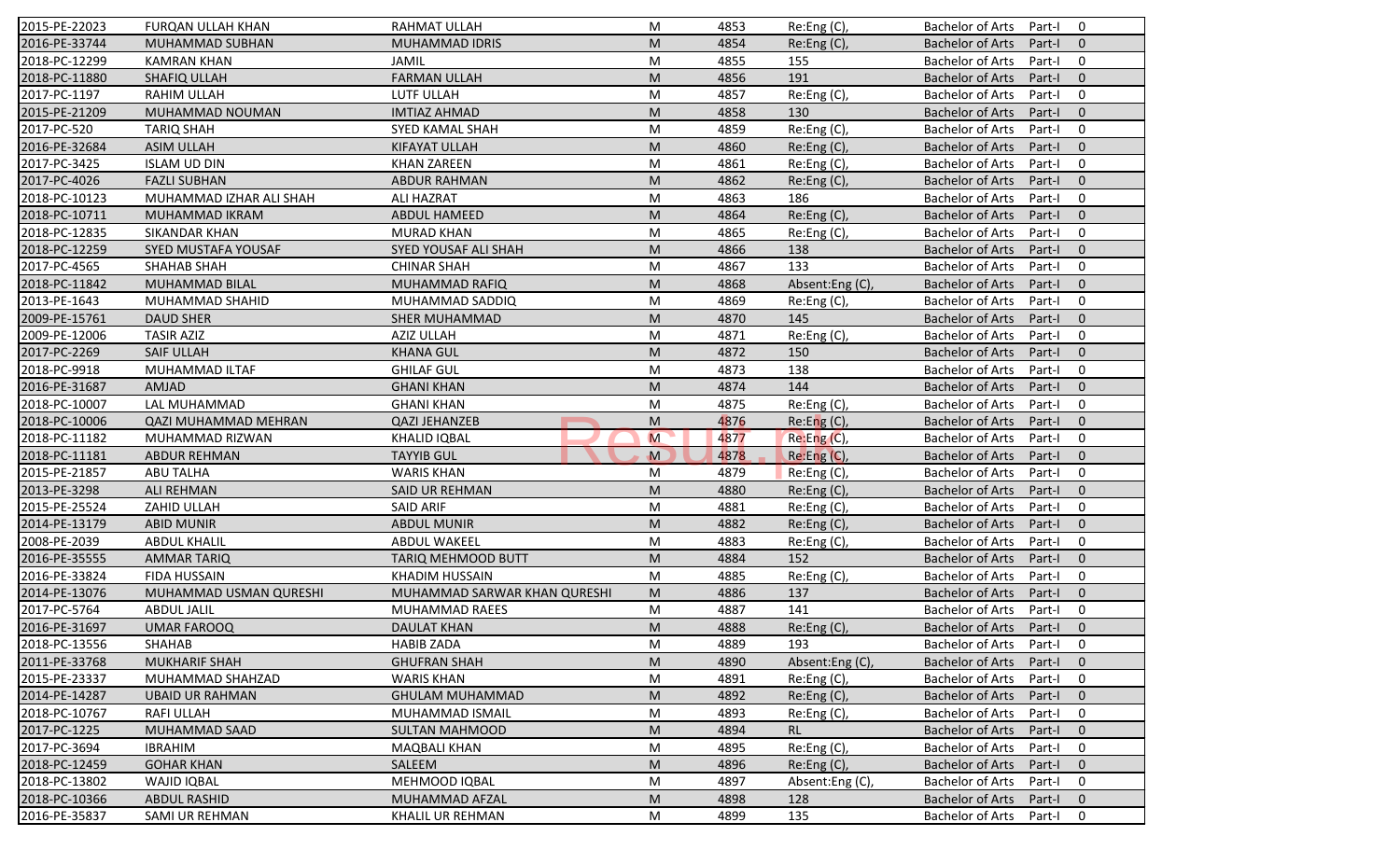| 2015-PE-26460  | SHAFIQ KHAN            | <b>NOROZ KHAN</b>      | M                                                                                                          | 4900 | 176                | Bachelor of Arts Part-I |        | - 0            |
|----------------|------------------------|------------------------|------------------------------------------------------------------------------------------------------------|------|--------------------|-------------------------|--------|----------------|
| 2017-PC-625    | <b>RIZWAN ULLAH</b>    | <b>IKRAM ULLAH</b>     | М                                                                                                          | 4901 | 142                | <b>Bachelor of Arts</b> | Part-I | 0              |
| 2017-PC-2261   | <b>HAMDULLAH</b>       | <b>MASAL KHAN</b>      | M                                                                                                          | 4902 | Re:Ur,             | <b>Bachelor of Arts</b> | Part-I | $\overline{0}$ |
| 2017-PC-2602   | MUHAMMAD ANEES         | <b>ALAMGIR KHAN</b>    | M                                                                                                          | 4903 | Re:Ur,             | <b>Bachelor of Arts</b> | Part-I | $\mathbf 0$    |
| 2018-PC-10407  | RIZWAN ULLAH           | MUHAMMAD AFZAL         | M                                                                                                          | 4904 | Re:Ur,             | <b>Bachelor of Arts</b> | Part-I | $\overline{0}$ |
| 2016-GCB-1855  | <b>ALI AHMAD</b>       | SIRAJ AHMAD            | M                                                                                                          | 4905 | Re:Ur,             | <b>Bachelor of Arts</b> | Part-I | $\mathbf 0$    |
| 2016-PE-31769  | <b>SHARIQ KHAN</b>     | <b>TARIQ HUSSAIN</b>   | M                                                                                                          | 4906 | 137                | <b>Bachelor of Arts</b> | Part-I | $\mathbf 0$    |
| 2016-PE-34204  | <b>HAMZA NASEEM</b>    | <b>NASEEM KHAN</b>     | M                                                                                                          | 4907 | 128                | <b>Bachelor of Arts</b> | Part-I | 0              |
| 2014-PE-12875  | <b>FAROOQ</b>          | <b>GUU AZEEM KHAN</b>  | M                                                                                                          | 4908 | Re:Ur,             | <b>Bachelor of Arts</b> | Part-I | $\overline{0}$ |
| 2018-PC-12209  | <b>FARHAN AHMAD</b>    | <b>FAZAL AHMAD</b>     | M                                                                                                          | 4909 | 128                | <b>Bachelor of Arts</b> | Part-I | $\mathbf 0$    |
| 2018-PC-13551  | MUHAMMAD SAQIB         | <b>ISHFAQ AHMED</b>    | M                                                                                                          | 4910 | Absent:Ur,         | Bachelor of Arts        | Part-I | $\mathbf 0$    |
| 2018-PC-10105  | <b>SHER NOWAB</b>      | SIAL ZAMAN             | М                                                                                                          | 4911 | Re:Ur,             | <b>Bachelor of Arts</b> | Part-I | 0              |
| 2018-PC-11213  | <b>ALI KHAN</b>        | <b>FAQIR KHAN</b>      | M                                                                                                          | 4912 | Re:Ur,             | <b>Bachelor of Arts</b> | Part-I | $\overline{0}$ |
| 2017-PC-4269   | <b>UMAR WAQAR KHAN</b> | MUHAMMAD WAQAR KHAN    | M                                                                                                          | 4913 | 149                | <b>Bachelor of Arts</b> | Part-I | $\mathbf 0$    |
| 2010-PE-22936  | MUHAMMAD SULAIMAN      | MUHAMMAD AYAN          | M                                                                                                          | 4914 | Absent:Ur,         | <b>Bachelor of Arts</b> | Part-I | $\overline{0}$ |
| 2018-PC-13780  | HAMID MEHMOOD          | SHAH MAST KHAN         | M                                                                                                          | 4915 | Re:Ur,             | <b>Bachelor of Arts</b> | Part-I | $\mathbf 0$    |
| 2014-PE-11137  | WAJAHAT ALI KHAN       | FAZAL UR REHMAN        | M                                                                                                          | 4916 | Re:Ur,             | <b>Bachelor of Arts</b> | Part-I | $\overline{0}$ |
| 2018-PC-12266  | SUNDEEL SANAN          | <b>HAYAT ULLAH</b>     | M                                                                                                          | 4917 | Absent:Ur,         | <b>Bachelor of Arts</b> | Part-I | $\overline{0}$ |
| 2013-BHAP-2303 | <b>WASI ULLAH</b>      | <b>NASRULLAH</b>       | M                                                                                                          | 4918 | Re:Ur,             | <b>Bachelor of Arts</b> | Part-I | $\overline{0}$ |
| 2018-PC-12332  | <b>INAM UL HAQ</b>     | <b>MATLOOB KHAN</b>    | М                                                                                                          | 4919 | Absent:EE,         | <b>Bachelor of Arts</b> | Part-I | $\mathbf 0$    |
| 2018-PC-10120  | <b>IRFAN</b>           | <b>ANWAR HUSSAIN</b>   | M                                                                                                          | 4920 | 162                | <b>Bachelor of Arts</b> | Part-I | $\mathbf{0}$   |
| 2014-PE-13918  | SADAQAT                | <b>MUHAMMAD KHAN</b>   | M                                                                                                          | 4921 | 153                | <b>Bachelor of Arts</b> | Part-I | $\mathbf 0$    |
| 2018-PC-10659  | SAHIBZADA SHAHZEB      | SAHIBZADA AURANGZEB    | M                                                                                                          | 4922 | 160                | <b>Bachelor of Arts</b> | Part-I | $\mathbf{0}$   |
| 2014-PE-10984  | MUHAMMAD YOUSAF        | RAHEEM ULLAH           | M                                                                                                          | 4923 | Absent:Law,        | <b>Bachelor of Arts</b> | Part-I | 0              |
| 2014-E-3783    | SAMI UL HAQ            | ATTA UL HAQ            | M                                                                                                          | 4924 | 138                | <b>Bachelor of Arts</b> | Part-I | $\overline{0}$ |
| 2015-PE-21840  | MUHAMMAD ISMAIL        | MUHAMMAD IQBAL         | M                                                                                                          | 4925 | 139                | <b>Bachelor of Arts</b> | Part-I | $\mathbf 0$    |
| 2018-PC-10104  | MUHAMMAD ZAIN UL ISLAM | SAIF UL ISLAM          | M                                                                                                          | 4926 | Absent:Law,        | Bachelor of Arts        | Part-I | $\mathbf{0}$   |
| 2018-PC-11513  | ABDUL QADEER KHAN      | ABDUR RASHID KHAN      | M                                                                                                          | 4927 | 170                | <b>Bachelor of Arts</b> | Part-I | 0              |
| 2018-PC-13626  | <b>HAMZA ISLAM</b>     | <b>ISLAM ULLAH</b>     | M                                                                                                          | 4928 | 128                | <b>Bachelor of Arts</b> | Part-I | $\overline{0}$ |
| 2014-FP-2503   | <b>MURAD ALI</b>       | <b>HAZRAT ALI</b>      | M                                                                                                          | 4929 | Absent:PSc,        | <b>Bachelor of Arts</b> | Part-I | $\mathbf 0$    |
| 2018-PC-11222  | <b>AMIR KHAN</b>       | <b>NASIR KHAN</b>      | M                                                                                                          | 4930 | 128                | <b>Bachelor of Arts</b> | Part-I | $\overline{0}$ |
| 2018-PC-10144  | <b>MAJID SODAGAR</b>   | SODAGAR GILL           | M                                                                                                          | 4931 | Absent:Edu,        | <b>Bachelor of Arts</b> | Part-I | 0              |
| 2018-PC-12708  | MUHAMMAD HASNAIN       | <b>FAHIM HUSAIN</b>    | $\mathsf{M}% _{T}=\mathsf{M}_{T}\!\left( a,b\right) ,\ \mathsf{M}_{T}=\mathsf{M}_{T}\!\left( a,b\right) ,$ | 4932 | Re:Edu,            | <b>Bachelor of Arts</b> | Part-I | $\overline{0}$ |
| 2018-PC-9777   | <b>WISHAL RIFAQAT</b>  | RIFAQAT MASIH          | M                                                                                                          | 4933 | 144                | <b>Bachelor of Arts</b> | Part-I | $\mathbf 0$    |
| 2018-PC-10817  | LAEEQ AHMAD QURESHI    | TEHSIN MEHMOOD QURESHI | M                                                                                                          | 4934 | Absent:SW,         | <b>Bachelor of Arts</b> | Part-I | $\overline{0}$ |
| 2018-PC-12017  | <b>KHIZER SHAH</b>     | YASIR YOUSAF           | M                                                                                                          | 4935 | Re:Hist,           | Bachelor of Arts        | Part-I | 0              |
| 2018-PC-11726  | <b>RAB NAWAZ</b>       | ZAKIR ULLAH            | M                                                                                                          | 4936 | 129                | <b>Bachelor of Arts</b> | Part-I | $\overline{0}$ |
| 2018-PC-10750  | <b>SIMON PARVEZ</b>    | PERVEZ MASIH           | M                                                                                                          | 4937 | 133                | <b>Bachelor of Arts</b> | Part-I | $\mathbf 0$    |
| 2014-PE-14046  | SADDAM HUSSAIN         | <b>SWAT KHAN</b>       | M                                                                                                          | 4938 | Re:Eng (C), Ur,    | <b>Bachelor of Arts</b> | Part-I | $\mathbf 0$    |
| 2012-GP-8517   | SAMI ULLAH             | <b>HAKEEM ULLAH</b>    | M                                                                                                          | 4939 | Re:Eng (C), Ur,    | <b>Bachelor of Arts</b> | Part-I | 0              |
| 2018-PC-10349  | <b>RAJ WALI</b>        | <b>MADAD KHAN</b>      | M                                                                                                          | 4940 | Re:Eng (C),Ur,     | <b>Bachelor of Arts</b> | Part-I | $\mathbf 0$    |
| 2018-PC-11157  | SHEROZ                 | SHUJA UD DIN           | M                                                                                                          | 4941 | Re:Eng (C),Ur,     | <b>Bachelor of Arts</b> | Part-I | 0              |
| 2017-PC-1176   | <b>NADEEM KHAN</b>     | KHYAL WAZIR            | M                                                                                                          | 4942 | Absent:Eng (C),Ur, | <b>Bachelor of Arts</b> | Part-I | $\overline{0}$ |
| 2017-PC-4330   | <b>NOOR HABIB</b>      | <b>NOOR REHMAN</b>     | М                                                                                                          | 4943 | Re:Eng (C),Ur,     | <b>Bachelor of Arts</b> | Part-I | 0              |
|                |                        |                        |                                                                                                            |      |                    | <b>Bachelor of Arts</b> | Part-I | $\overline{0}$ |
| 2018-PC-12275  | SADDAM HUSSAIN         | <b>NAWAZ KHAN</b>      | M                                                                                                          | 4944 | Re:Eng (C), Ur,    |                         |        |                |
| 2016-ODCP-852  | <b>UMAR ANWAR</b>      | <b>ANWAR HUSSAIN</b>   | M                                                                                                          | 4945 | Re:Eng (C),Ur,     | <b>Bachelor of Arts</b> | Part-I | 0              |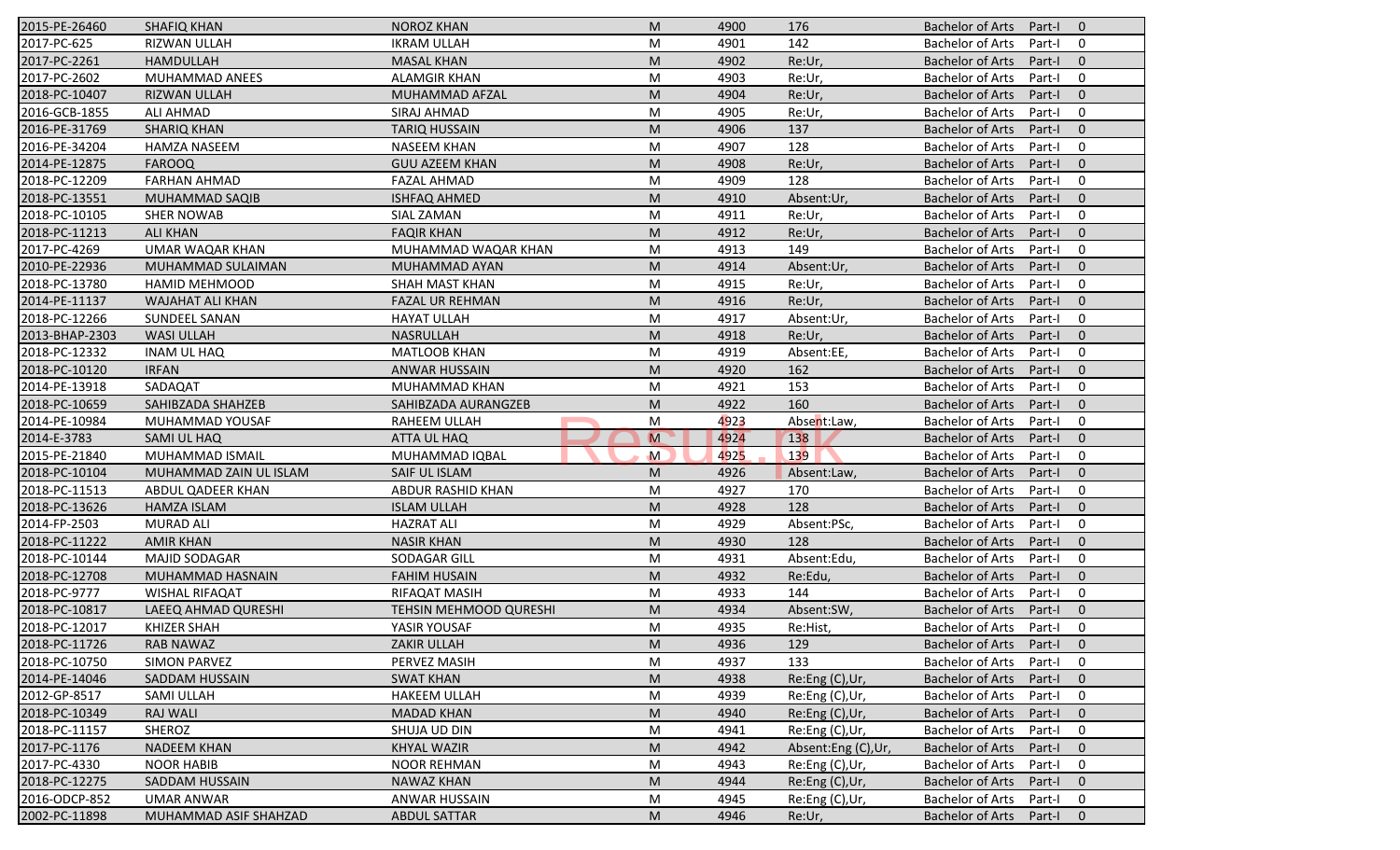| 2018-PC-12129  | <b>MUTHER HABIB</b>      | <b>FAZAL HABIB</b>       | M           | 4947 | Re:Ur,               | <b>Bachelor of Arts</b><br>$\mathbf 0$<br>Part-I  |
|----------------|--------------------------|--------------------------|-------------|------|----------------------|---------------------------------------------------|
| 2016-PE-32466  | <b>TOUHEED JAMAL</b>     | <b>ABDUL HAMEED</b>      | M           | 4948 | Re:Eng (C),Ur,       | <b>Bachelor of Arts</b><br>Part-I<br>$\mathbf{0}$ |
| 2018-PC-12336  | <b>SHAHRYAR KHAN</b>     | <b>JAFAR KHAN</b>        | M           | 4949 | Re:Eng (C),Ur,       | <b>Bachelor of Arts</b><br>$\mathbf 0$<br>Part-I  |
| 2017-PC-4380   | MUHAMMAD IRFAN           | MUHAMMAD SULAIMAN        | M           | 4950 | 160                  | $\mathbf{0}$<br><b>Bachelor of Arts</b><br>Part-I |
| 2012-PE-47854  | MUHAMMAD BILAL           | MUHAMMAD ARSHAD          | M           | 4951 | Re:Ur,               | $\mathbf 0$<br><b>Bachelor of Arts</b><br>Part-I  |
| 2018-PC-11440  | MUHAMMAD TAHIR KHAN      | MUHAMMAD AFZAL           | M           | 4952 | Re:Ur,               | $\overline{0}$<br>Bachelor of Arts<br>Part-I      |
| 2017-PC-1134   | <b>ALI MALANG</b>        | <b>HUSSAIN AHMAD</b>     | M           | 4953 | Fail in Aggt         | $\mathbf 0$<br><b>Bachelor of Arts</b><br>Part-I  |
| 2018-PC-11423  | SYED LUQMAN SHAH         | SYED MUSABIR SHAH        | M           | 4954 | Re:Eng (C),          | <b>Bachelor of Arts</b><br>$\mathbf{0}$<br>Part-I |
| 2017-PC-4296   | ZAHID GUL                | LAL MUHAMMAD             | M           | 4955 | Re:Eng (C), Isl (C), | $\mathbf 0$<br><b>Bachelor of Arts</b><br>Part-I  |
| 2018-PC-13808  | <b>AKMAL KHAN</b>        | <b>MOMEN KHAN</b>        | M           | 4956 | Re:Eng (C),          | <b>Bachelor of Arts</b><br>Part-I<br>$\mathbf{0}$ |
| 2013-PE-3122   | WAQAS AHMAD              | MUHAMMAD AZAM KHAN       | M           | 4957 | Re:Eng (C), Law,     | <b>Bachelor of Arts</b><br>Part-I<br>$\mathbf 0$  |
| 2017-PC-2549   | MUHAMMAD DANISH SHABBIR  | SHABBIR MUHAMMAD         | M           | 4958 | Re:Eng (C), Law,     | <b>Bachelor of Arts</b><br>Part-I<br>$\mathbf{0}$ |
| 2018-PC-11115  | ZIA UL HAQ               | HAJI AITBAR MUHAMMAD     | M           | 4959 | Absent:Eng (C),Law,  | <b>Bachelor of Arts</b><br>$\mathbf 0$<br>Part-I  |
| 2018-PC-10864  | MUHAMMAD JUNAID          | <b>JAVED GUL</b>         | M           | 4960 | Re:Eng (C), Law,     | $\mathbf{0}$<br><b>Bachelor of Arts</b><br>Part-I |
| 2014-PAFP-1498 | MUHAMMAD ZEESHAN         | <b>ATLAS GUL</b>         | M           | 4961 | Re:Eng (C), Law,     | $\mathbf 0$<br><b>Bachelor of Arts</b><br>Part-I  |
| 2018-PC-11863  | MUZAMMEL QAYYUM          | <b>ABDUL QAYUM</b>       | M           | 4962 | Re: Eng(C),          | $\Omega$<br><b>Bachelor of Arts</b><br>Part-I     |
| 2000-S-1257    | SHAHIRUM SHAH            | MUKAMMIL SHAH            | M           | 4963 | 173                  | <b>Bachelor of Arts</b><br>$\mathbf 0$<br>Part-I  |
| 2018-PC-10063  | <b>UMAIR AHMAD</b>       | <b>FAZAL RAHMAN</b>      | M           | 4964 | 150                  | <b>Bachelor of Arts</b><br>$\mathbf{0}$<br>Part-I |
| 2018-PC-10343  | <b>ASGHAR KHAN</b>       | <b>NISAR KHAN</b>        | M           | 4965 | Re:Eng (C),          | <b>Bachelor of Arts</b><br>0<br>Part-I            |
| 2018-PC-10442  | <b>JEHANGIR KHAN</b>     | <b>DAUD KHAN</b>         | M           | 4966 | Re:Eng (C),          | $\mathbf{0}$<br><b>Bachelor of Arts</b><br>Part-I |
| 2015-U-7386    | SAIF ULLAH               | <b>FAREED ULLAH KHAN</b> | M           | 4967 | 139                  | <b>Bachelor of Arts</b><br>$\mathbf 0$<br>Part-I  |
| 2017-PC-7416   | YOUNAS QIYAS             | MUHAMMAD QIYAS           | M           | 4968 | 135                  | $\mathbf{0}$<br><b>Bachelor of Arts</b><br>Part-I |
| 2018-PC-11495  | WISAL MUHAMMAD           | NISAR MUHAMMAD KHAN      | M           | 4969 | Re:Eng (C), SW,      | $\mathbf 0$<br><b>Bachelor of Arts</b><br>Part-I  |
| 2018-PC-10680  | <b>WAHEED SHAH</b>       | <b>JAMAL KHAN</b>        | M           | 4970 | Re:Eng (C), SW,      | $\mathbf{0}$<br><b>Bachelor of Arts</b><br>Part-I |
| 2018-PC-12483  | MUHAMMAD SAMEER KHAN     | KHAN MUHAMMAD            | M           | 4971 | Re:Isl (C),          | $\mathbf 0$<br><b>Bachelor of Arts</b><br>Part-I  |
| 2018-PC-12020  | MUHAMMAD AHSAN KHAN      | MUHAMMAD ANWAR           | $\mathbf M$ | 4972 | Re:Ur, Hist,         | <b>Bachelor of Arts</b><br>$\mathbf{0}$<br>Part-I |
| 2017-PC-3540   | <b>MOHSIN ALI</b>        | <b>JAUHAR ALI</b>        | M           | 4973 | 128                  | <b>Bachelor of Arts</b><br>Part-I<br>$\mathbf 0$  |
| 2016-PE-35832  | RIZWAN AHMAD             | RIAZ AHMAD               | M           | 4974 | 129                  | <b>Bachelor of Arts</b><br>Part-I<br>$\mathbf{0}$ |
| 2018-PC-12136  | DAUD ANJUM               | STEPHEN WAZIR            | M           | 4975 | Re:Law, Hist,        | $\mathbf 0$<br><b>Bachelor of Arts</b><br>Part-I  |
| 2016-PE-32949  | <b>ASIF KHAN</b>         | <b>IMRAN KHAN</b>        | M           | 4976 | Re:IR,               | <b>Bachelor of Arts</b><br>$\mathbf{0}$<br>Part-I |
| 2018-PC-10685  | SAQIB ISLAM              | MUHAMMAD ISLAM           | M           | 4977 | Re:Edu,Isl (C),      | $\mathbf 0$<br><b>Bachelor of Arts</b><br>Part-I  |
| 2002-PC-15208  | <b>HAROON UR RASHEED</b> | <b>AYUB KHAN</b>         | M           | 4978 | Re:Eng (C), M-A,     | $\Omega$<br><b>Bachelor of Arts</b><br>Part-I     |
| 2018-PC-8233   | SADDIQA                  | SHAD MUHAMMAD            | F.          | 4979 | 167                  | <b>Bachelor of Arts</b><br>$\mathbf 0$<br>Part-I  |
| 2018-PC-8554   | <b>ASMA</b>              | <b>FEROZ</b>             | F           | 4980 | 158                  | <b>Bachelor of Arts</b><br>$\mathbf{0}$<br>Part-I |
| 2018-PC-9133   | <b>SAIMA QUDRAT</b>      | <b>QUDRAT KHAN</b>       | F.          | 4981 | 156                  | <b>Bachelor of Arts</b><br>Part-I<br>0            |
| 2018-PC-8514   | SANIYA                   | LAL BADSHAH              | E           | 4982 | 151                  | Bachelor of Arts Part-I<br>$\overline{0}$         |
| 2018-PC-8109   | SANAM INAM GUL           | <b>INAM GUL</b>          | F.          | 4983 | 149                  | Bachelor of Arts Part-I<br>0                      |
| 2017-PC-1764   | <b>NASREEN</b>           | <b>ABDUL GHANI</b>       | F           | 4984 | 146                  | Bachelor of Arts<br>$\mathbf{0}$<br>Part-I        |
| 2017-PC-1763   | AMNA                     | <b>ABDUL GHANI</b>       | F           | 4985 | 161                  | Bachelor of Arts<br>Part-I<br>0                   |
| 2014-GCB-1524  | <b>ZARSHER AHMAD</b>     | AMEER KHAN               | M           | 4986 | 163                  | Bachelor of Arts<br>$\mathbf{0}$<br>Part-I        |
| 2014-BARA-2378 | MUHAMMAD ARIF            | MUHAMMAD RASOOL          | M           | 4987 | 153                  | <b>Bachelor of Arts</b><br>0<br>Part-I            |
| 2014-PE-11700  | <b>BADSHAH SAID</b>      | SAID MALOOK              | M           | 4988 | 149                  | <b>Bachelor of Arts</b><br>$\mathbf 0$<br>Part-I  |
| 2016-PE-33451  | <b>SPEEN GUL</b>         | MUHAMMADA JAN            | M           | 4989 | 169                  | Bachelor of Arts<br>0<br>Part-I                   |
| 2015-PE-26050  | <b>AJMEEN KHAN</b>       | MUHAMMAD KHAN            | M           | 4990 | <b>RL</b>            | <b>Bachelor of Arts</b><br>Part-I<br>$\mathbf 0$  |
| 2018-PC-12529  | <b>SHAH HUSSAIN</b>      | <b>IRSHAD KHAN</b>       | M           | 4991 | 180                  | <b>Bachelor of Arts</b><br>0<br>Part-I            |
| 2018-PC-12284  | MUHAMMAD ADIL AFRIDI     | <b>HASHIM KHAN</b>       | M           | 4992 | 149                  | <b>Bachelor of Arts</b><br>Part-I<br>$\mathbf{0}$ |
| 2015-PE-23400  | <b>ZAKIR ULLAH</b>       | <b>SAID KHAN</b>         | M           | 4993 | RL                   | Bachelor of Arts<br>Part-I<br>0                   |
|                |                          |                          |             |      |                      |                                                   |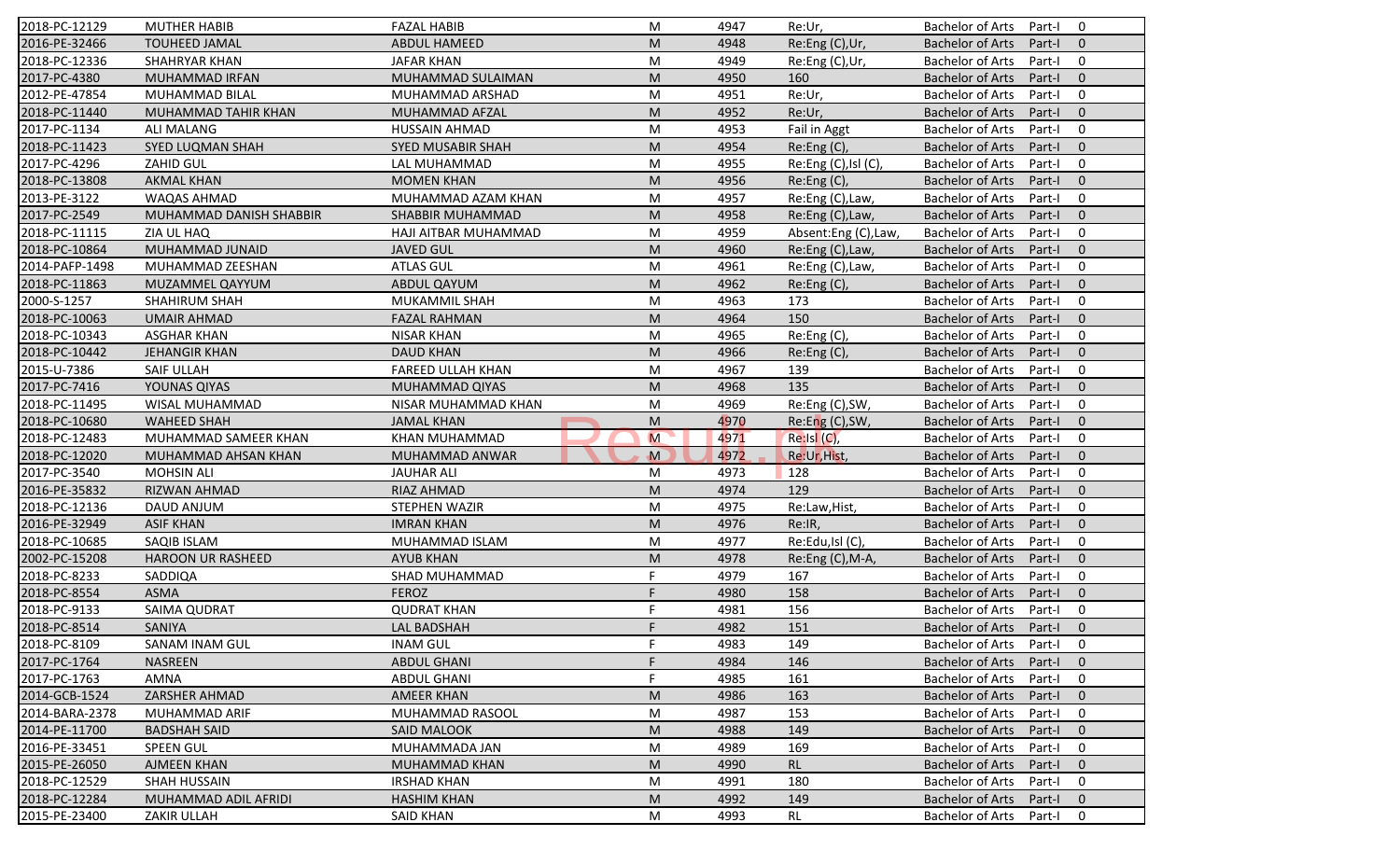| 2012-BARA-1894 | MUHAMMAD AFTAB            | <b>JAVED KHAN</b>     | M  | 4994 | 158                | <b>Bachelor of Arts</b><br>Part-I<br>$\mathbf{0}$   |
|----------------|---------------------------|-----------------------|----|------|--------------------|-----------------------------------------------------|
| 2018-PC-9920   | <b>KALEEM ULLAH</b>       | <b>INZAR GUL</b>      | M  | 4995 | 160                | <b>Bachelor of Arts</b><br>Part-I<br>0              |
| 2015-PE-23464  | <b>JEHAN ZEB</b>          | <b>ZAMIR GUL</b>      | M  | 4996 | 134                | <b>Bachelor of Arts</b><br>$\mathbf{0}$<br>Part-I   |
| 2016-PE-33951  | MUHAMMAD FAROOQ           | AWAL BAD SHAH         | M  | 4997 | 152                | <b>Bachelor of Arts</b><br>0<br>Part-I              |
| 2014-BHAP-2815 | <b>ZAWAR SHAH</b>         | <b>AHMAD SHAH</b>     | M  | 4998 | 133                | $\mathbf{0}$<br><b>Bachelor of Arts</b><br>Part-I   |
| 2017-PC-5602   | <b>ADIL NAWAZ</b>         | <b>SEENA JAN</b>      | M  | 4999 | 180                | <b>Bachelor of Arts</b><br>0<br>Part-I              |
| 2017-PC-696    | <b>KAMRAN KHAN</b>        | <b>HIKMAT KHAN</b>    | M  | 5000 | 162                | $\mathbf{0}$<br><b>Bachelor of Arts</b><br>Part-I   |
| 2018-PC-11138  | IRFANULLAH                | <b>QUDRAT SHAH</b>    | M  | 5001 | Absent:Eng (C),    | 0<br><b>Bachelor of Arts</b><br>Part-I              |
| 2016-PE-32764  | <b>IRSHAD KHAN</b>        | <b>JEHANZEB KHAN</b>  | M  | 5002 | Re:Ur,             | <b>Bachelor of Arts</b><br>$\mathbf{0}$<br>Part-I   |
| 2011-BHAP-1474 | MUHAMMAD BILAL            | <b>MEHBOOB KHAN</b>   | M  | 5003 | 139                | <b>Bachelor of Arts</b><br>Part-I<br>0              |
| 2018-PC-10526  | SIKANDAR HAYAT KHAN       | <b>MUZAFFAR KHAN</b>  | M  | 5004 | Absent:Eng (C),Ur, | <b>Bachelor of Arts</b><br>$\mathbf{0}$<br>Part-I   |
| 2017-PC-2079   | ALAMZEB                   | <b>ABDUR RAUF</b>     | M  | 5005 | <b>RL</b>          | <b>Bachelor of Arts</b><br>$\mathbf 0$<br>Part-I    |
| 2018-PC-10190  | <b>FARHAD KHAN</b>        | <b>FAQIR KHAN</b>     | M  | 5006 | 138                | <b>Bachelor of Arts</b><br>$\mathbf{0}$<br>Part-I   |
| 2018-PC-11426  | <b>SANA ULLAH</b>         | <b>KUNDAL KHAN</b>    | M  | 5007 | 143                | <b>Bachelor of Arts</b><br>$\mathbf 0$<br>Part-I    |
| 2018-PC-8488   | ZARMEENA                  | <b>ZAMIN KHAN</b>     |    | 5008 | 167                | <b>Bachelor of Arts</b><br>$\overline{0}$<br>Part-I |
| 2014-PE-14779  | <b>KHUSHBAKHT</b>         | <b>MIR AKBAR</b>      |    | 5009 | 159                | $\mathbf 0$<br><b>Bachelor of Arts</b><br>Part-I    |
| 2016-PE-31261  | <b>ZAINAB NISA</b>        | YOUSAF KHAN           |    | 5010 | 140                | <b>Bachelor of Arts</b><br>$\mathbf{0}$<br>Part-I   |
| 2017-PC-1776   | <b>NAEEMA</b>             | <b>MUSANNIF SHAH</b>  |    | 5011 | 134                | <b>Bachelor of Arts</b><br>0<br>Part-I              |
| 2018-PC-8549   | <b>SUMBAL GULZAR</b>      | <b>GULZAR HUSSAIN</b> |    | 5012 | 181                | <b>Bachelor of Arts</b><br>$\mathbf{0}$<br>Part-    |
| 2017-PC-1796   | <b>HUMA GUL</b>           | <b>MUNSIF KHAN</b>    |    | 5013 | 172                | <b>Bachelor of Arts</b><br>$\mathbf 0$<br>Part-I    |
| 2017-PC-3006   | <b>HINA GUL</b>           | <b>KHATAB GUL</b>     |    | 5014 | 158                | $\mathbf{0}$<br><b>Bachelor of Arts</b><br>Part-I   |
| 2018-PC-8862   | SUMAYA                    | <b>ABDUL GAHFOOR</b>  |    | 5015 | 136                | $\mathbf 0$<br><b>Bachelor of Arts</b><br>Part-I    |
| 2016-PE-32179  | <b>ZAINAB BIBI</b>        | <b>ABDUL JALIL</b>    |    | 5016 | 150                | $\mathbf 0$<br><b>Bachelor of Arts</b><br>Part-I    |
| 2017-PC-464    | SAFINA                    | DOST MUHAMMAD         | F  | 5017 | 176                | $\mathbf 0$<br><b>Bachelor of Arts</b><br>Part-I    |
| 2015-PE-21500  | <b>SHABANA IMTIAZ</b>     | <b>IMTIAZ KHAN</b>    | Œ  | 5018 | 177                | $\mathbf{0}$<br><b>Bachelor of Arts</b><br>Part-I   |
| 2017-PC-1701   | <b>SHAILA</b>             | <b>KHAN ZAMAN</b>     | F. | 5019 | 179                | <b>Bachelor of Arts</b><br>$\mathbf 0$<br>Part-I    |
| 2018-PC-8170   | <b>TABASSUM</b>           | MURAD ALI KHAN        | F  | 5020 | 174                | <b>Bachelor of Arts</b><br>Part-I<br>$\overline{0}$ |
| 2018-PC-8515   | <b>HINA MUKHTAR</b>       | HAJI MUKHTIAR AHMAD   |    | 5021 | 172                | $\mathbf 0$<br><b>Bachelor of Arts</b><br>Part-I    |
| 2014-PE-11262  | <b>FAHEEMA</b>            | <b>ARSALA KHAN</b>    | F  | 5022 | 154                | <b>Bachelor of Arts</b><br>$\mathbf{0}$<br>Part-I   |
| 2014-PE-11549  | SAKEENA                   | KHAIR UL BASHAR KHAN  | F  | 5024 | 138                | <b>Bachelor of Arts</b><br>$\mathbf 0$<br>Part-I    |
| 2018-PC-9180   | SARWAT                    | <b>MAQBALI KHAN</b>   |    | 5025 | 170                | <b>Bachelor of Arts</b><br>$\overline{0}$<br>Part-I |
| 2018-PC-8988   | <b>HAZRAT AYESHA BIBI</b> | ABD UL ROUF           | F  | 5026 | Re:Ur,             | <b>Bachelor of Arts</b><br>$\mathbf 0$<br>Part-I    |
| 2018-PC-8731   | <b>SEHRISH</b>            | <b>ABDUL QAYYUM</b>   | F  | 5027 | 138                | <b>Bachelor of Arts</b><br>Part-I<br>$\overline{0}$ |
| 2018-PC-8255   | FATMA ZAR KHAN            | <b>ZAR KHAN</b>       | F  | 5028 | 159                | <b>Bachelor of Arts</b><br>$\mathbf 0$<br>Part-I    |
| 2010-PE-27381  | SEEMA IRSHAD              | MUHAMMAD IRSHAD       | F  | 5029 | Re:Ur,             | <b>Bachelor of Arts</b><br>Part-I<br>$\mathbf 0$    |
| 2017-PC-2986   | <b>AISHA NOOR</b>         | AMAN SHAH             |    | 5030 | Re:Ur,             | Bachelor of Arts Part-I<br>$\mathbf 0$              |
| 2016-PE-34188  | <b>AADIL KHAN</b>         | <b>FAZAL MEHMOOD</b>  | M  | 5032 | 133                | Bachelor of Arts Part-I<br>$\overline{0}$           |
| 2017-PC-1312   | <b>MOHSIN KHAN</b>        | MUHAMMAD SHERIN JAN   | М  | 5033 | 167                | Bachelor of Arts<br>Part-I<br>0                     |
| 2013-SP-5673   | <b>Wahid Ullah</b>        | Inayat Ullah          | M  | 5034 | Re: Eng(C)         | Bachelor of Arts<br>Part-I<br>$\mathbf{0}$          |
| 2017-PC-548    | NAHEED HUSSAIN            | <b>BAKHSHISH</b>      | M  | 5035 | Re:Eng (C),        | Bachelor of Arts<br>Part-I<br>0                     |
| 2016-PE-34407  | ABDULLAH                  | SHEHZADA              | M  | 5036 | Re:Eng (C),        | <b>Bachelor of Arts</b><br>$\mathbf 0$<br>Part-I    |
| 2013-GCB-1454  | <b>KAMRAN KHAN</b>        | ZAIR ULLAH            | M  | 5037 | Re:Eng (C),        | Bachelor of Arts<br>0<br>Part-I                     |
| 2018-PC-12102  | MUHAMMAD FARHAN           | <b>SULTAN JAN</b>     | M  | 5038 | Re:Eng(C),         | <b>Bachelor of Arts</b><br>Part-I<br>$\mathbf{0}$   |
| 2015-PE-23847  | SHAKEEL KHAN              | <b>TASLEEM KHAN</b>   | M  | 5039 | Re:Eng (C),        | Bachelor of Arts<br>Part-I<br>0                     |
| 2018-PC-10557  | RAFIULLAH                 | <b>SHAKIR ULLAH</b>   | M  | 5040 | Re:Eng (C),        | <b>Bachelor of Arts</b><br>$\overline{0}$<br>Part-I |
| 2017-PC-2382   | <b>MOHSIN</b>             | <b>HIDAYAT ULLAH</b>  | M  | 5041 | Re:Eng(C),         | <b>Bachelor of Arts</b><br>Part-I<br>0              |
| 2014-PE-14162  | <b>ASIF KHAN</b>          | <b>ESSA KHAN</b>      | M  | 5042 | 135                | Bachelor of Arts<br>Part-I<br>$\mathbf{0}$          |
|                |                           |                       |    |      |                    |                                                     |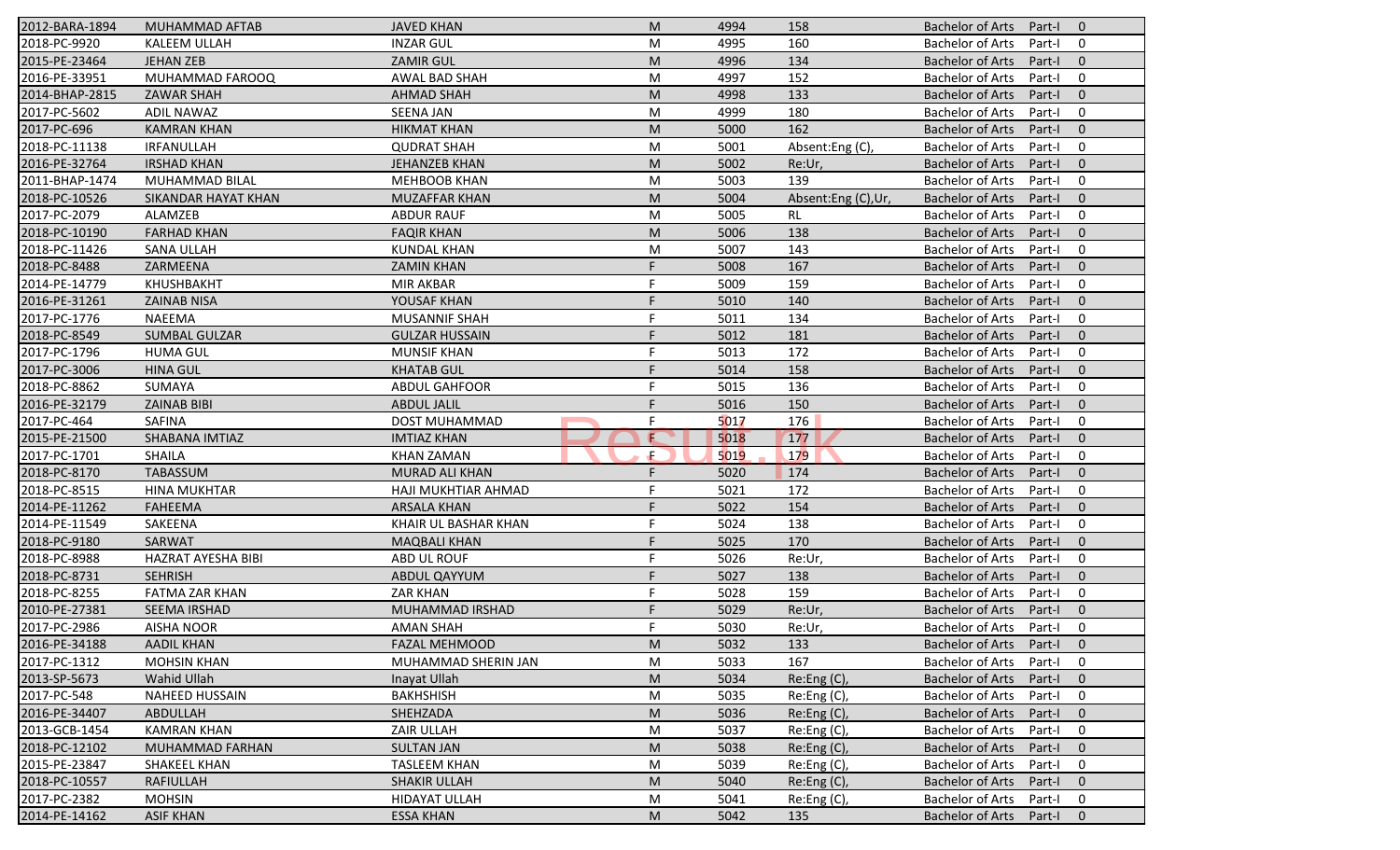| 2014-PE-12633 | <b>NABI ULLAH</b>     | <b>KHAN MAR JAN</b>    | M           | 5043 | 150             | <b>Bachelor of Arts</b><br>$\mathbf 0$<br>Part-I    |
|---------------|-----------------------|------------------------|-------------|------|-----------------|-----------------------------------------------------|
| 2017-PC-4446  | ARSALAN               | <b>SHAMS UL QAMAR</b>  | M           | 5044 | 168             | <b>Bachelor of Arts</b><br>$\mathbf{0}$<br>Part-I   |
| 2015-PE-25080 | MUHAMMAD SALEH HAYAT  | <b>INAYAT ALI KHAN</b> | M           | 5045 | Re:Eng (C),     | <b>Bachelor of Arts</b><br>Part-I<br>$\mathbf 0$    |
| 2014-PE-11032 | TAJ MUHAMMAD          | REHMAN UD DIN          | M           | 5046 | Re:Eng (C),     | <b>Bachelor of Arts</b><br>Part-I<br>$\mathbf{0}$   |
| 2016-GCB-1795 | MUHAMMAD HUSSAIN      | <b>HUKAMAT KHAN</b>    | M           | 5047 | 140             | Part-I<br>$\mathbf 0$<br><b>Bachelor of Arts</b>    |
| 2016-PE-33962 | <b>IMRAN KHAN</b>     | <b>HASSAN SHAH</b>     | M           | 5048 | Re: Eng(C)      | <b>Bachelor of Arts</b><br>Part-I<br>$\mathbf{0}$   |
| 2017-PC-2178  | <b>JAN GUL</b>        | <b>SAWAB GUL</b>       | M           | 5049 | Re:Eng (C),     | Part-I<br>$\mathbf 0$<br><b>Bachelor of Arts</b>    |
| 2018-PC-10026 | <b>HAWAS KHAN</b>     | <b>WARIS KHAN</b>      | M           | 5050 | Re:Eng (C),     | Part-I<br>$\Omega$<br><b>Bachelor of Arts</b>       |
| 2018-PC-11338 | RIZWAN ULLAH          | <b>ISLAM SHAH</b>      | M           | 5051 | Re:Eng (C),     | $\mathbf 0$<br><b>Bachelor of Arts</b><br>Part-I    |
| 2017-PC-4806  | <b>MUHAMMAD ASIF</b>  | <b>NASIR KHAN</b>      | M           | 5052 | 175             | $\mathbf{0}$<br><b>Bachelor of Arts</b><br>Part-I   |
| 2017-PC-2544  | MUHAMMAD KAMRAN       | MUHAMMAD ALI           | M           | 5053 | Re:Eng (C),     | $\mathbf 0$<br><b>Bachelor of Arts</b><br>Part-I    |
| 2016-PE-33235 | <b>SAMI ULLAH</b>     | <b>ABBAS KHAN</b>      | M           | 5054 | 177             | $\mathbf{0}$<br><b>Bachelor of Arts</b><br>Part-I   |
| 2017-PC-541   | <b>NIHAZ KHAN</b>     | <b>DALASA KHAN</b>     | M           | 5055 | Re:Eng (C),     | $\mathbf 0$<br><b>Bachelor of Arts</b><br>Part-I    |
| 2018-PC-11964 | <b>ISMAIL KHAN</b>    | <b>KHAIR UR RAHMAN</b> | M           | 5056 | 189             | $\mathbf{0}$<br><b>Bachelor of Arts</b><br>Part-I   |
| 2017-PC-794   | MUHAMMAD ROMAN        | <b>FARMAN ULLAH</b>    | M           | 5057 | 150             | 0<br><b>Bachelor of Arts</b><br>Part-I              |
| 2015-PE-23243 | MUHAMMAD SAJID        | <b>GUL BAT KHAN</b>    | M           | 5058 | Re: Eng(C)      | <b>Bachelor of Arts</b><br>$\mathbf{0}$<br>Part-I   |
| 2017-PC-998   | WAQAR ULLAH           | SHAHZAD MIR            | M           | 5059 | 163             | <b>Bachelor of Arts</b><br>0<br>Part-I              |
| 2015-PE-23733 | <b>GULZAD GUL</b>     | <b>KHAN ZAD GUL</b>    | M           | 5060 | Fail in Aggt    | <b>Bachelor of Arts</b><br>$\mathbf{0}$<br>Part-I   |
| 2016-PE-33310 | <b>SARDAR ABID</b>    | <b>GUL SHAH</b>        | M           | 5061 | Absent:Eng (C), | <b>Bachelor of Arts</b><br>Part-I<br>$\mathbf 0$    |
| 2018-PC-9819  | MUHAMMAD RIAZ         | <b>GHULAM MUHAMMAD</b> | M           | 5062 | 136             | <b>Bachelor of Arts</b><br>$\mathbf{0}$<br>Part-I   |
| 2018-PC-10302 | MUHAMMAD JAMAL        | <b>GHULAM SADIQ</b>    | M           | 5063 | 167             | <b>Bachelor of Arts</b><br>Part-I<br>0              |
| 2018-PC-9952  | <b>FAROOQ SHAH</b>    | <b>HAZRAT SHAH</b>     | M           | 5064 | Re:Eng (C),     | $\mathbf{0}$<br><b>Bachelor of Arts</b><br>Part-I   |
| 2018-PC-13545 | ABDUL WAJID           | LAIQ KHAN              | M           | 5065 | 173             | $\mathbf 0$<br><b>Bachelor of Arts</b><br>Part-I    |
| 2017-PC-589   | <b>IMRAN KHAN</b>     | HISAM UD DIN           | M           | 5066 | 149             | Part-I<br>$\overline{0}$<br><b>Bachelor of Arts</b> |
| 2015-PE-27318 | MUHAMMAD SIDDIQUE     | MUHAMMAD SHAFIQ        | M           | 5067 | 168             | <b>Bachelor of Arts</b><br>Part-I<br>$\mathbf 0$    |
| 2017-PC-551   | <b>INAYAT ULLAH</b>   | <b>IHSAN ULLAH</b>     | $\mathbf M$ | 5068 | 143             | <b>Bachelor of Arts</b><br>$\overline{0}$<br>Part-I |
| 2016-PE-33768 | <b>IZHAR ULLAH</b>    | <b>GUL AFTAB</b>       | M           | 5069 | 142             | $\mathbf 0$<br><b>Bachelor of Arts</b><br>Part-I    |
| 2016-PE-33708 | <b>WAHID ALI</b>      | MUHAMMAD AKBAR         | M           | 5070 | 195             | $\overline{0}$<br><b>Bachelor of Arts</b><br>Part-I |
| 2017-PC-5720  | ANAS UR REHMAN        | <b>REHMAT GUL</b>      | M           | 5071 | 152             | $\mathbf 0$<br><b>Bachelor of Arts</b><br>Part-I    |
| 2016-PE-34445 | <b>SADDAM HUSSAIN</b> | <b>SAID ANWAR</b>      | M           | 5072 | 151             | $\mathbf{0}$<br><b>Bachelor of Arts</b><br>Part-I   |
| 2018-PC-10994 | MUHAMMAD ZAHIR        | <b>TOOR KHAN</b>       | M           | 5073 | 193             | $\mathbf 0$<br>Bachelor of Arts<br>Part-I           |
| 2017-PC-1132  | SAIF ULLAH JAN        | <b>SHAH JEHAN</b>      | M           | 5074 | 157             | <b>Bachelor of Arts</b><br>$\overline{0}$<br>Part-I |
| 2015-PE-26080 | <b>SYED HABIB</b>     | <b>HABIB KHAN</b>      | M           | 5075 | 155             | <b>Bachelor of Arts</b><br>$\mathbf 0$<br>Part-I    |
| 2015-PE-22151 | <b>TAHIR KHAN</b>     | <b>NAIMAT KHAN</b>     | M           | 5076 | Absent:Eng (C), | <b>Bachelor of Arts</b><br>Part-I<br>$\mathbf{0}$   |
| 2017-PC-606   | <b>KAMRAN KHAN</b>    | <b>NASIR KHAN</b>      | M           | 5077 | 166             | <b>Bachelor of Arts</b><br>Part-I<br>0              |
| 2016-PE-32621 | <b>ASIM AHMAD</b>     | FIDA MUHAMMAD          | M           | 5078 | 154             | Bachelor of Arts Part-I 0                           |
| 2016-GCB-1784 | <b>HAROON</b>         | MUHAMMAD AAMEEN        | M           | 5079 | 158             | Bachelor of Arts Part-I<br>0                        |
| 2011-PE-40216 | <b>SAJJAD ALI</b>     | <b>LIAQAT ALI</b>      | M           | 5080 | Re: Eng(C)      | Bachelor of Arts<br>Part-I<br>$\mathbf{0}$          |
| 2018-PC-12718 | <b>ABAS KHAN</b>      | <b>ZAR KHAN</b>        | M           | 5081 | Absent:Eng (C)  | Bachelor of Arts<br>Part-I<br>0                     |
| 2017-PC-1212  | MUHAMMAD YOUSAF       | MUHAMMAD IBRAHIM       | M           | 5082 | 172             | <b>Bachelor of Arts</b><br>$\mathbf 0$<br>Part-I    |
| 2016-PE-33597 | SANA ULLAH            | ABDUR RAHMAN           | M           | 5083 | 151             | 0<br>Bachelor of Arts<br>Part-I                     |
| 2016-PE-32930 | <b>NOOR ILAHI</b>     | <b>FAZAL ILAHI</b>     | M           | 5084 | 137             | Bachelor of Arts<br>$\mathbf{0}$<br>Part-I          |
| 2014-PE-12837 | MUHAMMAD FARID        | <b>AFZAL KHAN</b>      | M           | 5085 | 152             | <b>Bachelor of Arts</b><br>0<br>Part-I              |
| 2017-PC-3518  | <b>SULEMAN KHAN</b>   | <b>NASEEM KHAN</b>     | M           | 5086 | Absent:Eng (C), | <b>Bachelor of Arts</b><br>$\mathbf 0$<br>Part-I    |
| 2018-PC-11562 | MUKARAMIN             | <b>ISAM GUL</b>        | M           | 5087 | Absent:Eng (C), | <b>Bachelor of Arts</b><br>0<br>Part-I              |
| 2014-GCB-1536 | <b>TAHIR WALI</b>     | ZAR WALI KHAN          | M           | 5088 | 147             | <b>Bachelor of Arts</b><br>$\mathbf 0$<br>Part-I    |
| 2018-PC-11334 | SHER NAWAZ KHAN       | AMEER NAWAZ KHAN       | M           | 5089 | 158             | 0<br>Bachelor of Arts<br>Part-I                     |
|               |                       |                        |             |      |                 |                                                     |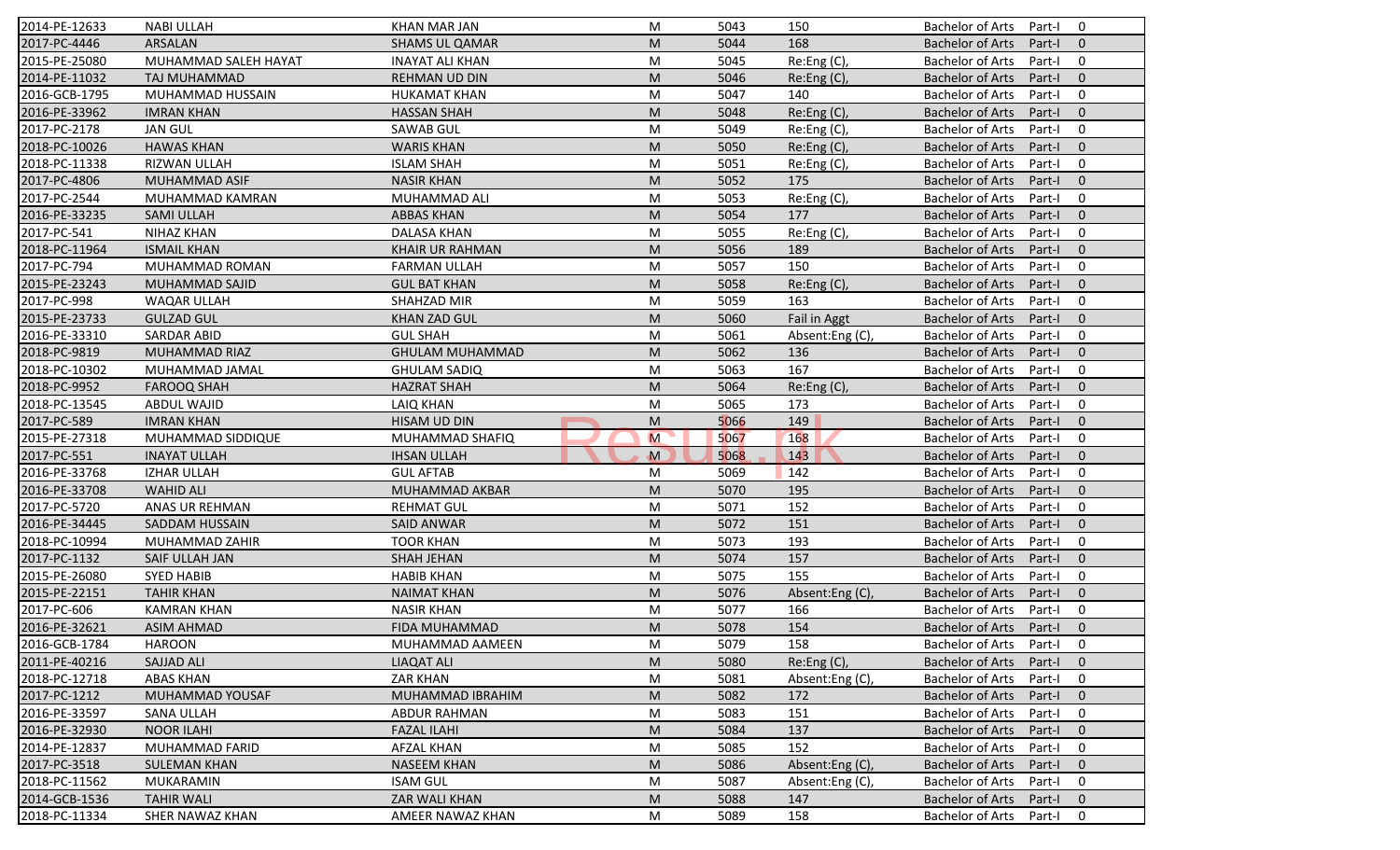| 2018-PC-11126 | <b>FAROOQ AHMAD</b>       | <b>HAZRAT KHAN</b>      | M              | 5090 | 151                 | <b>Bachelor of Arts</b><br>Part-I<br>$\overline{0}$ |
|---------------|---------------------------|-------------------------|----------------|------|---------------------|-----------------------------------------------------|
| 2014-PE-13636 | <b>AADIL KHAN</b>         | <b>GUL MUHAMMAD</b>     | M              | 5091 | 138                 | <b>Bachelor of Arts</b><br>Part-I<br>$\mathbf 0$    |
| 2017-PC-564   | MUHAMMAD KAMRAN           | YOUSAF ALI              | M              | 5092 | 185                 | <b>Bachelor of Arts</b><br>$\mathbf{0}$<br>Part-I   |
| 2014-PE-14434 | <b>IRFAN ULLAH</b>        | <b>GUL SHER</b>         | M              | 5093 | 129                 | <b>Bachelor of Arts</b><br>$\mathbf 0$<br>Part-I    |
| 2015-PE-21957 | SALMAN                    | <b>SHAFIQ UR REHMAN</b> | M              | 5094 | 159                 | $\mathbf{0}$<br><b>Bachelor of Arts</b><br>Part-I   |
| 2017-PC-4442  | <b>ABDUL HASEEB</b>       | MUHAMMAD ISLAM          | M              | 5095 | 161                 | <b>Bachelor of Arts</b><br>Part-I<br>0              |
| 2017-PC-4030  | <b>LATIF ULLAH</b>        | MUMTAZ MUHAMMAD         | M              | 5096 | 169                 | $\mathbf{0}$<br><b>Bachelor of Arts</b><br>Part-I   |
| 2016-PE-33470 | MUHAMMAD IMRAN            | MUHAMMAD FAZIL          | M              | 5097 | 160                 | <b>Bachelor of Arts</b><br>$\mathbf 0$<br>Part-I    |
| 2017-PC-7451  | <b>HAMZA MOMAND</b>       | <b>AURANG ZAIB</b>      | M              | 5098 | 161                 | <b>Bachelor of Arts</b><br>$\mathbf{0}$<br>Part-I   |
| 2017-PC-986   | SAHIBZADA MUHAMMAD USMAN  | MUHAMMAD IBRAHEEM       | M              | 5099 | 137                 | <b>Bachelor of Arts</b><br>Part-I<br>$\mathbf 0$    |
| 2017-PC-4018  | <b>FAISAL KHAN</b>        | <b>INTIZAR SHAH</b>     | M              | 5100 | <b>Fail in Aggt</b> | <b>Bachelor of Arts</b><br>Part-I<br>$\mathbf{0}$   |
| 2018-PC-12443 | <b>TUFAIL KHAN</b>        | <b>AZEEM KHAN</b>       | M              | 5101 | Re:Ur,              | <b>Bachelor of Arts</b><br>Part-I<br>$\mathbf 0$    |
| 2012-PE-45742 | <b>AFTAB HUSSAIN</b>      | <b>FAZAL REHMAN</b>     | M              | 5102 | Re:Ur,              | <b>Bachelor of Arts</b><br>$\mathbf{0}$<br>Part-I   |
| 2018-PC-12809 | MUHAMMAD HABIB            | <b>NOOR HABIB</b>       | M              | 5103 | Re:Ur,              | <b>Bachelor of Arts</b><br>$\mathbf 0$<br>Part-I    |
| 2018-PC-11230 | MUHAMMAD TAYYAB           | MUHAMMAD HANIF KHAN     | M              | 5104 | Re:Ur,              | <b>Bachelor of Arts</b><br>Part-I<br>$\overline{0}$ |
| 2017-PC-3950  | MUHAMMAD IBRAHIM          | <b>NAFEER GUL</b>       | M              | 5105 | 157                 | $\mathbf 0$<br><b>Bachelor of Arts</b><br>Part-I    |
| 2018-PC-11514 | MUHAMMAD KHALEEQ UZ ZAMAN | MUHAMMAD HAROON         | M              | 5106 | Re:Hist,            | <b>Bachelor of Arts</b><br>$\mathbf{0}$<br>Part-I   |
| 2018-PC-9942  | MUHAMMAD SAJID            | <b>BAKHTIAR</b>         | M              | 5107 | Re:Hist,            | <b>Bachelor of Arts</b><br>$\mathbf 0$<br>Part-I    |
| 2015-PE-22441 | <b>WAQAR ULLAH</b>        | MUHAMMAD ILYAS          | M              | 5108 | 145                 | <b>Bachelor of Arts</b><br>$\mathbf{0}$<br>Part-I   |
| 2016-PE-32525 | <b>MUZAMIL SHAH</b>       | MUKAMIL SHAH            | M              | 5109 | Re:Ur,              | <b>Bachelor of Arts</b><br>$\mathbf 0$<br>Part-I    |
| 2015-GCB-1630 | <b>GUL ROOZ KHAN</b>      | TAJ WALI KHAN           | M              | 5110 | Re:Ur,              | <b>Bachelor of Arts</b><br>$\mathbf{0}$<br>Part-I   |
| 2017-PC-2151  | <b>AKHTAR GUL</b>         | FIDA MUHAMMAD           | M              | 5111 | 163                 | $\mathbf 0$<br><b>Bachelor of Arts</b><br>Part-I    |
| 2018-PC-12824 | SHEHZAD KHAN              | SHABAZ KHAN             | M              | 5112 | Re:Eco,             | <b>Bachelor of Arts</b><br>$\overline{0}$<br>Part-I |
| 2018-PC-12402 | RIWAYAT ULLAH             | RIHAYAT ULLAH           | M              | 5113 | 129                 | $\mathbf 0$<br><b>Bachelor of Arts</b><br>Part-I    |
| 2016-PE-32850 | <b>FAIZ UR REHMAN</b>     | <b>SAEED UR REHMAN</b>  | $\overline{M}$ | 5114 | Re:Eng (C), Law,    | $\mathbf{0}$<br><b>Bachelor of Arts</b><br>Part-I   |
| 2016-PE-33228 | <b>NOOR AHMAD</b>         | YAR DIL SHAH            | $\mathsf{M}$   | 5115 | <b>Fail in Aggt</b> | <b>Bachelor of Arts</b><br>$\mathbf 0$<br>Part-I    |
| 2012-PE-43526 | <b>NOOR UN NABI</b>       | <b>SYED NABI</b>        | M              | 5117 | 144                 | <b>Bachelor of Arts</b><br>Part-I<br>$\overline{0}$ |
| 2016-GCB-1775 | <b>TAUSEEF</b>            | <b>WAHID SHAH</b>       | M              | 5118 | 140                 | <b>Bachelor of Arts</b><br>Part-I<br>$\mathbf 0$    |
| 2017-PC-1660  | <b>MARYAM BIBI</b>        | <b>SHAH MUHAMMAD</b>    | F              | 5119 | 180                 | <b>Bachelor of Arts</b><br>$\mathbf{0}$<br>Part-I   |
| 2018-PC-9196  | <b>ARSHIA FATIMA</b>      | <b>MANZOOR HUSSAIN</b>  | F              | 5120 | 163                 | <b>Bachelor of Arts</b><br>$\mathbf 0$<br>Part-I    |
| 2007-PC-659   | <b>RUHI BANO</b>          | <b>ATTAULLAH KHAN</b>   | F              | 5121 | 132                 | <b>Bachelor of Arts</b><br>$\overline{0}$<br>Part-I |
| 2017-PC-1528  | NAZMEEN                   | MUHAMMAD YAHYA JAN      | F              | 5122 | 162                 | <b>Bachelor of Arts</b><br>$\mathbf 0$<br>Part-I    |
| 2014-PE-15995 | <b>MUFEEDA</b>            | <b>SATTAR KHAN</b>      | F              | 5123 | 174                 | <b>Bachelor of Arts</b><br>Part-I<br>$\overline{0}$ |
| 2018-PC-8128  | <b>MARYAM</b>             | MUZAFFAR KHAN           | F              | 5124 | 160                 | <b>Bachelor of Arts</b><br>$\mathbf 0$<br>Part-I    |
| 2018-PC-8799  | <b>SAMAN</b>              | SHAFQAT ULLAH           | F              | 5125 | 149                 | <b>Bachelor of Arts</b><br>Part-I<br>$\mathbf 0$    |
| 2017-PC-6841  | AQSA ZAFAR                | ZAFR ULLAH              |                | 5126 | 179                 | Bachelor of Arts Part-I<br>$\mathbf 0$              |
| 2017-PC-166   | <b>NAZMA</b>              | <b>MUKHTIYAR GUL</b>    | F.             | 5127 | 144                 | Bachelor of Arts Part-I<br>$\overline{0}$           |
| 2018-PC-9145  | PARNIA KHALID ZIA         | KHALID ZIA              | F              | 5128 | 182                 | <b>Bachelor of Arts</b><br>Part-I<br>0              |
| 2016-PE-31101 | SAIMA SARDAR              | <b>SARDAR KHAN</b>      |                | 5129 | 163                 | <b>Bachelor of Arts</b><br>Part-I<br>$\mathbf{0}$   |
| 2015-PE-21057 | NOOR JAHAN                | SHAH HUSSAIN            |                | 5130 | 147                 | <b>Bachelor of Arts</b><br>Part-I<br>0              |
| 2012-PE-47107 | <b>HAZRAT JAMAL</b>       | MUNAWER WAZIR KHAN      |                | 5131 | 151                 | <b>Bachelor of Arts</b><br>$\mathbf 0$<br>Part-I    |
| 2017-PC-332   | HADIQA RAZZAQ             | ABDUL RAZZAQ            | F              | 5132 | 170                 | <b>Bachelor of Arts</b><br>0<br>Part-I              |
| 2016-PE-30550 | <b>MUZALFA BIBI</b>       | <b>MUKAMMIL SHAH</b>    |                | 5133 | 181                 | <b>Bachelor of Arts</b><br>Part-I<br>$\mathbf 0$    |
| 2017-PC-1913  | SHUMAILA ALI              | <b>SHARBAT ALI</b>      |                | 5134 | 156                 | <b>Bachelor of Arts</b><br>0<br>Part-I              |
| 2017-PC-1799  | <b>KULSOOM BIBI</b>       | SHAH WASIM KHAN         |                | 5135 | 161                 | <b>Bachelor of Arts</b><br>$\mathbf 0$<br>Part-I    |
| 2016-PE-30720 | SHABNAM ALI               | <b>BARKAT ALI</b>       |                | 5136 | 162                 | <b>Bachelor of Arts</b><br>0<br>Part-I              |
| 2016-PE-30689 | <b>TASLEEMA BIBI</b>      | <b>GULA JAN</b>         |                | 5137 | 148                 | Bachelor of Arts<br>Part-I<br>$\mathbf{0}$          |
|               |                           |                         |                |      |                     |                                                     |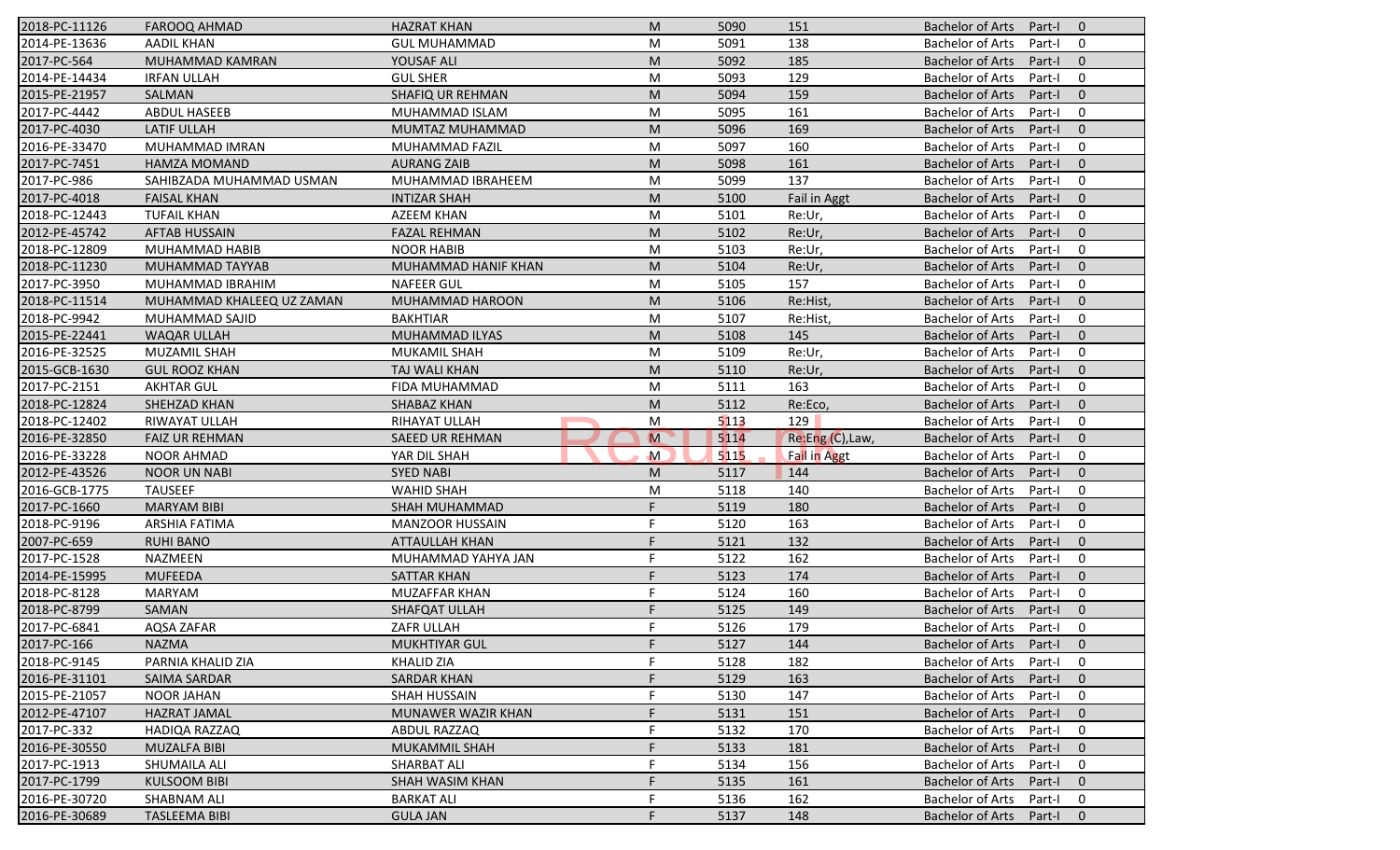| 2015-PE-21066 | SHAHIDA PERVEEN         | <b>AJAB KHAN</b>            | F. | 5138 | 164             | Bachelor of Arts        | Part-I 0 |                          |
|---------------|-------------------------|-----------------------------|----|------|-----------------|-------------------------|----------|--------------------------|
| 2016-PE-30461 | <b>REEMA</b>            | AYAZ AHMAD                  | F. | 5139 | 169             | <b>Bachelor of Arts</b> | Part-I 0 |                          |
| 2015-PE-28283 | SHUMAILA DIN MUHAMMAD   | DIN MUHAMMAD                | F  | 5140 | 157             | <b>Bachelor of Arts</b> | Part-I   | $\overline{\mathbf{0}}$  |
| 2015-PE-22901 | FAIZA                   | <b>MALIK SALEEM</b>         | F. | 5141 | 168             | <b>Bachelor of Arts</b> | Part-I   | $\overline{0}$           |
| 2015-PE-24009 | <b>TEHMINA AWAN</b>     | TAJ MUHAMMAD                | E  | 5142 | 180             | <b>Bachelor of Arts</b> | Part-I   | $\mathbf 0$              |
| 2017-PC-6836  | <b>HAJIRA</b>           | <b>ABDUL JAMIL</b>          | F  | 5143 | 142             | <b>Bachelor of Arts</b> | Part-I   | $\overline{0}$           |
| 2016-PE-35767 | HINA BAKHTAWAR          | HAJI MOHAMMAD RAZA KHAN     | F  | 5144 | 146             | <b>Bachelor of Arts</b> | Part-I   | $\overline{0}$           |
| 2015-PE-21035 | <b>MEHWISH WAHEED</b>   | ABDUL WAHEED                | F  | 5145 | 166             | Bachelor of Arts        | Part-I   | $\overline{0}$           |
| 2015-PE-24498 | AMBREEN                 | MUHAMMAD HAMAYOUN KHAN KHEL | F  | 5146 | 141             | <b>Bachelor of Arts</b> | Part-I   | $\overline{\mathbf{0}}$  |
| 2016-PE-31198 | <b>KAINAT</b>           | ABDUL QAYYUM                | F. | 5147 | 166             | <b>Bachelor of Arts</b> | Part-I   | $\overline{\phantom{0}}$ |
| 2015-PE-23986 | <b>MAHAM SAJJAD</b>     | <b>MALIK SAJJAD</b>         | F. | 5148 | 154             | <b>Bachelor of Arts</b> | Part-I   | $\overline{\phantom{0}}$ |
| 2017-PC-362   | <b>MOHSENA</b>          | <b>AURANGZEB AWAN</b>       | F. | 5149 | 167             | <b>Bachelor of Arts</b> | Part-I   | $\overline{\phantom{0}}$ |
| 2015-PE-24471 | <b>HUMAIRA</b>          | <b>AHMAD JAN</b>            | F  | 5150 | 182             | <b>Bachelor of Arts</b> | Part-I   | $\overline{0}$           |
| 2016-PE-30452 | <b>ZAKKIA NOOR</b>      | NASEEM AGHA NOOR            | F  | 5151 | 153             | <b>Bachelor of Arts</b> | Part-I   | $\overline{0}$           |
| 2017-PC-282   | TANZEELA                | KHALIL UR REHMAN            | M  | 5152 | 146             | <b>Bachelor of Arts</b> | Part-I   | $\overline{0}$           |
| 2016-PE-31548 | <b>MAMOONA MAQSOOD</b>  | SYED MAQSOOD AHMAD SHAH     | F  | 5153 | 152             | <b>Bachelor of Arts</b> | Part-I   | $\overline{0}$           |
| 2015-PE-24195 | <b>KHALIDA</b>          | <b>SAIDA KHAN</b>           | F  | 5154 | Absent:Eng (C), | Bachelor of Arts        | Part-I   | $\mathbf 0$              |
| 2015-PE-22731 | <b>GULE NAYAB</b>       | TILA MUHAMMAD               | F  | 5155 | 171             | <b>Bachelor of Arts</b> | Part-I   | $\overline{\phantom{0}}$ |
| 2017-PC-420   | <b>KAINAT</b>           | NASRULLAH                   | F  | 5156 | 157             | <b>Bachelor of Arts</b> | Part-I   | $\overline{\mathbf{0}}$  |
| 2017-PC-154   | <b>FAREENA SIDDIQUI</b> | <b>MUHAMMAD ISHAQ</b>       | F. | 5157 | 150             | <b>Bachelor of Arts</b> | Part-I   | $\overline{0}$           |
| 2016-PE-30672 | <b>AMNA SAEED</b>       | MUHAMMAD SAEED KHAN         | Е  | 5158 | 146             | <b>Bachelor of Arts</b> | Part-I   | 0                        |
| 2015-PE-21415 | <b>FARZANA BIBI</b>     | <b>GHARIB ULLAH</b>         | F  | 5159 | 150             | <b>Bachelor of Arts</b> | Part-I   | $\overline{0}$           |
| 2017-PC-177   | SAIMA                   | YAR MUHAMMAD                |    | 5160 | 153             | <b>Bachelor of Arts</b> | Part-I   | $\mathbf 0$              |
| 2015-PE-21189 | <b>SAFIA GUL</b>        | LIAQAT ALI SHAH             | F  | 5161 | 185             | <b>Bachelor of Arts</b> | Part-I   | $\overline{0}$           |
| 2018-PC-8839  | SANA                    | MUHAMMAD ANWAR              | E  | 5162 | 163             | Bachelor of Arts        | Part-I   | $\overline{\mathbf{0}}$  |
| 2015-PE-24375 | SUMBAL                  | ABDUL RASHEED               | £. | 5163 | 156             | <b>Bachelor of Arts</b> | Part-I   | $\overline{\phantom{0}}$ |
| 2012-PE-43677 | <b>RABIA BIBI</b>       | <b>WILAYAT KHAN</b>         | F  | 5164 | 161             | Bachelor of Arts        | Part-I   | $\overline{\mathbf{0}}$  |
| 2012-PE-43620 | AASIA                   | <b>MURAD ALI</b>            | F. | 5165 | 153             | <b>Bachelor of Arts</b> | Part-I   | $\overline{\phantom{0}}$ |
| 2015-PE-22924 | <b>MARIA GUL</b>        | GHULAM MOEEN UD DIN         | F  | 5166 | 145             | <b>Bachelor of Arts</b> | Part-I   | $\mathbf 0$              |
| 2018-PC-8001  | <b>ALINA SHAHID</b>     | SHAHID                      | F  | 5167 | 156             | <b>Bachelor of Arts</b> | Part-I   | $\overline{0}$           |
| 2016-PE-30441 | <b>HINA</b>             | <b>ARIF PRINCE</b>          | F  | 5168 | Fail in Aggt    | <b>Bachelor of Arts</b> | Part-I   | $\overline{0}$           |
| 2018-PC-8676  | <b>KOMAL GULFAM</b>     | SHEHZADA GULFAM             | F  | 5169 | 150             | <b>Bachelor of Arts</b> | Part-I   | $\overline{0}$           |
| 2015-PE-22763 | <b>KALSOOM BIBI</b>     | <b>NAEEM JAN</b>            |    | 5170 | 153             | <b>Bachelor of Arts</b> | Part-I   | $\overline{0}$           |
| 2018-PC-8970  | <b>AMNA</b>             | <b>MAHABAT KHAN</b>         | F  | 5171 | 151             | <b>Bachelor of Arts</b> | Part-I   | $\overline{\phantom{0}}$ |
| 2015-PE-22560 | SHAKILA GUL             | <b>ISLAM GUL</b>            | F  | 5172 | Re:Eng (C),     | <b>Bachelor of Arts</b> | Part-I   | $\overline{\mathbf{0}}$  |
| 2014-PE-11266 | <b>SAMIA GUL</b>        | MUHAMMAD AKRAM              | F. | 5173 | Re:Eng (C),     | <b>Bachelor of Arts</b> | Part-I   | $\overline{\phantom{0}}$ |
| 2017-PC-1565  | <b>ZAITOON BIBI</b>     | <b>ABDUL HAMEED</b>         | F  | 5174 | 159             | <b>Bachelor of Arts</b> | Part-I   | 0                        |
| 2015-PE-24130 | SHAHNAZ                 | SHAMSUL HAQ                 | F. | 5175 | Re:Eng (C),     | <b>Bachelor of Arts</b> | Part-I   | $\mathbf 0$              |
| 2015-PE-22581 | <b>MARYAM</b>           | <b>ASHRAF KHAN</b>          | F  | 5176 | Re:Eng (C),     | <b>Bachelor of Arts</b> | Part-I   | 0                        |
| 2016-PE-30650 | <b>KHUSNOMA</b>         | <b>BAKHTIAR AHMAD</b>       | F. | 5177 | Re:Eng (C),     | <b>Bachelor of Arts</b> | Part-I   | $\overline{\mathbf{0}}$  |
| 2018-PC-9187  | <b>WAHEEDA AFRIDI</b>   | <b>FARHAD SHABAB AFRIDI</b> | F  | 5178 | Re:Eng (C),     | <b>Bachelor of Arts</b> | Part-I   | $\overline{0}$           |
| 2018-PC-8581  | NIMRA KHALID            | <b>MUHAMMAD KHALID</b>      | F. | 5179 | 147             | <b>Bachelor of Arts</b> | Part-I   | $\overline{\phantom{0}}$ |
| 2018-PC-7971  | SHAHEENA                | MUHAMMAD NASEEM             | F  | 5180 | Re: Eng(C),     | <b>Bachelor of Arts</b> | Part-I   | $\overline{\mathbf{0}}$  |
| 2018-PC-9002  | <b>SARA GUL</b>         | <b>BADI UZ ZAMAN</b>        | F. | 5181 | Re:Eng (C),     | <b>Bachelor of Arts</b> | Part-I   | $\overline{\phantom{0}}$ |
| 2016-PE-30377 | SONIA ISHTIAQ           | <b>ISHTIAQ AHMAD</b>        | F. | 5182 | 138             | <b>Bachelor of Arts</b> | Part-I   | $\overline{\mathbf{0}}$  |
| 2014-PE-11526 | <b>RAINA BIBI</b>       | AMINULLAH                   | F  | 5183 | Re:Eng (C),     | <b>Bachelor of Arts</b> | Part-I   | $\mathbf 0$              |
| 2018-PC-8665  | <b>RUKHSAR BIBI</b>     | SHAHAB U DIN                | F  | 5184 | 169             | <b>Bachelor of Arts</b> | Part-I   | 0                        |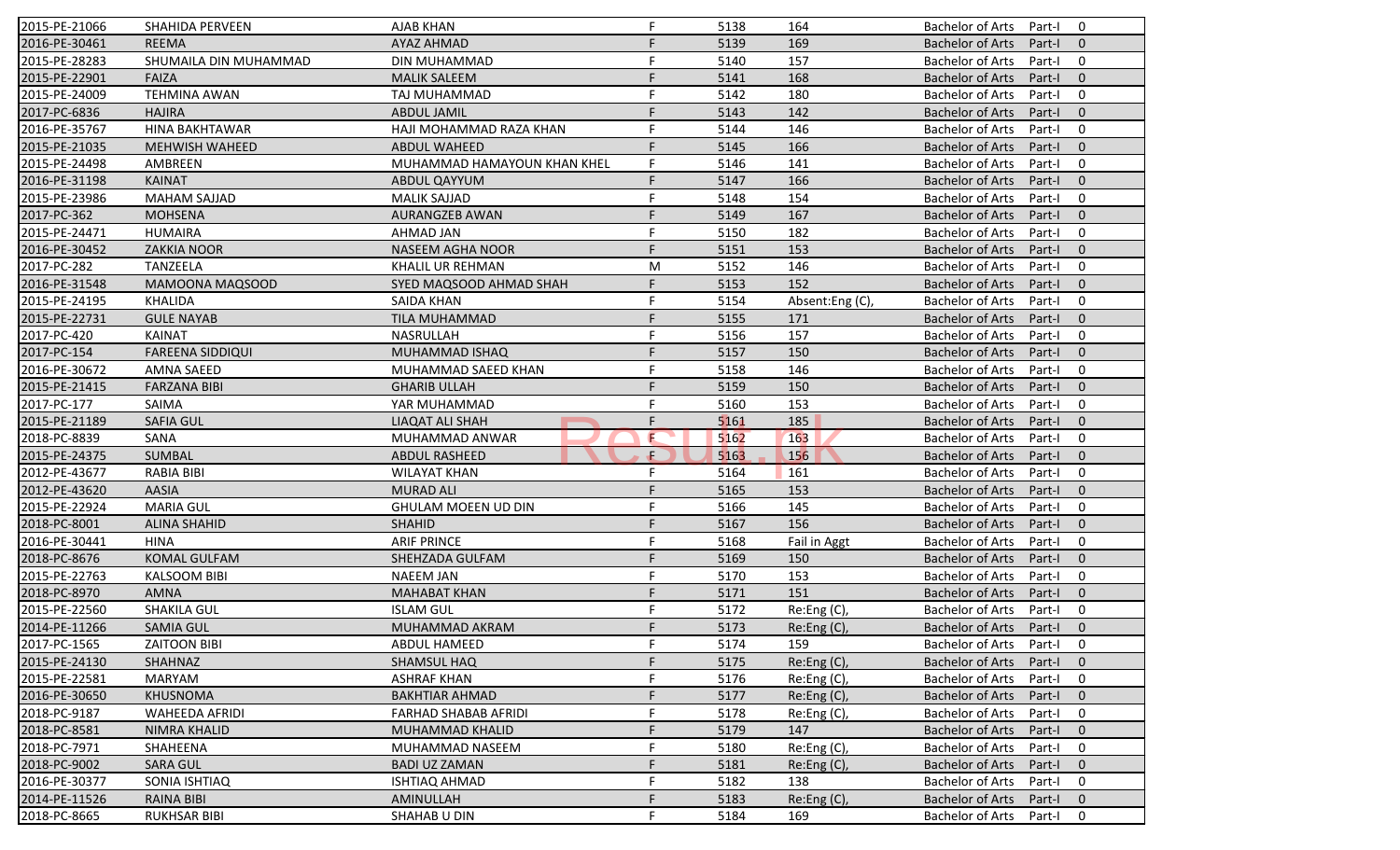| 2017-PC-4960  | <b>AINA</b>               | <b>GHULAM MUHAMMAD</b> | F                  | 5185 | 168                 | Bachelor of Arts        | Part-I 0 |                          |
|---------------|---------------------------|------------------------|--------------------|------|---------------------|-------------------------|----------|--------------------------|
| 2005-PC-911   | <b>ISMAT</b>              | ABDUL QAYUM            |                    | 5186 | Re:Eng(C),          | <b>Bachelor of Arts</b> | Part-I   | $\overline{\mathbf{0}}$  |
| 2018-PC-8855  | <b>ROBI</b>               | <b>BAKHTIAR AHMAD</b>  | F.                 | 5187 | Re:Eng (C),         | <b>Bachelor of Arts</b> | Part-I   | $\overline{\phantom{0}}$ |
| 2015-PE-22605 | MISBAH GUL                | <b>ABDULLAH JAN</b>    | F.                 | 5188 | Re:Eng (C),         | <b>Bachelor of Arts</b> | Part-I   | $\overline{\mathbf{0}}$  |
| 2016-PE-30450 | <b>SONIA</b>              | <b>FAZAL E AKBAR</b>   | F                  | 5189 | Re:Eng(C),          | <b>Bachelor of Arts</b> | Part-I   | $\overline{0}$           |
| 2017-PC-5184  | <b>NABILLA AFRIDI</b>     | <b>NADAR SHER</b>      | F                  | 5190 | 157                 | <b>Bachelor of Arts</b> | Part-I   | $\mathbf 0$              |
| 2018-PC-8175  | <b>MAHRUKH</b>            | <b>RAMBAIL KHAN</b>    | F                  | 5191 | 166                 | <b>Bachelor of Arts</b> | Part-I   | $\mathbf 0$              |
| 2017-PC-1595  | ASMA                      | <b>KHUDA BAKHSH</b>    | F                  | 5192 | Re:Eng (C),         | <b>Bachelor of Arts</b> | Part-I   | $\overline{0}$           |
| 2016-PE-30806 | <b>BUSHRA HABIB</b>       | <b>GHULAM HABIB</b>    | F                  | 5193 | Re: Eng(C),         | <b>Bachelor of Arts</b> | Part-I   | $\overline{0}$           |
| 2017-PC-247   | <b>MUQADAS</b>            | MASOOD KHAN            | F                  | 5194 | 130                 | <b>Bachelor of Arts</b> | Part-I   | $\overline{\mathbf{0}}$  |
| 2014-PE-11585 | <b>RUBEENA</b>            | <b>FAZAL I DAUD</b>    | F                  | 5195 | Re:Eng (C),         | <b>Bachelor of Arts</b> | Part-I   | $\overline{\mathbf{0}}$  |
| 2014-PE-15950 | <b>ARIFA BIBI</b>         | <b>FAZAL E HADI</b>    | F                  | 5196 | Re: Eng(C),         | <b>Bachelor of Arts</b> | Part-I   | $\overline{\mathbf{0}}$  |
| 2017-PC-56    | SOMIA IQBAL               | <b>TARIQ IQBAL</b>     | F.                 | 5197 | Re: Eng(C),         | <b>Bachelor of Arts</b> | Part-I   | $\overline{\phantom{0}}$ |
| 2017-PC-412   | <b>ANILA SAEED</b>        | <b>SAEED KHAN</b>      | F                  | 5198 | 172                 | <b>Bachelor of Arts</b> | Part-I   | $\overline{0}$           |
| 2017-PC-1739  | <b>ASMA BIBI</b>          | NOOR ULLAH JAN         | F                  | 5199 | 173                 | <b>Bachelor of Arts</b> | Part-I   | $\mathbf 0$              |
| 2015-PE-22846 | <b>KALSOOM</b>            | AFTAB AHMAD            | F                  | 5200 | Re:Eng (C),         | <b>Bachelor of Arts</b> | Part-I   | $\overline{0}$           |
| 2005-PC-797   | <b>FARHANA BIBI</b>       | SYED MUHAMMAD SHAFIQ   |                    | 5201 | Re:Eng (C),         | <b>Bachelor of Arts</b> | Part-I   | $\overline{0}$           |
| 2016-PE-30858 | <b>HUMA ADIL NAWAB</b>    | <b>ADIL NAWAB</b>      | F                  | 5202 | 160                 | <b>Bachelor of Arts</b> | Part-I   | $\overline{0}$           |
| 2014-PE-15269 | <b>AYESHA SHEIKH</b>      | ABDUL MAQSOOD          | F                  | 5203 | Re: Eng(C),         | <b>Bachelor of Arts</b> | Part-I   | $\overline{\phantom{0}}$ |
| 2017-PC-17    | <b>SAMINA KHAN</b>        | <b>BAHADAR KHAN</b>    | F                  | 5204 | Re:Eng (C),         | <b>Bachelor of Arts</b> | Part-I   | $\overline{0}$           |
| 2018-PC-8228  | <b>NEELAM</b>             | <b>KACHKOL KHAN</b>    | F                  | 5205 | 145                 | <b>Bachelor of Arts</b> | Part-I   | $\overline{0}$           |
| 2014-PE-15840 | <b>IRUM MANZOOR</b>       | <b>MANZOOR AHMED</b>   | F                  | 5206 | Re:Eng (C),         | <b>Bachelor of Arts</b> | Part-I   | $\mathbf 0$              |
| 2017-PC-1783  | SAIMA                     | <b>BAHADAR SHER</b>    | F                  | 5207 | 169                 | <b>Bachelor of Arts</b> | Part-I   | $\mathbf 0$              |
| 2018-PC-8083  | <b>SANA FAQIR</b>         | <b>FAQIR MUHAMMAD</b>  | F                  | 5208 | Absent:Ur,          | <b>Bachelor of Arts</b> | Part-I   | $\overline{0}$           |
| 2016-PE-30790 | <b>SONIA SHOAIB</b>       | MUHAMMAD SHOAIB KHAN   | $\mathbf \epsilon$ | 5209 | <b>Fail in Aggt</b> | <b>Bachelor of Arts</b> | Part-I   | $\overline{0}$           |
| 2017-PC-5265  | <b>ASIYA WARIS</b>        | <b>WARIS KHAN</b>      | £.                 | 5210 | 144                 | <b>Bachelor of Arts</b> | Part-I   | $\overline{0}$           |
| 2016-PE-30711 | SAIMA BIBI                | <b>FAZAL E RAHIM</b>   | F                  | 5211 | Re:Eng (C),Ur,      | <b>Bachelor of Arts</b> | Part-I   | $\overline{\mathbf{0}}$  |
| 2017-PC-1649  | <b>SOBIYA</b>             | <b>NIAZ GUL</b>        | F                  | 5212 | Re:Ur,              | <b>Bachelor of Arts</b> | Part-I   | $\overline{\mathbf{0}}$  |
| 2017-PC-271   | <b>SARA KANWAL</b>        | SALEEM IQBAL           | F                  | 5213 | Re:Ur,              | <b>Bachelor of Arts</b> | Part-I   | $\overline{\mathbf{0}}$  |
| 2016-PE-30761 | AMINA IQBAL               | MUHAMMAD IQBAL         | F                  | 5214 | Re:Ur,              | <b>Bachelor of Arts</b> | Part-I   | $\overline{0}$           |
| 2017-PC-341   | <b>MEHWISH</b>            | PERVEZ                 | F                  | 5215 | RL                  | <b>Bachelor of Arts</b> | Part-I   | $\mathbf 0$              |
| 2016-PE-30609 | <b>AIMEN IMRAN</b>        | <b>IMRAN AHMAD</b>     | F                  | 5216 | 184                 | <b>Bachelor of Arts</b> | Part-I   | $\mathbf 0$              |
| 2017-PC-5130  | <b>FAIZA AHMAD</b>        | MUHAMMAD NIHAR         | F                  | 5217 | 170                 | <b>Bachelor of Arts</b> | Part-I   | $\overline{0}$           |
| 2017-PC-52    | SARA HAYAT                | MUHAMMAD HAYAT         | F                  | 5218 | Fail in Aggt        | <b>Bachelor of Arts</b> | Part-I   | $\overline{0}$           |
| 2016-PE-30484 | <b>SHAGUFTA</b>           | <b>LIAQAT ALI</b>      | F                  | 5219 | Fail in Aggt        | <b>Bachelor of Arts</b> | Part-I   | $\overline{\phantom{0}}$ |
| 2016-PE-35162 | MARIYA TAJAMAL HUSSAIN    | TAJAMAL HUSSAIN AWAN   | F.                 | 5220 | 130                 | Bachelor of Arts        | Part-I 0 |                          |
| 2018-PC-7946  | <b>IQRA MALIK QURESHI</b> | ABDUL MALIK QURESHI    |                    | 5221 | 181                 | <b>Bachelor of Arts</b> | Part-I   | $\overline{0}$           |
| 2018-PC-9169  | MALIHA RASHID             | RASHID JAMIL           | F                  | 5222 | 149                 | <b>Bachelor of Arts</b> | Part-I   | $\overline{0}$           |
| 2018-PC-8085  | <b>SEEMA GUL</b>          | <b>SAID HUSSAIN</b>    | F                  | 5223 | 143                 | <b>Bachelor of Arts</b> | Part-I   | $\mathbf 0$              |
| 2016-PE-30464 | <b>IQRA</b>               | SALEEM JAVID           | F                  | 5224 | 141                 | <b>Bachelor of Arts</b> | Part-I   | 0                        |
| 2018-PC-8151  | <b>SALMA GUL</b>          | <b>ALI REHMAN</b>      | F                  | 5225 | 136                 | <b>Bachelor of Arts</b> | Part-I   | $\overline{0}$           |
| 2018-PC-8121  | SADIA                     | <b>JAMIL UR REHMAN</b> | F                  | 5226 | 145                 | <b>Bachelor of Arts</b> | Part-I   | $\overline{0}$           |
| 2017-PC-359   | ARZOO NOOR                | <b>NOOR UL HUDA</b>    | F                  | 5227 | 133                 | <b>Bachelor of Arts</b> | Part-I   | $\overline{\phantom{0}}$ |
| 2018-PC-9248  | KHALIDA JAN               | MUHAMMADA JAN          | F                  | 5228 | Absent:IStd,        | Bachelor of Arts        | Part-I   | $\overline{\mathbf{0}}$  |
| 2018-PC-8155  | <b>SHAMEEN AKHTER</b>     | <b>FAZAL E AHAD</b>    | F.                 | 5229 | 153                 | <b>Bachelor of Arts</b> | Part-I   | $\overline{\phantom{0}}$ |
| 2018-PC-8367  | <b>SANA ILTAF</b>         | <b>ILTAF HUSSAIN</b>   | F                  | 5230 | 158                 | Bachelor of Arts        | Part-I   | $\overline{\mathbf{0}}$  |
| 2018-PC-8798  | <b>SUMAIRA KHAN</b>       | <b>FAZAL KHAN</b>      | F                  | 5231 | 154                 | <b>Bachelor of Arts</b> | Part-I 0 |                          |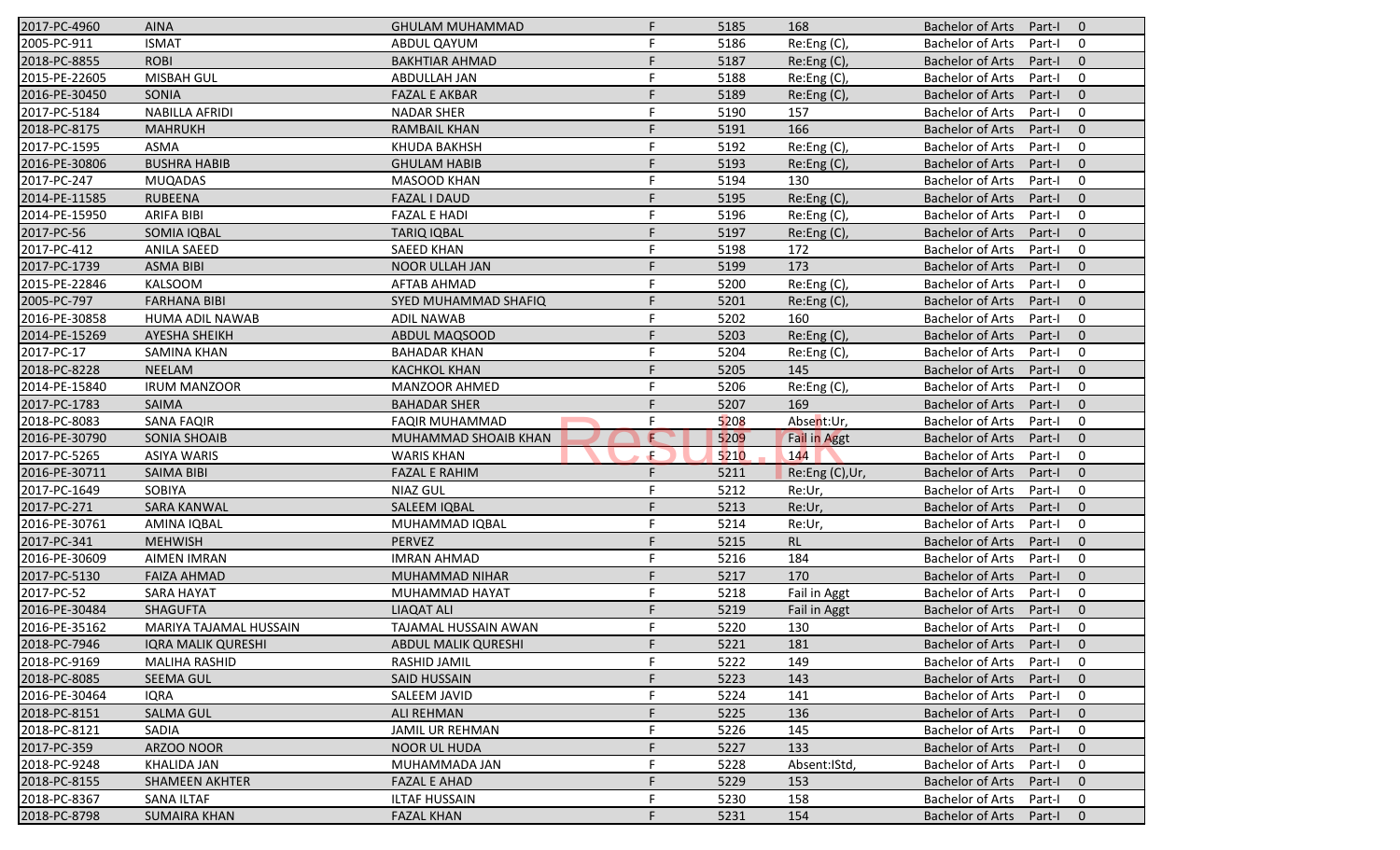| 2017-PC-1800    | <b>MARYAM SARFARAZ</b>  | SARFARAZ ALAM            | F  | 5232 | 140                | <b>Bachelor of Arts</b><br>$\mathbf 0$<br>Part-I    |
|-----------------|-------------------------|--------------------------|----|------|--------------------|-----------------------------------------------------|
| 2018-PC-7914    | <b>HABIBA UROOJ</b>     | <b>TARIQ AZIZ</b>        | F  | 5233 | 134                | <b>Bachelor of Arts</b><br>Part-I<br>$\mathbf{0}$   |
| 2018-PC-8379    | <b>KIRAN</b>            | <b>RIAZ AHMAD</b>        | F  | 5234 | 155                | <b>Bachelor of Arts</b><br>Part-I<br>$\mathbf 0$    |
| 2018-PC-8394    | <b>KAINAT SOHAIL</b>    | <b>SOHAIL RANA</b>       | F  | 5235 | 186                | $\mathbf{0}$<br><b>Bachelor of Arts</b><br>Part-I   |
| 2018-PC-9042    | TEHREEM ANJUM SIDDIQI   | ANJUM SHAHZAD SIDDIQI    | F  | 5236 | 143                | $\mathbf 0$<br><b>Bachelor of Arts</b><br>Part-I    |
| 2018-PC-8976    | ANEELA RASHEED          | <b>ABDUL RASHEED</b>     | F  | 5237 | 159                | $\overline{0}$<br><b>Bachelor of Arts</b><br>Part-I |
| 2018-PC-8393    | <b>BASMINA</b>          | MUHAMMAD AYAZ            | F  | 5238 | 158                | $\mathbf 0$<br><b>Bachelor of Arts</b><br>Part-I    |
| 2018-PC-7828    | SHUMAILA                | <b>MUHAMMAD SHAKEEL</b>  | F  | 5239 | 142                | $\mathbf{0}$<br><b>Bachelor of Arts</b><br>Part-I   |
| 2018-PC-8863    | MARYAM JAHANZEB         | MUHAMMAD JAHANZEB        | F  | 5240 | 177                | <b>Bachelor of Arts</b><br>0<br>Part-I              |
| 2018-PC-8936    | RABIA MEHMOOD           | <b>MEHMOOD ELAHI</b>     | F  | 5241 | 184                | <b>Bachelor of Arts</b><br>Part-I<br>$\mathbf{0}$   |
| 2018-PC-8548    | LAWEZA                  | JAMAL UD DIN             | F  | 5242 | Absent:Law,        | <b>Bachelor of Arts</b><br>Part-I<br>0              |
| 2017-PC-1847    | <b>NEELAM</b>           | YASEN ABBAS SHAH         | F  | 5243 | Re:Law,            | <b>Bachelor of Arts</b><br>$\mathbf{0}$<br>Part-I   |
| 2018-PC-8986    | <b>MARYAM ZAHID</b>     | MUHAMMAD ZAHID           | F  | 5244 | Re:Law,            | <b>Bachelor of Arts</b><br>0<br>Part-I              |
| 2017-PC-4964    | <b>LAILA HASSAN</b>     | <b>HUSSAIN WALI KHAN</b> |    | 5245 | Re:Law,            | $\mathbf{0}$<br><b>Bachelor of Arts</b><br>Part-I   |
| 2018-PC-8440    | <b>RABIA</b>            | <b>ROMAN GUL</b>         |    | 5246 | Re:Law,            | 0<br><b>Bachelor of Arts</b><br>Part-I              |
| 2014-E-3794     | <b>SIDRA SHARIF</b>     | <b>SHARIF UL BANGASH</b> | F  | 5247 | Re:Law,            | <b>Bachelor of Arts</b><br>Part-I<br>$\overline{0}$ |
| 2018-PC-9171    | <b>WANEEZA SIKANDAR</b> | <b>NADEEM SIKANDAR</b>   | F  | 5248 | 135                | <b>Bachelor of Arts</b><br>0<br>Part-I              |
| 2018-PC-9761    | <b>KAINAT KHALIQ</b>    | ABDUL KHALIQ JAN         | F  | 5249 | Re:Law,            | <b>Bachelor of Arts</b><br>$\mathbf{0}$<br>Part-I   |
| 2016-PE-31190   | <b>RANI GUL</b>         | MUHAMMAD ISHAQ           | F  | 5250 | <b>UFM</b>         | <b>Bachelor of Arts</b><br>0<br>Part-I              |
| 2015-PE-21407   | <b>FATIMAH AMEER</b>    | AMEER ZADA               | F  | 5251 | Re:Hist,           | <b>Bachelor of Arts</b><br>$\mathbf{0}$<br>Part-I   |
| 2018-PC-9097    | <b>HAFSA SHAKIR</b>     | SHAKIR ULLAH             | F  | 5252 | <b>RL</b>          | <b>Bachelor of Arts</b><br>0<br>Part-I              |
| 2016-PE-31001   | <b>EEMAN JAMAL</b>      | <b>JAMAL ABDUL NASIR</b> | F  | 5253 | Re:Hist,           | <b>Bachelor of Arts</b><br>$\overline{0}$<br>Part-I |
| 2014-PE-11817   | AZRA NAZ                | <b>FATH E MUHAMMAD</b>   | F  | 5254 | 165                | <b>Bachelor of Arts</b><br>0<br>Part-I              |
| 2017-PC-1726    | SABA AROOJ              | MUHAMMAD ASDAQ           | F  | 5255 | Re:Edu,            | $\mathbf{0}$<br><b>Bachelor of Arts</b><br>Part-I   |
| 2017-PC-364     | MUBEENA KHAN            | <b>KHAN GUL</b>          | E  | 5256 | 138                | <b>Bachelor of Arts</b><br>0<br>Part-I              |
| 2018-PC-7853    | <b>AASIA</b>            | SAJJAD AHMAD             | ÷. | 5257 | Re:Socio,          | <b>Bachelor of Arts</b><br>$\mathbf{0}$<br>Part-I   |
| 2013-PE-2920    | SAIRA JEHANZEB          | <b>JEHANZEB</b>          | F  | 5258 | Re:Socio,          | <b>Bachelor of Arts</b><br>Part-I<br>0              |
| 2015-H/ECO-6203 | <b>HAFIZA BIBI SARA</b> | <b>GHULAM MUHAMMAD</b>   | F  | 5259 | Re:Socio,          | <b>Bachelor of Arts</b><br>Part-I<br>$\mathbf{0}$   |
| 2017-PC-6877    | <b>SURAYYA BIBI</b>     | <b>IHSAN ULLAH</b>       | F  | 5260 | Re:Ur,             | <b>Bachelor of Arts</b><br>0<br>Part-I              |
| 2017-PC-1730    | <b>BIBI MARYAM</b>      | SADIQ HUSSAIN            | F  | 5261 | Re:Ur,             | $\mathbf{0}$<br><b>Bachelor of Arts</b><br>Part-I   |
| 2018-PC-8358    | <b>HUMAIRA</b>          | <b>SARDAR HUSSAIN</b>    | F  | 5262 | Absent:Eng (C),Ur, | <b>Bachelor of Arts</b><br>0<br>Part-I              |
| 2016-PE-30805   | <b>FAZILAT BIBI</b>     | <b>MEHRABN</b>           | F. | 5263 | Re:Ur,             | <b>Bachelor of Arts</b><br>Part-I<br>$\overline{0}$ |
| 2017-PC-4947    | AYESHA KHAN             | <b>AJMAL KHAN</b>        | F. | 5264 | Re:Ur,             | <b>Bachelor of Arts</b><br>0<br>Part-I              |
| 2017-PC-289     | <b>SIDRA</b>            | SABZ ALI KHAN            | M  | 5265 | Re:Ur,             | <b>Bachelor of Arts</b><br>$\mathbf{0}$<br>Part-I   |
| 2015-PE-24305   | ZAINAB                  | <b>ADALAT KHAN</b>       | F. | 5266 | Re:Eng (C),Ur,     | <b>Bachelor of Arts</b><br>Part-I<br>0              |
| 2018-PC-8046    | MAHNOOR SALEEM          | <b>SALEEM KHAN</b>       |    | 5267 | Re:Ur,             | Bachelor of Arts Part-I 0                           |
| 2018-PC-7886    | SHAKEELA RANGHA         | RANGHA                   | F. | 5268 | Re:Ur, IStd,       | Bachelor of Arts Part-I<br>$\bf{0}$                 |
| 2018-PC-8334    | <b>NEELAM</b>           | <b>ABDUL RAZIQ</b>       | F. | 5269 | 156                | <b>Bachelor of Arts</b><br>Part-I<br>$\mathbf{0}$   |
| 2017-PC-300     | <b>MARIA KOMAL</b>      | SHERIYAR KHAN            | M  | 5270 | 145                | Bachelor of Arts<br>Part-I<br>0                     |
| 2016-PE-30702   | MISHAL ASHRAF           | MIAN MUHAMMAD ASHRAF     |    | 5271 | 133                | Bachelor of Arts<br>Part-I<br>$\mathbf{0}$          |
| 2018-PC-7900    | KHAISTA                 | <b>GUL RAHMAN</b>        |    | 5272 | 163                | <b>Bachelor of Arts</b><br>0<br>Part-I              |
| 2018-PC-8990    | <b>MUSSARAT BIBI</b>    | MUHAMMAD ANWAR           |    | 5273 | Absent: IStd, EE,  | <b>Bachelor of Arts</b><br>$\mathbf{0}$<br>Part-I   |
| 2018-PC-9007    | PALWASHA AMEER          | <b>AMEER KHAN</b>        | F  | 5274 | 191                | Bachelor of Arts<br>0<br>Part-I                     |
| 2018-PC-8894    | KASHMALA                | SAIF UR REHMAN           |    | 5275 | 180                | <b>Bachelor of Arts</b><br>Part-I<br>$\mathbf 0$    |
| 2018-PC-7975    | AASMA GULZAR            | <b>GULZAR KHAN</b>       |    | 5276 | Re:Eng (C),        | <b>Bachelor of Arts</b><br>Part-I<br>0              |
| 2018-PC-8178    | <b>KHADIJA</b>          | <b>NASIR</b>             |    | 5277 | 198                | <b>Bachelor of Arts</b><br>Part-I<br>$\mathbf{0}$   |
| 2018-PC-8946    | <b>FATIMA</b>           | MUHAMMAD KARIM           |    |      |                    |                                                     |
|                 |                         |                          |    | 5278 | 136                | Bachelor of Arts<br>Part-I<br>0                     |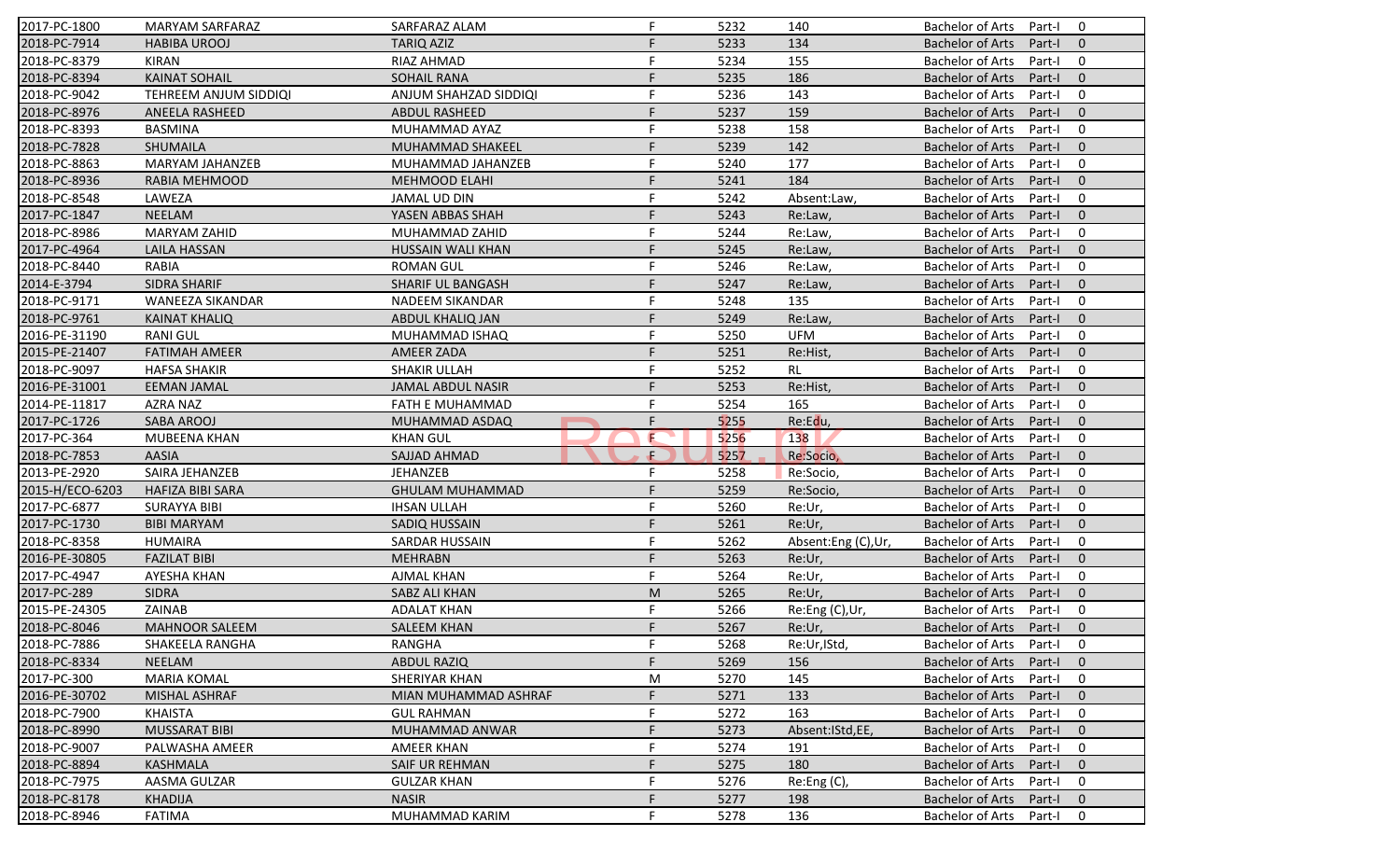| 2018-PC-7831  | KARISHMA JAHAN            | MUHAMMAD SHARIF KHAN          | F.                                                                                                         | 5279 | 168                  | Bachelor of Arts        | Part-I 0 |                          |
|---------------|---------------------------|-------------------------------|------------------------------------------------------------------------------------------------------------|------|----------------------|-------------------------|----------|--------------------------|
| 2018-PC-8517  | <b>BIBI FAIZA</b>         | MUHAMMAD ASIF                 | F                                                                                                          | 5280 | 128                  | <b>Bachelor of Arts</b> | Part-I   | $\overline{\phantom{0}}$ |
| 2018-PC-8086  | <b>KALSOOM</b>            | SYED MUSTAFA KAMAL            | F                                                                                                          | 5281 | 140                  | <b>Bachelor of Arts</b> | Part-I   | $\overline{\mathbf{0}}$  |
| 2018-PC-9142  | AMBREEN                   | <b>MUKHTIAR KHAN</b>          | F.                                                                                                         | 5282 | Re:Isl (C),          | <b>Bachelor of Arts</b> | Part-I   | $\mathbf 0$              |
| 2017-PC-1486  | YOUSRA MALIK              | MALIK MUSTAFA AHMED RIZWAN    | F                                                                                                          | 5283 | Re:EE,               | <b>Bachelor of Arts</b> | Part-I   | $\mathbf 0$              |
| 2018-PC-8965  | AFREEN                    | <b>ABDULLAH KHAN</b>          | F                                                                                                          | 5284 | Re:Law,              | <b>Bachelor of Arts</b> | Part-I   | $\mathbf 0$              |
| 2018-PC-8423  | <b>MAHAM</b>              | <b>NADEEM GUL</b>             | F.                                                                                                         | 5285 | 180                  | <b>Bachelor of Arts</b> | Part-I   | $\overline{0}$           |
| 2017-PC-1759  | <b>KHALIDA</b>            | MUHAMMAD AFZAL                | F                                                                                                          | 5286 | Re:Law,              | Bachelor of Arts        | Part-I   | $\overline{0}$           |
| 2018-PC-8432  | <b>SANA INAM</b>          | <b>INAM ULLAH KHAN</b>        | F                                                                                                          | 5287 | 130                  | <b>Bachelor of Arts</b> | Part-I   | $\overline{\mathbf{0}}$  |
| 2018-PC-9757  | ANEESA IQBAL              | MUHAMMAD IQBAL KHAN           | F                                                                                                          | 5288 | 129                  | Bachelor of Arts        | Part-I   | $\overline{\mathbf{0}}$  |
| 2018-PC-8558  | SADAF                     | <b>YAQOOT</b>                 | F.                                                                                                         | 5289 | Re:Hist,             | <b>Bachelor of Arts</b> | Part-I   | $\overline{\phantom{0}}$ |
| 2011-PE-41090 | NAZMA ALLAH BAKSH         | <b>ALLAH BAKSH</b>            | F.                                                                                                         | 5290 | Re:Law,              | <b>Bachelor of Arts</b> | Part-I   | $\overline{\mathbf{0}}$  |
| 2018-PC-7817  | SYEDA JAVARIA HAIDER      | <b>SYED ILYAS HAIDER SHAH</b> | F                                                                                                          | 5291 | Absent: IR, Isl (C), | Bachelor of Arts        | Part-I   | $\overline{0}$           |
| 2018-PC-8937  | SIDRA MUNTAHA             | <b>JUMA SHAH</b>              | F                                                                                                          | 5292 | Re:Ur,Eco,           | <b>Bachelor of Arts</b> | Part-I   | $\mathbf 0$              |
| 2017-PC-1894  | <b>HAFSA WAHEED</b>       | ABDUL WAHEED                  | F                                                                                                          | 5293 | Re:Hist,             | <b>Bachelor of Arts</b> | Part-I   | $\overline{0}$           |
| 2018-PC-8578  | MISHAL SARFARAZ           | SARFARAZ ALAM                 | F                                                                                                          | 5294 | Re:Law,EE,           | Bachelor of Arts        | Part-I   | $\mathbf 0$              |
| 2018-PC-9014  | ANEEQA                    | <b>SHAHZAD IQBAL</b>          | F                                                                                                          | 5295 | Re:Eco,              | <b>Bachelor of Arts</b> | Part-I   | $\overline{\phantom{0}}$ |
| 2018-PC-8418  | SAWAIRA ARIF              | MUHAMMAD ARIF                 | F                                                                                                          | 5296 | 147                  | <b>Bachelor of Arts</b> | Part-I   | $\overline{\mathbf{0}}$  |
| 2017-PC-2607  | <b>SALMAN JAVED</b>       | <b>JAVED IQBAL</b>            | M                                                                                                          | 5297 | 170                  | <b>Bachelor of Arts</b> | Part-I   | $\overline{\phantom{0}}$ |
| 2015-PE-22097 | <b>HAMID KHAN</b>         | <b>BADI U ZAMAN</b>           | M                                                                                                          | 5298 | 146                  | <b>Bachelor of Arts</b> | Part-I   | $\overline{0}$           |
| 2016-PE-33456 | <b>IRSHAD ALI</b>         | <b>WAHID ZAMAN</b>            | M                                                                                                          | 5299 | 139                  | <b>Bachelor of Arts</b> | Part-I   | $\overline{0}$           |
| 2017-PC-605   | <b>NAUMAN KHAN</b>        | RAMBEL KHAN                   | M                                                                                                          | 5300 | 165                  | <b>Bachelor of Arts</b> | Part-I   | $\mathbf 0$              |
| 2017-PC-2156  | <b>HUMZA SAJJAD</b>       | SAJJAD ALI SHAH               | M                                                                                                          | 5301 | 141                  | <b>Bachelor of Arts</b> | Part-I   | $\overline{0}$           |
| 2015-PE-23467 | MUHAMMAD QASIM            | NISHAD GUL                    | M                                                                                                          | 5302 | 130                  | Bachelor of Arts        | Part-I   | $\overline{0}$           |
| 2018-PC-10147 | <b>ABDUR RAHEEM</b>       | <b>HAMEED ULLAH KHAN</b>      | M                                                                                                          | 5303 | 175                  | Bachelor of Arts        | Part-I   | $\overline{\mathbf{0}}$  |
| 2018-PC-11729 | <b>HABIB ULLAH</b>        | <b>BURHAN UDDIN</b>           | $\mathsf{M}$                                                                                               | 5304 | <b>Fail in Aggt</b>  | <b>Bachelor of Arts</b> | Part-I   | $\overline{\mathbf{0}}$  |
| 2016-PE-34394 | MUHAMMAD KASHIF JAN       | ROOHULLAH JAN                 | M                                                                                                          | 5305 | 128                  | Bachelor of Arts        | Part-I   | $\overline{\phantom{0}}$ |
| 2018-PC-11653 | <b>TAIMOOR MEHMOOD</b>    | <b>MEHMOOD KHAN</b>           | M                                                                                                          | 5306 | Fail in Aggt         | Bachelor of Arts        | Part-I   | $\overline{\mathbf{0}}$  |
| 2018-PC-11775 | WAQAS AHMAD               | <b>GUL AFZAL</b>              | M                                                                                                          | 5307 | 172                  | Bachelor of Arts        | Part-I   | $\overline{\mathbf{0}}$  |
| 2017-PC-2887  | <b>NASIM GUL</b>          | <b>AMIN GUL</b>               | M                                                                                                          | 5308 | 160                  | <b>Bachelor of Arts</b> | Part-I   | $\mathbf 0$              |
| 2018-PC-13789 | MUHAMMAD ZEESHAN          | <b>TAJBAR KHAN</b>            | $\mathsf{M}% _{T}=\mathsf{M}_{T}\!\left( a,b\right) ,\ \mathsf{M}_{T}=\mathsf{M}_{T}\!\left( a,b\right) ,$ | 5309 | 141                  | <b>Bachelor of Arts</b> | Part-I   | $\overline{0}$           |
| 2016-PE-34777 | MUHAMMAD BILAL            | PERVEZ KHAN                   | M                                                                                                          | 5310 | 153                  | Bachelor of Arts        | Part-I   | $\mathbf 0$              |
| 2018-PC-10636 | MUHAMMAD AHSAN            | MUHAMMAD ASLAM                | M                                                                                                          | 5311 | Re:Eng (C),          | <b>Bachelor of Arts</b> | Part-I   | $\overline{\mathbf{0}}$  |
| 2018-PC-12030 | SYED MUHAMMAD ZAHOOR SHAH | SYED MAQSOOD SHAH             | М                                                                                                          | 5312 | 143                  | <b>Bachelor of Arts</b> | Part-I   | $\overline{\mathbf{0}}$  |
| 2014-PE-13338 | <b>ARSHAD ALI</b>         | SABZ ALI                      | M                                                                                                          | 5313 | 166                  | Bachelor of Arts        | Part-I   | $\overline{\phantom{0}}$ |
| 2018-PC-10100 | WALI ULLAH                | MAULANA UBAIDULLAH ABID       | М                                                                                                          | 5314 | 169                  | <b>Bachelor of Arts</b> | Part-I 0 |                          |
| 2016-PE-32254 | <b>LUQMAN KHAN</b>        | <b>SHAUKAT ALI</b>            | M                                                                                                          | 5315 | 146                  | <b>Bachelor of Arts</b> | Part-I   | $\overline{0}$           |
| 2018-PC-12434 | MUHAMMAD HABIB            | ZAHID GUL                     | M                                                                                                          | 5316 | 128                  | <b>Bachelor of Arts</b> | Part-I   | 0                        |
| 2017-PC-2860  | <b>SANA ULLAH</b>         | <b>AMEEN ULLAH</b>            | M                                                                                                          | 5317 | 150                  | <b>Bachelor of Arts</b> | Part-I   | $\overline{0}$           |
| 2015-PE-24680 | ADNAN HUSSAIN             | <b>HAMID HUSSAIN</b>          | M                                                                                                          | 5318 | Absent:Eng (C)       | <b>Bachelor of Arts</b> | Part-I   | $\overline{0}$           |
| 2018-PC-10138 | AFAQ AHMAD                | ASHFAQ AHMAD                  | M                                                                                                          | 5319 | 136                  | <b>Bachelor of Arts</b> | Part-I   | $\overline{0}$           |
| 2009-PE-20389 | <b>NASEER KHAN</b>        | <b>NAZEER ULLAH</b>           | М                                                                                                          | 5320 | 139                  | Bachelor of Arts        | Part-I   | $\overline{\mathbf{0}}$  |
| 2017-PC-5817  | <b>MOHSIN WAHID</b>       | ABDUL WAHID                   | M                                                                                                          | 5321 | Re:Eng (C),          | <b>Bachelor of Arts</b> | Part-I   | $\overline{\mathbf{0}}$  |
| 2017-PC-4335  | MUHAMMAD ZAHID            | <b>FAZLE SUBHAN</b>           | M                                                                                                          | 5322 | Absent:Eng (C),      | <b>Bachelor of Arts</b> | Part-I   | $\overline{\mathbf{0}}$  |
| 2017-PC-545   | <b>TOUFEEQ UR RAHMAN</b>  | AZIZ UR RAHMAN                | M                                                                                                          | 5323 | 155                  | <b>Bachelor of Arts</b> | Part-I   | $\overline{\phantom{0}}$ |
| 2014-PE-14638 | AMIN ULLAH                | <b>HABIB ULLAH</b>            | M                                                                                                          | 5324 | 150                  | <b>Bachelor of Arts</b> | Part-I   | 0                        |
| 2015-PE-24844 | MUFTI SAMEER UL ASAR      | MUFTI NAVEED UL ASAR          | ${\sf M}$                                                                                                  | 5325 | 132                  | <b>Bachelor of Arts</b> | Part-I   | $\overline{0}$           |
|               |                           |                               |                                                                                                            |      |                      |                         |          |                          |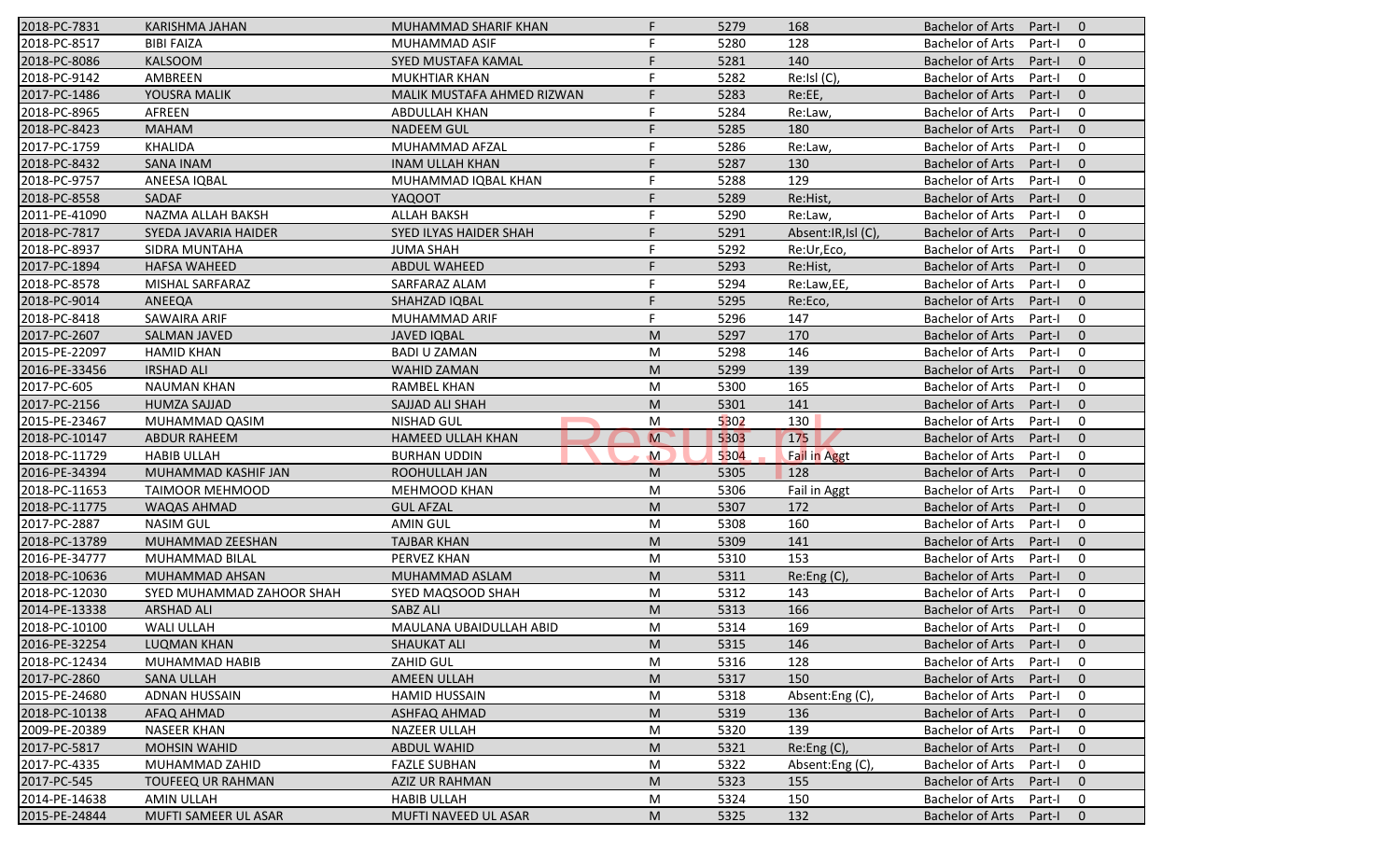| 2015-PE-23530  | MUHAMMAD USMAN SHOAIB   | MUHAMMAD SHOAIB          | M         | 5326 | 147             | <b>Bachelor of Arts</b><br>$\Omega$<br>Part-I       |
|----------------|-------------------------|--------------------------|-----------|------|-----------------|-----------------------------------------------------|
| 2014-PE-13836  | MUHAMMAD HIDAYATULLAH   | <b>MUTI UR RASOOL</b>    | M         | 5327 | 186             | <b>Bachelor of Arts</b><br>Part-I<br>$\mathbf{0}$   |
| 2015-PE-21838  | <b>MALIK HAMID</b>      | MALIK SAJJAD PERVEZ      | M         | 5328 | 140             | <b>Bachelor of Arts</b><br>Part-I<br>0              |
| 2014-QDCP-168  | <b>GUL JAN</b>          | <b>IKHTIAR ALI</b>       | M         | 5329 | Absent:Eng (C), | <b>Bachelor of Arts</b><br>$\mathbf{0}$<br>Part-I   |
| 2007-PC-4025   | <b>NOOR ZAMIN</b>       | <b>BAKHT ZAMIN</b>       | M         | 5330 | 171             | <b>Bachelor of Arts</b><br>0<br>Part-I              |
| 2014-PE-10750  | <b>WAQAR AHMAD</b>      | <b>ASIF KHAN</b>         | M         | 5331 | 130             | <b>Bachelor of Arts</b><br>$\overline{0}$<br>Part-I |
| 2015-PE-23662  | MUZAMIL                 | <b>ZAMEER GUL</b>        | M         | 5332 | 143             | 0<br><b>Bachelor of Arts</b><br>Part-I              |
| 2017-PC-2417   | MUHAMMAD SAQIB          | MUHAMMAD NIAZ KHAN       | M         | 5333 | 166             | <b>Bachelor of Arts</b><br>$\mathbf{0}$<br>Part-I   |
| 2015-PE-23204  | SOHAIB AHMAD            | SIRAJ MUHAMMAD           | M         | 5334 | 133             | $\mathbf 0$<br><b>Bachelor of Arts</b><br>Part-I    |
| 2017-PC-1068   | <b>ABDULLAH</b>         | <b>KHAISTA NOOR</b>      | M         | 5335 | Absent:Eng (C), | <b>Bachelor of Arts</b><br>Part-I<br>$\Omega$       |
| 2014-PE-14656  | SHAHAB UD DIN           | <b>REDA ALI</b>          | M         | 5336 | Absent:Eng (C), | <b>Bachelor of Arts</b><br>Part-I<br>0              |
| 2012-SP-5215   | ZARMAN ULLAH            | SYED MAAN SHAH           | M         | 5337 | 145             | <b>Bachelor of Arts</b><br>Part-I<br>$\mathbf{0}$   |
| 2017-PC-516    | MUHAMMAD FAISAL         | NAVEED AHMAD             | M         | 5338 | 154             | <b>Bachelor of Arts</b><br>0<br>Part-I              |
| 2017-PC-2817   | <b>DAULAT KHAN</b>      | <b>ZAHIR SHAH</b>        | M         | 5339 | 188             | <b>Bachelor of Arts</b><br>$\Omega$<br>Part-I       |
| 2017-PC-897    | MUHAMMAD ASAD JAMAL     | <b>BAHRAM KHAN</b>       | M         | 5340 | 195             | 0<br><b>Bachelor of Arts</b><br>Part-I              |
| 2013-BARA-2178 | RAHAMDAD                | <b>IMDAD KHAN</b>        | M         | 5341 | 162             | $\Omega$<br><b>Bachelor of Arts</b><br>Part-I       |
| 2017-PC-1117   | MUZAMIL ELAHI           | <b>ULFAT ELAHI</b>       | M         | 5342 | 133             | <b>Bachelor of Arts</b><br>0<br>Part-I              |
| 2016-PE-34249  |                         |                          | M         |      |                 | $\mathbf{0}$                                        |
|                | SAMIULLAH               | <b>ABDULLAH SHER</b>     |           | 5343 | 132             | <b>Bachelor of Arts</b><br>Part-I                   |
| 2014-PE-12460  | ABDULLAH                | MUHAMMAD ISHAQ           | M         | 5344 | 170             | <b>Bachelor of Arts</b><br>0<br>Part-I              |
| 2017-PC-619    | MUHAMMAD KAMRAN         | MUHAMMAD REHAN           | M         | 5345 | 145             | <b>Bachelor of Arts</b><br>$\mathbf{0}$<br>Part-I   |
| 2017-PC-4278   | ARSALAN AHMED           | <b>IFTIKHAR AHMED</b>    | M         | 5346 | 150             | <b>Bachelor of Arts</b><br>0<br>Part-I              |
| 2017-PC-1016   | ARAB UD DIN             | YAR DIN                  | M         | 5347 | 170             | $\mathbf{0}$<br><b>Bachelor of Arts</b><br>Part-I   |
| 2017-PC-1044   | <b>REHAN NAZIR</b>      | NAZIR AHMAD              | M         | 5348 | 151             | <b>Bachelor of Arts</b><br>Part-I<br>0              |
| 2018-PC-10233  | <b>MUHAMMAD ISMAIL</b>  | MUHAMMAD AKBAR           | M         | 5349 | 131             | $\mathbf{0}$<br><b>Bachelor of Arts</b><br>Part-I   |
| 2018-PC-12728  | <b>JALAL AZIZ</b>       | AZIZ ULLAH               | M         | 5350 | 145             | <b>Bachelor of Arts</b><br>0<br>Part-I              |
| 2018-PC-12737  | SAID SHEHZAD            | <b>HAROON SHAH</b>       | M         | 5351 | 155             | <b>Bachelor of Arts</b><br>$\mathbf{0}$<br>Part-I   |
| 2015-PE-25831  | ABDULLAH                | SULTAN MUHAMMAD          | M         | 5352 | 197             | <b>Bachelor of Arts</b><br>Part-I<br>0              |
| 2017-PC-784    | <b>KHALIL UR REHMAN</b> | <b>GUL REHMAN</b>        | M         | 5353 | 185             | <b>Bachelor of Arts</b><br>Part-I<br>$\Omega$       |
| 2016-PE-33943  | <b>SHAN</b>             | <b>GHULAM NABI</b>       | M         | 5354 | 139             | <b>Bachelor of Arts</b><br>0<br>Part-I              |
| 2015-PE-25965  | <b>MUHAMMAD ABRAR</b>   | <b>MUHAMMAD SHAFIQ</b>   | M         | 5355 | 173             | $\mathbf{0}$<br><b>Bachelor of Arts</b><br>Part-I   |
| 2006-PC-2836   | SYED VILAYAT ALI SHAH   | SYED KIFAYAT SHAH SHAKIL | M         | 5356 | 181             | <b>Bachelor of Arts</b><br>Part-I<br>0              |
| 97-PS-12475    | <b>EHSANULLAH</b>       | <b>ARSALA KHAN</b>       | M         | 5357 | 183             | $\Omega$<br><b>Bachelor of Arts</b><br>Part-I       |
| 2018-PC-11178  | MUHAMMAD NASIR          | <b>JAMIL AHMAD</b>       | M         | 5358 | 148             | <b>Bachelor of Arts</b><br>0<br>Part-I              |
| 2018-PC-12769  | <b>SHAHAB NOOR</b>      | <b>NOOR NAWAZ KHAN</b>   | M         | 5359 | 182             | <b>Bachelor of Arts</b><br>$\mathbf{0}$<br>Part-I   |
| 2018-PC-11924  | HIDAYAT UR REHMAN       | MUHAMMAD RASOOL          | M         | 5360 | 194             | <b>Bachelor of Arts</b><br>Part-I<br>0              |
| 2018-PC-11262  | NASEER AHMAD DOLATZAI   | <b>JUMA GUL</b>          | ${\sf M}$ | 5361 | 161             | Bachelor of Arts Part-I 0                           |
| 2017-PC-4768   | SYED AFAQ ALI SHAH      | SYED ASHFAQ ALI SHAH     | M         | 5362 | 142             | Bachelor of Arts Part-I<br>$\mathbf 0$              |
| 2016-PE-34210  | <b>MUHAMMAD TUFAIL</b>  | SADDIQ HUSSAIN           | M         | 5363 | 161             | <b>Bachelor of Arts</b><br>Part-I<br>$\mathbf{0}$   |
| 2014-FP-2506   | SALMAN SAEED            | MUHAMMAD SAEED           | M         | 5364 | 154             | <b>Bachelor of Arts</b><br>Part-I<br>0              |
| 2010-IICOM-545 | <b>SHAKIR KHAN</b>      | <b>ZAHIR SHAH</b>        | M         | 5365 | Absent:Eng (C), | Bachelor of Arts<br>Part-I<br>$\mathbf{0}$          |
| 2014-PE-1256   | <b>NAUMAN ZAIB</b>      | <b>JEHAN ZAIB</b>        | M         | 5366 | 163             | <b>Bachelor of Arts</b><br>0<br>Part-I              |
| 2018-PC-10168  | <b>KASHIF ULLAH</b>     | <b>ASHRAF UD DIN</b>     | M         | 5367 | 198             | <b>Bachelor of Arts</b><br>Part-I<br>$\mathbf{0}$   |
| 2018-PC-11072  | MUHAMMAD BILAL          | ABDUL QADAR              | M         | 5368 | 159             | <b>Bachelor of Arts</b><br>0<br>Part-I              |
| 2017-PC-1179   | <b>ZAKIR KHAN</b>       | <b>SHER RAHMAN</b>       | M         | 5369 | 135             | <b>Bachelor of Arts</b><br>Part-I<br>$\mathbf 0$    |
| 2016-PE-33263  | <b>TAIMUR HUSSAIN</b>   | MUJAHID HUSSAIN ARIF     | M         | 5370 | 141             | <b>Bachelor of Arts</b><br>Part-I<br>0              |
| 2016-PE-32464  | SHAFI ULLAH             | <b>ALAM DIN</b>          | M         | 5371 | 212             | <b>Bachelor of Arts</b><br>Part-I<br>$\mathbf{0}$   |
| 2018-PC-11831  | MUHAMMAD IBRAHIM        | YAR MUHAMMAD             |           | 5372 | 166             |                                                     |
|                |                         |                          | M         |      |                 | Bachelor of Arts<br>Part-I<br>0                     |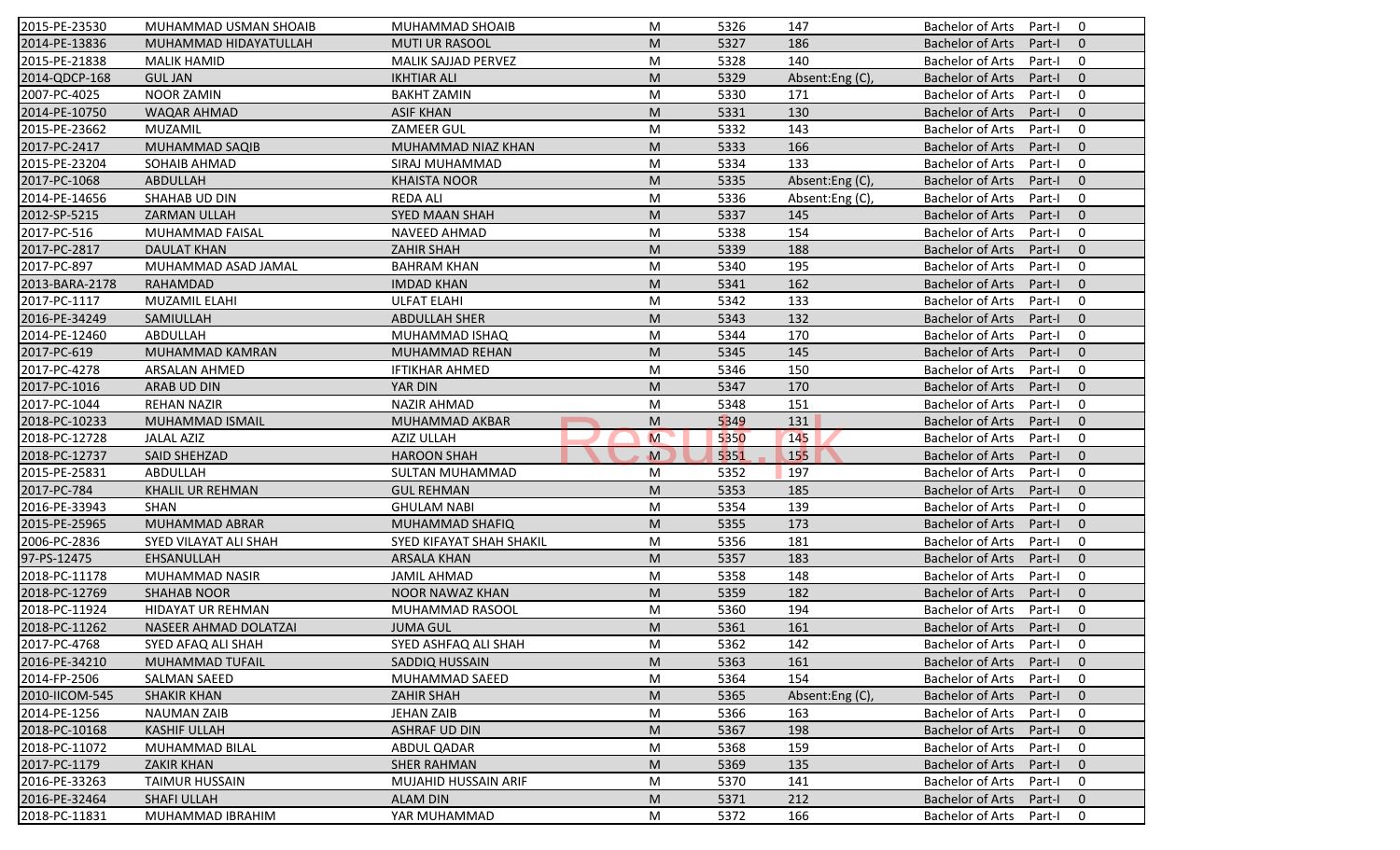| 2018-PC-13517   | <b>AHSAN MUGHAL</b>         | <b>HAKEEM ULLAH JAN</b>  | M                                                                                                          | 5373 | 135            | <b>Bachelor of Arts</b><br>$\mathbf{0}$<br>Part-I   |
|-----------------|-----------------------------|--------------------------|------------------------------------------------------------------------------------------------------------|------|----------------|-----------------------------------------------------|
| 2015-PE-26527   | <b>WASEEM KHAN</b>          | <b>AZEEM KHAN</b>        | M                                                                                                          | 5374 | 164            | <b>Bachelor of Arts</b><br>Part-I<br>0              |
| 2016-PE-31730   | <b>ZIA ULLAH</b>            | ABDULLAH                 | M                                                                                                          | 5375 | 173            | <b>Bachelor of Arts</b><br>Part-I<br>$\mathbf{0}$   |
| 2018-PC-10596   | <b>AMIN ULLAH</b>           | <b>ABDUL AHAD</b>        | M                                                                                                          | 5376 | 166            | <b>Bachelor of Arts</b><br>$\mathbf 0$<br>Part-I    |
| 2018-PC-10745   | <b>ASFANDYAR KHAN</b>       | <b>MAQBALI KHAN</b>      | M                                                                                                          | 5377 | 128            | $\mathbf{0}$<br><b>Bachelor of Arts</b><br>Part-I   |
| 2018-PC-12144   | <b>ZOHAIB AHMAD</b>         | <b>BASHIR AHMAD</b>      | M                                                                                                          | 5378 | 128            | 0<br><b>Bachelor of Arts</b><br>Part-I              |
| 2015-PE-23014   | MUHAMMAD NAWAZ              | <b>HAJI REHMAN</b>       | M                                                                                                          | 5379 | 162            | $\mathbf{0}$<br><b>Bachelor of Arts</b><br>Part-I   |
| 2018-PC-10145   | <b>WALAYAT KHAN</b>         | <b>QADAR GUL</b>         | M                                                                                                          | 5380 | 139            | <b>Bachelor of Arts</b><br>$\mathbf 0$<br>Part-I    |
| 2018-PC-13529   | MUHAMMAD AYAZ               | <b>NOOR ABAZ</b>         | M                                                                                                          | 5381 | 181            | $\mathbf{0}$<br><b>Bachelor of Arts</b><br>Part-I   |
| 2018-PC-13684   | <b>HAIDER ALI</b>           | <b>MUNAWER KHAN</b>      | M                                                                                                          | 5382 | 142            | $\mathbf 0$<br><b>Bachelor of Arts</b><br>Part-I    |
| 2014-PE-10770   | ZIA ULLAH KHAN              | <b>IHSAN ULLAH KHAN</b>  | M                                                                                                          | 5383 | 164            | <b>Bachelor of Arts</b><br>Part-I<br>$\mathbf{0}$   |
| 2016-PE-34194   | ABDULLAH                    | NASROMINALLAH            | M                                                                                                          | 5384 | 176            | $\mathbf 0$<br><b>Bachelor of Arts</b><br>Part-I    |
| 2009-GP-5445    | <b>MUSAWER SHAH</b>         | <b>RAHEEM SHAH</b>       | M                                                                                                          | 5385 | 176            | <b>Bachelor of Arts</b><br>$\mathbf{0}$<br>Part-I   |
| 2015-PE-21647   | <b>HASEEN ULLAH</b>         | <b>GUL JAN</b>           | M                                                                                                          | 5386 | 150            | $\mathbf 0$<br><b>Bachelor of Arts</b><br>Part-I    |
| 2018-PC-11176   | <b>RIZWAN ULLAH</b>         | <b>GUL ZADA</b>          | M                                                                                                          | 5387 | Absent:Eng(C), | $\mathbf{0}$<br><b>Bachelor of Arts</b><br>Part-I   |
| 2016-PE-31597   | SADIO AMIN ZAFAR            | <b>ZAFAR KHAN</b>        | M                                                                                                          | 5388 | 132            | <b>Bachelor of Arts</b><br>$\mathbf 0$<br>Part-I    |
| 2017-PC-1279    | ABDUL AZIZ SALEEM           | <b>ABDUL SALEEM</b>      | M                                                                                                          | 5389 | 157            | <b>Bachelor of Arts</b><br>$\mathbf{0}$<br>Part-I   |
| 2017-PC-2825    | <b>INAM KHAN</b>            | MUHAMMAD AYAZ            | M                                                                                                          | 5390 | 206            | <b>Bachelor of Arts</b><br>$\mathbf 0$<br>Part-I    |
| 2014-PE-12110   | <b>TASBEEH ULLAH</b>        | <b>SAEED ULLAH</b>       | M                                                                                                          | 5391 | 173            | <b>Bachelor of Arts</b><br>$\mathbf{0}$<br>Part-I   |
| 2017-PC-4419    | SAYED SALEEM SHAH           | <b>MANZOOR KHAN</b>      | M                                                                                                          | 5392 | 135            | <b>Bachelor of Arts</b><br>$\mathbf 0$<br>Part-I    |
| 2011-PE-42677   | <b>ADNAN BASHIR</b>         | <b>BASHIR KHAN</b>       | M                                                                                                          | 5393 | 155            | <b>Bachelor of Arts</b><br>$\mathbf{0}$<br>Part-I   |
| 2017-PC-4424    | <b>WAHEED ALAM</b>          | <b>ASMAT KHAN</b>        | M                                                                                                          | 5394 | 184            | <b>Bachelor of Arts</b><br>$\mathbf 0$<br>Part-I    |
| 2017-PC-803     | SYED AIZAZ ALI SHAH         | <b>ZULFIQAR ALI SHAH</b> | M                                                                                                          | 5395 | 142            | <b>Bachelor of Arts</b><br>$\mathbf 0$<br>Part-I    |
| 2017-PC-644     | MUHAMMAD IBRAHEEM           | MUHAMMAD IQBAL           | M                                                                                                          | 5396 | 165            | <b>Bachelor of Arts</b><br>$\mathbf 0$<br>Part-I    |
| 2018-PC-13528   | <b>HAZRAT USMAN</b>         | <b>SHAMOOS KHAN</b>      | $\mathsf{M}$                                                                                               | 5397 | <b>155</b>     | $\mathbf{0}$<br><b>Bachelor of Arts</b><br>Part-I   |
| 2015-PE-21711   | ABDULLAH                    | <b>ZAIWER KHAN</b>       | $\mathsf{M}$                                                                                               | 5398 | 151            | $\mathbf 0$<br><b>Bachelor of Arts</b><br>Part-I    |
| 2017-PC-1353    | MUHAMMAD ABDUL QADAR        | <b>QARI ABDUL WAHAB</b>  | M                                                                                                          | 5399 | 143            | <b>Bachelor of Arts</b><br>$\mathbf{0}$<br>Part-I   |
| 2017-PC-1355    | <b>FAZL QADAR</b>           | <b>ABDUL WAHAB</b>       | M                                                                                                          | 5400 | 162            | <b>Bachelor of Arts</b><br>$\mathbf 0$<br>Part-I    |
| 2015-PE-24998   | MUHAMMAD FAROOQ             | <b>HAMAYUN KHAN</b>      | M                                                                                                          | 5401 | 188            | <b>Bachelor of Arts</b><br>$\mathbf{0}$<br>Part-I   |
| 2018-PC-12432   | WAQAR ULLAH KHAN            | <b>GHAFAR KHAN</b>       | M                                                                                                          | 5402 | 139            | <b>Bachelor of Arts</b><br>$\mathbf 0$<br>Part-I    |
| 2018-PC-11875   | MUHAMMAD WISAL              | MUHAMMAD BASHIR          | M                                                                                                          | 5403 | 149            | <b>Bachelor of Arts</b><br>$\overline{0}$<br>Part-I |
| 2015-PE-21716   | KIRAM UL HAQ                | ZARDULLAH KHAN           | M                                                                                                          | 5404 | 164            | <b>Bachelor of Arts</b><br>$\mathbf 0$<br>Part-I    |
| 2018-PC-13498   | ABDULLAH                    | FIDA MUHAMMAD            | M                                                                                                          | 5405 | 165            | <b>Bachelor of Arts</b><br>$\mathbf{0}$<br>Part-I   |
| 2017-PC-1385    | <b>ASIMULLAH</b>            | <b>ULAS KHAN</b>         | M                                                                                                          | 5406 | 217            | <b>Bachelor of Arts</b><br>Part-I<br>$\mathbf 0$    |
| 2014-E-3528     | <b>OLIYAB SHAHZAD IQBAL</b> | <b>SHAHZAD IQBAL</b>     | M                                                                                                          | 5407 | 132            | <b>Bachelor of Arts</b><br>$\mathbf 0$<br>Part-I    |
| 2018-PC-10422   | FAYYAZ MEHMOOD              | TAJ MEHMOOD              | M                                                                                                          | 5408 | 185            | Bachelor of Arts Part-I<br>$\mathbf 0$              |
| 2018-PC-10703   | <b>ZARALI KHAN</b>          | <b>ISMAIL KHAN</b>       | M                                                                                                          | 5409 | Re: Eng(C)     | Bachelor of Arts Part-I<br>$\overline{0}$           |
| 2015-PE-22152   | <b>GULDAD KHAN</b>          | HAJI SALEEM DAD KHAN     | M                                                                                                          | 5410 | 160            | <b>Bachelor of Arts</b><br>Part-I<br>0              |
| 2011-PCCOM-1043 | <b>BARAKAT ULLAH</b>        | <b>WALI ULLAH</b>        | M                                                                                                          | 5411 | 156            | <b>Bachelor of Arts</b><br>Part-I<br>$\mathbf{0}$   |
| 2015-PE-25809   | MUHAMMAD ABDULLAH           | <b>FAZALI MAHMOOD</b>    | M                                                                                                          | 5412 | 170            | <b>Bachelor of Arts</b><br>0<br>Part-I              |
| 2017-PC-2489    | SYED JAWAD ALI SHAH         | MUMTAZ ALI SHAH          | M                                                                                                          | 5413 | 145            | <b>Bachelor of Arts</b><br>$\mathbf 0$<br>Part-I    |
| 2018-PC-10376   | <b>HAMID KHAN</b>           | ANAS KHAN                | M                                                                                                          | 5414 | <b>RL</b>      | <b>Bachelor of Arts</b><br>0<br>Part-I              |
| 2009-PE-15671   | <b>ADNAN GUL</b>            | <b>MASSITI GUL</b>       | M                                                                                                          | 5415 | 153            | <b>Bachelor of Arts</b><br>$\mathbf 0$<br>Part-I    |
| 2017-PC-2617    | SALMAN KHAN                 | <b>WAHEED GUL</b>        | M                                                                                                          | 5416 | 128            | <b>Bachelor of Arts</b><br>Part-I<br>0              |
| 2018-PC-11644   | <b>SANA ULLAH</b>           | <b>SHAD ALI KHAN</b>     | $\mathsf{M}% _{T}=\mathsf{M}_{T}\!\left( a,b\right) ,\ \mathsf{M}_{T}=\mathsf{M}_{T}\!\left( a,b\right) ,$ | 5417 | 133            | <b>Bachelor of Arts</b><br>Part-I<br>$\mathbf 0$    |
| 2015-PE-26157   | SADIQ ULLAH                 | SALEH MUHAMMAD           | M                                                                                                          | 5418 | 159            | <b>Bachelor of Arts</b><br>0<br>Part-I              |
| 2017-PC-3487    | <b>IRFAN GILL</b>           | <b>RAFIQ GILL</b>        | M                                                                                                          | 5419 | Re:Eng (C),    | Bachelor of Arts<br>$\mathbf 0$<br>Part-I           |
|                 |                             |                          |                                                                                                            |      |                |                                                     |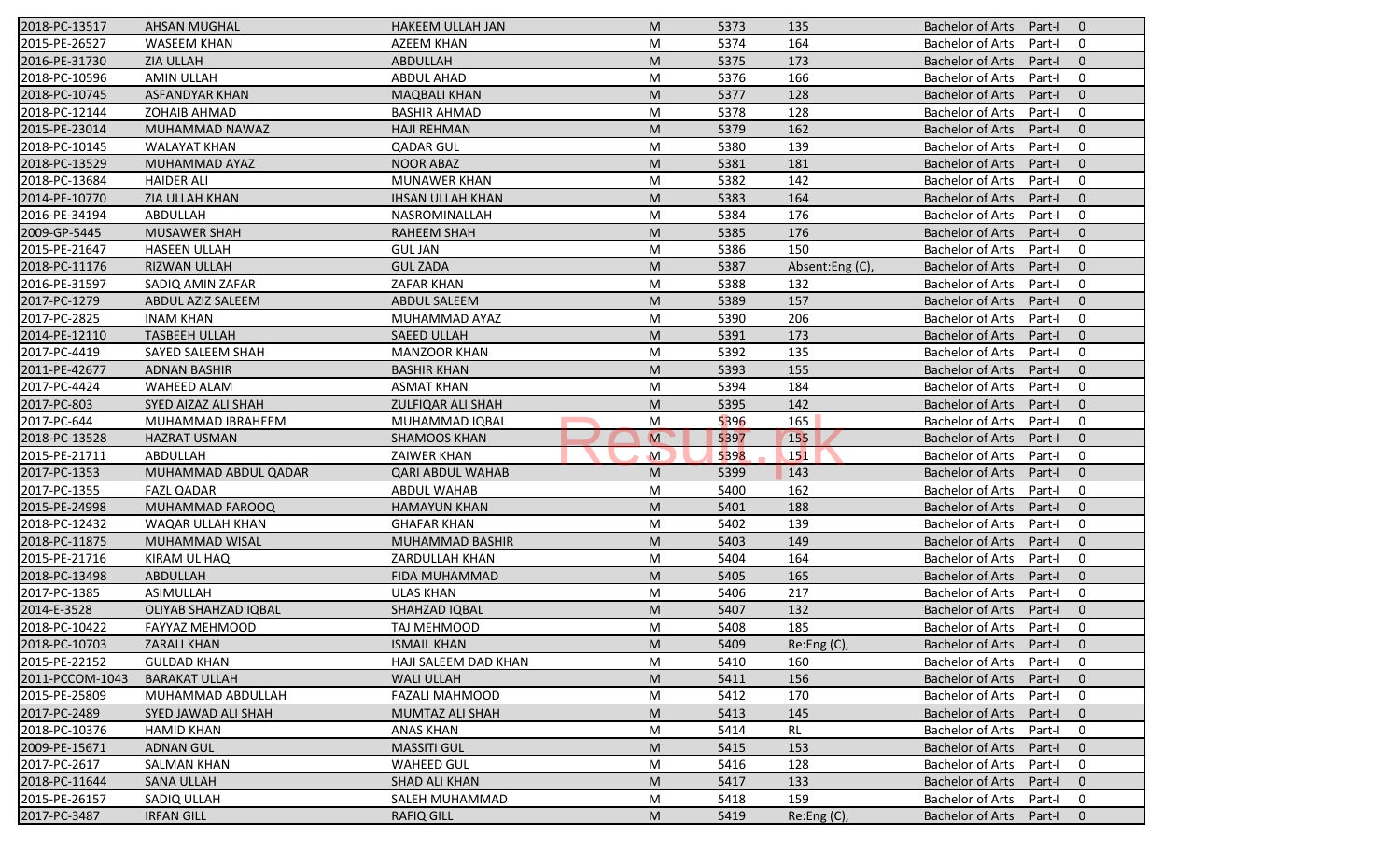| 2014-PE-13407 | <b>HASSAN KHAN</b>       | NISAR MUHAMMAD               | M           | 5420 | 134            | <b>Bachelor of Arts</b><br>0<br>Part-I              |
|---------------|--------------------------|------------------------------|-------------|------|----------------|-----------------------------------------------------|
| 2018-PC-13277 | <b>AAMIR KHAN</b>        | <b>ABDUL MANAN</b>           | M           | 5421 | 147            | <b>Bachelor of Arts</b><br>Part-I<br>$\mathbf{0}$   |
| 2015-PE-26113 | MUHAMMAD USMAN           | HAJI NIAZ MUHAMMAD           | M           | 5422 | 166            | <b>Bachelor of Arts</b><br>Part-I<br>0              |
| 2014-PE-12522 | <b>FAWAD HAMAYOUN</b>    | MUHAMMAD HAMAYUOUN KHAN KHEL | M           | 5423 | 147            | $\mathbf{0}$<br><b>Bachelor of Arts</b><br>Part-I   |
| 2017-PC-741   | <b>JAN NISAR</b>         | <b>NAWAB ZADA</b>            | M           | 5424 | 136            | 0<br><b>Bachelor of Arts</b><br>Part-I              |
| 2014-PE-12656 | <b>SYED ABID SHAH</b>    | <b>SYED POOL BADSHAH</b>     | M           | 5425 | 130            | <b>Bachelor of Arts</b><br>$\overline{0}$<br>Part-I |
| 2016-PE-35795 | HAQ NAWAZ KHAN           | FIDA MUHAMMAD                | M           | 5426 | 146            | 0<br><b>Bachelor of Arts</b><br>Part-I              |
| 2018-PC-12142 | <b>ZULFIQAR KHAN</b>     | <b>MUKHTIAR KHAN</b>         | M           | 5427 | 149            | $\mathbf{0}$<br><b>Bachelor of Arts</b><br>Part-I   |
| 2017-PC-2621  | <b>FARHAN BASHIR</b>     | <b>BASHIR AHMAD</b>          | M           | 5428 | Re:Eng (C),    | <b>Bachelor of Arts</b><br>0<br>Part-I              |
| 2014-PE-14420 | WAQAR AHMAD              | <b>GHULAM NABI</b>           | M           | 5429 | 134            | <b>Bachelor of Arts</b><br>Part-I<br>$\mathbf{0}$   |
| 2014-PE-11941 | SAID ALI SHAH            | <b>JAFFAR SHAH</b>           | M           | 5430 | 155            | <b>Bachelor of Arts</b><br>Part-I<br>0              |
| 2014-PE-18211 | <b>AMIR SOHAIL</b>       | <b>AMIR NAWAZ</b>            | M           | 5431 | 129            | <b>Bachelor of Arts</b><br>Part-I<br>$\mathbf{0}$   |
| 2018-PC-10910 | SHAHZADA ZAINUL ABBADIN  | ASHFAQ AHMAD                 | M           | 5432 | Re:Eng (C),    | <b>Bachelor of Arts</b><br>0<br>Part-I              |
| 2018-PC-12139 | <b>HARIS HIMAYAT</b>     | <b>HIMAYAT ULLAH</b>         | M           | 5433 | 146            | <b>Bachelor of Arts</b><br>$\mathbf{0}$<br>Part-I   |
| 2017-PC-4242  | <b>MUSAUD KHAN</b>       | <b>GUL HAMEED</b>            | M           | 5434 | 131            | 0<br><b>Bachelor of Arts</b><br>Part-I              |
| 2017-PC-2054  | MUHAMMAD ZEESHAN         | <b>ABDUL MAJEED</b>          | M           | 5435 | 165            | <b>Bachelor of Arts</b><br>Part-I<br>$\overline{0}$ |
| 2014-PE-12636 | MUHAMMAD SHEHRIYAR       | <b>UMAR KHAN</b>             | M           | 5436 | 135            | <b>Bachelor of Arts</b><br>0<br>Part-I              |
| 2017-PC-4000  | <b>IMRAN ALI SHAH</b>    | <b>SYED ALI SHAH</b>         | M           | 5437 | 152            | <b>Bachelor of Arts</b><br>$\mathbf{0}$<br>Part-I   |
| 2018-PC-10216 | <b>USMAN GHANI</b>       | <b>GUL MAR KHAN</b>          | M           | 5438 | 185            | <b>Bachelor of Arts</b><br>0<br>Part-I              |
| 2017-PC-2305  | <b>UBAID ULLAH</b>       | MUHAMMAD RAHIM               | M           | 5439 | 170            | <b>Bachelor of Arts</b><br>$\mathbf{0}$<br>Part-I   |
| 2015-PE-23274 | <b>ZAHIR SHAH</b>        | MUHAMMAD ASLAM               | M           | 5440 | 150            | <b>Bachelor of Arts</b><br>0<br>Part-I              |
| 2017-PC-576   | SHUJA UD DIN             | SHARIF UD DIN                | M           | 5441 | 190            | $\mathbf{0}$<br><b>Bachelor of Arts</b><br>Part-I   |
| 2014-PE-10773 | <b>ZUBAIR KHAN</b>       | YOUSAF KHAN                  | M           | 5442 | 158            | <b>Bachelor of Arts</b><br>0<br>Part-I              |
| 2017-PC-2776  | MUHAMMAD JAMIL           | <b>GHULAM SABIR</b>          | M           | 5443 | 145            | $\mathbf{0}$<br><b>Bachelor of Arts</b><br>Part-I   |
| 2016-PE-33411 | NABEEL SHEHZAD           | <b>INAYAT ULLAH</b>          | M           | 5444 | 148            | <b>Bachelor of Arts</b><br>0<br>Part-I              |
| 2017-PC-3686  | <b>HARIS KHAN</b>        | <b>KAMRAN AKHTAR</b>         | $\mathbf M$ | 5445 | 133            | <b>Bachelor of Arts</b><br>$\mathbf{0}$<br>Part-I   |
| 2017-PC-7316  | <b>AMIR SHAKEEL</b>      | <b>IBRAHEEM KHAN</b>         | M           | 5446 | 152            | <b>Bachelor of Arts</b><br>Part-I<br>0              |
| 2017-PC-4321  | SANAULLAH                | HIDAYATULLAH                 | M           | 5447 | 158            | <b>Bachelor of Arts</b><br>Part-I<br>$\mathbf{0}$   |
| 2016-PE-33990 | <b>SAEED SHAH</b>        | <b>BUKHARI SHAH</b>          | M           | 5448 | Fail in Aggt   | <b>Bachelor of Arts</b><br>0<br>Part-I              |
| 2017-PC-2581  | <b>AFTAB AHMED</b>       | <b>MOHAMMAD ILYAS</b>        | M           | 5449 | Re:Eng(C)      | $\mathbf{0}$<br><b>Bachelor of Arts</b><br>Part-I   |
| 2018-PC-12721 | <b>MALIK WASIF ULLAH</b> | MALIK ATTA ULLAH             | M           | 5450 | 130            | <b>Bachelor of Arts</b><br>0<br>Part-I              |
| 2018-PC-10119 | <b>ZOHAIB HASSAN</b>     | <b>MANSOOR TABISH</b>        | M           | 5451 | 131            | <b>Bachelor of Arts</b><br>Part-I<br>$\overline{0}$ |
| 2018-PC-11482 | <b>ATTA ULLAH</b>        | <b>IHSAN ULLAH</b>           | M           | 5452 | 128            | <b>Bachelor of Arts</b><br>0<br>Part-I              |
| 2018-PC-10118 | MUHAMMAD KAFEEL          | <b>JAFAR SHAH</b>            | M           | 5453 | 160            | <b>Bachelor of Arts</b><br>$\mathbf{0}$<br>Part-I   |
| 2017-PC-1297  | RIFAQAT ALI BARKI        | <b>SHAUKAT ALI</b>           | M           | 5454 | Absent:Eng (C) | <b>Bachelor of Arts</b><br>Part-I<br>0              |
| 2017-PC-1345  | <b>NABI AMIN</b>         | MUKAMAL SHAH                 | M           | 5455 | 172            | Bachelor of Arts Part-I 0                           |
| 2016-PE-31805 | <b>ZAKIR ALI</b>         | <b>BAKHTIAR ALI</b>          | M           | 5456 | 135            | Bachelor of Arts Part-I<br>$\mathbf 0$              |
| 2018-PC-11983 | MUHAMMAD JAWAD           | <b>GHANI UR REHMAN</b>       | M           | 5457 | 160            | <b>Bachelor of Arts</b><br>Part-I<br>$\mathbf{0}$   |
| 2018-PC-10030 | MUHAMMAD ASIM KHAN       | <b>SAQIB KHAN</b>            | M           | 5458 | 163            | <b>Bachelor of Arts</b><br>Part-I<br>0              |
| 2017-PC-2276  | <b>ARIF KHAN</b>         | YOUSAF KHAN                  | M           | 5459 | 204            | <b>Bachelor of Arts</b><br>Part-I<br>$\mathbf{0}$   |
| 2018-PC-12254 | MUHAMMAD KHALIL          | FIDA MUHAMMAD                | M           | 5460 | 153            | <b>Bachelor of Arts</b><br>0<br>Part-I              |
| 89-PC-36970   | <b>NOSHER KHAN</b>       | SYED HAKEEM KHAN             | M           | 5461 | 145            | <b>Bachelor of Arts</b><br>Part-I<br>$\mathbf{0}$   |
| 2016-PE-31811 | SADDAM HUSSAIN KHAN      | <b>MUJEEB UR REHMAN</b>      | M           | 5462 | 153            | <b>Bachelor of Arts</b><br>0<br>Part-I              |
| 2015-PE-23895 | <b>ABDUL BASIT</b>       | <b>ABDUL LATIF</b>           | M           | 5463 | Re:Eng (C),    | <b>Bachelor of Arts</b><br>Part-I<br>$\mathbf 0$    |
| 2017-PC-778   | <b>HIDAYAT ULLAH</b>     | <b>AMAN ULLAH</b>            | M           | 5464 | 130            | <b>Bachelor of Arts</b><br>Part-I<br>0              |
| 2015-PE-23041 | <b>AMAN ULLAH</b>        | <b>HIZRAN ULLAH</b>          | M           | 5465 | Re:Eng (C),    | <b>Bachelor of Arts</b><br>Part-I<br>$\mathbf{0}$   |
| 2015-PE-25568 | <b>ISMAIL</b>            | <b>MURAD KHAN</b>            | M           | 5466 | 152            | Bachelor of Arts<br>0<br>Part-I                     |
|               |                          |                              |             |      |                |                                                     |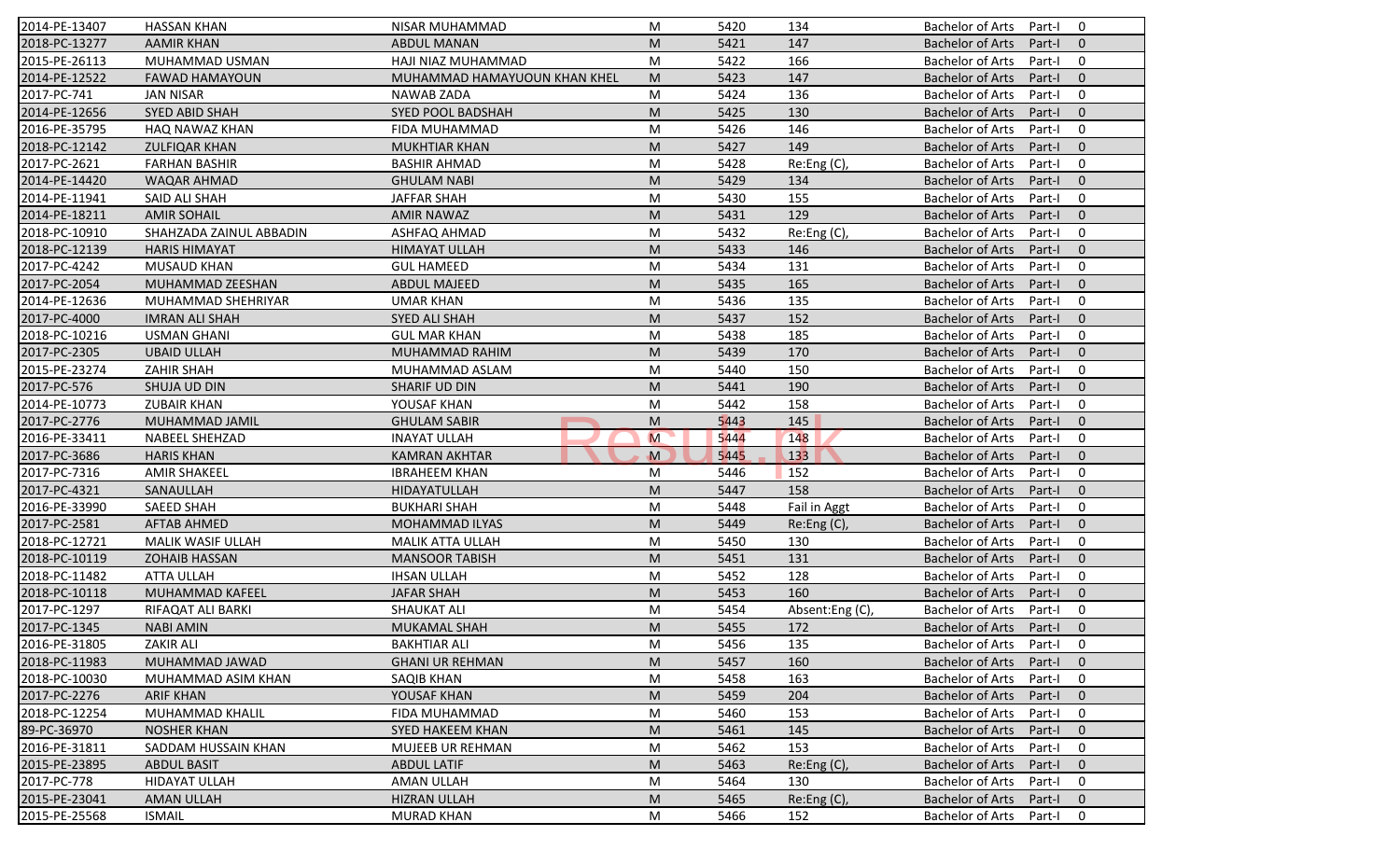| 2016-PE-34387   | <b>TANVEER AHMAD</b>    | MUHAMMAD WARIS KHAN      | M              | 5467 | Re: Eng(C)      | <b>Bachelor of Arts</b><br>Part-I<br>$\overline{0}$ |
|-----------------|-------------------------|--------------------------|----------------|------|-----------------|-----------------------------------------------------|
| 2012-GP-8635    | <b>KHEZAR HAYAT</b>     | <b>SHOKAT HAYAT</b>      | M              | 5468 | 155             | <b>Bachelor of Arts</b><br>Part-I<br>$\mathbf 0$    |
| 2016-PE-32504   | <b>AMIR SOHAIL</b>      | <b>JEHAN ZAIB</b>        | M              | 5469 | Re:Eng (C),     | <b>Bachelor of Arts</b><br>Part-I<br>$\mathbf{0}$   |
| 2017-PC-1058    | <b>NOUMAN ALI</b>       | <b>LIAQAT ALI</b>        | M              | 5470 | 152             | <b>Bachelor of Arts</b><br>Part-I<br>$\mathbf 0$    |
| 2013-II-COM-967 | MUHAMMAD SHOAIB AHMAD   | <b>MIR AHMAD</b>         | M              | 5471 | Re:Eng (C),     | $\mathbf{0}$<br><b>Bachelor of Arts</b><br>Part-I   |
| 2016-PE-32500   | MUHAMMAD REHMAN         | <b>FAROSH KHAN</b>       | M              | 5472 | Re:Eng (C),     | <b>Bachelor of Arts</b><br>Part-I<br>0              |
| 2016-PE-36016   | <b>BILAL AHMAD</b>      | <b>HAFIZ ISHAN ULLAH</b> | M              | 5473 | 200             | $\mathbf{0}$<br><b>Bachelor of Arts</b><br>Part-I   |
| 2008-SP-2776    | <b>WAQAS ALI</b>        | MUHAMMAD JAMEEL          | M              | 5474 | Re:Eng (C),     | <b>Bachelor of Arts</b><br>$\mathbf 0$<br>Part-I    |
| 2016-PE-32802   | <b>WALI ULLAH</b>       | <b>ASHIQ ULLAH</b>       | M              | 5475 | Absent:Eng(C),  | <b>Bachelor of Arts</b><br>Part-I<br>$\mathbf{0}$   |
| 2016-PE-32852   | ABDUL HAQ               | <b>NOOR HASSAN</b>       | M              | 5476 | 193             | <b>Bachelor of Arts</b><br>Part-I<br>0              |
| 2016-PE-33460   | <b>ASHIR AZEEM</b>      | <b>JAFAR KHAN</b>        | M              | 5477 | Re:Eng (C),     | <b>Bachelor of Arts</b><br>Part-I<br>$\mathbf{0}$   |
| 2015-PE-25947   | SADDAM HUSSAIN          | SARDAR HUSSAIN           | M              | 5478 | Absent:Eng (C), | $\mathbf 0$<br><b>Bachelor of Arts</b><br>Part-I    |
| 2016-PE-35319   | <b>NASIR ULLAH</b>      | SHAHID ULLAH             | M              | 5479 | Re: Eng(C),     | <b>Bachelor of Arts</b><br>$\mathbf{0}$<br>Part-I   |
| 2018-PC-11327   | <b>ABDUL RAHEEM</b>     | <b>QABAL KHAN</b>        | M              | 5480 | 159             | <b>Bachelor of Arts</b><br>0<br>Part-I              |
| 2018-PC-10616   | <b>GHAZANFAR IRSHAD</b> | <b>IRSHAD AHMAD</b>      | M              | 5481 | Re:Eng (C),     | <b>Bachelor of Arts</b><br>Part-I<br>$\overline{0}$ |
| 2018-PC-11451   | <b>ASIF JAMSHED</b>     | <b>JAMSHED AHMAD</b>     | M              | 5482 | 172             | <b>Bachelor of Arts</b><br>0<br>Part-I              |
| 2016-PE-36217   | MOHAMMAD ASIM ORAKZAI   | MOHAMMAD QASIM ORAKZAI   | M              | 5483 | Absent:Eng (C), | <b>Bachelor of Arts</b><br>$\mathbf{0}$<br>Part-I   |
| 2018-PC-11697   | <b>JUNAID SAFDAR</b>    | MUHAMMAD SAFDAR          | M              | 5484 | 148             | <b>Bachelor of Arts</b><br>Part-I<br>0              |
| 2017-PC-1956    | MUHAMMAD AAMIR KHAN     | FIDA MUHAMMAD            | M              | 5485 | Absent:Eng (C), | <b>Bachelor of Arts</b><br>$\mathbf{0}$<br>Part-I   |
| 2013-GP-9282    | Izzat Ullah             | Wali Ullah               | M              | 5486 | Re:Eng (C),     | <b>Bachelor of Arts</b><br>Part-I<br>0              |
| 2014-PE-13973   | <b>IRFAN KHAN</b>       | <b>SHAH ZADA</b>         | M              | 5487 | Re: Eng(C),     | <b>Bachelor of Arts</b><br>$\mathbf{0}$<br>Part-I   |
| 2016-PE-35783   | ROOH ULLAH              | LUTF ULLAH               | M              | 5488 | Re:Eng (C),     | <b>Bachelor of Arts</b><br>0<br>Part-I              |
| 2017-PC-1028    | MUHAMMAD AMIN           | <b>HAYAT KHAN</b>        | M              | 5489 | 197             | <b>Bachelor of Arts</b><br>Part-I<br>$\overline{0}$ |
| 2016-PE-33369   | MUHAMMAD BILAL          | <b>PIR BAKHSH</b>        | M              | 5490 | 130             | <b>Bachelor of Arts</b><br>0<br>Part-I              |
| 2015-PE-22210   | ATTA ULLAH JAN          | <b>RIZWAN ULLAH</b>      | $\overline{M}$ | 5491 | 146             | <b>Bachelor of Arts</b><br>$\mathbf{0}$<br>Part-I   |
| 2016-PE-34428   | MUHAMMAD NAEEM          | <b>JEHAN ZEB</b>         | $\mathsf{M}$   | 5492 | Re:Eng (C),     | <b>Bachelor of Arts</b><br>Part-I<br>0              |
| 2015-PE-23863   | <b>ADIL JAN</b>         | <b>SHAH JEHAN</b>        | M              | 5493 | 146             | <b>Bachelor of Arts</b><br>Part-I<br>$\mathbf{0}$   |
| 2018-PC-10958   | <b>KABEER KHAN</b>      | MUHAMMAD YOUSAF          | M              | 5494 | Re:Eng (C),     | <b>Bachelor of Arts</b><br>Part-I<br>0              |
| 2017-PC-1104    | MUHAMMAD MUZZAMIL       | MUHAMMAD MAMRAIZ         | M              | 5495 | Re: Eng(C)      | <b>Bachelor of Arts</b><br>$\mathbf{0}$<br>Part-I   |
| 2018-PC-10611   | MUHAMMAD USMAN          | <b>BASHIR AHMAD</b>      | M              | 5496 | Re:Eng (C),     | <b>Bachelor of Arts</b><br>0<br>Part-I              |
| 2017-PC-1992    | <b>SAIF ULLAH</b>       | <b>NASEEM ULLAH</b>      | M              | 5497 | 128             | <b>Bachelor of Arts</b><br>Part-I<br>$\overline{0}$ |
| 2018-PC-12141   | MUHAMMAD IQBAL          | ABDUL QAYUM              | M              | 5498 | Re:Eng (C),     | <b>Bachelor of Arts</b><br>0<br>Part-I              |
| 2018-PC-12746   | <b>SAMI ULLAH</b>       | <b>JEHAN BADSHAH</b>     | M              | 5499 | Re:Eng (C),     | <b>Bachelor of Arts</b><br>Part-I<br>$\overline{0}$ |
| 2017-PC-2863    | SALMAN AHMAD            | <b>BILAL AHMAD</b>       | M              | 5500 | 142             | <b>Bachelor of Arts</b><br>Part-I<br>0              |
| 2018-PC-10230   | <b>FAZALE WAHAB</b>     | <b>NOOR ALI KHAN</b>     | M              | 5501 | Re:Eng (C),     | <b>Bachelor of Arts</b><br>Part-I<br>$\mathbf 0$    |
| 2015-PE-22267   | MUJEEB UR REHMAN        | MUHAMMAD JAHANZEB        | M              | 5502 | Re:Eng(C),      | Bachelor of Arts Part-I<br>$\mathbf 0$              |
| 2017-PC-4792    | <b>FAZAL GUL</b>        | <b>HAKEEM GUL</b>        | M              | 5503 | 133             | Bachelor of Arts Part-I<br>$\overline{0}$           |
| 2018-PC-11032   | MUHAMMAD UMAIR          | HASBI ULLAH              | M              | 5504 | 185             | <b>Bachelor of Arts</b><br>Part-I<br>0              |
| 2017-PC-7411    | AZMAT ULLAH KHAN        | AMIR NAWAB KHAN          | M              | 5505 | 130             | <b>Bachelor of Arts</b><br>Part-I<br>$\mathbf{0}$   |
| 2018-PC-10630   | SAIF ULLAH              | SHAKIR ULLAH             | M              | 5506 | 182             | <b>Bachelor of Arts</b><br>0<br>Part-I              |
| 2018-PC-11564   | SALMAN AHMAD KHAN       | <b>SHER AHMAD KHAN</b>   | M              | 5507 | Re: Eng(C)      | <b>Bachelor of Arts</b><br>$\mathbf 0$<br>Part-I    |
| 2018-PC-12156   | <b>SOHAIL KHAN</b>      | MUHAMMAD SALEEM KHAN     | M              | 5508 | Re:Eng (C),     | <b>Bachelor of Arts</b><br>0<br>Part-I              |
| 2011-SP-4725    | <b>ALI SAID</b>         | <b>GUL SAID</b>          | M              | 5509 | Re:Eng (C),     | <b>Bachelor of Arts</b><br>$\mathbf 0$<br>Part-I    |
| 2018-PC-11152   | JUNAID NAWAZ            | AHMAD NAWAZ              | M              | 5510 | Re:Eng (C),     | <b>Bachelor of Arts</b><br>Part-I<br>0              |
| 2018-PC-10697   | <b>ASAD ULLAH</b>       | <b>ISLAM GUL</b>         | M              | 5511 | Re:Eng (C),     | <b>Bachelor of Arts</b><br>Part-I<br>$\mathbf 0$    |
| 2017-PC-4027    | <b>MOHSIN HAYAT</b>     | <b>HAYAT KHAN</b>        | M              | 5512 | Re:Eng (C),     | Bachelor of Arts<br>0<br>Part-I                     |
| 2017-PC-3648    | ABDUL QAYUM             | <b>GHAZI KHAN</b>        | M              | 5513 | Absent:Eng (C), | Bachelor of Arts<br>$\mathbf 0$<br>Part-I           |
|                 |                         |                          |                |      |                 |                                                     |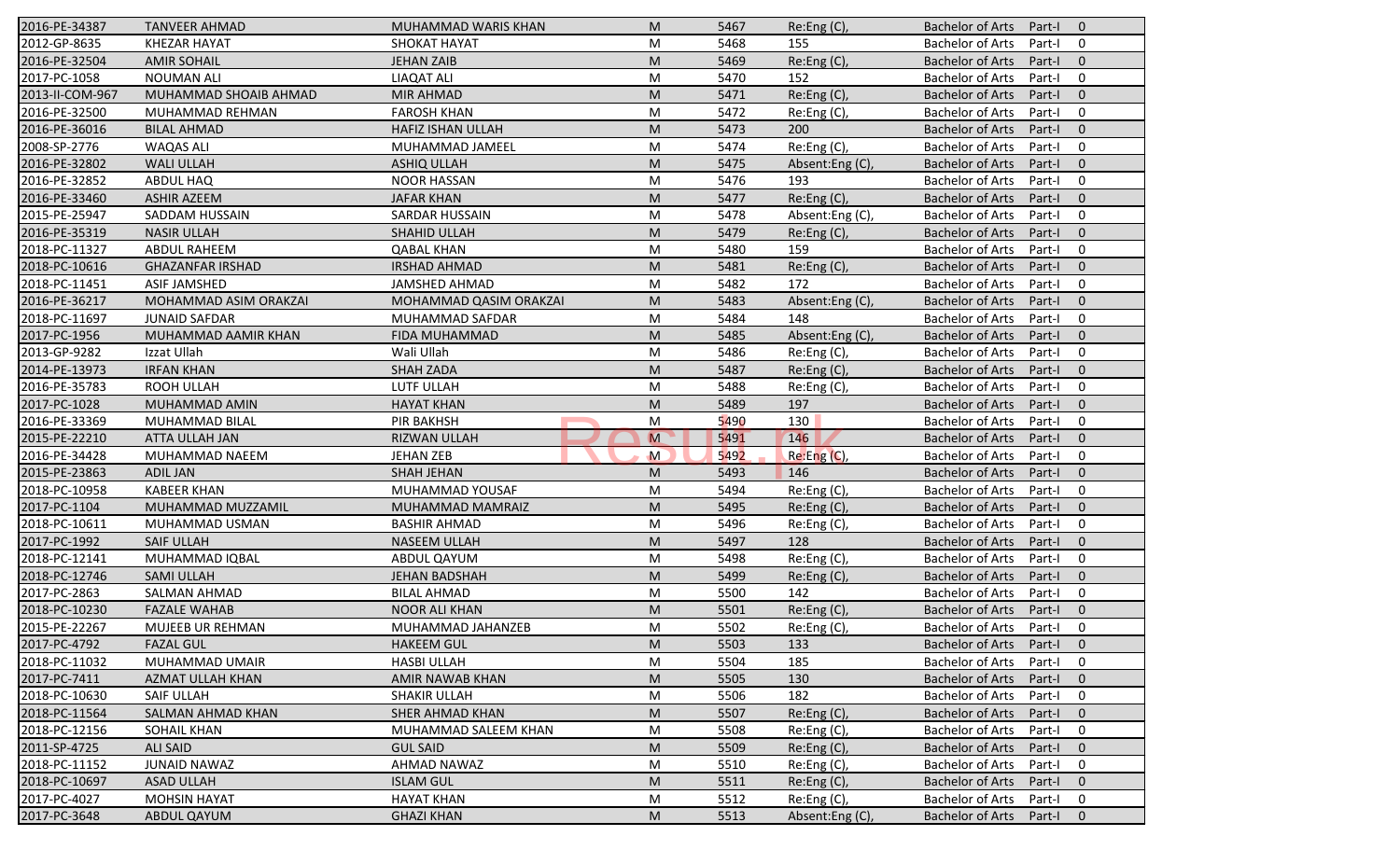| 2018-PC-11780  | <b>SAMI ULLAH</b>       | <b>GUL HABIB</b>          | M | 5514 | 134             | <b>Bachelor of Arts</b><br>0<br>Part-I              |
|----------------|-------------------------|---------------------------|---|------|-----------------|-----------------------------------------------------|
| 2017-PC-582    | <b>IRSHAD KHAN</b>      | <b>SALAR</b>              | M | 5515 | Re:Eng (C),     | <b>Bachelor of Arts</b><br>Part-I<br>$\mathbf{0}$   |
| 2018-PC-13693  | <b>IRFAN ULLAH</b>      | <b>WALI REHMAN</b>        | M | 5516 | Re:Eng (C),     | <b>Bachelor of Arts</b><br>Part-I<br>0              |
| 2014-PE-12478  | MUHAMMAD IMRAN          | <b>NASEEM KHAN</b>        | M | 5517 | 132             | <b>Bachelor of Arts</b><br>$\mathbf{0}$<br>Part-I   |
| 2018-PC-10110  | MOHAMMAD IDREES         | <b>HIDAYAT UR REHMAN</b>  | M | 5518 | 156             | <b>Bachelor of Arts</b><br>0<br>Part-I              |
| 2018-PC-9784   | <b>JAWAD ALI</b>        | <b>FARHAD ALI</b>         | M | 5519 | Re:Eng (C),     | <b>Bachelor of Arts</b><br>$\overline{0}$<br>Part-I |
| 2016-PE-32378  | <b>GUL NAWAZ</b>        | <b>IQBAL SHAH</b>         | M | 5520 | 136             | 0<br><b>Bachelor of Arts</b><br>Part-I              |
| 2018-PC-11405  | <b>ABDUL KARIM</b>      | <b>FAZAL EL KARIM</b>     | M | 5521 | Re:Eng (C),     | <b>Bachelor of Arts</b><br>$\mathbf{0}$<br>Part-I   |
| 2018-PC-10048  | <b>SYED HASEEB SHAH</b> | SYED AHMAD SHAH           | M | 5522 | Re:Eng (C),     | <b>Bachelor of Arts</b><br>Part-I<br>0              |
| 2017-PC-4602   | MUHAMMAD RIAZ           | <b>RAJ WALI</b>           | M | 5523 | Re:Eng (C),     | <b>Bachelor of Arts</b><br>Part-I<br>$\mathbf{0}$   |
| 2015-PE-23824  | <b>AMJAD ABBAS</b>      | <b>AZAM KHAN</b>          | M | 5524 | Re:Eng (C),     | <b>Bachelor of Arts</b><br>Part-I<br>0              |
| 2017-PC-1278   | <b>KAUSAR UDDIN</b>     | MIR JAHAN SHAH            | M | 5525 | Re:Eng (C),     | <b>Bachelor of Arts</b><br>Part-I<br>$\mathbf{0}$   |
| 2017-PC-891    | <b>JAN SHER</b>         | <b>LALI GUL</b>           | M | 5526 | 139             | <b>Bachelor of Arts</b><br>0<br>Part-I              |
| 2017-PC-2285   | <b>SABIR SHAH</b>       | <b>AKBAR SHAH</b>         | M | 5527 | Re:Eng(C),      | <b>Bachelor of Arts</b><br>$\mathbf{0}$<br>Part-I   |
| 2017-PC-858    | <b>WAHEED KHAN</b>      | SAFI ULLAH                | M | 5528 | 141             | 0<br><b>Bachelor of Arts</b><br>Part-I              |
| 2016-PE-33025  | ABDULLAH                | <b>SAIDA GUL</b>          | M | 5529 | Re:Eng (C),     | $\mathbf{0}$<br><b>Bachelor of Arts</b><br>Part-I   |
| 2018-PC-11386  | <b>JAHANGIR KHAN</b>    | <b>SUBHAN GUL</b>         | M | 5530 | Re:Eng (C),     | <b>Bachelor of Arts</b><br>0<br>Part-I              |
| 2018-PC-11073  | MUHAMMAD FAZL ULLAH     | <b>SHAKIR AHMAD</b>       | M | 5531 | Re:Eng (C),     | <b>Bachelor of Arts</b><br>$\mathbf{0}$<br>Part-I   |
| 2014-PE-14709  | <b>ABDUL AMIN</b>       | <b>TOR KHAN</b>           | M | 5532 | Re:Eng(C),      | <b>Bachelor of Arts</b><br>Part-I<br>0              |
| 2017-PC-1343   | <b>UMAIR AWAN</b>       | <b>FARID ULLAH KHAN</b>   | M | 5533 |                 | <b>Bachelor of Arts</b><br>$\mathbf{0}$<br>Part-I   |
| 2017-PC-1969   | <b>QAISAR KHAN</b>      | <b>IMDAD ULLAH</b>        |   | 5534 | Re:Eng (C),     | <b>Bachelor of Arts</b><br>0<br>Part-I              |
|                |                         |                           | M |      | Re:Eng(C),      |                                                     |
| 2018-PC-9775   | SHAHZAD KHAN            | <b>FATEH JAN</b>          | M | 5535 | 145             | $\mathbf{0}$<br><b>Bachelor of Arts</b><br>Part-I   |
| 2017-PC-2087   | <b>MOEEN ELAHI</b>      | <b>ASIF ELAHI</b>         | M | 5536 | 144             | <b>Bachelor of Arts</b><br>Part-I<br>0              |
| 2017-PC-4367   | <b>WAQARLI</b>          | SHAHAB UD DIN             | M | 5537 | Re: Eng(C)      | $\mathbf{0}$<br><b>Bachelor of Arts</b><br>Part-I   |
| 2014-PE-11207  | <b>UBAID UR REHMAN</b>  | SHAFIQ UR REHMAN          | M | 5538 | 147             | <b>Bachelor of Arts</b><br>0<br>Part-I              |
| 2015-PE-28167  | <b>HALEEM UR RAHMAN</b> | <b>SHAMS UR RAHMAN</b>    | M | 5539 | 198             | <b>Bachelor of Arts</b><br>$\mathbf{0}$<br>Part-I   |
| 2017-PC-2466   | SADAM HUSSAIN           | <b>HABIB UR REHMAN</b>    | M | 5540 | 154             | <b>Bachelor of Arts</b><br>Part-I<br>0              |
| 2016-PE-32756  | ABDUL WAQAR             | <b>ABDUL SATTAR</b>       | M | 5541 | Re:Eng (C),     | <b>Bachelor of Arts</b><br>Part-I<br>$\mathbf{0}$   |
| 2017-PC-4762   | AMIR KHAN AFRIDI        | MUHAMMAD ALAM KHAN AFRIDI | M | 5542 | RL              | <b>Bachelor of Arts</b><br>0<br>Part-I              |
| 2016-PE-33973  | <b>HUSSAIN AHMAD</b>    | <b>SAEED UR RAHMAN</b>    | M | 5543 | Absent:Eng (C), | <b>Bachelor of Arts</b><br>$\mathbf{0}$<br>Part-I   |
| 2015-FP-2689   | YASIN KHAN              | AZMAT KHAN                | M | 5544 | Re:Eng (C),     | Bachelor of Arts<br>Part-I<br>0                     |
| 2017-PC-1252   | <b>ZEESHAN AHMAD</b>    | MUHAMMAD ISHAQ            | M | 5545 | Re:Eng (C),     | <b>Bachelor of Arts</b><br>Part-I<br>$\overline{0}$ |
| 2010-PCOM-6435 | <b>WAHEED KHAN</b>      | SAJJAD HAIDER             | M | 5546 | 139             | <b>Bachelor of Arts</b><br>0<br>Part-I              |
| 2017-PC-3590   | <b>MUKHTIAR AHMAD</b>   | MUHAMMAD IQBAL            | M | 5547 | 151             | <b>Bachelor of Arts</b><br>$\mathbf{0}$<br>Part-I   |
| 2018-PC-10317  | MIR MUHAMMAD KHAN       | ABDUL QAYYUM              | M | 5548 | 186             | <b>Bachelor of Arts</b><br>Part-I<br>0              |
| 2018-PC-11534  | AHMAD ALI               | SABZ ALI                  | M | 5549 | 159             | Bachelor of Arts Part-I 0                           |
| 2018-PC-10658  | MUHAMMAD ILYAS          | <b>FAQIR MUHAMMAD</b>     | M | 5550 | 160             | Bachelor of Arts Part-I<br>$\mathbf 0$              |
| 2018-PC-11491  | <b>ISHTIAQ HUSSAIN</b>  | <b>MUSHTAQ HUSSAIN</b>    | M | 5551 | Re:Eng (C),     | <b>Bachelor of Arts</b><br>Part-I<br>$\mathbf{0}$   |
| 2017-PC-2811   | <b>AFTAB KHAN</b>       | SAID WALI                 | M | 5552 | 165             | Bachelor of Arts<br>Part-I<br>$\mathbf 0$           |
| 2014-PE-12244  | SAHIB ZADA              | SAID AZEEM KHAN           | M | 5553 | Re: Eng(C)      | Bachelor of Arts<br>Part-I<br>$\mathbf{0}$          |
| 2015-PE-21907  | ZABIH ULLAH             | MOLANA ALEEM ULLAH        | M | 5554 | Re:Eng (C),     | Bachelor of Arts<br>0<br>Part-I                     |
| 2017-PC-4814   | QARI MUHAMMAD AYUB      | WALI KHAN ABID            | M | 5555 | Re: Eng(C)      | Bachelor of Arts<br>Part-I<br>$\mathbf{0}$          |
| 2016-PE-35987  | RIZWAN ULLAH            | <b>JAN ULLAH</b>          | M | 5556 | 159             | Bachelor of Arts<br>0<br>Part-I                     |
| 2018-PC-9922   | <b>USMAN SALEEM</b>     | SALEEM IQBAL              | M | 5557 | 151             | <b>Bachelor of Arts</b><br>Part-I<br>$\mathbf{0}$   |
| 2015-PB-4031   | <b>AITAZAZ</b>          | <b>IFTIKHAR KHAN</b>      | M | 5558 | Re:Eng (C),     | <b>Bachelor of Arts</b><br>Part-I<br>0              |
| 2017-PC-834    | MUHAMMAD ARBAB          | PARVEZ AHMAD              | M | 5559 | 149             | <b>Bachelor of Arts</b><br>Part-I<br>$\mathbf{0}$   |
| 2012-GP-8829   | <b>ATTA ULLAH</b>       | <b>NIAMAT ULLAH</b>       | M | 5560 | Absent:Eng (C), | Bachelor of Arts<br>Part-I<br>0                     |
|                |                         |                           |   |      |                 |                                                     |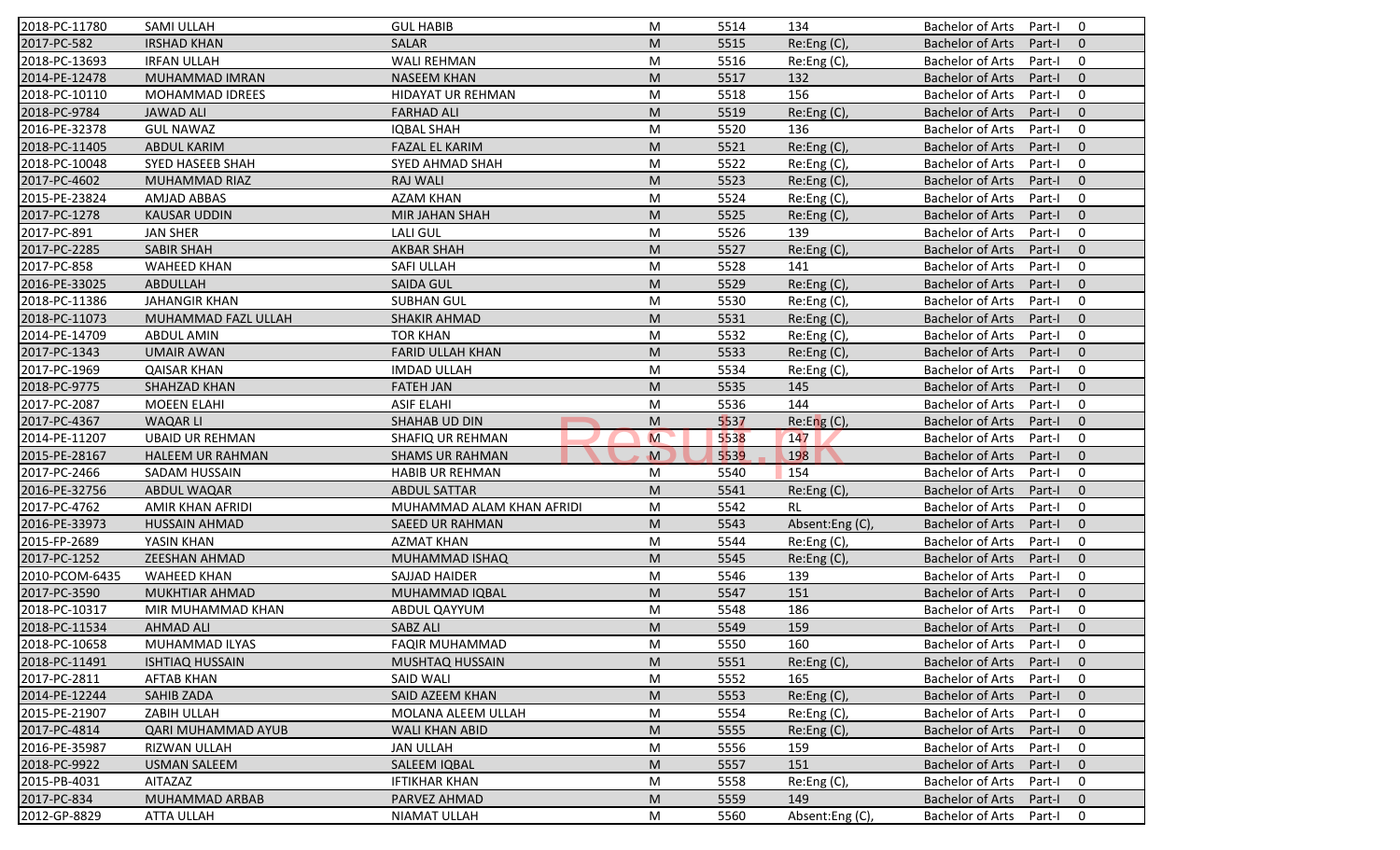| 2017-PC-7487  | <b>ABDUR REHMAN</b>       | <b>KHAISTA GUL</b>        | M            | 5561 | 132             | <b>Bachelor of Arts</b><br>Part-I<br>$\overline{0}$ |
|---------------|---------------------------|---------------------------|--------------|------|-----------------|-----------------------------------------------------|
| 2018-PC-11441 | <b>MANSOOR TARIQ</b>      | <b>TARIQ REHMAN</b>       | M            | 5562 | Absent:Eng (C), | <b>Bachelor of Arts</b><br>Part-I<br>0              |
| 2017-PC-4083  | <b>ARIF KHAN</b>          | <b>INZAR GUL</b>          | M            | 5563 | Re:Eng (C),     | <b>Bachelor of Arts</b><br>Part-I<br>$\mathbf{0}$   |
| 2018-PC-11669 | <b>ALI SHAH</b>           | <b>AMIN SHAH</b>          | M            | 5564 | Absent:Eng (C), | <b>Bachelor of Arts</b><br>0<br>Part-I              |
| 2017-PC-2716  | <b>HABIB ULLAH KHAN</b>   | <b>HAJI NAWAB</b>         | M            | 5565 | 136             | $\mathbf{0}$<br><b>Bachelor of Arts</b><br>Part-I   |
| 2017-PC-3525  | SOHAIL AHMAD              | <b>ZIARAT KHAN</b>        | M            | 5566 | Re:Eng (C),     | <b>Bachelor of Arts</b><br>Part-I<br>0              |
| 2016-PE-33485 | <b>RAHMAT UDDIN</b>       | <b>ABDUL HALEEM</b>       | M            | 5567 | Re:Eng (C),     | $\mathbf{0}$<br><b>Bachelor of Arts</b><br>Part-I   |
| 2016-PE-35344 | <b>MUHAMMAD HARIS</b>     | <b>ABDUR REHMAN</b>       | M            | 5568 | 139             | <b>Bachelor of Arts</b><br>0<br>Part-I              |
| 2017-PC-878   | <b>SADDAM HUSSAIN</b>     | <b>WALI MUHAMMAD</b>      | M            | 5569 | 140             | <b>Bachelor of Arts</b><br>$\mathbf{0}$<br>Part-I   |
| 2014-PE-13176 | MQASOOD ALI               | <b>SAMAR QAND</b>         | M            | 5570 | Re:Eng (C),     | <b>Bachelor of Arts</b><br>Part-I<br>0              |
| 2017-PC-2714  | <b>SHAH FAHAD</b>         | <b>FAZAL WAHAB</b>        | M            | 5571 | 159             | <b>Bachelor of Arts</b><br>Part-I<br>$\mathbf{0}$   |
| 2018-PC-12208 | SHAHZAD ALAM              | <b>JAN ALAM</b>           | M            | 5572 | 138             | <b>Bachelor of Arts</b><br>Part-I<br>0              |
| 2017-PC-2451  | <b>MUHAMMAD YASEEN</b>    | MUHAMMAD ISRAR            | M            | 5573 | 164             | <b>Bachelor of Arts</b><br>$\mathbf{0}$<br>Part-I   |
| 2016-PE-32939 | ZAHOOR KHAN               | <b>NOOR KHAN</b>          | M            | 5574 | Re:Eng (C),     | <b>Bachelor of Arts</b><br>0<br>Part-I              |
|               | <b>IKRAM ULLAH</b>        | <b>MURAD KHAN</b>         |              |      | 173             | Part-I<br>$\overline{0}$                            |
| 2015-PE-25605 |                           | <b>ABDUL JALIL</b>        | M            | 5575 | Re:Eng (C),     | <b>Bachelor of Arts</b><br>0                        |
| 2016-PE-34393 | <b>BILAL AHMAD</b>        |                           | M            | 5576 |                 | <b>Bachelor of Arts</b><br>Part-I                   |
| 2017-PC-4455  | <b>TAHIR</b>              | <b>DOST MUHAMMAD</b>      | M            | 5577 | Re:Eng (C),     | $\mathbf{0}$<br><b>Bachelor of Arts</b><br>Part-I   |
| 2018-PC-12126 | <b>HAQ NAWAZ</b>          | MOEEN UD DIN              | M            | 5578 | 191             | <b>Bachelor of Arts</b><br>0<br>Part-I              |
| 2015-PE-21766 | <b>IBRAHIM SHAH</b>       | <b>MALANG</b>             | M            | 5579 | <b>UFM</b>      | <b>Bachelor of Arts</b><br>$\mathbf{0}$<br>Part-I   |
| 2018-PC-10183 | <b>ATTA ULLAH</b>         | AMAN ULLAH                | M            | 5580 | Re:Ur,          | $\mathbf 0$<br><b>Bachelor of Arts</b><br>Part-I    |
| 2018-PC-11008 | <b>DANYAL AGHA</b>        | KHURSHID AHMAD AGHA       | M            | 5581 | 136             | $\mathbf{0}$<br><b>Bachelor of Arts</b><br>Part-I   |
| 2018-PC-13557 | MUHAMMAD WALEED           | MUHAMMAD SAEED            | M            | 5582 | Re:Ur,          | $\mathbf 0$<br><b>Bachelor of Arts</b><br>Part-I    |
| 2014-PE-14328 | SHAYAN AHMAD              | MUHAMMAD ASLAM            | M            | 5583 | Re:Ur,          | <b>Bachelor of Arts</b><br>$\mathbf 0$<br>Part-I    |
| 2016-PE-32263 | SADAM HUSSAIN             | <b>ABDUL SALAM</b>        | M            | 5584 | Re:Ur,          | <b>Bachelor of Arts</b><br>0<br>Part-I              |
| 2015-PE-25158 | <b>HAMZA ALI SHAH</b>     | LIAQAT ALI SHAH           | M            | 5585 | Re:Ur,          | $\mathbf{0}$<br><b>Bachelor of Arts</b><br>Part-I   |
| 2017-PC-2647  | SAEED ULLAH               | <b>JAMROZ KHAN</b>        | $\mathsf{M}$ | 5586 | 145             | <b>Bachelor of Arts</b><br>0<br>Part-I              |
| 2016-PE-35502 | <b>ALI RAZA</b>           | <b>ZULFIQAR AHMAD</b>     | M            | 5587 | Re:Ur,          | <b>Bachelor of Arts</b><br>$\mathbf{0}$<br>Part-I   |
| 2016-PE-32956 | <b>HAIDER SETHI</b>       | <b>ZUBAIR SETHI</b>       | M            | 5588 | Re:Ur,          | <b>Bachelor of Arts</b><br>$\mathbf 0$<br>Part-I    |
| 2018-PC-11916 | WAQAR AHMAD               | <b>TAZEEM KHAN</b>        | M            | 5589 | Re:Ur,          | <b>Bachelor of Arts</b><br>$\mathbf{0}$<br>Part-I   |
| 2017-PC-1070  | <b>SYED JUNAID HAIDER</b> | SYED JAVED ALI SHAH       | M            | 5590 | 139             | $\mathbf 0$<br><b>Bachelor of Arts</b><br>Part-I    |
| 2018-PC-12047 | YOUSAF KHAN               | RAHMAT ZAAR               | M            | 5591 | 172             | <b>Bachelor of Arts</b><br>$\overline{0}$<br>Part-I |
| 2009-PE-15296 | YASIR SIDDIQI             | <b>MANSOOR TABISH</b>     | M            | 5592 | Re:Ur,          | <b>Bachelor of Arts</b><br>0<br>Part-I              |
| 2014-GP-9912  | MUHAMMAD FAIZAN           | <b>AMAN ULLAH</b>         | M            | 5593 | Re:Ur,          | <b>Bachelor of Arts</b><br>$\mathbf{0}$<br>Part-I   |
| 2017-PC-2001  | <b>AFZAL REHMAN</b>       | <b>FAZAL REHMAN</b>       | M            | 5594 | Re:Ur,          | <b>Bachelor of Arts</b><br>Part-I<br>0              |
| 2017-PC-850   | <b>SYED ZIA ULLAH</b>     | SYED AHMAD SHAH           | M            | 5595 | Re:Ur,          | <b>Bachelor of Arts</b><br>Part-I<br>$\mathbf 0$    |
| 2017-PC-805   | MUHAMMAD NABEEL           | RASHID JAVED              | M            | 5596 | Re:Ur,          | Bachelor of Arts Part-I<br>$\mathbf 0$              |
| 2018-PC-12084 | MUHAMMAD YOUNAS           | LAL ZANG                  | M            | 5597 | Re:Ur,          | Bachelor of Arts Part-I<br>$\overline{0}$           |
| 2018-PC-10704 | <b>HAMAD ULLAH</b>        | FAROOQ AZAM               | М            | 5598 | 137             | <b>Bachelor of Arts</b><br>Part-I<br>0              |
| 2018-PC-10087 | ZIAULLAH                  | SAEED ULLAH               | M            | 5599 | 143             | <b>Bachelor of Arts</b><br>Part-I<br>$\mathbf{0}$   |
| 2018-PC-12127 | MUHAMMAD KAMAL            | MUHAMMAD IQBAL            | М            | 5600 | 157             | <b>Bachelor of Arts</b><br>Part-I<br>0              |
| 2015-PE-26110 | <b>AHMAD ALI</b>          | <b>SOHRAB KHAN</b>        | M            | 5601 | 160             | <b>Bachelor of Arts</b><br>$\mathbf 0$<br>Part-I    |
| 2017-PC-2521  | <b>AWAIS KHAN</b>         | <b>JOHAR DIN</b>          | M            | 5602 | 132             | <b>Bachelor of Arts</b><br>0<br>Part-I              |
| 2018-PC-11890 | <b>NIMAT ULLAH</b>        | <b>NOOR BADSHAH</b>       | M            | 5603 | 165             | <b>Bachelor of Arts</b><br>Part-I<br>$\mathbf 0$    |
| 2018-PC-11839 | <b>USMAN MUNIR</b>        | <b>MUNIR KHAN</b>         | M            | 5604 | 133             | <b>Bachelor of Arts</b><br>Part-I<br>0              |
| 2016-PE-33810 | KHAWAJA ANEES             | KHAWAJA MUHAMMAD HAFEEZ   | M            | 5605 | 147             | <b>Bachelor of Arts</b><br>$\mathbf{0}$<br>Part-I   |
| 2014-SP-6064  | MUHAMMAD KAMRAN           | <b>KAISAR RIAZ</b>        | M            | 5606 | Fail in Aggt    | <b>Bachelor of Arts</b><br>0<br>Part-I              |
| 2014-PE-12790 | SARDAR WARIS ALI          | SARDAR AGHA MUHAMMAD KHAN | M            | 5607 | Re:IStd,        | Bachelor of Arts<br>Part-I<br>$\mathbf{0}$          |
|               |                           |                           |              |      |                 |                                                     |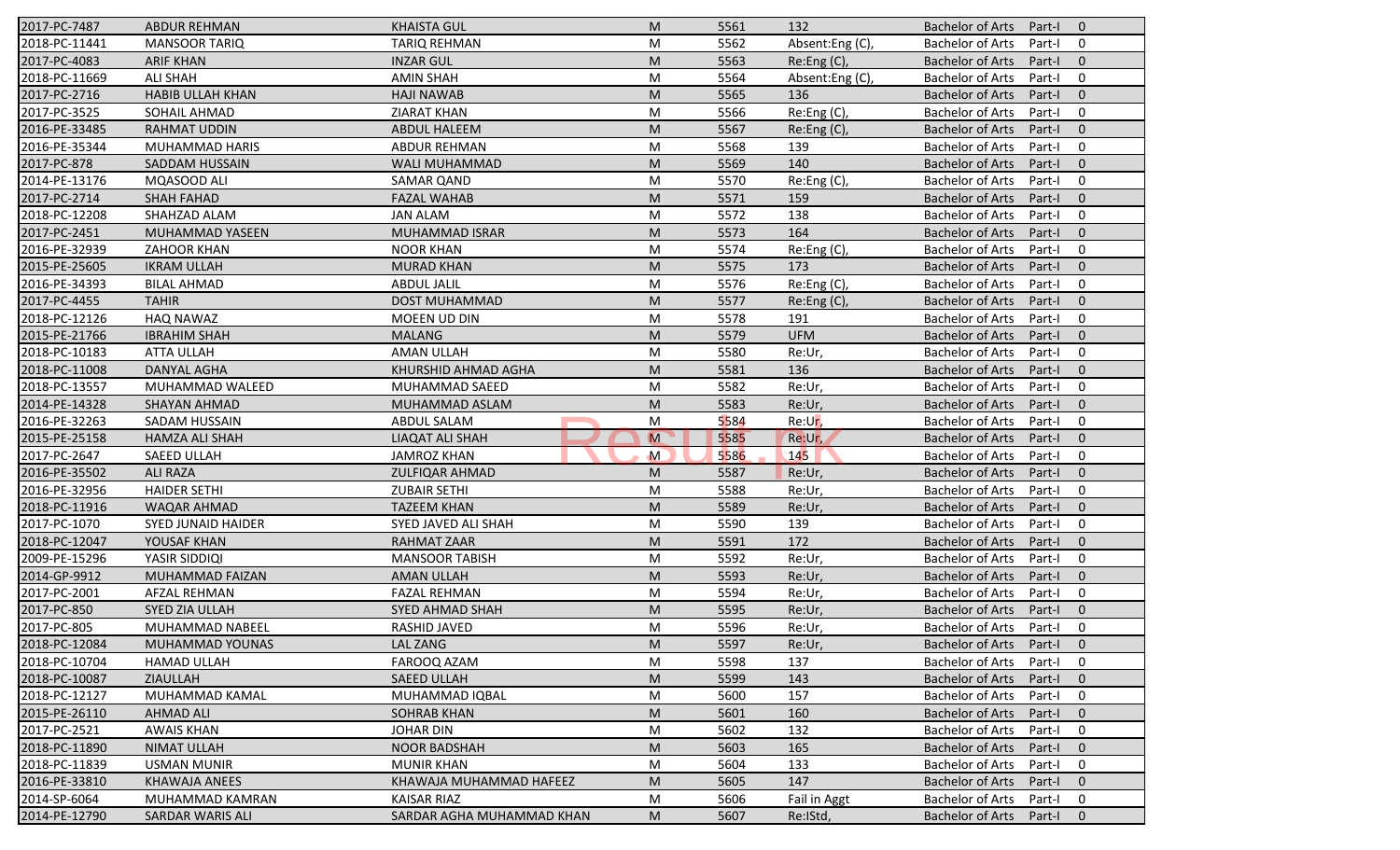| 2015-PE-23373 | <b>RIZWAN SABOOR</b>          | ABDUL SABOOR KHAN             | М                                                                                                          | 5608 | 128             | Bachelor of Arts Part-I 0 |          |                          |
|---------------|-------------------------------|-------------------------------|------------------------------------------------------------------------------------------------------------|------|-----------------|---------------------------|----------|--------------------------|
| 2014-PE-12369 | <b>ZAID MUHAMMAD</b>          | <b>NOOR MUHAMMAD</b>          | M                                                                                                          | 5609 | Fail in Aggt    | <b>Bachelor of Arts</b>   | Part-I 0 |                          |
| 2017-PC-7590  | MUHAMMAD GHANI KHAN           | MUHAMMAD NAZIR                | M                                                                                                          | 5610 | Fail in Aggt    | <b>Bachelor of Arts</b>   | Part-I   | $\overline{\mathbf{0}}$  |
| 2017-PC-1133  | <b>JUNAID MEHMOOD</b>         | MALIK MIR AHMAD ZIA           | M                                                                                                          | 5611 | Fail in Aggt    | <b>Bachelor of Arts</b>   | Part-I   | $\overline{\phantom{0}}$ |
| 2015-PE-21925 | MUHAMMAD YAHYA KHAN           | SAMI UL HAQ                   | M                                                                                                          | 5612 | 136             | <b>Bachelor of Arts</b>   | Part-I   | $\overline{0}$           |
| 2011-PE-40376 | SYED RIZWAN SHAH              | SYED GHANI SHAH               | M                                                                                                          | 5613 | Fail in Aggt    | <b>Bachelor of Arts</b>   | Part-I   | $\mathbf{0}$             |
| 2018-PC-12167 | <b>IRSHAD AHMAD</b>           | SHAMSHAD KHAN                 | M                                                                                                          | 5614 | Re:Isl (C),     | <b>Bachelor of Arts</b>   | Part-I   | $\mathbf 0$              |
| 2018-PC-12147 | <b>UMAIR AHMAD</b>            | <b>AWAL SAID</b>              | M                                                                                                          | 5615 | Fail in Aggt    | <b>Bachelor of Arts</b>   | Part-I   | $\overline{0}$           |
| 2017-PC-7534  | <b>UMAR TANVEER</b>           | <b>TANVEER AHMED</b>          | М                                                                                                          | 5616 | Absent:Isl (C), | <b>Bachelor of Arts</b>   | Part-I   | $\overline{0}$           |
| 2017-PC-7569  | SYED MUHAMMAD ABDUL QADIR     | <b>SYED MIR BADSHAH</b>       | M                                                                                                          | 5617 | 128             | Bachelor of Arts          | Part-I   | $\overline{\phantom{0}}$ |
| 2018-PC-13571 | MUHAMMAD IJAZ                 | FAYAZ MUHAMMD                 | M                                                                                                          | 5618 | Re:EE,          | <b>Bachelor of Arts</b>   | Part-I   | $\overline{\mathbf{0}}$  |
| 2018-PC-10591 | <b>ADIL BAIG</b>              | <b>KHADIM BAIG</b>            | M                                                                                                          | 5619 | 169             | <b>Bachelor of Arts</b>   | Part-I   | $\overline{\phantom{0}}$ |
| 2018-PC-9799  | SYED WAQAS ALI SHAH           | SYED SIKANDAR SHAH            | M                                                                                                          | 5620 | 128             | <b>Bachelor of Arts</b>   | Part-I   | $\overline{\mathbf{0}}$  |
| 2017-PC-3905  | MIAN OFFAQ SULEMAN            | MIAN SHAFIQ UR REHMAN         | M                                                                                                          | 5621 | Re:Law,         | <b>Bachelor of Arts</b>   | Part-I   | $\overline{0}$           |
| 2018-PC-10844 | <b>HAROON KHAN</b>            | MUHAMMAD HAMAYOON KHAN        | M                                                                                                          | 5622 | 129             | <b>Bachelor of Arts</b>   | Part-I   | $\overline{0}$           |
| 2017-PC-5596  | <b>ASIF JAN</b>               | MUHAMMAD AYAZ                 | M                                                                                                          | 5623 | Re:Law,         | <b>Bachelor of Arts</b>   | Part-I   | $\overline{0}$           |
| 2018-PC-9989  | <b>WAHEED ULLAH</b>           | MUHAMMAD UMAR KHAN            | M                                                                                                          | 5624 | Re:Law,         | <b>Bachelor of Arts</b>   | Part-I   | $\mathbf 0$              |
| 2018-PC-13525 | <b>AHMAD KHAN</b>             | <b>MOMIN KHAN</b>             | M                                                                                                          | 5625 | Re:Law,         | <b>Bachelor of Arts</b>   | Part-I   | $\overline{\phantom{0}}$ |
| 2015-E-3850   | <b>MAJID ALI KHAN</b>         | RAJ WALI KHAN                 | M                                                                                                          | 5626 | 142             | <b>Bachelor of Arts</b>   | Part-I   | $\overline{\mathbf{0}}$  |
| 2016-PE-32338 | <b>MUHAIB ULLAH</b>           | <b>MAQBALI KHAN</b>           | M                                                                                                          | 5627 | 141             | <b>Bachelor of Arts</b>   | Part-I   | $\overline{0}$           |
| 2018-PC-10719 | KHAWAJA MUHAMMAD JUNAID       | MUHAMMAD SHABBIR              | M                                                                                                          | 5628 | 132             | <b>Bachelor of Arts</b>   | Part-I   | $\mathbf 0$              |
| 2018-PC-12774 | <b>MUHAMMAD TAHIR</b>         | <b>NASEER AHMAD</b>           | M                                                                                                          | 5629 | 137             | <b>Bachelor of Arts</b>   | Part-I   | $\overline{0}$           |
| 2015-PE-26353 | MUHAMMAD IBRAHIM              | <b>UMAR DIN</b>               | M                                                                                                          | 5630 | 143             | <b>Bachelor of Arts</b>   | Part-I   | $\mathbf 0$              |
| 2017-PC-538   | <b>IBAD UR REHMAN</b>         | MUHAMMAD SAEED                | ${\sf M}$                                                                                                  | 5631 | 168             | <b>Bachelor of Arts</b>   | Part-I   | $\overline{0}$           |
| 2018-PC-11013 | ZAIN UR RASHEED               | MUHAMMAD KHALID               | M                                                                                                          | 5632 | Re:Law,         | <b>Bachelor of Arts</b>   | Part-I   | $\overline{0}$           |
| 2016-PE-35992 | <b>MOHSIN ALI KHAN</b>        | <b>BAHADAR KHAN</b>           | $\mathbf{M}$                                                                                               | 5633 | Re:Hist,        | Bachelor of Arts          | Part-I   | $\overline{\mathbf{0}}$  |
| 2015-PE-26124 | ATTA UR REHMAN                | <b>GHANI UR REHMAN</b>        | M                                                                                                          | 5634 | Re:Hist,        | <b>Bachelor of Arts</b>   | Part-I   | $\overline{\mathbf{0}}$  |
| 2014-PE-17038 | MUHAMMAD SALMAN               | <b>GUL RAHIM</b>              | M                                                                                                          | 5635 | Re:Hist,        | Bachelor of Arts          | Part-I   | $\overline{\phantom{0}}$ |
| 2015-PE-26501 | <b>SHOAIB ALAM</b>            | <b>ALAM KHAN</b>              | M                                                                                                          | 5636 | Absent:Hist,    | Bachelor of Arts          | Part-I   | $\overline{\mathbf{0}}$  |
| 2018-PC-11437 | SYED FARAZ ALI SHAH           | SYED ZULFIQAR ALI SHAH        | M                                                                                                          | 5637 | Re:Hist,        | <b>Bachelor of Arts</b>   | Part-I   | $\overline{\mathbf{0}}$  |
| 2018-PC-13688 | <b>GUL SHAD</b>               | <b>NOSHAD KHAN</b>            | M                                                                                                          | 5638 | Re:Hist,        | <b>Bachelor of Arts</b>   | Part-I   | $\overline{0}$           |
| 2014-PE-16890 | SYED QAISAR ALAM              | <b>SYED MOHTAJ</b>            | $\mathsf{M}% _{T}=\mathsf{M}_{T}\!\left( a,b\right) ,\ \mathsf{M}_{T}=\mathsf{M}_{T}\!\left( a,b\right) ,$ | 5639 | RL              | <b>Bachelor of Arts</b>   | Part-I   | $\overline{0}$           |
| 2018-PC-11340 | <b>IBNI AMIN</b>              | AZEEM KHAN                    | M                                                                                                          | 5640 | Absent:Hist,    | <b>Bachelor of Arts</b>   | Part-I   | $\overline{0}$           |
| 2018-PC-12078 | <b>KHANPOOR GUL</b>           | <b>AYUB KHAN</b>              | M                                                                                                          | 5641 | Re:PSc,         | <b>Bachelor of Arts</b>   | Part-I   | $\overline{\phantom{0}}$ |
| 2018-PC-11630 | <b>USMAN IQBAL</b>            | <b>IQBAL HUSSAIN</b>          | М                                                                                                          | 5642 | 143             | Bachelor of Arts          | Part-I   | $\overline{\mathbf{0}}$  |
| 2018-PC-13250 | <b>ALI HAIDER</b>             | MIR AZAM KHAN                 | M                                                                                                          | 5643 | Re:PSc,         | Bachelor of Arts          | Part-I 0 |                          |
| 2018-PC-11209 | MUHAMMAD WAQAS                | M SIDDIQUE AWAN               | M                                                                                                          | 5644 | Re:PSc,         | <b>Bachelor of Arts</b>   | Part-I   | $\overline{0}$           |
| 2014-PE-13000 | <b>SUHAIB AHMAD</b>           | <b>ABDUL RAZAQ</b>            | M                                                                                                          | 5645 | Re:PSc,         | <b>Bachelor of Arts</b>   | Part-I   | $\mathbf{0}$             |
| 2016-PE-33445 | MUHAMMAD KAMRAN               | MUHAMMAD RASOOL               | M                                                                                                          | 5646 | Re:PSc,         | <b>Bachelor of Arts</b>   | Part-I   | 0                        |
| 2018-PC-12335 | <b>SALMAN UMAR</b>            | MUHAMMAD UMAR KHAN            | M                                                                                                          | 5647 | <b>UFM</b>      | <b>Bachelor of Arts</b>   | Part-I   | $\mathbf 0$              |
| 2018-PC-10248 | RAHMAN ULLAH                  | RAHMAT SAEED                  | M                                                                                                          | 5648 | Re:PSc,         | <b>Bachelor of Arts</b>   | Part-I   | $\mathbf 0$              |
| 2016-IL-627   | <b>GHULAM ASFANDYAR JALLY</b> | GHULAM ZAIN UL ABUD DIN JALLY | M                                                                                                          | 5649 | Re:PSc,         | <b>Bachelor of Arts</b>   | Part-I   | $\overline{0}$           |
| 2018-PC-13515 | <b>ABDUL JALIL</b>            | <b>ABDUL AZIZ</b>             | M                                                                                                          | 5650 | Absent:Eco,     | <b>Bachelor of Arts</b>   | Part-I   | $\overline{0}$           |
| 2017-PC-2363  | MUHAMMAD JAVED                | NIAZ MUHAMMAD                 | M                                                                                                          | 5651 | Absent:Eco,     | <b>Bachelor of Arts</b>   | Part-I   | $\overline{\mathbf{0}}$  |
| 2017-PC-5769  | MUHAMMAD YAHYA KHAN           | MUHAMMAD ISHAQ KHAN           | M                                                                                                          | 5652 | Re:Eco,         | <b>Bachelor of Arts</b>   | Part-I   | $\overline{\mathbf{0}}$  |
| 2018-PC-12489 | SYED AZLAN SHAH               | SYED ABID HUSSAIN SHAH        | M                                                                                                          | 5653 | Re:Eco,         | <b>Bachelor of Arts</b>   | Part-I   | $\overline{0}$           |
| 2018-PC-11560 | MUHAMMAD JUNAID               | <b>JAHANGIR AHMAD</b>         | M                                                                                                          | 5654 | Fail in Aggt    | <b>Bachelor of Arts</b>   | Part-I   | $\overline{\mathbf{0}}$  |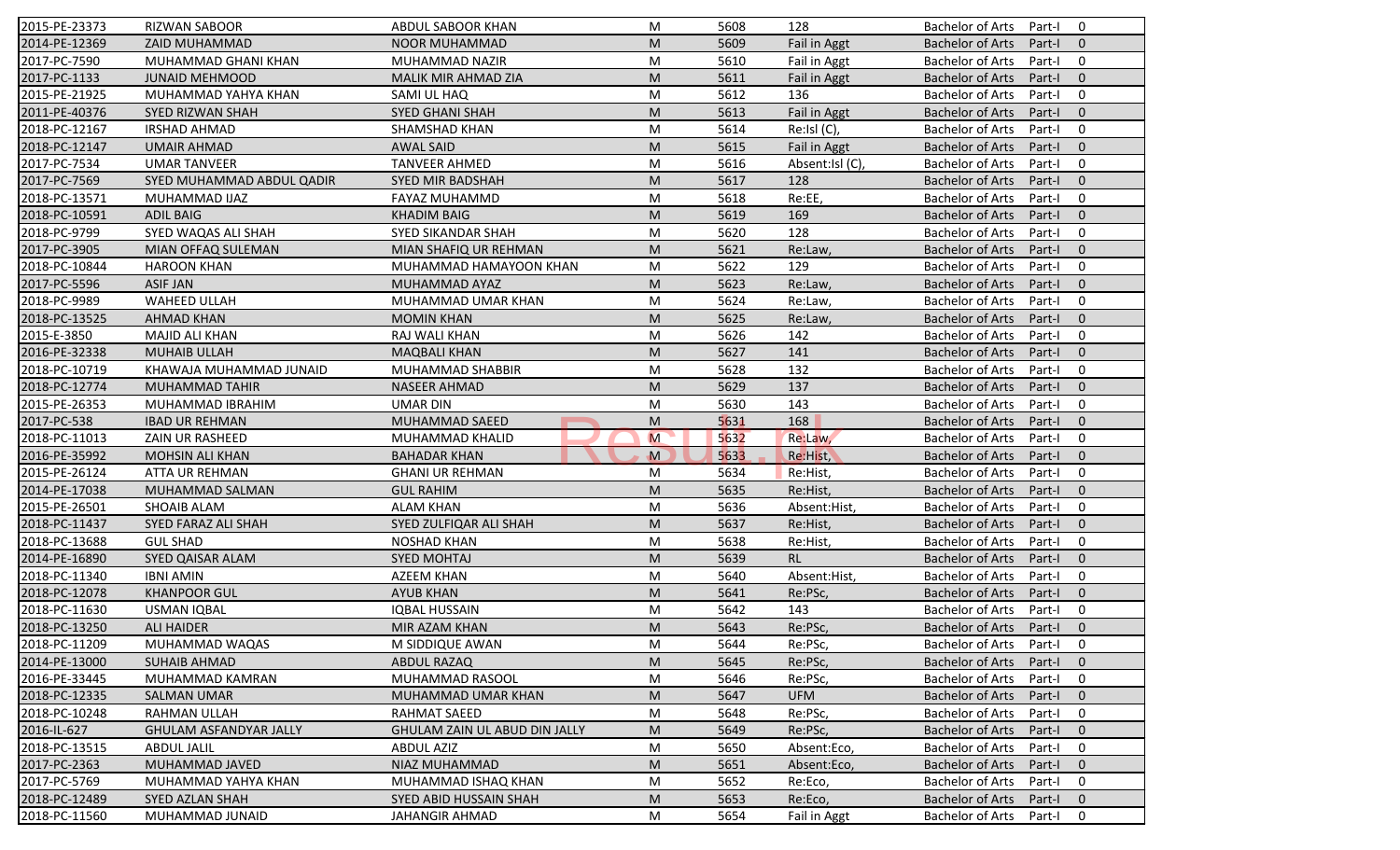| 2015-PE-28282                 | MUHAMMAD ASIM KHAN     | <b>HAMAYOUN KHAN</b>       | M                                                                                                          | 5655 | Fail in Aggt       | Bachelor of Arts Part-I |        | $\overline{0}$ |
|-------------------------------|------------------------|----------------------------|------------------------------------------------------------------------------------------------------------|------|--------------------|-------------------------|--------|----------------|
| 2016-PE-31595                 | MUHAMMAD FARAZ         | ABDUL SATTAR               | M                                                                                                          | 5656 | Re:Socio,          | <b>Bachelor of Arts</b> | Part-I | 0              |
| 2014-P/COM-8144               | DANIYAL AHMED          | SHIRAZ AHMAD               | M                                                                                                          | 5657 | Absent:Socio,      | <b>Bachelor of Arts</b> | Part-I | $\overline{0}$ |
| 2018-PC-10675                 | SAYED KABIR SHAH       | SAYED SHAH                 | M                                                                                                          | 5658 | 130                | Bachelor of Arts        | Part-I | $\mathbf 0$    |
| 2018-PC-11017                 | <b>JAWAD AHMED</b>     | <b>IRSHAD AHMAD</b>        | M                                                                                                          | 5659 | Re:Edu,            | <b>Bachelor of Arts</b> | Part-I | $\overline{0}$ |
| 2018-PC-11825                 | SAJID ULLAH            | AMIR SHAHZADA              | M                                                                                                          | 5660 | Absent:IR,         | <b>Bachelor of Arts</b> | Part-I | $\mathbf 0$    |
| 2018-PC-10265                 | MUHAMMAD AZAM KHAN     | <b>IHSAN ULLAH</b>         | M                                                                                                          | 5661 | <b>UFM</b>         | <b>Bachelor of Arts</b> | Part-I | $\overline{0}$ |
| 2017-PC-4216                  | ABUBAKAR SIDDIQUE      | <b>NADAR KHAN</b>          | M                                                                                                          | 5662 | Re:Ur,             | <b>Bachelor of Arts</b> | Part-I | $\mathbf 0$    |
| 2016-PE-33320                 | <b>ADIL KHAN</b>       | <b>HAYAT KHAN</b>          | M                                                                                                          | 5663 | Re:Eng (C), Ur,    | <b>Bachelor of Arts</b> | Part-I | $\mathbf{0}$   |
| 2016-PE-32758                 | WAJID MANZOOR          | <b>MANZOOR HUSSAIN</b>     | M                                                                                                          | 5664 | <b>RL</b>          | <b>Bachelor of Arts</b> | Part-I | 0              |
| 2018-PC-10106                 | MUHAMMAD ASFIA MALIK   | HAJI ABDUS SUBOOH KHAN     | M                                                                                                          | 5665 | Re:Ur,             | <b>Bachelor of Arts</b> | Part-I | $\mathbf 0$    |
| 2017-PC-2163                  | ARSALAN AHMAD          | SAEED AHMAD                | M                                                                                                          | 5666 | Re:Eng (C), Ur,    | Bachelor of Arts        | Part-I | 0              |
| 2017-PC-1317                  | MUHAMMAD WALEED        | MUHAMMAD NAVEED            | M                                                                                                          | 5667 | Re:Ur,             | <b>Bachelor of Arts</b> | Part-I | $\mathbf 0$    |
| 2017-PC-633                   | <b>TAHIR KHAN</b>      | ZAREEF KHAN                | M                                                                                                          | 5668 | Re:Eng (C),Ur,     | <b>Bachelor of Arts</b> | Part-I | $\overline{0}$ |
| 2016-PE-32374                 | MUHAMMAD EESA          | MUHAMMAD AYUB              | M                                                                                                          | 5669 | Re:Eng (C),Ur,     | <b>Bachelor of Arts</b> | Part-I | $\mathbf{0}$   |
| 2015-PE-24592                 | <b>UMAR FAROOQ</b>     | <b>IJAZ HUSSAIN</b>        | M                                                                                                          | 5670 | Re:Eng (C),        | <b>Bachelor of Arts</b> | Part-I | 0              |
| 2013-PE-3024                  | <b>SULTAN ALAM</b>     | <b>MUNIR MUHAMMAD KHAN</b> | M                                                                                                          | 5671 | Absent:Eng (C),Ur, | <b>Bachelor of Arts</b> | Part-I | $\overline{0}$ |
| 2016-PE-33240                 | SAJJAD KHAN            | <b>ASMAT KHAN</b>          | M                                                                                                          | 5672 | Re:Eng (C),Ur,     | <b>Bachelor of Arts</b> | Part-I | $\mathbf 0$    |
| 2018-PC-10244                 | SADDAM HUSSAIN         | <b>AZIZ UR REHMAN</b>      | M                                                                                                          | 5673 | <b>UFM</b>         | <b>Bachelor of Arts</b> | Part-I | $\overline{0}$ |
| 2018-PC-11613                 | MUHAMMAD TAYYAB AFRIDI | <b>JAMIL KHAN</b>          | M                                                                                                          | 5674 | UFM                | <b>Bachelor of Arts</b> | Part-I | $\mathbf 0$    |
| 2015-PE-25730                 | <b>BILAL KHAN</b>      | SABZ ALI                   | M                                                                                                          | 5675 | Re:Ur,             | <b>Bachelor of Arts</b> | Part-I | $\overline{0}$ |
| 2017-PC-3584                  | <b>ALI RAZA</b>        | AURANZEB                   | M                                                                                                          | 5676 | Re:Ur,             | Bachelor of Arts        | Part-I | $\overline{0}$ |
| 2016-PE-33866                 | <b>JUNAID IBRAR</b>    | <b>MUHAMMAD IBRAR</b>      | $\mathsf{M}% _{T}=\mathsf{M}_{T}\!\left( a,b\right) ,\ \mathsf{M}_{T}=\mathsf{M}_{T}\!\left( a,b\right) ,$ | 5677 | Re:Eng (C), Ur,    | <b>Bachelor of Arts</b> | Part-I | $\overline{0}$ |
| 2017-PC-3508                  | <b>SAEED KHAN</b>      | <b>FAZLI KARIM</b>         | M                                                                                                          | 5678 | Re:Eng (C),Ur,     | <b>Bachelor of Arts</b> | Part-I | $\mathbf 0$    |
| 2017-PC-2055                  | <b>SALMAN ALI</b>      | SHAFQAT ALI                | M                                                                                                          | 5679 | Re:Ur,             | <b>Bachelor of Arts</b> | Part-I | $\mathbf{0}$   |
| 2018-PC-11952                 | SYED HASSAN BUKHARI    | SYED ABID ALI              | M                                                                                                          | 5680 | Re:Ur,             | <b>Bachelor of Arts</b> | Part-I | $\mathbf 0$    |
| 2017-PC-3489                  | <b>KAMAL UD DIN</b>    | <b>GHULAM YUSUF</b>        | M                                                                                                          | 5681 | Re:Eng (C), Ur,    | <b>Bachelor of Arts</b> | Part-I | $\mathbf{0}$   |
| 2018-PC-11029                 | <b>UMAR FAROOQ</b>     | <b>UMAR ZAHID</b>          | M                                                                                                          | 5682 | Re:Eng (C),Ur,     | Bachelor of Arts        | Part-I | $\mathbf 0$    |
| 2018-PC-13501                 | <b>HAIDER ALI</b>      | <b>GULZAR AHMAD</b>        | M                                                                                                          | 5683 | Absent:Eng (C),Ur, | <b>Bachelor of Arts</b> | Part-I | $\mathbf 0$    |
| 2017-PC-2614                  | <b>FAHAD ASGHAR</b>    | <b>ASGHAR ALI</b>          | M                                                                                                          | 5684 | Re:Ur,             | Bachelor of Arts        | Part-I | $\mathbf 0$    |
| 2016-PE-33351                 | MUHAMMAD ADIL KHAN     | MUHAMMAD NISAR KHAN        | M                                                                                                          | 5685 | Re:Ur,             | <b>Bachelor of Arts</b> | Part-I | $\overline{0}$ |
| 2018-PC-10329                 | MUHAMMAD SADIQ         | <b>FIRDAUS KHAN</b>        | M                                                                                                          | 5686 | Re:Ur,             | <b>Bachelor of Arts</b> | Part-I | $\mathbf 0$    |
| 2017-PC-3560                  | <b>WASI ULLAH</b>      | <b>KALEEM ULLAH</b>        | M                                                                                                          | 5687 | Re:Ur,             | <b>Bachelor of Arts</b> | Part-I | $\overline{0}$ |
| 2017-PC-5571                  | MUHAMMAD MAWIA         | MUHAMMAD ALAM              | M                                                                                                          | 5688 | Re:Eng (C),Ur,     | <b>Bachelor of Arts</b> | Part-I | 0              |
| 2018-PC-12801                 | SADDIQ ULLAH           | ABDUL QADOOS               | M                                                                                                          | 5689 | Re:Eng (C),Ur,     | <b>Bachelor of Arts</b> | Part-I | $\overline{0}$ |
| 2017-PC-1151                  | <b>FARAZ KHAN</b>      | <b>SARFARAZ KHAN</b>       | M                                                                                                          | 5690 | UFM                | Bachelor of Arts Part-I |        | 0              |
| 2017-PC-4054                  | MUHAMMAD YOUSAF KHAN   | <b>DARVAISH KHAN</b>       | M                                                                                                          | 5691 | 128                | Bachelor of Arts        | Part-I | $\bf{0}$       |
| 2017-PC-2428                  | <b>HAIDER ALI</b>      | <b>JAFFAR ALI</b>          | M                                                                                                          | 5692 | 148                | <b>Bachelor of Arts</b> | Part-I | $\mathbf 0$    |
| 2018-PC-12008                 | <b>SHAH FAHAD</b>      | <b>ABDUL MALIK</b>         | M                                                                                                          | 5693 | 128                | <b>Bachelor of Arts</b> | Part-I | $\mathbf{0}$   |
| 2016-P/COM-8934               | SAMSAM ULLAH SHAH      | <b>IHSAN ULLAH SHAH</b>    | М                                                                                                          | 5694 | 149                | <b>Bachelor of Arts</b> | Part-I | 0              |
| 2015-MICS-146                 | AMIR HAMZA             | SHERZADA                   | M                                                                                                          | 5695 | Re:Eng (C),Ur,     | <b>Bachelor of Arts</b> | Part-I | $\mathbf 0$    |
| 2018-PC-13507                 | <b>NOOR ULLAH</b>      | <b>ABDUL SATTAR</b>        | M                                                                                                          | 5696 | <b>UFM</b>         | <b>Bachelor of Arts</b> | Part-I | 0              |
| 2017-PC-1160                  | <b>DAUD SHAH</b>       | <b>ZAHIR SHAH</b>          | M                                                                                                          | 5697 | Re:Ur,             | <b>Bachelor of Arts</b> | Part-I | $\mathbf 0$    |
|                               |                        |                            |                                                                                                            |      |                    |                         |        |                |
|                               | <b>MARIFAT SHAH</b>    | <b>ANWAR SHAH</b>          | М                                                                                                          | 5698 | Absent:Eng (C),Ur, | <b>Bachelor of Arts</b> | Part-I | 0              |
| 2010-PE-24167<br>2017-PC-4274 | <b>ABDUL HAMED</b>     | AMINZAD KHAN               | M                                                                                                          | 5699 | <b>UFM</b>         | <b>Bachelor of Arts</b> | Part-I | $\mathbf 0$    |
| 2017-PC-4812                  | <b>NOOR ZADA KHAN</b>  | <b>KHAN ZADA</b>           | M                                                                                                          | 5700 | 131                | <b>Bachelor of Arts</b> | Part-I | 0              |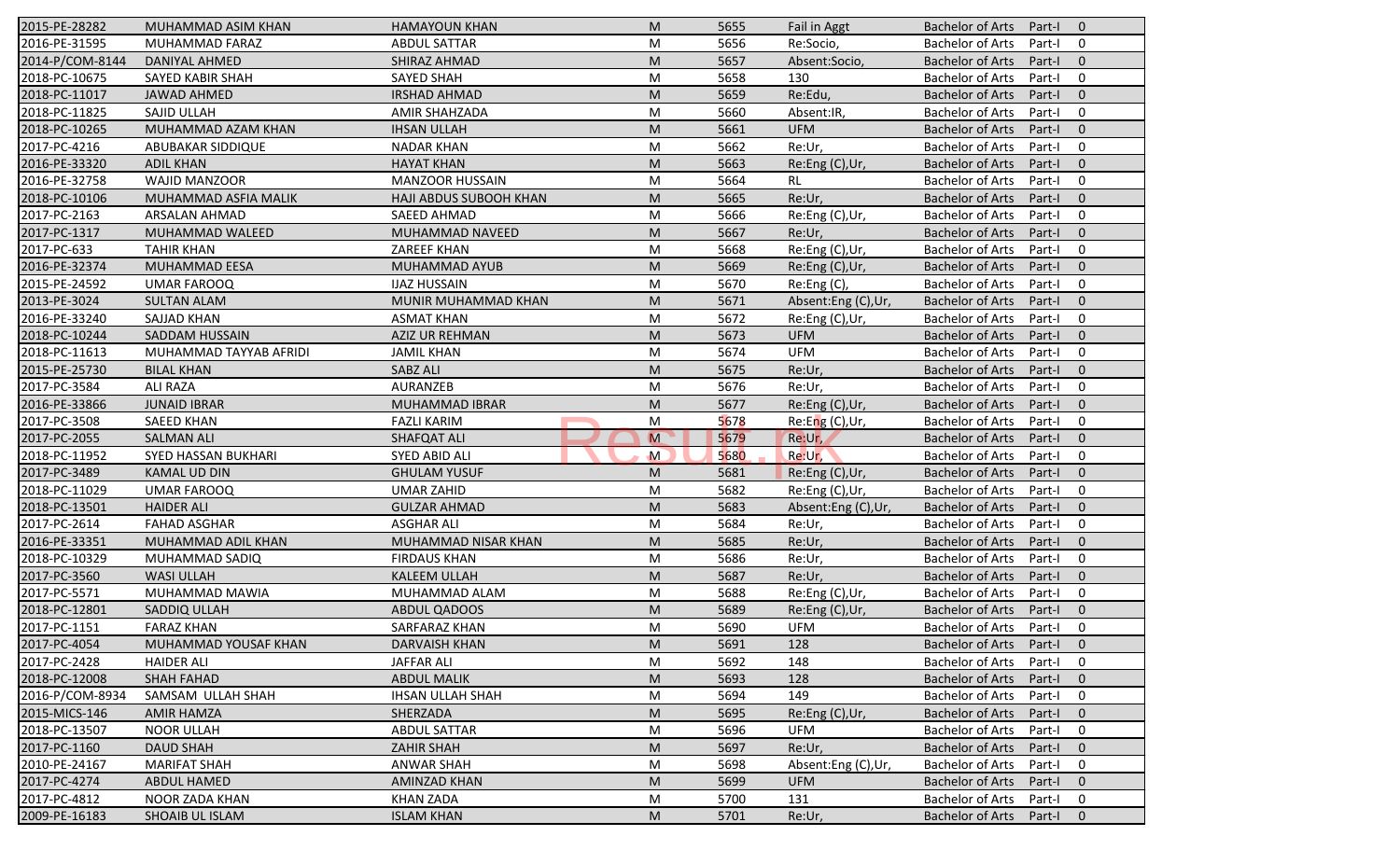| 2015-SP-6272   | <b>ALI IMRAN</b>                  | <b>WAKEEL KHAN</b>                 | M            | 5702         | Re:Eng (C),Ur,             | <b>Bachelor of Arts</b><br>Part-I<br>0              |
|----------------|-----------------------------------|------------------------------------|--------------|--------------|----------------------------|-----------------------------------------------------|
| 2018-PC-11028  | MUAZAM NADEEM                     | MUHAMMAD NADEEM                    | M            | 5703         | Re:Eng (C),Ur,             | <b>Bachelor of Arts</b><br>Part-I<br>$\mathbf{0}$   |
| 2018-PC-10047  | MUHAMMAD SHOAIB                   | NIAZ MUHAMMAD                      | M            | 5704         | Re:Ur,                     | <b>Bachelor of Arts</b><br>Part-I<br>0              |
| 2018-PC-11965  | <b>JAWAD NOOR</b>                 | <b>TARIQ NOOR</b>                  | M            | 5705         | Fail in Aggt               | <b>Bachelor of Arts</b><br>$\mathbf{0}$<br>Part-I   |
| 2018-PC-12311  | <b>ABDUL GHAFOOR</b>              | ABDUL QAYYUM                       | M            | 5706         | Re:Eng (C),                | <b>Bachelor of Arts</b><br>0<br>Part-I              |
| 2018-PC-13745  | <b>IKRAM ULLAH</b>                | SHER BAZ KHAN                      | M            | 5707         | Re:Eng (C),                | <b>Bachelor of Arts</b><br>Part-I<br>$\overline{0}$ |
| 2018-PC-11864  | <b>FARHAT ULLAH</b>               | <b>ESSA KHAN</b>                   | M            | 5708         | Re:Eng (C),                | <b>Bachelor of Arts</b><br>0<br>Part-I              |
| 2018-PC-13597  | MAKHDOOM MOHY UD DIN              | <b>RASHID PERVAIZ</b>              | M            | 5709         | Re:Eng (C), PSc,           | <b>Bachelor of Arts</b><br>$\mathbf{0}$<br>Part-I   |
| 2017-PC-1038   | <b>UMAR KHAN</b>                  | <b>NOORZADA</b>                    | M            | 5710         | 139                        | $\mathbf 0$<br><b>Bachelor of Arts</b><br>Part-I    |
| 2018-PC-12176  | MASOOD AHMAD KHAN                 | <b>UMAR ZADA</b>                   | M            | 5711         | 168                        | <b>Bachelor of Arts</b><br>Part-I<br>$\mathbf{0}$   |
| 2016-PE-33160  | MUHAMMAD TAIMUR                   | MUHAMMAD FAQEER                    | M            | 5712         | Absent:Eng (C), IStd,      | <b>Bachelor of Arts</b><br>Part-I<br>0              |
| 2018-PC-11346  | <b>NASEEB ULLAH</b>               | FAZAL MEHMOOD                      | M            | 5713         | Re:Eng (C), IStd,          | <b>Bachelor of Arts</b><br>Part-I<br>$\mathbf{0}$   |
| 2018-PC-12064  | MUHAMMAD ISHAQ                    | <b>KHIAL WAZIR</b>                 | M            | 5714         | <b>UFM</b>                 | <b>Bachelor of Arts</b><br>0<br>Part-I              |
| 2018-PC-10286  | ZIA UL ISLAM                      | SHAMSHAD                           | M            | 5715         | <b>UFM</b>                 | <b>Bachelor of Arts</b><br>$\mathbf{0}$<br>Part-I   |
| 2016-PE-32833  | <b>ATIF AFTAB</b>                 | AFTAB AHMAD                        | M            |              |                            | 0<br>Part-I                                         |
| 2017-PC-4271   | MALIK AMEER HAMZA                 |                                    |              | 5716<br>5717 | Re:Eng(C),<br>Re:IsI(C),   | Bachelor of Arts<br>$\Omega$<br>Part-I              |
|                |                                   | MALIK MUNEER AHMAD                 | M            |              |                            | <b>Bachelor of Arts</b>                             |
| 2011-CSCP-1121 | <b>ATTIQULLAH</b>                 | ABDULLAH                           | M            | 5718         | Re:Isl (C),                | <b>Bachelor of Arts</b><br>0<br>Part-I              |
| 2018-PC-10814  | MUHAMMAD HUSNAIN                  | <b>MALIK PARVEZ</b>                | M            | 5719         | <b>UFM</b>                 | <b>Bachelor of Arts</b><br>Part-I<br>$\mathbf{0}$   |
| 2007-PC-3122   | MUZAMIL KHAN                      | <b>TAZA KHAN</b>                   | M            | 5720         | 168                        | <b>Bachelor of Arts</b><br>Part-I<br>0              |
| 2017-PC-4237   | <b>NAVEED ULLAH</b>               | <b>MUMTAZ GUL</b>                  | M            | 5721         | Re:Eng (C),                | <b>Bachelor of Arts</b><br>Part-I<br>$\mathbf{0}$   |
| 2017-PC-5783   | MUHAMMAD MUSHTAQ AZIZ             | SHAHAB UD DIN                      | M            | 5722         | 187                        | <b>Bachelor of Arts</b><br>0<br>Part-I              |
| 2017-PC-2753   | <b>ASIM ALI KHAN</b>              | <b>TAZA GUL</b>                    | M            | 5723         | <b>RL</b>                  | $\mathbf{0}$<br><b>Bachelor of Arts</b><br>Part-I   |
| 2017-PC-2414   | AHMAD HASSAN SIDDIQUI             | TANVEER AHMAD SIDDIQUI             | M            | 5724         | Re:Eng (C), Isl (C),       | <b>Bachelor of Arts</b><br>Part-I<br>0              |
| 2017-PC-4364   | SADEEQ ULLAH                      | <b>FAZLE SUBHAN</b>                | M            | 5725         | Re: Eng(C)                 | $\mathbf{0}$<br><b>Bachelor of Arts</b><br>Part-I   |
| 2016-PE-34289  | MUHAMMAD TAYYEB                   | <b>SAEED UR REHMAN</b>             | M            | 5726         | 199                        | <b>Bachelor of Arts</b><br>0<br>Part-I              |
| 2017-PC-661    | MUHAMMAD FAWAD KHAN               | <b>SOHRAB KHAN</b>                 | $\mathbf{M}$ | 5727         | <b>UFM</b>                 | <b>Bachelor of Arts</b><br>$\mathbf{0}$<br>Part-I   |
| 2017-PC-2508   | MUHAMMAD ARIF                     | MUHAMMAD AYAZ                      | M            | 5728         | <b>UFM</b>                 | <b>Bachelor of Arts</b><br>Part-I<br>0              |
| 2018-PC-13629  | AFTAB ALI KHAN MUSA               | <b>MUSA KHAN</b>                   | M            | 5729         | 149                        | <b>Bachelor of Arts</b><br>Part-I<br>$\mathbf{0}$   |
| 2017-PC-2808   | ABDUL HASEEB QURASHI              | PASHAM GUL QURASHI                 | M            | 5730         | <b>UFM</b>                 | <b>Bachelor of Arts</b><br>Part-I<br>0              |
| 2015-PE-25098  | <b>SHAH KHALID</b>                | <b>BANARAS KHAN</b>                | M            | 5731         | Re:Eng $(C)$ , Isl $(C)$ , | <b>Bachelor of Arts</b><br>$\mathbf{0}$<br>Part-I   |
| 2014-PE-13409  | <b>MANZOOR AHMAD</b>              | <b>KISHWAR ALI</b>                 | M            | 5732         | Fail in Aggt               | 0<br><b>Bachelor of Arts</b><br>Part-I              |
| 2017-PC-4056   | MUHAMMAD ABUBAKAR SADEEQ          | DARVAISH KHAN                      | M            | 5733         | Fail in Aggt               | <b>Bachelor of Arts</b><br>$\Omega$<br>Part-I       |
| 2018-PC-12155  | AAMIR ZULFIQAR                    | ZULFIQAR AHMAD                     | M            | 5734         | Re:Isl (C),                | <b>Bachelor of Arts</b><br>0<br>Part-I              |
| 2016-PE-32906  | <b>ILYAS KHAN</b>                 | <b>RIAZ</b>                        | M            | 5735         | 150                        | <b>Bachelor of Arts</b><br>Part-I<br>$\mathbf{0}$   |
| 2015-PE-22426  | SHEIKH MUHAMMAD TALAL SAEED SITHI | SHEIKH MUHAMMAD SAEED SAGHIR SITHI | M            | 5736         | 136                        | <b>Bachelor of Arts</b><br>Part-I<br>0              |
| 2018-PC-12485  | MUHAMMAD ISJAL KIRMANI            | WAQAR UL HASSAN                    | ${\sf M}$    | 5737         | 128                        | Bachelor of Arts Part-I 0                           |
| 2016-PE-31781  | SHAHID KHAN                       | <b>FAQIR MUHAMMAD</b>              | M            | 5738         | Fail in Aggt               | Bachelor of Arts Part-I<br>$\mathbf 0$              |
| 2014-PE-14453  | SIRAJ ULLAH                       | <b>MATI ULLAH</b>                  | M            | 5739         | Fail in Aggt               | <b>Bachelor of Arts</b><br>Part-I<br>$\mathbf{0}$   |
| 2018-PC-10242  | WASEEM ULLAH                      | <b>MANZOOR QADIR</b>               | M            | 5740         | 146                        | <b>Bachelor of Arts</b><br>Part-I<br>0              |
| 2008-PE-2300   | <b>ASLAM KHAN</b>                 | SHISHTI GUL                        | M            | 5741         | 161                        | <b>Bachelor of Arts</b><br>Part-I<br>$\mathbf{0}$   |
| 2018-PC-11165  | HAMZA JAVED                       | MUHAMMAD JAVED                     | M            | 5742         | Re:Eng (C), Law,           | <b>Bachelor of Arts</b><br>0<br>Part-I              |
| 2018-PC-10325  | <b>NADEEM KHAN</b>                | <b>KARIM ULLAH</b>                 | M            | 5743         | Re:Eng (C), Law,           | <b>Bachelor of Arts</b><br>Part-I<br>$\mathbf{0}$   |
| 2014-PE-11176  | <b>JALAL KHAN</b>                 | SHER RIAZ KHAN                     |              | 5744         |                            | <b>Bachelor of Arts</b>                             |
|                |                                   |                                    | M            |              | Re:Law,                    | 0<br>Part-I                                         |
| 2011-SP-4636   | SAEED ULLAH                       | <b>BANAT KHAN</b>                  | M            | 5745         | Re:Eng (C), Law,           | <b>Bachelor of Arts</b><br>Part-I<br>$\mathbf 0$    |
| 2017-GP-11087  | FAROOQ SULAIMAN                   | MOHAMMAD SULAIMAN                  | M            | 5746         | 141                        | <b>Bachelor of Arts</b><br>0<br>Part-I              |
| 2018-PC-9862   | MUHAMMAD HASSAAN                  | MUHAMMAD JAHANGIR                  | M            | 5747         | Re:Eng (C), Law,           | <b>Bachelor of Arts</b><br>$\mathbf 0$<br>Part-I    |
| 2018-PC-11054  | <b>KAMRAN KHAN</b>                | MUHAMMAD SHER                      | M            | 5748         | Re:Law,                    | Bachelor of Arts<br>0<br>Part-I                     |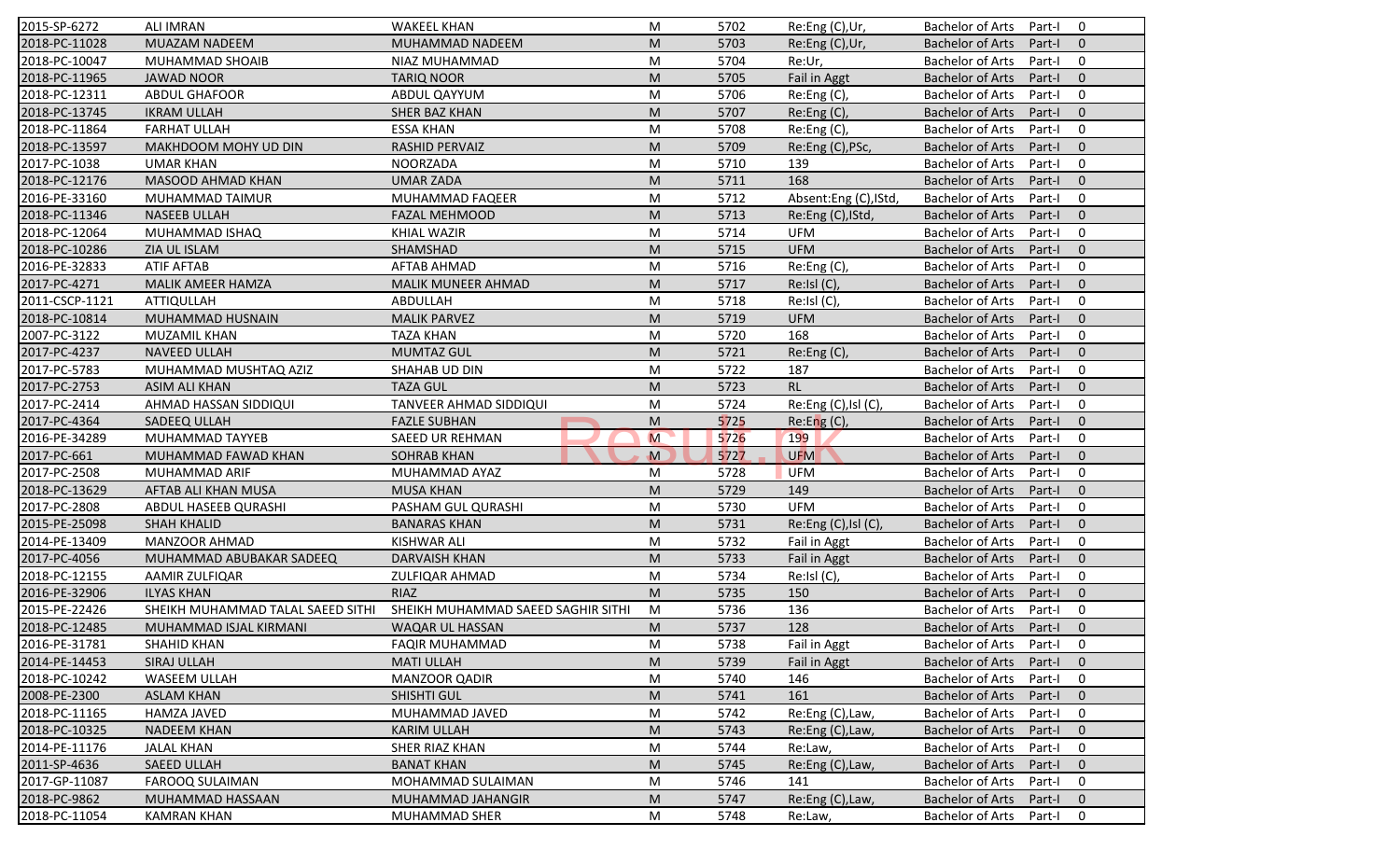| 2016-PE-34248 | MUHAMMAD SHAHZAIB       | <b>MUHAMMAD IRFAN</b>     | M              | 5749 | <b>UFM</b>           | <b>Bachelor of Arts</b><br>Part-I<br>$\overline{0}$ |
|---------------|-------------------------|---------------------------|----------------|------|----------------------|-----------------------------------------------------|
| 2018-PC-9849  | <b>SHER ALI</b>         | <b>MUZAFER QURESHI</b>    | M              | 5750 | Re:Law,              | <b>Bachelor of Arts</b><br>Part-I<br>0              |
| 2018-PC-12210 | <b>RASHEED AHMAD</b>    | <b>FARID KHAN</b>         | M              | 5751 | <b>UFM</b>           | <b>Bachelor of Arts</b><br>Part-I<br>$\mathbf{0}$   |
| 2015-PE-25981 | <b>ASAF JAN</b>         | <b>ISMAT ULLAH</b>        | M              | 5752 | Absent:Eng (C),Law,  | <b>Bachelor of Arts</b><br>Part-I<br>0              |
| 2018-PC-12749 | MIAN MOHAMMAD ISHAQ     | <b>SAEED SHAH</b>         | M              | 5753 | Re:Ur,Law,           | $\mathbf{0}$<br><b>Bachelor of Arts</b><br>Part-I   |
| 2017-PC-2483  | MUHAMMAD IMRAN          | SAID MUHAMMAD             | M              | 5754 | Re:Law,              | <b>Bachelor of Arts</b><br>Part-I<br>0              |
| 2018-PC-11089 | <b>SAJJAD KHAN</b>      | <b>NASRULLAH KHAN</b>     | M              | 5755 | 139                  | $\mathbf{0}$<br><b>Bachelor of Arts</b><br>Part-I   |
| 2018-PC-12834 | <b>HIDAYAT KHAN</b>     | <b>MUKHTIAR ALI</b>       | M              | 5756 | <b>UFM</b>           | <b>Bachelor of Arts</b><br>Part-I<br>0              |
| 2016-PE-34239 | YOUSAF MANZOOR          | <b>HAJI MANZOOR</b>       | M              | 5757 | Re:Law,              | <b>Bachelor of Arts</b><br>Part-I<br>$\mathbf{0}$   |
| 2017-PC-5759  | <b>TARIQ AFRIDI</b>     | MUHAMMAD ABBAS            | M              | 5758 | Re:Law,              | <b>Bachelor of Arts</b><br>Part-I<br>0              |
| 2018-PC-10899 | <b>ADIL KHAN</b>        | <b>NOOR REHMAN</b>        | M              | 5759 | Absent:Eng (C), PSc, | <b>Bachelor of Arts</b><br>Part-I<br>$\mathbf{0}$   |
| 2016-PE-32330 | MUHAMMAD IJAZ           | <b>HAJI KHALIL</b>        | M              | 5760 | Re:PSc,              | $\mathbf 0$<br><b>Bachelor of Arts</b><br>Part-I    |
| 2017-PC-1022  | MUHAMMAD YOUSAF KHAN    | <b>ASIF</b>               | M              | 5761 | Re:Eng (C),          | <b>Bachelor of Arts</b><br>$\mathbf{0}$<br>Part-I   |
| 2014-GP-9897  | AQEEL MUHAMMAD          | SHAKEEL MUHAMMAD          | M              | 5762 | Re: Eng(C),          | $\mathbf 0$<br><b>Bachelor of Arts</b><br>Part-I    |
| 2017-PC-1162  | MUHAMMAD UMAIR KHAN     | WISAL MUHAMMAD            | M              | 5763 | Re:PSc,              | $\mathbf{0}$<br><b>Bachelor of Arts</b><br>Part-I   |
| 2018-PC-10684 | MUHAMMAD USMAN          | <b>BAIT UR REHMAN</b>     | M              | 5764 | <b>UFM</b>           | <b>Bachelor of Arts</b><br>0<br>Part-I              |
| 2016-PE-32739 | <b>RAZA SHAKEEL</b>     | SHAKEEL AHMED             | M              | 5765 | Re:Eng (C), PSc,     | <b>Bachelor of Arts</b><br>$\mathbf{0}$<br>Part-I   |
| 2017-PC-7453  | MUHAMMAD RAHEEM         | NOOR MUHAMMAD             | M              | 5766 | <b>UFM</b>           | <b>Bachelor of Arts</b><br>Part-I<br>0              |
| 2018-PC-9873  | MUHAMMAD IQRAR          | <b>FAKHR E ALAM</b>       | M              | 5767 | Re:PSc,              | <b>Bachelor of Arts</b><br>$\mathbf{0}$<br>Part-I   |
| 2017-SP-7049  | HAFIZ MUHAMMAD ARSALAN  | MUHAMMAD ARSHAD           | M              | 5768 | Absent:Eng (C), PSc, | <b>Bachelor of Arts</b><br>$\mathbf 0$<br>Part-I    |
| 2018-PC-12526 | <b>EMANUEEL RAFIQ</b>   | YOUSAF RAFIQ              | M              | 5769 | Re:PSc,              | <b>Bachelor of Arts</b><br>$\mathbf{0}$<br>Part-I   |
| 2018-PC-13569 | <b>ABDUL MOIZ</b>       | HAJI IQBAL AHMAD          | M              | 5770 | <b>UFM</b>           | <b>Bachelor of Arts</b><br>0<br>Part-I              |
| 2017-PC-1102  | <b>AMANULLAH KHALIL</b> | <b>ALAM ZEB KHALIL</b>    | M              | 5771 | <b>UFM</b>           | <b>Bachelor of Arts</b><br>Part-I<br>$\overline{0}$ |
| 2017-PC-5804  | SYED SHAYAN E ALI       | SYED RAHAT ALI SHAH       | M              | 5772 | Re:Eng (C), Hist,    | <b>Bachelor of Arts</b><br>$\mathbf 0$<br>Part-I    |
| 2017-PC-5715  | <b>ASIF ALI</b>         | <b>ALI PANAH</b>          | $\overline{M}$ | 5773 | Re:Eng (C), Hist,    | $\mathbf{0}$<br><b>Bachelor of Arts</b><br>Part-I   |
| 2018-PC-11410 | <b>RAWINDER SINGH</b>   | <b>SAHIB SINGH</b>        | $\mathsf{M}$   | 5774 | Re:Hist,             | $\mathbf 0$<br><b>Bachelor of Arts</b><br>Part-I    |
| 2018-PC-12759 | SOHAIB AHMAD            | <b>SHAH SAID</b>          | M              | 5775 | Fail in Aggt         | <b>Bachelor of Arts</b><br>Part-I<br>$\mathbf{0}$   |
| 2015-GP-10452 | <b>SHAH FAHAD</b>       | <b>GHULAM GHOUS</b>       | M              | 5776 | Re:PSc,Law,          | <b>Bachelor of Arts</b><br>$\mathbf 0$<br>Part-I    |
| 2017-PC-2482  | <b>MALIK SOHAIB</b>     | MUHAMMAD HANIF            | M              | 5777 | <b>Fail in Aggt</b>  | <b>Bachelor of Arts</b><br>Part-I<br>$\mathbf{0}$   |
| 2018-PC-12179 | <b>UMAIR KHAN</b>       | <b>ZARWAID KHAN</b>       | M              | 5778 | Re:PSc,Law,          | $\mathbf 0$<br><b>Bachelor of Arts</b><br>Part-I    |
| 2018-PC-13710 | <b>NADEEM KHAN</b>      | <b>MAJEED AHMAD</b>       | M              | 5779 | <b>UFM</b>           | <b>Bachelor of Arts</b><br>Part-I<br>$\overline{0}$ |
| 2018-PC-12352 | <b>ASAD ULLAH</b>       | KHALIL UR REHMAN          | M              | 5780 | Re:Socio,            | <b>Bachelor of Arts</b><br>0<br>Part-I              |
| 2018-PC-12218 | <b>NOMAN ZEB</b>        | <b>KHAN ZEB</b>           | M              | 5781 | Re:Eng (C), Socio,   | <b>Bachelor of Arts</b><br>$\mathbf{0}$<br>Part-I   |
| 2014-PIMS-365 | <b>QAISER MARTIN</b>    | YOUNAS QIASI              | M              | 5782 | <b>UFM</b>           | <b>Bachelor of Arts</b><br>Part-I<br>0              |
| 2018-PC-11577 | <b>SAMEER KHAN</b>      | <b>DARWESH KHAN</b>       | M              | 5783 | <b>UFM</b>           | <b>Bachelor of Arts</b><br>Part-I<br>$\mathbf 0$    |
| 2014-GP-9951  | MUHAMMAD ZAIN UL ABIDIN | <b>JAN GUL</b>            | M              | 5784 | Re:Socio,            | Bachelor of Arts Part-I<br>$\mathbf 0$              |
| 2018-PC-12304 | <b>ARSALAN KHAN</b>     | MUHAMMAD SHAFIQ           | M              | 5785 | Absent:Eng (C),SW,   | Bachelor of Arts Part-I<br>$\overline{0}$           |
| 2018-PC-11886 | HAMZA KHAN              | <b>FAZAL RAZIQ</b>        | M              | 5786 | UFM                  | <b>Bachelor of Arts</b><br>Part-I<br>0              |
| 2016-PE-33331 | AHMAD SHAHZAD           | SHIRAZ KHAN               | M              | 5787 | Re:SW,               | <b>Bachelor of Arts</b><br>Part-I<br>$\mathbf{0}$   |
| 2010-PE-23243 | <b>IQBAL HUSSAIN</b>    | <b>SHER WALI</b>          | M              | 5788 | UFM                  | <b>Bachelor of Arts</b><br>Part-I<br>0              |
| 2016-PE-34486 | MUHAMMAD IKRAM ULLAH    | TAJ GUL                   | M              | 5789 | 134                  | <b>Bachelor of Arts</b><br>$\mathbf 0$<br>Part-I    |
| 2016-PE-31629 | <b>HUSSAIN ZADA</b>     | <b>KHAN ZADA</b>          | M              | 5790 | Re:Law,Isl (C),      | Bachelor of Arts<br>0<br>Part-I                     |
| 2017-PC-2596  | MUHAMMAD HASNAIN        | <b>NOOR REHMAN</b>        | M              | 5791 | Re:Eng (C), IR,      | <b>Bachelor of Arts</b><br>Part-I<br>$\mathbf 0$    |
| 2016-PE-32572 | TAUSEEF ULLAH JAN       | SABIH ULLAH JAN           | M              | 5792 | Fail in Aggt         | <b>Bachelor of Arts</b><br>Part-I<br>0              |
| 2018-PC-12135 | HAMZA ALI KHAN          | SHARAFAT KHAN             | M              | 5793 | Re:Law,              | <b>Bachelor of Arts</b><br>$\mathbf 0$<br>Part-I    |
| 2014-PE-11919 | <b>IMDAD UL HAQ</b>     | MUHAMMAD ILYAS            | M              | 5794 | Fail in Aggt         | <b>Bachelor of Arts</b><br>Part-I<br>0              |
| 2016-PE-32882 | <b>FAHAD QAZI</b>       | <b>QAZI MUHAMMAD RIAZ</b> | M              | 5795 | Fail in Aggt         | Bachelor of Arts<br>Part-I<br>$\mathbf{0}$          |
|               |                         |                           |                |      |                      |                                                     |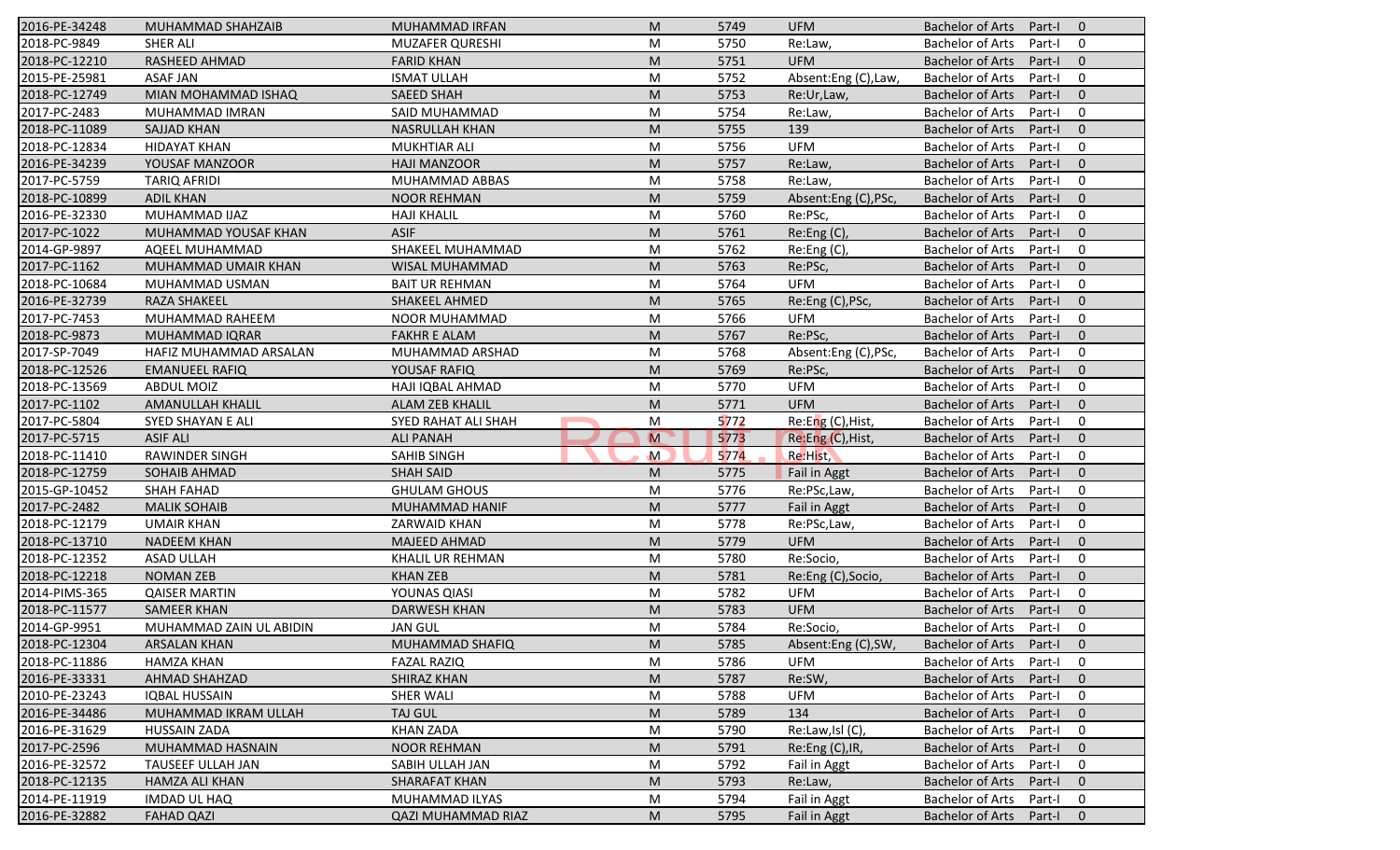| 2018-PC-10648   | <b>OBAID ULLAH SHAH</b> | <b>ISLAM SHAH</b>        | M  | 5796 | Re:Eng (C), Eco,  | <b>Bachelor of Arts</b><br>Part-I<br>$\mathbf 0$    |
|-----------------|-------------------------|--------------------------|----|------|-------------------|-----------------------------------------------------|
| 2018-PC-9876    | SYED HAMZA ALI SHAH     | <b>SYED MISKEEN SHAH</b> | M  | 5797 | Re:Hist,          | <b>Bachelor of Arts</b><br>Part-I<br>$\mathbf{0}$   |
| 2009-P/COM-6021 | <b>IMRAN KHAN</b>       | <b>HASSAN KHAN</b>       | M  | 5798 | Re:Eco,           | <b>Bachelor of Arts</b><br>Part-I<br>$\mathbf 0$    |
| 2018-PC-9859    | <b>BILAL KHAN</b>       | <b>GUL KARIM</b>         | M  | 5799 | Re:Law,Socio,     | $\mathbf{0}$<br><b>Bachelor of Arts</b><br>Part-I   |
| 2018-PC-12752   | <b>SALMAN FAZAL</b>     | <b>FAZAL U REHMAN</b>    | M  | 5800 | Re:Socio,Isl (C), | <b>Bachelor of Arts</b><br>$\mathbf 0$<br>Part-I    |
| 2018-PC-9843    | <b>BILAL AZIZ</b>       | <b>AZIZ ULLAH</b>        | M  | 5801 | Re:Ur,Law,        | <b>Bachelor of Arts</b><br>Part-I<br>$\overline{0}$ |
| 2018-PC-10033   | <b>ROMAN</b>            | <b>KHALID KHAN</b>       | M  | 5802 | <b>UFM</b>        | $\mathbf 0$<br><b>Bachelor of Arts</b><br>Part-I    |
| 2018-PC-11545   | <b>IMDAD ULLAH</b>      | MUHAMMAD AMIN            | M  | 5803 | <b>UFM</b>        | <b>Bachelor of Arts</b><br>$\mathbf{0}$<br>Part-I   |
| 2018-PC-10140   | <b>ABDUR REHMAN</b>     | <b>IZZAT KHAN</b>        | M  | 5804 | Re:Hist,          | $\mathbf 0$<br><b>Bachelor of Arts</b><br>Part-I    |
| 2018-PC-10620   | <b>AHSAN IQBAL</b>      | <b>IQBAL AHMAD</b>       | M  | 5805 | 131               | <b>Bachelor of Arts</b><br>Part-I<br>$\mathbf{0}$   |
| 2016-PE-32771   | NISAR AHMAD             | LAL MUHAMMAD             | M  | 5806 | Fail in Aggt      | <b>Bachelor of Arts</b><br>Part-I<br>$\mathbf 0$    |
| 2017-PC-865     | MUHAMMAD ALI ABBAS      | ARSHAD JEHNZEB AWAN      | M  | 5807 | 150               | <b>Bachelor of Arts</b><br>Part-I<br>$\mathbf{0}$   |
| 2015-PE-21282   | <b>SHAGUFTA</b>         | <b>NOOR UL HAQ</b>       | F  | 5808 | 182               | <b>Bachelor of Arts</b><br>$\mathbf 0$<br>Part-I    |
| 2015-PE-24190   | SABIHA BEGUM            | <b>SYED SARDAR ALI</b>   | F  | 5809 | 157               | <b>Bachelor of Arts</b><br>$\mathbf{0}$<br>Part-I   |
| 2017-PC-5194    | <b>NOSHEEN</b>          | SAHIBZADA                |    | 5810 | Absent:Eng(C),    | $\mathbf 0$<br><b>Bachelor of Arts</b><br>Part-I    |
| 2017-PC-5200    | <b>HADIYA</b>           | <b>NAZIR KHAN</b>        | F  | 5811 | 144               | $\Omega$<br><b>Bachelor of Arts</b><br>Part-I       |
| 2017-PC-5201    | <b>AZRA</b>             | <b>NABI GUL</b>          | F  | 5812 | 176               | <b>Bachelor of Arts</b><br>$\mathbf 0$<br>Part-I    |
| 2017-PC-1600    | <b>BIBI SHAMIM</b>      | <b>GUL ZAMAN</b>         | F  | 5813 | RL                | <b>Bachelor of Arts</b><br>$\mathbf{0}$<br>Part-I   |
| 2014-PE-15730   | SALMA YOUSAF            | MUHAMMAD YOUSAF          | F  | 5814 | 142               | <b>Bachelor of Arts</b><br>Part-I<br>$\mathbf 0$    |
| 2017-PC-6965    | <b>RUBINA BIBI</b>      | <b>SULTAN MEHMOOD</b>    | F  | 5815 | Re:Eng (C),       | <b>Bachelor of Arts</b><br>Part-I<br>$\mathbf{0}$   |
| 2017-PC-3004    | <b>HINA ATTA</b>        | ATTA MUHAMMAD            | F  | 5816 | 150               | <b>Bachelor of Arts</b><br>$\mathbf 0$<br>Part-I    |
| 2015-PE-22954   | SOMIA                   | <b>ISMAIL SHAH</b>       | F  | 5817 | 195               | $\mathbf{0}$<br><b>Bachelor of Arts</b><br>Part-I   |
| 2018-PC-8754    | <b>RABIA BEGUM</b>      | <b>SAID GUL SAID</b>     | F  | 5818 | 150               | <b>Bachelor of Arts</b><br>Part-I<br>0              |
| 2018-PC-7959    | <b>SADAF BIBI</b>       | <b>SYED USMAN</b>        | F. | 5819 | 163               | $\mathbf{0}$<br><b>Bachelor of Arts</b><br>Part-I   |
| 2017-PC-4989    | SHEHLA                  | <b>ZAIN KHAN</b>         | E  | 5820 | 159               | <b>Bachelor of Arts</b><br>$\mathbf 0$<br>Part-I    |
| 2017-PC-1696    | <b>FAIMA SHAHEEN</b>    | <b>IZAT KHAN</b>         | ÷. | 5821 | Re:Ur,            | <b>Bachelor of Arts</b><br>$\mathbf{0}$<br>Part-I   |
| 2013-PE-5130    | <b>GUL MEHREEN</b>      | RAMDAD                   | F. | 5822 | 150               | <b>Bachelor of Arts</b><br>Part-I<br>$\mathbf 0$    |
| 2006-PC-2156    | <b>IRSHAD KHAN</b>      | <b>NOROZ KHAN</b>        | M  | 5823 | <b>UFM</b>        | <b>Bachelor of Arts</b><br>Part-I<br>$\mathbf{0}$   |
| 2017-PC-3441    | <b>FAHIM KHAN</b>       | <b>AZEEM KHAN</b>        | M  | 5824 | Re:Eng (C),       | <b>Bachelor of Arts</b><br>$\mathbf 0$<br>Part-I    |
| 2017-PC-1144    | MUHAMMAD IRFAN KHAN     | <b>DILAWAR KHAN</b>      | M  | 5825 | Absent:Eng(C),    | <b>Bachelor of Arts</b><br>$\mathbf{0}$<br>Part-I   |
| 2016-PE-31728   | SADDAM HUSSAIN          | <b>GHAREEB GUL</b>       | M  | 5826 | Re:Eng(C)         | Bachelor of Arts<br>Part-I<br>0                     |
| 2018-PC-11116   | <b>SALMAN SHAHID</b>    | <b>SHAHID GUL</b>        | M  | 5827 | 143               | $\Omega$<br><b>Bachelor of Arts</b><br>Part-I       |
| 2016-PE-33489   | <b>GUL AMIN</b>         | MUHAMMAD AMIN            | M  | 5828 | Re:Eng (C),       | <b>Bachelor of Arts</b><br>0<br>Part-I              |
| 2015-PE-28772   | <b>ASIF KHAN</b>        | <b>JAVED IQBAL</b>       | M  | 5829 | Re:Eng (C),       | <b>Bachelor of Arts</b><br>$\mathbf{0}$<br>Part-I   |
| 2017-PC-5686    | <b>IRFAN ULLAH</b>      | <b>NASEEB GUL</b>        | M  | 5830 | 128               | <b>Bachelor of Arts</b><br>Part-I<br>0              |
| 2017-PC-3637    | SYED JAWAD MAQSOOD      | MAQSOOD SHAH             | M  | 5831 | 160               | Bachelor of Arts Part-I 0                           |
| 2017-PC-2306    | SAYYED HILAL SHAH       | <b>MUTABAR SHAH</b>      | M  | 5832 | 153               | Bachelor of Arts Part-I<br>$\mathbf 0$              |
| 2015-PE-23065   | <b>HAQ NAWAZ</b>        | <b>BACHA KHAN</b>        | M  | 5833 | Re: Eng(C)        | <b>Bachelor of Arts</b><br>Part-I<br>$\mathbf{0}$   |
| 2018-PC-12792   | <b>IKRAM ULLAH</b>      | <b>NASEEB KHAN</b>       | M  | 5834 | Re:Eng (C),       | <b>Bachelor of Arts</b><br>Part-I<br>$\mathbf 0$    |
| 2017-PC-3470    | MUHAMMAD HUZIFA         | AMAN ULLAH               | M  | 5835 | Re: Eng(C)        | <b>Bachelor of Arts</b><br>Part-I<br>$\mathbf{0}$   |
| 2018-PC-13281   | ZAKIRULLAH              | <b>ABDUS SAEED</b>       | M  | 5836 | Re:Eng (C),       | <b>Bachelor of Arts</b><br>0<br>Part-I              |
| 2015-PE-26070   | <b>ISMAIL</b>           | <b>UMAR SAID</b>         | M  | 5837 | <b>UFM</b>        | <b>Bachelor of Arts</b><br>$\mathbf 0$<br>Part-I    |
| 2015-PE-22252   | SHAKEEL KHAN            | SHAHZAD MIR              | M  | 5838 | Re:Eng (C),       | <b>Bachelor of Arts</b><br>0<br>Part-I              |
| 2018-PC-10334   | SHAHZAD KHAN            | <b>TAHMASH KHAN</b>      | M  | 5839 | 156               | <b>Bachelor of Arts</b><br>Part-I<br>$\mathbf 0$    |
| 2016-PE-32658   | <b>NASEEB ULLAH</b>     | <b>MESRI KHAN</b>        | M  | 5840 | Re:Eng (C),       | <b>Bachelor of Arts</b><br>0<br>Part-I              |
| 2016-PE-32808   | <b>SAEED UR RAHMAN</b>  | <b>SHAHI RAHMAN</b>      | M  | 5841 | 142               | <b>Bachelor of Arts</b><br>$\mathbf 0$<br>Part-I    |
| 2018-PC-10099   | MUHAMMAD AFSAR          | <b>MOMIN KHAN</b>        | M  | 5842 | Absent:Eng (C),   | Bachelor of Arts<br>0<br>Part-I                     |
|                 |                         |                          |    |      |                   |                                                     |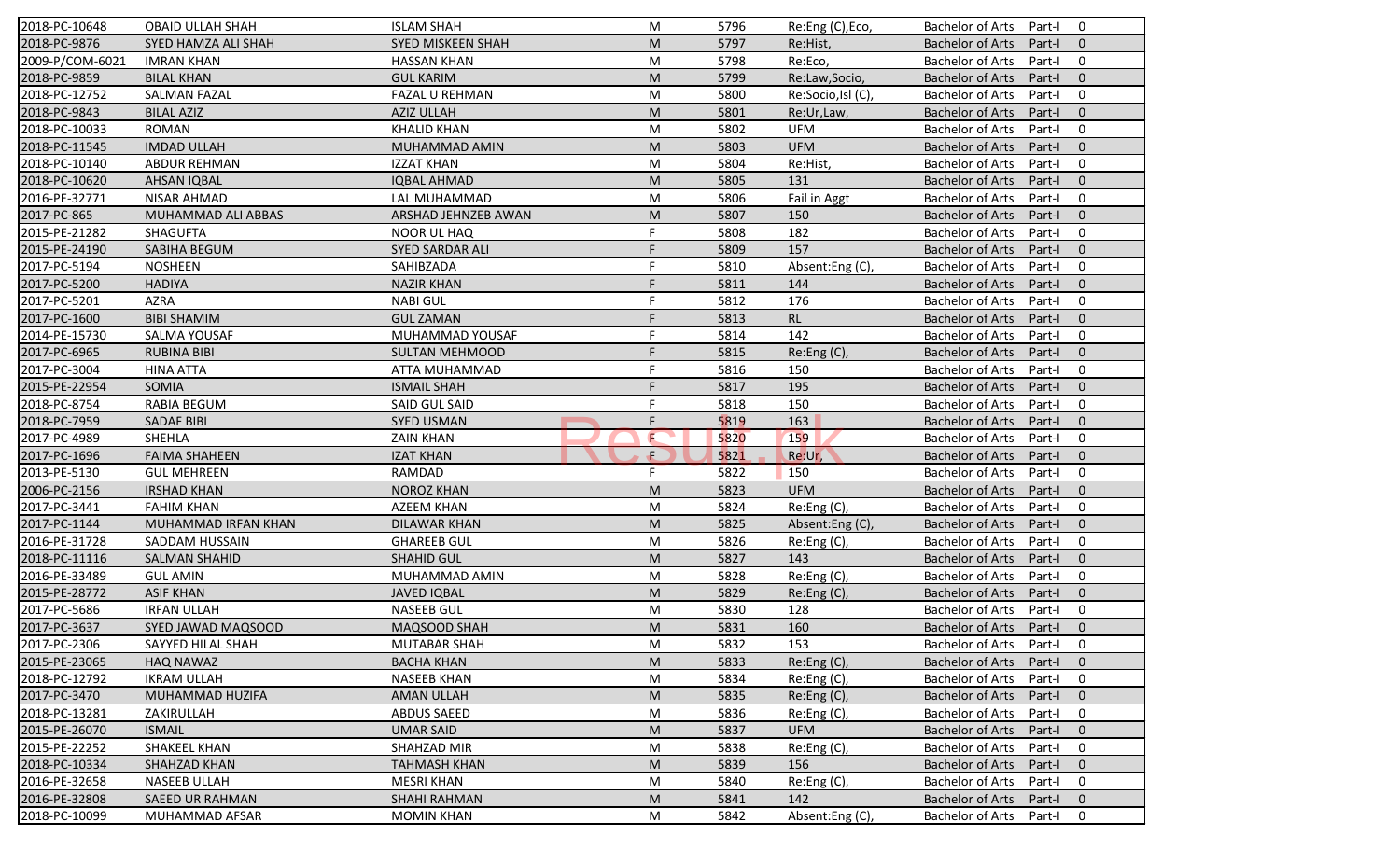| 2017-PC-2309  | <b>NOOR ULLAH</b>         | <b>ZAHIR KHAN</b>        | M              | 5843 | 137                   | <b>Bachelor of Arts</b><br>Part-I<br>$\overline{0}$ |
|---------------|---------------------------|--------------------------|----------------|------|-----------------------|-----------------------------------------------------|
| 2010-PE-23443 | NOOR MUHAMMAD             | <b>JAMROZ KHAN</b>       | M              | 5844 | 162                   | <b>Bachelor of Arts</b><br>Part-I<br>0              |
| 2015-PE-26003 | <b>IRFAN ULLAH</b>        | <b>MIRZA KHAN</b>        | M              | 5845 | 142                   | <b>Bachelor of Arts</b><br>$\mathbf{0}$<br>Part-I   |
| 2015-PE-25616 | <b>SHER KHAN</b>          | <b>SUHBAT KHAN</b>       | M              | 5846 | 173                   | <b>Bachelor of Arts</b><br>0<br>Part-I              |
| 2018-PC-12192 | <b>ABDULLAH</b>           | <b>SAMIN JAN</b>         | M              | 5847 | 193                   | $\mathbf{0}$<br><b>Bachelor of Arts</b><br>Part-I   |
| 2017-PC-569   | ZAHID ULLAH               | MUHAMMAD HANIF           | M              | 5848 | 185                   | <b>Bachelor of Arts</b><br>Part-I<br>0              |
| 2014-PE-13594 | <b>SALMAN HUSSAIN</b>     | MUHAMMAD HUSSAIN         | M              | 5849 | 134                   | $\mathbf{0}$<br><b>Bachelor of Arts</b><br>Part-I   |
| 2015-PE-21894 | <b>HAZRAT BILAL</b>       | <b>FAZL E KAREEM</b>     | M              | 5850 | 138                   | <b>Bachelor of Arts</b><br>0<br>Part-I              |
| 2011-MP-1724  | <b>BILAL AHMAD</b>        | <b>ABDUR RAZAQ</b>       | M              | 5851 | Re:Eng (C),           | <b>Bachelor of Arts</b><br>$\mathbf{0}$<br>Part-I   |
| 2018-PC-10747 | <b>NOMAN AHMAD</b>        | KHURSHEED AHMAD          | M              | 5852 | Re:Eng (C),           | <b>Bachelor of Arts</b><br>Part-I<br>0              |
| 2016-PE-35348 | <b>LIAQAT ALI</b>         | <b>GUL GHANI</b>         | M              | 5853 | 131                   | <b>Bachelor of Arts</b><br>Part-I<br>$\mathbf{0}$   |
| 2013-MP-2566  | SYED HIZBULLAH SHAH       | SYED SIKANDAR SHAH       | M              | 5854 | 152                   | $\mathbf 0$<br><b>Bachelor of Arts</b><br>Part-I    |
| 2015-PE-24938 | <b>SYED SHAKIR SHAH</b>   | SARDAR ALI SHAH          | M              | 5855 | Fail in Aggt          | <b>Bachelor of Arts</b><br>$\mathbf{0}$<br>Part-I   |
| 2018-PC-10515 | <b>ROVAID KHAN</b>        | <b>ALAMGIR KHAN</b>      | M              | 5856 | 158                   | <b>Bachelor of Arts</b><br>0<br>Part-I              |
| 2017-PC-2835  | <b>MENHAJ KHAN</b>        | <b>FAZALI MEHMOOD</b>    | M              | 5857 | Re: Eng(C)            | <b>Bachelor of Arts</b><br>Part-I<br>$\overline{0}$ |
| 2016-PE-32659 | <b>NIAMAT ULLAH</b>       | MUHAMMAD NAZEER          | M              | 5858 | Re:Eng (C),           | <b>Bachelor of Arts</b><br>0<br>Part-I              |
| 2018-PC-10312 | <b>HAIDER SHAH</b>        | <b>MALAYAR SHAH</b>      | M              | 5859 | 140                   | <b>Bachelor of Arts</b><br>$\mathbf{0}$<br>Part-I   |
| 2011-MP-1772  | <b>TAJUDDIN</b>           | <b>AKBAR ALI</b>         | M              | 5860 | Re:Eng (C),           | <b>Bachelor of Arts</b><br>0<br>Part-I              |
| 2015-PE-24898 | MUHAMMAD SAJJAD ALI       | <b>SHARAF DIN</b>        | M              | 5861 | Re:Eng (C),           | <b>Bachelor of Arts</b><br>$\mathbf{0}$<br>Part-I   |
| 2014-PE-13178 | <b>ARSHAD ALI</b>         | <b>AASHOOR KHAN</b>      | M              | 5862 | Re:Eng (C),           | <b>Bachelor of Arts</b><br>Part-I<br>0              |
| 2018-PC-13736 | MUHAMMAD IBRAHIM          | <b>HABIB KHAN</b>        | M              | 5863 | Re:Eng (C),           | <b>Bachelor of Arts</b><br>$\mathbf{0}$<br>Part-I   |
| 2018-PC-12491 | <b>WAQAS AHMAD</b>        | YOUSAF SHAH              | M              | 5864 | Re:IsI(C)             | <b>Bachelor of Arts</b><br>0<br>Part-I              |
| 2017-PC-5541  | <b>SAYED ISMAIL SHAH</b>  | <b>SAYED REHMAN SHAH</b> | M              | 5865 | 135                   | <b>Bachelor of Arts</b><br>$\overline{0}$<br>Part-I |
| 2014-PE-20060 | <b>NOWSHAD KHAN</b>       | <b>ZARIF KHAN</b>        | M              | 5866 | Re:Ur,                | <b>Bachelor of Arts</b><br>0<br>Part-I              |
| 2018-PC-10678 | <b>RAHMAT ULLAH</b>       | <b>GUL ZAMIN</b>         | $\overline{M}$ | 5867 | 150                   | $\mathbf{0}$<br><b>Bachelor of Arts</b><br>Part-I   |
| 2016-PE-32471 | MUHAMMAD AMJID KHAN       | MUHAMMAD ANWAR           | $\mathsf{M}$   | 5868 | Re:PSc,               | <b>Bachelor of Arts</b><br>0<br>Part-I              |
| 2015-PE-25471 | <b>SHAHAB KHAN</b>        | <b>IRSHAD KHAN</b>       | M              | 5869 | 133                   | <b>Bachelor of Arts</b><br>$\mathbf{0}$<br>Part-I   |
| 2018-PC-13713 | <b>WASEEM KHAN</b>        | <b>GHAZI KHAN</b>        | M              | 5870 | Re:Hist,              | <b>Bachelor of Arts</b><br>Part-I<br>0              |
| 2014-PE-12141 | <b>HAKIM SHAH</b>         | <b>SALEH SHAH</b>        | M              | 5871 | Re:Eng (C),Ur,        | <b>Bachelor of Arts</b><br>$\mathbf{0}$<br>Part-I   |
| 2017-PC-4068  | <b>ASIF KHAN</b>          | <b>SHAH JEHAN</b>        | M              | 5872 | Re:Eng (C),Ur,        | <b>Bachelor of Arts</b><br>0<br>Part-I              |
| 2016-PE-34813 | <b>SHAH FAHAD</b>         | PERVEEZ KHAN             | M              | 5873 | <b>UFM</b>            | <b>Bachelor of Arts</b><br>$\overline{0}$<br>Part-I |
| 2018-PC-11725 | <b>AKHTAR HUSSAIN</b>     | <b>IHSAN ULLAH</b>       | M              | 5874 | <b>UFM</b>            | <b>Bachelor of Arts</b><br>0<br>Part-I              |
| 2017-PC-4412  | <b>ABDUL SALAM</b>        | <b>ZAHIR ULLAH</b>       | M              | 5875 | Re:Eng (C), Isl (C),  | <b>Bachelor of Arts</b><br>$\mathbf{0}$<br>Part-I   |
| 2018-PC-11183 | MUHAMMAD ZAKRIA           | <b>MAROOF KHAN</b>       | M              | 5876 | Re:Eng (C), IStd,     | <b>Bachelor of Arts</b><br>Part-I<br>0              |
| 2018-PC-12172 | MUHAMMAD DILDAR           | MUHAMMAD YOUSAF          | M              | 5877 | <b>UFM</b>            | <b>Bachelor of Arts</b><br>Part-I<br>$\mathbf 0$    |
| 2016-PE-33010 | SHOAIB MUHAMMAD           | NOOR MUHAMMAD            | M              | 5878 | Re:Law,               | Bachelor of Arts Part-I<br>$\mathbf 0$              |
| 2018-PC-12090 | MUHAMMAD SALMAN KHAN      | MUHAMMAD ISMAIL KHAN     | M              | 5879 | Re:Eng (C), Law,      | Bachelor of Arts Part-I<br>$\overline{0}$           |
| 2018-PC-13257 | <b>BAKHT NAWAZ</b>        | SHAH NAWAZ               | M              | 5880 | Absent:Eng (C), Hist, | <b>Bachelor of Arts</b><br>Part-I<br>0              |
| 2017-PC-2291  | AKHLAQ AHMAD              | <b>SYED KHAN BADSHAH</b> | M              | 5881 | Re:PSc, IStd,         | <b>Bachelor of Arts</b><br>Part-I<br>$\mathbf{0}$   |
| 2018-PC-11835 | MUHAMMAD HANIF KHAN       | FAROOQ JAN               | M              | 5882 | Re:PSc,SW,            | <b>Bachelor of Arts</b><br>Part-I<br>0              |
| 2017-PC-4980  | <b>NAZIA GUL</b>          | <b>GUL AKBAR KHAN</b>    | F              | 5883 | 159                   | <b>Bachelor of Arts</b><br>$\mathbf 0$<br>Part-I    |
| 2017-PC-1469  | ROZIA BEGUM               | SHAMSHEER KHAN           | F              | 5884 | 128                   | <b>Bachelor of Arts</b><br>0<br>Part-I              |
| 2017-PC-1276  | RAHID ALI KHAN            | <b>WALI JAN</b>          | M              | 5885 | 128                   | <b>Bachelor of Arts</b><br>Part-I<br>$\mathbf 0$    |
| 2014-PE-12237 | WAQAS AHMAD               | <b>NADAR KHAN</b>        | M              | 5886 | 159                   | <b>Bachelor of Arts</b><br>Part-I<br>0              |
| 2016-PE-33177 | SHAH ASAD ULLAH           | <b>SAHIB ZAD GUL</b>     | M              | 5887 | 155                   | <b>Bachelor of Arts</b><br>$\mathbf 0$<br>Part-I    |
| 2018-PC-11942 | <b>SANAN KHAN</b>         | RAHAMDAD KHAN            | M              | 5888 | 165                   | Bachelor of Arts<br>Part-I<br>0                     |
| 2015-PE-23231 | <b>MARIFAT ULLAH KHAN</b> | MUHAMMAD IQBAL KHAN      | M              | 5889 | 143                   | Bachelor of Arts Part-I<br>$\mathbf{0}$             |
|               |                           |                          |                |      |                       |                                                     |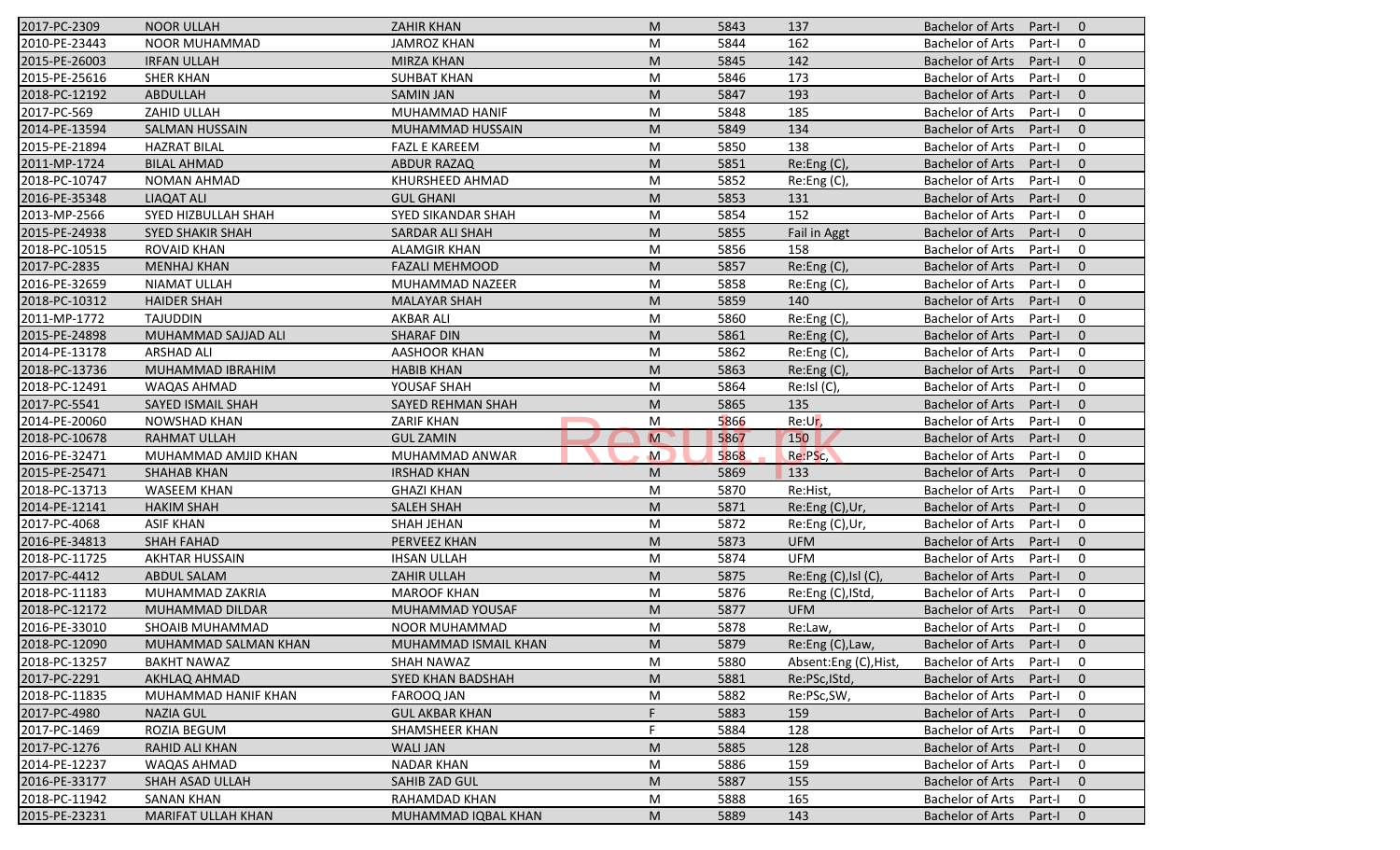| 2013-MP-2348  | MUHAMMAD ADNAN KHAN            | FAZAL-E-RABBI                | M       | 5890 | 139               | <b>Bachelor of Arts</b><br>$\Omega$<br>Part-I       |
|---------------|--------------------------------|------------------------------|---------|------|-------------------|-----------------------------------------------------|
| 2018-PC-10780 | ZAFRULLAH                      | <b>SAFIR ULLAH</b>           | M       | 5891 | 153               | <b>Bachelor of Arts</b><br>Part-I<br>$\mathbf{0}$   |
| 2016-PE-33474 | <b>UMAR ZEEB</b>               | MUHAMMAD IQBAL KHAN          | M       | 5892 | Fail in Aggt      | <b>Bachelor of Arts</b><br>Part-I<br>$\mathbf 0$    |
| 2018-PC-10786 | MUHAMMAD ISMAIL                | <b>NAWAZ KHAN</b>            | M       | 5893 | Re:Law,           | $\mathbf{0}$<br><b>Bachelor of Arts</b><br>Part-I   |
| 2017-PC-4111  | KALEEM ULLAH                   | <b>FAZLI MOLA</b>            | M       | 5894 | Re:Eng (C),       | $\mathbf 0$<br><b>Bachelor of Arts</b><br>Part-I    |
| 2017-PC-1261  | SYED MUSSAB ALI SHAH           | <b>SYED MUSSYAB SHAH</b>     | M       | 5895 | Re:Eng (C),       | <b>Bachelor of Arts</b><br>Part-I<br>$\overline{0}$ |
| 2018-PC-11166 | SAYED ZAIN UL ABADEEN          | SAYED MUHAMMAD SHAFIQ SHAH   | M       | 5896 | Absent:Eng (C),   | $\mathbf 0$<br><b>Bachelor of Arts</b><br>Part-I    |
| 2016-PE-34484 | <b>KAMRAN ALI</b>              | RAJ WALI KHAN                | M       | 5897 | Re:Eng (C),       | $\mathbf{0}$<br><b>Bachelor of Arts</b><br>Part-I   |
| 2016-PE-33206 | ABDUL WAQAR                    | <b>ABDUL QAHAR</b>           | M       | 5898 | Re:Eng (C),       | <b>Bachelor of Arts</b><br>Part-I<br>$\mathbf 0$    |
| 2017-PC-2865  | <b>AZAZ ULLAH</b>              | <b>FAZAL TAJ</b>             | M       | 5899 | 168               | <b>Bachelor of Arts</b><br>Part-I<br>$\Omega$       |
| 2016-PE-33668 | SYED MUHAMMAD AKIF BUKHARI     | SYED AYAZ ALI SHAH           | M       | 5900 | Absent:Eng(C),    | <b>Bachelor of Arts</b><br>Part-I<br>$\mathbf 0$    |
| 2014-PE-16877 | <b>UMER ZADA</b>               | SAID AZEEM KHAN              | M       | 5901 | Re: Eng(C),       | <b>Bachelor of Arts</b><br>Part-I<br>$\Omega$       |
| 2018-PC-9987  | SYAD IBNE ALI SHAH             | SYAD LIAQAT ALI SHAH BUKHARI | M       | 5902 | 153               | <b>Bachelor of Arts</b><br>$\mathbf 0$<br>Part-I    |
| 2016-PE-33217 | MUHAMMAD ARSHAD KHAN           | <b>TAZA GUL</b>              | M       | 5903 | Re:Eng (C),       | $\Omega$<br><b>Bachelor of Arts</b><br>Part-I       |
| 2018-PC-10821 | ISHFAQ AHMAD                   | <b>NASEER KHAN</b>           | M       | 5904 | 157               | $\mathbf 0$<br><b>Bachelor of Arts</b><br>Part-I    |
| 2018-PC-10102 | ABDULLAH                       | MUHAMMAD AKBAR               | M       | 5905 | 128               | $\Omega$<br><b>Bachelor of Arts</b><br>Part-I       |
| 2017-PC-2098  | MUDASSIR HUSSAIN               | SAHIBZADA MANZOOR HUSSAIN    | M       | 5906 | 128               | <b>Bachelor of Arts</b><br>$\mathbf 0$<br>Part-I    |
| 2018-PC-11274 | MUHAMMAD LUQMAN                | <b>IDREES KHAN</b>           | M       | 5907 | 139               | <b>Bachelor of Arts</b><br>$\mathbf{0}$<br>Part-I   |
| 2018-PC-10908 | SYED MUZAFFAR ALI SHAH         | SYED QASIM SHAH              | M       | 5908 | Re:Ur,            | <b>Bachelor of Arts</b><br>Part-I<br>$\mathbf 0$    |
| 2018-PC-10708 | SYED LIAQAT ULLAH SHAH BUKHARI | SYED FARHAT ULLAH SHAH       | M       | 5909 | 154               | <b>Bachelor of Arts</b><br>Part-I<br>$\mathbf{0}$   |
| 2018-PC-11789 | FAROOQ AHMAD                   | <b>SYED RAHMAN</b>           | M       | 5910 | 137               | <b>Bachelor of Arts</b><br>$\mathbf 0$<br>Part-I    |
| 2018-PC-11134 | <b>SAMI ULLAH</b>              | <b>SHOUKAT ALI</b>           | M       | 5911 | Re:Law,           | $\mathbf{0}$<br><b>Bachelor of Arts</b><br>Part-I   |
| 2016-PE-33151 | AAMIR FAWAD KHAN               | SALEH UR RAHMAN              | M       | 5912 | Re:Eng (C),       | <b>Bachelor of Arts</b><br>Part-I<br>0              |
| 2017-PC-4249  | <b>AMIR SHAHZAD</b>            | <b>SIRAJ KHAN</b>            | M       | 5913 | Re: Eng(C)        | $\mathbf{0}$<br><b>Bachelor of Arts</b><br>Part-I   |
| 2018-PC-11123 | MUHAMMAD FAWAD                 | FIDA MUHAMMAD                | M       | 5914 | <b>UFM</b>        | <b>Bachelor of Arts</b><br>$\mathbf 0$<br>Part-I    |
| 2018-PC-12366 | <b>DAWOOD KHAN</b>             | SABZ ALI KHAN                | M       | 5915 | $Re:$ Isl $(C)$ , | <b>Bachelor of Arts</b><br>$\mathbf{0}$<br>Part-I   |
| 2017-PC-2346  | <b>HAZRAT HUSSAIN</b>          | <b>NAZAR GUL</b>             | M       | 5916 | Re:Eng (C),       | <b>Bachelor of Arts</b><br>Part-I<br>$\mathbf 0$    |
| 2018-PC-11689 | <b>HAZRAT BILAL</b>            | <b>SHAMROZ KHAN</b>          | M       | 5917 | 179               | <b>Bachelor of Arts</b><br>Part-I<br>$\Omega$       |
| 2017-PC-2597  | <b>FAWAD KHAN</b>              | YAQOOB KHAN                  | M       | 5918 | 180               | <b>Bachelor of Arts</b><br>$\mathbf 0$<br>Part-I    |
| 2018-PC-11238 | <b>MUHAMMAD ILYAS</b>          | <b>RAHAT GUL</b>             | M       | 5919 | Re:Eng (C),       | $\mathbf{0}$<br><b>Bachelor of Arts</b><br>Part-I   |
| 2018-PC-12796 | <b>AMIR IQBAL</b>              | MAIRAJ MUHAMMAD              | M       | 5920 | 148               | <b>Bachelor of Arts</b><br>Part-I<br>0              |
| 2017-PC-1067  | MUHAMMAD NUMAN                 | <b>NAZEER REHMAN</b>         | M       | 5921 | Re:Eng (C),       | $\Omega$<br><b>Bachelor of Arts</b><br>Part-I       |
| 2015-PE-23571 | SHAHREYAR ADIL                 | <b>CHAND KHAN</b>            | M       | 5922 | Re:Eng (C),       | <b>Bachelor of Arts</b><br>$\mathbf 0$<br>Part-I    |
| 2016-PE-33896 | <b>SHAH SAUD</b>               | <b>SULTAN FAYYAZ</b>         | M       | 5923 | 163               | <b>Bachelor of Arts</b><br>$\mathbf{0}$<br>Part-I   |
| 2003-PC-3377  | <b>GULAB SHAH</b>              | <b>KHAN ABAD</b>             | M       | 5924 | 165               | <b>Bachelor of Arts</b><br>Part-I<br>0              |
| 2017-PC-2271  | SYED SHAHZAD SHAH              | SYED ZAMEER SHAH             | $\sf M$ | 5925 | 150               | Bachelor of Arts Part-I 0                           |
| 2008-PE-2561  | ZAHOOR KHAN                    | JAN SAEED                    | M       | 5927 | 167               | Bachelor of Arts Part-I<br>$\mathbf 0$              |
| 2018-PC-12782 | <b>ABDUR RAHIM SHAH</b>        | <b>HAJI LAL BADSHAH</b>      | M       | 5928 | Re:Eng (C),       | <b>Bachelor of Arts</b><br>Part-I<br>$\mathbf{0}$   |
| 2014-PE-12195 | <b>HAMEED ULLAH</b>            | <b>HABIB ULLAH</b>           | M       | 5929 | RL                | <b>Bachelor of Arts</b><br>Part-I<br>$\mathbf 0$    |
| 2018-PC-12475 | <b>JUNAID UR RAHMAN</b>        | ZIA UR RAHMAN                | M       | 5930 | 175               | <b>Bachelor of Arts</b><br>$\mathbf 0$<br>Part-I    |
| 2018-PC-12476 | <b>ZUBAIR HASSAN</b>           | <b>JAMIL KHAN</b>            | M       | 5931 | 159               | <b>Bachelor of Arts</b><br>0<br>Part-I              |
| 2016-PE-32774 | SARTAJ KHAN                    | <b>SIRAJ KHAN</b>            | M       | 5932 | Re: Eng(C)        | <b>Bachelor of Arts</b><br>$\mathbf 0$<br>Part-I    |
|               | MUHAMMAD ILYAS                 |                              |         |      | 157               |                                                     |
| 2017-PC-4037  |                                | <b>ABDUL BAAIS</b>           | M       | 5933 |                   | <b>Bachelor of Arts</b><br>0<br>Part-I              |
| 2005-PC-4052  | RAZA ULLAH                     | MOVI ROOH ULLAH              | M       | 5934 | Re:Eng (C),       | <b>Bachelor of Arts</b><br>Part-I<br>$\mathbf 0$    |
| 2017-PC-2463  | <b>WISAL KHAN</b>              | <b>LIAQAT ALI</b>            | M       | 5935 | Absent:Eng (C),   | <b>Bachelor of Arts</b><br>0<br>Part-I              |
| 2018-PC-11081 | <b>HASEEB ULLAH</b>            | <b>HABIB KHAN</b>            | M       | 5936 | 154               | <b>Bachelor of Arts</b><br>$\mathbf 0$<br>Part-I    |
| 2014-PE-13113 | ABUBAKER                       | <b>HAJI NASIR KHAN</b>       | M       | 5937 | 189               | Bachelor of Arts<br>0<br>Part-I                     |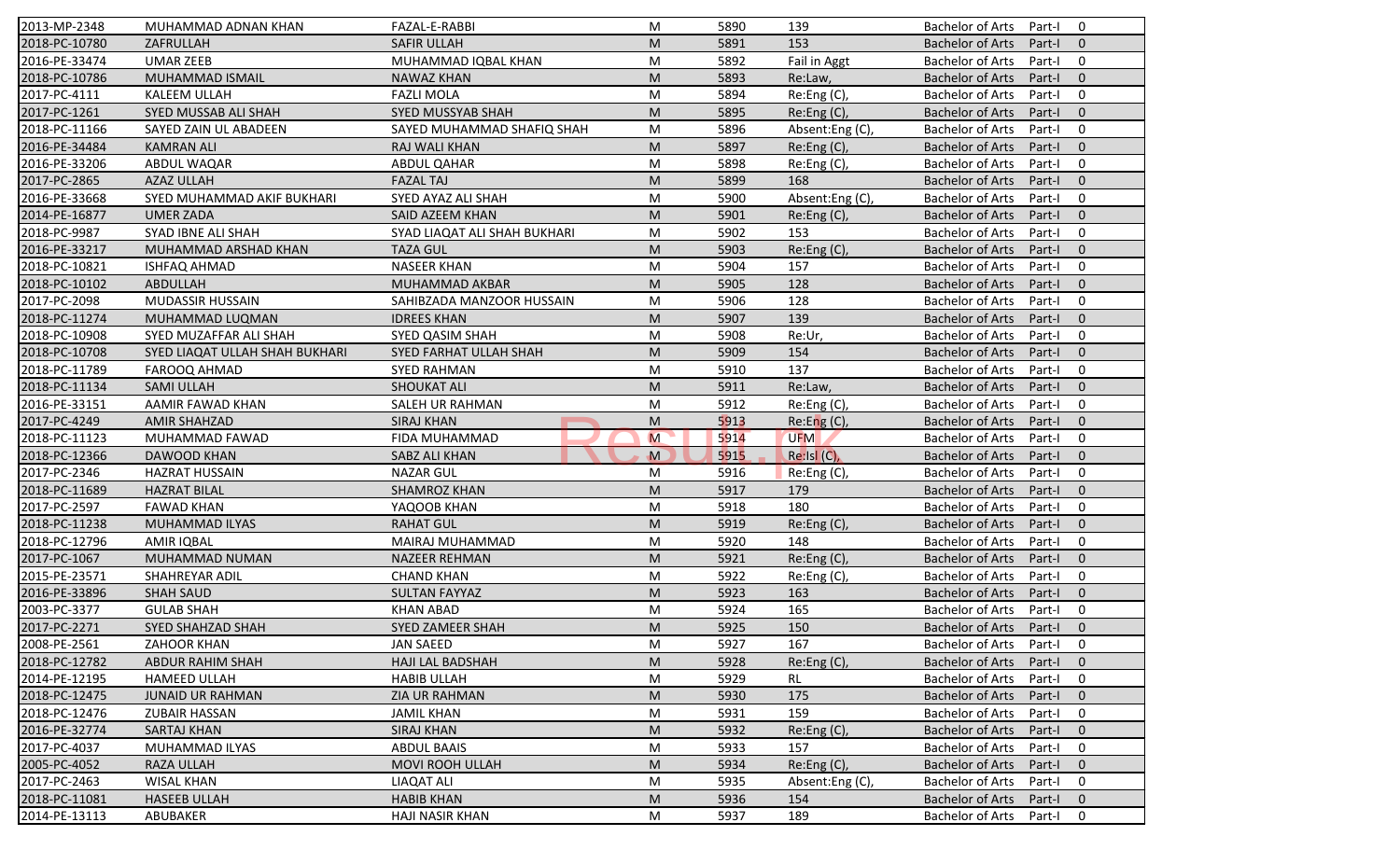| 2018-PC-11752 | <b>SAID MUHAMMAD</b>   | <b>MUHAMMAD SHAH</b>    | M  | 5938 | 186                     | <b>Bachelor of Arts</b><br>Part-I<br>$\overline{0}$ |
|---------------|------------------------|-------------------------|----|------|-------------------------|-----------------------------------------------------|
| 2011-PE-36391 | <b>ANWAR ZEB</b>       | JEHAN ZEB ALI           | M  | 5939 | 141                     | <b>Bachelor of Arts</b><br>Part-I<br>$\mathbf 0$    |
| 2018-PC-11503 | <b>ABDUL QADIR</b>     | FIDA MUHAMMAD           | M  | 5940 | 143                     | <b>Bachelor of Arts</b><br>Part-I<br>$\mathbf{0}$   |
| 2014-PE-12775 | <b>RAHIM KHAN</b>      | <b>SHAIR KHAN</b>       | M  | 5941 | 150                     | <b>Bachelor of Arts</b><br>$\mathbf 0$<br>Part-I    |
| 2014-GCNP-148 | <b>NOWSHERWAN KHAN</b> | <b>KHUSHMIR KHAN</b>    | M  | 5942 | 142                     | $\mathbf{0}$<br><b>Bachelor of Arts</b><br>Part-I   |
| 2018-PC-11547 | YASIR ALI              | <b>AZAM KHAN</b>        | M  | 5943 | Re:Law,                 | <b>Bachelor of Arts</b><br>Part-I<br>0              |
| 2015-PE-22174 | <b>TAIMOOR ASAD</b>    | <b>ASAD RASHID</b>      | M  | 5944 | Absent:Law,             | $\mathbf{0}$<br><b>Bachelor of Arts</b><br>Part-I   |
| 2017-PC-2496  | SHABIR HUSSAIN         | <b>BADSHAH HUSSAIN</b>  | M  | 5945 | Re:Law,                 | <b>Bachelor of Arts</b><br>0<br>Part-I              |
| 2017-PC-3631  | MUHAMMAD QADEEM KHAN   | WAZIR MUHAMMAD          | M  | 5946 | 148                     | <b>Bachelor of Arts</b><br>Part-I<br>$\mathbf{0}$   |
| 2018-PC-12359 | MOHAMMAD UZAIR KHAN    | <b>GHUFRAN KHAN</b>     | M  | 5947 | Re:PSc,                 | <b>Bachelor of Arts</b><br>Part-I<br>0              |
| 2018-PC-12464 | <b>BILAL HUSSAIN</b>   | <b>BADSHAH HUSSAIN</b>  | M  | 5948 | 179                     | <b>Bachelor of Arts</b><br>Part-I<br>$\mathbf{0}$   |
| 2018-PC-10706 | <b>TAIMUR KHAN</b>     | <b>MAS KHAN</b>         | M  | 5949 | Re:Ur,                  | $\mathbf 0$<br><b>Bachelor of Arts</b><br>Part-I    |
| 2016-PE-31582 | <b>TAUSEEF KHAN</b>    | <b>ISRAR KHAN</b>       | M  | 5950 | <b>UFM</b>              | <b>Bachelor of Arts</b><br>$\mathbf{0}$<br>Part-I   |
| 2016-PE-34337 | <b>IKRAM ULLAH</b>     | <b>IQBAL</b>            | M  | 5951 | Absent:Eng (C),Isl (C), | <b>Bachelor of Arts</b><br>0<br>Part-I              |
| 2016-PE-33674 | ZARDAD                 | <b>SHER KHAN</b>        | M  | 5952 | 129                     | <b>Bachelor of Arts</b><br>Part-I<br>$\overline{0}$ |
| 2018-PC-11757 | MUHAMMAD DANYAL        | MUHAMMAD JEHANZEB       | M  | 5953 | Re:Eng (C), Law,        | <b>Bachelor of Arts</b><br>0<br>Part-I              |
| 2018-PC-12445 | <b>FAISAL KHAN</b>     | LIAQAT ALI KHAN         | M  | 5954 | Re:Eng (C), Law,        | <b>Bachelor of Arts</b><br>$\mathbf{0}$<br>Part-I   |
| 2018-PC-9800  | ZEESHAN ULLAH          | <b>INAYAT ULLAH</b>     | M  | 5955 | Re:Law,                 | <b>Bachelor of Arts</b><br>0<br>Part-I              |
| 2018-PC-12170 | <b>RASHID KHAN</b>     | <b>FARID ULLAH</b>      | M  | 5956 | <b>UFM</b>              | <b>Bachelor of Arts</b><br>$\mathbf{0}$<br>Part-I   |
| 2018-PC-10205 | AMIN UR REHMAN         | <b>HABIB UR RAHIM</b>   | M  | 5957 | Re:Hist,                | <b>Bachelor of Arts</b><br>Part-I<br>0              |
| 2016-PE-30887 | <b>NASREEN BIBI</b>    | <b>WAHID GUL</b>        | F  | 5958 | 155                     | <b>Bachelor of Arts</b><br>$\mathbf{0}$<br>Part-I   |
| 2016-PE-31247 | SEEMA GUL              | <b>RAFI ULLAH</b>       | F  | 5959 | 157                     | <b>Bachelor of Arts</b><br>0<br>Part-I              |
| 2017-PC-209   | <b>ANIHA GUL</b>       | <b>NOOR UL BASHAR</b>   | F  | 5960 | 158                     | <b>Bachelor of Arts</b><br>Part-I<br>$\overline{0}$ |
| 2017-PC-4972  | <b>MAHNOOR SIDDIQ</b>  | SIDDIQ ULLAH KHAN       | F  | 5961 | 177                     | <b>Bachelor of Arts</b><br>0<br>Part-I              |
| 2017-PC-1510  | <b>FAIZA</b>           | <b>HIDAYAT KHAN</b>     | E  | 5962 | 129                     | $\mathbf{0}$<br><b>Bachelor of Arts</b><br>Part-I   |
| 2017-PC-226   | ERUM                   | AMJAD ALI KHAN          | Æ  | 5963 | 155                     | <b>Bachelor of Arts</b><br>0<br>Part-I              |
| 2015-PE-22667 | <b>HALEEMA AFRIDI</b>  | <b>BISMILLAH JAN</b>    | F  | 5964 | 131                     | <b>Bachelor of Arts</b><br>$\mathbf{0}$<br>Part-I   |
| 2014-PE-15941 | SHABANA                | RAHMDAD KHAN            | F  | 5965 | 146                     | <b>Bachelor of Arts</b><br>$\mathbf 0$<br>Part-I    |
| 2015-PE-21119 | <b>TAYYEBA BIBI</b>    | SYED NOOR UL HADI SHAH  | F  | 5966 | 188                     | <b>Bachelor of Arts</b><br>$\mathbf{0}$<br>Part-I   |
| 2017-PC-3007  | <b>ZUBAIDA BIBI</b>    | <b>IHSAN ULLAH</b>      | F  | 5967 | Absent:Eng (C)          | <b>Bachelor of Arts</b><br>0<br>Part-I              |
| 2017-PC-1618  | <b>AMINA</b>           | <b>SHAD MUHAMMAD</b>    |    | 5968 | 143                     | <b>Bachelor of Arts</b><br>$\overline{0}$<br>Part-I |
| 2016-PE-31098 | SADIA                  | <b>FAZL E MANAN</b>     | F  | 5969 | 161                     | <b>Bachelor of Arts</b><br>0<br>Part-I              |
| 2016-PE-31173 | <b>NUZHAT</b>          | RAHAM ZAIB KHAN         | F  | 5970 | 148                     | <b>Bachelor of Arts</b><br>$\Omega$<br>Part-I       |
| 2017-PC-4994  | SAEEDA HAKEEM          | <b>ABDUL HAKEEM</b>     | F  | 5971 | 144                     | <b>Bachelor of Arts</b><br>Part-I<br>0              |
| 2017-PC-5360  | <b>KAINAT</b>          | <b>WAZIR GUL</b>        | F  | 5972 | 175                     | <b>Bachelor of Arts</b><br>Part-I<br>$\mathbf 0$    |
| 2016-PE-31519 | <b>BAIT UL WARA</b>    | SARFARAZ KHAN           |    | 5973 | Re:Eng(C),              | Bachelor of Arts Part-I<br>$\mathbf 0$              |
| 2018-PC-9090  | <b>ASMA</b>            | <b>SAEED UR RAHMAN</b>  | F. | 5974 | Re:Ur,                  | Bachelor of Arts Part-I<br>$\overline{0}$           |
| 2017-PC-4921  | SAIRA REHMAN           | <b>HAJI REHMAN SHER</b> | F  | 5975 | Re:Ur,                  | <b>Bachelor of Arts</b><br>Part-I<br>0              |
| 2015-PE-24563 | <b>NOREEN BIBI</b>     | <b>QADER KHAN</b>       |    | 5976 | Re:Ur,                  | <b>Bachelor of Arts</b><br>Part-I<br>$\mathbf{0}$   |
| 2017-PC-255   | MUSHTARI SAID          | <b>SHAH SAID</b>        |    | 5977 | Re:Eng (C),Ur,          | <b>Bachelor of Arts</b><br>0<br>Part-I              |
| 2013-PE-96    | SAJIDA NAWAZ           | NAWAZ KHAN              |    | 5978 | Full                    | <b>Bachelor of Arts</b><br>$\mathbf 0$<br>Part-I    |
| 2017-PC-3394  | NAJMA AKBAR            | <b>FAZLI AKBAR</b>      | F  | 5979 | 140                     | <b>Bachelor of Arts</b><br>0<br>Part-I              |
| 2016-PE-36225 | <b>RANA GUL</b>        | <b>FIRDOS KHAN</b>      |    | 5980 | 152                     | <b>Bachelor of Arts</b><br>$\mathbf 0$<br>Part-I    |
| 2017-PC-3015  | SAMREEN ZAMAN          | NOOR ZAMAN              |    | 5981 | 161                     | <b>Bachelor of Arts</b><br>0<br>Part-I              |
| 2017-PC-3312  | <b>HAFSA</b>           | HAJI ZABITA KHAN        |    | 5982 | 167                     | <b>Bachelor of Arts</b><br>$\mathbf 0$<br>Part-I    |
| 2013-PE-6162  | ROVEEDA                | <b>ZAREEN KHAN</b>      |    | 5983 | 154                     | <b>Bachelor of Arts</b><br>0<br>Part-I              |
| 2017-PC-3387  | SAKINA ZAHID           | ZAHID ULLAH             |    | 5984 | Re:Eng(C),              | Bachelor of Arts<br>$\mathbf 0$<br>Part-I           |
|               |                        |                         |    |      |                         |                                                     |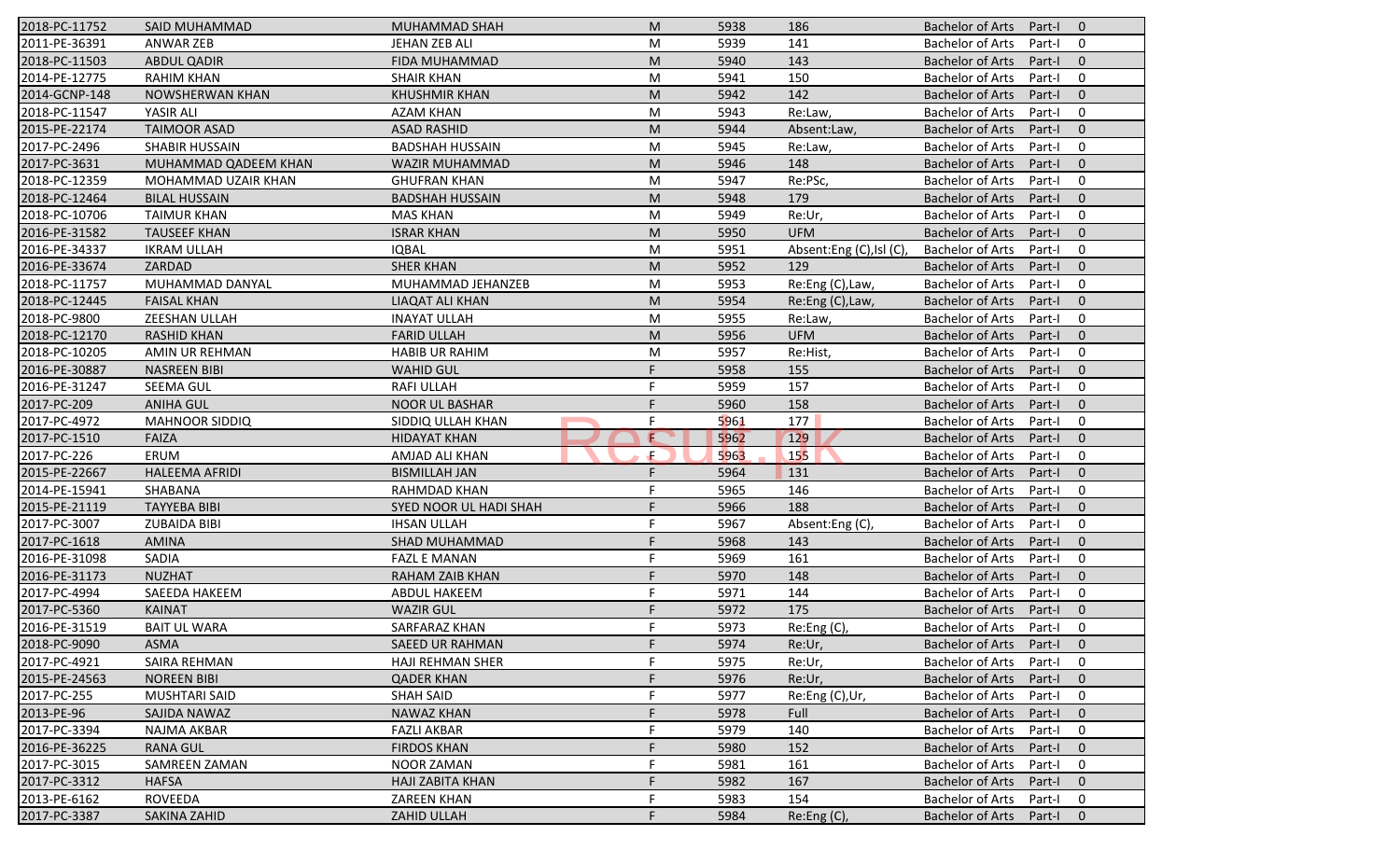| 2015-PE-27527 | <b>SUMARA KOUSAR</b>    | <b>FARMAN ULLAH</b>      | F            | 5985 | 149               | <b>Bachelor of Arts</b><br>Part-I<br>0              |
|---------------|-------------------------|--------------------------|--------------|------|-------------------|-----------------------------------------------------|
| 2015-PE-27526 | <b>SIDRA KAUSAR</b>     | <b>FARMAN ULLAH</b>      | F            | 5986 | Re:Eng (C),       | <b>Bachelor of Arts</b><br>Part-I<br>$\mathbf{0}$   |
| 2017-PC-5054  | <b>QRATILAN</b>         | MUHAMMAD AYAZ            | F            | 5987 | 156               | <b>Bachelor of Arts</b><br>Part-I<br>0              |
| 2018-PC-8596  | <b>HINA</b>             | <b>AFZAL KHAN</b>        | F            | 5988 | 144               | <b>Bachelor of Arts</b><br>$\mathbf{0}$<br>Part-I   |
| 2018-PC-8607  | <b>NIDA KARIM</b>       | ABDUL KARIM KHAN         | F            | 5989 | Re:Eng (C),       | <b>Bachelor of Arts</b><br>0<br>Part-I              |
| 2014-PE-15399 | SHAKEELA                | <b>SYED GHAFOOR SHAH</b> | F            | 5990 | 139               | <b>Bachelor of Arts</b><br>Part-I<br>$\overline{0}$ |
| 2015-PE-28028 | <b>MEENA GUL</b>        | <b>INZER GUL</b>         | F            | 5991 | Re:Eng (C),       | <b>Bachelor of Arts</b><br>0<br>Part-I              |
| 2016-PE-31866 | SADAF                   | AZIZ MUHAMMAD            | F            | 5992 | Re:Eng (C),       | <b>Bachelor of Arts</b><br>$\mathbf{0}$<br>Part-I   |
| 2017-PC-3135  | <b>SUMIYA</b>           | RIAZ ULLAH               | F            | 5993 | 143               | $\mathbf 0$<br><b>Bachelor of Arts</b><br>Part-I    |
| 2014-PE-16451 | <b>ALIA BEGUM</b>       | MUHAMMAD RAHMAN          | F            | 5994 | Re:Eng (C),       | <b>Bachelor of Arts</b><br>Part-I<br>$\mathbf{0}$   |
| 2017-PC-3417  | <b>HAFSA</b>            | <b>ROSHAN</b>            | F            | 5995 | 158               | <b>Bachelor of Arts</b><br>Part-I<br>$\mathbf 0$    |
| 2016-PE-32205 | <b>SALMA KHAN</b>       | SARFARAZ KHAN            | F            | 5996 | Re:Eng (C),       | <b>Bachelor of Arts</b><br>Part-I<br>$\mathbf{0}$   |
| 2018-PC-8597  | <b>MARYAM BIBI</b>      | <b>NADAR KHAN</b>        | F            | 5997 | Re:Eng (C),       | $\mathbf 0$<br><b>Bachelor of Arts</b><br>Part-I    |
| 2015-PE-28996 | <b>NEELAM</b>           | SHAHJEHAN                | F            | 5998 | 146               | <b>Bachelor of Arts</b><br>$\mathbf{0}$<br>Part-I   |
| 2016-PE-31312 | <b>ISHRAT BEGUM</b>     | <b>HAKEEM SHAH</b>       |              | 5999 | Re:Eng(C),        | <b>Bachelor of Arts</b><br>$\mathbf 0$<br>Part-I    |
| 2015-PE-27794 | <b>SALMA KHANUM</b>     | ABDUL GHAFOOR KHAN       | F            | 6000 | Re:Eng (C),       | <b>Bachelor of Arts</b><br>$\mathbf{0}$<br>Part-I   |
| 2017-PC-7027  | <b>HUMA RAHMAN</b>      | AZIZ UR RAHMAN           | F            | 6001 | 140               | <b>Bachelor of Arts</b><br>$\mathbf 0$<br>Part-I    |
| 2017-PC-5318  | <b>SIDRA ALAM</b>       | ZAHOOR ALAM              | F            | 6002 | Re:Eng (C), Ur,   | <b>Bachelor of Arts</b><br>Part-I<br>$\mathbf{0}$   |
| 2015-PE-27731 | SHAHNAZ MIRZA           | MIRZA KHAN               | F            | 6003 | 133               | <b>Bachelor of Arts</b><br>Part-I<br>$\mathbf 0$    |
| 2016-PE-32133 | <b>SHAISTA BAKHTYAR</b> | <b>BAKHTYAR AHMAD</b>    | F            | 6004 | Re:Eng (C),       | <b>Bachelor of Arts</b><br>Part-I<br>$\mathbf{0}$   |
| 2017-PC-7074  | <b>KIRAN</b>            | SANA ULLAH KHAN          | F            | 6005 | 130               | <b>Bachelor of Arts</b><br>$\mathbf 0$<br>Part-I    |
| 2015-PE-27751 | <b>HINA</b>             | <b>SAID HUSSAIN</b>      | F            | 6006 | Re:Eng (C),       | $\mathbf{0}$<br><b>Bachelor of Arts</b><br>Part-I   |
| 2018-PC-8708  | <b>NAZIA JAN</b>        | <b>JAN MUHAMMAD</b>      | F            | 6007 | Re:Eng (C),       | 0<br><b>Bachelor of Arts</b><br>Part-I              |
| 2018-PC-8707  | SADAF                   | <b>SHAKIR ULLAH</b>      | F.           | 6008 | 172               | $\mathbf{0}$<br><b>Bachelor of Arts</b><br>Part-I   |
| 2018-PC-9294  | <b>KHUSHBO BIBI</b>     | <b>ASIM JAN</b>          | E            | 6009 | Re:Eng (C), Arch, | <b>Bachelor of Arts</b><br>$\mathbf 0$<br>Part-I    |
| 2008-PE-7753  | <b>WASEEM HASSAN</b>    | <b>HASSAN GUL</b>        | $\mathbf{M}$ | 6010 | Absent:Eng (C),   | <b>Bachelor of Arts</b><br>$\mathbf{0}$<br>Part-I   |
| 2017-PC-7319  | <b>MAJID KHAN</b>       | MUHAMMAD SADDIQUE        | M            | 6011 | 169               | <b>Bachelor of Arts</b><br>Part-I<br>$\mathbf 0$    |
| 2011-CH-5764  | MUHAMMAD FAHEEM JAN     | <b>NAEEM JAN</b>         | M            | 6012 | 149               | <b>Bachelor of Arts</b><br>Part-I<br>$\mathbf{0}$   |
| 2017-PC-4735  | <b>IMAD ALI</b>         | <b>FARHAD ALI</b>        | M            | 6013 | Absent:Eng (C),   | <b>Bachelor of Arts</b><br>Part-I<br>$\mathbf 0$    |
| 2017-PC-4590  | <b>SABIR RAHMAN</b>     | <b>FAZLI YAZDAN</b>      | M            | 6014 | Re:Eng (C),       | <b>Bachelor of Arts</b><br>$\mathbf{0}$<br>Part-I   |
| 2014-PE-13707 | <b>ZUBAIR AHMAD</b>     | <b>IJAZ AHMAD</b>        | M            | 6015 | 182               | $\mathbf 0$<br><b>Bachelor of Arts</b><br>Part-I    |
| 2017-PC-5531  | <b>HUSAIN AHMAD</b>     | <b>NUSRAT KHAN</b>       | M            | 6016 | 179               | <b>Bachelor of Arts</b><br>$\mathbf{0}$<br>Part-I   |
| 2017-PC-5383  | <b>LAL ZADA</b>         | SAHIB ZADA               | M            | 6017 | 181               | <b>Bachelor of Arts</b><br>$\mathbf 0$<br>Part-I    |
| 2015-PE-25852 | <b>SAEED ULLAH</b>      | <b>ABDULLAH SHAH</b>     | M            | 6018 | Absent:Eng (C),   | <b>Bachelor of Arts</b><br>Part-I<br>$\mathbf{0}$   |
| 2017-PC-5411  | MUHAMMAD JAN            | <b>SARDAR ALI</b>        | M            | 6019 | 142               | <b>Bachelor of Arts</b><br>Part-I<br>0              |
| 2018-PC-13442 | ABDUR REHMAN            | <b>KHAN RAZIQ</b>        | M            | 6020 | 139               | Bachelor of Arts Part-I 0                           |
| 2016-PE-34094 | <b>JAMAL NASIR</b>      | RAHAM DIL KHAN           | М            | 6021 | Absent:Eng(C),    | Bachelor of Arts Part-I<br>$\mathbf 0$              |
| 2017-PC-3803  | <b>SOHAIB JAFAR</b>     | <b>JAFAR ALI</b>         | M            | 6022 | 188               | <b>Bachelor of Arts</b><br>Part-I<br>$\mathbf{0}$   |
| 2016-PE-35038 | MUHAMMAD HAIDER NAWAZ   | MUHAMMAD NAWAZ           | M            | 6023 | 156               | Bachelor of Arts<br>Part-I<br>$\mathbf 0$           |
| 2015-PE-26928 | <b>IMRAN KHAN</b>       | ALI HAIDER               | M            | 6024 | Re: Eng(C),       | Bachelor of Arts<br>Part-I<br>$\mathbf{0}$          |
| 2015-PE-26630 | <b>JUNAID AHMAD</b>     | <b>JAN NISAR</b>         | M            | 6025 | Re:Eng (C),       | Bachelor of Arts<br>0<br>Part-I                     |
| 2017-PC-4633  | <b>LATIF KHAN</b>       | YOUSAF KHAN              | M            | 6026 | Re:Eng (C),       | Bachelor of Arts<br>Part-I<br>$\mathbf{0}$          |
| 2011-PE-38317 | MUHAMMAD ARIF           | <b>IJAZ AHMAD</b>        | M            | 6027 | Absent:Eng (C),   | Bachelor of Arts<br>0<br>Part-I                     |
| 2017-PC-3801  | MUHAMMAD SULAIMAN       | ZAHEER ULLAH             | M            | 6028 | 141               | <b>Bachelor of Arts</b><br>Part-I<br>$\mathbf{0}$   |
| 2008-CH-3740  | <b>SHER WALI</b>        | <b>BAKHT JAMAL</b>       | M            | 6029 | Absent:Eng (C),   | <b>Bachelor of Arts</b><br>Part-I<br>0              |
| 2016-PE-35024 | <b>HAMEED ULLAH</b>     | MUHAMMAD AYAZ            | M            | 6030 | 135               | <b>Bachelor of Arts</b><br>Part-I<br>$\mathbf{0}$   |
| 2015-PE-28684 | <b>ZUBAIR ULLAH</b>     | <b>KHURSHID</b>          | M            | 6031 | Re:Eng(C),        | Bachelor of Arts<br>0<br>Part-I                     |
|               |                         |                          |              |      |                   |                                                     |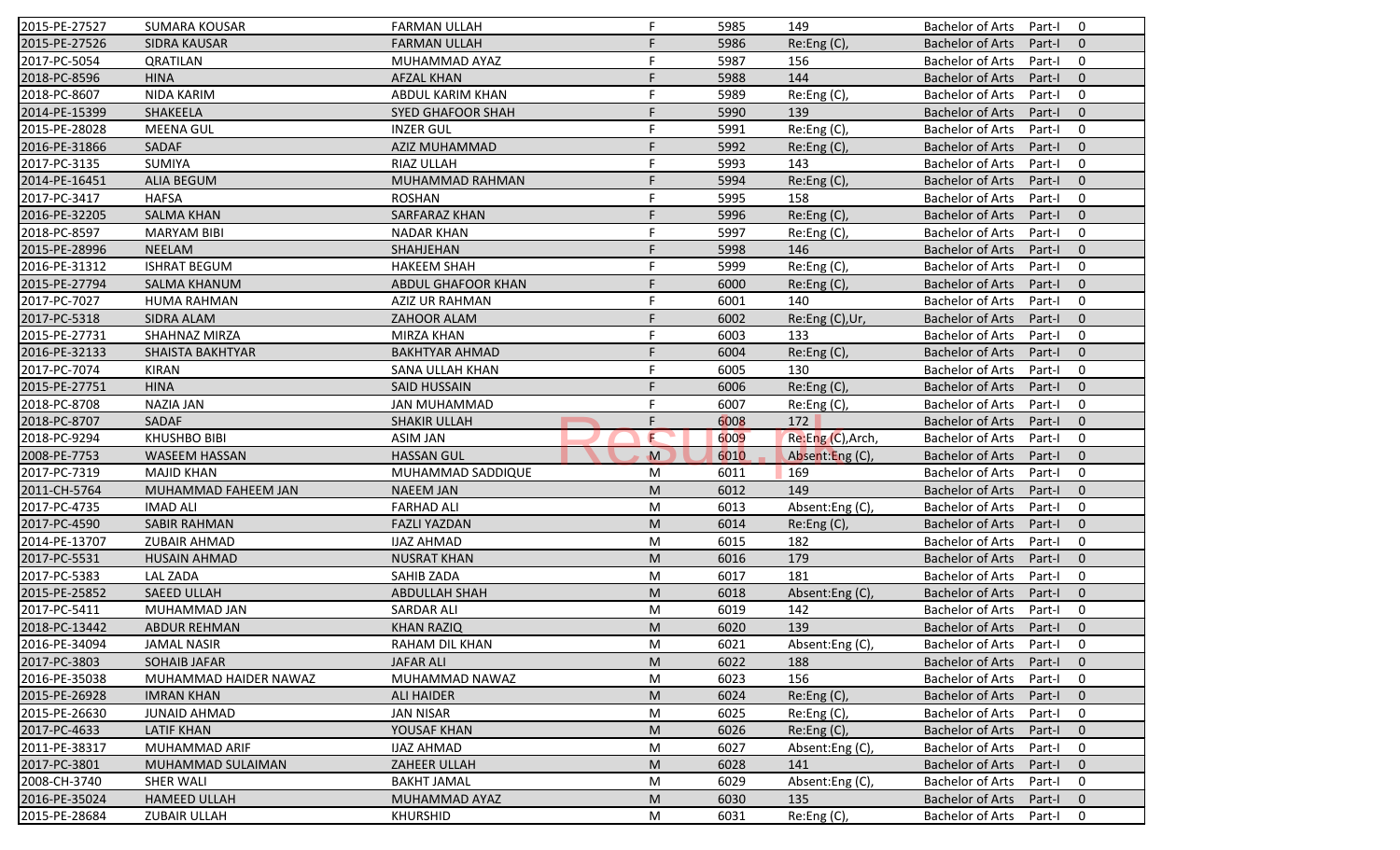| 2017-PC-1462  | <b>AZAZA ALI</b>       | <b>INAYAT ULLAH</b>      | M              | 6032 | Re: Eng(C)      | <b>Bachelor of Arts</b><br>Part-I<br>$\overline{0}$ |
|---------------|------------------------|--------------------------|----------------|------|-----------------|-----------------------------------------------------|
| 2017-PC-7393  | <b>ILYAS JAN</b>       | <b>ABDUL AHAD</b>        | M              | 6033 | 199             | <b>Bachelor of Arts</b><br>Part-I<br>$\mathbf 0$    |
| 2015-PE-26921 | <b>WAHEED JAN</b>      | <b>SHAMSHER KHAN</b>     | M              | 6034 | 152             | <b>Bachelor of Arts</b><br>Part-I<br>$\mathbf{0}$   |
| 2015-PE-28373 | <b>IBRAR KHAN</b>      | MUHAMMAD BIDAR KHAN      | M              | 6035 | 146             | <b>Bachelor of Arts</b><br>$\mathbf 0$<br>Part-I    |
| 2017-PC-4673  | <b>MUHAMMAD BILAL</b>  | MUHAMMAD SALEEM          | M              | 6036 | Fail in Aggt    | $\mathbf{0}$<br><b>Bachelor of Arts</b><br>Part-I   |
| 2015-PE-26995 | <b>IFTIKHAR</b>        | <b>GUL GHANI KHAN</b>    | M              | 6037 | Re:Eng (C),     | <b>Bachelor of Arts</b><br>Part-I<br>0              |
| 2018-PC-12650 | <b>ALI KHAN</b>        | SHUJA UL MULK            | M              | 6038 | Re: Eng(C)      | $\mathbf{0}$<br><b>Bachelor of Arts</b><br>Part-I   |
| 2016-PE-34056 | ABBAS MUHAMMAD         | TAJ MUHAMMAD             | M              | 6039 | Absent:Eng (C), | <b>Bachelor of Arts</b><br>$\mathbf 0$<br>Part-I    |
| 2014-PE-15085 | ZAHIR ULLAH            | <b>SADAM KHAN</b>        | M              | 6040 | 156             | <b>Bachelor of Arts</b><br>Part-I<br>$\mathbf{0}$   |
| 2016-PE-35028 | <b>FAZAL HANAN</b>     | <b>FAZAL E YAZDAN</b>    | M              | 6041 | Re:Eng (C),     | <b>Bachelor of Arts</b><br>Part-I<br>$\mathbf 0$    |
| 2015-PE-27064 | MUHAMMAD WASEEM        | <b>FAQEER HUSSAIN</b>    | M              | 6042 | 128             | <b>Bachelor of Arts</b><br>Part-I<br>$\mathbf{0}$   |
| 2016-PE-43131 | SAJID ALI              | <b>AMJID ALI</b>         | M              | 6043 | 155             | $\mathbf 0$<br><b>Bachelor of Arts</b><br>Part-I    |
| 2017-PC-3792  | <b>ABDUL SAMAD</b>     | <b>SHER MUHAMMAD</b>     | M              | 6044 | Re:Eng (C),     | <b>Bachelor of Arts</b><br>$\mathbf{0}$<br>Part-I   |
| 2015-PE-26663 | MUHAMMAD ADNAN         | <b>BAKHT RIAZ</b>        | M              | 6045 | 135             | <b>Bachelor of Arts</b><br>$\mathbf 0$<br>Part-I    |
| 2017-PC-4564  | <b>SAMI ULLAH</b>      | <b>MIR WALI KHAN</b>     | M              | 6046 | 141             | <b>Bachelor of Arts</b><br>Part-I<br>$\overline{0}$ |
| 2016-PE-35027 | <b>IMRAN ULLAH</b>     | <b>ZAHIR GUL</b>         | M              | 6047 | Re:Eng (C),     | <b>Bachelor of Arts</b><br>$\mathbf 0$<br>Part-I    |
| 2018-PC-12688 | <b>JAWAD AHMAD</b>     | TAJ MUHAMMAD             | M              | 6048 | Re:Eng (C),     | <b>Bachelor of Arts</b><br>$\mathbf{0}$<br>Part-I   |
| 2015-GCNP-332 | MUHAMMAD DAWOOD        | YAQOOB KHAN              | M              | 6049 | Re:Eng(C),      | <b>Bachelor of Arts</b><br>Part-I<br>$\mathbf 0$    |
| 2017-PC-4526  | <b>ABDUR RAHMAN</b>    | <b>SHAH AFZAL</b>        | M              | 6050 | 156             | <b>Bachelor of Arts</b><br>$\mathbf{0}$<br>Part-I   |
| 2017-PC-5415  | <b>HABIB UR RAHMAN</b> | MOULANA UBAIDULLAH ABID  | M              | 6051 | 163             | <b>Bachelor of Arts</b><br>Part-I<br>$\mathbf 0$    |
| 2017-PC-5416  | ZIA UR RAHMAN          | MUULANA UBAID ULLAH ABID | M              | 6052 | 150             | <b>Bachelor of Arts</b><br>$\mathbf{0}$<br>Part-I   |
| 2014-PE-15073 | SHAKEEL AHMAD          | AMEER BAHADER KHAN       | M              | 6053 | 132             | <b>Bachelor of Arts</b><br>$\mathbf 0$<br>Part-I    |
| 2018-PC-13430 | <b>AHMAD SHAH</b>      | <b>SHER SHAH KHAN</b>    | M              | 6054 | 153             | <b>Bachelor of Arts</b><br>Part-I<br>$\overline{0}$ |
| 2018-PC-12664 | <b>SHAH ZAHEEN</b>     | <b>SHAH JEHAN</b>        | M              | 6055 | 150             | <b>Bachelor of Arts</b><br>$\mathbf 0$<br>Part-I    |
| 2014-PE-15023 | <b>MUHAMMAD SAEED</b>  | <b>UMAR ZADA</b>         | $\overline{M}$ | 6056 | Re:Eng(C),      | <b>Bachelor of Arts</b><br>$\mathbf{0}$<br>Part-I   |
| 2017-PC-4124  | <b>GUL QADER</b>       | <b>NEK AKHTAR</b>        | $\mathsf{M}$   | 6057 | 160             | <b>Bachelor of Arts</b><br>Part-I<br>$\mathbf 0$    |
| 2014-PE-15115 | YASIR SHAH             | <b>ZAHIR SHAH</b>        | M              | 6058 | Re:Eng (C),     | <b>Bachelor of Arts</b><br>$\mathbf{0}$<br>Part-I   |
| 2017-PC-5567  | <b>JALAL AKBAR</b>     | <b>FAZLI AKBAR</b>       | M              | 6059 | 152             | <b>Bachelor of Arts</b><br>$\mathbf 0$<br>Part-I    |
| 2015-PE-27105 | ABDULLAH               | <b>MUKHTIAR</b>          | M              | 6060 | 163             | <b>Bachelor of Arts</b><br>$\mathbf{0}$<br>Part-I   |
| 2017-PC-3727  | MUHAMMAD SHEHZAD       | MUHAMMAD SAEED           | M              | 6061 | Re:Eng (C),     | <b>Bachelor of Arts</b><br>$\mathbf 0$<br>Part-I    |
| 2014-PE-17498 | SHERAZ ALI SHAH        | <b>WAHID SHAH</b>        | M              | 6062 | Absent:Eng (C), | <b>Bachelor of Arts</b><br>Part-I<br>$\overline{0}$ |
| 2017-PC-3729  | <b>KHAN ZEB</b>        | <b>HAMEESH KHAN</b>      | M              | 6063 | 134             | <b>Bachelor of Arts</b><br>$\mathbf 0$<br>Part-I    |
| 2017-PC-3840  | ASFANDYAR              | SYED ABDUL KARIM         | M              | 6064 | 159             | <b>Bachelor of Arts</b><br>$\mathbf{0}$<br>Part-I   |
| 2015-PE-25884 | <b>ZEYAD ALI</b>       | <b>ABDUL ALI</b>         | M              | 6065 | Absent:Eng (C)  | <b>Bachelor of Arts</b><br>Part-I<br>$\mathbf 0$    |
| 2015-PE-25885 | <b>AZAM JAN</b>        | <b>ABDUL ALI</b>         | M              | 6066 | 157             | <b>Bachelor of Arts</b><br>Part-I<br>$\mathbf 0$    |
| 2015-PE-26903 | <b>ISMAIL KHAN</b>     | OBAID UR RAHMAN          | M              | 6067 | 159             | Bachelor of Arts Part-I<br>$\mathbf 0$              |
| 2018-PC-12671 | SHERAZ KHAN            | <b>FERVEZ KHAN</b>       | M              | 6068 | Re:Isl(C),      | Bachelor of Arts Part-I<br>$\overline{0}$           |
| 2003-PC-3679  | SAEED SHAH             | MUHAMMAD GUL             | M              | 6069 | Re:Law,         | <b>Bachelor of Arts</b><br>Part-I<br>0              |
| 2018-PC-12658 | <b>ABDUL BASIT</b>     | <b>MURAD ALI</b>         | M              | 6070 | Re:PSc,         | <b>Bachelor of Arts</b><br>Part-I<br>$\mathbf{0}$   |
| 2018-PC-12661 | <b>HAZRAT HUSSAIN</b>  | <b>GHULAM HAZRAT</b>     | M              | 6071 | 165             | <b>Bachelor of Arts</b><br>Part-I<br>0              |
| 2016-PE-34103 | ABUBAKAR SADDIQ        | SAID NOOR JAN            | M              | 6072 | 137             | <b>Bachelor of Arts</b><br>$\mathbf 0$<br>Part-I    |
| 2018-PC-13439 | KAMRAN                 | <b>NEIK ZAMIN</b>        | M              | 6073 | Re:SW,          | <b>Bachelor of Arts</b><br>0<br>Part-I              |
| 2015-QDCP-381 | <b>GHAFAR ALI</b>      | ZAFAR ALI                | M              | 6074 | 152             | <b>Bachelor of Arts</b><br>Part-I<br>$\mathbf 0$    |
| 2011-PE-38328 | <b>MUHTAMIM</b>        | <b>FAZLI MALIK</b>       | M              | 6075 | 172             | <b>Bachelor of Arts</b><br>0<br>Part-I              |
| 2018-PC-12672 | <b>MUNIR AHMAD</b>     | ROZ AMIN KHAN            | M              | 6076 | Re: Eng(C)      | <b>Bachelor of Arts</b><br>$\mathbf 0$<br>Part-I    |
| 2018-PC-12676 | AHMAD ALI JAN          | <b>SIRBULAND KHAN</b>    | M              | 6077 | Re:Eng (C),     | Bachelor of Arts<br>0<br>Part-I                     |
| 2018-PC-12701 | <b>JUNAID JANI</b>     | JANI                     | M              | 6078 | Re:Eng (C),     | Bachelor of Arts<br>Part-I<br>$\mathbf{0}$          |
|               |                        |                          |                |      |                 |                                                     |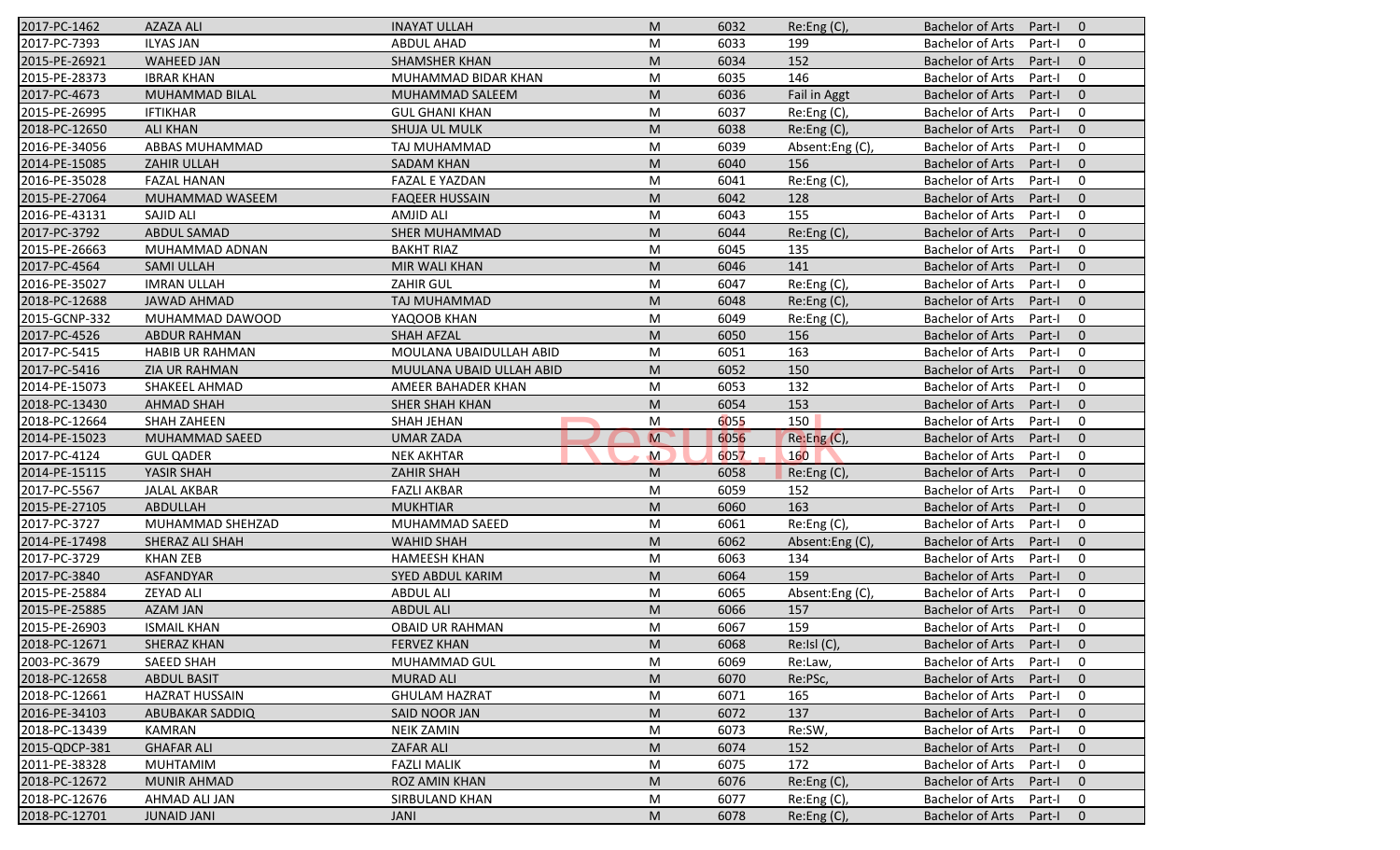| 2006-TM-445   | <b>NOOR ULLAH</b>          | <b>ABDUR RAB</b>       | M  | 6079 | 144             | <b>Bachelor of Arts</b><br>$\mathbf 0$<br>Part-I    |
|---------------|----------------------------|------------------------|----|------|-----------------|-----------------------------------------------------|
| 2018-PC-12686 | <b>NOMAN</b>               | <b>MURTAZA KHAN</b>    | M  | 6080 | Re:SW,          | <b>Bachelor of Arts</b><br>Part-I<br>$\mathbf{0}$   |
| 2018-PC-11918 | MUHAMMAD MASEEH ULLAH KHAN | KIFAYAT ULLAH JAN      | M  | 6081 | 128             | <b>Bachelor of Arts</b><br>Part-I<br>$\mathbf 0$    |
| 2018-PC-13438 | <b>IZAZ ALI</b>            | MUHAMMAD ALI           | M  | 6082 | Re:Eng (C), Ur, | <b>Bachelor of Arts</b><br>$\mathbf{0}$<br>Part-I   |
| 2017-PC-4639  | <b>ABBAS AHMAD</b>         | <b>BILAL AHMAD</b>     | M  | 6083 | Re:Ur,          | <b>Bachelor of Arts</b><br>$\mathbf 0$<br>Part-I    |
| 2016-PE-34057 | <b>MURSALEEN SHAH</b>      | <b>FAQIR SHAH</b>      | M  | 6084 | 139             | <b>Bachelor of Arts</b><br>Part-I<br>$\overline{0}$ |
| 2018-PC-12660 | ATTA UR REHMAN             | <b>ABDUL LATIF</b>     | M  | 6085 | Re:PSc,         | <b>Bachelor of Arts</b><br>$\mathbf 0$<br>Part-I    |
| 2017-PC-3066  | <b>MUBASHIRA BEGUM</b>     | <b>AFZAL KHAN</b>      | F  | 6086 | 154             | <b>Bachelor of Arts</b><br>$\mathbf{0}$<br>Part-I   |
| 2017-PC-7046  | <b>BIBI MARYAM</b>         | <b>RAB NAWAZ</b>       | F  | 6087 | Re:Eng (C),     | <b>Bachelor of Arts</b><br>Part-I<br>$\mathbf 0$    |
| 2018-PC-9344  | SHAZIA HASAN               | <b>HASAN ALI</b>       | F  | 6088 | Re:Eng (C),     | <b>Bachelor of Arts</b><br>Part-I<br>$\mathbf{0}$   |
| 2017-PC-3361  | SOBIA                      | KHWAJA MUHAMMAD        | F  | 6089 | Re:Eng(C),      | <b>Bachelor of Arts</b><br>Part-I<br>$\mathbf 0$    |
| 2011-PE-32960 | ASMA YAR MUHAMMAD          | YAR MUHAMMAD           | E  | 6090 | Re:Eng (C),     | <b>Bachelor of Arts</b><br>Part-I<br>$\mathbf{0}$   |
| 2018-PC-9360  | <b>JALWA FAIZ</b>          | <b>FAZIUL HASSAN</b>   | F  | 6091 | 177             | <b>Bachelor of Arts</b><br>$\mathbf 0$<br>Part-I    |
| 2018-PC-8759  | <b>MASHAL BIBI</b>         | <b>JAVED KHAN</b>      |    | 6092 | Re:Eng (C),     | <b>Bachelor of Arts</b><br>$\mathbf{0}$<br>Part-I   |
| 2018-PC-9332  | SHAWAN                     | SAID ALI SHAH          |    | 6093 | 157             | $\mathbf 0$<br><b>Bachelor of Arts</b><br>Part-I    |
| 2018-PC-9357  | <b>JAWARIA BIBI</b>        | MUHAMMAD IFTIKHAR      | F  | 6094 |                 | $\mathbf{0}$<br>Part-I                              |
|               |                            |                        | F  |      | Re:Eng (C),     | <b>Bachelor of Arts</b>                             |
| 2017-PC-5312  | LUBNA                      | YAHYA KHAN             |    | 6095 | 139             | <b>Bachelor of Arts</b><br>$\mathbf 0$<br>Part-I    |
| 2014-PE-16321 | <b>SARA BIBI</b>           | <b>FAIZ MUHAMMAD</b>   | F  | 6096 | Absent:Eng(C),  | <b>Bachelor of Arts</b><br>$\mathbf{0}$<br>Part-I   |
| 2017-PC-5255  | <b>SURAIYA BEGUM</b>       | <b>FAZLE MABOOD</b>    | F  | 6097 | Absent:Eng (C), | <b>Bachelor of Arts</b><br>Part-I<br>$\mathbf 0$    |
| 2015-PE-29016 | SHABANA KHAN               | <b>AJMAL KHAN</b>      | E  | 6098 | 164             | <b>Bachelor of Arts</b><br>$\mathbf{0}$<br>Part-I   |
| 2018-PC-9345  | <b>SEEMA BIBI</b>          | <b>GUL KARIM</b>       | F  | 6099 | 150             | <b>Bachelor of Arts</b><br>$\mathbf 0$<br>Part-I    |
| 2018-PC-9343  | <b>ROZIA BIBI</b>          | <b>AZIZ GUL</b>        |    | 6100 | 158             | $\mathbf{0}$<br><b>Bachelor of Arts</b><br>Part-I   |
| 2018-PC-9342  | <b>SHAB NAZ</b>            | RIAZ KAREEM            |    | 6101 | 181             | <b>Bachelor of Arts</b><br>Part-I<br>0              |
| 2016-PE-34548 | <b>MARWA</b>               | <b>SHER ZAMAN</b>      | F  | 6102 | Re: Eng(C)      | $\mathbf{0}$<br><b>Bachelor of Arts</b><br>Part-I   |
| 2017-PC-2955  | <b>WAJEEHA HABIB</b>       | HABIB ULLAH JAN        | E  | 6103 | Re: Eng(C)      | <b>Bachelor of Arts</b><br>$\mathbf 0$<br>Part-I    |
| 2016-PE-31962 | <b>RESHMA</b>              | <b>RAHMAN GUL</b>      | ÷. | 6104 | 173             | <b>Bachelor of Arts</b><br>$\mathbf{0}$<br>Part-I   |
| 2018-PC-9378  | SAIMA AJMAL                | <b>AJMAL KHAN</b>      | F  | 6105 | 182             | <b>Bachelor of Arts</b><br>Part-I<br>$\mathbf 0$    |
| 2017-PC-3055  | <b>MASHAL</b>              | <b>SHAKIR HASSAN</b>   | F  | 6106 | Re:Eng (C),     | <b>Bachelor of Arts</b><br>Part-I<br>$\mathbf{0}$   |
| 2018-PC-9352  | <b>AIMAN BEGUM</b>         | <b>MIAN FAQIR GUL</b>  | F  | 6107 | 169             | <b>Bachelor of Arts</b><br>$\mathbf 0$<br>Part-I    |
| 2018-PC-9370  | <b>SIDRA SHER</b>          | <b>SHER ZAMAN</b>      | F  | 6108 | 148             | <b>Bachelor of Arts</b><br>$\mathbf{0}$<br>Part-I   |
| 2016-PE-35454 | ROHEEDA BIBI               | MUHAMMAD KHALIQ        | F  | 6109 | Re:Eng (C),     | <b>Bachelor of Arts</b><br>Part-I<br>0              |
| 2018-PC-13815 | <b>SANA GUL</b>            | <b>GHULAM MEHMOOD</b>  | F  | 6110 | 202             | <b>Bachelor of Arts</b><br>Part-I<br>$\overline{0}$ |
| 2018-PC-9335  | <b>BUSHRA AZIZ</b>         | AZIZ UD DIN            | F  | 6111 | Absent:Eng (C), | <b>Bachelor of Arts</b><br>0<br>Part-I              |
| 2018-PC-9323  | YASMEEN                    | <b>MUNIR KHAN</b>      | F  | 6112 | Re:Eng (C),     | <b>Bachelor of Arts</b><br>$\mathbf{0}$<br>Part-I   |
| 2014-PE-17602 | <b>UZMA</b>                | <b>HABIB UR REHMAN</b> | F  | 6113 | Re:Eng (C),     | <b>Bachelor of Arts</b><br>Part-I<br>0              |
| 2017-PC-5082  | <b>BASERAT BEGUM</b>       | AMAN ULLAH             |    | 6114 | 176             | Bachelor of Arts Part-I 0                           |
| 2016-PE-34549 | <b>BUSHRA</b>              | SHER ZAMAN             | F. | 6115 | 186             | Bachelor of Arts Part-I<br>$\mathbf 0$              |
| 2017-PC-1461  | HUSSAIN MUHAMMAD           | <b>KHAN MUHAMMAD</b>   | M  | 6116 | 167             | <b>Bachelor of Arts</b><br>Part-I<br>$\mathbf{0}$   |
| 2017-PC-4691  | SAJAD ULLAH                | LATIF ULLAH            | M  | 6117 | 142             | <b>Bachelor of Arts</b><br>Part-I<br>0              |
| 2014-PE-15149 | ABDULLAH                   | <b>FIDA MUHAMMAD</b>   | M  | 6118 | 152             | <b>Bachelor of Arts</b><br>Part-I<br>$\mathbf{0}$   |
| 2018-PC-12967 | NASEER ULLAH               | PAINDA KHAN            | M  | 6119 | 142             | <b>Bachelor of Arts</b><br>0<br>Part-I              |
| 2017-PC-5403  | AMIR ZEB                   | ALAMZEB                | M  | 6120 | 134             | <b>Bachelor of Arts</b><br>Part-I<br>$\mathbf{0}$   |
| 2016-PE-34949 | <b>IHTISHAM UL HAQ</b>     | RIAZ MUHAMMAD          | M  | 6121 | 158             | <b>Bachelor of Arts</b><br>0<br>Part-I              |
|               |                            |                        |    |      |                 |                                                     |
| 2015-PE-27099 | MUHAMMAD UZAIR             | <b>SHAKIR ULLAH</b>    | M  | 6122 | 172             | <b>Bachelor of Arts</b><br>Part-I<br>$\mathbf 0$    |
| 2013-PE-7472  | <b>NAWAB GUL</b>           | <b>SAHIB GUL</b>       | M  | 6123 | Re:Eng (C),     | <b>Bachelor of Arts</b><br>Part-I<br>0              |
| 2016-PE-34847 | MUHAMMAD YASEEN            | MUHAMMAD YOUNAS        | M  | 6124 | $Re: Eng(C)$ ,  | <b>Bachelor of Arts</b><br>Part-I<br>$\mathbf{0}$   |
| 2017-PC-3844  | <b>ARSALAN KHAN</b>        | <b>HUKAM KHAN</b>      | M  | 6125 | 149             | Bachelor of Arts<br>0<br>Part-I                     |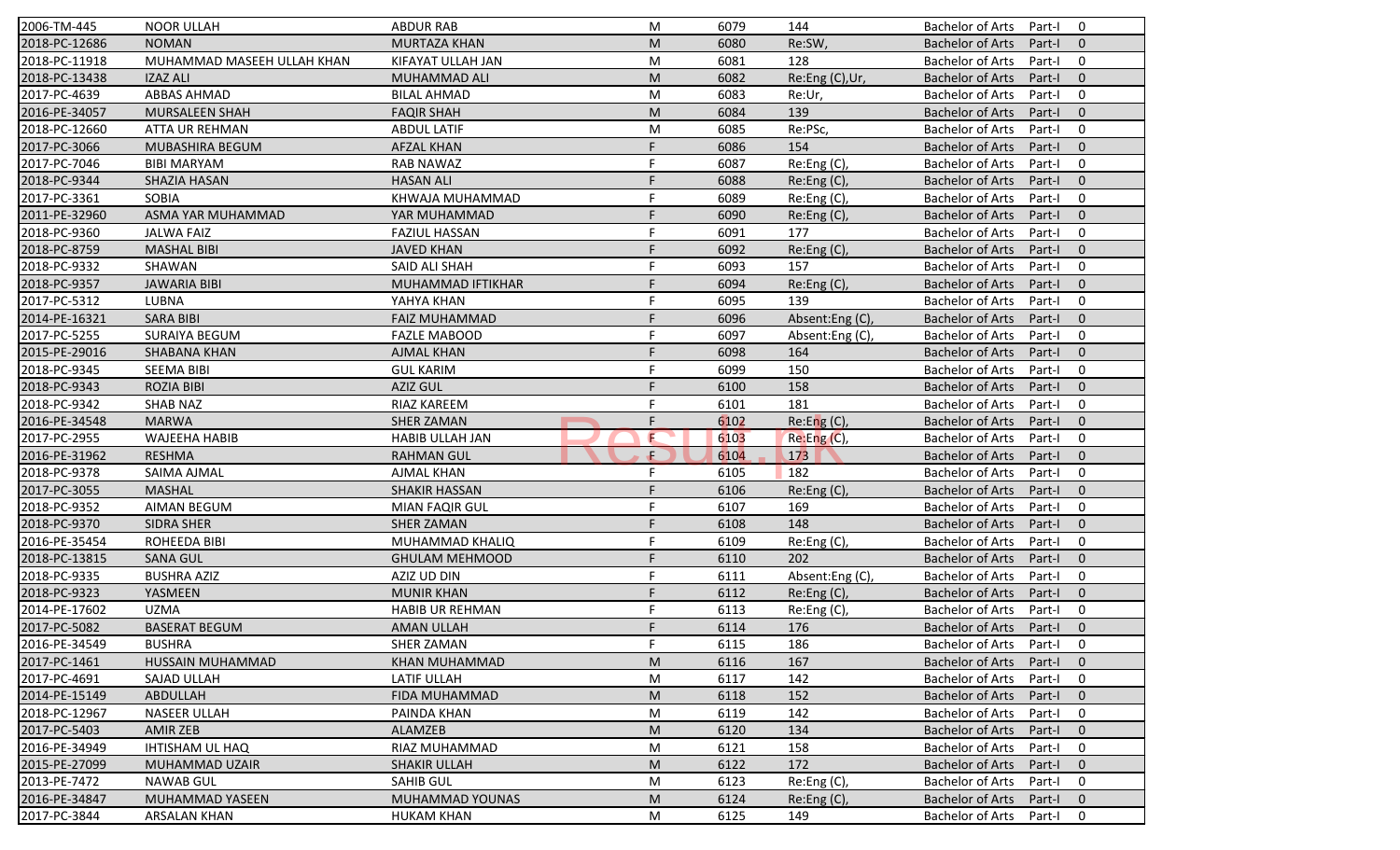| 2017-PC-3703  | SAJJAD AHMAD           | SARFARAZ KHAN          | M  | 6126 | 159                 | <b>Bachelor of Arts</b><br>Part-I<br>$\overline{0}$ |
|---------------|------------------------|------------------------|----|------|---------------------|-----------------------------------------------------|
| 2014-IMS-835  | <b>JAWAD ULLAH</b>     | <b>IRFAN ULLAH</b>     | M  | 6127 | 142                 | <b>Bachelor of Arts</b><br>Part-I<br>$\mathbf 0$    |
| 2015-PE-27079 | <b>IJAZ AHMAD</b>      | <b>HALEEM KHAN</b>     | M  | 6128 | 148                 | <b>Bachelor of Arts</b><br>Part-I<br>$\mathbf{0}$   |
| 2014-PE-18139 | YASIR ALI              | <b>AMIR NAWAB</b>      | M  | 6129 | Re:Eng (C),         | <b>Bachelor of Arts</b><br>$\mathbf 0$<br>Part-I    |
| 2011-TI-2285  | <b>ABID ULLAH</b>      | <b>ABDUR REHMAN</b>    | M  | 6130 | Re: Eng(C)          | $\mathbf{0}$<br><b>Bachelor of Arts</b><br>Part-I   |
| 2017-PC-4708  | <b>MUDDASIR KHAN</b>   | MUHAMMAD TASLIM KHAN   | M  | 6131 | 146                 | <b>Bachelor of Arts</b><br>Part-I<br>0              |
| 2016-PE-35020 | <b>HASHAM KHAN</b>     | <b>SHAMS UD DIN</b>    | M  | 6132 | Re:Eng (C),         | $\mathbf{0}$<br><b>Bachelor of Arts</b><br>Part-I   |
| 2015-PE-28377 | <b>SAUD SHAH</b>       | <b>AJMEER SHAH</b>     | M  | 6133 | 167                 | <b>Bachelor of Arts</b><br>$\mathbf 0$<br>Part-I    |
| 2014-PE-15613 | <b>SADAM HUSSAIN</b>   | <b>SHER ALI</b>        | M  | 6134 | 151                 | <b>Bachelor of Arts</b><br>Part-I<br>$\mathbf{0}$   |
| 2018-PC-12952 | <b>HASEEB AHMAD</b>    | <b>WASI ULLAH</b>      | M  | 6135 | Re:Eng (C),         | <b>Bachelor of Arts</b><br>Part-I<br>$\mathbf 0$    |
| 2014-PE-15584 | <b>JAN SIAR</b>        | <b>SHER AKBAR</b>      | M  | 6137 | 138                 | <b>Bachelor of Arts</b><br>Part-I<br>$\mathbf{0}$   |
| 2009-TI-1708  | MUHAMMAD ARIF          | ZAMARUD SHAH           | M  | 6138 | 151                 | $\mathbf 0$<br><b>Bachelor of Arts</b><br>Part-I    |
| 2016-PE-35006 | MUHAMMAD AMIR KHAN     | <b>GHULAM KHALIQ</b>   | M  | 6139 | 181                 | <b>Bachelor of Arts</b><br>$\mathbf{0}$<br>Part-I   |
| 2006-CH/COM-4 | <b>FAZLI AMIN</b>      | MUHAMMAD ZAREEN        | M  | 6140 | 169                 | <b>Bachelor of Arts</b><br>$\mathbf 0$<br>Part-I    |
| 2016-PE-35901 | <b>WAJID ULLAH</b>     | <b>BAKHT ALAM</b>      | M  | 6141 | Re:Eng (C),         | <b>Bachelor of Arts</b><br>Part-I<br>$\overline{0}$ |
| 2018-PC-12938 | MUHAMMAD OWAIS AHMAD   | HAJI TAHMID KHAN       | M  | 6143 | 148                 | <b>Bachelor of Arts</b><br>$\mathbf 0$<br>Part-I    |
| 2017-PC-3700  | <b>AMIR HAMZA</b>      | <b>FAQEER MUHAMMAD</b> | M  | 6144 | Absent:Eng(C),      | <b>Bachelor of Arts</b><br>$\mathbf{0}$<br>Part-I   |
| 2014-PE-18129 | <b>INAM ULLAH</b>      | <b>KHAISTA RAHMAN</b>  | M  | 6145 | Absent:Eng (C),Law, | <b>Bachelor of Arts</b><br>$\mathbf 0$<br>Part-I    |
| 2018-PC-12956 | <b>NOOR HABIB</b>      | MUHAMMAD ASHRAF        | M  | 6146 | Re:Eng(C),          | <b>Bachelor of Arts</b><br>$\mathbf{0}$<br>Part-I   |
| 2018-PC-13185 | <b>QAISAR KHAN</b>     | <b>HAJI MIR AKBAR</b>  | M  | 6147 | Re:Eng(C),          | <b>Bachelor of Arts</b><br>Part-I<br>$\mathbf 0$    |
| 2018-PC-9399  | RUKHSANA HIDAYAT       | <b>HIDAYAT ULLAH</b>   | F  | 6148 | 138                 | <b>Bachelor of Arts</b><br>$\mathbf{0}$<br>Part-I   |
| 2017-PC-3136  | <b>KULSOOM KHAN</b>    | <b>NAQEEB KHAN</b>     | F  | 6149 | Re:Eng (C),         | <b>Bachelor of Arts</b><br>$\mathbf 0$<br>Part-I    |
| 2018-PC-9434  | <b>ZUBAIDA BIBI</b>    | <b>LIAQAT ALI</b>      |    | 6150 | 140                 | <b>Bachelor of Arts</b><br>$\mathbf 0$<br>Part-I    |
| 2018-PC-9436  | <b>SADAF GUL</b>       | <b>LIAQAT ALI</b>      | F  | 6151 | 134                 | <b>Bachelor of Arts</b><br>$\mathbf 0$<br>Part-I    |
| 2017-PC-3038  | <b>KALSOOM</b>         | <b>RAZA KHAN</b>       | E  | 6152 | <b>RL</b>           | <b>Bachelor of Arts</b><br>$\mathbf{0}$<br>Part-I   |
| 2014-PE-15419 | <b>SHAHE HARAM</b>     | <b>SALIM KAHN</b>      | Æ  | 6153 | Re:Eng (C),         | <b>Bachelor of Arts</b><br>$\mathbf 0$<br>Part-I    |
| 2017-PC-3029  | <b>MARYAM BIBI</b>     | <b>MAJEED GUL</b>      | F  | 6154 | Re:Eng (C),         | <b>Bachelor of Arts</b><br>$\mathbf{0}$<br>Part-I   |
| 2013-FNGP-365 | SAFIYA NAZ             | <b>TAJALLA KHAN</b>    | F  | 6155 | 148                 | <b>Bachelor of Arts</b><br>$\mathbf 0$<br>Part-I    |
| 2018-PC-9439  | <b>SABA GUL</b>        | <b>ATTA MUHAMMAD</b>   | F  | 6156 | Re:Eng (C),         | <b>Bachelor of Arts</b><br>$\mathbf{0}$<br>Part-I   |
| 2017-PC-3077  | <b>NAFEESA</b>         | <b>REHMAN GUL</b>      | F  | 6157 | Re:Eng (C),         | <b>Bachelor of Arts</b><br>$\mathbf 0$<br>Part-I    |
| 2015-PE-27452 | <b>SHEHLA</b>          | <b>GOWHAR SHAH</b>     |    | 6158 | 156                 | <b>Bachelor of Arts</b><br>$\overline{0}$<br>Part-I |
| 2014-PE-15359 | <b>NABIA</b>           | <b>SUBHAN SHAH</b>     | F  | 6159 | Re:Eng (C),         | <b>Bachelor of Arts</b><br>$\mathbf 0$<br>Part-I    |
| 2016-PE-34560 | <b>MUSARRAT JAN</b>    | MUHAMMAD JAN           | F  | 6160 | 144                 | <b>Bachelor of Arts</b><br>$\mathbf{0}$<br>Part-I   |
| 2005-PC-3561  | <b>HAWAILY</b>         | KHANZADA               | F  | 6161 | Re:Eng (C),         | <b>Bachelor of Arts</b><br>Part-I<br>$\mathbf 0$    |
| 2014-QDCP-138 | <b>SAMINA MUBARAK</b>  | <b>MUBARAK SAID</b>    | F  | 6162 | Absent: IStd,       | <b>Bachelor of Arts</b><br>Part-I<br>$\mathbf 0$    |
| 2018-PC-9475  | NAIDA HASSAN           | MUHAMMAD HASSAN        |    | 6163 | Re:Eng(C),          | Bachelor of Arts Part-I<br>$\mathbf 0$              |
| 2018-PC-9464  | <b>NOREEN</b>          | <b>NOOR WALI</b>       | F. | 6164 | $Re:Eng(C)$ ,       | Bachelor of Arts Part-I<br>$\overline{0}$           |
| 2018-PC-9482  | <b>HINA PARVEZ</b>     | PARVEZ KHAN            | F  | 6165 | Re:Eng (C),         | <b>Bachelor of Arts</b><br>Part-I<br>0              |
| 2017-PC-3030  | <b>HUSNA</b>           | AZEEM ULLAH KHAN       | F. | 6166 | Fail in Aggt        | <b>Bachelor of Arts</b><br>Part-I<br>$\mathbf{0}$   |
| 2015-PE-27024 | <b>SAREER KHAN</b>     | ATTA MUHAMMAD          | M  | 6167 | Fail in Aggt        | <b>Bachelor of Arts</b><br>0<br>Part-I              |
| 2017-PC-4521  | <b>ASMAT SHAH</b>      | <b>NOORAN SHAH</b>     | M  | 6168 | 152                 | <b>Bachelor of Arts</b><br>$\mathbf 0$<br>Part-I    |
| 2008-SH-437   | KHALIL ULLAH           | <b>FAZLI MAULA</b>     | M  | 6169 | Re: Eng(C)          | <b>Bachelor of Arts</b><br>0<br>Part-I              |
| 2017-PC-3706  | <b>FAZL E HAQ</b>      | <b>AZIZ UR RAHMAN</b>  | M  | 6170 | 188                 | <b>Bachelor of Arts</b><br>$\mathbf 0$<br>Part-I    |
| 2017-PC-3740  | MUHAMMAD BILAL         | <b>KHALID KHAN</b>     | M  | 6171 | Re:Eng (C),         | <b>Bachelor of Arts</b><br>Part-I<br>0              |
| 2018-PC-13110 | SUHAIB ULLAH SHAH      | <b>GUL HASSAN SHAH</b> | M  | 6172 | Re:Eng (C),         | <b>Bachelor of Arts</b><br>Part-I<br>$\mathbf 0$    |
| 2017-PC-5414  | MESBAH ULLAH           | SULTAN MUHAMMAD        | M  | 6173 | Re:Eng (C),         | Bachelor of Arts<br>0<br>Part-I                     |
| 2017-PC-4706  | <b>SYED AHMAD SHAH</b> | MIR ALI SHAH           | M  | 6174 | 182                 | Bachelor of Arts<br>$\mathbf 0$<br>Part-I           |
|               |                        |                        |    |      |                     |                                                     |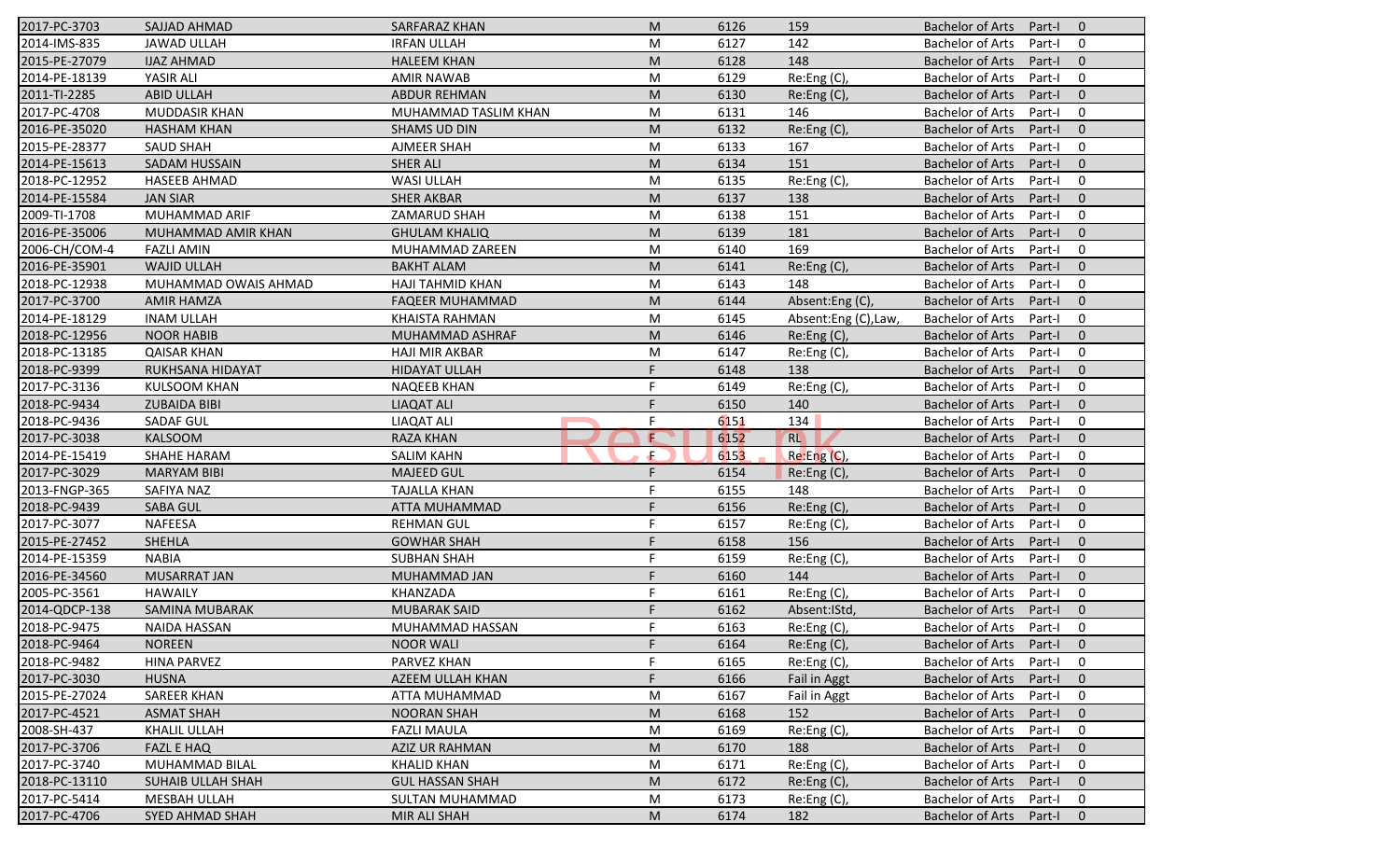| 2017-PC-4498  | <b>SHOAIB GUL</b>        | <b>CHINAR GUL</b>     | M  | 6175 | 140                | <b>Bachelor of Arts</b><br>$\mathbf 0$<br>Part-I    |
|---------------|--------------------------|-----------------------|----|------|--------------------|-----------------------------------------------------|
| 2012-PE-49283 | <b>WIQAR AHMAD</b>       | <b>MUKARRAM KHAN</b>  | M  | 6176 | 156                | <b>Bachelor of Arts</b><br>Part-I<br>$\mathbf{0}$   |
| 2017-PC-4576  | YASIR AMIN               | <b>GUL MUHAMMAD</b>   | M  | 6177 | 172                | <b>Bachelor of Arts</b><br>Part-I<br>$\mathbf 0$    |
| 2018-PC-13052 | <b>AHMAD YAR</b>         | <b>LAL RAHEEM</b>     | M  | 6178 | 155                | <b>Bachelor of Arts</b><br>$\mathbf{0}$<br>Part-I   |
| 2014-PE-17938 | MUHAMMAD SARTAJ KHAN     | <b>KHAISTA GUL</b>    | M  | 6179 | Re:Eng (C),        | <b>Bachelor of Arts</b><br>$\mathbf 0$<br>Part-I    |
| 2016-PE-35864 | MUHAMMAD ZEESHAN         | <b>AHMAD JAN</b>      | M  | 6180 | Re:Eng (C),        | <b>Bachelor of Arts</b><br>Part-I<br>$\overline{0}$ |
| 2015-PE-27287 | <b>BASEER ULLAH</b>      | <b>FAZLI HADI</b>     | M  | 6181 | Re:Eng (C),        | <b>Bachelor of Arts</b><br>$\mathbf 0$<br>Part-I    |
| 2017-PC-4466  | <b>WAHAB ULLAH</b>       | <b>INAMULLAH JAN</b>  | M  | 6182 | 142                | <b>Bachelor of Arts</b><br>$\mathbf{0}$<br>Part-I   |
| 2017-PC-4140  | <b>HASEEN ULLAH</b>      | ROOH ULLAH JAN        | M  | 6183 | 160                | $\mathbf 0$<br><b>Bachelor of Arts</b><br>Part-I    |
| 2018-PC-13458 | SAJJAD AHMAD             | <b>TAHIR MUHAMMAD</b> | M  | 6184 | Re:Eng (C),        | <b>Bachelor of Arts</b><br>Part-I<br>$\mathbf{0}$   |
| 2018-PC-13126 | <b>NOOR ULLAH</b>        | <b>MASAM KHAN</b>     | M  | 6185 | 141                | <b>Bachelor of Arts</b><br>Part-I<br>$\mathbf 0$    |
| 2018-PC-13109 | <b>FARHAN KARIM</b>      | <b>GUL KARIM</b>      | M  | 6186 | 151                | <b>Bachelor of Arts</b><br>Part-I<br>$\mathbf{0}$   |
| 2018-PC-13108 | <b>FAHEEM ULLAH</b>      | ZAIT ULLAH KHAN       | M  | 6187 | 149                | <b>Bachelor of Arts</b><br>$\mathbf 0$<br>Part-I    |
| 2017-PC-4115  | <b>SHABIR AHMAD</b>      | <b>SAIDA GUL</b>      | M  | 6188 | 187                | <b>Bachelor of Arts</b><br>$\mathbf{0}$<br>Part-I   |
| 2017-PC-3738  | <b>UMAIR AHMAD</b>       | MUHARRAM SHAH         | M  | 6189 | 158                | $\mathbf 0$<br><b>Bachelor of Arts</b><br>Part-I    |
| 2017-PC-7542  | <b>IZAZ ULLAH</b>        | <b>TOWZIH ULLAH</b>   | M  | 6190 | Re:Eng(C),         | $\mathbf{0}$<br><b>Bachelor of Arts</b><br>Part-I   |
| 2017-PC-4656  | <b>SAIF ULLAH</b>        | <b>FARID ULLAH</b>    | M  | 6191 | 183                | <b>Bachelor of Arts</b><br>$\mathbf 0$<br>Part-I    |
| 2015-PE-28406 | <b>DANISH KHAN</b>       | ZARDIN                | M  | 6192 | Re:Eng (C),        | <b>Bachelor of Arts</b><br>$\mathbf{0}$<br>Part-I   |
| 2018-PC-13099 | <b>BAKHT MUHAMMAD</b>    | WILAYAT MUHAMMAD      | M  | 6193 | Re:EE,             | <b>Bachelor of Arts</b><br>Part-I<br>$\mathbf 0$    |
| 2018-PC-13089 | <b>DAUD JAN</b>          | <b>AYUB KHAN</b>      | M  | 6194 | Re:EE,             | <b>Bachelor of Arts</b><br>$\mathbf{0}$<br>Part-I   |
| 2017-PC-4591  | <b>HAROON UR RASHEED</b> | <b>BAIT ULLAH</b>     | M  | 6195 | Re:Hist,           | <b>Bachelor of Arts</b><br>$\mathbf 0$<br>Part-I    |
| 2017-PC-4503  | ATTA UL HAQ              | <b>BAHRUL HAQ</b>     | M  | 6196 | 131                | $\mathbf{0}$<br><b>Bachelor of Arts</b><br>Part-I   |
| 2017-PC-3808  | MUHAMMAD ZAKRIYA         | ABDULLAH              | M  | 6197 | Re:Eng (C), Hist,  | <b>Bachelor of Arts</b><br>Part-I<br>0              |
| 2018-PC-13088 | <b>KHALID USMAN</b>      | <b>KARIM ULLAH</b>    | M  | 6198 | 158                | $\mathbf{0}$<br><b>Bachelor of Arts</b><br>Part-I   |
| 2002-PC-3549  | MUHAMMAD YASEEN          | <b>MOMIN KHAN</b>     | M  | 6199 | 150                | <b>Bachelor of Arts</b><br>$\mathbf 0$<br>Part-I    |
| 2015-PE-28402 | <b>HAMZA JEHAN</b>       | <b>SHAH JAN</b>       | M  | 6200 | Re:Eng (C), IR,    | <b>Bachelor of Arts</b><br>$\mathbf{0}$<br>Part-I   |
| 2018-PC-13459 | MUHAMMAD ILYAS           | TAHIR MUHAMMAD        | M  | 6201 | Re:Eng (C),        | <b>Bachelor of Arts</b><br>Part-I<br>$\mathbf 0$    |
| 2018-PC-13098 | <b>WAQAS AHMAD</b>       | <b>KARIM ULLAH</b>    | M  | 6202 | 132                | <b>Bachelor of Arts</b><br>Part-I<br>$\mathbf{0}$   |
| 2012-PE-49185 | <b>WAJAHAT ULLAH</b>     | MUSANNIF KHAN         | M  | 6203 | Re:Eng (C), Socio, | <b>Bachelor of Arts</b><br>$\mathbf 0$<br>Part-I    |
| 2018-PC-13118 | SAKHAWAT SHAH            | <b>ISRAR SHAH</b>     | M  | 6204 | 132                | <b>Bachelor of Arts</b><br>$\mathbf{0}$<br>Part-I   |
| 2016-PE-34902 | <b>FATIH ALAM</b>        | <b>MURED KHAN</b>     | F. | 6205 | Re:Eng (C),        | Bachelor of Arts<br>Part-I<br>0                     |
| 2013-EMA-1533 | TAJ WALI KHAN            | <b>KHAISTA REHMAN</b> | M  | 6206 | Re:Eng (C),        | $\mathbf{0}$<br><b>Bachelor of Arts</b><br>Part-I   |
| 2017-PC-4593  | <b>FAIZ UR RAHMAN</b>    | ABDULLAH              | M  | 6207 | 159                | <b>Bachelor of Arts</b><br>$\mathbf 0$<br>Part-I    |
| 2016-PE-34589 | <b>HIZBULLAH</b>         | MOLVI ROOH ULLAH      | M  | 6208 | 146                | <b>Bachelor of Arts</b><br>$\mathbf{0}$<br>Part-I   |
| 2017-PC-4509  | MUHAMMAD IMRAN KHAN      | ABDULLAH JAN          | M  | 6209 | Re:Eng (C),        | <b>Bachelor of Arts</b><br>Part-I<br>0              |
| 2015-PE-27046 | <b>GHUFRAN ULLAH</b>     | <b>IRFAN ULLAH</b>    | M  | 6210 | Absent:Eng(C),     | Bachelor of Arts Part-I 0                           |
| 2018-PC-12983 | <b>FAZLI RAHEEM</b>      | <b>ISAM KHAN</b>      | М  | 6211 | $Re: Eng(C)$ ,     | Bachelor of Arts Part-I<br>$\mathbf 0$              |
| 2018-PC-13031 | <b>IBRAHIM KHAN</b>      | <b>AKHTAR MANAN</b>   | M  | 6212 | Re:Eng (C),        | <b>Bachelor of Arts</b><br>Part-I<br>$\mathbf{0}$   |
| 2018-PC-13030 | <b>ALLAH NAWAZ</b>       | <b>GUL MUHAMMAD</b>   | M  | 6213 | 132                | <b>Bachelor of Arts</b><br>Part-I<br>0              |
| 2017-PC-3718  | <b>IMRAN KHAN</b>        | PIR ZADA              | M  | 6214 | Re:Ur,             | <b>Bachelor of Arts</b><br>$\mathbf 0$<br>Part-I    |
| 2017-PC-4710  | LIHAZ AHMAD              | MUHAMMAD RIAZ AHMAD   | M  | 6215 | Re:Ur,             | <b>Bachelor of Arts</b><br>0<br>Part-I              |
| 2012-PE-52102 | <b>SAEED ULLAH</b>       | LAL ZADA              | M  | 6216 | 166                | <b>Bachelor of Arts</b><br>$\mathbf 0$<br>Part-I    |
| 2018-PC-13012 | AMER ULLAH               | <b>ZEKAR KHAN</b>     | M  | 6217 | Re:Law,            | <b>Bachelor of Arts</b><br>0<br>Part-I              |
| 2018-PC-12997 | <b>ADIL KHAN</b>         | <b>MUHIB GUL</b>      | M  | 6218 | Re:Law,            | <b>Bachelor of Arts</b><br>Part-I<br>$\mathbf 0$    |
| 2015-EMA-1783 | SHAKEEL AHMAD            | NOOR MUHAMMAD KHAN    | M  | 6219 | 129                | <b>Bachelor of Arts</b><br>0<br>Part-I              |
| 2018-PC-13049 | ABDUL MAJID KHAN         | <b>WAKEEL KHAN</b>    | M  | 6220 | 154                | <b>Bachelor of Arts</b><br>$\mathbf 0$<br>Part-I    |
| 2018-PC-13076 | <b>TABASSUM KHAN</b>     | <b>MUSTAFA</b>        | M  | 6221 | Re:Eng (C), Law,   | Bachelor of Arts<br>0<br>Part-I                     |
|               |                          |                       |    |      |                    |                                                     |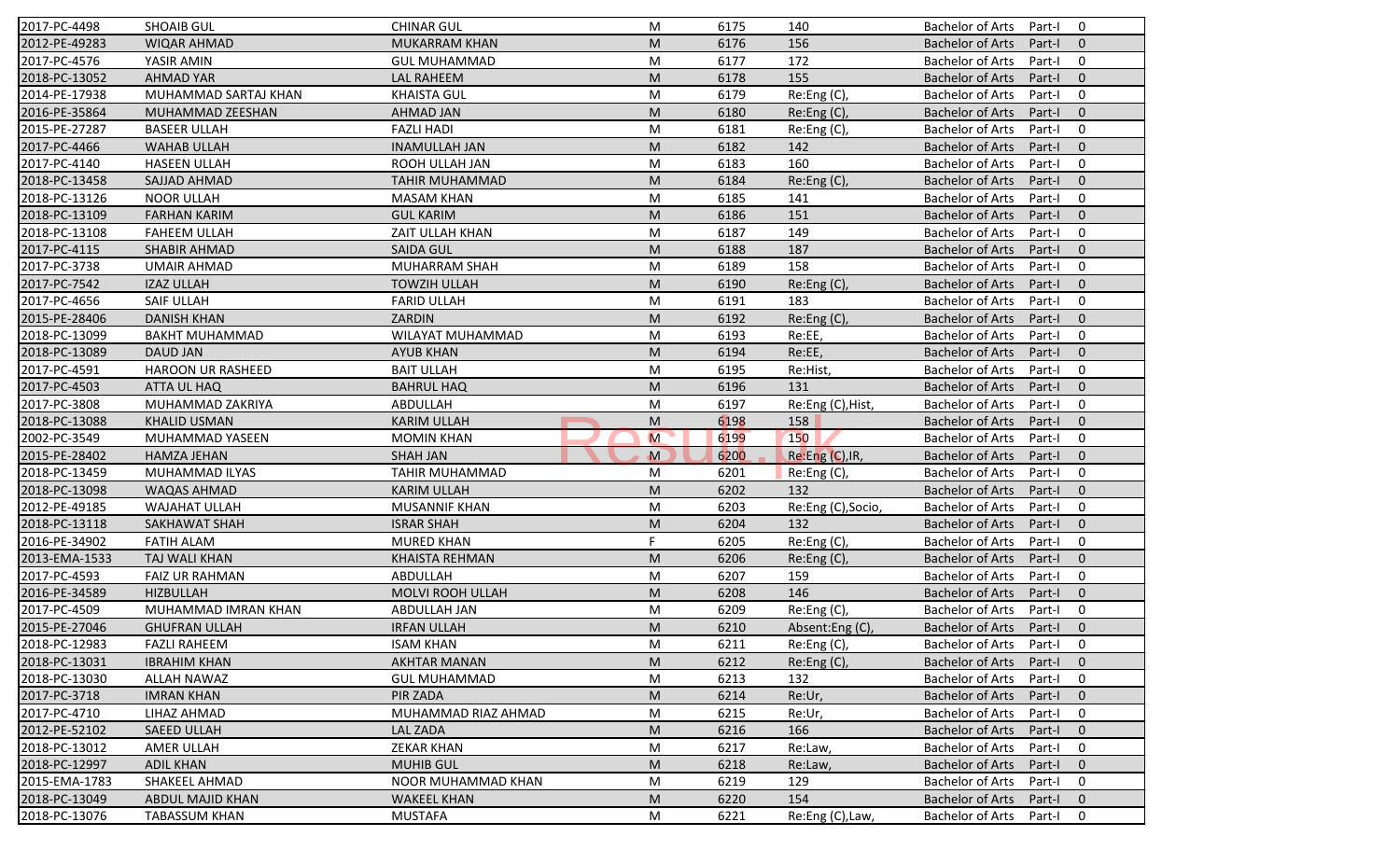| 2018-PC-13002 | <b>SAIL KHAN</b>        | <b>ALI HAIDER</b>      | M | 6222 | Re:Eng (C),Ur,   | <b>Bachelor of Arts</b><br>Part-I<br>$\overline{0}$ |
|---------------|-------------------------|------------------------|---|------|------------------|-----------------------------------------------------|
| 2013-MP-2568  | ASHFAQ AHMAD            | <b>AHMAD KHAN</b>      | M | 6223 | 153              | <b>Bachelor of Arts</b><br>Part-I<br>0              |
| 2017-PC-4493  | <b>ZIA ULLAH</b>        | <b>ROOH ULLAH</b>      | M | 6224 | Re:Eng (C), PSc, | <b>Bachelor of Arts</b><br>Part-I<br>$\mathbf{0}$   |
| 2018-PC-13010 | <b>ROMAL KHAN</b>       | HAJI AMAN ULLAH        | M | 6225 | Re:Hist,         | <b>Bachelor of Arts</b><br>0<br>Part-I              |
| 2018-PC-13048 | <b>MASAM KHAN</b>       | <b>TAJWALI</b>         | M | 6226 | 163              | $\mathbf{0}$<br><b>Bachelor of Arts</b><br>Part-I   |
| 2017-PC-7072  | <b>NAYAB FIRDOUS</b>    | <b>FIRDOUS KHAN</b>    | F | 6227 | Re:Eng (C),      | <b>Bachelor of Arts</b><br>Part-I<br>0              |
| 2018-PC-9705  | <b>NOSHEEN MIR</b>      | <b>KHAIL MIR</b>       | F | 6228 | 152              | $\mathbf{0}$<br><b>Bachelor of Arts</b><br>Part-I   |
| 2018-PC-9713  | <b>NAMAT BIBI</b>       | <b>ABDUR REHMAN</b>    | F | 6229 | Re:Eng (C),      | <b>Bachelor of Arts</b><br>0<br>Part-I              |
| 2018-PC-9690  | <b>WADDUHA</b>          | <b>SALAM KHAN</b>      | F | 6230 | Re:Eng (C),      | <b>Bachelor of Arts</b><br>$\mathbf{0}$<br>Part-I   |
| 2018-PC-9631  | <b>FAIZA</b>            | HAJI MUHAMMAD          | F | 6231 | Re:Eng (C),      | <b>Bachelor of Arts</b><br>Part-I<br>0              |
| 2017-PC-3413  | SAMREEN                 | AMEER DAD KHAN         |   | 6232 | 149              | <b>Bachelor of Arts</b><br>Part-I<br>$\mathbf{0}$   |
| 2017-PC-3407  | NABEELA                 | MIR MUHAMMAD           | F | 6233 | Re:Eng (C),      | <b>Bachelor of Arts</b><br>Part-I<br>0              |
| 2017-PC-3409  | SAJIDA                  | <b>SULTAN MEHMOOD</b>  |   | 6234 | Re:Eng (C),      | <b>Bachelor of Arts</b><br>$\mathbf{0}$<br>Part-I   |
| 2017-PC-3299  | RAHILA NAZ              | <b>LAIQAT ALI KHAN</b> | F | 6235 | $Re: Eng(C)$ ,   | <b>Bachelor of Arts</b><br>0<br>Part-I              |
| 2018-PC-13182 | <b>JAVAIRIA</b>         | <b>KHAL MIR</b>        |   | 6236 | 151              | <b>Bachelor of Arts</b><br>Part-I<br>$\overline{0}$ |
| 2018-PC-9694  | <b>KIRAN KHAN</b>       | MUHAMMAD RAFIQ         | F | 6237 | 167              | <b>Bachelor of Arts</b><br>0<br>Part-I              |
| 2018-PC-9663  | <b>SUMBAL JAHANZAIB</b> | <b>JAHANZAIB KHAN</b>  | F | 6238 | 169              | <b>Bachelor of Arts</b><br>$\mathbf{0}$<br>Part-I   |
| 2017-PC-3105  | <b>SAIRA NAZ</b>        | <b>FAZALE ASHAB</b>    | F | 6239 | Re:Eng(C),       | <b>Bachelor of Arts</b><br>0<br>Part-I              |
| 2011-PE-35662 | <b>SABA GUL</b>         | <b>NAZIR MUHAMMAD</b>  |   | 6240 | 158              | <b>Bachelor of Arts</b><br>$\mathbf{0}$<br>Part-I   |
| 2017-PC-3279  | <b>RASHIDA</b>          | ZAIT ULLAH KHAN        | F | 6241 | Re:Eng (C),      | <b>Bachelor of Arts</b><br>0<br>Part-I              |
| 2018-PC-9615  | <b>SAIMA NAZ</b>        | NIAZ ALI KHAN          | F | 6242 | 172              | <b>Bachelor of Arts</b><br>$\mathbf{0}$<br>Part-I   |
| 2018-PC-9704  | REENA JEHAN ZEB         | <b>JEHAN ZEB</b>       | F | 6243 | 172              | <b>Bachelor of Arts</b><br>0<br>Part-I              |
| 2018-PC-9716  | <b>HAMEEDA BIBI</b>     | SHAHZADA KHAN          |   | 6244 | 173              | <b>Bachelor of Arts</b><br>$\overline{0}$<br>Part-I |
| 2018-PC-9650  | <b>NOREEN GUL</b>       | KHALIL UR REHMAN       | F | 6245 | 183              | <b>Bachelor of Arts</b><br>0<br>Part-I              |
| 2018-PC-9679  | <b>SUMBAL NAEEM</b>     | MIAN MUHAMMAD NAMEEM   | Œ | 6246 | 181              | $\mathbf{0}$<br><b>Bachelor of Arts</b><br>Part-I   |
| 2018-PC-9653  | SHUMAILA                | <b>ROIDAD KHAN</b>     | Æ | 6247 | 191              | <b>Bachelor of Arts</b><br>0<br>Part-I              |
| 2018-PC-9649  | KASHMALA                | <b>KHAN MEER</b>       | F | 6248 | 165              | <b>Bachelor of Arts</b><br>Part-I<br>$\overline{0}$ |
| 2018-PC-9697  | <b>FATIMA MALIK</b>     | MIAN SHAKIR ULLAH JAN  | F | 6249 | 181              | <b>Bachelor of Arts</b><br>Part-I<br>0              |
| 2015-PE-27727 | <b>HUMA AMIR</b>        | MIAN AMIR ULLAH        | F | 6250 | Re: Eng(C)       | <b>Bachelor of Arts</b><br>$\mathbf{0}$<br>Part-I   |
| 2018-PC-9657  | <b>NADRA BIBI</b>       | MUHAMMAD KHAN          | F | 6251 | Re:Eng (C),      | <b>Bachelor of Arts</b><br>0<br>Part-I              |
| 2018-PC-9711  | <b>AISHA</b>            | <b>MUHAMMAD KHAN</b>   |   | 6252 | 178              | <b>Bachelor of Arts</b><br>$\overline{0}$<br>Part-I |
| 2018-PC-9625  | ZAKIA                   | <b>FUJUNE KHAN</b>     | F | 6253 | Re:Eng (C),      | <b>Bachelor of Arts</b><br>0<br>Part-I              |
| 2018-PC-9724  | SHAFEEQA BIBI           | <b>MASTAN SHAH</b>     | F | 6254 | 174              | <b>Bachelor of Arts</b><br>Part-I<br>$\overline{0}$ |
| 2018-PC-9709  | <b>SANIA</b>            | <b>AKHTAR GUL</b>      | F | 6255 | 175              | <b>Bachelor of Arts</b><br>Part-I<br>0              |
| 2015-PE-26983 | <b>GHAUS ALI SHAH</b>   | LIAQAT ALI SHAH        | M | 6256 | 182              | <b>Bachelor of Arts</b><br>Part-I<br>$\mathbf 0$    |
| 2015-PE-28548 | MUHAMMAD LUQMAN         | SAID UL ARIFEEN        | M | 6257 | 187              | Bachelor of Arts Part-I<br>$\mathbf 0$              |
| 2018-PC-1399  | <b>MUJAHID KHAN</b>     | <b>FAZLE MABOOD</b>    | M | 6258 | 186              | Bachelor of Arts Part-I<br>$\overline{0}$           |
| 2018-PC-13305 | TEHSEEN ULLAH           | SHER WALI KHAN         | M | 6259 | Re:Eng (C),      | <b>Bachelor of Arts</b><br>Part-I<br>0              |
| 2018-PC-13411 | <b>AAMIR KHAN</b>       | <b>JAN ALI</b>         | M | 6260 | Re:Eng(C)        | <b>Bachelor of Arts</b><br>Part-I<br>$\mathbf{0}$   |
| 2018-PC-13312 | MUHAMMAD ALI            | MUHAMMD YOUSAF         | M | 6261 | 174              | <b>Bachelor of Arts</b><br>Part-I<br>0              |
| 2017-PC-3832  | MUHAMMAD ADEEL          | <b>NAZIR</b>           | M | 6262 | 183              | <b>Bachelor of Arts</b><br>$\mathbf 0$<br>Part-I    |
| 2017-PC-5401  | <b>JUNAID KHAN</b>      | <b>NAJEEB ULLAH</b>    | M | 6263 | 213              | <b>Bachelor of Arts</b><br>0<br>Part-I              |
| 2017-PC-3830  | <b>MUHAMMAD KAFEEL</b>  | MUHAMMAD AMIN          | M | 6264 | 207              | <b>Bachelor of Arts</b><br>Part-I<br>$\mathbf 0$    |
| 2017-PC-3236  | SAIF ULLAH              | <b>HASAN GUL</b>       | M | 6265 | 209              | <b>Bachelor of Arts</b><br>0<br>Part-I              |
| 2014-PE-17259 | <b>MUREED KHAN</b>      | MUHAMMADI GUL          | M | 6266 | 135              | <b>Bachelor of Arts</b><br>$\mathbf 0$<br>Part-I    |
| 2016-PE-34843 | AAMIR SHAHZAD           | <b>RASHEED GUL</b>     | M | 6267 | 131              | Bachelor of Arts<br>0<br>Part-I                     |
| 2016-PB-4419  | MUHAMMAD NUSRAT SHAH    | <b>REHMAT SHAH</b>     | M | 6268 | 167              | Bachelor of Arts<br>Part-I<br>$\mathbf{0}$          |
|               |                         |                        |   |      |                  |                                                     |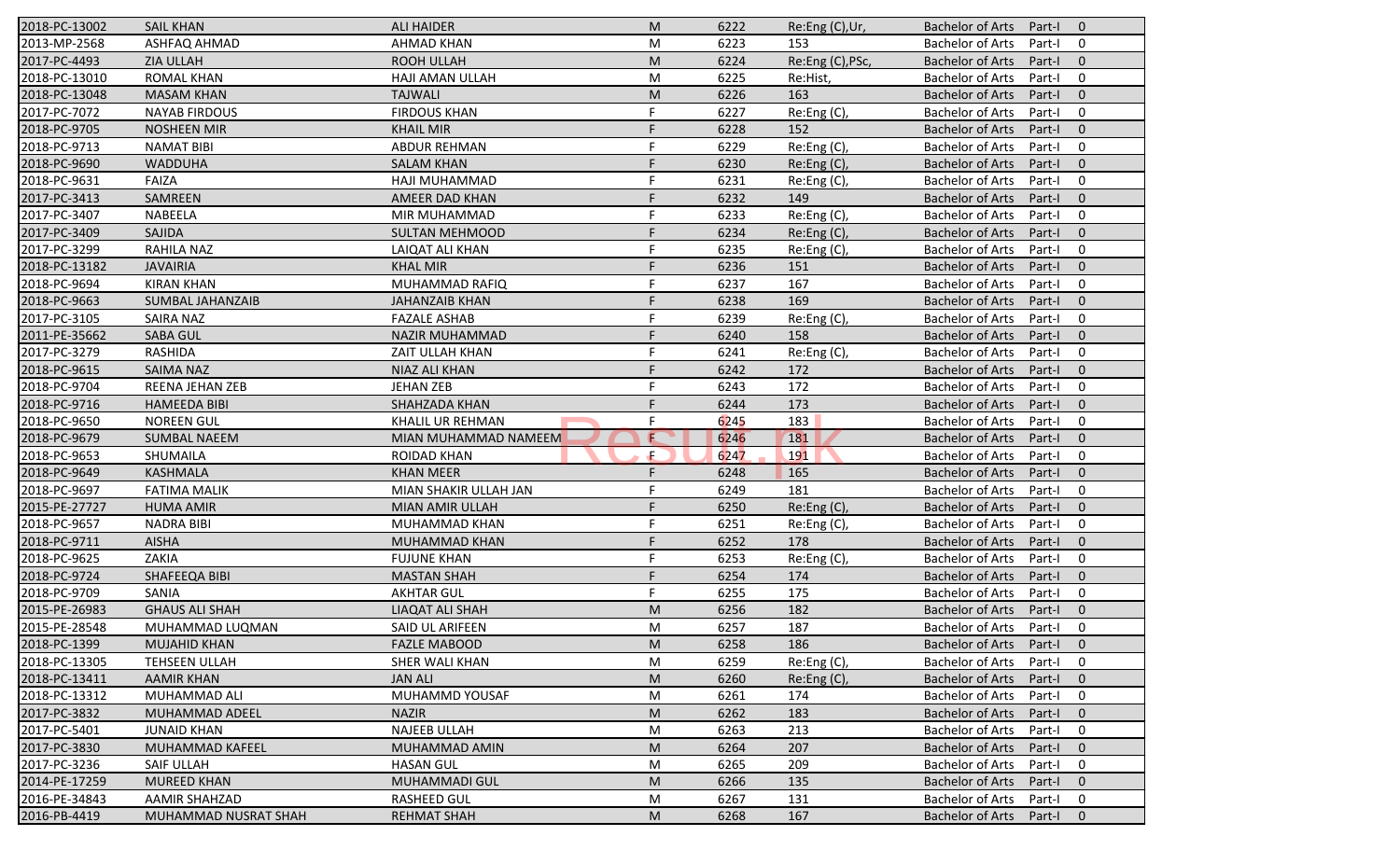| 2018-PC-13288 | <b>ASAD ULLAH</b>           | <b>ALI KHAN</b>             | M            | 6269 | 165             | <b>Bachelor of Arts</b><br>$\mathbf 0$<br>Part-I    |
|---------------|-----------------------------|-----------------------------|--------------|------|-----------------|-----------------------------------------------------|
| 2018-PC-13405 | <b>FAHEEM ULLAH</b>         | MIRZA MUHAMMAD              | M            | 6270 | 163             | <b>Bachelor of Arts</b><br>Part-I<br>$\mathbf{0}$   |
| 2015-PB-4115  | <b>AYUB ANSARI</b>          | <b>JEHANGIR KHAN</b>        | M            | 6271 | 128             | <b>Bachelor of Arts</b><br>$\mathbf 0$<br>Part-I    |
| 2017-PC-3816  | <b>NOOR ULLAH</b>           | MUHAMMAD ARIF KHAN          | M            | 6272 | 139             | $\mathbf{0}$<br><b>Bachelor of Arts</b><br>Part-I   |
| 2017-PC-4701  | <b>KASHIF MUBARIK</b>       | <b>MUBARIK SHAH</b>         | M            | 6273 | Re:Eng (C),     | $\mathbf 0$<br><b>Bachelor of Arts</b><br>Part-I    |
| 2018-PC-13365 | <b>UZAIR KHAN</b>           | PERVAZ KHAN                 | M            | 6274 | Re:Eng (C),     | $\overline{0}$<br><b>Bachelor of Arts</b><br>Part-I |
| 2016-PE-35875 | <b>IMRAN KHAN</b>           | <b>ABDUR RAB</b>            | M            | 6275 | Re:Eng (C),     | $\mathbf 0$<br><b>Bachelor of Arts</b><br>Part-I    |
| 2016-PE-34061 | <b>SYED AMIR SHAH</b>       | SYED LATIF SHAH             | M            | 6276 | 139             | $\mathbf{0}$<br><b>Bachelor of Arts</b><br>Part-I   |
| 2015-PE-28532 | <b>QAZI MUHAMMAD SOHAIL</b> | <b>QAZI MUHAMMAD ISMAIL</b> | M            | 6277 | 142             | <b>Bachelor of Arts</b><br>$\mathbf 0$<br>Part-I    |
| 2015-PE-28454 | SOHAIL AHMAD                | SHAKEEL AHMAD               | M            | 6278 | 140             | <b>Bachelor of Arts</b><br>$\mathbf{0}$<br>Part-I   |
| 2017-PC-3752  | MUHAMMAD ISMAIL             | <b>AKHTAR HUSSAIN</b>       | M            | 6279 | 182             | <b>Bachelor of Arts</b><br>Part-I<br>$\mathbf 0$    |
| 2017-PC-4723  | <b>SANA ULLAH</b>           | <b>MUHAMMAD RAGHIB</b>      | M            | 6280 | 173             | <b>Bachelor of Arts</b><br>Part-I<br>$\mathbf{0}$   |
| 2016-PE-34043 | WAQAR UL ARIFEEN            | <b>ALI RAHMAN</b>           | M            | 6281 | 161             | <b>Bachelor of Arts</b><br>$\mathbf 0$<br>Part-I    |
| 2016-PE-34146 | <b>RAHIM DAD KHAN</b>       | <b>JAMDAD KHAN</b>          | M            | 6282 | Re:Eng (C),     | $\mathbf{0}$<br><b>Bachelor of Arts</b><br>Part-I   |
| 2017-PC-4729  | <b>SAFI ULLAH</b>           | <b>RAFI ULLAH</b>           | M            | 6283 | 167             | $\mathbf 0$<br><b>Bachelor of Arts</b><br>Part-I    |
| 2008-PE-7038  | <b>ADNAN DURRANI</b>        | <b>AFSAR KHAN</b>           | M            | 6284 | 157             | $\Omega$<br><b>Bachelor of Arts</b><br>Part-I       |
| 2018-PC-13370 | <b>KHUSHAL KHAN</b>         | SALAH UD DIN AHMAD          | M            | 6285 | 151             | <b>Bachelor of Arts</b><br>$\mathbf 0$<br>Part-I    |
| 2014-PE-18798 | <b>NASIR ALI</b>            | <b>NIAMAT ALI</b>           | M            | 6286 | 150             | <b>Bachelor of Arts</b><br>$\mathbf{0}$<br>Part-I   |
| 2015-QDCP-216 | MIAN ABDUR REHMAN           | MIAN ABDUL WASEH            | M            | 6287 | 141             | <b>Bachelor of Arts</b><br>0<br>Part-I              |
| 2018-PC-13328 | <b>IBRAHIM KHAN</b>         | YASEEN KHAN                 | M            | 6288 | 175             | <b>Bachelor of Arts</b><br>$\mathbf{0}$<br>Part-I   |
| 2018-PC-13385 | <b>KALEEM ULLAH</b>         | <b>MOSAM KHAN</b>           | M            | 6289 | 182             | $\mathbf 0$<br><b>Bachelor of Arts</b><br>Part-I    |
| 2017-PC-4648  | MEHMOOD UL HASSAN           | <b>ABDUL HAMEED</b>         | M            | 6290 | 174             | $\mathbf{0}$<br><b>Bachelor of Arts</b><br>Part-I   |
| 2016-PE-34975 | <b>TANVEER ALI</b>          | <b>FAZAL HAKEEM</b>         | M            | 6291 | 142             | <b>Bachelor of Arts</b><br>0<br>Part-I              |
| 2015-PE-28517 | MUHAMMAD IMRAN              | <b>BASHIR GUL</b>           | M            | 6292 | 145             | $\mathbf{0}$<br><b>Bachelor of Arts</b><br>Part-I   |
| 2014-PE-17146 | <b>MALANG KHAN</b>          | <b>MUSLIM KHAN</b>          | M            | 6293 | 177             | <b>Bachelor of Arts</b><br>$\mathbf 0$<br>Part-I    |
| 2015-PE-28558 | MUHAMMAD SHERAZ             | <b>SHER ABBAS KHAN</b>      | $\mathbf{M}$ | 6294 | 157             | <b>Bachelor of Arts</b><br>$\mathbf{0}$<br>Part-I   |
| 2017-PC-5636  | NAWAZ SHAREEF               | <b>WAHEED KHAN</b>          | M            | 6295 | 154             | <b>Bachelor of Arts</b><br>$\mathbf 0$<br>Part-I    |
| 2017-PC-5564  | <b>MAJID ZAMAN</b>          | KHIAL ZAMAN                 | M            | 6296 | 141             | <b>Bachelor of Arts</b><br>$\mathbf{0}$<br>Part-I   |
| 2017-PC-5637  | SAMEER NAWAZ                | <b>WAHEED KHAN</b>          | M            | 6297 | 148             | <b>Bachelor of Arts</b><br>$\mathbf 0$<br>Part-I    |
| 2011-PE-40754 | SAJID ALI                   | <b>RASOOL KHAN</b>          | M            | 6298 | 145             | $\mathbf{0}$<br><b>Bachelor of Arts</b><br>Part-I   |
| 2016-PE-34091 | <b>NASEER REHMAN</b>        | AQIL ZAMAN                  | M            | 6299 | 169             | <b>Bachelor of Arts</b><br>0<br>Part-I              |
| 2018-PC-13304 | <b>WAHAB KHAN</b>           | <b>MAHBOOB KHAN</b>         | M            | 6300 | 146             | <b>Bachelor of Arts</b><br>Part-I<br>$\Omega$       |
| 2017-PC-4757  | <b>FAIQ HUSSAIN</b>         | <b>ABDUR RAZIQ</b>          | M            | 6301 | 144             | <b>Bachelor of Arts</b><br>$\mathbf 0$<br>Part-I    |
| 2014-QDCP-128 | <b>UMAR FAROOQ</b>          | <b>FAROOQ SHAH</b>          | M            | 6302 | 142             | <b>Bachelor of Arts</b><br>$\mathbf{0}$<br>Part-I   |
| 2018-PC-13322 | <b>SUFAID GUL</b>           | <b>RASHEED GUL</b>          | M            | 6303 | 155             | <b>Bachelor of Arts</b><br>Part-I<br>0              |
| 2011-PE-38362 | ADNAN KHAN SIRAJ            | SIRAJ MUHAMMAD              | ${\sf M}$    | 6304 | 178             | Bachelor of Arts Part-I 0                           |
| 2017-PC-3813  | SHAHAB UR REHMAN            | <b>IRSHAD UR REHMAN</b>     | M            | 6305 | 162             | Bachelor of Arts Part-I<br>$\mathbf 0$              |
| 2018-PC-13415 | <b>NAVEED JAMAL</b>         | <b>NAEEM KHAN</b>           | M            | 6306 | 159             | <b>Bachelor of Arts</b><br>Part-I<br>$\mathbf{0}$   |
| 2016-PE-34180 | ASAD ULLAH                  | MUHAMMAD SHAFI              | M            | 6307 | 143             | Bachelor of Arts<br>Part-I<br>0                     |
| 2016-PE-34165 | <b>IFTIKHAR KHAN</b>        | <b>GHULAM MUHAMMAD</b>      | M            | 6308 | 151             | Bachelor of Arts<br>Part-I<br>$\mathbf{0}$          |
| 2015-PE-28456 | MUHAMMAD USMAN              | <b>SAEED GUL</b>            | M            | 6309 | Absent:Eng (C), | <b>Bachelor of Arts</b><br>0<br>Part-I              |
| 2017-PC-4523  | MUHAMMAD AMIR               | NIAZ MUHAMMAD               | M            | 6310 | 174             | <b>Bachelor of Arts</b><br>$\mathbf 0$<br>Part-I    |
| 2018-PC-13303 | <b>TOUHEED KHAN</b>         | SHAUKAT ALI                 | M            | 6311 | 156             | <b>Bachelor of Arts</b><br>0<br>Part-I              |
| 2014-PE-17166 | <b>MATEE ULLAH</b>          | TAJ MUHAMMAD                | M            | 6312 | 197             | <b>Bachelor of Arts</b><br>Part-I<br>$\mathbf 0$    |
| 2017-PC-4707  | <b>NOWSHAD KHAN</b>         | SAHIB ZADA                  | M            | 6313 | 164             | <b>Bachelor of Arts</b><br>Part-I<br>0              |
| 2017-PC-3812  | <b>UMAIR KHAN</b>           | <b>TILA MUHAMMAD</b>        | M            | 6314 | Absent:Eng (C), | <b>Bachelor of Arts</b><br>$\mathbf 0$<br>Part-I    |
| 2015-PE-28507 | <b>FARRUKH SAIR</b>         | <b>ZARDAD KHAN</b>          | M            | 6315 | 168             | Bachelor of Arts<br>0<br>Part-I                     |
|               |                             |                             |              |      |                 |                                                     |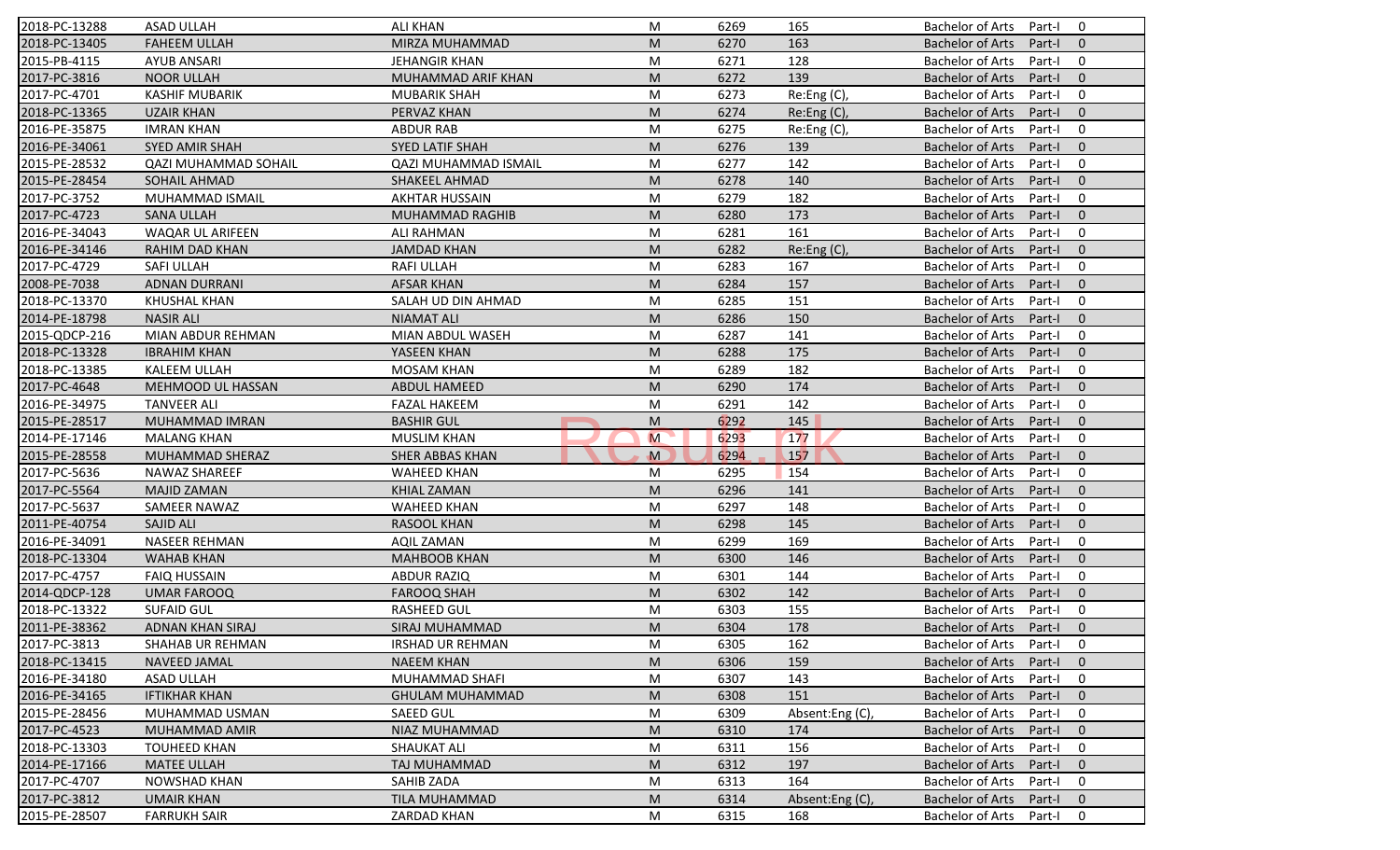| 2018-PC-13309 | <b>HAZRAT ALI</b>     | <b>AZEEM KHAN</b>      | M  | 6316 | Re:Law,             | <b>Bachelor of Arts</b><br>Part-I<br>$\overline{0}$ |
|---------------|-----------------------|------------------------|----|------|---------------------|-----------------------------------------------------|
| 2017-PC-3714  | <b>HAMZA AMIR</b>     | AMIR ULLAH KHAN        | M  | 6317 | Re:Ur,              | <b>Bachelor of Arts</b><br>Part-I<br>0              |
| 2017-PC-4522  | <b>MUJAHID ULLAH</b>  | YOUSAF GUL             | M  | 6318 | Re:Ur,              | <b>Bachelor of Arts</b><br>$\mathbf{0}$<br>Part-I   |
| 2012-PE-50977 | MUHAMMAD AADIL        | <b>MUHAMMAD SABIR</b>  | M  | 6319 | Re:Ur,              | <b>Bachelor of Arts</b><br>$\mathbf 0$<br>Part-I    |
| 2017-PC-3796  | <b>MUDDASSIR SHAH</b> | <b>MIAN MUBEEN GUL</b> | M  | 6320 | 153                 | $\mathbf{0}$<br><b>Bachelor of Arts</b><br>Part-I   |
| 2018-PC-13400 | <b>ABDUL HASEEB</b>   | <b>WASAL KHAN</b>      | M  | 6321 | 132                 | <b>Bachelor of Arts</b><br>Part-I<br>0              |
| 2018-PC-13398 | MUHAMMAD ADREES       | <b>ZAR WALI KHAN</b>   | M  | 6322 | Re:Eng (C), Ur,     | $\mathbf{0}$<br><b>Bachelor of Arts</b><br>Part-I   |
| 2018-PC-13403 | <b>AAKIF NAWAZ</b>    | <b>WAHEED KHAN</b>     | M  | 6323 | Re:Eng (C),Ur,      | <b>Bachelor of Arts</b><br>$\mathbf 0$<br>Part-I    |
| 2018-PC-13314 | MUHAMMAD SAQIL        | SIRAJ UD DIN           | M  | 6324 | Re:Eng (C),Ur,      | <b>Bachelor of Arts</b><br>$\mathbf{0}$<br>Part-I   |
| 2018-PC-13339 | AMER RAZAQ KHAN       | ABDUL RAZIQ KHAN       | M  | 6325 | Re:Eng (C),Ur,      | <b>Bachelor of Arts</b><br>Part-I<br>$\mathbf 0$    |
| 2017-PC-3743  | <b>SHAH HUSSAIN</b>   | <b>SANOBER KHAN</b>    | M  | 6326 | Re:Ur,              | <b>Bachelor of Arts</b><br>Part-I<br>$\mathbf{0}$   |
| 2018-PC-11255 | <b>TEHSEEN ULLAH</b>  | <b>AKBAR SHAH</b>      | M  | 6327 | Re:Eng (C),         | <b>Bachelor of Arts</b><br>Part-I<br>$\mathbf 0$    |
| 2018-PC-13329 | <b>SAQIB QURESHI</b>  | <b>SAJJAD QURESHI</b>  | M  | 6328 | Re:Eng (C), IStd,   | <b>Bachelor of Arts</b><br>$\mathbf{0}$<br>Part-I   |
| 2009-PE-18084 | SHAHID ULLAH          | <b>FAIZ ULLAH</b>      | M  | 6329 | Re:Eng (C), Arb,    | <b>Bachelor of Arts</b><br>$\mathbf 0$<br>Part-I    |
| 2016-PE-35466 | <b>AMNA NAZ</b>       | <b>FAZAL E HAQ</b>     |    | 6330 | 170                 | <b>Bachelor of Arts</b><br>$\overline{0}$<br>Part-I |
| 2017-PC-5320  | SHABANA NASIR KHAN    | <b>NASIR KHAN</b>      |    | 6331 | 149                 | <b>Bachelor of Arts</b><br>$\mathbf 0$<br>Part-I    |
| 2018-PC-9664  | <b>ASMA HABIB</b>     | <b>HABIB ZAMAN</b>     |    | 6332 | Re:Eng (C),         | <b>Bachelor of Arts</b><br>Part-I<br>$\mathbf{0}$   |
| 2016-PE-35172 | <b>TANZEELA GUL</b>   | <b>ZAMEER KHAN</b>     |    | 6333 | Re:Eng (C),         | <b>Bachelor of Arts</b><br>0<br>Part-I              |
| 2016-PE-35627 | RABIA IQBAL           | <b>ARSHAD IQBAL</b>    |    | 6334 | Re: Eng(C),         | <b>Bachelor of Arts</b><br>$\mathbf{0}$<br>Part-I   |
| 2016-PE-35656 | <b>MUSSARAT BIBI</b>  | <b>MIRZA KHAN</b>      |    | 6335 | Re:Eng (C),         | $\mathbf 0$<br><b>Bachelor of Arts</b><br>Part-I    |
| 2018-PC-9555  | <b>AINI</b>           | <b>KHAN SAID</b>       |    | 6336 | 140                 | $\mathbf{0}$<br><b>Bachelor of Arts</b><br>Part-I   |
| 2018-PC-9516  | <b>IQRA KHAN</b>      | <b>KHAISTA KHAN</b>    |    | 6337 | Re:Eng (C),         | $\mathbf 0$<br><b>Bachelor of Arts</b><br>Part-I    |
| 2018-PC-9622  | <b>CHAMAN ARA</b>     | <b>NISAR ALAM</b>      |    | 6338 | Re:Eng(C)           | <b>Bachelor of Arts</b><br>$\mathbf 0$<br>Part-I    |
| 2017-PC-5019  | <b>IRUM</b>           | <b>KHAN MUHAMMAD</b>   | F  | 6339 | 182                 | <b>Bachelor of Arts</b><br>$\mathbf 0$<br>Part-I    |
| 2018-PC-9689  | <b>HAFSA</b>          | <b>AFZAL KHAN</b>      | E  | 6340 | 189                 | $\mathbf{0}$<br><b>Bachelor of Arts</b><br>Part-I   |
| 2018-PC-9678  | <b>LAIBA TARIQ</b>    | MUHAMMAD TARIQ         | F. | 6341 | 187                 | <b>Bachelor of Arts</b><br>$\mathbf 0$<br>Part-I    |
| 2018-PC-8780  | <b>MISBAH IBRAR</b>   | <b>IBRAR ULLAH</b>     | F  | 6342 | 161                 | <b>Bachelor of Arts</b><br>Part-I<br>$\overline{0}$ |
| 2017-PC-3309  | <b>ALIA</b>           | <b>SAIF ULLAH</b>      |    | 6343 | 179                 | $\mathbf 0$<br><b>Bachelor of Arts</b><br>Part-I    |
| 2018-PC-9539  | <b>MAIRA WAHEED</b>   | <b>WAHEED ULLAH</b>    |    | 6344 | Re:Eco,             | <b>Bachelor of Arts</b><br>$\mathbf{0}$<br>Part-I   |
| 2017-PC-3095  | <b>NASEEM AKHTAR</b>  | <b>KOUSAR ALI</b>      | F  | 6345 | Re:Hist,            | <b>Bachelor of Arts</b><br>$\mathbf 0$<br>Part-I    |
| 2017-PC-3075  | <b>KIRAN ZEB</b>      | <b>ALAM ZEB</b>        |    | 6346 | Re:PSc,             | <b>Bachelor of Arts</b><br>$\overline{0}$<br>Part-I |
| 2018-PC-9530  | <b>SADAF</b>          | <b>FAZAL ZEB</b>       | F  | 6347 | 152                 | <b>Bachelor of Arts</b><br>$\mathbf 0$<br>Part-I    |
| 2018-PC-9567  | <b>BIBI AZRA</b>      | MUHAMMAD AYAZ          | F  | 6348 | Absent:PSc,Isl (C), | <b>Bachelor of Arts</b><br>Part-I<br>$\overline{0}$ |
| 2018-PC-9603  | <b>NEELAM</b>         | <b>MEHMOOD SHAH</b>    | F  | 6349 | 152                 | <b>Bachelor of Arts</b><br>0<br>Part-I              |
| 2017-PC-6898  | MASHAL NELOFAR JAN    | <b>NELOFAR JAN</b>     | F  | 6350 | Re:Ur,              | <b>Bachelor of Arts</b><br>Part-I<br>$\mathbf 0$    |
| 2018-PC-9536  | SALMA NOUREEN         | <b>GHULAM RASOOL</b>   |    | 6351 | Re:Eng(C),          | Bachelor of Arts Part-I<br>$\mathbf 0$              |
| 2018-PC-9604  | <b>HAJIRA WALI</b>    | MUHAMMAD WALI          | F. | 6352 | 176                 | Bachelor of Arts Part-I<br>$\overline{0}$           |
| 2018-PC-9606  | JANAZ                 | SHAMSHAD KHAN          | F  | 6353 | Re:Eng (C),Ur,      | Bachelor of Arts<br>Part-I<br>0                     |
| 2018-PC-9654  | <b>RUBI</b>           | <b>ABDUL MAJEED</b>    | F. | 6354 | 146                 | Bachelor of Arts<br>Part-I<br>$\mathbf{0}$          |
| 2010-PE-28636 | KHALID JAMAL          | SAR DARAZ KHAN         | M  | 6355 | 161                 | Bachelor of Arts<br>Part-I<br>0                     |
| 2016-PE-36066 | YASIR KHAN            | <b>AKHTAR MUNIR</b>    | M  | 6356 | 149                 | <b>Bachelor of Arts</b><br>$\mathbf 0$<br>Part-I    |
| 2015-PE-26828 | WAQAR ALI SHAH        | <b>FARMAN ALI</b>      | M  | 6357 | 163                 | <b>Bachelor of Arts</b><br>0<br>Part-I              |
| 2017-PC-4654  | <b>HAFEEZ AHMAD</b>   | <b>BASHIR MUHAMMAD</b> | M  | 6358 | 189                 | <b>Bachelor of Arts</b><br>Part-I<br>$\mathbf{0}$   |
| 2014-PE-17422 | MUHAMMAD FAZIL        | <b>FALAK NIAZ</b>      | M  | 6359 | 198                 | Bachelor of Arts<br>Part-I<br>0                     |
| 2017-PC-2593  | <b>ASIF ALI</b>       | <b>SABZ ALI</b>        | M  | 6360 | 138                 | <b>Bachelor of Arts</b><br>$\mathbf{0}$<br>Part-I   |
| 2016-PE-35412 | <b>FAZAL ULLAH</b>    | MUHAMMAD YASEEN        | M  | 6361 | 129                 | <b>Bachelor of Arts</b><br>Part-I<br>0              |
| 2018-PC-12880 | MUHAMMAD UZAIR        | <b>FAZAL RAZIQ</b>     | M  | 6362 | 208                 | Bachelor of Arts<br>Part-I<br>$\mathbf{0}$          |
|               |                       |                        |    |      |                     |                                                     |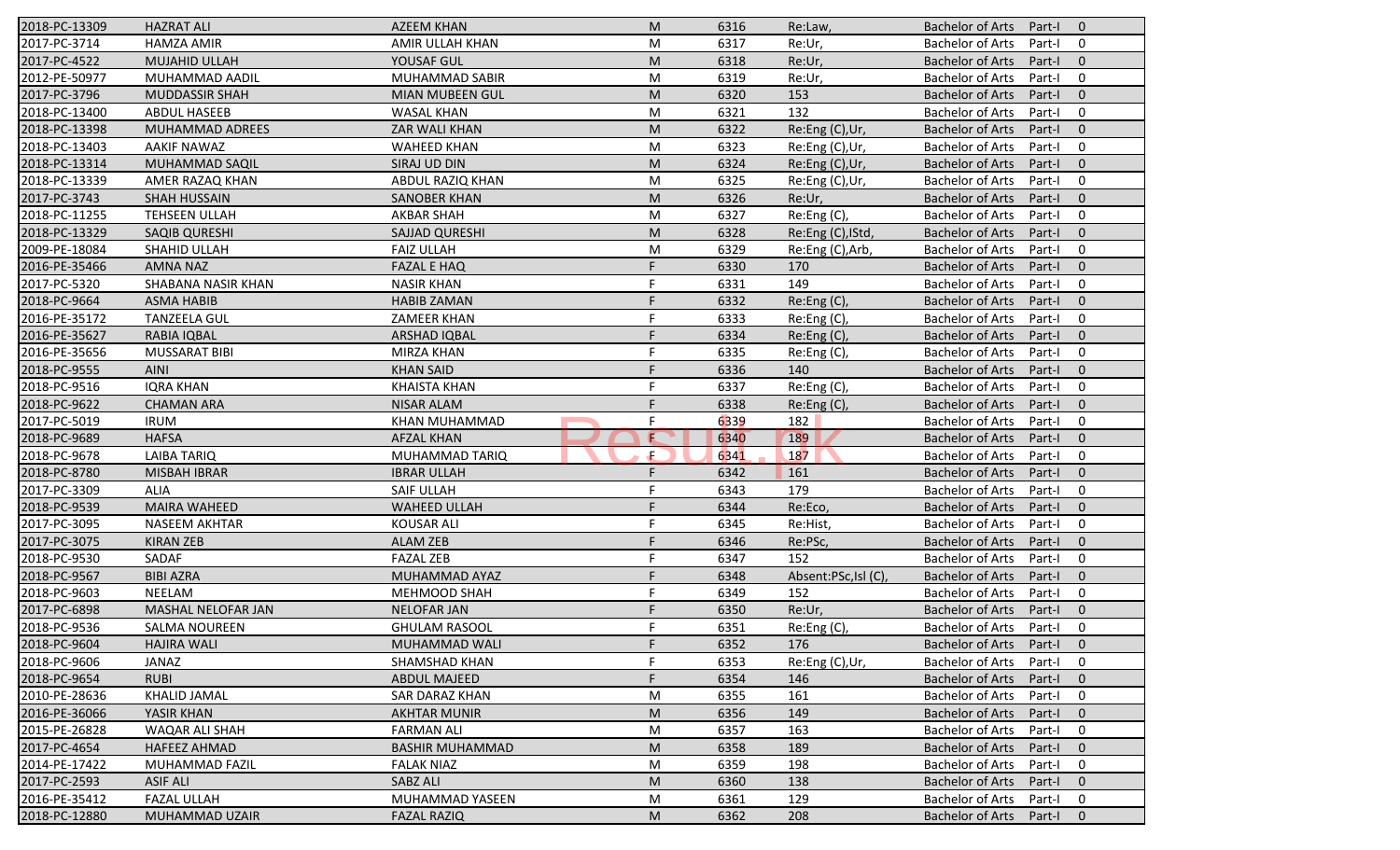| 2017-PC-4740  | MUHAMMAD ISHAQ AKBAR     | <b>GHULAM AKBAR</b>     | M            | 6363 | 160              | <b>Bachelor of Arts</b><br>0<br>Part-I            |
|---------------|--------------------------|-------------------------|--------------|------|------------------|---------------------------------------------------|
| 2014-PE-17402 | MUHAMMAD RASHID HUSSAIN  | MUHAMMAD NAWAZ KHAN     | M            | 6364 | Absent:Eng (C),  | <b>Bachelor of Arts</b><br>Part-I<br>$\mathbf{0}$ |
| 2016-FP-2759  | <b>ABBAS MEHDI</b>       | <b>AMIR MEHDI</b>       | M            | 6365 | Fail in Aggt     | <b>Bachelor of Arts</b><br>Part-I<br>0            |
| 2017-PC-4533  | <b>EHTISHAM UL HAQ</b>   | MUHAMMAD ISHAQ          | M            | 6366 | 168              | $\mathbf{0}$<br><b>Bachelor of Arts</b><br>Part-I |
| 2018-PC-13377 | <b>NADER KHAN</b>        | <b>NAWAB KHAN</b>       | M            | 6367 | 193              | 0<br><b>Bachelor of Arts</b><br>Part-I            |
| 2016-PE-34082 | ZULFIQAR AHMAD           | <b>MUHAMMAD RAFIQ</b>   | M            | 6368 | Re:Eng (C),      | $\overline{0}$<br>Bachelor of Arts<br>Part-I      |
| 2017-PC-4552  | <b>UMAR YAR</b>          | <b>GULZAR KHAN</b>      | M            | 6369 | 181              | 0<br><b>Bachelor of Arts</b><br>Part-I            |
| 2017-PC-4658  | <b>MUJAHID PERVEZ</b>    | PERVEZ AKHTAR           | M            | 6370 | 144              | $\mathbf{0}$<br><b>Bachelor of Arts</b><br>Part-I |
| 2018-PC-13318 | ANEES AHMAD SIDDIQI      | TILA MUHAMMAD SIDDIQI   | M            | 6371 | 201              | <b>Bachelor of Arts</b><br>0<br>Part-I            |
| 2016-PE-34038 | MUHAMMAD BILAL           | <b>KARIM BAKHSH</b>     | M            | 6372 | 204              | <b>Bachelor of Arts</b><br>Part-I<br>$\mathbf{0}$ |
| 2017-PC-1444  | MUHAMMAD SULEMAN         | MUHAMMAD RAHMAN         | M            | 6373 | Absent:Eng (C),  | <b>Bachelor of Arts</b><br>Part-I<br>0            |
| 2014-PE-17352 | <b>SHAHID ALI</b>        | MUHAMMAD ASLAM          | M            | 6374 | Re: Eng(C),      | <b>Bachelor of Arts</b><br>Part-I<br>$\mathbf{0}$ |
| 2017-PC-3826  | <b>INAYAT ULLAH SHAH</b> | <b>QAISAR SHAH</b>      | M            | 6375 | 207              | <b>Bachelor of Arts</b><br>0<br>Part-I            |
| 2016-PE-34953 | <b>IHTISHAM</b>          | MUHAMMAD YASEEN         | M            | 6376 | 162              | $\mathbf{0}$<br><b>Bachelor of Arts</b><br>Part-I |
| 2014-PE-17292 | <b>DAUD KHAN</b>         | <b>SHER MUHAMMAD</b>    | M            | 6377 | Re:Eng (C),      | 0<br><b>Bachelor of Arts</b><br>Part-I            |
| 2014-PE-17408 | <b>HAFEEZ UR RAHMAN</b>  | <b>HANEEF UR RAHMAN</b> | M            | 6378 | 135              | $\Omega$<br><b>Bachelor of Arts</b><br>Part-I     |
| 2016-PE-35034 | <b>KAMRAN KHAN</b>       | <b>TAJMALI KHAN</b>     | M            | 6379 | 170              | <b>Bachelor of Arts</b><br>0<br>Part-I            |
| 2017-PC-4165  | MUHAMMAD BASSAM          | KHYAL MUHAMMAD          | M            | 6380 | Re:Ur,           | <b>Bachelor of Arts</b><br>$\mathbf{0}$<br>Part-I |
| 2017-PC-4640  | <b>FAWAD ALI</b>         | <b>GOHAR ALI</b>        | M            | 6381 | 139              | <b>Bachelor of Arts</b><br>0<br>Part-I            |
| 2018-PC-12867 | <b>AHMAD HUSSAIN</b>     | <b>NEHAR HUSSAIN</b>    | M            | 6382 | 140              | <b>Bachelor of Arts</b><br>$\mathbf{0}$<br>Part-I |
| 2018-PC-13478 | <b>NOMAN KHAN</b>        | <b>JEHAN BAHADAR</b>    | M            | 6383 | 150              | 0<br><b>Bachelor of Arts</b><br>Part-I            |
| 2018-PC-12912 | <b>IKRAM UD DIN</b>      | SARTAJ UD DIN           | M            | 6384 | 128              | $\mathbf{0}$<br><b>Bachelor of Arts</b><br>Part-I |
| 2018-PC-12855 | MUHAMMAD SULEMAN         | <b>SAIFOOR KHAN</b>     | M            | 6385 | 132              | <b>Bachelor of Arts</b><br>0<br>Part-I            |
| 2018-PC-12846 | <b>ABDUL BASIT</b>       | <b>USMAN GHANI</b>      | M            | 6386 | 130              | $\mathbf{0}$<br><b>Bachelor of Arts</b><br>Part-I |
| 2017-PC-4512  | <b>ZUBAIR AHMAD</b>      | <b>UMAR BAZ</b>         | M            | 6387 | 148              | <b>Bachelor of Arts</b><br>0<br>Part-I            |
| 2018-PC-12868 | MUHAMMAD USMAN           | <b>NEHAR HUSSAIN</b>    | $\mathbf{M}$ | 6388 | 145              | <b>Bachelor of Arts</b><br>$\mathbf{0}$<br>Part-I |
| 2017-PC-4746  | ABASEEN                  | <b>SALAR RASHID</b>     | M            | 6389 | 162              | <b>Bachelor of Arts</b><br>Part-I<br>0            |
| 2018-PC-12595 | <b>USMAN</b>             | <b>SHER ZAMAN</b>       | M            | 6390 | 131              | <b>Bachelor of Arts</b><br>Part-I<br>$\mathbf{0}$ |
| 2017-PC-4497  | <b>ZOHAIB IQBAL</b>      | <b>NASIR IQBAL</b>      | M            | 6391 | 161              | $\mathbf 0$<br><b>Bachelor of Arts</b><br>Part-I  |
| 2015-PE-28502 | <b>HAFEEZ UR REHMAN</b>  | <b>SULTAN RAHEEM</b>    | M            | 6392 | Re:PSc,          | <b>Bachelor of Arts</b><br>$\mathbf{0}$<br>Part-I |
| 2017-PC-3804  | <b>SAVID KHAN</b>        | <b>SAWAB GUL</b>        | M            | 6393 | Re:Eng (C), Law, | 0<br>Bachelor of Arts<br>Part-I                   |
| 2017-PC-5431  | <b>ZARYAB KHAN</b>       | MUHAMMAD ASLAM          | M            | 6394 | Re:Eng (C),Ur,   | $\Omega$<br><b>Bachelor of Arts</b><br>Part-I     |
| 2015-PE-27202 | SHEHRYAR                 | <b>AFSAR KHAN</b>       | M            | 6395 | 140              | <b>Bachelor of Arts</b><br>0<br>Part-I            |
| 2018-PC-12856 | YASEEN KHAN              | <b>AMIN KHAN</b>        | M            | 6396 | 144              | <b>Bachelor of Arts</b><br>$\mathbf{0}$<br>Part-I |
| 2017-PC-5014  | <b>KALSOOM BIBI</b>      | ABDUL MUHAMMAD          | F.           | 6397 | 144              | <b>Bachelor of Arts</b><br>Part-I<br>0            |
| 2017-PC-5024  | NIDA GUL                 | <b>AHMAD MUNIR</b>      | E.           | 6398 | 180              | Bachelor of Arts Part-I 0                         |
| 2018-PC-9495  | <b>CHAMAN ARA</b>        | <b>NAJEEB UR RAHIM</b>  | F.           | 6399 | 172              | Bachelor of Arts Part-I<br>$\mathbf 0$            |
| 2014-PE-17615 | <b>SAFINA BEGUM</b>      | <b>GUL HAKEEM</b>       | F            | 6400 | 155              | Bachelor of Arts<br>$\mathbf{0}$<br>Part-I        |
| 98-PS-25254   | <b>IRSHAD BEGUM</b>      | MUHAMMAD TAWAB          |              | 6401 | <b>UFM</b>       | Bachelor of Arts<br>Part-I<br>0                   |
| 2017-PC-5013  | <b>MAREENA KHAN</b>      | ABDUL MUHAMMAD          | F            | 6402 | 128              | Bachelor of Arts<br>$\mathbf{0}$<br>Part-I        |
| 2008-PE-8747  | PIR FEROZE SHAH          | PIR ZUBAIR SHAH         | M            | 6403 | 186              | Bachelor of Arts<br>0<br>Part-I                   |
| 2008-PE-5835  | <b>ASHFAQ HUSSAIN</b>    | <b>HUSSAIN SHAH</b>     | M            | 6404 | 172              | <b>Bachelor of Arts</b><br>$\mathbf{0}$<br>Part-I |
| 2000-PC-4771  | WAJID ALI                | ALI ASGHAR KHAN         | M            | 6405 | 131              | Bachelor of Arts<br>0<br>Part-I                   |
| 2017-PC-7482  | <b>MUHAMMAD HILAL</b>    | HAJI SULTAN MUHAMMAD    | M            | 6406 | 158              | <b>Bachelor of Arts</b><br>Part-I<br>$\mathbf 0$  |
| 2018-PC-12562 | SAMIULLAH                | <b>AZAM KHAN</b>        | M            | 6407 | 163              | Bachelor of Arts<br>0<br>Part-I                   |
| 2018-PC-12550 | <b>INAYAT UR RAHMAN</b>  | <b>UMAR KHAN</b>        | M            | 6408 | 146              | <b>Bachelor of Arts</b><br>Part-I<br>$\mathbf{0}$ |
| 2017-PC-5395  | <b>HAMZA JAVED</b>       | MUHAMMAD JAVED          | M            | 6409 | 151              | Bachelor of Arts<br>Part-I<br>0                   |
|               |                          |                         |              |      |                  |                                                   |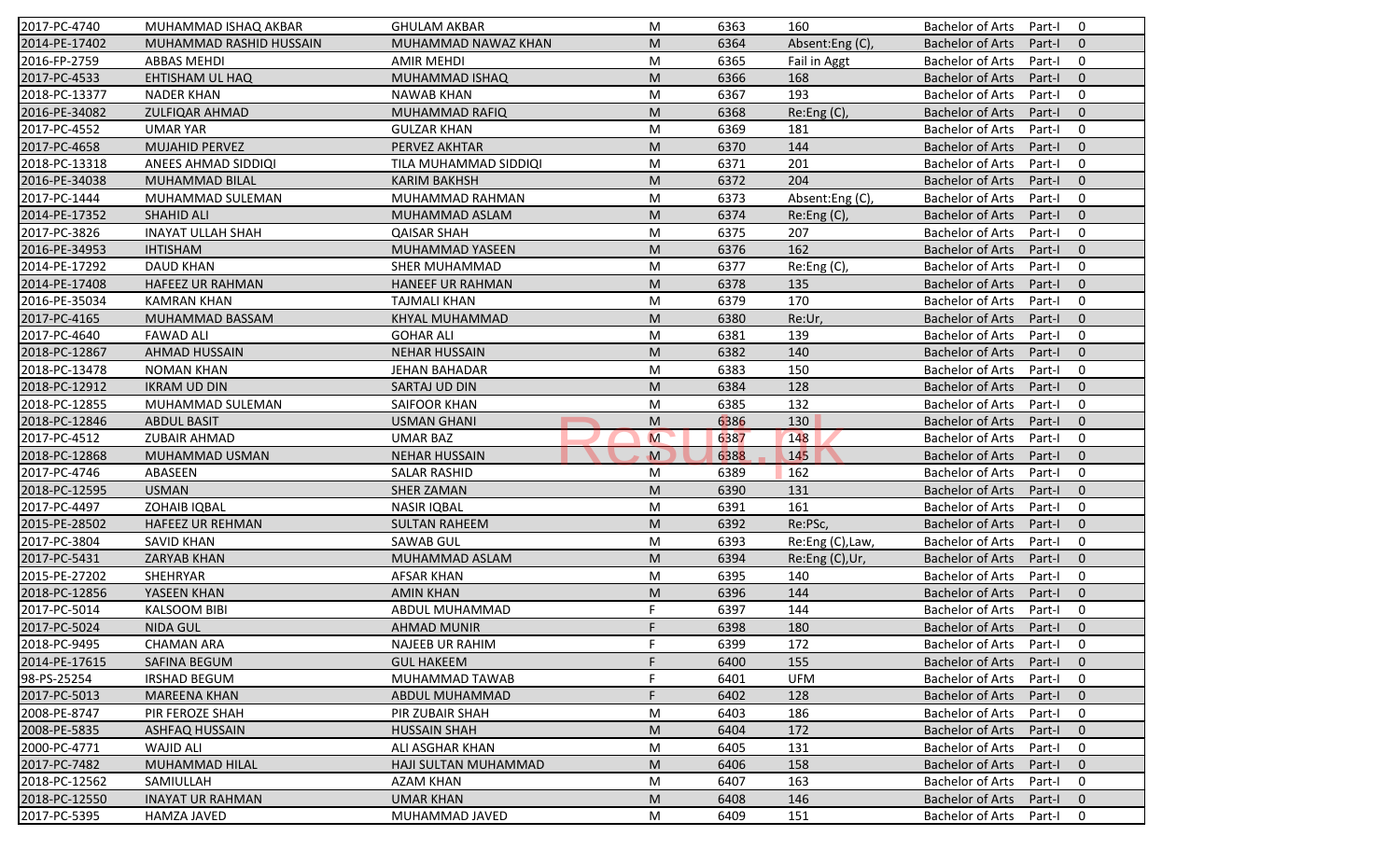| 2015-PE-27017  | MUHAMMAD ARSALAN       | <b>MUHAMMAD KHAN</b>   | M              | 6410 | Absent:Eng (C),         | <b>Bachelor of Arts</b><br>Part-I<br>$\overline{0}$ |
|----------------|------------------------|------------------------|----------------|------|-------------------------|-----------------------------------------------------|
| 2008-M-4852    | <b>HAZRAT JAMAL</b>    | RAHAMDIL KHAN          | M              | 6411 | Re:Socio,               | <b>Bachelor of Arts</b><br>Part-I<br>$\mathbf 0$    |
| 2017-PC-5809   | <b>AKBAR KHAN</b>      | <b>BAKHT RAWAN</b>     | M              | 6412 | Re:EE,                  | <b>Bachelor of Arts</b><br>Part-I<br>$\mathbf{0}$   |
| 2018-PC-12560  | <b>AMIR SOHAIL</b>     | <b>ZAMEEN KHAN</b>     | M              | 6413 | Re:Ur,                  | <b>Bachelor of Arts</b><br>$\mathbf 0$<br>Part-I    |
| 2017-PC-4700   | MUHAMMAD MUSHTAQ       | <b>KHAN BAHADAR</b>    | M              | 6414 | Re:Ur,                  | $\mathbf{0}$<br><b>Bachelor of Arts</b><br>Part-I   |
| 2018-PC-12563  | <b>ABAS KHAN</b>       | SABZ ALI KHAN          | M              | 6415 | Re:Ur,                  | <b>Bachelor of Arts</b><br>Part-I<br>0              |
| 2017-PC-5110   | <b>FARHEEN</b>         | NISAR MUHAMMAD         | F.             | 6416 | 171                     | $\mathbf{0}$<br><b>Bachelor of Arts</b><br>Part-I   |
| 2015-PE-28040  | <b>ZAINAB BIBI</b>     | <b>GUL MUHAMMAD</b>    | F              | 6417 | 176                     | <b>Bachelor of Arts</b><br>$\mathbf 0$<br>Part-I    |
| 2017-PC-3280   | <b>FARIDA NAZ</b>      | <b>IHSAN ULLAH</b>     | F              | 6418 | 185                     | <b>Bachelor of Arts</b><br>$\mathbf{0}$<br>Part-I   |
| 2017-PC-3281   | <b>SUMAIRA</b>         | ABDUL QAYYUM           | F              | 6419 | 173                     | <b>Bachelor of Arts</b><br>Part-I<br>$\mathbf 0$    |
| 2017-PC-5090   | MASROOR AHMAD SADDIQUE | NASEEM AHAMD SADDIQUE  | M              | 6420 | Re:Ur,                  | <b>Bachelor of Arts</b><br>Part-I<br>$\mathbf{0}$   |
| 2018-PC-12587  | <b>NAUMAN IJAZ</b>     | <b>BEHRAM SAID</b>     | M              | 6421 | Absent:Hist,Isl (C),    | <b>Bachelor of Arts</b><br>Part-I<br>$\mathbf 0$    |
| 2018-PC-12622  | <b>SALMAN RAZA</b>     | <b>RAZA KHAN</b>       | M              | 6422 | 137                     | <b>Bachelor of Arts</b><br>$\mathbf{0}$<br>Part-I   |
| 2018-PC-12610  | <b>HUKAM RAN</b>       | <b>NISAR KHAN</b>      | M              | 6423 | 132                     | <b>Bachelor of Arts</b><br>$\mathbf 0$<br>Part-I    |
| 2015-PE-22063  | <b>ZAKI HUSSAIN</b>    | <b>KHAIR HUSSAIN</b>   | M              | 6424 | 136                     | <b>Bachelor of Arts</b><br>Part-I<br>$\overline{0}$ |
| 2014-PE-11236  | <b>WAJID KHAN</b>      | NIAZ AMIN              | M              | 6425 | 150                     | $\mathbf 0$<br><b>Bachelor of Arts</b><br>Part-I    |
| 2018-PC-10879  | <b>HIDAYAT ULLAH</b>   | <b>NAWAB KHAN</b>      | M              | 6426 | 134                     | <b>Bachelor of Arts</b><br>$\mathbf{0}$<br>Part-I   |
| 2018-PC-10290  | <b>KAMRAN KHAN</b>     | TAJ BAR ULLAH          | M              | 6427 | 144                     | <b>Bachelor of Arts</b><br>$\mathbf 0$<br>Part-I    |
| 2017-PC-4376   | <b>LAL WAZIR KHAN</b>  | <b>HAJI YAR AFZAL</b>  | M              | 6428 | Re:Ur,                  | <b>Bachelor of Arts</b><br>$\mathbf{0}$<br>Part-I   |
| 2017-PC-1146   | SAFEER ULLAH           | <b>KHAN WAZIR</b>      | M              | 6429 | Re:Ur,                  | <b>Bachelor of Arts</b><br>$\mathbf 0$<br>Part-I    |
| 2017-PC-3431   | <b>GUL NAWAZ</b>       | <b>TILA JAN</b>        | M              | 6430 | 192                     | <b>Bachelor of Arts</b><br>$\mathbf{0}$<br>Part-I   |
| 2017-PC-3589   | <b>AAQIB RAZA</b>      | <b>ETAR GUL</b>        | M              | 6431 | 217                     | $\mathbf 0$<br><b>Bachelor of Arts</b><br>Part-I    |
| 2017-PC-7581   | <b>MUHAMMAD FARAZ</b>  | MUHAMMAD RIAZ          | M              | 6432 | 194                     | <b>Bachelor of Arts</b><br>$\overline{0}$<br>Part-I |
| 2018-PC-12114  | MUHAMMAD ROHAIL        | MUHAMMAD ZUBAIR        | M              | 6433 | 170                     | <b>Bachelor of Arts</b><br>$\mathbf 0$<br>Part-I    |
| 2016-PE-33524  | <b>WAHID ULLAH</b>     | <b>SYED MARJAN</b>     | $\overline{M}$ | 6434 | 172                     | $\mathbf{0}$<br><b>Bachelor of Arts</b><br>Part-I   |
| 2017-PC-1433   | MUHAMMAD NOOR          | YAR MUHAMMAD           | $\mathsf{M}$   | 6435 | RL                      | <b>Bachelor of Arts</b><br>$\mathbf 0$<br>Part-I    |
| 2017-PC-694    | MUHAMMAD SHOKAIB       | <b>MOHIBUR REHMAN</b>  | M              | 6436 | 173                     | <b>Bachelor of Arts</b><br>$\mathbf{0}$<br>Part-I   |
| 2014-PE-11195  | AZEEM ULLAH            | SHAFI ULLAH            | M              | 6437 | Absent:Eng (C),         | <b>Bachelor of Arts</b><br>Part-I<br>0              |
| 2014-BHAP-2668 | MUHAMMAD SAJID         | MUHAMMAD ANWAR         | M              | 6438 | 171                     | <b>Bachelor of Arts</b><br>$\mathbf{0}$<br>Part-I   |
| 2015-PE-23398  | <b>RAKHMAT KHAN</b>    | <b>GUL AHMAD KHAN</b>  | M              | 6439 | 147                     | <b>Bachelor of Arts</b><br>0<br>Part-I              |
| 2017-PC-2035   | SIRAJ UD DIN           | <b>SHAH NAK</b>        | M              | 6440 | 198                     | <b>Bachelor of Arts</b><br>$\overline{0}$<br>Part-I |
| 2014-PE-12834  | MUHAMMAD ULLAH         | <b>AMIR JAN</b>        | M              | 6441 | Re:Ur,                  | <b>Bachelor of Arts</b><br>0<br>Part-I              |
| 2017-JCK-1804  | ZEESHAN                | PERVAIZ KHAN           | M              | 6442 | Re:Law,                 | <b>Bachelor of Arts</b><br>Part-I<br>$\overline{0}$ |
| 2017-PC-4303   | <b>MUHAMMAD HARIS</b>  | <b>FAZAL HABIB</b>     | M              | 6443 | Re:Ur.                  | <b>Bachelor of Arts</b><br>Part-I<br>0              |
| 2018-PC-12388  | <b>DELAWER JAN</b>     | <b>SALA JAN</b>        | M              | 6444 | Absent:Eng (C),Isl (C), | <b>Bachelor of Arts</b><br>Part-I<br>$\mathbf 0$    |
| 2014-JCK-1256  | <b>KHAN HAIDER</b>     | KHANADAN               | M              | 6445 | 153                     | Bachelor of Arts Part-I<br>$\mathbf 0$              |
| 2015-PE-21129  | <b>HASEENA NAZ</b>     | <b>MEHER ZADA</b>      | F.             | 6446 | 135                     | Bachelor of Arts Part-I<br>$\overline{0}$           |
| 2016-PE-30831  | SHEHNAZ                | <b>MUTABAR KHAN</b>    | F              | 6447 | Absent:Eng (C),Ur,      | <b>Bachelor of Arts</b><br>Part-I<br>0              |
| 2017-PC-124    | <b>UROOJ</b>           | ABDUL JABBAR           |                | 6448 | Re:Ur,                  | <b>Bachelor of Arts</b><br>Part-I<br>$\mathbf{0}$   |
| 2018-PC-13758  | <b>FARHAT MINSAF</b>   | <b>MUNSAF KHAN</b>     |                | 6449 | Re:Ur,                  | <b>Bachelor of Arts</b><br>0<br>Part-I              |
| 2016-FCGH-2003 | <b>SHAMA SAEED</b>     | <b>MIAN SAEED SHAH</b> | F              | 6450 | Re:Ur,                  | <b>Bachelor of Arts</b><br>$\mathbf 0$<br>Part-I    |
| 2011-FCGH-1360 | <b>ANNY RIAZ</b>       | RIAZ                   | F              | 6451 | Re:PSc,                 | <b>Bachelor of Arts</b><br>0<br>Part-I              |
| 2016-CDCP-376  | <b>BAHADAR KHAN</b>    | <b>FAYYAZ KHAN</b>     | M              | 6452 | 149                     | <b>Bachelor of Arts</b><br>$\mathbf 0$<br>Part-I    |
| 2015-PE-28131  | ABDULLAH RASHEED       | KHALID RASHED          | M              | 6453 | 148                     | <b>Bachelor of Arts</b><br>0<br>Part-I              |
| 2012-PE-46792  | AFAQ AZIZ              | <b>ABDUL AZIZ</b>      | M              | 6454 | 138                     | <b>Bachelor of Arts</b><br>$\mathbf 0$<br>Part-I    |
| 2015-PE-26082  | MUHAMMAD IBRAHIM       | <b>ABDUL RAUF</b>      | M              | 6455 | 205                     | Bachelor of Arts<br>0<br>Part-I                     |
| 2017-PC-2691   | MUHAMMAD YOUSAF        | <b>ANWAR BAIG</b>      | M              | 6456 | 165                     | Bachelor of Arts<br>$\mathbf 0$<br>Part-I           |
|                |                        |                        |                |      |                         |                                                     |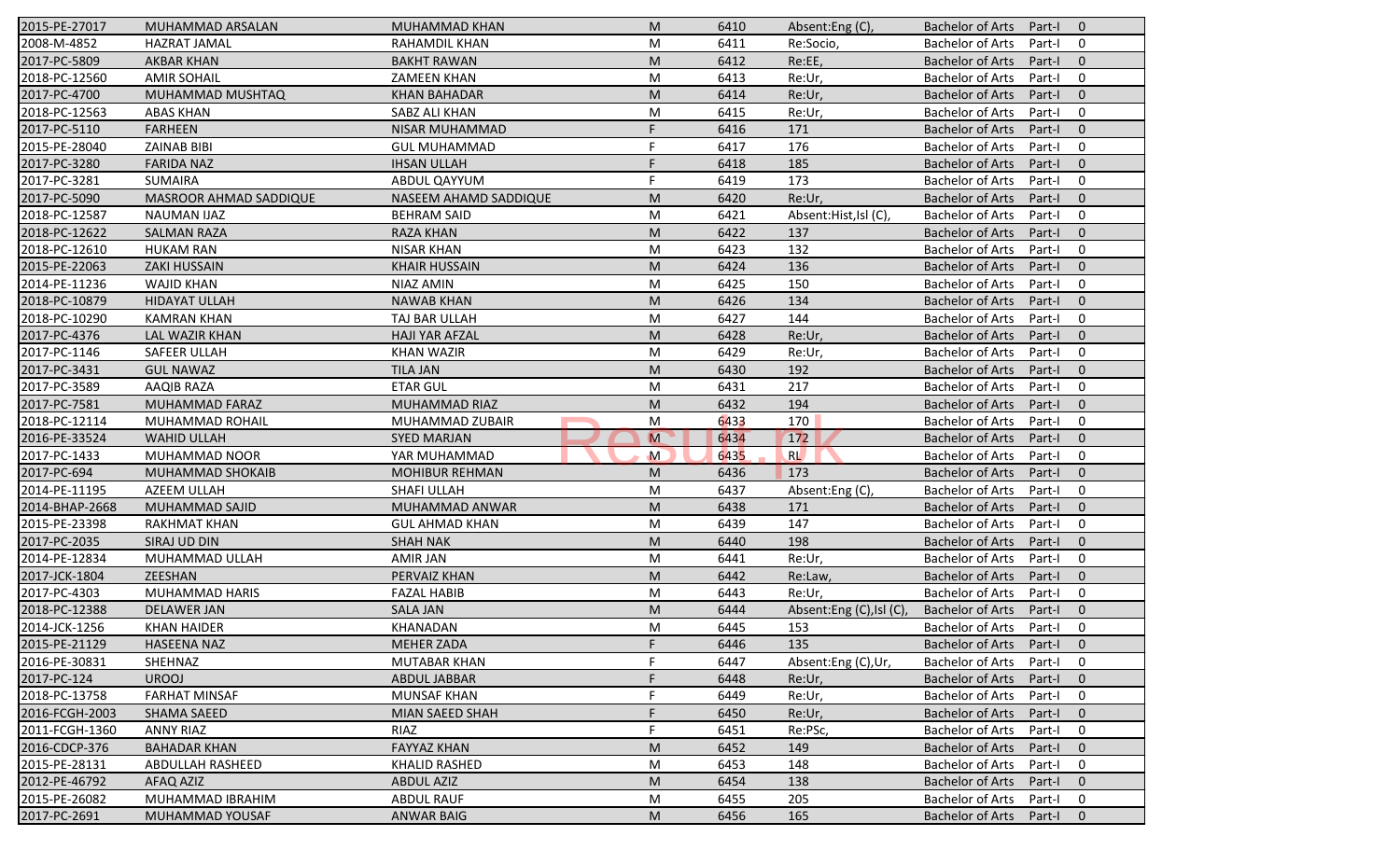| 2017-PC-2763   | <b>SOFIAN RAFI</b>     | <b>RAFI UD DIN</b>            | M  | 6457 | 181             | <b>Bachelor of Arts</b><br>0<br>Part-I              |
|----------------|------------------------|-------------------------------|----|------|-----------------|-----------------------------------------------------|
| 2018-PC-11270  | <b>HAZRAT BILAL</b>    | <b>MUHABBAT KHAN</b>          | M  | 6458 | 172             | <b>Bachelor of Arts</b><br>Part-I<br>$\mathbf{0}$   |
| 2016-PE-33967  | <b>SALMAN SAFEER</b>   | MIRZA SAFEER HUSSAIN          | M  | 6459 | Re:Ur,          | <b>Bachelor of Arts</b><br>0<br>Part-I              |
| 2017-PC-7520   | ABDULLAH               | <b>SHAH JAHAN</b>             | M  | 6460 | Absent:Law,     | $\mathbf{0}$<br><b>Bachelor of Arts</b><br>Part-I   |
| 2018-PC-10981  | <b>GHAZANFAR IQBAL</b> | MUHAMMAD IQBAL                | M  | 6461 | 139             | 0<br><b>Bachelor of Arts</b><br>Part-I              |
| 2018-PC-11005  | MUSTAFA QURESHI        | JAMIL KHAN                    | M  | 6462 | 128             | $\overline{0}$<br><b>Bachelor of Arts</b><br>Part-I |
| 2017-PC-5779   | ABDUL SUMAD            | <b>AKSAR KHAN</b>             | M  | 6463 | 129             | 0<br><b>Bachelor of Arts</b><br>Part-I              |
| 2018-PC-10552  | DAWOOD FAHEEM          | <b>FAHEEM KHAN</b>            | M  | 6464 | 149             | $\mathbf{0}$<br><b>Bachelor of Arts</b><br>Part-I   |
| 2014-PE-11661  | SAQIB ULLAH            | <b>IMRAN MUHAMMAD</b>         | M  | 6465 | Absent:Socio,   | <b>Bachelor of Arts</b><br>0<br>Part-I              |
| 2015-PE-28355  | <b>MUBEEN KHAN</b>     | <b>TARIQ KAMAL</b>            | M  | 6466 | Absent:Eco,     | <b>Bachelor of Arts</b><br>Part-I<br>$\overline{0}$ |
| 2016-PE-32649  | <b>TANVEER SHAH</b>    | <b>ZAHIR SHAH</b>             | M  | 6467 | Re:Ur,          | <b>Bachelor of Arts</b><br>Part-I<br>0              |
| 2014-BHAP-2752 | <b>ROMAN SHAH</b>      | <b>LUQMAN SHAH</b>            | M  | 6468 | 143             | <b>Bachelor of Arts</b><br>$\mathbf{0}$<br>Part-I   |
| 2004-KCCM-671  | ADIL HUSSAIN KHATTAK   | ZAHID HUSSAIN KHATTAK         | M  | 6469 | Re:Eco,         | <b>Bachelor of Arts</b><br>0<br>Part-I              |
| 2010-PE-25021  | MUHAMMAD IBRAHIM       | <b>BASHIR KHAN</b>            | M  | 6470 | Re:IR,          | $\mathbf{0}$<br><b>Bachelor of Arts</b><br>Part-I   |
| 2016-BHAP-3508 | WAQAS UR REHMAN KHAN   | <b>IMTIAZ UR REHMAN KHAN</b>  | M  | 6471 | 143             | <b>Bachelor of Arts</b><br>Part-I<br>0              |
| 2018-PC-13700  | <b>MAZHAR ALI KHAN</b> | <b>MUHAMMAD BASHIR KHAN</b>   | M  | 6472 | Re:Socio,       | $\Omega$<br><b>Bachelor of Arts</b><br>Part-I       |
| 2017-PC-7341   | YASIR KHAN             | <b>WAIDAN GUL</b>             | M  | 6473 | Re:Eco,         | <b>Bachelor of Arts</b><br>0<br>Part-I              |
| 2018-PC-8765   | <b>MANAHIL</b>         | <b>KACHKOL</b>                | F. | 6474 | 158             | $\mathbf{0}$<br><b>Bachelor of Arts</b><br>Part-I   |
| 2018-PC-13738  | <b>SUMAIRA BEGUM</b>   | <b>MIAN RAHAT SHAH</b>        |    | 6475 | 182             | <b>Bachelor of Arts</b><br>0<br>Part-I              |
| 2018-PC-8438   | <b>SUMMAYYA BIBI</b>   | <b>NOOR ALAM</b>              |    | 6476 | Re:Eng (C),     | <b>Bachelor of Arts</b><br>$\mathbf{0}$<br>Part-I   |
| 2017-PC-5125   | <b>ZAINAB BIBI</b>     | <b>WASEEM KHAN</b>            |    | 6477 | 167             | 0<br><b>Bachelor of Arts</b><br>Part-I              |
| 2018-PC-7818   | <b>SAFIA</b>           | <b>NIZAMUDDIN</b>             |    | 6478 | 142             | $\mathbf{0}$<br><b>Bachelor of Arts</b><br>Part-I   |
| 2018-PC-9273   | SHABEENA               | SARMADAN                      |    | 6479 | 128             | <b>Bachelor of Arts</b><br>0<br>Part-I              |
| 2018-PC-9245   | <b>KOSAR BIBI</b>      | <b>NAJEEB GUL</b>             | F  | 6480 | 190             | $\mathbf{0}$<br><b>Bachelor of Arts</b><br>Part-I   |
| 2015-PE-24124  | <b>NAZISH</b>          | SULTAN MUHAMMAD               | E  | 6481 | 138             | <b>Bachelor of Arts</b><br>0<br>Part-I              |
| 2017-PC-1941   | <b>SABAOUN KHALIL</b>  | <b>FARID ULLAH</b>            | Æ. | 6482 | Re:Ur,          | <b>Bachelor of Arts</b><br>$\mathbf{0}$<br>Part-I   |
| 2018-PC-8849   | <b>NAILA AFTAB</b>     | <b>AFTAB HUSSAIN</b>          | F  | 6483 | Re:Ur,          | <b>Bachelor of Arts</b><br>0<br>Part-I              |
| 2017-PC-2994   | <b>TAFZEEL</b>         | ZARNOOSH KHAN                 |    | 6484 | Re:Ur,          | <b>Bachelor of Arts</b><br>$\mathbf{0}$<br>Part-I   |
| 2018-PC-8180   | <b>FIZA BIBI</b>       | <b>NOOR BADSHAH</b>           | F  | 6485 | Absent:Ur,      | <b>Bachelor of Arts</b><br>0<br>Part-I              |
| 2018-PC-9079   | <b>SANA NAWAZ</b>      | <b>RAHMAT NAWAZ</b>           | F  | 6486 | Re:Ur,          | $\mathbf{0}$<br><b>Bachelor of Arts</b><br>Part-I   |
| 2018-PC-8940   | <b>MARYAM</b>          | MIRZA KHAN                    |    | 6487 | 177             | <b>Bachelor of Arts</b><br>0<br>Part-I              |
| 2015-PE-24217  | FAIZA                  | <b>LIAQAT ALI KHAN KHALIL</b> | F  | 6488 | Re:EE,          | <b>Bachelor of Arts</b><br>Part-I<br>$\Omega$       |
| 2018-PC-8064   | KINZA YOUSAF           | YOUSAF GHOURI                 | F  | 6489 | Absent:Ethic,   | <b>Bachelor of Arts</b><br>Part-I<br>0              |
| 2018-PC-7860   | <b>SAPNA</b>           | <b>AMIR ALI KHAN</b>          | F  | 6490 | Re:Ur,          | <b>Bachelor of Arts</b><br>$\mathbf{0}$<br>Part-I   |
| 2017-PC-1667   | <b>NADIA HUSSAIN</b>   | MUHAMMAD HUSSAIN              | F  | 6491 | Re:Ur,          | <b>Bachelor of Arts</b><br>Part-I<br>0              |
| 2018-PC-8373   | FAZEELA                | ILTAF HUSSAIN                 |    | 6492 | Re:Eco,         | Bachelor of Arts Part-I 0                           |
| 2018-PC-9164   | HALIMA                 | MUHAMMAD BILAL                | F. | 6493 | Re:Eng (C), SW, | Bachelor of Arts Part-I<br>$\mathbf 0$              |
| 2017-PC-4945   | ZAREENA BAKHTIAR       | MUHAMMAD BAKHTIAR KHALIL      | F. | 6494 | 155             | Bachelor of Arts<br>Part-I<br>$\mathbf{0}$          |
| 2017-PC-4304   | <b>JOHAR AMIN</b>      | ANWAR SHAH                    | М  | 6495 | Absent:Eng (C)  | Bachelor of Arts<br>Part-I<br>0                     |
| 2018-PC-13748  | <b>MUHAMMAD</b>        | <b>HAFIZ ABDUL WADOOD</b>     | M  | 6496 | 128             | Bachelor of Arts<br>Part-I<br>$\mathbf{0}$          |
| 2017-PC-2770   | WASEEM ULLAH           | HIDAYAT ULLAH                 | M  | 6497 | 176             | Bachelor of Arts<br>0<br>Part-I                     |
| 2008-MP-840    | <b>JAVED KHAN</b>      | <b>GUL QAYUM</b>              | M  | 6498 | 156             | <b>Bachelor of Arts</b><br>$\mathbf{0}$<br>Part-I   |
| 2017-PC-5706   | SADIQ ULLAH            | <b>GHANI MUHAMMAD</b>         | M  | 6499 | 174             | Bachelor of Arts<br>0<br>Part-I                     |
| 2014-PE-13331  | <b>IHSAN ULLAH</b>     | <b>QADAR KHAN</b>             | M  | 6500 | 206             | <b>Bachelor of Arts</b><br>Part-I<br>$\mathbf{0}$   |
| 2018-PC-11882  | <b>TAHIR ULLAH</b>     | <b>HIDAYAT ULLAH</b>          | M  | 6501 | <b>RL</b>       | <b>Bachelor of Arts</b><br>0<br>Part-I              |
| 2018-PC-11776  | MUKHTASEND ULLAH       | <b>NAEEM ULLAH</b>            | M  | 6502 | 168             | <b>Bachelor of Arts</b><br>Part-I<br>$\mathbf{0}$   |
| 2017-PC-5584   | <b>ZIA UR RAHMAN</b>   | <b>INAYAT UR RAHMAN</b>       |    | 6503 |                 |                                                     |
|                |                        |                               | M  |      | 131             | Bachelor of Arts<br>Part-I<br>0                     |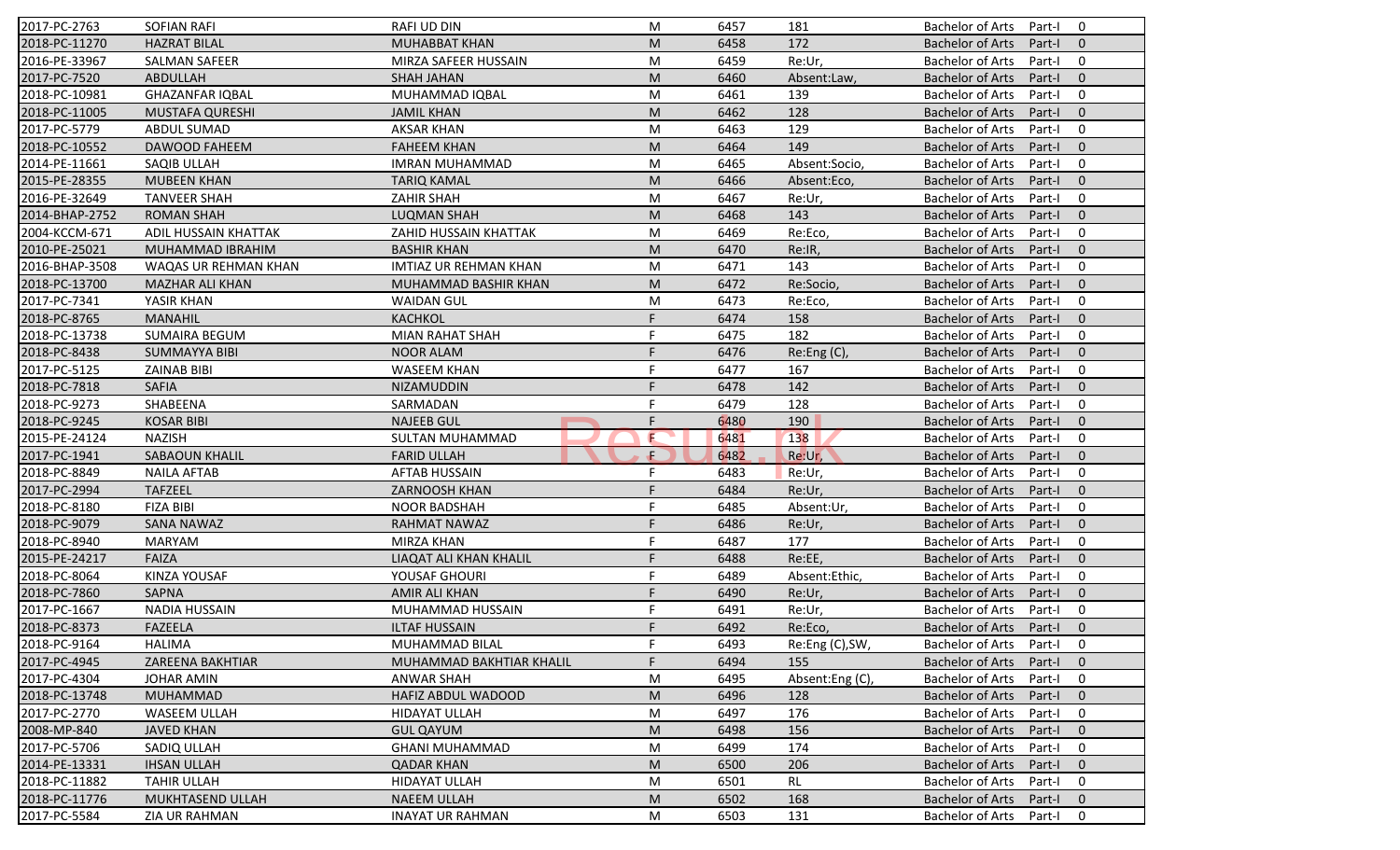| 2017-PC-2633   | ABU HURAIRAH ABDURRAHMAAN     | <b>INAYATULLAH</b>             | M              | 6504 | 154                     | <b>Bachelor of Arts</b><br>Part-I<br>$\mathbf{0}$   |
|----------------|-------------------------------|--------------------------------|----------------|------|-------------------------|-----------------------------------------------------|
| 2018-PC-12490  | <b>BILAL HASSAN</b>           | AHMAD HASSAN KHAN              | M              | 6505 | 159                     | <b>Bachelor of Arts</b><br>Part-I<br>0              |
| 2015-PE-21604  | SALAH UD DIN                  | <b>GHULAM MUHAMMAD</b>         | M              | 6506 | 164                     | <b>Bachelor of Arts</b><br>Part-I<br>$\mathbf{0}$   |
| 2017-PC-1961   | <b>IHSAN UR RAHMAN</b>        | <b>ANEES UR RAHMAN</b>         | M              | 6507 | 150                     | <b>Bachelor of Arts</b><br>0<br>Part-I              |
| 2014-PE-12170  | <b>NOUMAN</b>                 | SAYYED DIDAR HUSSAIN SHAH      | M              | 6508 | 151                     | $\mathbf{0}$<br><b>Bachelor of Arts</b><br>Part-I   |
| 2015-PE-26141  | MUHAMMAD USMAN                | MUHAMMAD HALEEM                | M              | 6509 | 150                     | <b>Bachelor of Arts</b><br>Part-I<br>0              |
| 2017-PC-3463   | ADIL MUHAMMAD                 | NIAZ MUHMMAD                   | M              | 6510 | 157                     | $\mathbf{0}$<br><b>Bachelor of Arts</b><br>Part-I   |
| 2017-PC-5758   | <b>ABDUR RAHMAN</b>           | ABDUL WADOOD                   | M              | 6511 | 206                     | <b>Bachelor of Arts</b><br>0<br>Part-I              |
| 2016-PE-33430  | <b>MUHAMMAD SALMAN</b>        | <b>SIYAL KHAN</b>              | M              | 6512 | 211                     | <b>Bachelor of Arts</b><br>$\mathbf{0}$<br>Part-I   |
| 2016-PE-32652  | <b>SIFAT ULLAH</b>            | <b>FARID ULLAH</b>             | M              | 6513 | 151                     | <b>Bachelor of Arts</b><br>Part-I<br>0              |
| 2017-PC-5436   | SHAH RUKH KHAN KHALIL         | <b>IHSAN ULLAH KHAN KHALIL</b> | M              | 6514 | $\mathsf{RL}$           | <b>Bachelor of Arts</b><br>Part-I<br>$\mathbf{0}$   |
| 2015-PE-22436  | <b>HAZRAT HUSSAIN</b>         | RAZ MUHAMMAD                   | M              | 6515 | 167                     | $\mathbf 0$<br><b>Bachelor of Arts</b><br>Part-I    |
| 2017-PC-2446   | MUHAMMAD KASHIF KHAN          | <b>KHALID KHAN</b>             | M              | 6516 | 133                     | <b>Bachelor of Arts</b><br>$\mathbf{0}$<br>Part-I   |
| 2006-MP-679    | <b>NAVEED ULLAH</b>           | <b>FAQIR HUSSAIN</b>           | M              | 6517 | 153                     | <b>Bachelor of Arts</b><br>0<br>Part-I              |
| 2016-PE-33200  | <b>LUQMAN</b>                 | <b>NADAR KHAN</b>              | M              | 6518 | 134                     | <b>Bachelor of Arts</b><br>Part-I<br>$\overline{0}$ |
| 2007-GCCJ-669  | MUHAMMAD ALAMGIR              | <b>MIANDAD</b>                 | M              | 6519 | 152                     | <b>Bachelor of Arts</b><br>$\Omega$<br>Part-I       |
| 2014-PE-13528  | <b>NAEEM ULLAH</b>            | KHANIMULLAH                    | M              | 6520 | RL                      | <b>Bachelor of Arts</b><br>$\mathbf{0}$<br>Part-I   |
| 2017-PC-4094   | <b>AHMAD ARIFIN</b>           | SAYED UL ARIFIN                | M              | 6521 | 175                     | <b>Bachelor of Arts</b><br>0<br>Part-I              |
| 2017-PC-2609   | <b>ABDUR REHMAN</b>           | <b>SHER AKBAR</b>              | M              | 6522 | Re:Ur,                  | <b>Bachelor of Arts</b><br>$\mathbf{0}$<br>Part-I   |
| 2014-PE-13408  | MUJTABA HASSAN                | <b>IRSHAD KHAN</b>             | M              | 6523 | Re:IStd,                | <b>Bachelor of Arts</b><br>Part-I<br>0              |
| 2016-PE-35188  | <b>KAMRAN HADI</b>            | <b>FAZLE HADI</b>              | M              | 6524 | 145                     | <b>Bachelor of Arts</b><br>$\mathbf{0}$<br>Part-I   |
| 2015-PE-21770  | <b>HASEEB ULLAH</b>           | SARDAR MUHAMMAD                | M              | 6525 | 139                     | <b>Bachelor of Arts</b><br>0<br>Part-I              |
| 2017-PC-2828   | <b>MUHAMMAD RIFAD</b>         | <b>IKRAM UL HAQ</b>            | M              | 6526 | Absent:PSc,             | <b>Bachelor of Arts</b><br>$\overline{0}$<br>Part-I |
| 2015-PE-24748  | <b>IMRAN FAIZ</b>             | <b>FAIZ AKBAR</b>              | M              | 6527 | 150                     | <b>Bachelor of Arts</b><br>0<br>Part-I              |
| 2018-PC-11731  | <b>ARBAB BAHROZ</b>           | ARBAB FASIH UR REHMAN          | $\overline{M}$ | 6529 | Re:Socio,               | $\mathbf{0}$<br><b>Bachelor of Arts</b><br>Part-I   |
| 2016-PE-35839  | <b>MUHAMMAD BILAL</b>         | <b>ULAS KHAN</b>               | $\mathsf{M}$   | 6530 | 141                     | <b>Bachelor of Arts</b><br>0<br>Part-I              |
| 2018-PC-13422  | <b>REHMAN UD DIN</b>          | <b>GHULAM MOHY UD DIN</b>      | M              | 6531 | Re:Eco,                 | <b>Bachelor of Arts</b><br>$\mathbf{0}$<br>Part-I   |
| 2015-PE-22024  | ARBAB SULTAN MUHAMMAD         | ARBAB HAYAT ULLAH              | M              | 6532 | Fail in Aggt            | $\mathbf 0$<br><b>Bachelor of Arts</b><br>Part-I    |
| 2018-PC-11413  | MUHAMMAD HUMZA                | <b>MANZOOR HUSSAIN</b>         | M              | 6533 | Absent:Ur,              | <b>Bachelor of Arts</b><br>$\mathbf{0}$<br>Part-I   |
| 2006-PC-1590   | <b>MUHAMMAD SAFEER</b>        | MUHAMMAD ASHRAF                | M              | 6534 | Re:Ur,                  | $\mathbf 0$<br><b>Bachelor of Arts</b><br>Part-I    |
| 2016-PE-34280  | <b>WASI ULLAH</b>             | <b>FAREED ULLAH</b>            | M              | 6535 | Re:Ur,                  | <b>Bachelor of Arts</b><br>$\overline{0}$<br>Part-I |
| 2018-PC-10933  | MUHAMMAD WAQAS                | <b>SAHAR KHAN</b>              | M              | 6536 | RL                      | <b>Bachelor of Arts</b><br>0<br>Part-I              |
| 2018-PC-11737  | MOHAMMAD ABBAS KHAN BABA KHEL | <b>ESSA KHAN</b>               | M              | 6537 | Fail in Aggt            | <b>Bachelor of Arts</b><br>$\Omega$<br>Part-I       |
| 2017-PC-2503   | <b>JAVED KHAN</b>             | <b>GULAB KHAN</b>              | M              | 6538 | Absent:Eng (C),Ur,      | <b>Bachelor of Arts</b><br>Part-I<br>0              |
| 2018-PC-11657  | <b>ABDULLAH KHAN</b>          | <b>IHSANULLAH KHAN</b>         | M              | 6539 | 155                     | <b>Bachelor of Arts</b><br>$\mathbf 0$<br>Part-I    |
| 2018-PC-11132  | <b>ABDUL RAUF</b>             | <b>BADSHAH NAWAB</b>           | M              | 6540 | 169                     | Bachelor of Arts Part-I<br>$\mathbf 0$              |
| 2018-PC-10088  | AMEER BARAK KHAN BURKI        | <b>ROZI KHAN BURKI</b>         | M              | 6541 | Absent:Eng (C),Isl (C), | Bachelor of Arts Part-I<br>$\overline{0}$           |
| 2018-PC-11540  | ARSHAD MAHMOOD                | <b>FAZLI MAHMOOD</b>           | M              | 6542 | 147                     | <b>Bachelor of Arts</b><br>Part-I<br>0              |
| 2018-PC-10584  | MUHAMMAD HAYAT KHAN KHALIL    | MUHAMMAD ASLAM KHAN KHALIL     | M              | 6543 | Re:Law,                 | <b>Bachelor of Arts</b><br>Part-I<br>$\mathbf{0}$   |
| 2018-PC-12374  | MUHAMMAD IMAD KHAN KHALIL     | MUHAMMAD KHAN KHALIL           | M              | 6544 | 146                     | <b>Bachelor of Arts</b><br>Part-I<br>0              |
| 2017-PC-4064   | <b>OMAR IHTISHAM</b>          | HAJI AFTAB AHMAD               | M              | 6545 | 155                     | <b>Bachelor of Arts</b><br>$\mathbf 0$<br>Part-I    |
| 2013-BHAP-2370 | MUJTABA ALI KHAN              | SHER AZAM KHAN                 | M              | 6546 | Re:Edu,                 | <b>Bachelor of Arts</b><br>0<br>Part-I              |
|                |                               | <b>SAIF ULLAH</b>              |                |      |                         |                                                     |
| 2014-PE-13222  | KHALID MUHAMMAD TAHIR         |                                | M              | 6547 | Absent:PSc,IR,          | <b>Bachelor of Arts</b><br>Part-I<br>$\mathbf 0$    |
| 2016-PE-32576  | HAMZA KHAN KHALIL             | SALEH MUHAMMAD                 | M              | 6548 | 134                     | <b>Bachelor of Arts</b><br>Part-I<br>0              |
| 2018-PC-12710  | <b>ALI JAVED</b>              | <b>JAVED HUSSAIN</b>           | M              | 6549 | Re:Hist,                | <b>Bachelor of Arts</b><br>$\mathbf 0$<br>Part-I    |
| 2017-PC-288    | NABEELA                       | <b>NOOR BADSHAH</b>            | F              | 6550 | 128                     | <b>Bachelor of Arts</b><br>Part-I<br>0              |
| 2016-PE-30948  | <b>KAINAT BIBI</b>            | ALI MARDAN QURESHI             |                | 6551 | Re:Eng (C),             | Bachelor of Arts Part-I<br>$\mathbf{0}$             |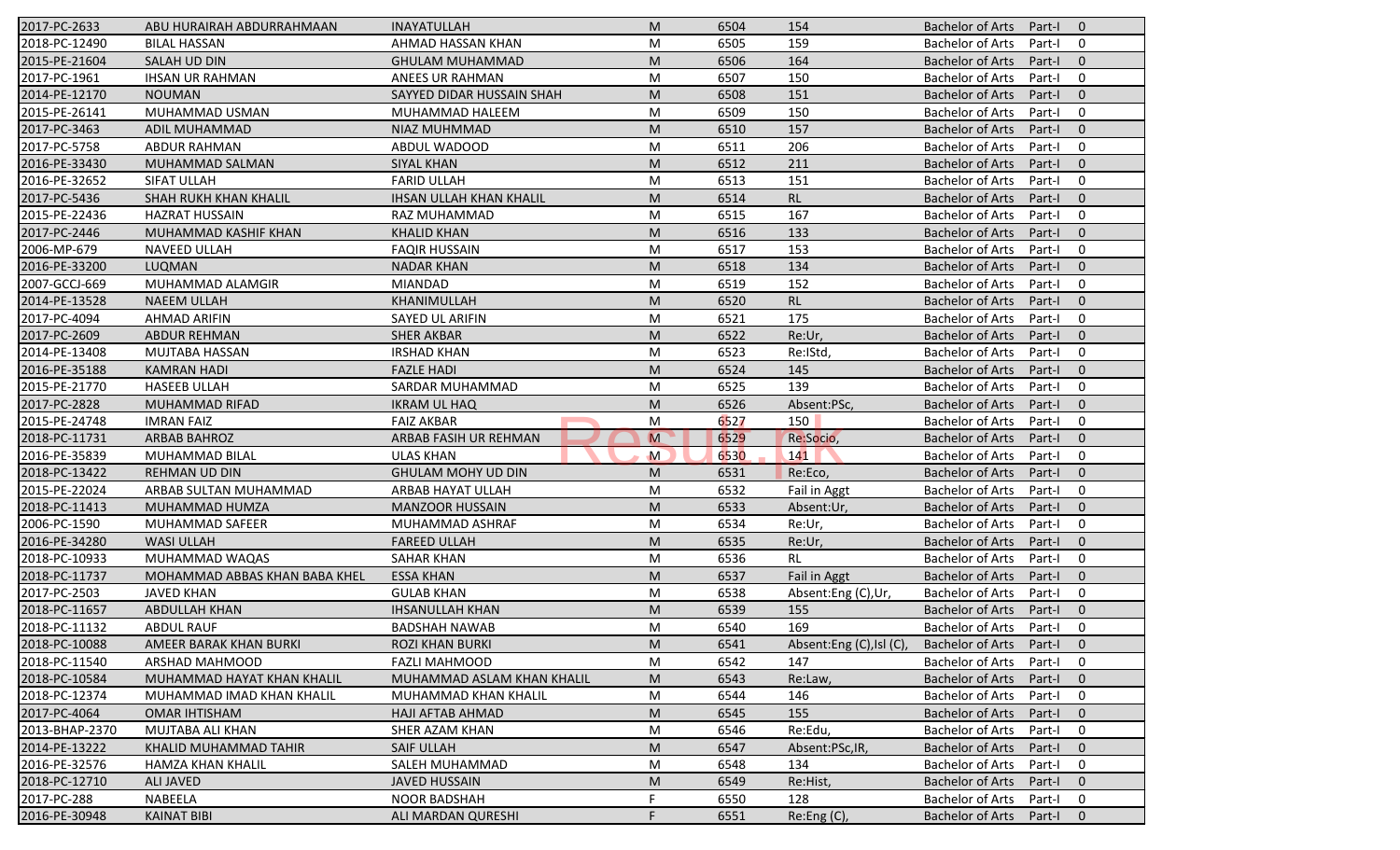| 2017-PC-117     | <b>MUMTAZ BIBI</b>      | <b>SADIQ BHATTI</b>        | F.           | 6552 | Re:Eng (C),        | <b>Bachelor of Arts</b><br>0<br>Part-I              |
|-----------------|-------------------------|----------------------------|--------------|------|--------------------|-----------------------------------------------------|
| 2017-PC-239     | <b>SAHAR ISHFAQ</b>     | <b>ISHFAQ ULLAH KHAN</b>   | F            | 6553 | Absent:Eng (C),    | <b>Bachelor of Arts</b><br>Part-I<br>$\mathbf{0}$   |
| 2018-PC-8824    | SHAZIA AKBAR            | <b>GHULAM AKBAR</b>        |              | 6554 | 154                | <b>Bachelor of Arts</b><br>$\mathbf 0$<br>Part-I    |
| 2013-PE-2596    | <b>IRSHAD BIBI</b>      | <b>AHMAD SHAH</b>          | F            | 6555 | 168                | $\mathbf{0}$<br><b>Bachelor of Arts</b><br>Part-I   |
| 2016-PE-30788   | <b>FATIMA BASHIR</b>    | <b>BASHIR AHMAD</b>        | F            | 6556 | 136                | $\mathbf 0$<br><b>Bachelor of Arts</b><br>Part-I    |
| 2017-PC-287     | SEEMA                   | <b>NOOR BAD SHAH</b>       | F            | 6557 | Re:Eng (C),        | <b>Bachelor of Arts</b><br>$\overline{0}$<br>Part-I |
| 2018-PC-8930    | SHEHZADI                | <b>SIKANDAR KHAN</b>       |              | 6558 | 141                | 0<br><b>Bachelor of Arts</b><br>Part-I              |
| 2015-PE-21153   | SAMEENA                 | <b>GOHAR ALI</b>           | F            | 6559 | Absent:Eng (C),    | <b>Bachelor of Arts</b><br>$\mathbf{0}$<br>Part-I   |
| 2017-PC-441     | SOMAYYA                 | <b>AHMAD SALIM</b>         | F            | 6560 | 171                | $\mathbf 0$<br><b>Bachelor of Arts</b><br>Part-I    |
| 2017-PC-5166    | <b>KALSOOM</b>          | <b>JAMSHAID</b>            | F            | 6561 | Re:Eng (C),        | <b>Bachelor of Arts</b><br>Part-I<br>$\mathbf{0}$   |
| 2017-PC-212     | <b>UZMA GUL</b>         | <b>GUL KHAN</b>            | F            | 6562 | 142                | <b>Bachelor of Arts</b><br>Part-I<br>0              |
| 2014-PE-15784   | SHEHLA FARID            | <b>FARID KHAN</b>          | F            | 6563 | 135                | <b>Bachelor of Arts</b><br>Part-I<br>$\mathbf{0}$   |
| 2018-PC-9211    | <b>NEELAM NAHEED</b>    | ABDUL JABBAR               | F.           | 6564 | 153                | <b>Bachelor of Arts</b><br>$\mathbf 0$<br>Part-I    |
| 2018-PC-8145    | <b>SALMA AFRIDI</b>     | NASRULLAH AFRIDI           | F            | 6565 | Re:Ur,             | $\mathbf{0}$<br><b>Bachelor of Arts</b><br>Part-I   |
| 2017-PC-398     | <b>ITRAT BATOOL</b>     | <b>KOUSAR ALI</b>          |              | 6566 | Absent:Edu,        | $\mathbf 0$<br><b>Bachelor of Arts</b><br>Part-I    |
| 06-PC-551       | <b>ASMA GUL</b>         | <b>GUL MOHAMMAD QURESH</b> | F            | 6567 | Absent:Eng (C),Ur, | $\Omega$<br><b>Bachelor of Arts</b><br>Part-I       |
| 2017-PC-2976    | MAYMOONA MATLOOB        | <b>MATLOOB ALAM</b>        | F            | 6568 | Re:Ur,             | <b>Bachelor of Arts</b><br>$\mathbf 0$<br>Part-I    |
| 2017-PC-378     | <b>BUSHRA BASHIR</b>    | <b>BASHIR AHMAD</b>        | F            | 6569 | Re:Ur,             | <b>Bachelor of Arts</b><br>$\mathbf{0}$<br>Part-I   |
| 2018-PC-8206    | <b>ASIYA</b>            | <b>ANWAR SAID</b>          | F            | 6570 | 161                | <b>Bachelor of Arts</b><br>0<br>Part-I              |
| 2018-PC-13596   | <b>JALAL UD DIN</b>     | MUHAMMAD HILAL             | M            | 6571 | 177                | <b>Bachelor of Arts</b><br>$\mathbf{0}$<br>Part-I   |
| 2014-FP-2507    | MUHAMMAD SAQIB          | MUHAMMAD AYAZ              | M            | 6572 | 138                | $\mathbf 0$<br><b>Bachelor of Arts</b><br>Part-I    |
| 2017-PC-2119    | MUHAMMAD ARIF           | <b>SABIR KHAN</b>          | M            | 6573 | 189                | $\mathbf{0}$<br><b>Bachelor of Arts</b><br>Part-I   |
| 2015-PE-25191   | <b>SULAIMAN KHAN</b>    | <b>TAHMAS KHAN</b>         | M            | 6574 | 129                | 0<br><b>Bachelor of Arts</b><br>Part-I              |
| 2018-PC-10768   | SHAKEEL ASHRAF          | MUHAMMAD ASHRAF            | M            | 6575 | 158                | $\mathbf{0}$<br><b>Bachelor of Arts</b><br>Part-I   |
| 97-PS-12382     | <b>FAHAD KHAN</b>       | <b>AFSAR KHAN</b>          | M            | 6576 | 157                | <b>Bachelor of Arts</b><br>$\mathbf 0$<br>Part-I    |
| 2017-PC-2814    | <b>ISHFAQ KHAN</b>      | <b>DRAIM KHAN</b>          | $\mathbf{M}$ | 6577 | Absent:Eng (C),    | <b>Bachelor of Arts</b><br>$\mathbf{0}$<br>Part-I   |
| 2017-PC-2762    | <b>AMIR HUSSAIN</b>     | <b>NAZAR HUSSAIN</b>       | M            | 6578 | 191                | <b>Bachelor of Arts</b><br>Part-I<br>$\mathbf 0$    |
| 2014-P/COM-8140 | <b>NAZIR AHMAD</b>      | ATTA MUHAMMAD              | M            | 6579 | 145                | <b>Bachelor of Arts</b><br>Part-I<br>$\mathbf{0}$   |
| 2017-PC-4767    | MUHAMMAD TARIQ          | <b>JANNAT GUL</b>          | M            | 6580 | 163                | $\mathbf 0$<br><b>Bachelor of Arts</b><br>Part-I    |
| 2017-PC-2194    | SHEHBAZ KHAN            | <b>MUSAFAR KHAN</b>        | M            | 6581 | <b>UFM</b>         | <b>Bachelor of Arts</b><br>$\mathbf{0}$<br>Part-I   |
| 2017-PC-2533    | <b>NASEER AHMAD</b>     | MUHAMMAD GHULAM            | M            | 6582 | 210                | $\mathbf 0$<br><b>Bachelor of Arts</b><br>Part-I    |
| 2015-PE-23862   | SHAMSUL HAQ             | FAZL-E-HADI                | M            | 6583 | 128                | $\mathbf{0}$<br><b>Bachelor of Arts</b><br>Part-I   |
| 2017-PC-5821    | <b>SARDAR ALI</b>       | SAADAT ALI                 | M            | 6584 | 180                | <b>Bachelor of Arts</b><br>$\mathbf 0$<br>Part-I    |
| 2015-PE-23514   | <b>ASAD ULLAH</b>       | <b>RAMBIL KHAN</b>         | M            | 6585 | 146                | <b>Bachelor of Arts</b><br>$\mathbf{0}$<br>Part-I   |
| 2017-PC-974     | <b>FAQIR HUSSAIN</b>    | AKHTAR HUSSAIN             | M            | 6586 | 145                | <b>Bachelor of Arts</b><br>Part-I<br>0              |
| 2015-PE-26495   | LUQMAN KHAN             | <b>SAID KHAN</b>           | ${\sf M}$    | 6587 | 158                | Bachelor of Arts Part-I 0                           |
| 2017-PC-922     | MUHAMMAD ATIF           | SHAH ALAM                  | M            | 6588 | 191                | Bachelor of Arts Part-I<br>0                        |
| 2016-PE-35565   | <b>MUHAMMAD BILAL</b>   | <b>TAZA KHAN</b>           | M            | 6589 | <b>RL</b>          | Bachelor of Arts<br>$\mathbf{0}$<br>Part-I          |
| 2011-PE-34562   | MUHAMMAD KHAYAM KHAN    | <b>HAKIM KHAN</b>          | M            | 6590 | Fail in Aggt       | Bachelor of Arts<br>Part-I<br>0                     |
| 2017-PC-2092    | MUHAMMAD SAEED          | <b>SHAHID KHAN</b>         | M            | 6591 | <b>RL</b>          | Bachelor of Arts<br>$\mathbf{0}$<br>Part-I          |
| 2015-ODCP-775   | HASSAN ZEB KHAN         | JAHAN ZEB KHAN             | M            | 6592 | 138                | Bachelor of Arts<br>0<br>Part-I                     |
| 2017-PC-4432    | MUHAMMAD ISHAQ          | <b>SHAMS UL HAQ</b>        | M            | 6593 | <b>RL</b>          | Bachelor of Arts<br>$\mathbf{0}$<br>Part-I          |
| 2017-PC-749     | <b>SALMAN KHAN</b>      | <b>AYUB KHAN</b>           | M            | 6594 | 149                | Bachelor of Arts<br>0<br>Part-I                     |
| 2017-PC-1091    | <b>WASIF ULLAH</b>      | <b>BARKAT ALI KHAN</b>     | M            | 6595 | 156                | <b>Bachelor of Arts</b><br>Part-I<br>$\mathbf 0$    |
| 2010-PE-23253   | <b>ZAHIR SHAH</b>       | <b>AMEER SHAH</b>          | M            | 6596 | 147                | <b>Bachelor of Arts</b><br>0<br>Part-I              |
| 2015-PE-23011   | <b>ZAHID GUL</b>        | <b>AMIN GUL</b>            | M            | 6597 | Absent:Eng (C),    | <b>Bachelor of Arts</b><br>Part-I<br>$\mathbf{0}$   |
| 2016-PE-33289   | <b>ZOHAIB MEHAR GUL</b> | <b>MEHAR GUL</b>           | M            | 6598 | 166                | Bachelor of Arts<br>Part-I<br>0                     |
|                 |                         |                            |              |      |                    |                                                     |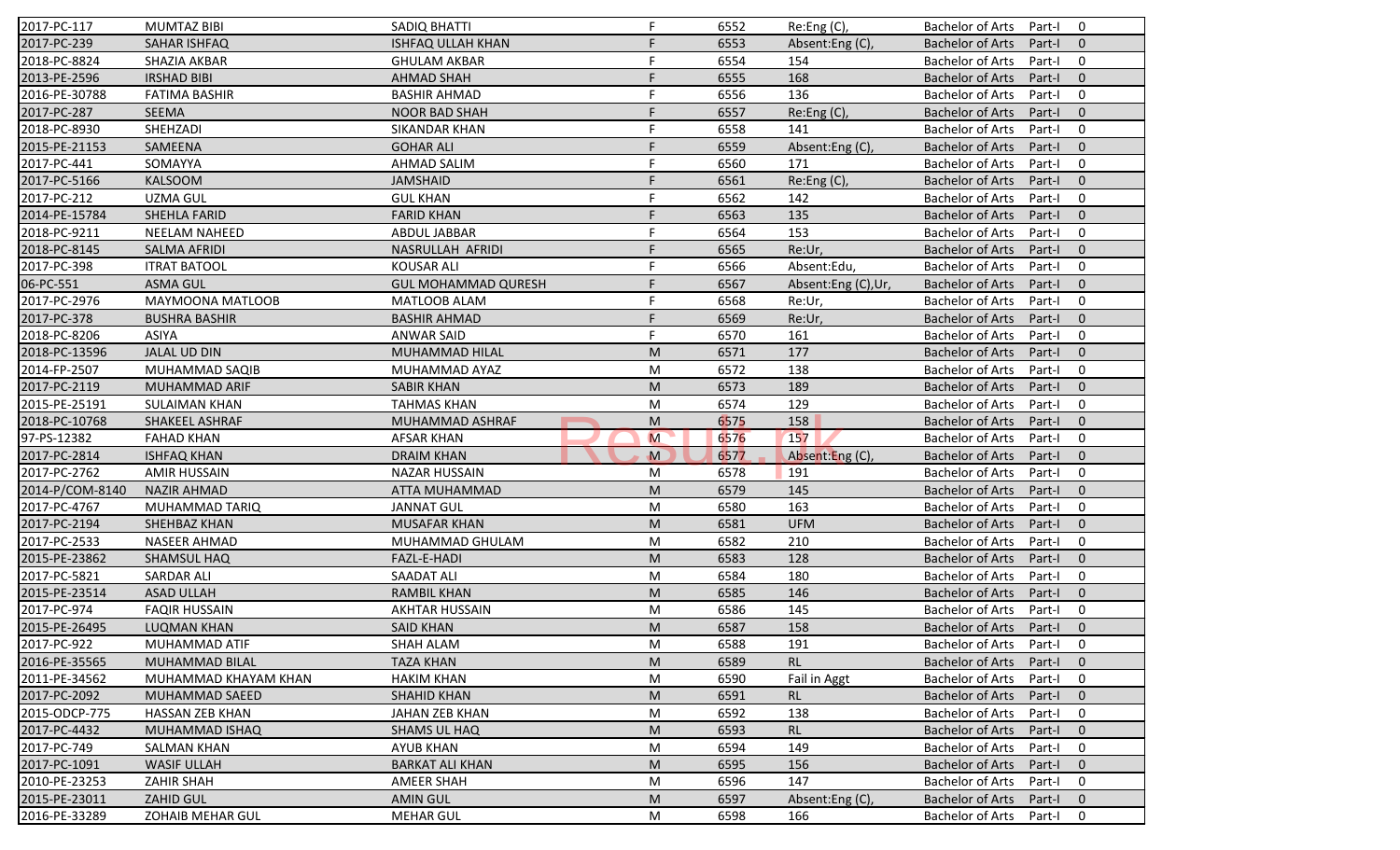| 2016-PE-33775   | MUHAMMAD IRFAN                 | <b>NOOR ZALI KHAN</b>  | M                       | 6599 | 173                 | <b>Bachelor of Arts</b><br>Part-I<br>$\overline{0}$ |
|-----------------|--------------------------------|------------------------|-------------------------|------|---------------------|-----------------------------------------------------|
| 2009-PE-16469   | ZAHOOR ULLAH                   | AMIN ULLAH KHAN        | M                       | 6600 | Absent:Eng (C),     | <b>Bachelor of Arts</b><br>Part-I<br>0              |
| 2017-PC-4202    | MUHAMMAD ZAHEER                | MUHAMMAD YAQUB         | M                       | 6601 | Re:Eng (C),         | <b>Bachelor of Arts</b><br>Part-I<br>$\mathbf{0}$   |
| 2015-PE-24989   | <b>KAMRAN KHAN</b>             | <b>HIRAT KHAN</b>      | M                       | 6602 | Absent:Eng (C),     | <b>Bachelor of Arts</b><br>$\mathbf 0$<br>Part-I    |
| 2015-PE-22312   | <b>MUHAMMAD ISRAR</b>          | <b>GUL DALI</b>        | M                       | 6603 | 137                 | $\mathbf{0}$<br><b>Bachelor of Arts</b><br>Part-I   |
| 2014-PE-10988   | NASEER ULLAH JAN               | NIAZ AMIN              | M                       | 6604 | 203                 | 0<br><b>Bachelor of Arts</b><br>Part-I              |
| 2016-FP-2836    | SHERYAR ALI                    | SHAHZAD ALI            | M                       | 6605 | Re:Ur,              | $\mathbf{0}$<br><b>Bachelor of Arts</b><br>Part-I   |
| 2018-PC-9894    | <b>ZEESHAN KHAN</b>            | <b>HABIB UR REHMAN</b> | M                       | 6606 | Re:Ur,              | <b>Bachelor of Arts</b><br>$\mathbf 0$<br>Part-I    |
| 2017-PC-4297    | <b>SALMAN KHAN</b>             | <b>HANIFULLAH</b>      | M                       | 6607 | Re:Ur,              | <b>Bachelor of Arts</b><br>$\mathbf{0}$<br>Part-I   |
| 2017-PC-836     | MUHAMMAD AZHAR UD DIN          | MUHAMMAD SAYYAR        | M                       | 6608 | Re:Ur,              | <b>Bachelor of Arts</b><br>Part-I<br>$\mathbf 0$    |
| 2016-PE-33902   | MUHAMMAD YASIR                 | <b>KARIM SHAH</b>      | M                       | 6609 | Absent:Ur,          | <b>Bachelor of Arts</b><br>Part-I<br>$\mathbf{0}$   |
| 2017-PC-2004    | AL SYED MUHAMMAD HAMMAD UL HAI | SHAFQAT IQBAL          | M                       | 6610 | Re:Ur,              | $\mathbf 0$<br><b>Bachelor of Arts</b><br>Part-I    |
| 2009-PE-17969   | SHAHZAD AHMED                  | <b>MUHAMMAD HANIF</b>  | M                       | 6611 | 166                 | <b>Bachelor of Arts</b><br>$\mathbf{0}$<br>Part-I   |
| 2014-PE-19032   | LUQMAN UD DIN                  | ZIA UD DIN             | M                       | 6612 | Re:Law,             | $\mathbf 0$<br><b>Bachelor of Arts</b><br>Part-I    |
| 2017-PC-2015    | <b>ADNAN SAMI</b>              | <b>HAZRAT HUSSAIN</b>  | M                       | 6613 | Fail in Aggt        | <b>Bachelor of Arts</b><br>Part-I<br>$\overline{0}$ |
| 2006-PC-2516    | MUHAMMAD AJMIR SAFI            | M. JAMIL SAFI          | M                       | 6614 | 131                 | <b>Bachelor of Arts</b><br>$\mathbf 0$<br>Part-I    |
| 2016-PEFP-188   | <b>ELISHA IMTIAZ</b>           | <b>IMTIAZ MASIH</b>    | M                       | 6615 | Fail in Aggt        | $\mathbf{0}$<br><b>Bachelor of Arts</b><br>Part-I   |
| 2009-IMS-574    | MUHAMMAD BURHAN                | <b>JOHAR ULLAH</b>     | M                       | 6616 | 151                 | <b>Bachelor of Arts</b><br>$\mathbf 0$<br>Part-I    |
| 2018-PC-10766   | <b>ASAD KHAN</b>               | SHAHBAZ KHAN           | M                       | 6617 | 147                 | <b>Bachelor of Arts</b><br>$\mathbf{0}$<br>Part-I   |
| 2018-PC-10115   | <b>QAMAR IQBAL</b>             | ABDUL QAYYUM           | M                       | 6618 | 186                 | $\mathbf 0$<br><b>Bachelor of Arts</b><br>Part-I    |
| 2013-PE-8663    | <b>MAJID KHAN</b>              | MUHAMMAD YAQOOB KHAN   | M                       | 6619 | <b>UFM</b>          | $\mathbf{0}$<br><b>Bachelor of Arts</b><br>Part-I   |
| 2018-PC-11546   | ABDULLAH                       | KHIAL MUHAMMAD         | M                       | 6620 | Re:Eng (C),Ur,      | $\mathbf 0$<br><b>Bachelor of Arts</b><br>Part-I    |
| 2017-PC-3687    | <b>SHAUKAT KHAN</b>            | SAID MUHAMMAD          | M                       | 6621 | Re:Ur,              | <b>Bachelor of Arts</b><br>$\overline{0}$<br>Part-I |
| 2018-PC-11601   | MUHAMMAD HILAL                 | <b>SARZAMIN KHAN</b>   | M                       | 6622 | Re:Ur,              | <b>Bachelor of Arts</b><br>0<br>Part-I              |
| 2018-PC-12817   | <b>SHEHZAD RUSTUM</b>          | <b>RUSTUM KHAN</b>     | $\overline{\mathsf{M}}$ | 6623 | Re:Ur,              | $\mathbf{0}$<br><b>Bachelor of Arts</b><br>Part-I   |
| 2015-PE-22235   | <b>IKRAM ULLAH</b>             | <b>ABDULLAH KHAN</b>   | $\mathsf{M}$            | 6624 | Re:Eng (C), Ur,     | $\mathbf 0$<br><b>Bachelor of Arts</b><br>Part-I    |
| 2016-PE-33572   | <b>KIFAYAT KHAN</b>            | <b>HAJI GUL</b>        | M                       | 6625 | Re:Ur,              | <b>Bachelor of Arts</b><br>$\mathbf{0}$<br>Part-I   |
| 2018-PC-12242   | MUHAMMAD ALI                   | <b>HASBAN ULLAH</b>    | M                       | 6626 | Re:Ur,              | <b>Bachelor of Arts</b><br>$\mathbf 0$<br>Part-I    |
| 2017-PC-985     | <b>QAMAR UD DIN</b>            | MIRAJ UD DIN           | M                       | 6627 | Re:Ur,              | <b>Bachelor of Arts</b><br>$\mathbf{0}$<br>Part-I   |
| 2015-P/COM-8545 | <b>KASHIF MIR</b>              | <b>MIR AFTAB</b>       | M                       | 6628 | Re:Ur,              | $\mathbf 0$<br><b>Bachelor of Arts</b><br>Part-I    |
| 2018-PC-11854   | <b>HAROON RAHIM</b>            | <b>RAHIM KHAN</b>      | M                       | 6629 | Re:Ur,              | <b>Bachelor of Arts</b><br>$\overline{0}$<br>Part-I |
| 2018-PC-13798   | MUHAMMAD SAQIB                 | <b>GUL ARIF KHAN</b>   | M                       | 6630 | Re:Ur,Isl (C),      | <b>Bachelor of Arts</b><br>0<br>Part-I              |
| 2018-PC-12322   | <b>ASFANDYAR KHAN</b>          | <b>AMAL KHAN</b>       | M                       | 6631 | Re:Hist,            | <b>Bachelor of Arts</b><br>$\mathbf{0}$<br>Part-I   |
| 2018-PC-12730   | MUHAMMAD JUNAID                | <b>JAVED IQBAL</b>     | M                       | 6632 | Re:Eng (C), Hist,   | <b>Bachelor of Arts</b><br>Part-I<br>0              |
| 2010-PE-23950   | <b>HASNAIN ZIA</b>             | ZIA UD DIN             | M                       | 6633 | Absent:Eng (C),Law, | <b>Bachelor of Arts</b><br>$\mathbf 0$<br>Part-I    |
| 2015-PE-23039   | RAHMAT KHAN                    | <b>ISLAM GUL</b>       | M                       | 6634 | 142                 | Bachelor of Arts Part-I<br>0                        |
| 2018-PC-9824    | WAQAR AHMED                    | <b>GUL KARIM</b>       | M                       | 6635 | 137                 | Bachelor of Arts Part-I<br>$\overline{0}$           |
| 2018-PC-12018   | <b>HAMID SHAH</b>              | MIAN SYED JAMSHED      | M                       | 6636 | 153                 | <b>Bachelor of Arts</b><br>Part-I<br>0              |
| 2018-PC-11844   | AYAZ AHMAD                     | ALI AHMAD              | M                       | 6637 | 164                 | Bachelor of Arts<br>Part-I<br>$\mathbf{0}$          |
| 2016-PE-35538   | MUHAMMAD ASFAHAN SHAH          | MUHAMMAD LUQMAN SHAH   | M                       | 6638 | 128                 | <b>Bachelor of Arts</b><br>Part-I<br>0              |
| 2016-PE-35983   | MUHAMMAD BILAL                 | <b>MUHAMMAD NISAR</b>  | M                       | 6639 | 149                 | <b>Bachelor of Arts</b><br>$\mathbf 0$<br>Part-I    |
| 2018-PC-11349   | SOHAIL NAWAZ                   | <b>FARID KHAN</b>      | M                       | 6640 | 146                 | <b>Bachelor of Arts</b><br>0<br>Part-I              |
| 2017-PC-2065    | <b>HASHIM AHMED</b>            | <b>ARSHAD SAEED</b>    | M                       | 6641 | 128                 | Bachelor of Arts<br>$\mathbf 0$<br>Part-I           |
| 2017-PC-1713    | <b>BIBI HAJIRA</b>             | PAIO KHAN              | F                       | 6642 | Re:Eng (C),         | <b>Bachelor of Arts</b><br>Part-I<br>0              |
| 2017-PC-1761    | <b>NATASHA</b>                 | <b>FEROZ KHAN</b>      | F                       | 6643 | 144                 | <b>Bachelor of Arts</b><br>$\mathbf{0}$<br>Part-I   |
| 2017-PC-3888    | <b>ABDUL WAKEEL</b>            | <b>MUNEER</b>          | M                       | 6644 | 156                 | <b>Bachelor of Arts</b><br>0<br>Part-I              |
| 2015-PE-26061   | <b>MUHAMMAD SHOAIB</b>         | <b>GHILAF KHAN</b>     | M                       | 6645 | 177                 | Bachelor of Arts<br>Part-I<br>$\mathbf{0}$          |
|                 |                                |                        |                         |      |                     |                                                     |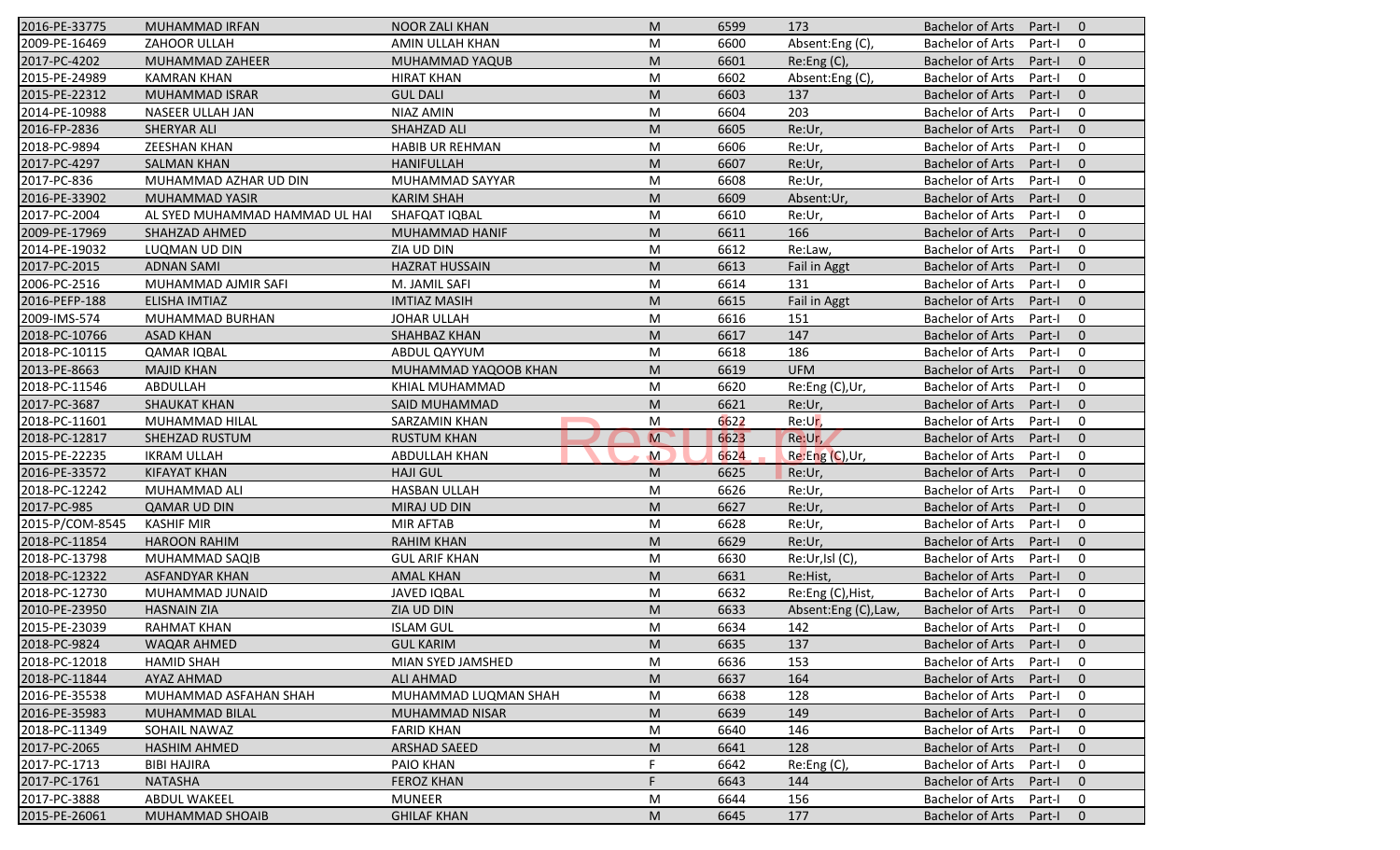| 2018-PC-10383  | <b>FARHAD ALI AFRIDI</b> | <b>WALAYAT KHAN AFRIDI</b> | M  | 6646 | Absent:Eng (C) | <b>Bachelor of Arts</b><br>Part-I<br>$\Omega$       |
|----------------|--------------------------|----------------------------|----|------|----------------|-----------------------------------------------------|
| 2015-PE-22469  | <b>FAZAL E REHMAN</b>    | HAJI HAMESH KHAN           | M  | 6647 | 142            | <b>Bachelor of Arts</b><br>Part-I<br>$\mathbf{0}$   |
| 2018-PC-11950  | SHEHRIYAR                | <b>ASGHAR KHAN</b>         | M  | 6648 | Re:Ur,         | <b>Bachelor of Arts</b><br>Part-I<br>0              |
| 2017-PC-3477   | <b>ABDUL SAMAD</b>       | <b>REHMAT SHAH</b>         | M  | 6649 | 168            | <b>Bachelor of Arts</b><br>$\mathbf{0}$<br>Part-I   |
| 2014-BARA-2373 | MUHAMMAD USMAN           | <b>KHAPIR JAN</b>          | M  | 6650 | RL             | <b>Bachelor of Arts</b><br>0<br>Part-I              |
| 2018-PC-13247  | <b>MALOOK KHAN</b>       | <b>LAJBAR KHAN</b>         | M  | 6651 | 162            | <b>Bachelor of Arts</b><br>Part-I<br>$\overline{0}$ |
| 2017-PC-2701   | <b>MUSA KHAN</b>         | <b>SAID NAZAR</b>          | M  | 6652 | 147            | <b>Bachelor of Arts</b><br>0<br>Part-I              |
| 2016-PE-30955  | SHAGUFTA AHMAD           | <b>AHMAD ALI</b>           | F  | 6653 | Re:Eng (C),    | <b>Bachelor of Arts</b><br>$\mathbf{0}$<br>Part-I   |
| 2017-PC-1599   | <b>SANA BIBI</b>         | KHAN RIAZ KHAN AWAN        | F  | 6654 | 128            | $\mathbf 0$<br><b>Bachelor of Arts</b><br>Part-I    |
| 2015-PE-21130  | <b>TAJ BEGUM</b>         | <b>RAMBEL SHAH</b>         | F  | 6655 | 171            | <b>Bachelor of Arts</b><br>Part-I<br>$\Omega$       |
| 2015-PE-24164  | <b>SHAGUFTA</b>          | <b>ASLAM KHAN</b>          | F  | 6656 | 177            | <b>Bachelor of Arts</b><br>Part-I<br>0              |
| 2015-PE-24163  | FARZANA ASLAM            | MUHAMMAD ASLAM KHAN        | F  | 6657 | 165            | <b>Bachelor of Arts</b><br>Part-I<br>$\mathbf{0}$   |
| 2017-PC-7055   | ZAKIA                    | <b>MAHMOOD SHAH</b>        | F. | 6658 | Re:Eng (C),    | <b>Bachelor of Arts</b><br>0<br>Part-I              |
| 2016-PE-32804  | <b>ROOH ULLAH</b>        | <b>BAHADER KHAN</b>        | M  | 6659 | 142            | <b>Bachelor of Arts</b><br>$\Omega$<br>Part-I       |
| 2015-PE-21548  | ZAR DAD KHAN             | <b>NASIR KHAN</b>          | M  | 6660 | 167            | 0<br><b>Bachelor of Arts</b><br>Part-I              |
| 2011-GCB-998   | <b>ADNAN KHAN</b>        | <b>SHER ZADA</b>           | M  | 6661 | 145            | $\Omega$<br><b>Bachelor of Arts</b><br>Part-I       |
| 2018-PC-10581  | <b>UMAIR KHAN</b>        | <b>DIYAR KHAN</b>          | M  | 6662 | 144            | <b>Bachelor of Arts</b><br>0<br>Part-I              |
| 2016-PE-32007  | <b>SHAHID</b>            | <b>KHAN MUHAMMAD</b>       | M  | 6663 | 144            | <b>Bachelor of Arts</b><br>$\mathbf{0}$<br>Part-I   |
| 2017-PC-2268   | SHOAIB MUHAMMAD          | <b>RANG NAVEEZ</b>         | M  | 6664 | Absent:Eng(C), | <b>Bachelor of Arts</b><br>Part-I<br>0              |
| 2017-PC-1149   | MUHAMMAD ALI KHAN        | <b>TILAWAT KHAN</b>        | M  | 6665 | 148            | <b>Bachelor of Arts</b><br>Part-I<br>$\mathbf{0}$   |
| 2016-PE-33748  | <b>DILDAR KHAN</b>       | MUKHTIAR MUHAMMAD          | M  | 6666 | 189            | <b>Bachelor of Arts</b><br>0<br>Part-I              |
| 2016-PE-34229  | <b>HASSAN KHAN</b>       | <b>RAM GUL</b>             | M  | 6667 | 148            | $\mathbf{0}$<br><b>Bachelor of Arts</b><br>Part-I   |
| 2017-PC-1195   | <b>MUDDASIR</b>          | <b>IHSAN UD DIN</b>        | M  | 6668 | 207            | <b>Bachelor of Arts</b><br>Part-I<br>0              |
| 2017-PC-2655   | MUHAMMAD HAMZA           | <b>ZARIF KHAN</b>          | M  | 6669 | Re: Eng(C)     | $\mathbf{0}$<br><b>Bachelor of Arts</b><br>Part-I   |
| 2016-PE-35305  | <b>UBAID UR REHMAN</b>   | <b>SHER AKBAR</b>          | M  | 6670 | 146            | <b>Bachelor of Arts</b><br>0<br>Part-I              |
| 2016-PE-33183  | <b>ADNAN</b>             | YAR RAHMAN                 | M  | 6671 | 174            | <b>Bachelor of Arts</b><br>$\mathbf{0}$<br>Part-I   |
| 2017-PC-2168   | <b>FAZAL E SUBHAN</b>    | AYAZ KHAN                  | M  | 6672 | 197            | <b>Bachelor of Arts</b><br>Part-I<br>$\mathbf 0$    |
| 2017-PC-1194   | SAJID ULLAH              | <b>KHILAT KHAN</b>         | M  | 6673 | 201            | <b>Bachelor of Arts</b><br>Part-I<br>$\Omega$       |
| 2018-PC-11001  | <b>FAZLI ELAHI</b>       | AYAZ KHAN                  | M  | 6674 | 179            | <b>Bachelor of Arts</b><br>$\mathbf 0$<br>Part-I    |
| 2018-PC-10971  | <b>HAMZA</b>             | <b>FAIZ MUHAMMAD KHAN</b>  | M  | 6675 | 186            | <b>Bachelor of Arts</b><br>$\mathbf{0}$<br>Part-I   |
| 2017-PC-2506   | MUHAMMAD ULLAH           | <b>KHAN GUL</b>            | M  | 6676 | 195            | <b>Bachelor of Arts</b><br>Part-I<br>0              |
| 2017-PC-2118   | <b>TOSEEF AHMAD</b>      | <b>FAIZ TALIB</b>          | M  | 6677 | 177            | $\Omega$<br><b>Bachelor of Arts</b><br>Part-I       |
| 2016-PE-33191  | <b>KASHIF KHAN</b>       | <b>MISAL KHAN</b>          | M  | 6678 | 166            | <b>Bachelor of Arts</b><br>$\mathbf 0$<br>Part-I    |
| 2015-GCB-1653  | MUHAMMAD JUNAID          | <b>ZAHID GUL</b>           | M  | 6679 | 162            | <b>Bachelor of Arts</b><br>$\mathbf{0}$<br>Part-I   |
| 2017-PC-2531   | MUHAMMAD BASHIR          | <b>FAQIR MUHAMMAD</b>      | M  | 6680 | 140            | <b>Bachelor of Arts</b><br>Part-I<br>0              |
| 2018-PC-9972   | WASEEM REHMAN AFRIDI     | KHALIL UR REHMAN           | M  | 6681 | 130            | Bachelor of Arts Part-I 0                           |
| 2018-PC-11229  | MUHAMMAD HAROON          | MUHAMMAD AMIN              | M  | 6682 | 199            | Bachelor of Arts Part-I<br>$\mathbf 0$              |
| 2017-PC-5623   | <b>TILAWAT SHAH</b>      | <b>ZAHIR SHAH</b>          | M  | 6683 | Re:Ur,         | <b>Bachelor of Arts</b><br>Part-I<br>$\mathbf{0}$   |
| 2018-PC-12200  | SHAHARYAR                | MUFARIQ KHAN               | M  | 6684 | Re:EE,         | <b>Bachelor of Arts</b><br>Part-I<br>0              |
| 2015-PE-24526  | <b>ALEENA</b>            | <b>MUTABAR SYED</b>        |    | 6685 | 161            | Bachelor of Arts<br>Part-I<br>$\mathbf{0}$          |
| 2015-PE-24085  | SIDRA USMAN              | MUHAMMD USMAN              |    | 6686 | 179            | <b>Bachelor of Arts</b><br>0<br>Part-I              |
| 2016-PE-35140  | <b>MAHAK KHAN</b>        | <b>FAZAL HUSSAIN</b>       |    | 6687 | 194            | <b>Bachelor of Arts</b><br>Part-I<br>$\mathbf{0}$   |
| 2015-PE-22734  | <b>ROHEEN NAZ</b>        | <b>SAID AFZAL</b>          |    | 6688 | 167            | <b>Bachelor of Arts</b><br>0<br>Part-I              |
| 2018-PC-7966   | <b>KARISHMA</b>          | <b>MAHBOOB ULLAH</b>       |    | 6689 | Re:Ur,         | <b>Bachelor of Arts</b><br>Part-I<br>$\mathbf 0$    |
| 2016-PE-30329  | <b>NASREEN BEGUM</b>     | <b>AWAL KHAN</b>           |    | 6690 | 133            | 0<br><b>Bachelor of Arts</b><br>Part-I              |
| 2015-PE-24132  | <b>SAFIA</b>             | PIR BADSHAH                |    | 6691 | 173            | <b>Bachelor of Arts</b><br>$\mathbf 0$<br>Part-I    |
| 2013-RITE-89   | <b>FAIZA BIBI</b>        | MUHAMMAD MISKEEN           |    | 6692 | 159            | Bachelor of Arts<br>0<br>Part-I                     |
|                |                          |                            |    |      |                |                                                     |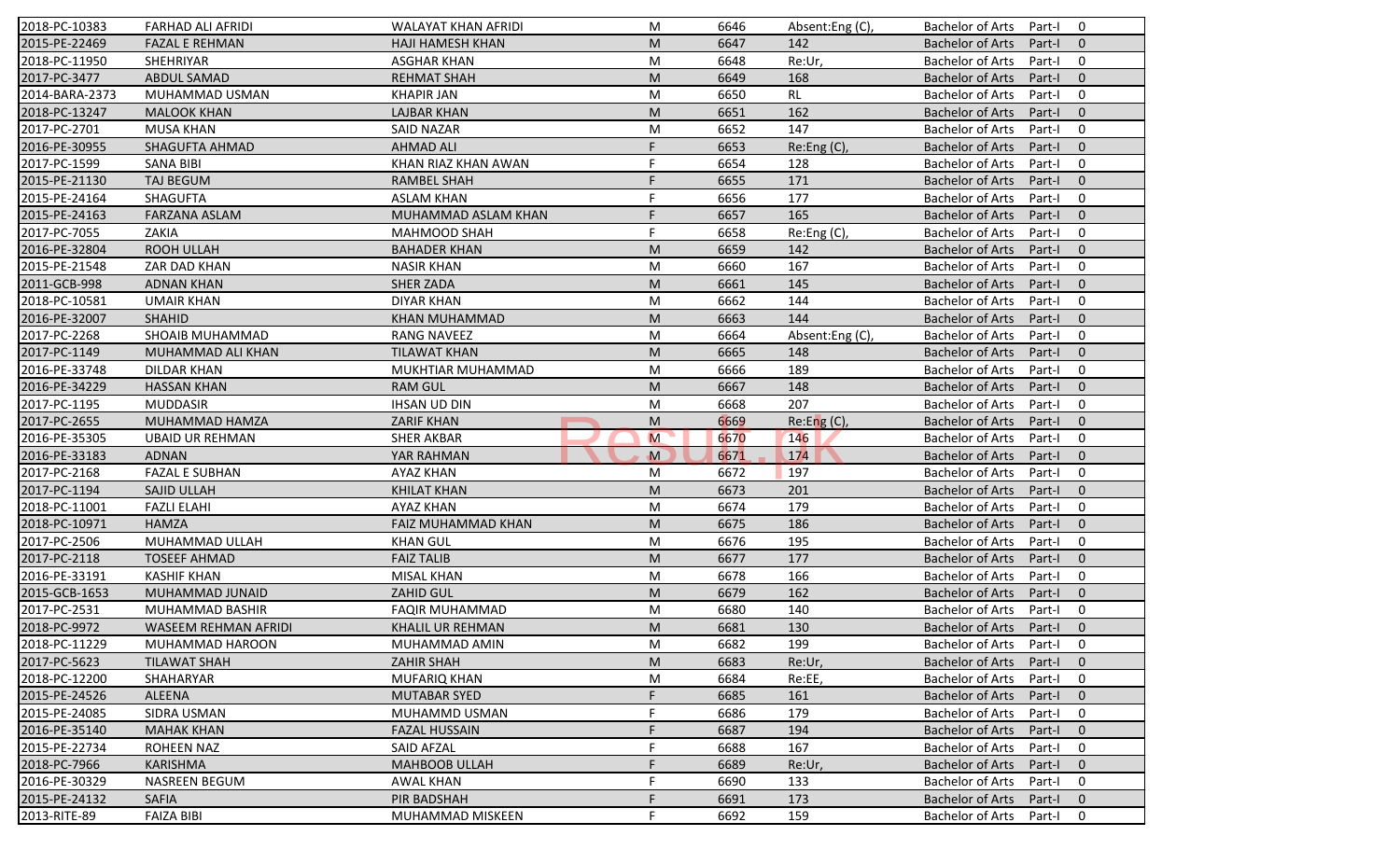| 2016-PE-31214 | <b>GUL SHAD</b>        | <b>FAZAL E SUBHAN</b>       | F. | 6693 | 140            | <b>Bachelor of Arts</b><br>Part-I<br>$\overline{0}$ |
|---------------|------------------------|-----------------------------|----|------|----------------|-----------------------------------------------------|
| 2017-PC-1485  | <b>AYESHA GHANI</b>    | <b>FAZAL GHANI</b>          | F  | 6694 | 168            | <b>Bachelor of Arts</b><br>Part-I<br>$\mathbf 0$    |
| 2018-PC-7875  | <b>MARYAM GUL</b>      | <b>ABDUL GHANI</b>          | F  | 6695 | 177            | <b>Bachelor of Arts</b><br>Part-I<br>$\mathbf{0}$   |
| 2017-PC-1779  | SADIA                  | <b>AMIR NAWAZ</b>           | F  | 6696 | 208            | <b>Bachelor of Arts</b><br>$\mathbf 0$<br>Part-I    |
| 2018-PC-8886  | <b>BASMEENA BIBI</b>   | <b>GHULAM NABI</b>          | F  | 6697 | 149            | $\mathbf{0}$<br><b>Bachelor of Arts</b><br>Part-I   |
| 2017-PC-1797  | <b>ZAHIRA BIBI</b>     | MUHAMMAD HAKEEM KHAN        | F  | 6698 | 185            | <b>Bachelor of Arts</b><br>Part-I<br>0              |
| 2017-PC-1823  | <b>AMNA</b>            | <b>MUKARRAM KHAN</b>        | F. | 6699 | Absent:Eng (C) | $\mathbf{0}$<br><b>Bachelor of Arts</b><br>Part-I   |
| 2017-PC-432   | <b>NAILA GUL</b>       | <b>GUL ZAMAN</b>            | F  | 6700 | 187            | <b>Bachelor of Arts</b><br>$\mathbf 0$<br>Part-I    |
| 2018-PC-8997  | AYESHA ALTAF           | <b>ALTAF AHMAD</b>          | F  | 6701 | 170            | <b>Bachelor of Arts</b><br>Part-I<br>$\mathbf{0}$   |
| 2016-PE-35226 | <b>SADAF FAQIR</b>     | <b>FAQIR HUSSAIN</b>        | F  | 6702 | 160            | <b>Bachelor of Arts</b><br>Part-I<br>$\mathbf 0$    |
| 2016-PE-30815 | <b>ZEENAT ISA</b>      | <b>ISA KHAN</b>             |    | 6703 | 173            | <b>Bachelor of Arts</b><br>Part-I<br>$\mathbf{0}$   |
| 2018-PC-7956  | <b>HIFSA</b>           | <b>SAMEEN JAN</b>           | F  | 6704 | 181            | $\mathbf 0$<br><b>Bachelor of Arts</b><br>Part-I    |
| 2015-PE-22850 | <b>FARIDA BEGUM</b>    | <b>LIAQAT ALI</b>           | F  | 6705 | 149            | <b>Bachelor of Arts</b><br>$\mathbf{0}$<br>Part-I   |
| 2017-PC-190   | <b>FATIMA JAVED</b>    | <b>JAVED KHAN</b>           | F  | 6706 | 154            | <b>Bachelor of Arts</b><br>$\mathbf 0$<br>Part-I    |
| 2017-PC-298   | <b>SAEEDA ANWAR</b>    | ANWAR UL HAQ                |    | 6707 | 168            | <b>Bachelor of Arts</b><br>Part-I<br>$\overline{0}$ |
| 2012-PE-45994 | <b>NOSHEEN</b>         | <b>ANWAR SHER</b>           | F  | 6708 | 148            | <b>Bachelor of Arts</b><br>$\mathbf 0$<br>Part-I    |
| 2018-PC-8282  | <b>HINA KHAN</b>       | SHOUKAT ALI KHAN            | F  | 6709 | 204            | <b>Bachelor of Arts</b><br>$\mathbf{0}$<br>Part-I   |
| 2018-PC-8547  | <b>KAINAT SHABIR</b>   | <b>SHABIR AHMAD</b>         | F  | 6710 | 142            | <b>Bachelor of Arts</b><br>$\mathbf 0$<br>Part-I    |
| 2014-PE-15151 | <b>SHABANA AMAN</b>    | <b>AMAN ULLAH</b>           |    | 6711 | 168            | <b>Bachelor of Arts</b><br>$\mathbf{0}$<br>Part-I   |
| 2016-PE-30899 | RANI ANDALEEB ALI      | <b>LAL KHAN</b>             | F  | 6712 | Absent:Eng(C), | <b>Bachelor of Arts</b><br>Part-I<br>$\mathbf 0$    |
| 2017-PC-1826  | <b>SEHRISH</b>         | <b>SHAUKAT ALI</b>          | F  | 6713 | 171            | <b>Bachelor of Arts</b><br>$\mathbf{0}$<br>Part-I   |
| 2016-PE-30425 | <b>NAILA WAQAR</b>     | <b>CHAN MAHMOOD</b>         | F  | 6714 | Absent:Eng (C) | <b>Bachelor of Arts</b><br>$\mathbf 0$<br>Part-I    |
| 2017-PC-2968  | <b>NEELAM</b>          | <b>MUHAMMAD ISLAM</b>       |    | 6715 | 190            | <b>Bachelor of Arts</b><br>Part-I<br>$\overline{0}$ |
| 2018-PC-9148  | <b>SUFIA YOUNAS</b>    | MUHAMMAD YOUNAS             | F  | 6716 | 161            | <b>Bachelor of Arts</b><br>$\mathbf 0$<br>Part-I    |
| 2018-PC-8404  | SIDRA KANWAL           | <b>ANWAR SHER</b>           | E  | 6717 | 193            | <b>Bachelor of Arts</b><br>$\mathbf{0}$<br>Part-I   |
| 2018-PC-8823  | ZAINAB ABDUL MATEEN    | <b>ABDUL MATEEN</b>         | Æ  | 6718 | 169            | <b>Bachelor of Arts</b><br>$\mathbf 0$<br>Part-I    |
| 2018-PC-8295  | <b>SABA BIBI</b>       | MUHAMMAD HAFEEZ             | F  | 6719 | 157            | <b>Bachelor of Arts</b><br>$\mathbf{0}$<br>Part-I   |
| 2018-PC-8550  | <b>SHUMAILA NOREEN</b> | MUHAMMAD AMIR KHAN          | F  | 6720 | 159            | <b>Bachelor of Arts</b><br>$\mathbf 0$<br>Part-I    |
| 2018-PC-8263  | <b>ZEENAT UN NISA</b>  | QARI MUHAMMAD RAFIQ LATE    | F  | 6721 | 171            | <b>Bachelor of Arts</b><br>$\mathbf{0}$<br>Part-I   |
| 2015-PE-28847 | <b>ANUM ARBAB</b>      | ARBAB MUHAMMAD ARIF         | F  | 6722 | 132            | <b>Bachelor of Arts</b><br>$\mathbf 0$<br>Part-I    |
| 2017-PC-5343  | <b>SAMREEN MUSKAN</b>  | <b>ABDUL JALIL</b>          |    | 6723 | 162            | <b>Bachelor of Arts</b><br>$\overline{0}$<br>Part-I |
| 2017-PC-387   | AQSA JAMIL             | <b>JAMIL AHMAD</b>          | F  | 6724 | 140            | <b>Bachelor of Arts</b><br>$\mathbf 0$<br>Part-I    |
| 2018-PC-8410  | <b>LAIBA KHAN</b>      | MUHAMMAD QASIM              | F  | 6725 | 160            | <b>Bachelor of Arts</b><br>$\mathbf{0}$<br>Part-I   |
| 2018-PC-9224  | <b>AISHA KHAN</b>      | <b>RAIT KHAN</b>            | F  | 6726 | Re:Ur,         | <b>Bachelor of Arts</b><br>Part-I<br>$\mathbf 0$    |
| 2017-PC-5344  | <b>AJMEENA</b>         | <b>AHAD GUL</b>             | F  | 6727 | Re:Law,        | <b>Bachelor of Arts</b><br>Part-I<br>$\mathbf 0$    |
| 2018-PC-8008  | <b>FAIZA SHAH</b>      | MUNAWAR SHAH                |    | 6728 | Re:Law,        | Bachelor of Arts Part-I<br>$\mathbf 0$              |
| 2015-PE-24378 | <b>WARDA BUKHARI</b>   | SYED KOSAR ALI SHAH BUKHARI | F. | 6729 | 175            | Bachelor of Arts Part-I<br>$\overline{0}$           |
| 2017-PC-1811  | <b>MARYAM MALIK</b>    | MALIK GHULAM JAN            |    | 6730 | Re:Ur,         | <b>Bachelor of Arts</b><br>Part-I<br>0              |
| 2017-PC-1717  | <b>RUBI</b>            | <b>ASLAM KHAN</b>           |    | 6731 | 169            | <b>Bachelor of Arts</b><br>Part-I<br>$\mathbf{0}$   |
| 2017-PC-5092  | <b>IQRA SAJJAD</b>     | MUHAMMAD SAJJAD             |    | 6732 | 146            | <b>Bachelor of Arts</b><br>Part-I<br>0              |
| 2018-PC-8807  | <b>HAJRA ALI</b>       | <b>HAZRAT ALI</b>           |    | 6733 | Re:Ur,         | <b>Bachelor of Arts</b><br>$\mathbf 0$<br>Part-I    |
| 2017-PC-1700  | <b>NAHEED GUL</b>      | <b>ABDUL SATTAR</b>         |    | 6734 | Re:Ur,         | <b>Bachelor of Arts</b><br>0<br>Part-I              |
| 2016-PE-30985 | <b>NABEELA MUSHTAQ</b> | MUSHTAQ AHMAD SIDDIQI       |    | 6735 | 150            | <b>Bachelor of Arts</b><br>Part-I<br>$\mathbf 0$    |
| 2016-PE-31737 | AISHA                  | <b>MUKHTIAR ALI</b>         |    | 6736 | 141            | <b>Bachelor of Arts</b><br>Part-I<br>0              |
| 2018-PC-7802  | <b>NAIMA NOUMAN</b>    | ZARDASHT NOUMAN             |    | 6737 | 170            | <b>Bachelor of Arts</b><br>$\mathbf 0$<br>Part-I    |
| 2017-PC-187   | <b>ITRAT MALIK</b>     | MUHAMMAD NAVEED ANWR        |    | 6738 | 129            | <b>Bachelor of Arts</b><br>Part-I<br>0              |
| 2015-PE-24345 | <b>SHUMILA GUL</b>     | <b>MUNIR GUL</b>            |    | 6739 | 154            | Bachelor of Arts<br>Part-I<br>$\mathbf{0}$          |
|               |                        |                             |    |      |                |                                                     |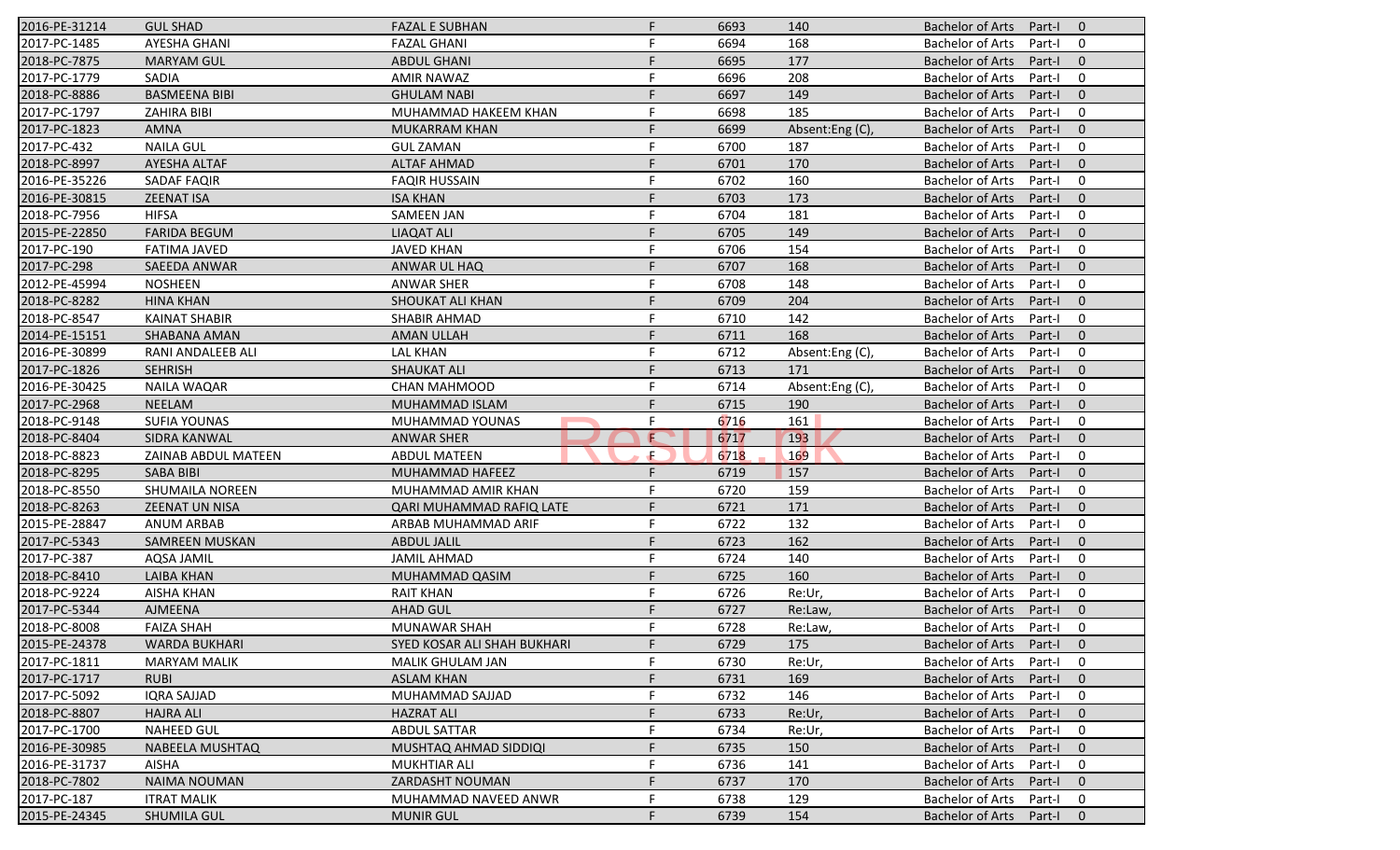| 2018-PC-8484  | <b>SALMA</b>         | TAJ UD DIN                 | F            | 6740 | Re:Hist,           | <b>Bachelor of Arts</b><br>$\mathbf 0$<br>Part-I    |
|---------------|----------------------|----------------------------|--------------|------|--------------------|-----------------------------------------------------|
| 2018-PC-8337  | <b>MAHNOOR LATIF</b> | <b>ABDUL LATIF</b>         | F            | 6741 | Absent:Edu,SW,     | <b>Bachelor of Arts</b><br>Part-I<br>$\mathbf{0}$   |
| 2018-PC-9047  | AYESHA BIBI          | <b>NOORAB SHAH</b>         | F            | 6742 | Re:Eng (C), Socio, | <b>Bachelor of Arts</b><br>Part-I<br>$\mathbf 0$    |
| 2018-PC-8194  | SAEEDA               | <b>ASHIQ HUSSAIN</b>       | F            | 6743 | Re:Eng (C), Edu,   | <b>Bachelor of Arts</b><br>$\mathbf{0}$<br>Part-I   |
| 2018-PC-8478  | <b>KIRAN GHAFOOR</b> | <b>ABDUL GHAFOOR</b>       | F            | 6744 | 148                | <b>Bachelor of Arts</b><br>$\mathbf 0$<br>Part-I    |
| 2018-PC-13732 | <b>UZMA BIBI</b>     | <b>SYED JAVAID HUSSAIN</b> | F            | 6745 | Re:Law,            | <b>Bachelor of Arts</b><br>Part-I<br>$\overline{0}$ |
| 2018-PC-8487  | <b>HUMAIRA</b>       | TAJ UD DIN                 | F            | 6746 | Re:Eng (C), Hist,  | $\mathbf 0$<br><b>Bachelor of Arts</b><br>Part-I    |
| 2017-PC-1231  | MUHAMMAD INAM ULLAH  | <b>AMIR NAWAZ</b>          | M            | 6747 | Re:Eng (C),        | <b>Bachelor of Arts</b><br>$\mathbf{0}$<br>Part-I   |
| 2017-PC-3935  | <b>FARID ULLAH</b>   | AMAN ULLAH                 | M            | 6748 | 139                | <b>Bachelor of Arts</b><br>Part-I<br>$\mathbf 0$    |
| 2018-PC-10695 | SALEEM KHAN AFRIDI   | <b>INAYAT KHAN AFRIDI</b>  | M            | 6749 | 168                | <b>Bachelor of Arts</b><br>Part-I<br>$\mathbf{0}$   |
| 2018-PC-10571 | <b>BILAL KHAN</b>    | <b>FAQIR KHAN</b>          | M            | 6750 | 144                | <b>Bachelor of Arts</b><br>Part-I<br>$\mathbf 0$    |
| 2015-PE-24841 | MUHAMMAD LUQMAN      | <b>NAWAB GUL</b>           | M            | 6751 | Re:Eng (C),        | <b>Bachelor of Arts</b><br>Part-I<br>$\mathbf{0}$   |
| 2016-PE-32499 | <b>NABI AMIN</b>     | <b>GHULAM RASOOL</b>       | M            | 6752 | Absent:Eng(C),     | <b>Bachelor of Arts</b><br>$\mathbf 0$<br>Part-I    |
| 2015-PE-24806 | NIZAM UL HAQ         | <b>BAKHDUR KHAN</b>        | M            | 6753 | 173                | <b>Bachelor of Arts</b><br>$\mathbf{0}$<br>Part-I   |
| 2018-PC-11980 | <b>FAROOQ AKBAR</b>  | <b>GUL AKBAR</b>           | M            | 6754 | Re:Eng(C),         | $\mathbf 0$<br>Bachelor of Arts<br>Part-I           |
| 2018-PC-10948 | <b>HANIF ULLAH</b>   | <b>BACHA SYED</b>          | M            | 6755 | Re:Eng (C),        | $\mathbf{0}$<br><b>Bachelor of Arts</b><br>Part-I   |
| 2016-PE-33745 | ARSALAN              | NOOR MUHAMMAD              | M            | 6756 | Re:Eng (C),        | <b>Bachelor of Arts</b><br>$\mathbf 0$<br>Part-I    |
| 2018-PC-10654 | <b>IRFAN ULLAH</b>   | <b>FAZAL MOLA</b>          | M            | 6757 | Re:Eng (C),        | <b>Bachelor of Arts</b><br>$\mathbf{0}$<br>Part-I   |
| 2015-RITE-178 | <b>ABDUL ALEEM</b>   | <b>ABDUR RAHEEM</b>        | M            | 6758 | Re:Eng(C),         | <b>Bachelor of Arts</b><br>Part-I<br>$\mathbf 0$    |
| 2018-PC-12069 | <b>TOUSEEF ULLAH</b> | <b>MAAZ ULLAH</b>          | M            | 6759 | Re:Eng (C),        | <b>Bachelor of Arts</b><br>Part-I<br>$\mathbf{0}$   |
| 2014-PE-13673 | <b>JANAT GUL</b>     | <b>ADAM KHAN</b>           | M            | 6760 | Re:Eng (C),        | <b>Bachelor of Arts</b><br>$\mathbf 0$<br>Part-I    |
| 2016-PE-35840 | <b>SAMI ULLAH</b>    | AMEEMULLAH KHAN            | M            | 6761 | Re:Eng (C),        | $\mathbf{0}$<br><b>Bachelor of Arts</b><br>Part-I   |
| 2016-PE-34327 | <b>SHAH FAHAD</b>    | MUHAMMAD WAQAR             | M            | 6762 | Re:Eng (C),        | <b>Bachelor of Arts</b><br>Part-I<br>0              |
| 2015-PE-25499 | MUHAMMAD MUBASHIR    | <b>ABDUL GHANI</b>         | M            | 6763 | 138                | $\mathbf{0}$<br><b>Bachelor of Arts</b><br>Part-I   |
| 2014-PE-12602 | AMEER HAMZA          | MUHAMMAD RIAZ              | M            | 6764 | Re: Eng(C)         | <b>Bachelor of Arts</b><br>$\mathbf 0$<br>Part-I    |
| 2016-QDCP-720 | <b>BAHADAR</b>       | <b>AMIN KHAN</b>           | $\mathbf{M}$ | 6765 | 132                | <b>Bachelor of Arts</b><br>$\mathbf{0}$<br>Part-I   |
| 2016-PE-34403 | <b>WALI ULLAH</b>    | RAHIM ULLAH                | M            | 6766 | Re:Eng (C),        | <b>Bachelor of Arts</b><br>Part-I<br>0              |
| 2017-PC-4051  | HAFIZ MUZAMIL AMIN   | <b>NIAZ AMIN</b>           | M            | 6767 | Re: Eng(C)         | <b>Bachelor of Arts</b><br>Part-I<br>$\mathbf{0}$   |
| 2017-PC-769   | MUHAMMAD JAWAD       | MUHAMMAD YOUNAS            | M            | 6768 | Re: Eng(C)         | <b>Bachelor of Arts</b><br>$\mathbf 0$<br>Part-I    |
| 2017-PC-4800  | <b>HIDAYAT ULLAH</b> | <b>ABDUR RAHMAN</b>        | M            | 6769 | Re:Eng (C),        | <b>Bachelor of Arts</b><br>$\mathbf{0}$<br>Part-I   |
| 2015-PE-25148 | <b>FAYAZ AHMAD</b>   | <b>IMDAD HUSSAIN</b>       | M            | 6770 | Re:Eng (C),        | <b>Bachelor of Arts</b><br>Part-I<br>0              |
| 2014-PE-14581 | <b>BILAL AHMAD</b>   | <b>ABDUL MALIK</b>         | M            | 6771 | <b>RL</b>          | <b>Bachelor of Arts</b><br>Part-I<br>$\overline{0}$ |
| 2018-PC-12724 | RAHMAN ULLAH         | MUHAMMAD ABDUL QADAR       | M            | 6772 | Re:Eng (C),        | <b>Bachelor of Arts</b><br>$\mathbf 0$<br>Part-I    |
| 2018-PC-10394 | <b>HAZRAT BILAL</b>  | <b>SHAMS UR REHMAN</b>     | M            | 6773 | Re:Eng (C),        | <b>Bachelor of Arts</b><br>$\mathbf{0}$<br>Part-I   |
| 2018-PC-11589 | ZARSHAD ALI          | <b>NAZEER</b>              | M            | 6774 | Re:Eng (C),        | <b>Bachelor of Arts</b><br>Part-I<br>0              |
| 2016-PE-33150 | <b>JAMROZ KHAN</b>   | NOROZ KHAN                 | M            | 6775 | Re:Eng(C),         | Bachelor of Arts Part-I 0                           |
| 2017-PC-1371  | MUHAMMAD KHALID      | <b>ABDUL KHALIQ</b>        | M            | 6776 | 162                | Bachelor of Arts Part-I<br>$\mathbf 0$              |
| 2018-PC-10753 | MUHAMMAD FAYAZ       | <b>GULAB KHAN</b>          | M            | 6777 | 142                | <b>Bachelor of Arts</b><br>Part-I<br>$\mathbf{0}$   |
| 2017-PC-504   | ASAD MUSHTAQ         | MUSHTAQ HUSSAIN            | M            | 6778 | 158                | Bachelor of Arts<br>Part-I<br>$\mathbf 0$           |
| 2018-PC-11471 | <b>JAMSHID AHMAD</b> | MUHAMMAD AYUB KHAN         | M            | 6779 | Absent:Eng (C),    | <b>Bachelor of Arts</b><br>Part-I<br>$\mathbf{0}$   |
| 2018-PC-11458 | <b>ADNAN KHAN</b>    | <b>HAZRAT AMIN</b>         | M            | 6780 | 159                | <b>Bachelor of Arts</b><br>0<br>Part-I              |
| 2016-PE-34196 | <b>BILAL KHAN</b>    | NOOR MUHAMMAD              | M            | 6781 | 148                | <b>Bachelor of Arts</b><br>Part-I<br>$\mathbf{0}$   |
| 2014-QDCP-137 | <b>IRFAN ULLAH</b>   | KHAN MUHAMMAD              | M            | 6782 | Re:Eng (C),        | <b>Bachelor of Arts</b><br>0<br>Part-I              |
| 2016-PE-33717 | ZIA UR REHMAN        | <b>FAZAL UR REHMAN</b>     | M            | 6783 | Re:Eng (C),        | <b>Bachelor of Arts</b><br>Part-I<br>$\mathbf{0}$   |
| 2014-PE-12845 | <b>KHAN WALI</b>     | <b>HABIB KHAN</b>          | M            | 6784 | 155                | <b>Bachelor of Arts</b><br>Part-I<br>0              |
| 2016-PE-33437 | MUDASSAR IQBAL       | <b>ARSHAD IQBAL</b>        | M            | 6785 | Re:Eng (C),        | <b>Bachelor of Arts</b><br>Part-I<br>$\mathbf{0}$   |
| 2018-PC-11478 | SAMI UL HAQ          | ZABIT KHAN                 | M            | 6786 | RL                 | Bachelor of Arts<br>0<br>Part-I                     |
|               |                      |                            |              |      |                    |                                                     |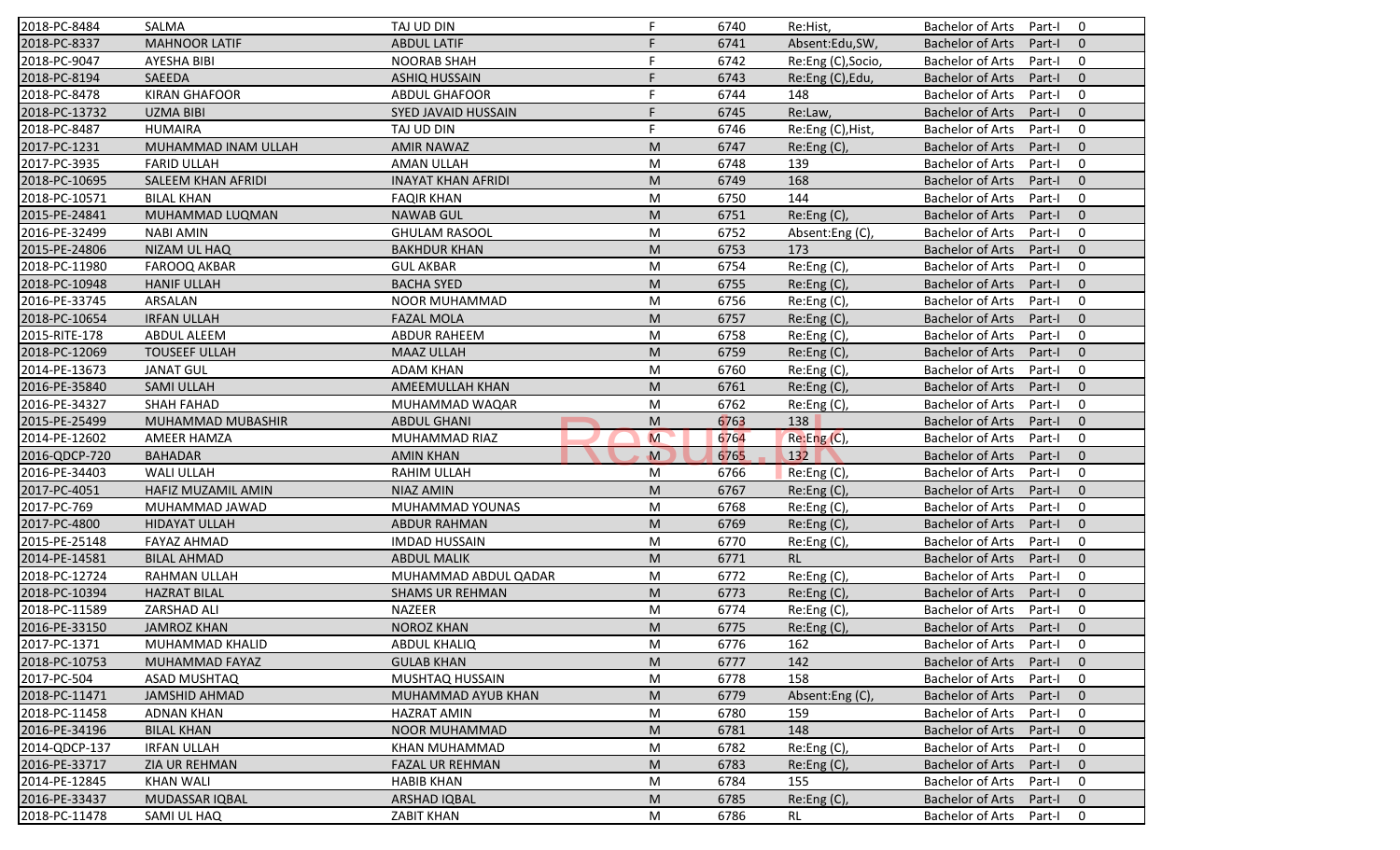| 2016-PE-34268 | <b>USMAN BUTT</b>              | <b>NASIR IQBAL BUTT</b> | M              | 6787 | 148              | <b>Bachelor of Arts</b><br>Part-I<br>$\overline{0}$ |
|---------------|--------------------------------|-------------------------|----------------|------|------------------|-----------------------------------------------------|
| 2017-PC-4034  | <b>UBAID ULLAH</b>             | <b>GUL BADSHAH</b>      | M              | 6788 | 172              | <b>Bachelor of Arts</b><br>Part-I<br>0              |
| 2015-PE-21227 | <b>SUFAID GUL</b>              | <b>HAMAISH GUL</b>      | M              | 6789 | Re:Eng (C),      | <b>Bachelor of Arts</b><br>Part-I<br>$\mathbf{0}$   |
| 2016-PE-33017 | MUHAMMAD IBRAHIM               | <b>BASHIR AHMAD</b>     | M              | 6790 | <b>RL</b>        | <b>Bachelor of Arts</b><br>0<br>Part-I              |
| 2015-PE-25551 | <b>SAIF ULLAH KHAN</b>         | MOHAMMAD MAHFOOZ KHAN   | M              | 6791 | Re:Eng (C),      | $\mathbf{0}$<br><b>Bachelor of Arts</b><br>Part-I   |
| 2014-PE-12551 | ABDUL WAHID KHAN               | <b>RUSTUM KHAN</b>      | M              | 6792 | Re:Eng (C),      | <b>Bachelor of Arts</b><br>Part-I<br>0              |
| 2013-GP-9492  | MUHAMMAD MOHSIN                | MUHAMMAD SHAKEEL        | M              | 6793 | Re: Eng(C)       | $\mathbf{0}$<br><b>Bachelor of Arts</b><br>Part-I   |
| 2017-PC-1298  | MUHAMMAD SHOAIB                | <b>HABIB UR REHMAN</b>  | M              | 6794 | 177              | <b>Bachelor of Arts</b><br>0<br>Part-I              |
| 2017-PC-2212  | MUHAMMAD KAMRAN                | <b>RAEES KHAN</b>       | M              | 6795 | Re:Eng (C),      | <b>Bachelor of Arts</b><br>Part-I<br>$\mathbf{0}$   |
| 2018-PC-11989 | <b>HAFIZ UR REHMAN</b>         | MUHAMMAD RAHMAN         | M              | 6796 | Re:Eng (C),      | <b>Bachelor of Arts</b><br>Part-I<br>0              |
| 2007-PC-3651  | <b>ZAKI ULLAH</b>              | <b>SHAKIR ULLAH</b>     | M              | 6797 | Re:Eng (C),      | <b>Bachelor of Arts</b><br>Part-I<br>$\mathbf{0}$   |
| 2017-PC-7442  | <b>ADNAN AZAM</b>              | <b>ZORTALAB KHAN</b>    | M              | 6798 | Re:Eng (C),      | $\mathbf 0$<br><b>Bachelor of Arts</b><br>Part-I    |
| 2016-PE-33725 | <b>HAROON KHAN</b>             | <b>RAHIM SHAH</b>       | M              | 6799 | Absent:Eng(C),   | <b>Bachelor of Arts</b><br>$\mathbf{0}$<br>Part-I   |
| 2015-PE-25776 | <b>ASIM ULLAH</b>              | <b>ASMAT ULLAH</b>      | M              | 6800 | Re:Eng (C),      | <b>Bachelor of Arts</b><br>0<br>Part-I              |
| 2017-PC-1209  | <b>HIDAYAT ULLAH</b>           | <b>FARMAN ULLAH</b>     | M              | 6801 | Re:Eng (C),      | <b>Bachelor of Arts</b><br>Part-I<br>$\overline{0}$ |
| 2016-PE-33046 | MUHAMMAD HASHIR KHAN           | <b>SARDAR HUSSAIN</b>   | M              | 6802 | Re:Eng(C),       | <b>Bachelor of Arts</b><br>0<br>Part-I              |
| 2015-PE-24722 | <b>WAJID SHAHZAD</b>           | <b>DANISH GUL</b>       | M              | 6803 | 147              | <b>Bachelor of Arts</b><br>$\mathbf{0}$<br>Part-I   |
| 2018-PC-10316 | <b>ABDUL WAJID</b>             | <b>ABDUL RAHIM</b>      | M              | 6804 | 146              | <b>Bachelor of Arts</b><br>Part-I<br>0              |
| 2014-PE-10918 | <b>SANA ULLAH</b>              | SHAD MUHAMMAD           | M              | 6805 | 148              | <b>Bachelor of Arts</b><br>$\mathbf{0}$<br>Part-I   |
| 2006-SP-1928  | <b>MAIN GUL</b>                | <b>ISLAM GUL</b>        | M              | 6806 | Re:Eng (C),      | <b>Bachelor of Arts</b><br>Part-I<br>$\mathbf 0$    |
| 2017-PC-3671  | RIZWAN ULLAH                   | <b>NOOR AHMAD KHAN</b>  | M              | 6807 | Absent:Eng (C),  | <b>Bachelor of Arts</b><br>$\mathbf{0}$<br>Part-I   |
| 99-PS-42240   | <b>BUNYA MIN</b>               | SARFARAZ                | M              | 6808 | Re:Eng (C),      | <b>Bachelor of Arts</b><br>$\mathbf 0$<br>Part-I    |
| 2016-PE-34389 | SADAQAT                        | <b>FAZAL RAHIM</b>      | M              | 6809 | Re:Eng (C),      | <b>Bachelor of Arts</b><br>Part-I<br>$\overline{0}$ |
| 2016-PE-35343 | ATTAULLAH KHAN                 | <b>REDI GUL</b>         | M              | 6810 | Re: Eng(C),      | <b>Bachelor of Arts</b><br>$\mathbf 0$<br>Part-I    |
| 2016-PE-33321 | <b>GHAFAR ALI</b>              | TAJ MUHAMMAD            | $\overline{M}$ | 6811 | Re:Eng(C),       | <b>Bachelor of Arts</b><br>$\mathbf{0}$<br>Part-I   |
| 2014-PE-14608 | <b>SHAFI ULLAH</b>             | <b>NIAMAT ULLAH</b>     | $\mathsf{M}$   | 6812 | 130 <sub>2</sub> | <b>Bachelor of Arts</b><br>Part-I<br>$\mathbf 0$    |
| 2015-PE-26615 | PIRZADA SYED ABDUL HASEEB SHAH | SYED TAJ ALI SHAH       | M              | 6813 | Re:Eng (C),      | <b>Bachelor of Arts</b><br>$\mathbf{0}$<br>Part-I   |
| 2016-PE-32724 | <b>NAVEED KHAN</b>             | <b>MULTAN KHAN</b>      | M              | 6814 | Re:Eng (C),      | <b>Bachelor of Arts</b><br>Part-I<br>$\mathbf 0$    |
| 2018-PC-10886 | MUHAMMAD NASEER                | YOUSAF KHAN             | M              | 6815 | Re: Eng(C)       | <b>Bachelor of Arts</b><br>$\mathbf{0}$<br>Part-I   |
| 2015-PE-24759 | <b>IHTISHAM GUL</b>            | SHAHZAD GUL             | M              | 6816 | Re:Eng (C),      | <b>Bachelor of Arts</b><br>$\mathbf 0$<br>Part-I    |
| 2014-PE-11106 | <b>IHSAN ULLAH</b>             | <b>ZAHEER KHAN</b>      | M              | 6817 | Re:Eng(C)        | <b>Bachelor of Arts</b><br>Part-I<br>$\overline{0}$ |
| 2017-PC-1048  | MUHAMMAD SHAFIQ                | <b>ARBAB KHAN</b>       | M              | 6818 | Re:Eng (C),      | <b>Bachelor of Arts</b><br>$\mathbf 0$<br>Part-I    |
| 2018-PC-12247 | MUHAMMAD SHEHZAD               | MUHAMMAD AZAM           | M              | 6819 | Re: Eng(C)       | <b>Bachelor of Arts</b><br>Part-I<br>$\overline{0}$ |
| 2017-PC-1066  | MUHAMMAD ILYAS                 | <b>IKRAM ULLAH</b>      | M              | 6820 | Re:Eng (C),      | <b>Bachelor of Arts</b><br>Part-I<br>$\mathbf 0$    |
| 2018-PC-12212 | <b>NAVEED</b>                  | <b>WALI KHAN</b>        | M              | 6821 | Re: Eng(C)       | <b>Bachelor of Arts</b><br>Part-I<br>$\mathbf 0$    |
| 2017-PC-3591  | <b>HARIS</b>                   | <b>GHULAM SHABIR</b>    | M              | 6822 | 136              | Bachelor of Arts Part-I<br>$\mathbf 0$              |
| 2017-PC-3948  | <b>ISRAR HUSSAIN</b>           | <b>MAMOOR KHAN</b>      | M              | 6823 | Absent:Eng(C),   | Bachelor of Arts Part-I<br>$\overline{0}$           |
| 2017-PC-4038  | <b>INAM UR REHMAN</b>          | INAM UL HAQ             | M              | 6824 | 178              | <b>Bachelor of Arts</b><br>Part-I<br>0              |
| 2017-PC-2307  | <b>ISMAIL KHAN</b>             | <b>HASSAN KHAN</b>      | M              | 6825 | Re: Eng(C)       | <b>Bachelor of Arts</b><br>Part-I<br>$\mathbf{0}$   |
| 2007-PC-3249  | JANAS KHAN                     | SHAH MOHAMMAD           | M              | 6826 | Re:Eng (C),      | <b>Bachelor of Arts</b><br>Part-I<br>0              |
| 2015-PE-22221 | RAMZAN KHAN                    | <b>WARIS KHAN</b>       | M              | 6827 | Re:Eng (C),      | <b>Bachelor of Arts</b><br>$\mathbf 0$<br>Part-I    |
| 2017-PC-2081  | MUHAMMAD ASIF                  | <b>MUMTAZ</b>           | M              | 6828 | Re:Eng (C),      | <b>Bachelor of Arts</b><br>0<br>Part-I              |
| 2018-PC-12187 | <b>MUHAMMAD ZUBAIR</b>         | RIAZ                    | M              | 6829 | Re:Eng (C),      | <b>Bachelor of Arts</b><br>Part-I<br>$\mathbf 0$    |
| 2018-PC-9869  | KHALIL UR REHMAN               | <b>SHAMS UR REHMAN</b>  | M              | 6830 | 190              | <b>Bachelor of Arts</b><br>Part-I<br>0              |
| 2018-PC-11488 | SARTAJ AZAM                    | <b>GULAB KHAN</b>       | M              | 6831 | 154              | <b>Bachelor of Arts</b><br>$\mathbf 0$<br>Part-I    |
| 2018-PC-11438 | SHAH FAISAL MUHAMMAD           | KHAN MUHAMMAD           | M              | 6832 | Re:Eng (C),      | Bachelor of Arts<br>Part-I<br>0                     |
| 2017-PC-4345  | <b>WAHEED HASSAN</b>           | <b>NOOR DAD</b>         | M              | 6833 | 139              | Bachelor of Arts Part-I<br>$\mathbf{0}$             |
|               |                                |                         |                |      |                  |                                                     |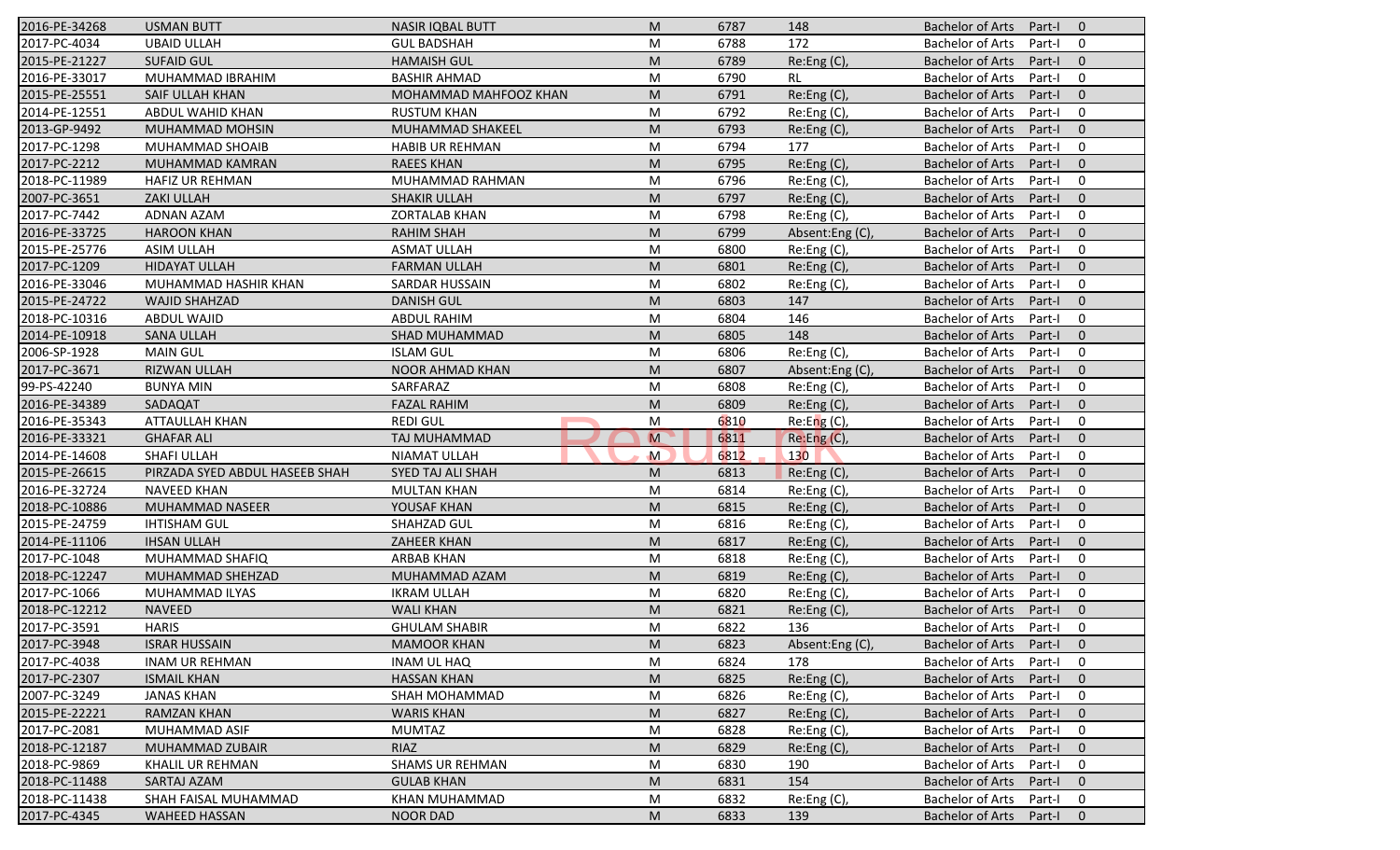| 2017-PC-726     | <b>IFTIKHAR</b>           | <b>AJAB KHAN</b>            | M | 6834 | 137             | <b>Bachelor of Arts</b><br>$\mathbf 0$<br>Part-I    |
|-----------------|---------------------------|-----------------------------|---|------|-----------------|-----------------------------------------------------|
| 2016-PE-35775   | <b>AMIR SOHAIL</b>        | <b>ABDUL SATTAR</b>         | M | 6835 | 157             | <b>Bachelor of Arts</b><br>Part-I<br>$\mathbf{0}$   |
| 2017-PC-4828    | MUHAMMAD TANVEER          | <b>ABDUL MANAN</b>          | M | 6836 | Re:Eng (C),     | <b>Bachelor of Arts</b><br>Part-I<br>$\mathbf 0$    |
| 2016-PE-33365   | <b>SALMAN SHAH</b>        | SAKHI BADSHAH               | M | 6837 | Re:Ur,          | $\mathbf{0}$<br><b>Bachelor of Arts</b><br>Part-I   |
| 2017-PC-4815    | <b>ABDUR RAHMAN</b>       | <b>AKHTAR BILLAND</b>       | M | 6838 | <b>UFM</b>      | $\mathbf 0$<br><b>Bachelor of Arts</b><br>Part-I    |
| 2014-PE-14671   | <b>ABDUL REHMAN</b>       | <b>REHMAT ULLAH</b>         | M | 6839 | Re: Eng(C)      | $\overline{0}$<br><b>Bachelor of Arts</b><br>Part-I |
| 2014-PE-12604   | <b>WALEED BIN FARID</b>   | <b>GHULAM FARID AWAN</b>    | M | 6840 | Re:Ur,          | $\mathbf 0$<br><b>Bachelor of Arts</b><br>Part-I    |
| 2017-PC-7356    | MUHAMMAD JAMAL            | <b>MAHIR JAN</b>            | M | 6841 | Re:Ur,          | $\mathbf{0}$<br><b>Bachelor of Arts</b><br>Part-I   |
| 2018-PC-11939   | SALAHUDDIN                | <b>QAMAR ZAMAN</b>          | M | 6842 | 133             | <b>Bachelor of Arts</b><br>$\mathbf 0$<br>Part-I    |
| 2016-PE-32905   | <b>JAWAD AHMAD</b>        | <b>MUQTAD ULLAH</b>         | M | 6843 | Re:Ur,          | <b>Bachelor of Arts</b><br>Part-I<br>$\Omega$       |
| 2017-PC-3467    | <b>FAISAL SHMAS</b>       | <b>SHAMS UR REHMAN</b>      | M | 6844 | Absent:Ur,      | <b>Bachelor of Arts</b><br>Part-I<br>$\mathbf 0$    |
| 2017-PC-7551    | MUHAMMAD ABBAS KHAN ZAHID | ZAHID ULLAH KHAN            | M | 6845 | Fail in Aggt    | <b>Bachelor of Arts</b><br>$\mathbf{0}$<br>Part-I   |
| 2015-PE-26473   | YASIR WADOOD              | ABDUL WADOOD                | M | 6846 | Fail in Aggt    | <b>Bachelor of Arts</b><br>$\mathbf 0$<br>Part-I    |
| 2017-PC-503     | SHAHBAZ ALI               | MUHAMMAD NAWAZ              | M | 6847 | Re:Ur,          | $\mathbf{0}$<br><b>Bachelor of Arts</b><br>Part-I   |
| 2018-PC-12290   | <b>WAQAR AHMAD</b>        | KARAM ALI KHAN              | M | 6848 | Re:Ur,          | $\mathbf 0$<br><b>Bachelor of Arts</b><br>Part-I    |
| 2018-PC-10893   | <b>WAQAS AHMAD</b>        | MUHAMMAD SHARIF             | M | 6849 | 134             | <b>Bachelor of Arts</b><br>Part-I<br>$\Omega$       |
| 2017-PC-852     | <b>USMAN GHANI</b>        | <b>ALI REHMAN</b>           | M | 6850 | Absent:Isl (C), | <b>Bachelor of Arts</b><br>$\mathbf 0$<br>Part-I    |
| 2008-P/COM-5698 | <b>FAIZAN AHMAD</b>       | <b>AFTAB AHMAD</b>          | M | 6851 | 178             | <b>Bachelor of Arts</b><br>$\mathbf{0}$<br>Part-I   |
| 2018-PC-11713   | <b>ABDUL BASIT</b>        | <b>HAFIZ SHAMSHER AHMAD</b> | M | 6852 | 181             | <b>Bachelor of Arts</b><br>$\mathbf 0$<br>Part-I    |
| 2018-PC-10431   | <b>ABID ULLAH</b>         | SHAH MUHAMMAD               | M | 6853 | 152             | <b>Bachelor of Arts</b><br>$\mathbf{0}$<br>Part-I   |
| 2015-PE-23507   | <b>KAMRAN KHAN</b>        | <b>TAHSEEN ULLAH</b>        | M | 6854 | 135             | <b>Bachelor of Arts</b><br>$\mathbf 0$<br>Part-I    |
| 2018-PC-12120   | <b>SHABBIR AHMED</b>      | SHEHZAD AHMED               | M | 6855 | <b>RL</b>       | <b>Bachelor of Arts</b><br>$\overline{0}$<br>Part-I |
| 2016-PE-32481   | SAQIB ALI                 | SIRAJ MUHAMMAD              | M | 6856 | Re:Law,         | <b>Bachelor of Arts</b><br>0<br>Part-I              |
| 2018-PC-10153   | <b>WAQAS BAHADAR</b>      | <b>GUL BAHADAR</b>          | M | 6857 | 141             | $\mathbf{0}$<br><b>Bachelor of Arts</b><br>Part-I   |
| 2016-PE-33475   | <b>IRSHAD HUSSAIN</b>     | <b>HUSSAIN SHAH</b>         | M | 6858 | Re:PSc,         | <b>Bachelor of Arts</b><br>$\mathbf 0$<br>Part-I    |
| 2017-PC-546     | MUHAMMAD IRSHAD           | <b>AMAL BAZ</b>             | M | 6859 | Re:Eco,         | <b>Bachelor of Arts</b><br>$\mathbf{0}$<br>Part-I   |
| 2017-PC-3859    | <b>ABDUL RAHMAN</b>       | <b>KHATAB GUL</b>           | M | 6860 | Absent:Eco,     | <b>Bachelor of Arts</b><br>Part-I<br>0              |
| 2018-PC-11052   | <b>MEHAD ULLAH</b>        | <b>ITBAR KHAN</b>           | M | 6861 | Re:Socio,       | <b>Bachelor of Arts</b><br>Part-I<br>$\mathbf{0}$   |
| 2011-U-11874    | ASFANDYAR IKRAM           | <b>IKRAM ULLAH</b>          | M | 6862 | 151             | <b>Bachelor of Arts</b><br>0<br>Part-I              |
| 2017-PC-853     | <b>MUAZZAM FAWAD</b>      | <b>AURANG ZEB</b>           | M | 6863 | Absent:SW,      | $\mathbf{0}$<br><b>Bachelor of Arts</b><br>Part-I   |
| 2018-PC-11012   | MUHAMMAD HASEEB           | MUHAMMAD TUFAIL             | M | 6864 | 158             | <b>Bachelor of Arts</b><br>0<br>Part-I              |
| 2018-PC-9929    | MUHAMMAD IJAZ             | <b>FEROZ KHAN</b>           | M | 6865 | <b>UFM</b>      | <b>Bachelor of Arts</b><br>Part-I<br>$\Omega$       |
| 2018-PC-10714   | MUHAMMAD AYAZ             | <b>GULAB KHAN</b>           | M | 6866 | <b>UFM</b>      | <b>Bachelor of Arts</b><br>0<br>Part-I              |
| 2008-PB-2623    | MUHAMMAD ZUBAIR           | <b>MUHAMMAD AMIN</b>        | M | 6867 | 152             | <b>Bachelor of Arts</b><br>$\mathbf{0}$<br>Part-I   |
| 2016-SP-6806    | FAROOQ UR RAHMAN          | <b>NOOR RAHMAN</b>          | M | 6868 | <b>UFM</b>      | <b>Bachelor of Arts</b><br>Part-I<br>0              |
| 2016-PE-33005   | <b>NASIR KHAN</b>         | ABDUL WAHAB                 | M | 6869 | Re:Eng (C), Ur, | Bachelor of Arts Part-I 0                           |
| 2018-PC-10967   | SHAHAB ULLAH              | ABDUR RASHID KHAN           | M | 6870 | Re:Eng (C),Ur,  | Bachelor of Arts Part-I<br>$\mathbf 0$              |
| 2018-PC-13540   | MUHAMMAD IMRAN ULLAH      | MUHAMMAD TAHIR              | M | 6871 | Re:Ur,          | <b>Bachelor of Arts</b><br>Part-I<br>$\mathbf{0}$   |
| 2018-PC-11851   | AHMAD AMMAD               | <b>ZULFIQAR AHMAD</b>       | M | 6872 | Re:Isl (C),     | Bachelor of Arts<br>Part-I<br>$\mathbf 0$           |
| 2018-PC-10043   | <b>RAZI ULLAH</b>         | <b>NAJEEB ULLAH</b>         | M | 6873 | Re:Ur,          | Bachelor of Arts<br>Part-I<br>$\mathbf{0}$          |
| 2018-PC-11090   | MUHAMMAD DANISH           | MUHAMMAD IRSHAD             | M | 6874 | Re:Eng (C),Ur,  | <b>Bachelor of Arts</b><br>0<br>Part-I              |
| 2018-PC-10328   | <b>KASHIF KHAN</b>        | <b>UMARA KHAN</b>           | M | 6875 | Re:Eng (C),Ur,  | <b>Bachelor of Arts</b><br>Part-I<br>$\mathbf{0}$   |
| 2006-PC-3143    | <b>KALIM ULLAH</b>        | <b>ALI HAIDER</b>           | M | 6876 | Re:Eng(C),Ur,   | Bachelor of Arts<br>0<br>Part-I                     |
| 2018-PC-10044   | <b>NISAR</b>              | <b>SAID ALAM</b>            | M | 6877 | Re:Ur,          | <b>Bachelor of Arts</b><br>Part-I<br>$\mathbf{0}$   |
| 2017-PC-818     | <b>HAKEEM ULLAH</b>       | <b>REHAN GUL</b>            | M | 6878 | <b>UFM</b>      | <b>Bachelor of Arts</b><br>Part-I<br>0              |
| 2018-PC-10207   | ZAIN ULLAH KHAN           | <b>BAHADAR KHAN</b>         | M | 6879 | 177             | <b>Bachelor of Arts</b><br>Part-I<br>$\mathbf{0}$   |
| 2016-PE-34238   | <b>FAWAD KHAN</b>         | ARBAB KHAN                  | M | 6880 | 162             | Bachelor of Arts<br>Part-I<br>0                     |
|                 |                           |                             |   |      |                 |                                                     |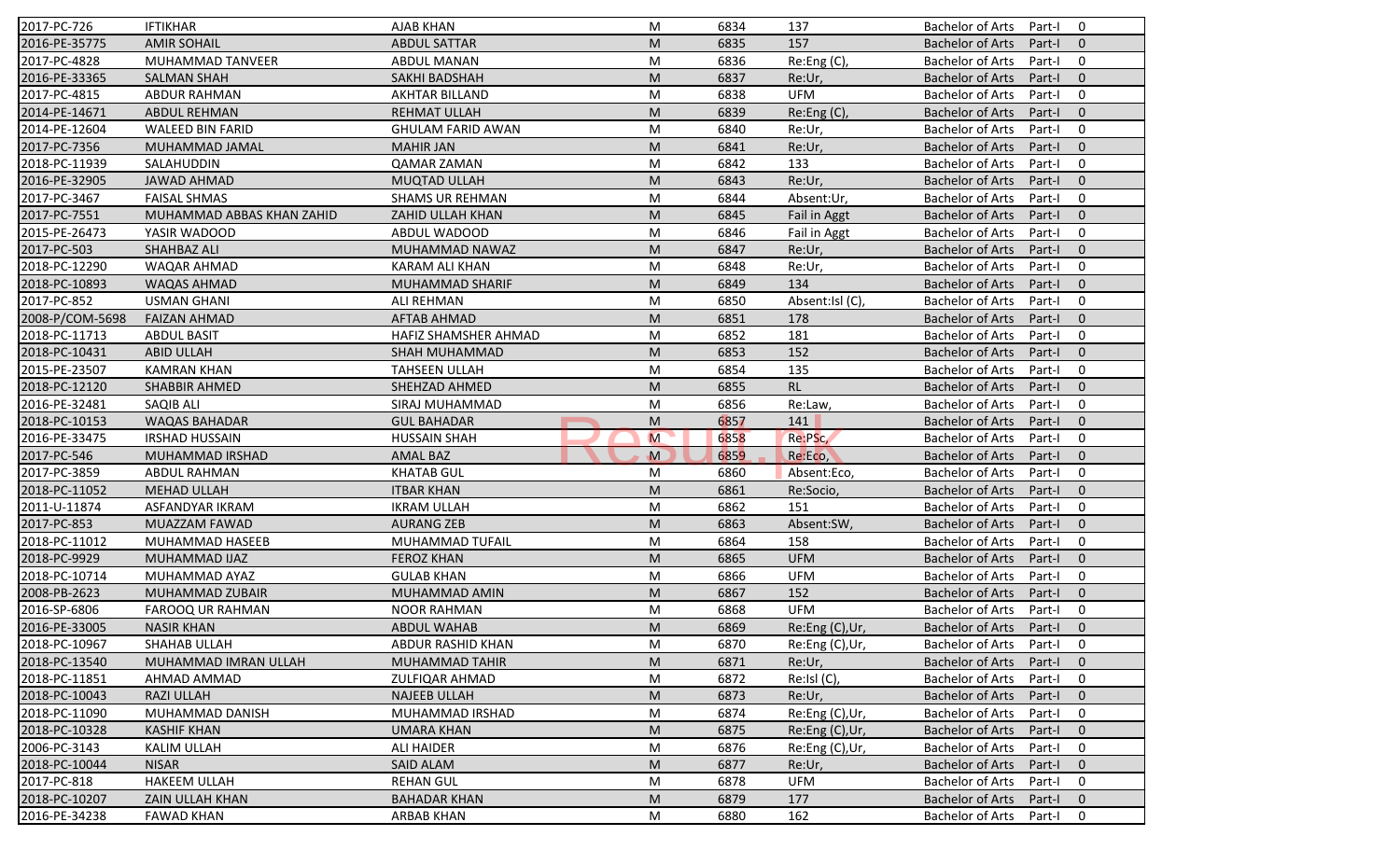| 2018-PC-11317 | <b>SHERYAR KHAN</b>       | <b>GHULAM ISHAQ</b>         | M  | 6881 | 191                     | <b>Bachelor of Arts</b><br>Part-I<br>$\overline{0}$ |  |
|---------------|---------------------------|-----------------------------|----|------|-------------------------|-----------------------------------------------------|--|
| 2017-PC-4390  | <b>IDREES IMTIAZ</b>      | <b>IMTIAZ NAZIR CHUSHTI</b> | F. | 6882 | 163                     | <b>Bachelor of Arts</b><br>Part-I<br>$\mathbf 0$    |  |
| 2014-PE-12445 | MUHAMMAD ALAMZEB          | <b>JAHANZEB</b>             | M  | 6883 | 149                     | <b>Bachelor of Arts</b><br>Part-I<br>$\mathbf{0}$   |  |
| 2017-PC-2640  | <b>KHAWAS ALI</b>         | <b>JOHAR ALI</b>            | M  | 6884 | 136                     | <b>Bachelor of Arts</b><br>Part-I<br>$\mathbf 0$    |  |
| 2017-PC-5843  | <b>TARIQ NOUMAN</b>       | HAJI MUHAMMAD               | M  | 6885 | Re:Eng (C), Isl (C)     | $\mathbf{0}$<br><b>Bachelor of Arts</b><br>Part-I   |  |
| 2017-PC-7334  | MUHAMMAD ADNAN            | MUHAMMAD AZAM               | M  | 6886 | 145                     | <b>Bachelor of Arts</b><br>Part-I<br>0              |  |
| 2018-PC-10038 | <b>AHSAN HAFEEZ</b>       | <b>HAFEEZ ULLAH QURESHI</b> | M  | 6887 | 131                     | Part-I<br>$\overline{0}$<br><b>Bachelor of Arts</b> |  |
| 2018-PC-10280 | <b>MASOUD AHMAD</b>       | <b>SAHAR GUL</b>            | M  | 6888 | Re:Eng (C), Isl (C)     | $\Omega$<br><b>Bachelor of Arts</b><br>Part-I       |  |
| 2015-PE-25146 | ASAD NASRULLAH KHAN       | <b>NASRULLAH KHAN</b>       | M  | 6889 | Absent:Eng (C),Isl (C), | <b>Bachelor of Arts</b><br>$\overline{0}$<br>Part-I |  |
| 2017-PC-1085  | <b>UBAID UR RAHMAN</b>    | <b>HASAN KHAN</b>           | M  | 6890 | Re: Eng(C), IsIC(C)     | <b>Bachelor of Arts</b><br>Part-I<br>$\Omega$       |  |
| 2017-PC-2070  | <b>ADNAN KHAN</b>         | ZAR ALI KHAN                | M  | 6891 | Re:Ur,                  | <b>Bachelor of Arts</b><br>$\mathbf{0}$<br>Part-I   |  |
| 2018-PC-11030 | SHAHZAD                   | MUHAMMAD AZIZ               | M  | 6892 | <b>UFM</b>              | $\mathbf 0$<br><b>Bachelor of Arts</b><br>Part-I    |  |
| 2017-PC-1380  | <b>AZIZ UR RAHMAN</b>     | <b>NOOR RAHMAN</b>          | M  | 6893 | Re:Eng (C), Law,        | $\mathbf{0}$<br><b>Bachelor of Arts</b><br>Part-I   |  |
| 2015-PE-26846 | <b>BILAL SYED BADSHAH</b> | <b>GULAB SAID</b>           | M  | 6894 | Re:Law,                 | $\Omega$<br><b>Bachelor of Arts</b><br>Part-I       |  |
| 2018-PC-10092 | <b>SYED ZAHID SHAH</b>    | SADIQ SHAH                  | M  | 6895 | Re:PSc,                 | $\mathbf{0}$<br><b>Bachelor of Arts</b><br>Part-I   |  |
| 2018-PC-13549 | <b>SAJID KHAN</b>         | <b>JAN MUHAMMAD</b>         | M  | 6896 | Re:Law,                 | Part-I<br>$\Omega$<br><b>Bachelor of Arts</b>       |  |
| 2018-PC-13671 | <b>ABDUL RAZIQ</b>        | HILAL MUHAMMAD SHAH         | M  | 6897 | Re:Law,                 | $\Omega$<br><b>Bachelor of Arts</b><br>Part-I       |  |
| 2004-PC-8033  | RASHID IQBAL              | <b>HUSSAIN BUKHSH</b>       | M  | 6898 | 147                     | $\Omega$<br><b>Bachelor of Arts</b><br>Part-I       |  |
| 2016-PE-32586 | <b>ADEEL SHOUKAT KHAN</b> | SHOUKAT ZAMAN KHAN          | M  | 6899 | Absent:Eng (C),Law,     | <b>Bachelor of Arts</b><br>$\mathbf{0}$<br>Part-I   |  |
| 2018-PC-11009 | AHMAD HASSAN              | MALIK MUHAMMAD TARIQ        | M  | 6900 | Re:PSc,                 | <b>Bachelor of Arts</b><br>$\mathbf 0$<br>Part-I    |  |
| 2016-PE-31714 | <b>FARUKH SHAHZAD GUL</b> | KHURRAM SHAHZAD GUL         | M  | 6901 | Re:PSc,                 | $\mathbf{0}$<br><b>Bachelor of Arts</b><br>Part-I   |  |
| 2016-PE-32727 | <b>UBAID UR REHMAN</b>    | MUHAMMAD IBRAHIM            | M  | 6902 | Re:Eng (C), PSc,        | $\mathbf 0$<br>Part-I<br><b>Bachelor of Arts</b>    |  |
| 2018-PC-10521 | <b>NOUMAN KHAN</b>        | SIRAJ MUHAMMAD              | M  | 6903 | Re:Law,Isl (C),         | Part-I<br>$\overline{0}$<br>Bachelor of Arts        |  |
| 2017-PC-2425  | <b>IHSAN ULLAH</b>        | SAID UL HADI                | M  | 6904 | 157                     | Part-I<br>$\overline{0}$<br><b>Bachelor of Arts</b> |  |
| 2017-PC-4081  | HAFIZ MUHAMMAD JAWAD      | SHAKEEL AHMAD KHAN          | M  | 6905 | Re:IR,                  | $\overline{0}$<br><b>Bachelor of Arts</b><br>Part-I |  |
| 2017-PC-712   | MIR HASHAM IQBAL          | MOHAMAMD IQBAL              | M  | 6906 | 134                     | $\mathbf 0$<br><b>Bachelor of Arts</b><br>Part-I    |  |
| 2012-PE-45400 | <b>GHULAM MUSTAFA</b>     | MUHAMMAD PERVEZ             | M  | 6907 | Re:Eng (C), Eco,        | <b>Bachelor of Arts</b><br>$\overline{0}$<br>Part-I |  |
| 2016-PE-33570 | <b>KAREEM ULLAH</b>       | <b>NAZ</b>                  | M  | 6908 | Re:Ur,Law,              | <b>Bachelor of Arts</b><br>$\mathbf 0$<br>Part-I    |  |
| 2017-PC-7424  | HAFIZ MUHAMMAD MOHIB      | MUHAMMAD NAVEED             | M  | 6909 | Fail in Aggt            | $\overline{0}$<br><b>Bachelor of Arts</b><br>Part-I |  |
| 2018-PC-11447 | <b>KHADIM HUSSAIN</b>     | WALI MUHAMMAD               | M  | 6910 | Re:Eng (C), Edu,        | $\Omega$<br><b>Bachelor of Arts</b><br>Part-I       |  |
| 2017-PC-2088  | SHERAZ AHMAD KHAN         | <b>ILYAS KHAN</b>           | M  | 6911 | Re:Eng (C), SW,         | Bachelor of Arts<br>Part-I<br>$\overline{0}$        |  |
| 2018-PC-10959 | LAEEQ AHMAD SHINWARI      | ASGHAR NAVEED SHINWARI      | M  | 6912 | Re:Socio,               | <b>Bachelor of Arts</b><br>Part-I<br>$\mathbf 0$    |  |
| 2017-PC-2029  | ZAIN UL ABIDIN            | <b>JAVED HUSSAIN</b>        | M  | 6913 | Absent:Ur,Law,          | <b>Bachelor of Arts</b><br>$\overline{0}$<br>Part-I |  |
| 2017-PC-3928  | <b>ABID ALI</b>           | <b>NASIR KHAN</b>           | M  | 6914 | Re:SW,                  | <b>Bachelor of Arts</b><br>Part-I<br>$\mathbf 0$    |  |
| 2018-PC-8672  | <b>SUMBAL SHEHZADI</b>    | <b>SAJJAD TILA</b>          | F. | 6915 | 157                     | <b>Bachelor of Arts</b><br>$\mathbf 0$<br>Part-I    |  |
| 2015-PE-24451 | ANJUMAN BIBI              | JEHAN GUL                   | E  | 6916 | 142                     | Bachelor of Arts Part-I<br>$\overline{0}$           |  |
| 2015-PE-22796 | SHANZARA                  | MUHAMMAD FARHAD             | F. | 6917 | 193                     | Bachelor of Arts Part-I<br>$\overline{0}$           |  |
| 2017-PC-1930  | <b>ZOHRA GUL</b>          | <b>ABDUL GHANI</b>          | F  | 6918 | 153                     | <b>Bachelor of Arts</b><br>Part-I<br>0              |  |
| 2018-PC-8806  | <b>FAUZAI FAZAL</b>       | <b>FAZLI KHUDA</b>          |    | 6919 | 185                     | Bachelor of Arts<br>Part-I<br>$\mathbf{0}$          |  |
| 2016-PE-31174 | SHAZRA NAVEED             | NAVEED AKHTER               |    | 6920 | 143                     | Bachelor of Arts<br>0<br>Part-I                     |  |
| 2018-PC-10869 | <b>JANAT GUL</b>          | <b>MIAN GUL</b>             | M  | 6921 | 201                     | <b>Bachelor of Arts</b><br>$\mathbf 0$<br>Part-I    |  |
| 2017-PC-2311  | <b>IMRAN</b>              | <b>FAQIR HUSSAIN</b>        | M  | 6922 | Re:Eng (C),             | Bachelor of Arts<br>0<br>Part-I                     |  |
| 2015-PE-23127 | <b>INAYAT ULLAH</b>       | <b>IMTIAZ AHMAD</b>         | M  | 6923 | Absent:Eng (C)          | Bachelor of Arts<br>$\mathbf 0$<br>Part-I           |  |
| 2014-PE-11993 | <b>NAMDAR KHAN</b>        | <b>BAKHT NAWAZ</b>          | M  | 6924 | 152                     | <b>Bachelor of Arts</b><br>0<br>Part-I              |  |
| 2017-PC-2326  | <b>UMER HUSSAIN</b>       | <b>GHULAM HUSSAIN</b>       | M  | 6925 | 170                     | <b>Bachelor of Arts</b><br>$\mathbf 0$<br>Part-I    |  |
| 2018-PC-9851  | <b>ISMAIL SHAH</b>        | LAL SHAH                    | M  | 6926 | 189                     | Bachelor of Arts<br>0<br>Part-I                     |  |
| 2018-PC-11628 | <b>BEHZAD KHAN</b>        | <b>JANAS KHAN</b>           | M  | 6927 | 170                     | Bachelor of Arts<br>$\overline{0}$<br>Part-I        |  |
|               |                           |                             |    |      |                         |                                                     |  |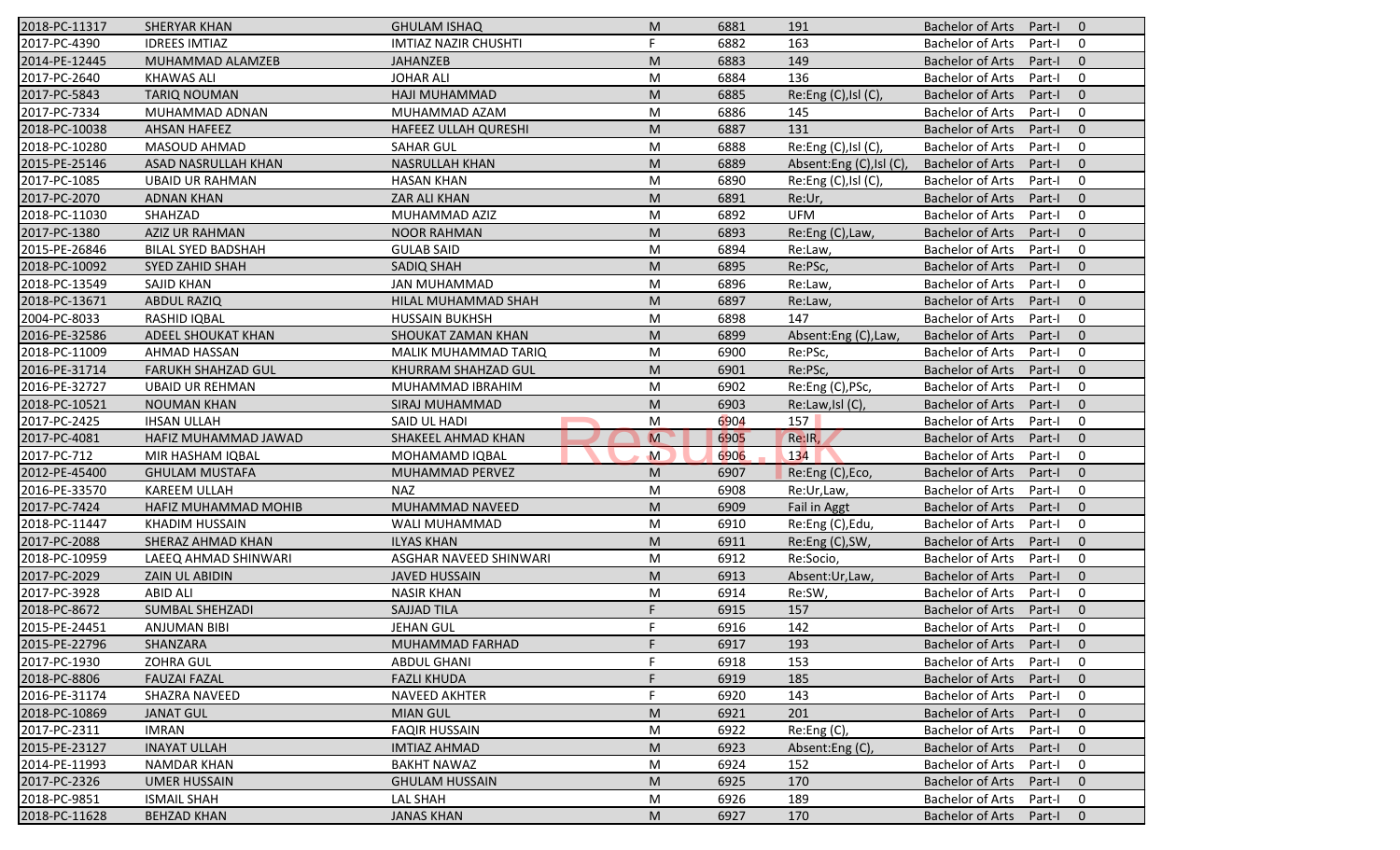| 2017-PC-2050  | <b>ISRAR ULLAH KHAN</b> | <b>BISMILLAH JAN</b>     | M      | 6928         | 179                 | <b>Bachelor of Arts</b><br>Part-I<br>$\mathbf 0$                            |
|---------------|-------------------------|--------------------------|--------|--------------|---------------------|-----------------------------------------------------------------------------|
| 2018-PC-10307 | <b>INAYAT ULLAH</b>     | <b>MAS KHAN</b>          | M      | 6929         | 139                 | <b>Bachelor of Arts</b><br>Part-I<br>$\mathbf{0}$                           |
| 2015-PE-22244 | <b>IMTIAZ KHAN</b>      | <b>AWAS KHAN</b>         | M      | 6930         | Re:Eng (C),         | <b>Bachelor of Arts</b><br>Part-I<br>$\mathbf 0$                            |
| 2017-PC-2704  | <b>HILAL AHMAD</b>      | <b>IQBAL KHAN</b>        | M      | 6931         | 141                 | <b>Bachelor of Arts</b><br>$\mathbf{0}$<br>Part-I                           |
| 2014-PE-12318 | <b>QADIR ALI</b>        | <b>MALAK SAFDAR KHAN</b> | M      | 6932         | Re:Eng (C),         | <b>Bachelor of Arts</b><br>$\mathbf 0$<br>Part-I                            |
| 2018-PC-11353 | <b>TAHIR KHAN</b>       | <b>NASIR KHAN</b>        | M      | 6933         | 180                 | <b>Bachelor of Arts</b><br>Part-I<br>$\overline{0}$                         |
| 2017-PC-2893  | ARMAN ULLAH             | <b>MUSHARAF KHAN</b>     | M      | 6934         | 170                 | <b>Bachelor of Arts</b><br>$\mathbf 0$<br>Part-I                            |
| 2015-PE-24649 | <b>NIAZ ALI</b>         | SABAZ ALI KHAN           | M      | 6935         | Re:Eng (C),         | <b>Bachelor of Arts</b><br>$\mathbf{0}$<br>Part-I                           |
| 2016-PE-32597 | <b>SHABBIR KHAN</b>     | <b>WALI KHAN</b>         | M      | 6936         | Re:Ur,              | $\mathbf 0$<br><b>Bachelor of Arts</b><br>Part-I                            |
| 2015-PE-22161 | <b>ABDUL HAQ KHALIL</b> | <b>ABDUL HANAN</b>       | M      | 6937         | Re:Law,             | <b>Bachelor of Arts</b><br>Part-I<br>$\mathbf{0}$                           |
| 2018-PC-11462 | <b>INAM ULLAH</b>       | SALEH MUHAMMAD           | M      | 6938         | 190                 | <b>Bachelor of Arts</b><br>Part-I<br>$\mathbf 0$                            |
| 2006-PC-2150  | SADAQAT ALI             | <b>SYED BADSHAH</b>      | M      | 6939         | 142                 | <b>Bachelor of Arts</b><br>Part-I<br>$\mathbf{0}$                           |
| 2015-PE-24852 | <b>HAYAT ULLAH</b>      | MALIK KHALID KHAN        | M      | 6940         | <b>UFM</b>          | <b>Bachelor of Arts</b><br>$\mathbf 0$<br>Part-I                            |
| 2014-PE-12435 | <b>AIMAL KHAN</b>       | <b>WALI KHAN</b>         | M      | 6941         | Absent:Eng (C),     | <b>Bachelor of Arts</b><br>$\mathbf{0}$<br>Part-I                           |
| 2015-PE-25534 | <b>WAQAS AHMAD</b>      | MUHAMMAD PERVAIZ         | M      | 6942         | 139                 | $\mathbf 0$<br><b>Bachelor of Arts</b><br>Part-I                            |
| 2005-PC-2213  | <b>SAID RASOOL</b>      | <b>MISKEEN KHAN</b>      | M      | 6943         | 151                 | $\Omega$<br><b>Bachelor of Arts</b><br>Part-I                               |
| 2017-PC-2046  | <b>HIMAYAT ULLAH</b>    | <b>WAZIR KHAN</b>        | M      | 6944         | 145                 | <b>Bachelor of Arts</b><br>$\mathbf 0$<br>Part-I                            |
| 2016-PE-33587 | SYED DASTAGEER ALI SHAH | SYED ABDUL WAHAB SHAH    | M      | 6945         | Re:Ur,              | <b>Bachelor of Arts</b><br>$\mathbf{0}$<br>Part-I                           |
| 2018-PC-11910 | MUHAMMAD JUNAID         | <b>JEHANGIR KHAN</b>     | M      | 6946         | Re:Eng (C),         | <b>Bachelor of Arts</b><br>Part-I<br>$\mathbf 0$                            |
| 2012-PE-45863 | AHMAD ZAMAN             | MOHAMMAD ZAMAN           | M      | 6947         | 160                 | <b>Bachelor of Arts</b><br>Part-I<br>$\mathbf{0}$                           |
| 2012-PE-45860 | MUHAMMAD SADDIQUE       | MUHAMMAD ZAMAN           | M      | 6948         | Re:Eng (C),         | <b>Bachelor of Arts</b><br>$\mathbf 0$<br>Part-I                            |
| 2018-PC-12403 | MUHAMMAD IFHAM ULLAH    | <b>NIAZ ALI</b>          | M      | 6949         | Re:Eng (C), Socio,  | $\mathbf{0}$<br><b>Bachelor of Arts</b><br>Part-I                           |
| 2015-PE-25930 | MUHAMMAD BILAL ZEB      | <b>HAJI AURANG ZEB</b>   | M      |              | <b>UFM</b>          | <b>Bachelor of Arts</b><br>Part-I                                           |
|               |                         |                          |        | 6950         |                     | 0<br>$\mathbf{0}$                                                           |
| 2014-PE-14443 | <b>BAHAR GUL</b>        | YASEEN GUL               | M<br>M | 6951         | 150                 | <b>Bachelor of Arts</b><br>Part-I<br>$\mathbf 0$                            |
| 2017-PC-1262  | <b>NEHAD KHAN</b>       | <b>AMANAT KHAN</b>       | M      | 6952<br>6953 | Re:Eng(C),          | <b>Bachelor of Arts</b><br>Part-I<br>$\mathbf{0}$                           |
| 2016-PE-34373 | <b>ABDUL HAQ</b>        | <b>MUHAMMAD FIRAJ</b>    |        |              | Re:Eng (C),<br>149  | <b>Bachelor of Arts</b><br>Part-I<br><b>Bachelor of Arts</b><br>$\mathbf 0$ |
| 2016-PE-32773 | NISAR AHMAD             | KHIAL MUHAMMAD           | M      | 6954         |                     | Part-I                                                                      |
| 2018-PC-12494 | <b>MANSOOR AHMAD</b>    | SAID NOOR KHAN           | M      | 6955         | Absent:Eng(C),      | <b>Bachelor of Arts</b><br>Part-I<br>$\mathbf{0}$                           |
| 2016-PE-32475 | <b>NAUMAN</b>           | <b>MEHIR GUL</b>         | M      | 6956         | Re:Eng (C),         | <b>Bachelor of Arts</b><br>$\mathbf 0$<br>Part-I                            |
| 2018-PC-11526 | SAHIBZADA SHAHAB AHMAD  | SAHIBZADA NISHAD AHMAD   | M      | 6957         | 138                 | <b>Bachelor of Arts</b><br>$\mathbf{0}$<br>Part-I                           |
| 2016-PE-35501 | <b>AZHAR ALI</b>        | <b>ZAFAR ALI</b>         | M      | 6958         | 140                 | $\mathbf 0$<br><b>Bachelor of Arts</b><br>Part-I                            |
| 2018-PC-10755 | <b>NOOR KHAN</b>        | <b>SARDAR ALI</b>        | M      | 6959         | Absent:Eng (C),Law, | $\Omega$<br><b>Bachelor of Arts</b><br>Part-I                               |
| 2018-PC-11538 | MUHAMMAD KHALID         | <b>KHAN RAISH</b>        | M      | 6960         | Re:Eng (C), Law,    | <b>Bachelor of Arts</b><br>$\mathbf 0$<br>Part-I                            |
| 2013-PE-8920  | <b>SOHAIL KHAN</b>      | <b>MIR AKBAR</b>         | M      | 6961         | <b>UFM</b>          | <b>Bachelor of Arts</b><br>Part-I<br>$\mathbf{0}$                           |
| 2018-PC-11221 | <b>TANVEER</b>          | <b>MUBEEN KHAN</b>       | M      | 6962         | Re:Eng (C), Law,    | <b>Bachelor of Arts</b><br>Part-I<br>0                                      |
| 2017-PC-1871  | <b>FATIMA AMIN</b>      | <b>AMIN KHAN</b>         | F.     | 6963         | 164                 | Bachelor of Arts Part-I 0                                                   |
| 2017-PC-6     | NAGINA                  | ALI GOHAR                | F.     | 6964         | Absent:Eng (C),     | Bachelor of Arts Part-I<br>$\mathbf 0$                                      |
| 2016-PE-30902 | <b>KAYNAT AZAM</b>      | MUHAMMAD AZAM KHAN       |        | 6965         | 160                 | <b>Bachelor of Arts</b><br>Part-I<br>$\mathbf{0}$                           |
| 2017-PC-4951  | <b>KALSOOM MALIK</b>    | MALIK BARADAR KHAN       |        | 6966         | Re:Ur,              | <b>Bachelor of Arts</b><br>Part-I<br>$\mathbf 0$                            |
| 2016-PE-35270 | SHEEBA BEGUM            | MUHAMMADI JAN            | F      | 6967         | Re: Eng(C)          | <b>Bachelor of Arts</b><br>Part-I<br>$\mathbf{0}$                           |
| 2017-PC-5834  | <b>FARMAN ULLAH</b>     | <b>KHAN BAHADAR</b>      | M      | 6968         | 162                 | <b>Bachelor of Arts</b><br>0<br>Part-I                                      |
| 2014-PE-15015 | AZEEM SHAH              | <b>KARIM SHAH</b>        | M      | 6969         | 160                 | <b>Bachelor of Arts</b><br>Part-I<br>$\mathbf{0}$                           |
| 2015-PE-25911 | <b>ADNAN AHMAD</b>      | <b>TAQAT KHAN</b>        | M      | 6970         | 128                 | <b>Bachelor of Arts</b><br>0<br>Part-I                                      |
| 2015-PE-25878 | <b>NOOR ULLAH</b>       | <b>FAZAL BADSHAH</b>     | M      | 6971         | 131                 | <b>Bachelor of Arts</b><br>Part-I<br>$\mathbf 0$                            |
| 2015-PE-26942 | MUHAMMAD SADIQ          | PEER MUHAMMAD            | M      | 6972         | Absent:Eng (C),     | <b>Bachelor of Arts</b><br>Part-I<br>0                                      |
| 2018-PC-12649 | MUHAMMAD SADIQ          | <b>FARID ULLAH KHAN</b>  | M      | 6973         | Re:Eng (C),         | <b>Bachelor of Arts</b><br>$\mathbf 0$<br>Part-I                            |
| 2015-PE-25876 | ZEESHAN                 | <b>HAYAT SAID</b>        | M      | 6974         | Fail in Aggt        | Bachelor of Arts<br>0<br>Part-I                                             |
|               |                         |                          |        |              |                     |                                                                             |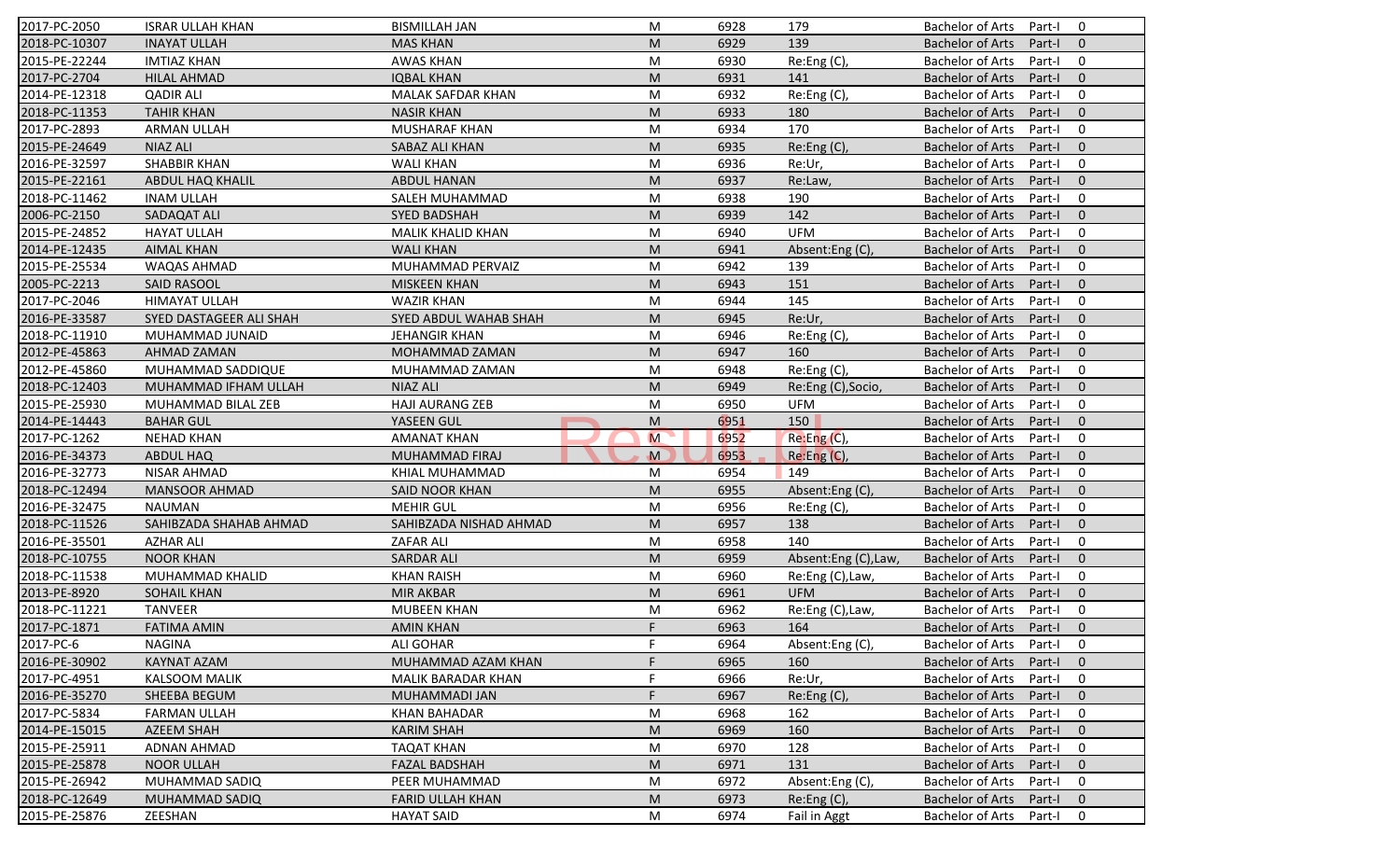| 2017-PC-3183  | <b>SEEMA GUL</b>        | <b>KARAMAT SHAH</b>    | F.                      | 6975 | 184             | <b>Bachelor of Arts</b><br>Part-I<br>$\overline{0}$ |
|---------------|-------------------------|------------------------|-------------------------|------|-----------------|-----------------------------------------------------|
| 2017-PC-5111  | <b>SUMBAL</b>           | NAZEER MUHAMMAD        | F                       | 6976 | Re:Eng (C),     | <b>Bachelor of Arts</b><br>Part-I<br>0              |
| 2017-PC-3120  | ZAHIRA SALEEM           | <b>SALEEM KHAN</b>     | F                       | 6977 | 150             | <b>Bachelor of Arts</b><br>Part-I<br>$\mathbf{0}$   |
| 2018-PC-8769  | <b>HALEEMA BIBI</b>     | WAZIR MUHAMMAD         | F                       | 6978 | Re:Eng (C),     | <b>Bachelor of Arts</b><br>0<br>Part-I              |
| 2018-PC-9328  | SHABANA                 | <b>ABDUL KARIM</b>     | F                       | 6979 | Re: Eng(C)      | $\mathbf{0}$<br><b>Bachelor of Arts</b><br>Part-I   |
| 2018-PC-12960 | <b>WAQAR AHMAD</b>      | RAZA MUHAMMAD          | M                       | 6980 | 149             | <b>Bachelor of Arts</b><br>Part-I<br>0              |
| 2018-PC-12953 | <b>AWAIS AHMAD</b>      | <b>BAKHTIAR AHMAD</b>  | M                       | 6981 | 180             | $\mathbf{0}$<br><b>Bachelor of Arts</b><br>Part-I   |
| 2017-PC-4732  | <b>ABID ULLAH</b>       | <b>BAZ GUL</b>         | M                       | 6982 | Re:Eng (C),     | <b>Bachelor of Arts</b><br>0<br>Part-I              |
| 2004-PC-3819  | MUHAMMAD YASIN          | <b>HAJI HABIB GUL</b>  | M                       | 6983 | Re:Eng (C),     | <b>Bachelor of Arts</b><br>Part-I<br>$\mathbf{0}$   |
| 2015-PE-27074 | <b>ALI RAHMAN</b>       | <b>FAZLI RAHMAN</b>    | M                       | 6984 | Re:Eng (C),     | <b>Bachelor of Arts</b><br>Part-I<br>0              |
| 2008-PE-6377  | <b>ASIF ZAMAN</b>       | <b>HAIDAR ZAMAN</b>    | M                       | 6985 | Absent:Eng(C),  | <b>Bachelor of Arts</b><br>Part-I<br>$\mathbf{0}$   |
| 2017-PC-4480  | <b>ZEESHAN ALI</b>      | <b>SAJJAD ALI</b>      | M                       | 6986 | 136             | $\mathbf 0$<br><b>Bachelor of Arts</b><br>Part-I    |
| 2016-PE-36069 | MANSOORUL HASSAN        | SYED RASHID AHMAD      | M                       | 6987 | Absent:Eng(C),  | <b>Bachelor of Arts</b><br>$\mathbf{0}$<br>Part-I   |
| 2015-PE-28656 | MUHAMMAD IBRAR          | SHER ZAMAN KHAN        | M                       | 6988 | 211             | <b>Bachelor of Arts</b><br>0<br>Part-I              |
| 2016-PE-35916 | <b>JAMIL UR REHMAN</b>  | <b>NOOR REHMAN</b>     | M                       | 6989 | 142             | <b>Bachelor of Arts</b><br>Part-I<br>$\overline{0}$ |
| 2017-PC-4470  | MUHAMMAD RUKHSAR        | <b>JEHANGIR KHAN</b>   | M                       | 6990 | Re:Eng (C),Ur,  | <b>Bachelor of Arts</b><br>0<br>Part-I              |
| 2012-PE-51635 | <b>BIBI ZOHRA BEGUM</b> | <b>GUL REHMAN</b>      | F                       | 6991 | 166             | <b>Bachelor of Arts</b><br>$\mathbf{0}$<br>Part-I   |
| 2018-PC-9492  | <b>REEMA BIBI</b>       | <b>FAZL E HADI</b>     | F                       | 6992 | Re:Eng (C),     | <b>Bachelor of Arts</b><br>Part-I<br>0              |
| 2009-PE-19432 | <b>NEELAM WAHAB</b>     | <b>WAHAB KHAN</b>      | F                       | 6993 | 163             | <b>Bachelor of Arts</b><br>$\mathbf{0}$<br>Part-I   |
| 2014-PE-17940 | MUHAMMAD NAWAZ          | <b>AYAZ KHAN</b>       | M                       | 6994 | Re:Eng (C),     | <b>Bachelor of Arts</b><br>$\mathbf 0$<br>Part-I    |
| 2017-PC-4478  | YASEEN KHAN             | <b>SHER MUHAMMAD</b>   | M                       | 6995 | Re:Eng (C),     | <b>Bachelor of Arts</b><br>$\mathbf{0}$<br>Part-I   |
| 2016-PE-35852 | RAJ WALI KHAN           | FAZAL MUHAMMAD         | M                       | 6996 | 168             | <b>Bachelor of Arts</b><br>0<br>Part-I              |
| 2018-PC-13128 | <b>MUHAMMAD IMRAN</b>   | <b>ABDUL MATEEN</b>    | M                       | 6997 | 165             | <b>Bachelor of Arts</b><br>Part-I<br>$\overline{0}$ |
| 2015-PE-26944 | SHEHZAD ALI             | <b>INAYAT KHAN</b>     | M                       | 6998 | 187             | <b>Bachelor of Arts</b><br>0<br>Part-I              |
| 2018-PC-13152 | <b>MOHAMMAD ISHAQ</b>   | MUHAMMAD IBRAHIM SHAH  | $\overline{\mathsf{M}}$ | 6999 | Absent:Eng (C), | $\mathbf{0}$<br><b>Bachelor of Arts</b><br>Part-I   |
| 2018-PC-13060 | <b>SHAH FAHAD</b>       | <b>SAEED UR REHMAN</b> | $\mathsf{M}$            | 7000 | 165             | <b>Bachelor of Arts</b><br>Part-I<br>0              |
| 2018-PC-13106 | <b>SALMAN KHAN</b>      | SAIF ULLAH KHAN        | M                       | 7001 | Absent:Eng (C), | <b>Bachelor of Arts</b><br>$\mathbf{0}$<br>Part-I   |
| 2016-PE-34525 | <b>ANJUMAN ARA</b>      | <b>AKHTAR MUNEER</b>   | F                       | 7002 | Re:Eng (C),     | <b>Bachelor of Arts</b><br>$\mathbf 0$<br>Part-I    |
| 2018-PC-12984 | <b>NAVEED GUL</b>       | <b>LIAQAT KHAN</b>     | M                       | 7003 | 145             | <b>Bachelor of Arts</b><br>$\mathbf{0}$<br>Part-I   |
| 2017-PC-4184  | SIDDIQ ULLAH            | AZAM JAN               | M                       | 7004 | 137             | <b>Bachelor of Arts</b><br>0<br>Part-I              |
| 2017-PC-5429  | <b>ASIF IQBAL</b>       | <b>AJMAL KHAN</b>      | M                       | 7005 | Re:EE,          | <b>Bachelor of Arts</b><br>$\overline{0}$<br>Part-I |
| 2018-PC-9643  | <b>MEHAK</b>            | KHWAJA MUHAMMAD KHAN   | F                       | 7006 | 179             | <b>Bachelor of Arts</b><br>0<br>Part-I              |
| 2014-PE-17676 | <b>TAYYABA MEHBOOB</b>  | <b>MAHBOOB ALI</b>     | F.                      | 7007 | 139             | <b>Bachelor of Arts</b><br>$\mathbf{0}$<br>Part-I   |
| 2017-PC-4159  | <b>USMAN GUL</b>        | <b>AZIZ GUL</b>        | M                       | 7008 | 156             | <b>Bachelor of Arts</b><br>Part-I<br>$\mathbf 0$    |
| 2017-PC-5427  | <b>ADNAN AHMAD</b>      | RIAZ AHMAD             | M                       | 7009 | 198             | <b>Bachelor of Arts</b><br>$\mathbf 0$<br>Part-I    |
| 2017-PC-4726  | MUHAMMAD SALMAN         | <b>NOSHAD KHAN</b>     | M                       | 7010 | 162             | Bachelor of Arts Part-I<br>$\mathbf 0$              |
| 2017-PC-3744  | MUHAMMAD ZEESHAN        | <b>NOSHAD KHAN</b>     | M                       | 7011 | 179             | Bachelor of Arts Part-I<br>$\overline{0}$           |
| 2016-PE-34973 | <b>NOOR GUL</b>         | <b>REHMAN GUL</b>      | M                       | 7012 | 135             | <b>Bachelor of Arts</b><br>Part-I<br>0              |
| 2016-PE-35392 | RASHEED AHMAD           | YOUNAS AHMAD           | M                       | 7013 | 183             | <b>Bachelor of Arts</b><br>Part-I<br>$\mathbf{0}$   |
| 2017-PC-4670  | <b>HABIB ULLAH</b>      | <b>ABDUL HAI</b>       | M                       | 7014 | 128             | <b>Bachelor of Arts</b><br>0<br>Part-I              |
| 2016-PB-4401  | <b>WALEED AHMAD</b>     | <b>TILAWAT KHAN</b>    | M                       | 7015 | 169             | <b>Bachelor of Arts</b><br>$\mathbf 0$<br>Part-I    |
| 2017-PC-5379  | MUHAMMAD ABID ALI       | SHAMSHAD ALI           | M                       | 7016 |                 | 0                                                   |
|               |                         |                        |                         |      | Re:EE,          | <b>Bachelor of Arts</b><br>Part-I                   |
| 2018-PC-9607  | <b>SUMAIRA</b>          | <b>SHAH JEHAN</b>      |                         | 7017 | 156             | <b>Bachelor of Arts</b><br>$\mathbf 0$<br>Part-I    |
| 2017-PC-5108  | SAIRA                   | <b>MALANG JAN</b>      |                         | 7018 | Re: Eng(C),     | <b>Bachelor of Arts</b><br>0<br>Part-I              |
| 2018-PC-9610  | <b>SANA REHMAN</b>      | <b>FAZLI REHMAN</b>    |                         | 7019 | Re:Eng (C),Ur,  | <b>Bachelor of Arts</b><br>Part-I<br>$\mathbf 0$    |
| 2018-PC-9614  | <b>SIDRA</b>            | MIR HAIDAR ZAMAN       | F                       | 7020 | Re:Eng (C),Ur,  | <b>Bachelor of Arts</b><br>0<br>Part-I              |
| 2016-PE-34956 | <b>SHAHZAD KHAN</b>     | <b>UMER SHER</b>       | M                       | 7021 | 171             | <b>Bachelor of Arts</b><br>$\mathbf 0$<br>Part-I    |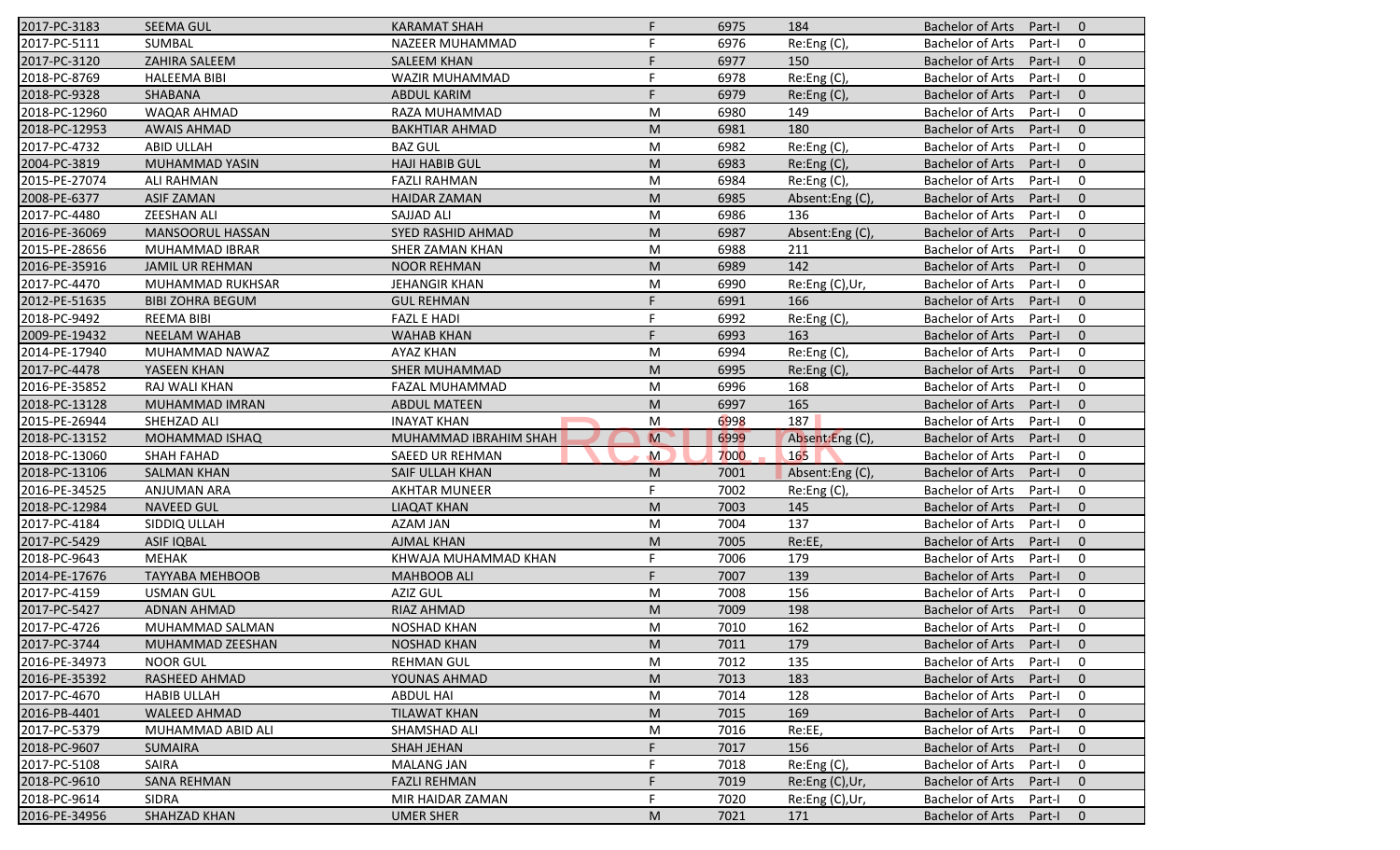| 2017-PC-4186  | <b>ADNAN QURESHI</b>        | <b>SARWAR KHAN</b>         | M            | 7022 | 162                | <b>Bachelor of Arts</b><br>$\Omega$<br>Part-I       |
|---------------|-----------------------------|----------------------------|--------------|------|--------------------|-----------------------------------------------------|
| 2009-PE-21265 | <b>NARGIS NOOR</b>          | <b>NOOR BADSHAH</b>        | F.           | 7023 | 140                | <b>Bachelor of Arts</b><br>Part-I<br>$\mathbf{0}$   |
| 2014-PE-18437 | <b>ABUZER WAZIR</b>         | <b>ABDUL MALIK</b>         | M            | 7024 | 188                | <b>Bachelor of Arts</b><br>$\mathbf 0$<br>Part-I    |
| 2018-PC-12549 | <b>AITZAZ KHAN</b>          | <b>MUMTAZ KHAN</b>         | M            | 7025 | 191                | $\mathbf{0}$<br><b>Bachelor of Arts</b><br>Part-I   |
| 2018-PC-12548 | ABDUS SAMAD KHAN            | <b>GUL SHER KHAN</b>       | M            | 7026 | Re:IStd,           | 0<br><b>Bachelor of Arts</b><br>Part-I              |
| 2017-PC-7527  | SHEHZAD AHMAD               | <b>IMTIAZ AHMAD</b>        | M            | 7027 | 156                | $\overline{0}$<br><b>Bachelor of Arts</b><br>Part-I |
| 2015-PE-23977 | <b>MAKIA BIBI</b>           | <b>GHARIB KHAN</b>         | F            | 7028 | 142                | 0<br><b>Bachelor of Arts</b><br>Part-I              |
| 2018-PC-8741  | <b>TAYYABA JABEEN</b>       | <b>ABDUL SATTAR NAFEES</b> | F.           | 7029 | RL                 | $\mathbf{0}$<br><b>Bachelor of Arts</b><br>Part-I   |
| 2017-PC-957   | <b>JAWAD RIAZ</b>           | <b>RIAZ HAIDER</b>         | M            | 7030 | 160                | <b>Bachelor of Arts</b><br>0<br>Part-I              |
| 2016-PE-34807 | MUHAMMAD NABEEL             | MUHAMMAD JANAN             | M            | 7031 | 172                | <b>Bachelor of Arts</b><br>$\mathbf{0}$<br>Part-I   |
| 2015-PE-23029 | SYED MEHBOOB SHAH           | SYED MUHAMMAD ISHAQ        | M            | 7032 | 186                | <b>Bachelor of Arts</b><br>Part-I<br>0              |
| 2017-PC-4382  | <b>SYED BILAL SHAH</b>      | SYED ABDULLAH SHAH         | M            | 7033 | RL                 | <b>Bachelor of Arts</b><br>Part-I<br>$\Omega$       |
| 2017-PC-2568  | <b>ALAM ZEB</b>             | MUHAMMAD ISRAR             | M            | 7034 | Re:Ur,             | <b>Bachelor of Arts</b><br>0<br>Part-I              |
| 2018-PC-10017 | MUHAMMAD JUNAID             | <b>AJMAL KHAN</b>          | M            | 7035 | Re:Ur,PSc,         | $\Omega$<br><b>Bachelor of Arts</b><br>Part-I       |
| 2017-PC-381   | <b>FARAH SHAHJEHAN</b>      | SHAHJEHAN                  |              | 7036 | 175                | <b>Bachelor of Arts</b><br>Part-I<br>0              |
| 2016-PE-30336 | <b>ANAM JAVED</b>           | <b>JAVED KHAN</b>          | F.           | 7037 | 156                | $\Omega$<br><b>Bachelor of Arts</b><br>Part-I       |
| 2018-PC-9207  | <b>SADAF NOOR</b>           | NOOR MUHAMMAD KHAN         | F            | 7038 | Re:Hist,           | <b>Bachelor of Arts</b><br>0<br>Part-I              |
| 2015-PE-24084 | <b>ASMA BIBI</b>            | SAIF UR REHMAN             | F            | 7039 | Re:Ur,             | <b>Bachelor of Arts</b><br>$\mathbf{0}$<br>Part-I   |
| 2018-PC-9247  | <b>FAZEELA REHMAN</b>       | <b>TARIQ MEHMOOD</b>       |              | 7040 | Re:Edu,            | <b>Bachelor of Arts</b><br>0<br>Part-I              |
| 2014-PE-16013 | <b>HIRA ZAMAN</b>           | <b>BAHADUR ZAMAN</b>       | F.           | 7041 | <b>RL</b>          | <b>Bachelor of Arts</b><br>$\mathbf{0}$<br>Part-I   |
| 2015-PE-26191 | <b>NAEEM GUL</b>            | <b>REHMAN GUL</b>          | M            | 7042 | 153                | 0<br><b>Bachelor of Arts</b><br>Part-I              |
| 2015-PE-23016 | <b>MUHAMMAD KASHIF</b>      | <b>NISHAT GUL</b>          | M            | 7043 | Absent:Eng (C)     | $\mathbf{0}$<br><b>Bachelor of Arts</b><br>Part-I   |
| 2015-PE-24701 | MUHAMMAD ZAHID              | <b>KHAMEEN GUL</b>         | M            | 7044 | 140                | <b>Bachelor of Arts</b><br>0<br>Part-I              |
| 2016-PE-32534 | <b>SADDAM HUSSAIN</b>       | MUHAMMAD SALEEM            | M            | 7045 | 128                | $\mathbf{0}$<br><b>Bachelor of Arts</b><br>Part-I   |
| 2015-PE-24570 | <b>IMRAN ULLAH</b>          | <b>MOHABAT KHAN</b>        | M            | 7046 | 160                | <b>Bachelor of Arts</b><br>0<br>Part-I              |
| 2018-PC-13659 | <b>TAUSEEF KHAN</b>         | <b>MUDAM GUL</b>           | $\mathbf{M}$ | 7047 | Re:Ur              | <b>Bachelor of Arts</b><br>$\mathbf{0}$<br>Part-I   |
| 2018-PC-10580 | MUHAMMAD ISMAIL             | ZARDAD KHAN                | M            | 7048 | 135                | <b>Bachelor of Arts</b><br>0<br>Part-I              |
| 2017-PC-2718  | <b>NAVEED</b>               | <b>HAYAT ALI</b>           | M            | 7049 | 159                | <b>Bachelor of Arts</b><br>Part-I<br>$\mathbf{0}$   |
| 2018-PC-13267 | MUHAMMAD ADIL               | ZAHID ULLAH                | M            | 7050 | 156                | <b>Bachelor of Arts</b><br>0<br>Part-I              |
| 2018-PC-13712 | <b>JAMSHED KHAN BANGASH</b> | ABDULLAH KHAN BANGASH      | M            | 7051 | $Re:IsI(C)$ ,      | $\mathbf{0}$<br><b>Bachelor of Arts</b><br>Part-I   |
| 2017-PC-5534  | <b>WAHID ZEB</b>            | MUHAMMAD ZEB               | M            | 7052 | 145                | <b>Bachelor of Arts</b><br>0<br>Part-I              |
| 2017-PC-4805  | MUHAMMAD HAFEEZ             | MUHAMMAD NAZAKAT           | M            | 7053 | Re:Ur,             | <b>Bachelor of Arts</b><br>Part-I<br>$\Omega$       |
| 2018-PC-10015 | <b>ADNAN UMER</b>           | <b>UMER KHAN</b>           | M            | 7054 | Re:Isl (C),        | <b>Bachelor of Arts</b><br>0<br>Part-I              |
| 2015-PE-21196 | <b>NAYAB GUL</b>            | <b>ZIARAT GUL</b>          | F.           | 7055 | 170                | <b>Bachelor of Arts</b><br>$\mathbf{0}$<br>Part-I   |
| 2017-PC-120   | <b>ZOHRA NISAR</b>          | <b>NISAR MUHAMMAD</b>      | F            | 7056 | Re:Eng (C),        | <b>Bachelor of Arts</b><br>Part-I<br>0              |
| 2018-PC-8723  | AFSHEEN                     | <b>ASMAT ULLAH</b>         |              | 7057 | RL                 | Bachelor of Arts Part-I 0                           |
| 2018-PC-9106  | <b>AIMAN QAYYUM</b>         | ABDUL QAYYUM               | F.           | 7058 | Re:Ur,             | Bachelor of Arts Part-I<br>$\mathbf 0$              |
| 2018-PC-9506  | SANIA ALI BANGASH           | <b>HIDAYAT ALI</b>         | F            | 7059 | 165                | Bachelor of Arts<br>Part-I<br>$\mathbf{0}$          |
| 2017-PC-1877  | <b>JAMILA AMIN</b>          | AMIN JAN                   |              | 7060 | Absent:Eng (C),Ur, | Bachelor of Arts<br>Part-I<br>0                     |
| 2010-PE-25681 | SADAF SHAHEEN               | <b>KHALID PARVAZ</b>       |              | 7061 | Re:Ur,             | Bachelor of Arts<br>Part-I<br>$\mathbf{0}$          |
| 2017-PC-242   | <b>MEHWISH</b>              | MUHAMMAD ASHRAF            | F            | 7062 | <b>RL</b>          | Bachelor of Arts<br>0<br>Part-I                     |
| 2017-PC-4108  | <b>NAVEED KHAN</b>          | DAWAR KHAN                 | M            | 7063 | 154                | Bachelor of Arts<br>Part-I<br>$\mathbf{0}$          |
| 2017-PC-3592  | AYUB JAN                    | <b>NAEEM JAN</b>           | M            | 7064 | Absent:Eng(C),     | Bachelor of Arts<br>0<br>Part-I                     |
| 2017-PC-875   | MUHAMMAD IDREES             | NIAZ MUHAMMAD              | M            | 7065 | 169                | <b>Bachelor of Arts</b><br>Part-I<br>$\mathbf{0}$   |
| 2016-PE-34359 | <b>IHTISHAM KHAN</b>        | DARWAISH KHAN KHALIL       | M            | 7066 | 176                | <b>Bachelor of Arts</b><br>Part-I<br>0              |
| 2016-PE-35393 | MUHAMMAD JAMIL              | <b>MUHAMMAD ISRAR</b>      | M            | 7067 | RL                 | <b>Bachelor of Arts</b><br>$\mathbf 0$<br>Part-I    |
| 2016-PE-32747 | <b>AWAIS KHAN</b>           | <b>QASIM KHAN</b>          | M            | 7068 | 143                | Bachelor of Arts<br>0<br>Part-I                     |
|               |                             |                            |              |      |                    |                                                     |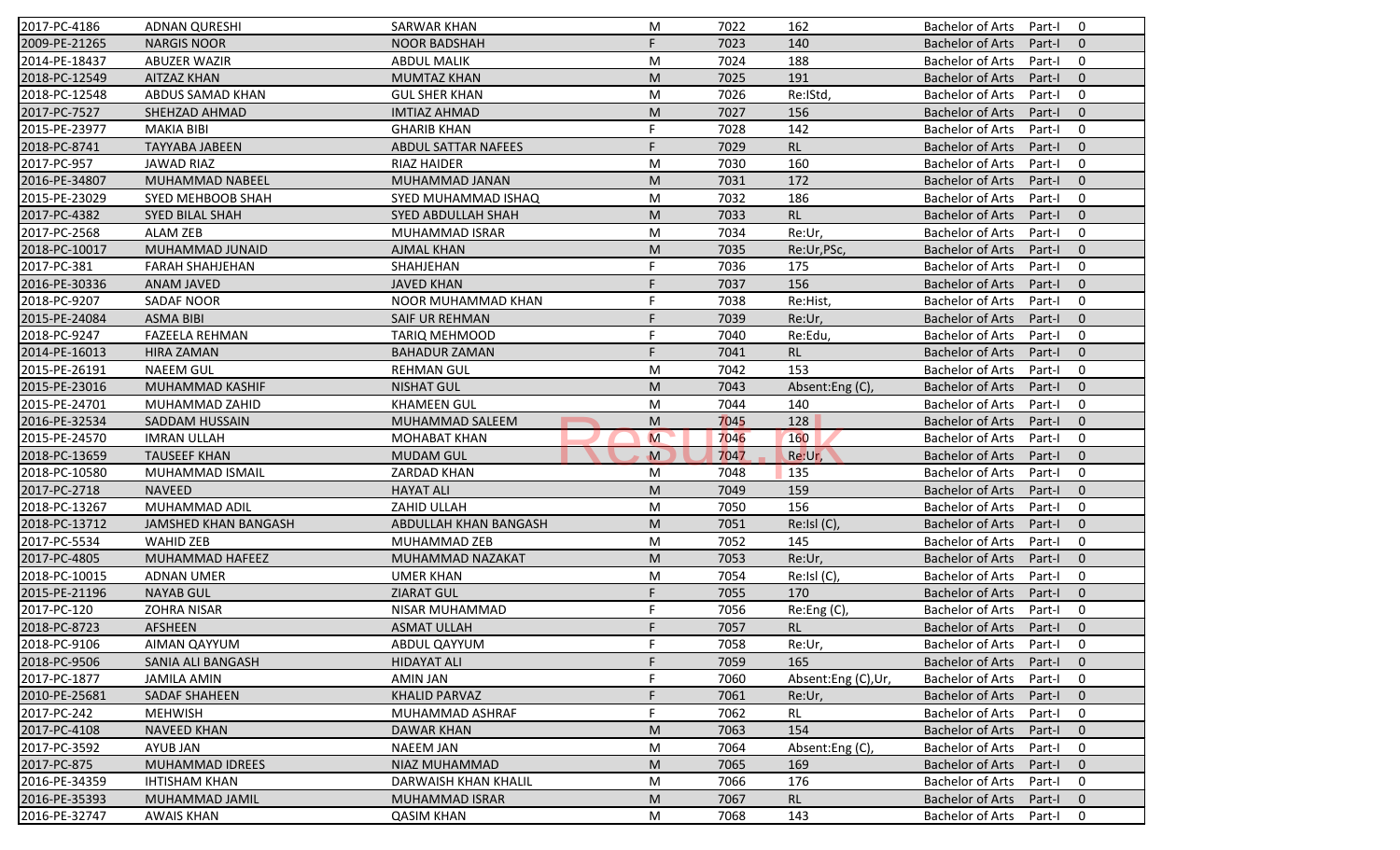| 2015-CSCP-1557 | <b>MANASSEH YOUSAF</b>  | <b>ILAYS YOUSAF</b>     | M  | 7069 | Fail in Aggt          | <b>Bachelor of Arts</b><br>Part-I<br>$\Omega$       |
|----------------|-------------------------|-------------------------|----|------|-----------------------|-----------------------------------------------------|
| 2015-PE-21891  | SAFEER ULLAH            | <b>ABDUL RASHEED</b>    | M  | 7070 | 135                   | <b>Bachelor of Arts</b><br>Part-I<br>0              |
| 2014-PE-11209  | <b>SAQIB KHAN</b>       | <b>NAWAZ KHAN</b>       | M  | 7071 | Re:Eng (C), Ur,       | <b>Bachelor of Arts</b><br>Part-I<br>$\mathbf{0}$   |
| 2015-PE-22136  | SAHIB ZADA KASHIF ULLAH | <b>AKHTAR SHAH</b>      | M  | 7072 | Re:Ur,                | <b>Bachelor of Arts</b><br>0<br>Part-I              |
| 2018-PC-13654  | SHEROZ ARSHAD           | ARSHAD                  | M  | 7073 | RL                    | $\mathbf{0}$<br><b>Bachelor of Arts</b><br>Part-I   |
| 2018-PC-11518  | MUHAMMAD HAMMAD MASOOD  | MUHAMMAD MASOOD         | M  | 7074 | 207                   | <b>Bachelor of Arts</b><br>Part-I<br>0              |
| 2018-PC-11605  | <b>NISAR AHMAD</b>      | <b>ADIL JAN</b>         | M  | 7075 | 146                   | $\mathbf{0}$<br><b>Bachelor of Arts</b><br>Part-I   |
| 2018-PC-10051  | <b>ABDUL BASIT</b>      | SIKANDAR MEHMOOD        | M  | 7076 | 134                   | <b>Bachelor of Arts</b><br>0<br>Part-I              |
| 2017-PC-3476   | MUHAMMAD ZUBAIR         | <b>DAUD GUL</b>         | M  | 7077 | 139                   | <b>Bachelor of Arts</b><br>Part-I<br>$\mathbf{0}$   |
| 2017-PC-2534   | MUHAMMAD AZHAR          | MUHAMMAD ASHRAF         | M  | 7078 | Re:Eco,               | <b>Bachelor of Arts</b><br>Part-I<br>0              |
| 2016-PE-30874  | <b>ASIA</b>             | <b>LAL MARJAN</b>       | F. | 7079 | 134                   | <b>Bachelor of Arts</b><br>Part-I<br>$\mathbf{0}$   |
| 2017-PC-2760   | <b>GULI JAN</b>         | <b>HAJI BAGHWAN GUL</b> | M  | 7080 | 177                   | <b>Bachelor of Arts</b><br>Part-I<br>0              |
| 2017-PC-2247   | <b>BAKHT SHER</b>       | <b>KHIAL GUL</b>        | M  | 7081 | 137                   | <b>Bachelor of Arts</b><br>$\mathbf{0}$<br>Part-I   |
| 2014-PE-10982  | <b>MASTAN SHAH</b>      | <b>MUSANIF SHAH</b>     | M  | 7082 | 184                   | <b>Bachelor of Arts</b><br>0<br>Part-I              |
| 2016-PE-34226  | <b>WASIF MUHIUDDIN</b>  | <b>KACHKOL</b>          | M  | 7083 | 135                   | <b>Bachelor of Arts</b><br>Part-I<br>$\overline{0}$ |
| 2018-PC-13677  | <b>WAQAR ALI</b>        | <b>GHULAM ALI</b>       | M  | 7084 | 144                   | <b>Bachelor of Arts</b><br>0<br>Part-I              |
| 2016-PE-33308  | SIYAF ALI               | <b>SHER ALI KHAN</b>    | M  | 7087 | 129                   | <b>Bachelor of Arts</b><br>$\mathbf{0}$<br>Part-I   |
| 2016-PE-36045  | <b>JAVED KHAN</b>       | <b>MUSLIM KHAN</b>      | M  | 7088 | 216                   | <b>Bachelor of Arts</b><br>0<br>Part-I              |
| 2018-PC-13205  | MUHAMMAD QASIM          | <b>QAMAR ZAMAN</b>      | M  | 7089 | Re:Ur,                | <b>Bachelor of Arts</b><br>$\mathbf{0}$<br>Part-I   |
| 2015-PE-22820  | <b>TABASSUM BIBI</b>    | <b>SYED ZAHIR SHAH</b>  | F  | 7090 | Re:Eng (C),           | <b>Bachelor of Arts</b><br>Part-I<br>0              |
| 2015-PE-22872  | <b>UZMA FAZAL</b>       | SAEED FAZAL SHAH        | F  | 7091 | Re:Eng (C),           | <b>Bachelor of Arts</b><br>$\mathbf{0}$<br>Part-I   |
| 2016-PE-30976  | <b>BIBI HASEEBA</b>     | MUHAMMAD YOUSAF         | F  | 7092 | 170                   | <b>Bachelor of Arts</b><br>0<br>Part-I              |
| 2015-PE-21180  | <b>SAIRA SHAH</b>       | <b>MUKARRAM SHAH</b>    | F  | 7093 | 159                   | <b>Bachelor of Arts</b><br>Part-I<br>$\overline{0}$ |
| 2015-PE-24149  | <b>SAMINA KHAN</b>      | <b>ASLAM KHAN</b>       | F  | 7094 | Re: Eng(C)            | <b>Bachelor of Arts</b><br>0<br>Part-I              |
| 2015-PE-28806  | <b>NAZISH KHAN</b>      | MUHAMMAD SAJID          | E  | 7095 | 154                   | $\mathbf{0}$<br><b>Bachelor of Arts</b><br>Part-I   |
| 2016-PE-30921  | <b>NAZIA SHAHZAD</b>    | SHAHZADA                | Æ  | 7096 | Re:Eng (C),           | <b>Bachelor of Arts</b><br>0<br>Part-I              |
| 2018-PC-8850   | <b>MAHNOOR</b>          | MUHAMMAD JAVED          | F  | 7097 | Re:IsI(C),            | <b>Bachelor of Arts</b><br>$\mathbf{0}$<br>Part-I   |
| 2015-PE-28155  | <b>ASHEEI</b>           | <b>ASLAM KHAN</b>       | F  | 7098 | 176                   | <b>Bachelor of Arts</b><br>Part-I<br>0              |
| 2014-PE-16094  | <b>MARIA</b>            | <b>AKBAR HUSSAIN</b>    | F  | 7099 | 142                   | <b>Bachelor of Arts</b><br>$\mathbf{0}$<br>Part-I   |
| 2016-PE-30959  | <b>ZARKA NOOR MALIK</b> | <b>MADAD KHAN</b>       | F  | 7100 | Re:Ur,                | <b>Bachelor of Arts</b><br>0<br>Part-I              |
| 2015-PE-22558  | <b>MARIA MALIK</b>      | MUHAMMAD NAEEM MALIK    |    | 7101 | 169                   | <b>Bachelor of Arts</b><br>Part-I<br>$\overline{0}$ |
| 2015-PE-24555  | NATASHA ANJUM           | <b>ANJUM PERVAIZ</b>    | F  | 7102 | Absent:Eng (C), IStd, | <b>Bachelor of Arts</b><br>0<br>Part-I              |
| 2018-PC-8237   | <b>FAZIA</b>            | <b>AMAN ULLAH</b>       | F  | 7103 | Re: Eng(C),           | <b>Bachelor of Arts</b><br>$\Omega$<br>Part-I       |
| 2018-PC-8005   | <b>FAREENA GHULAM</b>   | <b>GHULAM MUHAMMAD</b>  | F  | 7104 | Re:Ur,                | <b>Bachelor of Arts</b><br>Part-I<br>0              |
| 2017-PC-1852   | <b>AALIA REHMAN</b>     | AZIZ UR RAHMAN          | F  | 7105 | Re:Ur,                | <b>Bachelor of Arts</b><br>Part-I<br>$\mathbf 0$    |
| 2017-PC-4887   | <b>MASHAL AWAN</b>      | <b>SHAMS UR REHMAN</b>  |    | 7106 | 157                   | Bachelor of Arts Part-I<br>$\mathbf 0$              |
| 2018-PC-8880   | <b>ASMA RAEES KHAN</b>  | <b>RAEES KHAN</b>       | F. | 7107 | 128                   | Bachelor of Arts Part-I<br>$\overline{0}$           |
| 2017-PC-1952   | SADAF IMRAN             | MUHAMMAD IMRAN          | F  | 7108 | Re:Law,               | <b>Bachelor of Arts</b><br>Part-I<br>0              |
| 2016-PE-32961  | SAJID KHAN              | MUHAMMAD JAMIL          | M  | 7109 | 159                   | <b>Bachelor of Arts</b><br>Part-I<br>$\mathbf{0}$   |
| 2014-PE-13495  | SADAQAT SHAH            | LIAQAT SHAH             | M  | 7110 | RL                    | <b>Bachelor of Arts</b><br>0<br>Part-I              |
| 2017-PC-7578   | <b>ABID ZAMAN</b>       | <b>SHAH ZAMAN</b>       | M  | 7111 | 136                   | <b>Bachelor of Arts</b><br>$\mathbf 0$<br>Part-I    |
| 2014-PE-20443  | <b>UBAID ULLAH</b>      | SHER MUHAMMAD           | M  | 7112 | 141                   | <b>Bachelor of Arts</b><br>0<br>Part-I              |
| 2016-PE-31793  | <b>WAHEED ULLAH</b>     | <b>AWAL KHAN</b>        | M  | 7113 | 145                   | <b>Bachelor of Arts</b><br>$\mathbf 0$<br>Part-I    |
| 2015-PE-25812  | <b>ASGHAR ALI</b>       | <b>ABDUL AZIZ</b>       | M  | 7114 | 129                   | <b>Bachelor of Arts</b><br>0<br>Part-I              |
| 2015-PE-23906  | REHAN UR REHMAN         | <b>SHAMS UR REHMAN</b>  | M  | 7115 | 137                   | <b>Bachelor of Arts</b><br>$\mathbf 0$<br>Part-I    |
| 2016-PE-34306  | <b>BILAL PIRZADA</b>    | <b>NADEEM GUL</b>       | M  | 7116 | 154                   | Bachelor of Arts<br>0<br>Part-I                     |
| 2016-PE-35705  | <b>SAKHAWAT GUL</b>     | <b>MALIK HAZRAT GUL</b> | M  | 7117 | Absent:Eng (C),       | Bachelor of Arts<br>$\mathbf 0$<br>Part-I           |
|                |                         |                         |    |      |                       |                                                     |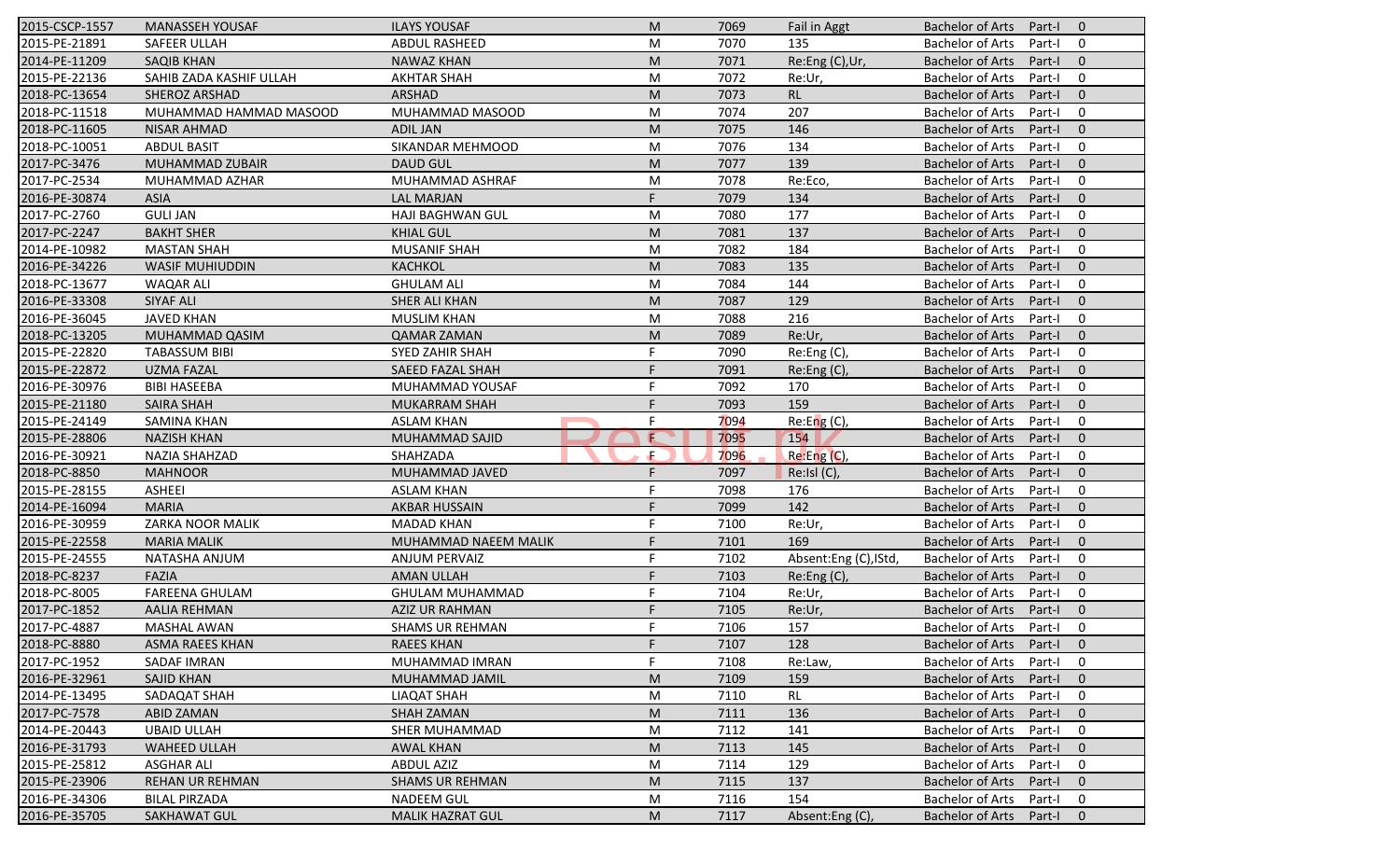| 2015-PE-23254    | <b>ASIF KHAN</b>         | <b>WARIS KHAN</b>         | M            | 7118 | 148                 | <b>Bachelor of Arts</b><br>Part-I<br>0              |
|------------------|--------------------------|---------------------------|--------------|------|---------------------|-----------------------------------------------------|
| 2017-PC-4320     | <b>FAKHRE ALAM</b>       | <b>MISAL KHAN</b>         | M            | 7119 | 148                 | <b>Bachelor of Arts</b><br>Part-I<br>$\mathbf{0}$   |
| 2017-PC-2097     | <b>IHTISHAM UL HAQ</b>   | <b>TAHMEED GUL</b>        | M            | 7120 | 129                 | <b>Bachelor of Arts</b><br>Part-I<br>0              |
| 2018-PC-12045    | <b>SOHAIL KHAN</b>       | <b>LACHI GUL</b>          | M            | 7121 | 144                 | $\mathbf{0}$<br><b>Bachelor of Arts</b><br>Part-I   |
| 2017-PC-2699     | <b>IBRAR AHMAD</b>       | SAID MUHAMMAD             | M            | 7122 | 184                 | <b>Bachelor of Arts</b><br>0<br>Part-I              |
| 2016-PE-32305    | <b>NIGAH HUSSAIN</b>     | <b>NAZIR AHMAD</b>        | M            | 7123 | 148                 | <b>Bachelor of Arts</b><br>Part-I<br>$\overline{0}$ |
| 2014-PE-12432    | <b>MALIK JAMIL</b>       | <b>MALIK SHAFIQ</b>       | M            | 7124 | 135                 | 0<br><b>Bachelor of Arts</b><br>Part-I              |
| 2018-PC-11551    | <b>RIZWAN NAEEM</b>      | MUHAMMAD NAEEM AHMAD      | M            | 7125 | 129                 | <b>Bachelor of Arts</b><br>$\mathbf{0}$<br>Part-I   |
| 2018-PC-12872    | ZAHID ULLAH              | <b>AQAL ZAMIN</b>         | M            | 7126 | RL                  | <b>Bachelor of Arts</b><br>Part-I<br>0              |
| 2018-PC-11455    | MUHAMMAD UMER KHAN       | <b>KHAN BAHADAR</b>       | M            | 7127 | 162                 | <b>Bachelor of Arts</b><br>Part-I<br>$\Omega$       |
| 2015-PE-25542    | <b>OMAIR PRINCE</b>      | PRINCE JAVED              | M            | 7128 | Absent:Ur,          | <b>Bachelor of Arts</b><br>Part-I<br>0              |
| 2009-PE-14106    | MUHAMMAD NAWAZ KHAN      | MUHAMMAD GHILAF           | M            | 7129 | Re:Law,             | <b>Bachelor of Arts</b><br>Part-I<br>$\mathbf{0}$   |
| 2016-PE-33792    | <b>OBAID UR REHMAN</b>   | <b>FAZAL UR RAHMAN</b>    | M            | 7130 | 141                 | <b>Bachelor of Arts</b><br>0<br>Part-I              |
| 2016-SP-6840     | <b>HAMEED SHAH</b>       | <b>LAL BADSHAH</b>        | M            | 7131 | 145                 | <b>Bachelor of Arts</b><br>$\Omega$<br>Part-I       |
| 2014-PE-17025    | <b>AHSAN ALI</b>         | MALIK MUHAMMAD IMTIAZ     | M            | 7132 | Re:Socio,           | 0<br>Bachelor of Arts<br>Part-I                     |
| 2018-PC-13518    | <b>NASEER GUL</b>        | <b>MALIK MUHAMMAD GUL</b> | M            | 7133 | Re:Eng (C), Ur,     | $\Omega$<br><b>Bachelor of Arts</b><br>Part-I       |
| 2018-PC-13811    | SAHIBZADA MUHAMMAD UMAIR | SAHIBZADA MUKHTAR AHMAD   | M            | 7134 | Re:Eng (C),Ur,      | <b>Bachelor of Arts</b><br>0<br>Part-I              |
| 2018-PC-12116    | MUHAMMAD SAMI            | <b>MUHAMMAD RAFI</b>      | M            | 7135 | Re:Eng (C),Ur,      | <b>Bachelor of Arts</b><br>$\mathbf{0}$<br>Part-I   |
| 2016-PE-32883    | <b>ATTA ULLAH</b>        | MUHAMMAD SAEED            | M            | 7136 | Re:Ur,              | <b>Bachelor of Arts</b><br>Part-I<br>0              |
| 2017-PC-1170     | KHAWAJA SHAHZAIB         | MUHAMMAD JEHANZAIB        | M            | 7137 | 130                 | <b>Bachelor of Arts</b><br>Part-I<br>$\mathbf{0}$   |
| 2018-PC-9946     | <b>JAN SHER</b>          | <b>JAMROZ KHAN</b>        | M            | 7138 | Re:Eng (C),Ur,      | <b>Bachelor of Arts</b><br>0<br>Part-I              |
| 2017-PC-571      | ZAIN UL ABIDEEN          | <b>NASIR KHAN</b>         | M            | 7139 | Re:Eng (C),Ur,      | $\mathbf{0}$<br><b>Bachelor of Arts</b><br>Part-I   |
| 2014-GDCCM-94    | <b>FARMAN ULLAH</b>      | <b>FAZLE SUBHAN</b>       | M            | 7140 | Re:Ur,              | <b>Bachelor of Arts</b><br>Part-I<br>0              |
| 2013-PE-3133     | <b>KHALID IJAZ</b>       | <b>ZAFEER GUL</b>         | M            | 7141 | 164                 | $\mathbf{0}$<br><b>Bachelor of Arts</b><br>Part-I   |
| 2014-PE-12859    | ARSHAD IQBAL             | MIAZARIN IQBAL            | M            | 7142 | 138                 | <b>Bachelor of Arts</b><br>0<br>Part-I              |
| 2018-PC-10154    | <b>HAMAD ULLAH KHAN</b>  | <b>MEER GHAWAS KHAN</b>   | $\mathbf{M}$ | 7143 | <b>Fail in Aggt</b> | <b>Bachelor of Arts</b><br>$\mathbf{0}$<br>Part-I   |
| 2017-II/COM-1867 | SHEHERYAR QAZALBASH      | MUHAMMAD ASGHAR QAZALBASH | M            | 7144 | Re:Law,             | <b>Bachelor of Arts</b><br>Part-I<br>0              |
| 2017-PC-5762     | MUHAMMAD NADEEM KHAN     | <b>ASHRAF KHAN</b>        | M            | 7145 | Re:Eng (C),         | <b>Bachelor of Arts</b><br>Part-I<br>$\Omega$       |
| 2008-MP-839      | <b>INAYAT UR REHMAN</b>  | SAIF UR REHMAN            | M            | 7146 | Re:Eng (C),         | <b>Bachelor of Arts</b><br>0<br>Part-I              |
| 2017-PC-5470     | MUHAMMAD TARIQ KHAN      | PAINDA MUHAMMAD           | M            | 7147 | $Re:Eng(C)$ ,       | $\mathbf{0}$<br><b>Bachelor of Arts</b><br>Part-I   |
| 2010-FNGP-227    | <b>AMINA</b>             | NIAZ MUHAMMAD             | F.           | 7148 | RL                  | <b>Bachelor of Arts</b><br>Part-I<br>0              |
| 2015-PE-21475    | <b>MARYAM BIBI</b>       | <b>AMEER KHAN</b>         | F.           | 7149 | RL                  | $\Omega$<br><b>Bachelor of Arts</b><br>Part-I       |
| 2016-PE-36036    | <b>SAKINA BIBI</b>       | <b>HAJI GUL</b>           | F            | 7150 | 137                 | <b>Bachelor of Arts</b><br>0<br>Part-I              |
| 2017-PC-1532     | <b>AMBREEN BIBI</b>      | <b>ABDUL HAMID</b>        | F            | 7151 | Re:Ur,              | <b>Bachelor of Arts</b><br>$\mathbf{0}$<br>Part-I   |
| 2014-PE-16370    | <b>FARANA</b>            | <b>JAN NISAR</b>          | F            | 7152 | Re:Eng (C),         | <b>Bachelor of Arts</b><br>Part-I<br>0              |
| 2018-PC-8694     | BAKHTAWAR                | <b>JAVID AHMAD</b>        |              | 7153 | Re:Eng(C),          | Bachelor of Arts Part-I 0                           |
| 2017-PC-3178     | SHEEBA BAGAM             | AURANGZAIB                | F.           | 7154 | Re:Eng (C),         | Bachelor of Arts Part-I<br>$\mathbf 0$              |
| 2017-PC-2952     | ANISA                    | ZAHOOR ULLAH              |              | 7155 | 150                 | <b>Bachelor of Arts</b><br>Part-I<br>$\mathbf{0}$   |
| 2012-PE-48097    | NABEELA                  | USMAN                     | F            | 7156 | 166                 | Bachelor of Arts<br>Part-I<br>$\mathbf 0$           |
| 2003-PC-2959     | <b>JEHAN BIBI</b>        | DOST MUHAMMAD             |              | 7157 | Re: Eng(C)          | Bachelor of Arts<br>Part-I<br>$\mathbf{0}$          |
| 2016-PE-35462    | <b>ALIA BIBI</b>         | <b>NOOR ALAM</b>          |              | 7158 | Re:Eng (C),         | <b>Bachelor of Arts</b><br>0<br>Part-I              |
| 2017-PC-3365     | <b>SAIMA BEGUM</b>       | <b>MOMIN KHAN</b>         |              | 7159 | 153                 | <b>Bachelor of Arts</b><br>Part-I<br>$\overline{0}$ |
| 2017-PC-3159     | RAINAZ WAZIR             | WAZIR MUHAMMAD            | F            | 7160 | Re:Eng (C),         | Bachelor of Arts<br>0<br>Part-I                     |
| 2014-PE-17624    | <b>AISHA</b>             | MUHAMMAD YAR              |              | 7161 | 141                 | <b>Bachelor of Arts</b><br>Part-I<br>$\mathbf{0}$   |
| 2011-PE-33916    | <b>TASBEH ULLAH</b>      | MOULVI HAMEED GUL         | M            | 7162 | 183                 | <b>Bachelor of Arts</b><br>Part-I<br>0              |
| 2017-PC-7345     | <b>AYAZ KHAN</b>         | <b>SHAM SHAD AHMAD</b>    | M            | 7163 | 207                 | <b>Bachelor of Arts</b><br>$\mathbf 0$<br>Part-I    |
| 2017-PC-3702     | HAZRAT BILAL AHMAD       | ABDUL HAKEEM KHAN         | M            | 7164 | 143                 | Bachelor of Arts<br>0<br>Part-I                     |
|                  |                          |                           |              |      |                     |                                                     |